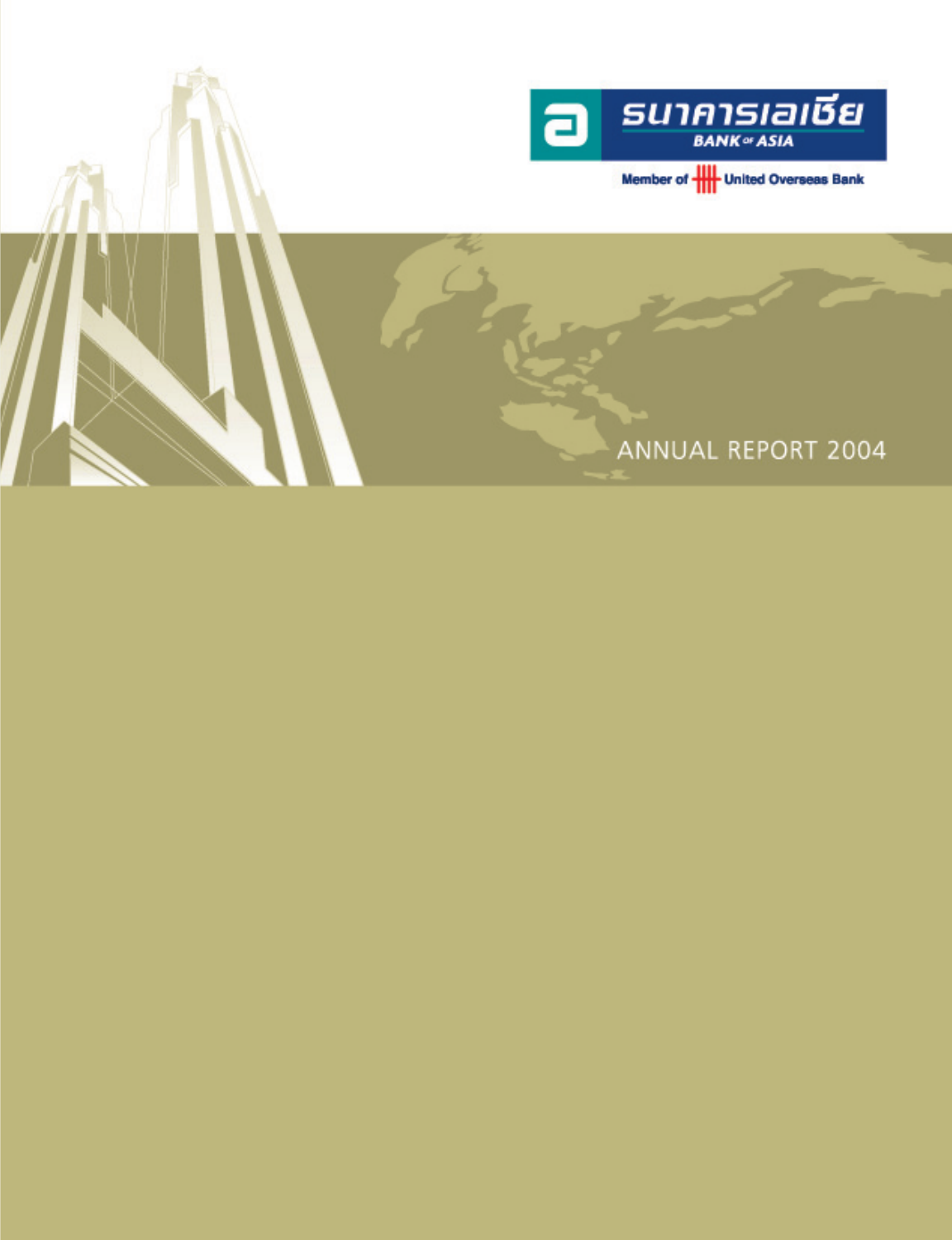# **Bank of Asia Public Company Limited**

(a subsidiary of United Overseas Bank Limited)

# **Contents**

| <b>Financial Highlights</b>                                          |               |
|----------------------------------------------------------------------|---------------|
| Chairman's Statement                                                 | $\mathcal{P}$ |
| <b>Board of Directors</b>                                            | 4             |
| Management Team                                                      | 5             |
| Organization Chart                                                   | 6             |
| The Thai Economy in 2004 and the Outlook for 2005                    | 8             |
| Trends in the Thai Banking Environment                               | 9             |
| Management Discussion and Analysis                                   | 10            |
| <b>Financial Statements</b>                                          | 15            |
| Other Information                                                    | 109           |
| Risk Factors and Risk Management                                     | 116           |
| Report of the Audit Committee                                        | 119           |
| Opinion of the Audit Committee on the Bank's Internal Control System | 120           |
| Corporate Governance                                                 | 121           |
| Management Structure                                                 | 125           |
| Election of Bank's Board of Directors                                | 130           |
| Contact                                                              | 131           |
| Referred Persons                                                     | 141           |
| Company Information                                                  | 142           |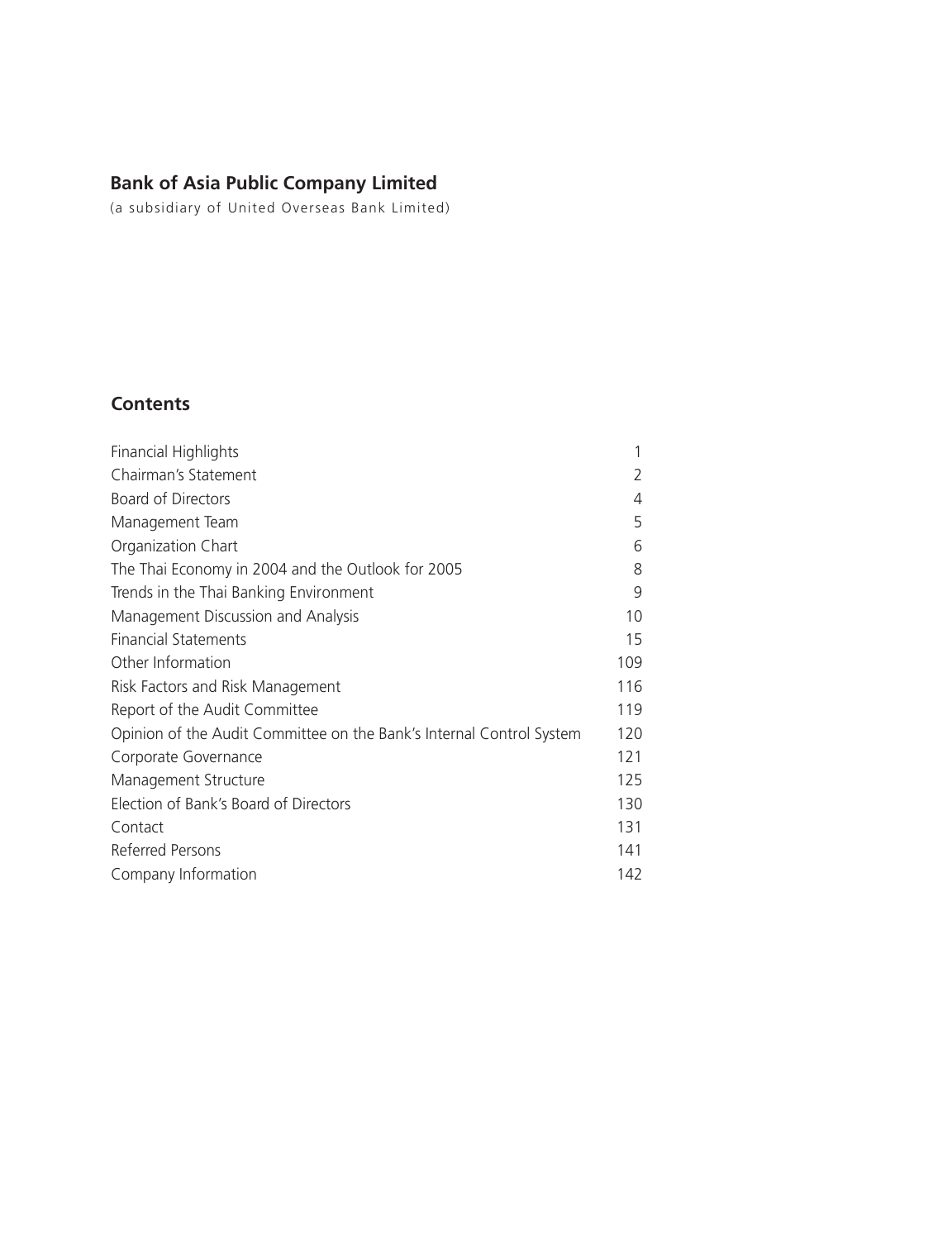# **(consolidated basis)**

## **(Unit : Million Baht)**

|                                                    | 2004    | 2003    | 2002    |
|----------------------------------------------------|---------|---------|---------|
| <b>Balance sheet</b>                               |         |         |         |
| Assets                                             | 163,862 | 170,514 | 161,271 |
| Loans                                              | 118,517 | 122,141 | 114,304 |
| Allowance for doubtful accounts and allowance for  |         |         |         |
| loss on trouble debt restructuring                 | 14,016  | 15,440  | 8,945   |
| Deposits                                           | 138,034 | 141,981 | 138,455 |
| Liabilities                                        | 148,627 | 155,916 | 149,542 |
| Shareholders' equity                               | 15,235  | 14,597  | 11,729  |
| Capital funds                                      | 16,326  | 16,046  | 15,963  |
| <b>Earnings performance</b>                        |         |         |         |
| Net interest and dividend income                   | 4,125   | 3,846   | 3,642   |
| Non-interest income                                | 2,749   | 2,603   | 2,468   |
| Net profit (loss)                                  | 761     | 1,818   | (3,030) |
| Ratios (%)                                         |         |         |         |
| Net interest and dividend income to average assets | 2.47    | 2.32    | 2.27    |
| Return on average assets                           | 0.46    | 1.10    | (1.89)  |
| Return on average equity                           | 5.10    | 13.81   | (29.74) |
| Earnings (loss) per share - Basic (Baht)           | 0.15    | 0.36    | (0.66)  |
| Dividend per share (Baht)                          |         |         |         |
| Book value per share (Baht)                        | 2.99    | 2.86    | 2.30    |
| Capital adequacy ratio                             | 14.56   | 13.31   | 13.37   |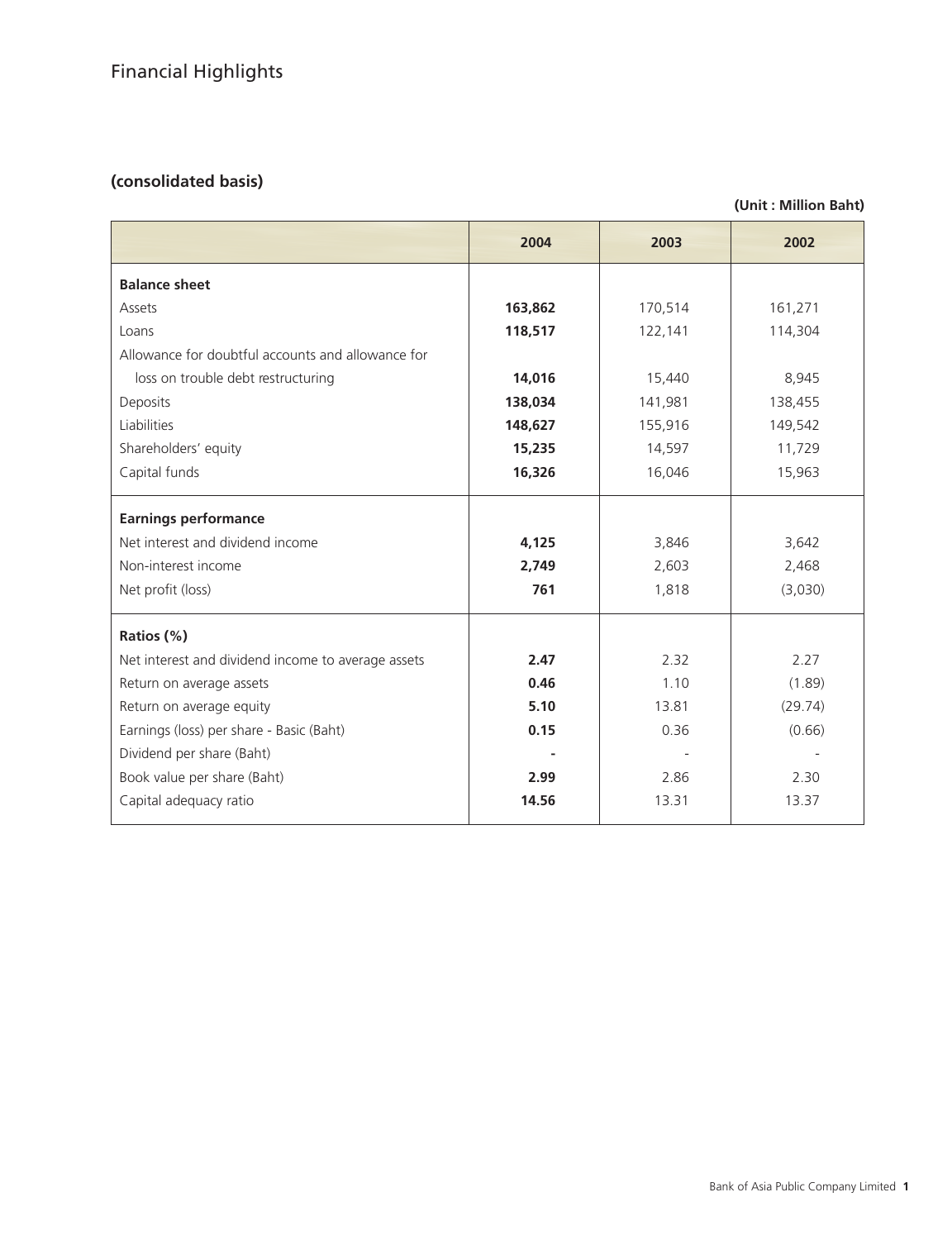# Chairman's Statement



## 2004 Review

On 25 April 2004, United Overseas Bank (UOB) of Singapore signed a Sale and Purchase agreement with ABN AMRO for the acquisition of 80.77% of Bank of Asia (BoA). With the conclusion of the deal on 27 July, BoA became a member of the UOB Group. As required by Thai regulations, UOB then extended an offer to the other shareholders of BoA to buy their shares at the same price of Baht 5.35 per share. When the offer closed on 11 October, UOB's shareholdings in BoA increased to 96.09%.

Following UOB's acquisition, the BoA Board of Directors and top management were re-constituted. Mr. Wong Kim Choong, who has served in a multitude of positions with the UOB Group for more than 20 years, was appointed President & Chief Executive. He was previously the Deputy CEO of UOB Malaysia.

In tandem with the buoyant Thai economy, BoA's total income grew by 6.6% to Baht 6,874 million from Baht 6,449 million in 2003. On the other hand, total non-interest expenses went up at a lower rate of 4.9% to Baht 4,894 million from 2003's Baht 4,666 million. This resulted in the Bank's operating profit improving by 21.5% to Baht 2,165 million from Baht 1,782 million recorded in 2003. However, profit after tax fell from Baht 1,818 million to Baht 761 million largely due to additional provisions set aside for the qualitative reclassification of several performing loans to be in line with UOB's prudent provisioning practice. The Bank's capital adequacy ratio improved from 13.31% to 14.56% in 2004.

## 2005 Prospects

The Thai economy is expected to remain robust in 2005, propelled by strong exports, increased domestic consumption and higher investments. The tsunami disaster that struck on 26 December 2004 and affected the six provinces fronting the Andaman Sea should not have a major impact on the tourism industry, given the fact that Thailand has so many other tourist attractions. Barring unforeseen external factors, the GDP is forecast to grow between 5.25% and 6.25%.

For BoA, the main challenge is integration with UOB's other Thai banking subsidiary, UOB Radanasin. The integration of both banks would create a bigger, stronger and more dynamic bank for the benefit of all our customers, staff and shareholders. Work on the merger of the two banks started in late 2004 and we hope to fully integrate the IT systems and work processes before the end of 2005.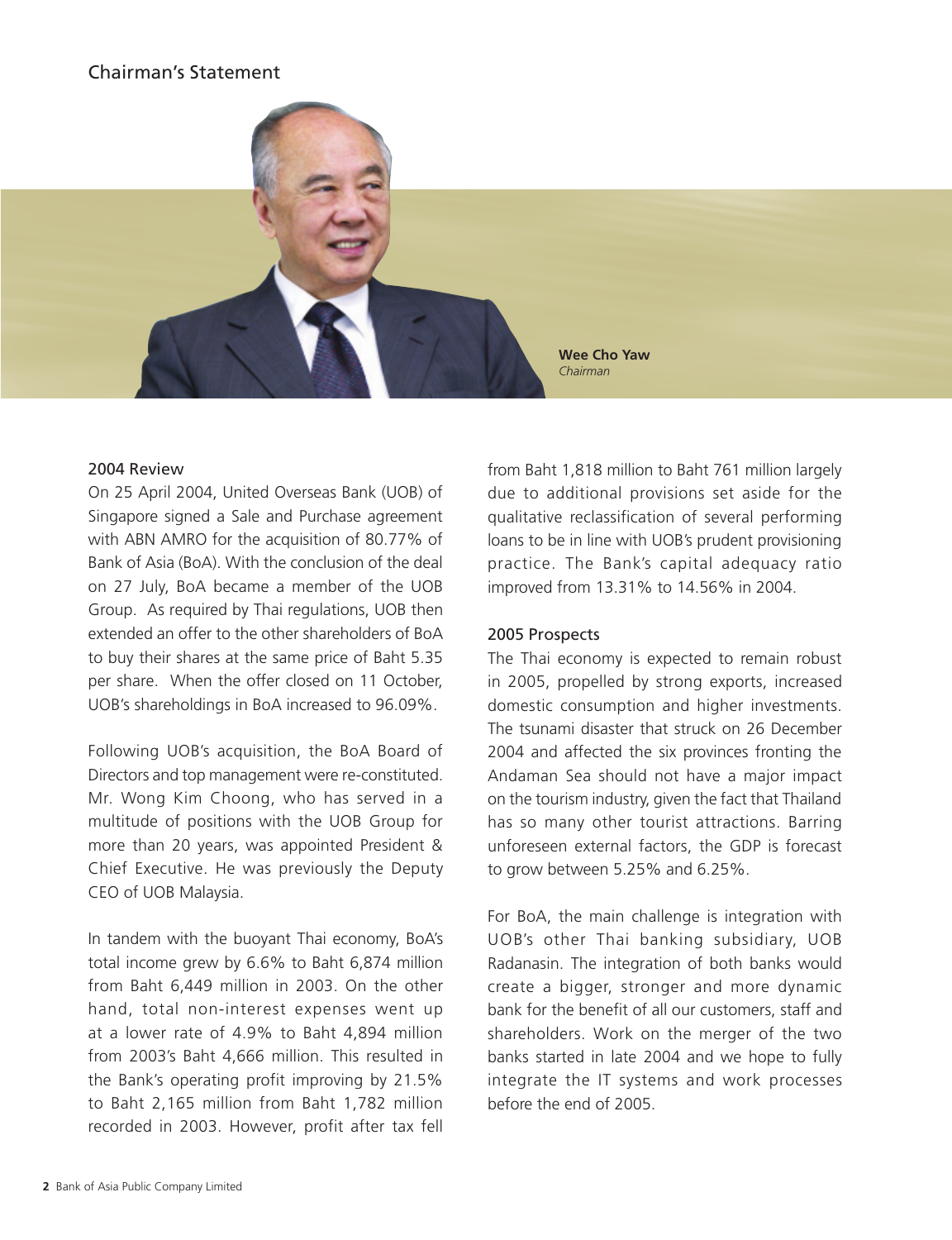The integration would not only expand the Bank's branch and ATM network within Thailand for greater customer convenience but also provide a regional platform in supporting our customers' regional business banking needs. The integration will also lead to better economies of scale for the Bank.

At the same time, we intend to expand our product range in Thailand by drawing from the wide array of instruments and services that we have initiated in Singapore. The Bank believes that there are exciting opportunities in Personal Financial Services, the Small and Medium Enterprise (SME) markets as well a growing demand for more sophisticated Treasury products.

As an integral part of the UOB Group, BoA staff will also have greater opportunities to gain regional exposure as well as participate in a growing organization.

We believe there is tremendous potential for synergizing the resources and business activities of BoA/UOB Radanasin and UOB Singapore for the benefit of our Thai customers. It will also enable us to contribute more significantly towards the growing Thai economy.

## Acknowledgement

I would like to place on record my deep

appreciation to the former Chairman, President & CEO and Directors who have contributed towards the growth of BoA in the past few years. In particular, I thank Khun Chulakorn Singhakowin for helping the smooth management transfer.

Board Director, Dr. Ammar Siamwalla, has indicated his desire to retire from the Board in April this year. I take this opportunity to thank Dr. Ammar for his contributions and wish him all the very best.

My thanks also go to the management and staff members of BoA for their support and contributions in the past year. I am happy to report that our staff in Phuket did not suffer any serious personal injuries and everyone in the Bank worked tirelessly in the fund raising efforts for the tsunami victims. Besides the Bank's contribution of Baht 1.5 million, BoA's staff and customers generously donated another Baht 6.5 million to help those affected by the tsunami.

Most importantly, we thank all our customers for their continuous support and look forward to serving you even better in the coming years.

Wee Cho Yaw Chairman February 2005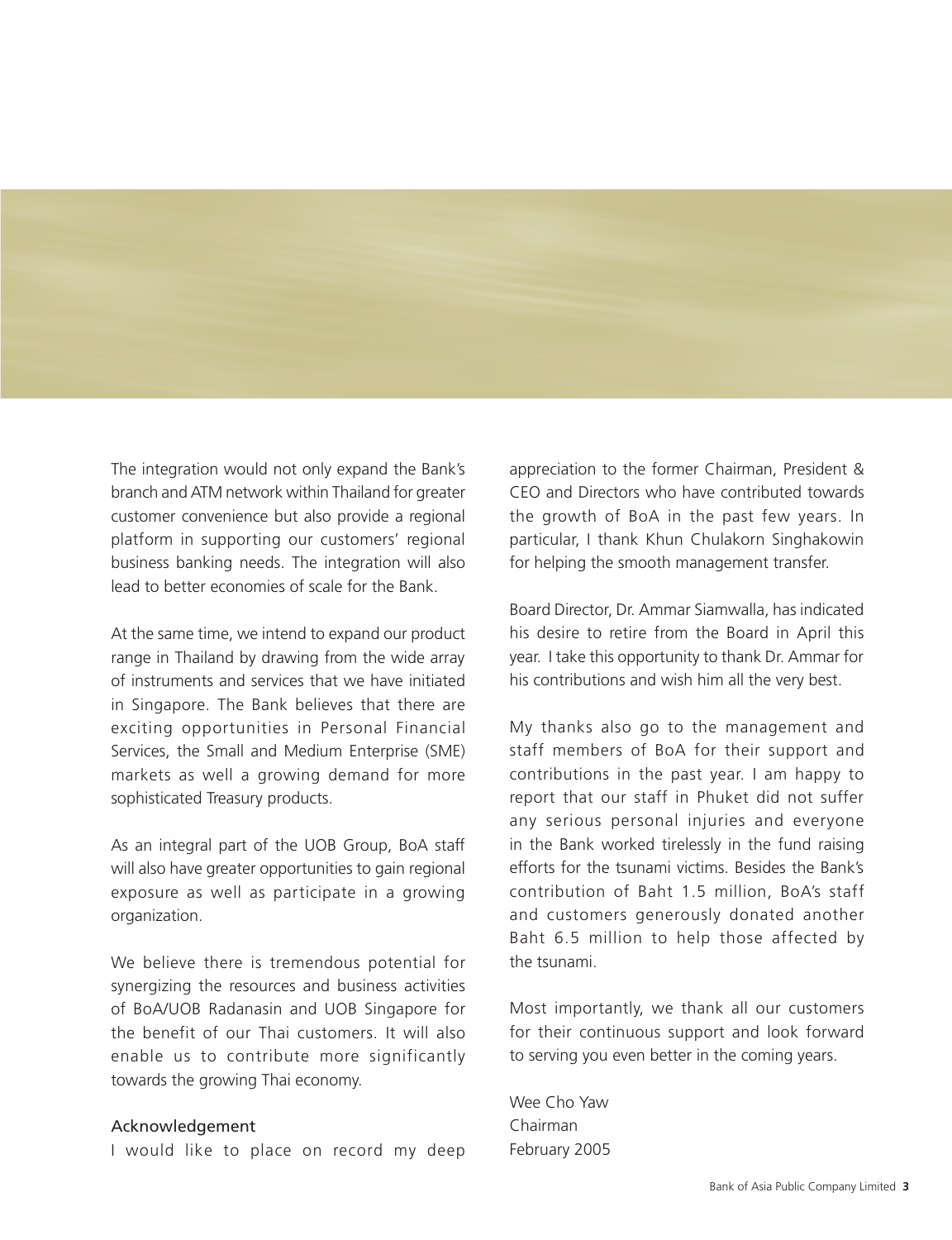# Board of Directors



*Sitting from left to right : Mr. Chinnawat Bulsuk, Dr. Ammar Siamwalla, Mr. Wee Cho Yaw, Mr. Suebtrakul Soonthornthum Standing from left to right : Mr. Chua Teng Hui, Mr. Lee Chin Yong Francis, Mr. Wee Ee Cheong, Mr. Wong Kim Choong, Mr. Poon Hon Thang Samuel*

**Mr. Wee Cho Yaw** Chairman

**Mr. Wee Ee Cheong** Deputy Chairman and Member of Nomination and Compensation Committee

**Dr. Ammar Siamwalla** Independent Director and Chairman of Audit Committee

**Mr. Wong Kim Choong** Director and President & CEO

**Mr. Chinnawat Bulsuk** Independent Director and Member of Audit Committee

**Mr. Chua Teng Hui** Director and Deputy President & Deputy CEO

**Mr. Lee Chin Yong Francis** Director and Member of Nomination and Compensation Committee

**Mr. Poon Hon Thang Samuel** Director

**Mr. Suebtrakul Soonthornthum** Independent Director and Member of Audit Committee and Chairman of Nomination and Compensation Committee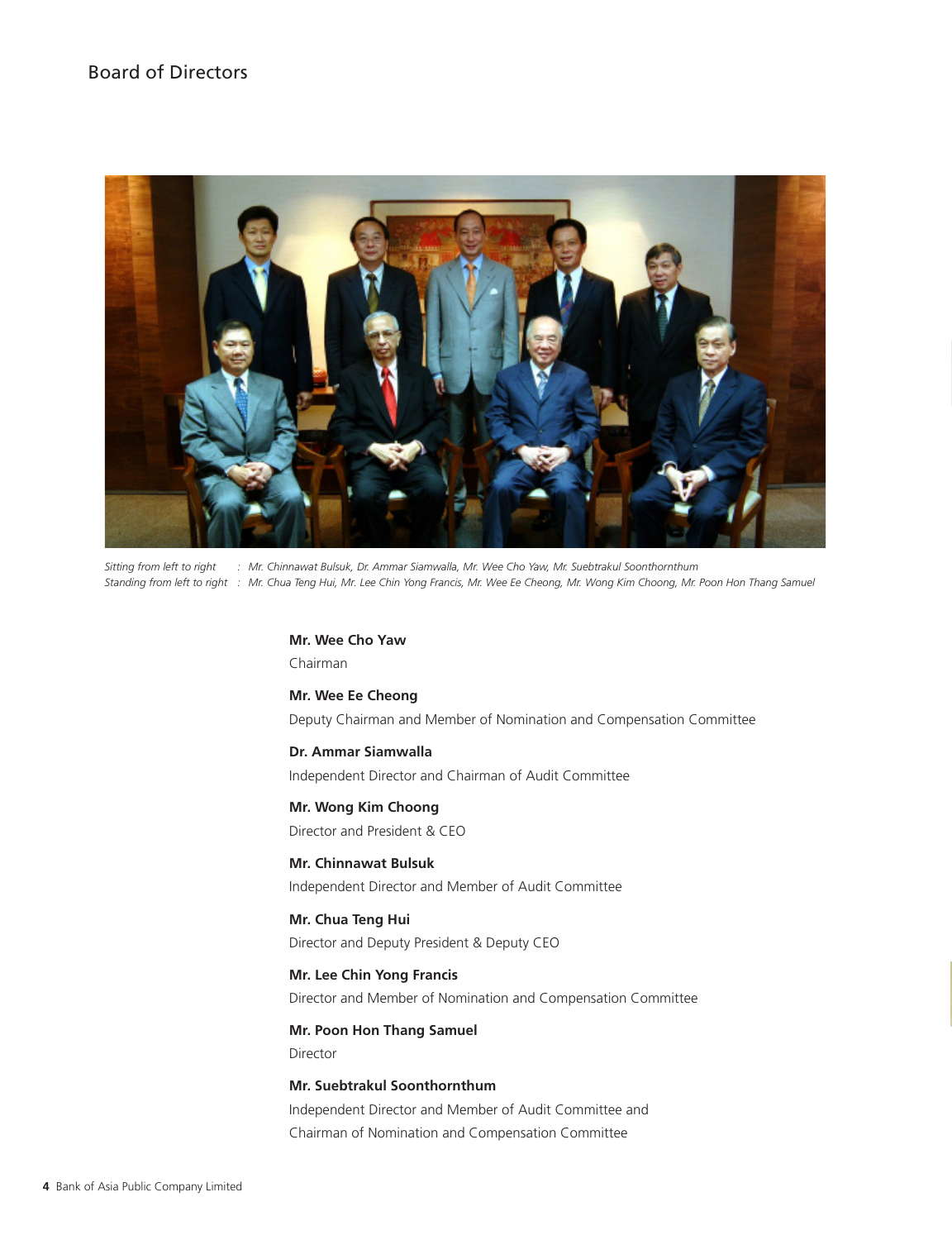## Management Team



**Mr. Wong Kim Choong** President & CEO



**Mr. Chua Teng Hui** Deputy President & Deputy CEO



**Mr. Goh Choo Han Dennis** Senior Executive Vice President Institutional Banking



**Mr. Lee Tse Tiong** Senior Executive Vice President Corporate Services



**Mr. Ngeo Swee Guan Steven** Senior Executive Vice President Risk Management and Compliance



**Mr. Thanachai Thanachaiary** Senior Executive Vice President Individual Banking



**Mr. Jonathan Truslow** Executive Vice President Marketing & Support



**Ms. Ngamjitt Sirijindalert** Executive Vice President Strategic Projects



**Mrs. Pimolrat Tangkosakul** Executive Vice President Staff Development & Corporate Affairs







**Mr. Thammasak Jittimaporn** Executive Vice President Sales Management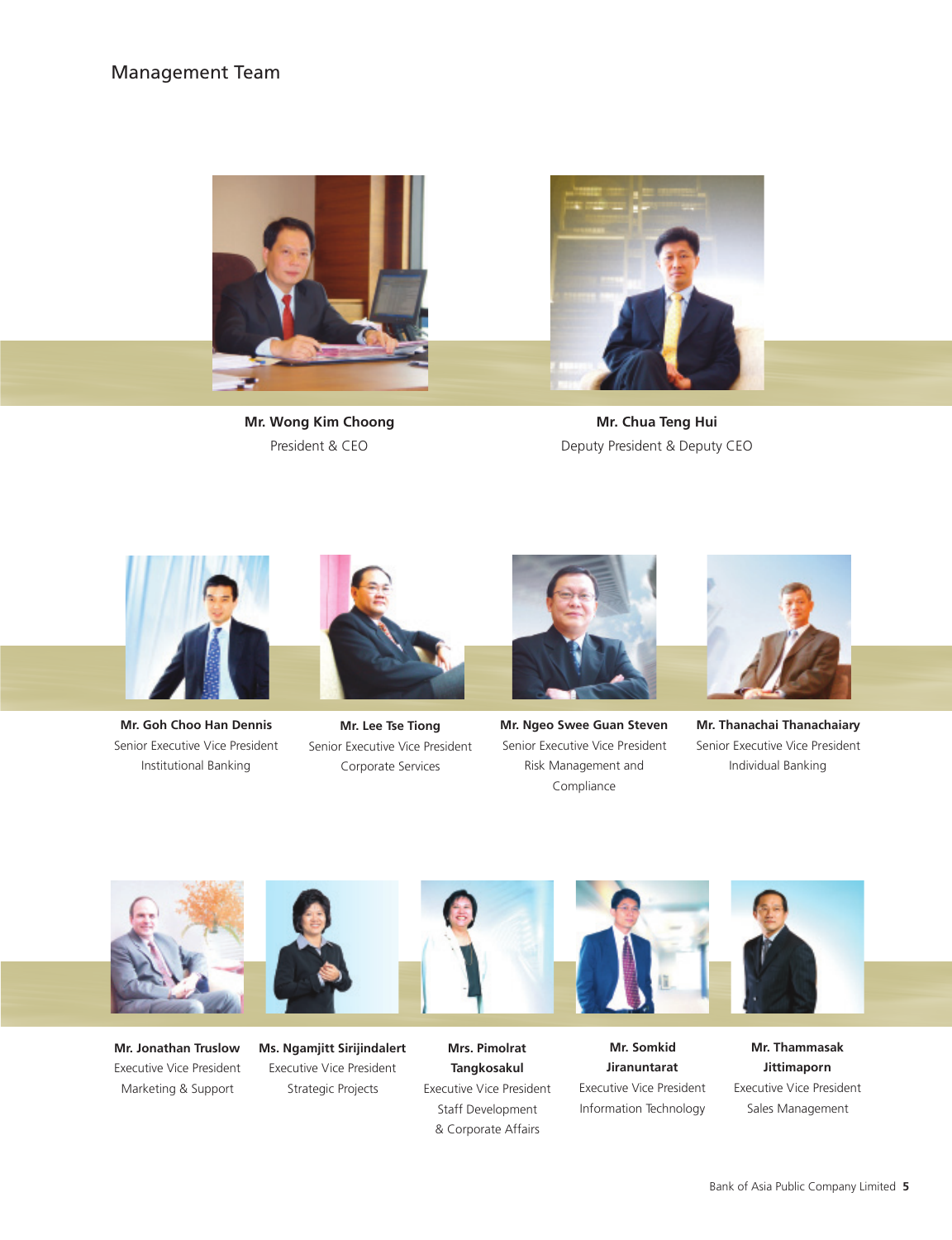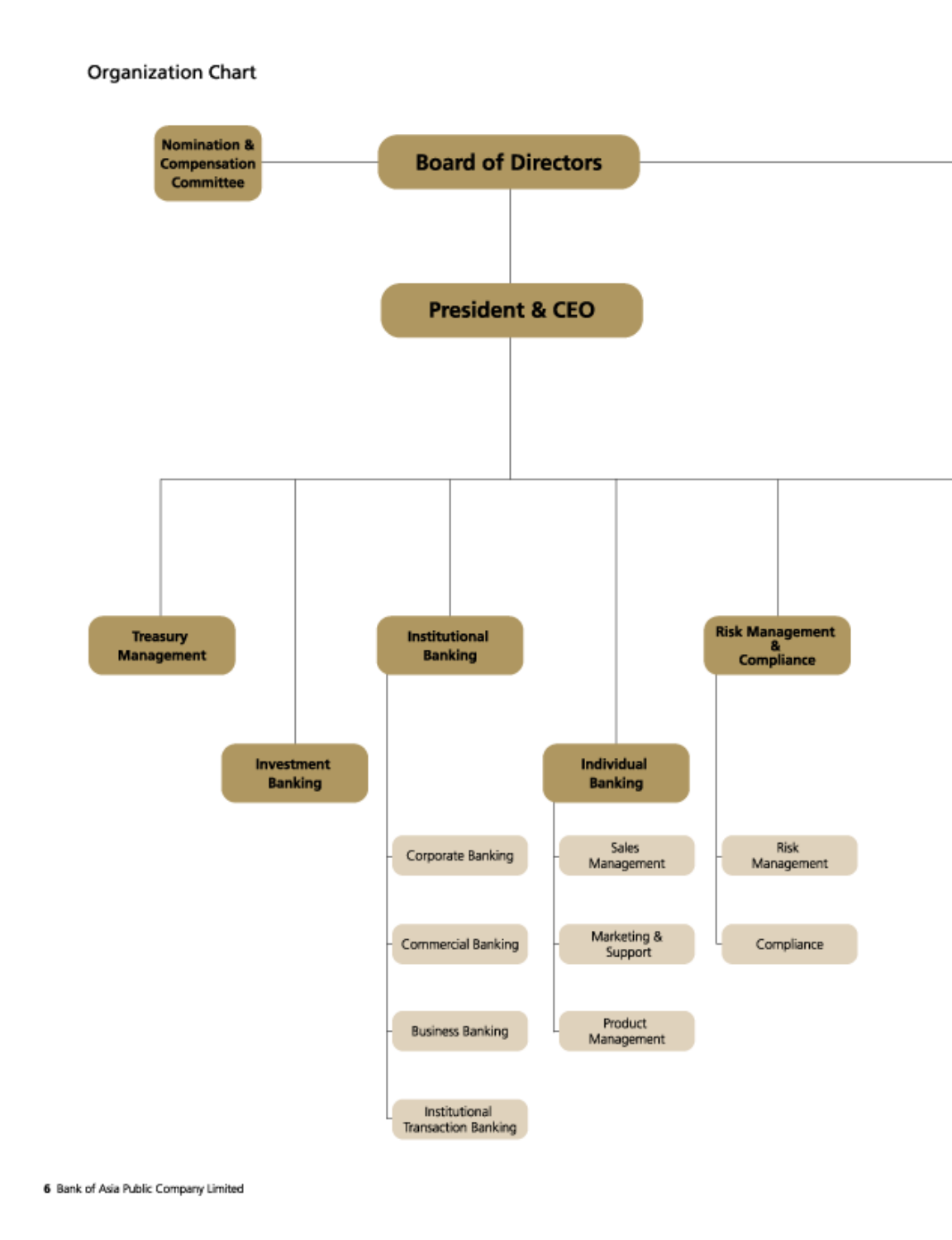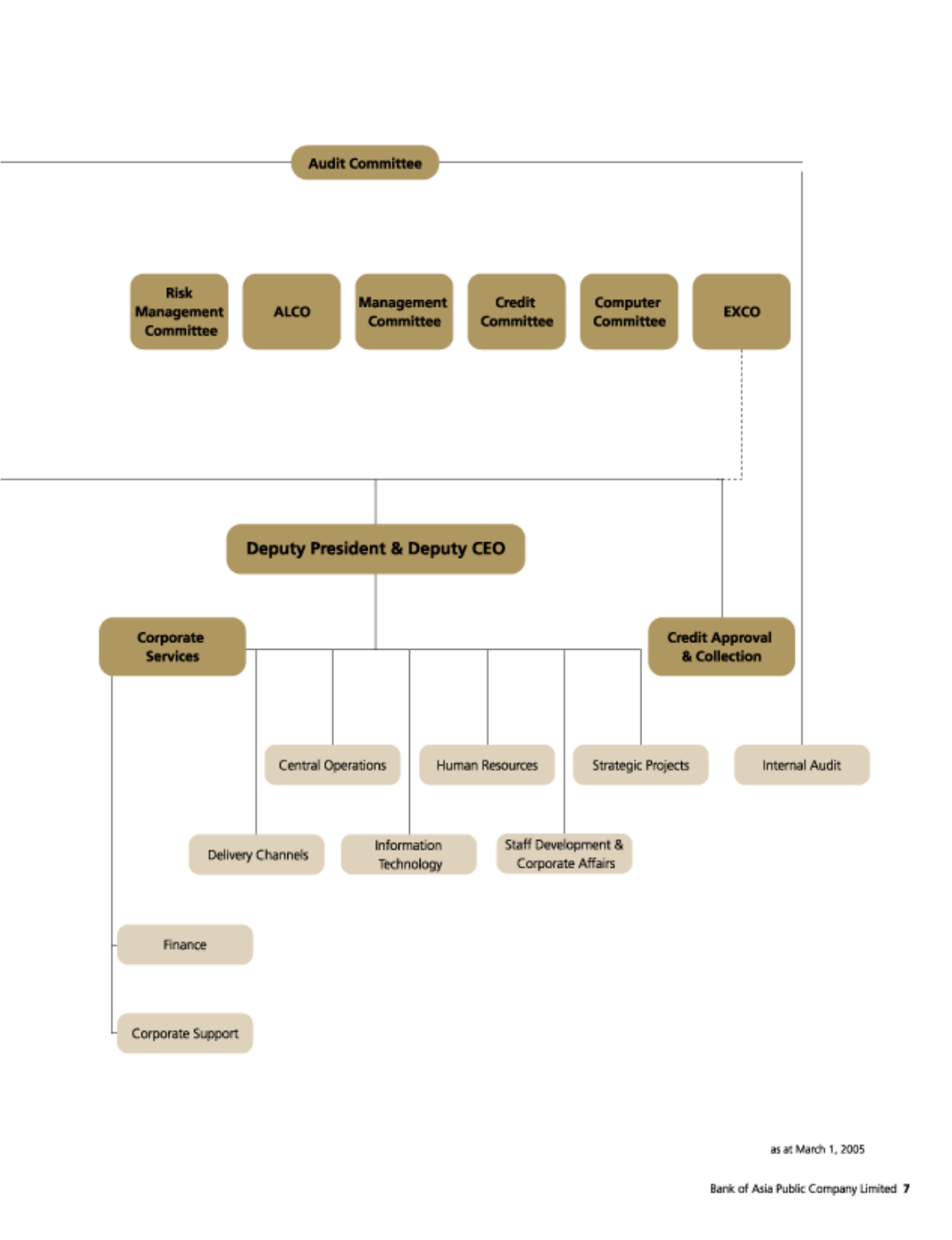The Thai economy in 2004 demonstrated great resilience in the face of the bird flu, unrest in the deep south region, surging oil prices, and a rising interest rate environment that sapped both business and consumer confidence.

Consensus has pegged 2004 economic growth at 6.2%, slightly lower than the 6.8% growth achieved in 2003, powered primarily by a 23% increase in exports which were buoyed by increase in world prices, and increase in investment growth of about 15% year on year in a generally low interest rate environment. The impact of the December tsunami disaster on the economy has been assessed to be short term, mainly affecting southern tourism, fishing and shrimp farming where job loss would reduce domestic consumption.

Thailand closed 2004 with a strong economic scorecard: low inflation (2.7%) with pressure mainly from energy prices, low unemployment (2.1%), strong reserves (US\$ 50 billion), and current account surplus of 4.2% of GDP. The strong fundamentals put the country in good stead, in the absence of externally driven adverse events, to achieve its growth targets in the future. The key risks confronting Thailand going forward are mainly external oriented in the areas of persistent high oil price, steep interest rate rise particularly in the US, and a weak US dollar that triggers a global economic slowdown.

Economic growth for 2005 has been projected at 5-6%. This is marginally lower than 2004, in light of the tsunami disaster aftermath and a global economy that is likely to grow at a slower pace. The world economy and some of Thailand's major export markets, in particular China, are expected to achieve slower growth in 2005. Moreover, the expected action by the Government to end diesel subsidy after the February general elections is likely to reduce private consumption and private investment growth in 2005.

Economic growth in 2005, as with the previous year, is anticipated to be underpinned by the twin pillars of exports and investments. Exports are projected to expand by 10-12%, with key markets continuing to be Asean, China, Japan and US. To this end, the foreign exchange strength of the Thai baht is a key factor, particularly in the face of a US dollar under pressure from trade and budget imbalance concerns. Investments within the economy are projected to rise in 2005 in line with capacity utilization and would be greatly boosted by the Bt1.5 trillion infrastructure improvement spending planned by the public sector.

Bank lending grew 8% in 2004 and growth would likely continue in 2005 with the projected investment expenditures. Imports are also expected to escalate to support the investment projects, and this might result in the trade account surplus being reduced or going into slight deficit. The current account, however, is projected to stay in surplus.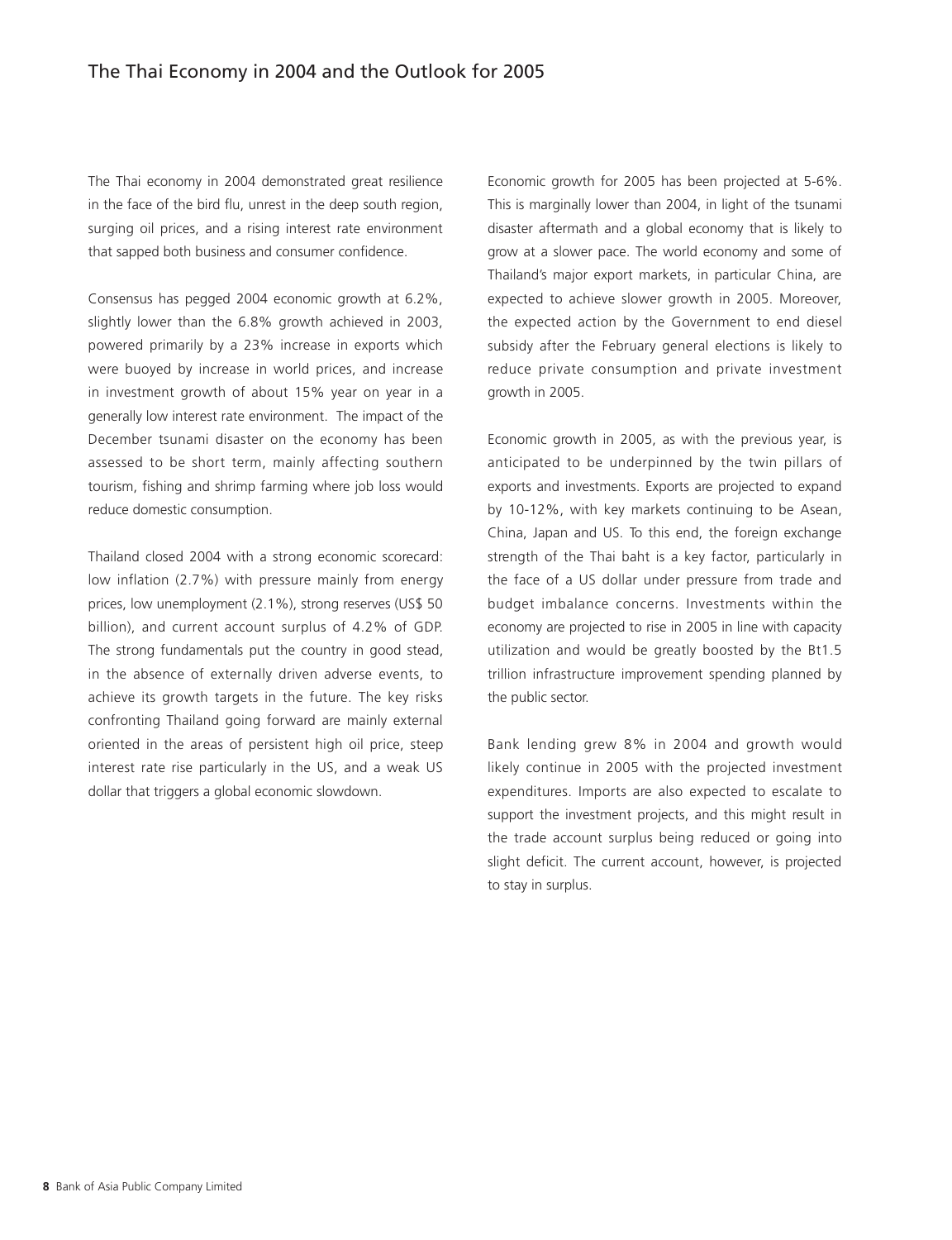The Thai banking environment in 2004 was overall stable with excess liquidity keeping a lid on domestic interest rates and fuelling much price competition within the market. In spite of continuing strong economic performance stimulating both private and public investments, excess liquidity prevailed within the banking system throughout 2004, made worst during periods of high inflow of foreign funds, with surplus at the end of the year estimated at Bt400 billion. As a result, domestic rates were kept depressed even as the US started to tighten their rates from the middle of the year to ward off threats of inflation. The benchmark BOT 14-day repurchase rate trailed the US Federal Fund Reserve rate by 0.25% at the close of 2004. The low interest rate environment allowed Thai commercial banks to boost their net interest margins as evident in their financial results in 2004.

The excess liquidity within the system also contributed to intense price competition within the banking industry, particularly in the segments of corporate lending and home loans. With the capital market becoming more expensive to access, many large corporations had returned to bank borrowing, enticed by the attractive rates available. With continuing economic growth driving up investments within the economy, it is anticipated that the excess liquidity will dry up by the latter half of 2005, whereupon domestic interest rate hikes will take place.

At the end 2004, NPL in the system represented about 12% of total outstanding loans, a great improvement from the level in 2000. NPL is projected to continue to decline as economic growth facilitates resumption of loan servicing by affected borrowers, as well as disposal of collateral in settlement of NPL.

Bank lending grew about 8% in 2004, with the monentum expected to continue in 2005, with underpinning by rising investments and housing demand assuming any interest rate hikes would be gradual to facilitate demand planning.

Unlike the previous years when the banking industry was preoccupied with NPL resolution and internal restructuring, 2004 saw many banks taking the lead to address more strategic challenges like channel expansion, re-branding and response to opportunities afforded by regulatory changes. The most significant of these is the framework under the Finance Sector Masterplan that aims to spur the consolidation of the more than 80 local and foreign banks, finance companies, credit fonciers and BIBF. The Masterplan, underpinned by the notion of "one presence", opens new opportunities for banks under a "universal banking" concept and helps to ensure that Thai financial institutions can build up resources and strength to cope with increased competition in the future. Under this plan, finance companies and credit fonciers are set to disappear, either through upgrade to banks or relegation to credit corporations. Arising from this process, there will be some new retail or full service banks in the industry, leading to increased competition for customers and experienced banking personnel in the future.

Overall, the Thai banking environment is stable, with prospective economic expansion providing opportunities for growth and earnings. NPL would continue to be managed down as more of such loans get resolved. Sometime in the latter half of 2005, domestic interest rates will start to rise in response to surplus liquidity in the system drying up as well as pressure from US rates. The banking industry would likely experience some changes and disruptions as new players under the finance masterplan make their entry, as well as preparations to meet the stringent requirements of the Basel II capital requirement framework.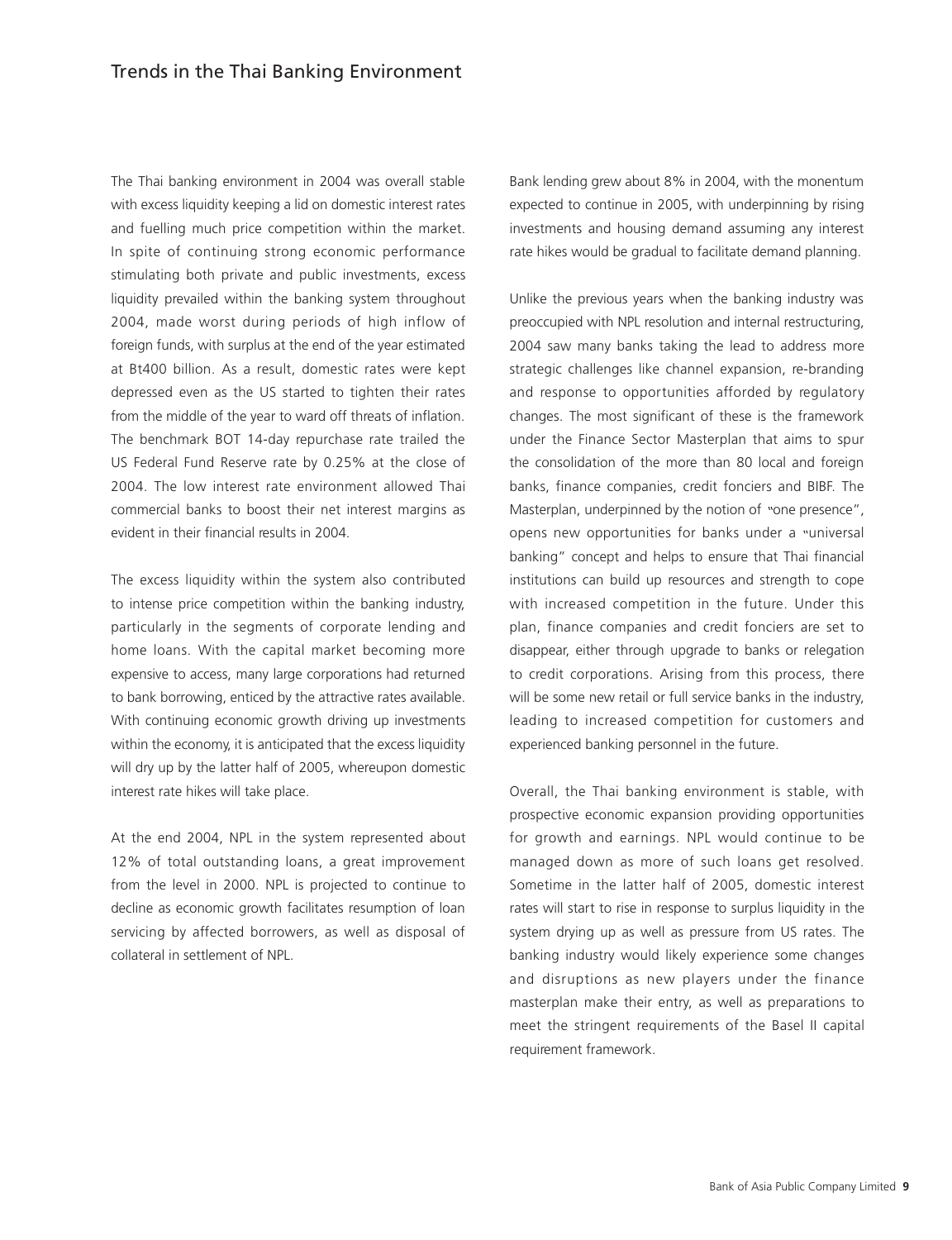### **Earnings Performance**

Bank of Asia and its subsidiaries reported an operating profit of Bt 2,165 million in 2004. This was an increase of 21.5 per cent over the operating profit of Bt 1,782 million achieved in 2003. However, the Bank made higher provisions in 2004, amounting to Bt 1,198 million, compared to a reversal of Bt 58 million in 2003. The provisions made in 2004 were largely for qualitative downgrading of several performing accounts reflecting the Bank's prudent policies. As a result, net profits declined 58.2 per cent from Bt 1,818 million made in 2003 to Bt 761 million in 2004.

## **Earnings Performance**

|                                              | Million baht |       |          |
|----------------------------------------------|--------------|-------|----------|
|                                              | 2004         | 2003  | % change |
| Interest and dividend income                 | 5,893        | 6,229 | (5.4)    |
| Interest expense                             | 1,768        | 2,383 | (25.8)   |
| Net interest and dividend income             | 4,125        | 3,846 | 7.3      |
| Non interest income                          | 2,749        | 2,603 | 5.6      |
| Total income                                 | 6,874        | 6,449 | 6.6      |
| Operating expenses                           | 3,886        | 3,844 | 1.1      |
| FIDF payment and Tax & duties                | 823          | 823   | 0.0      |
| Operating profit                             | 2,165        | 1,782 | 21.5     |
| Bad debt and doubtful accounts & Loss on TDR | 1,198        | (58)  | N.M.     |
| Other expense                                | 185          | (1)   | N.M.     |
| Net profit before tax                        | 782          | 1,841 | (57.5)   |
| Income tax                                   | 22           | 22    | 0.0      |
| Net profit                                   | 761          | 1,818 | (58.2)   |
|                                              |              |       |          |

*Note: N.M. refers to "Not Meaningful"*

The Bank and its subsidiaries' total income increased by 6.6 per cent from 2003 to Bt 6,874 million in 2004. Net interest and dividend income went up 7.3 per cent to Bt 4,125 million. This was partly due to the lower interest expense following the redemption of Bt 2,000 million subordinated debentures in June 2004. Non-interest income in 2004 grew 5.6 per cent from last year to Bt 2,749 million. The increase was accounted for largely by fees and services income, with an increase of 11.2 per cent to Bt 1,587 million in 2004. The increase in fee and services income was mainly due to the Bank's business expansion and development in several areas including e-Channels, credit card, and Bancassurance. Other contributors to non-interests income growth were higher gains on disposal of government securities as well as liquidation of two subsidiaries namely Asia Property Co., Ltd. and Asia Leasehold Co., Ltd.

### **Non-interest Expenses**

The Bank and its subsidiaries' non-interest expense, comprising of staff and other non interest expenses, increased by 4.9 per cent to Bt 4,894 million. Non staff expenses (excluding loss on impairment of properties foreclosed) increased by 7.5 per cent to Bt 2,974 million, mainly due to higher fee expenses related to business expansion, and advertising activities. This was offset by lower staff costs, which fell by 8.8 per cent to Bt 1,733 million as a result of lower staff headcount. Operating expenses remained relatively unchanged at around Bt 3,886 million.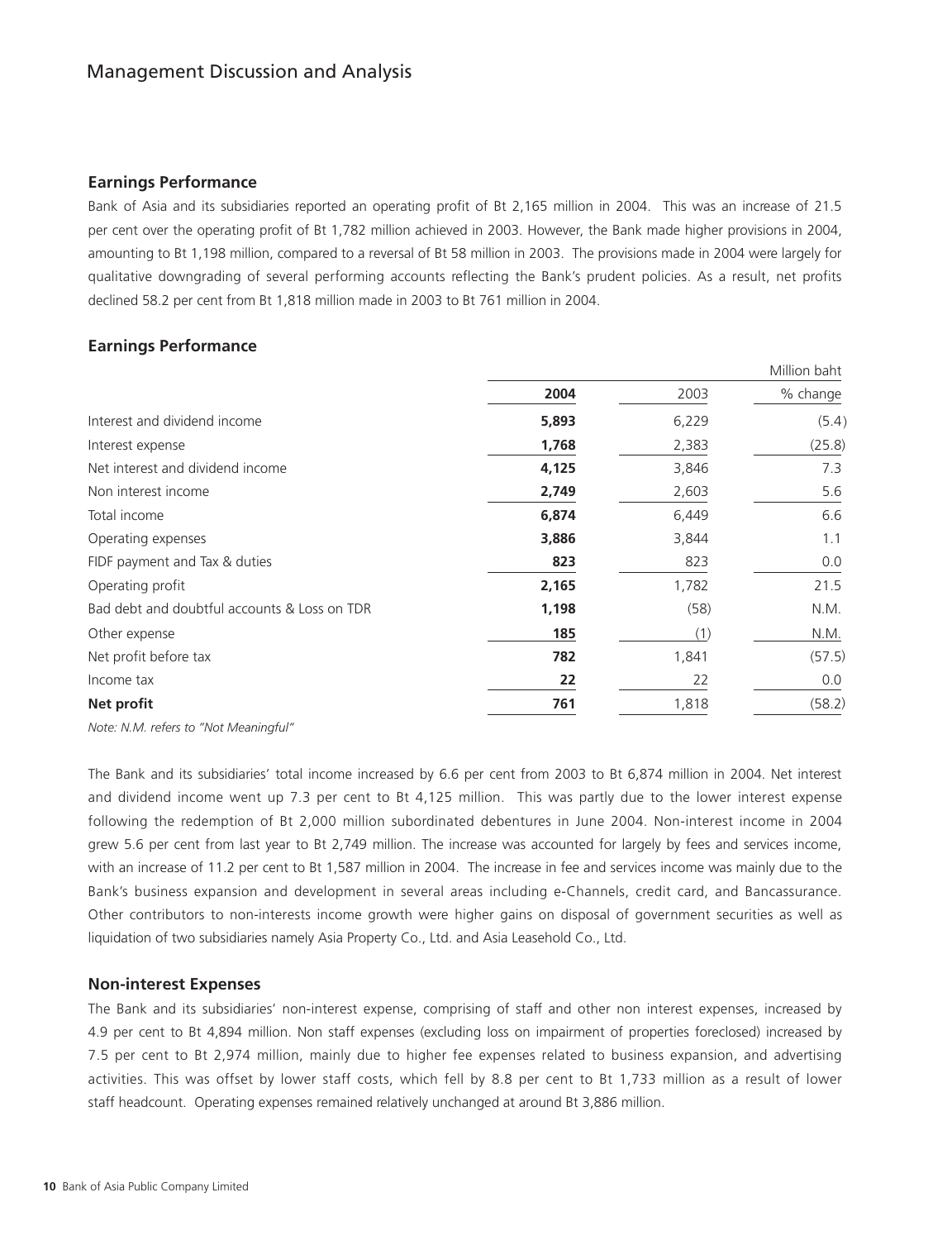## **Operating expenses**

|                                 | Million Baht |       |          |
|---------------------------------|--------------|-------|----------|
|                                 | 2004         | 2003  | % change |
| Personnel expenses              | 1,733        | 1,901 | (8.8)    |
| Premises and equipment expenses | 1,051        | 1,001 | 5.0      |
| Fees and service expenses       | 389          | 330   | 17.8     |
| Directors' remuneration         | 5            | 6     | (11.8)   |
| Other expenses                  | 708          | 606   | 16.8     |
| <b>Total operating expenses</b> | 3,886        | 3,844 | 1.0      |

Capital expenditure for 2004 was mainly for IT related and system development items. Total capital expenditure was Bt 209 million, lower than the Bt 480 million spent in 2003.

## **Profitability**

Operating profit to total income increased from 27.6 per cent in 2003 to 31.5 per cent in 2004. Operating expense to total income declined from 59.6 per cent in 2003 to 56.5 per cent in 2004.

Average interest spread (net interest income to average assets) in 2004 improved to 2.47 per cent, 15 basis points higher than that of 2003. This was partly due to higher mix of consumer loans in loans portfolio.

## **Percentage to Total income\***

|                                  |       | $\%$  |
|----------------------------------|-------|-------|
|                                  | 2004  | 2003  |
| Net interest and dividend income | 60.0  | 59.6  |
| Non interest income              | 40.0  | 40.4  |
| Total income                     | 100.0 | 100.0 |
| Operating expenses               | 56.5  | 59.6  |
| FIDF payment and Tax & duties    | 12.0  | 12.8  |
| Operating profit                 | 31.5  | 27.6  |
| Net profit                       | 11.1  | 28.2  |
|                                  |       |       |

*\* Total income = Net interest and dividend income + Non-interest income*

## **Dividend Payment**

In compliance with the Public Company Act that prohibits companies with negative retained earnings from declaring dividends, the Bank, which had retained loss of Bt 26,219 million as of end-2004, does not declare any dividends for 2004.

Dividend payment of the Bank's subsidiaries depend on their respective financial performances. After consideration, the Board of Directors of the Bank's subsidiary companies did not declare any dividends for 2004.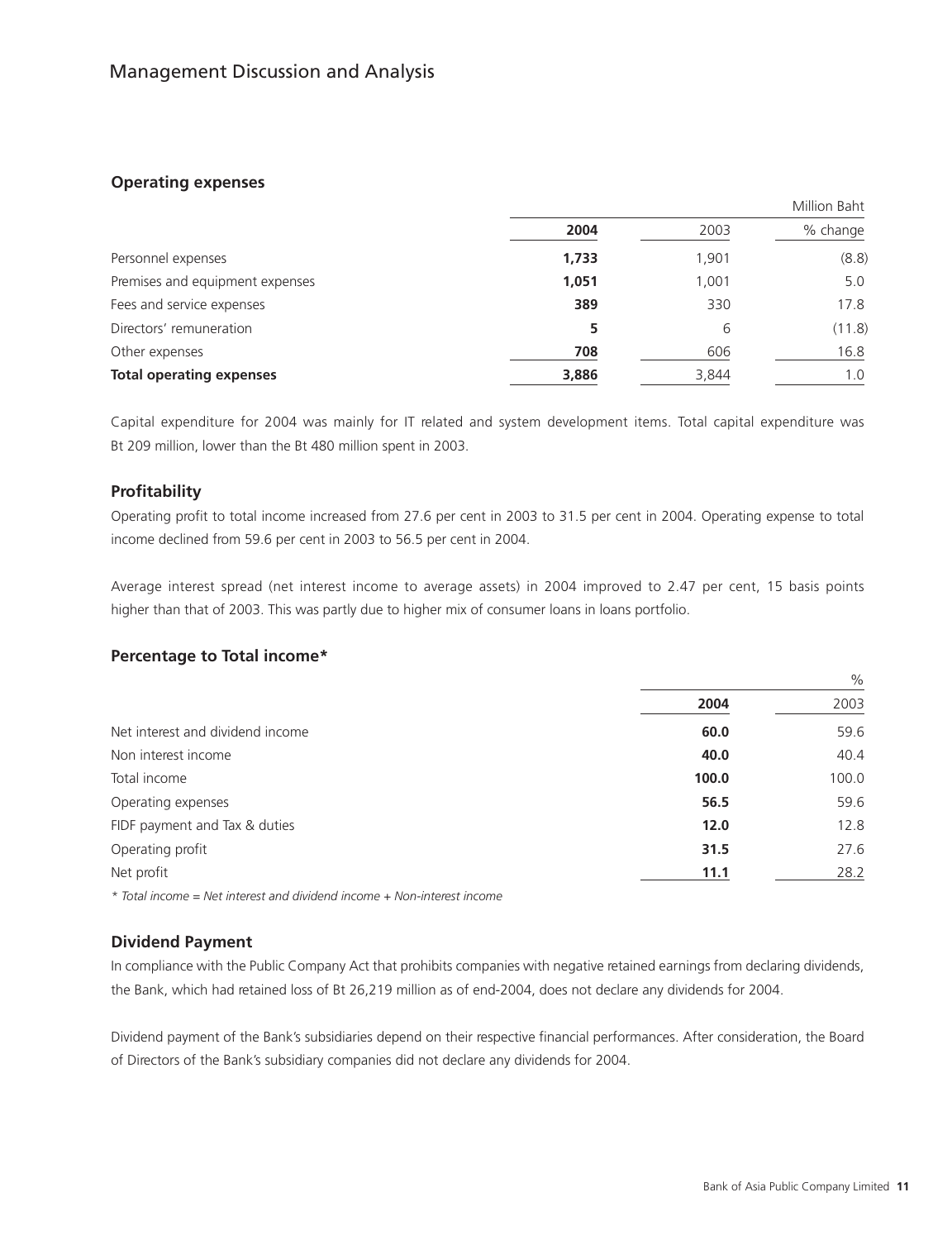# Management Discussion and Analysis

### **Assets**

Total assets of the Bank and its subsidiaries as at 31 December 2004 was Bt 163,862 million, a decline of 3.9 per cent from 31 December 2003. The decline was largely from lower holdings in government securities, which declined 46 per cent from 2003 to Bt 13,957 million as at end-2004. Outstanding loans declined by 3.0 per cent to Bt 118,517 million, due mainly to the 18.3 per cent reduction in NPLs to Bt 18,962 million as at end-2004. NPLs as a percentage of total loans (under BOT reporting basis) was 16.1 per cent as at end-2004, an improvement from the 19.1 per cent at end-2003. The improved NPL ratio was a result of the management's pro-active NPL management methodologies.

Loans for consumer customers marked an increase of 13 per cent from 2003, whereas loan for business sectors remained at almost the same level as at end-2003. The Bank's housing loan portfolio grew from 16.0 per cent of total loan as at end-2003 to 18.5 per cent as at end-2004. Loans to manufacturing and trading sectors accounted for 46 per cent of total loans, down from 50 per cent as at end-2003. Contribution of loans for other industry sectors was largely unchanged.

## **Loan Portfolio**

|                                  | % to total loans |        |
|----------------------------------|------------------|--------|
|                                  | 2004             | 2003   |
| Trading                          | 26.1%            | 27.7%  |
| Manufacturing                    | 19.7%            | 20.6%  |
| Housing                          | 18.5%            | 16.0%  |
| Others                           | 10.8%            | 10.5%  |
| Services                         | 6.3%             | 6.2%   |
| Bank and Finance                 | 5.9%             | 5.7%   |
| Utility                          | 4.9%             | 5.0%   |
| Real Estate                      | 3.9%             | 3.7%   |
| Construction                     | 2.1%             | 2.2%   |
| Agriculture, Forestry and Mining | 1.8%             | 2.2%   |
| <b>Total</b>                     | 100.0%           | 100.0% |

As at end-2004 loans to the 10 largest customer groups accounted for 12.4 per cent of total loans, marginally lower from the 12.6 per cent recorded as at end-2003.

### **Loans to top 10 customer groups**

|                                | % to total loans |        |
|--------------------------------|------------------|--------|
|                                | 2004             | 2003   |
| Loan to top 10 customer groups | 12.4%            | 12.6%  |
| Others                         | 87.6%            | 87.4%  |
| <b>Total loans</b>             | 100.0%           | 100.0% |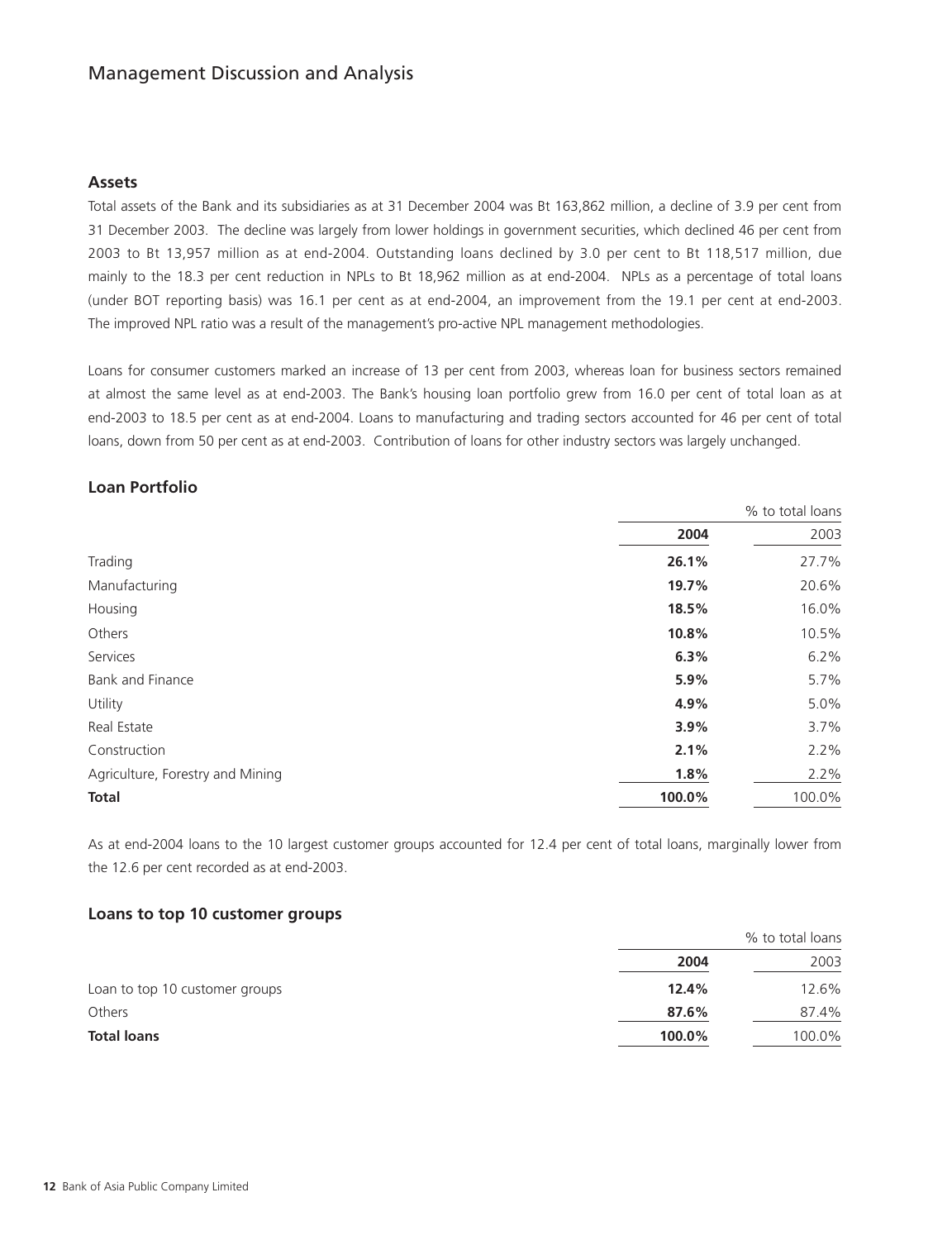# Management Discussion and Analysis

In 2004, the Bank made higher provisions, which was largely for qualitative downgrading of several performing accounts, accordingly to the Bank's prudent provisioning policy. The Bank and its subsidiaries made provisions of Bt 1,198 million in 2004. As at end-2004, allowance for doubtful accounts and loss on debt restructuring was Bt 14,016 million. As a consequence, the Bank's provisions to NPLs ratio improved to 73.9 per cent, compared to 66.5 per cent as at end-2003.

## **Asset quality ratios**

|                                   | 2004 | 2003 |
|-----------------------------------|------|------|
| Loan loss provision / Total loans | 11.8 | 12.6 |
| NPLs / Total loans*               | 16.1 | 19.1 |
| Loan loss provision / NPLs        | 73.9 | 66.5 |
| Accrued interest / Total loans    | 0.9  | 1.0  |
| *BOT reporting basis              |      |      |

### **Asset classification**

In 2004, the Bank restructured a total of Bt 9,576 million in problem loans and sold a total of Bt 2,285 million foreclosed properties. As at end-2004, quality of classified asset reported an improvement. Asset in Pass and Special mention classes, which are good quality asset, was 82.7 per cent of total classified assets, improved from 79.6 per cent as at end-2003.

### **Classified assets**

|                  | 2004                |       | 2003         |               |
|------------------|---------------------|-------|--------------|---------------|
|                  | <b>Million baht</b> | %     | Million baht | $\frac{0}{0}$ |
| Pass             | 96,405              | 80.5  | 96,176       | 78.1          |
| Special mention  | 2,686               | 2.2   | 1,867        | 1.5           |
| Substandard      | 1,432               | 1.2   | 955          | 0.8           |
| Doubtful         | 613                 | 0.5   | 2,595        | 2.1           |
| Doubtful of loss | 18,670              | 15.6  | 21,608       | 17.5          |
| <b>Total</b>     | 119,806             | 100.0 | 123,201      | 100.0         |

## **Source of Funds and Liquidity**

As at 31 December 2004, the Bank and its subsidiaries' had total deposits of Bt 138,034 million, accounting for 92.9 per cent of total liabilities. 44.4 per cent of total deposits were time deposits, and the remaining 55.6 percent were in current deposits and savings deposits. The Bank monitored its liquidity closely to ensure efficient liability management. Loans to deposits ratio was 85.9 per cent as at end-2004.

 $\Omega$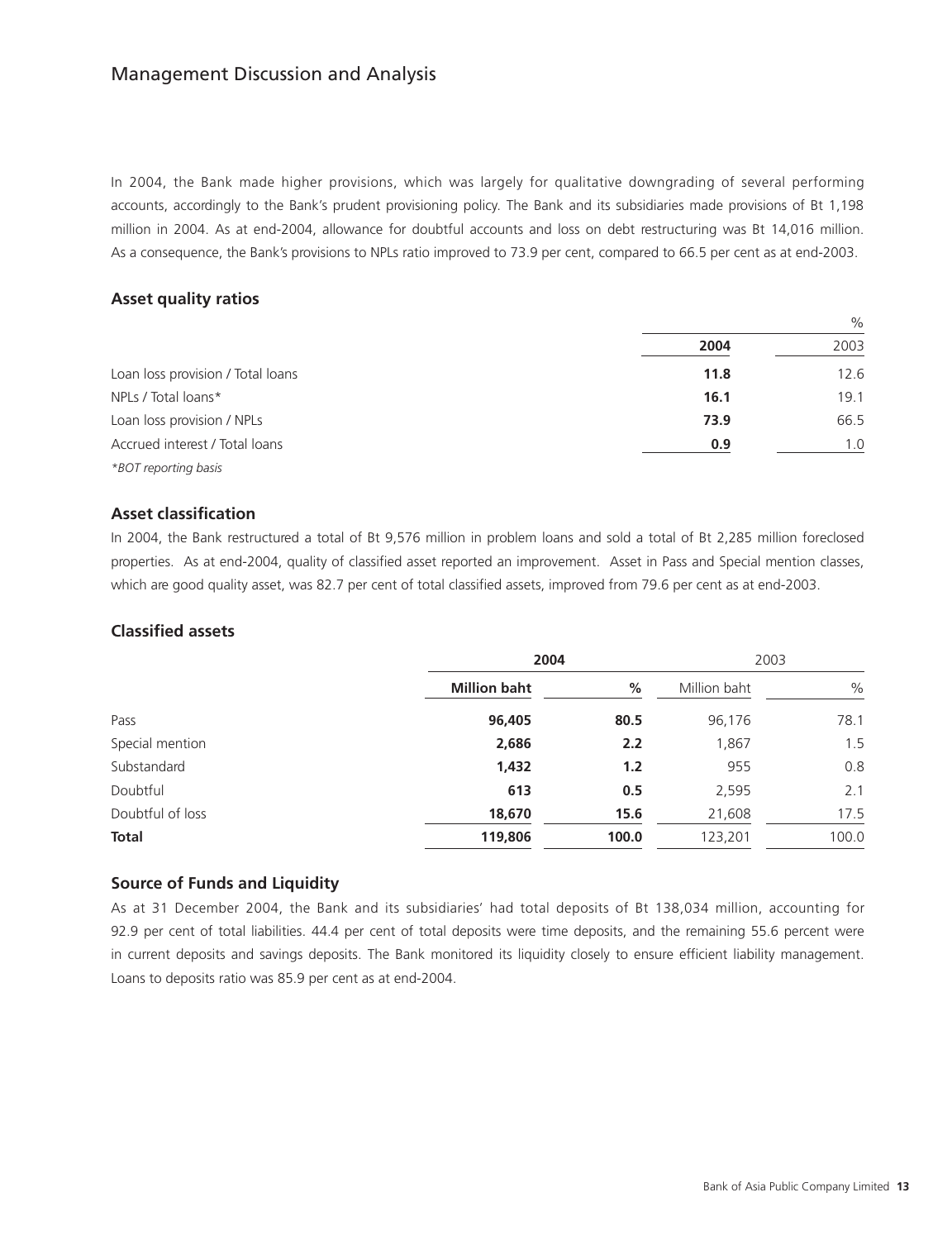## **Deposit structure**

|                           | % to total deposits |        |
|---------------------------|---------------------|--------|
|                           | 2004                | 2003   |
| Current deposits          | 3.2%                | 2.8%   |
| Saving deposits           | 52.4%               | 50.7%  |
| Time deposits             |                     |        |
| - under 6 months          | 24.4%               | 26.1%  |
| - 6 months - under 1 year | 2.4%                | 2.7%   |
| - 1 year and over         | 17.6%               | 17.7%  |
| <b>Total</b>              | 100.0%              | 100.0% |

## **Capital Funds**

Arising from the profit made in 2004, the Bank's total capital structure strengthened. Overall capital adequacy ratio is 14.6 per cent, up 1.3 percentage points from 2003, and higher than the Bank of Thailand's minimum requirement of 8.5 per cent. Tier 1 capital went up to 11.1 per cent, up 2.2 percentage points from 2003. The Bank redeemed Bt 2,000 million subordinated debentures in June 2004 resulting in Tier 2 capital declining from 3.8 per cent in 2003 to 2.9 per cent.

## **Capital adequacy ratios**

|                | 2004                |      | 2003         |      |
|----------------|---------------------|------|--------------|------|
|                | <b>Million baht</b> | %    | Million baht | $\%$ |
| Total capital  | 16,326              | 14.6 | 16.046       | 13.3 |
| Tier 1 capital | 13,130              | 11.7 | 11.447       | 9.5  |
| Tier 2 capital | 3,196               | 2.9  | 4,599        | 3.8  |

## **Integration with UOB Radanasin Bank (UOBR)**

BoA has applied to the Ministry of Finance through the Bank of Thailand to merge with UOBR. This merger will also result in BoA's major shareholder, the United Overseas Bank of Singapore, complying to the Bank of Thailand's "One Presence" policy for financial institutions. At the publication date of this annual report, BoA is awaiting formal approval for this merger from the Ministry of Finance.

BoA began its integration efforts with UOBR in late 2004. This integration will cover human resources, computer systems, processes and procedures. An internal Integration Project Management team consisting of staff from both BoA and UOBR has been formed to coordinate the overall integration efforts. Hewitt Associates, an international human resources consulting firm, has been appointed to assist BoA in the human resource aspects in the merger with UOBR. UOB Singapore is also assisting and providing support in all other aspects of the integration including IT, processes, procedures and Project Management.

The Legal Merger between BoA and UOBR, and the operational integration are expected to be completed in the second half of 2005.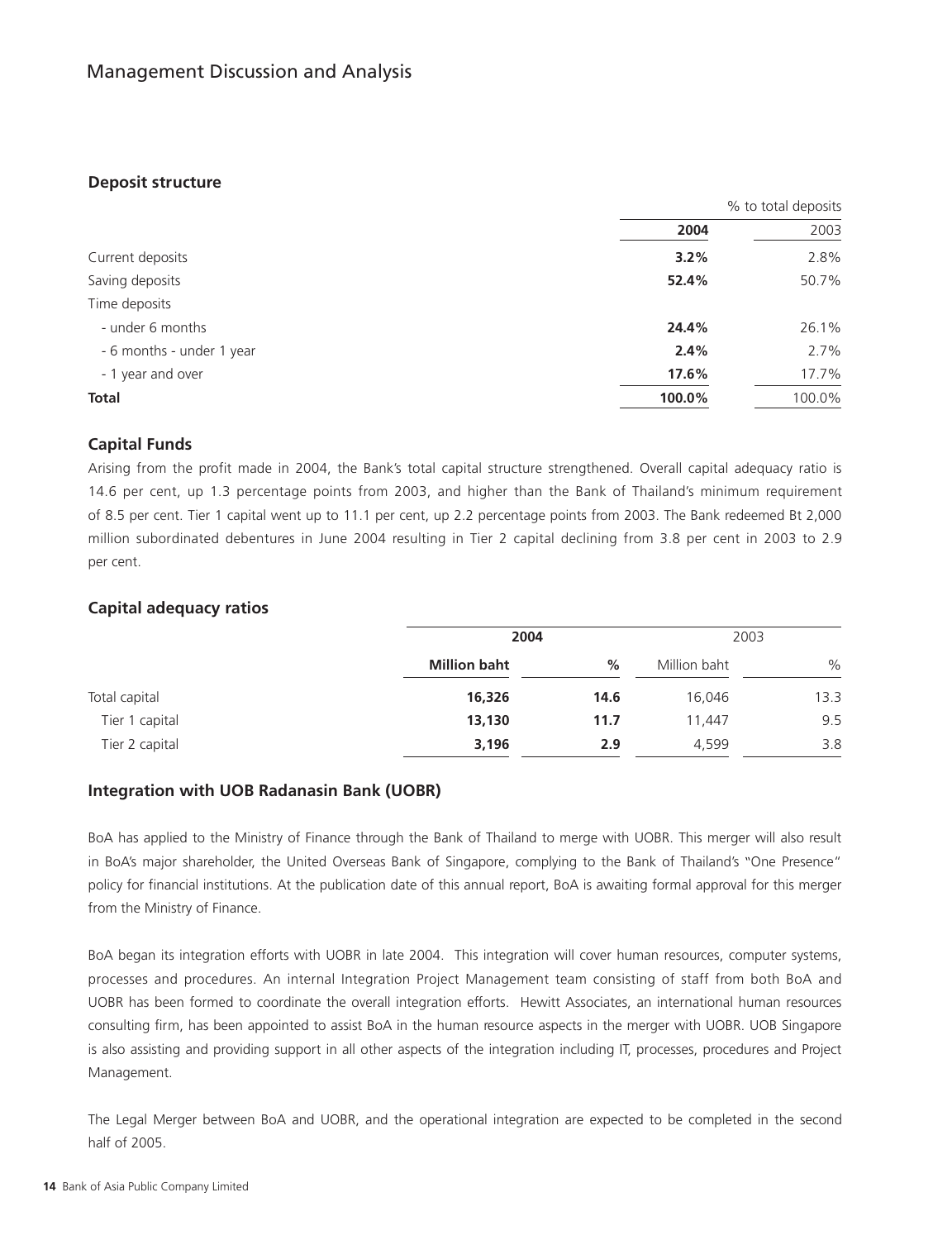# AUDIT REPORT OF CERTIFIED PUBLIC ACCOUNTANT

### **To the Shareholders of Bank of Asia Public Company Limited**

I have audited the consolidated balance sheets of Bank of Asia Public Company Limited and subsidiaries as at December 31, 2004 and 2003, and the consolidated statements of income, changes in shareholders' equity and cash flows for each of the years then ended. I have also audited the balance sheets of Bank of Asia Public Company Limited as at December 31, 2004 and 2003, and the statements of income, changes in shareholders' equity and cash flows for each of the years then ended. The management of Bank of Asia Public Company Limited is responsible for the correctness and completeness of information presented in these financial statements. My responsibility is to express an opinion on these financial statements based on my audits.

I conducted my audits in accordance with generally accepted auditing standards. Those standards require that I plan and perform the audit to obtain reasonable assurance about whether the financial statements are free of material misstatement. An audit includes examining, on a test basis, evidence supporting the amounts and disclosures in the financial statements. An audit also includes assessing the accounting principles used and significant estimates made by management, as well as evaluating the overall financial statement presentation. I believe that my audits provide a reasonable basis for my opinion.

In my opinion, the financial statements referred to above present fairly, in all material respects, the consolidated financial position of Bank of Asia Public Company Limited and subsidiaries as at December 31, 2004 and 2003 and the consolidated results of their operations and cash flows for each of the years then ended, and the separate financial position and results of operations and cash flows of Bank of Asia Public Company Limited for the same period, in conformity with generally accepted accounting principles.

Thirdthong Thepmongkorn Certified Public Accountant Registration No. 3787

KPMG Phoomchai Audit Ltd. Bangkok February 15, 2005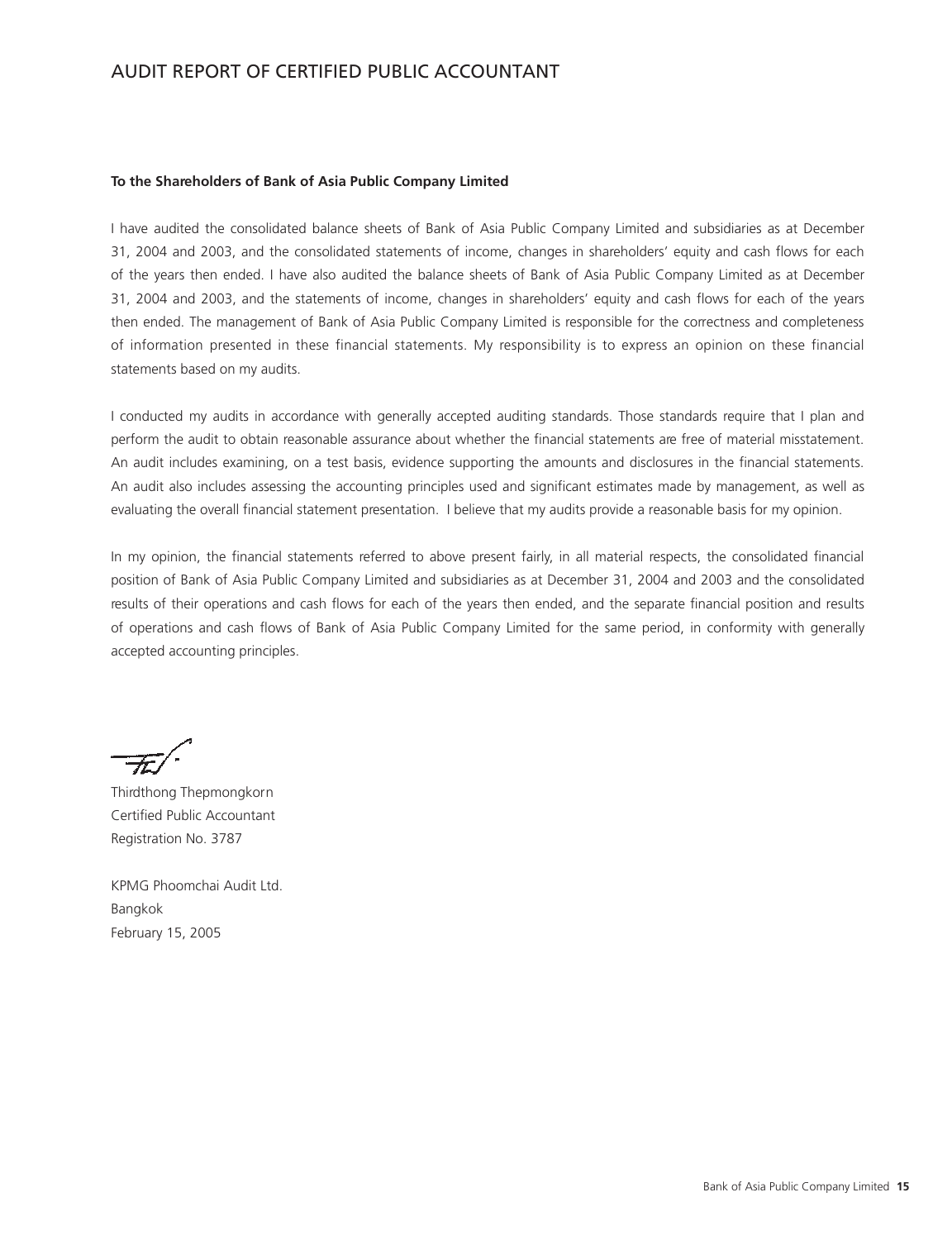# BALANCE SHEETS

AS AT DECEMBER 31, 2004 AND 2003

## **ASSETS**

|                                      |                             |                     | <b>Baht</b>                 |                  |                    |  |  |
|--------------------------------------|-----------------------------|---------------------|-----------------------------|------------------|--------------------|--|--|
|                                      |                             | <b>Consolidated</b> |                             | <b>Bank Only</b> |                    |  |  |
|                                      | <b>Financial Statements</b> |                     | <b>Financial Statements</b> |                  |                    |  |  |
|                                      | <b>Notes</b>                | 2004                | 2003                        | 2004             | 2003               |  |  |
| Cash                                 |                             | 3,703,172,631       | 3,148,121,858               | 3,703,079,708    | 3,147,989,867      |  |  |
| <b>Interbank and money market</b>    |                             |                     |                             |                  |                    |  |  |
| items                                | 4, 25                       |                     |                             |                  |                    |  |  |
| Domestic items                       |                             |                     |                             |                  |                    |  |  |
| Interest bearing                     |                             | 566,655,392         | 163,308,429                 | 401,159,232      | 72,581,822         |  |  |
| Non-interest bearing                 |                             | 1,349,782,433       | 1,459,998,684               | 1,349,352,339    | 1,471,132,433      |  |  |
| Foreign items                        |                             |                     |                             |                  |                    |  |  |
| Interest bearing                     |                             | 12,063,318,702      | 4,756,472,463               | 12,063,318,702   | 4,756,472,463      |  |  |
| Non-interest bearing                 |                             | 409,266,576         | 359,036,579                 | 409,266,576      | 359,036,579        |  |  |
| <b>Total interbank and money</b>     |                             |                     |                             |                  |                    |  |  |
| market items - net                   |                             | 14,389,023,103      | 6,738,816,155               | 14,223,096,849   | 6,659,223,297      |  |  |
| Securities purchased under           |                             |                     |                             |                  |                    |  |  |
| resale agreements                    | 5                           | 8,400,000,000       | 7,900,000,000               | 8,400,000,000    | 7,900,000,000      |  |  |
| <b>Investments</b>                   | 6, 23, 25                   |                     |                             |                  |                    |  |  |
| Current investments - net            |                             | 1,872,836,937       | 6,596,730,375               | 1,872,836,937    | 6,596,730,375      |  |  |
| Long-term investments - net          | 7                           | 11,945,536,687      | 18,989,159,813              | 11,921,240,626   | 18,938,024,164     |  |  |
| Investments in subsidiaries and      |                             |                     |                             |                  |                    |  |  |
| associated companies - net           |                             | 138,433,834         | 165,837,506                 | 746,756,647      | 697,814,423        |  |  |
| <b>Total investments - net</b>       |                             | 13,956,807,458      | 25,751,727,694              | 14,540,834,210   | 26,232,568,962     |  |  |
| <b>Loans and accrued interest</b>    |                             |                     |                             |                  |                    |  |  |
| receivable                           | 8, 25                       |                     |                             |                  |                    |  |  |
| Loans                                |                             | 118,516,940,249     | 122, 141, 371, 392          | 117,636,821,197  | 121, 161, 675, 961 |  |  |
| Accrued interest receivable          |                             | 1,053,824,935       | 1,259,243,326               | 1,056,851,606    | 1,254,395,913      |  |  |
| Total loans and accrued interest     |                             |                     |                             |                  |                    |  |  |
| receivable                           |                             | 119,570,765,184     | 123,400,614,718             | 118,693,672,803  | 122,416,071,874    |  |  |
| Less allowance for doubtful accounts | 9                           | (13, 787, 440, 335) | (15, 160, 542, 447)         | (13,657,581,242) | (15,081,754,867)   |  |  |
| Less revaluation allowance for debt  |                             |                     |                             |                  |                    |  |  |
| restructuring                        | 10                          | (228, 182, 391)     | (279, 923, 454)             | (228, 182, 391)  | (279, 923, 454)    |  |  |
| <b>Loans and accrued interest</b>    |                             |                     |                             |                  |                    |  |  |
| receivable - net                     |                             | 105,555,142,458     | 107,960,148,817             | 104,807,909,170  | 107,054,393,553    |  |  |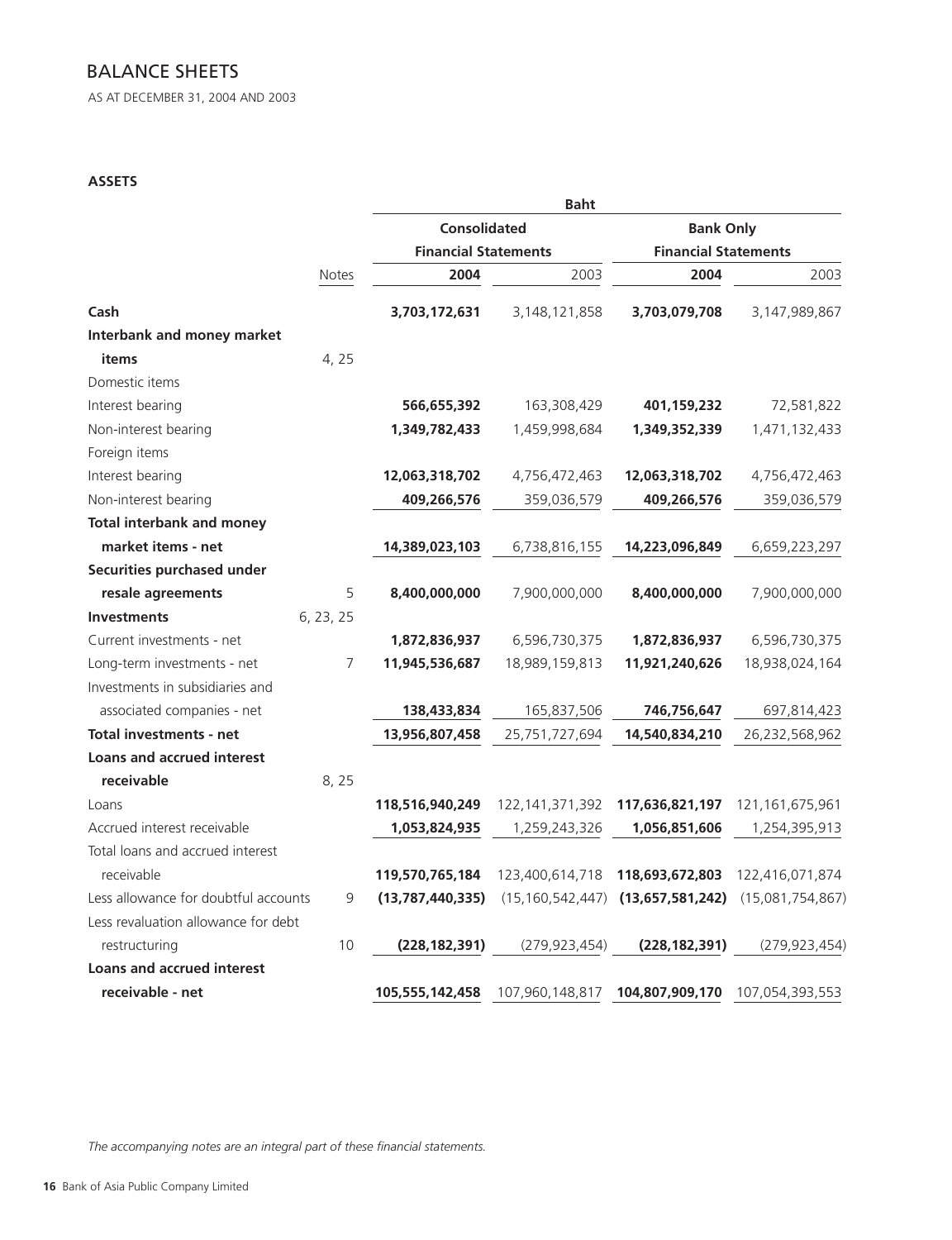# BALANCE SHEETS

AS AT DECEMBER 31, 2004 AND 2003

### **ASSETS** (Continued)

|                                     |              |                             | <b>Baht</b>     |                             |                 |
|-------------------------------------|--------------|-----------------------------|-----------------|-----------------------------|-----------------|
|                                     |              | Consolidated                |                 | <b>Bank Only</b>            |                 |
|                                     |              | <b>Financial Statements</b> |                 | <b>Financial Statements</b> |                 |
|                                     | <b>Notes</b> | 2004                        | 2003            | 2004                        | 2003            |
| Properties foreclosed - net         | 11, 22       | 13,003,254,363              | 13,936,693,097  | 13,002,116,838              | 13,963,646,761  |
| <b>Customers' liabilities under</b> |              |                             |                 |                             |                 |
| acceptances                         |              | 378,754,564                 | 371,140,267     | 378,754,564                 | 371,140,267     |
| Premises and equipment - net        | 12           | 3,067,856,634               | 3,117,907,558   | 2,681,233,332               | 2,738,430,005   |
| Leasehold improvements - net        |              | 299,463,823                 | 338,470,515     | 299,224,893                 | 337, 141, 430   |
| Goodwill                            |              | 6,181,674                   | 7,836,441       |                             |                 |
| Other assets - net                  | 25           | 1,102,645,981               | 1,242,734,066   | 1,046,831,585               | 1,123,109,833   |
| <b>TOTAL ASSETS</b>                 |              | 163,862,302,689             | 170,513,596,468 | 163,083,081,149             | 169,527,643,975 |
|                                     |              |                             |                 |                             |                 |



**MISLAIDS SINA (UNION)** 4 Kim Choong Wong<br>President &<br>Deputy Chief Executive<br>Deputy Chief Executive President & **Were the Little Corpus Control of the Deputy President &** 

Chief Executive Officer Deputy Chief Executive Officer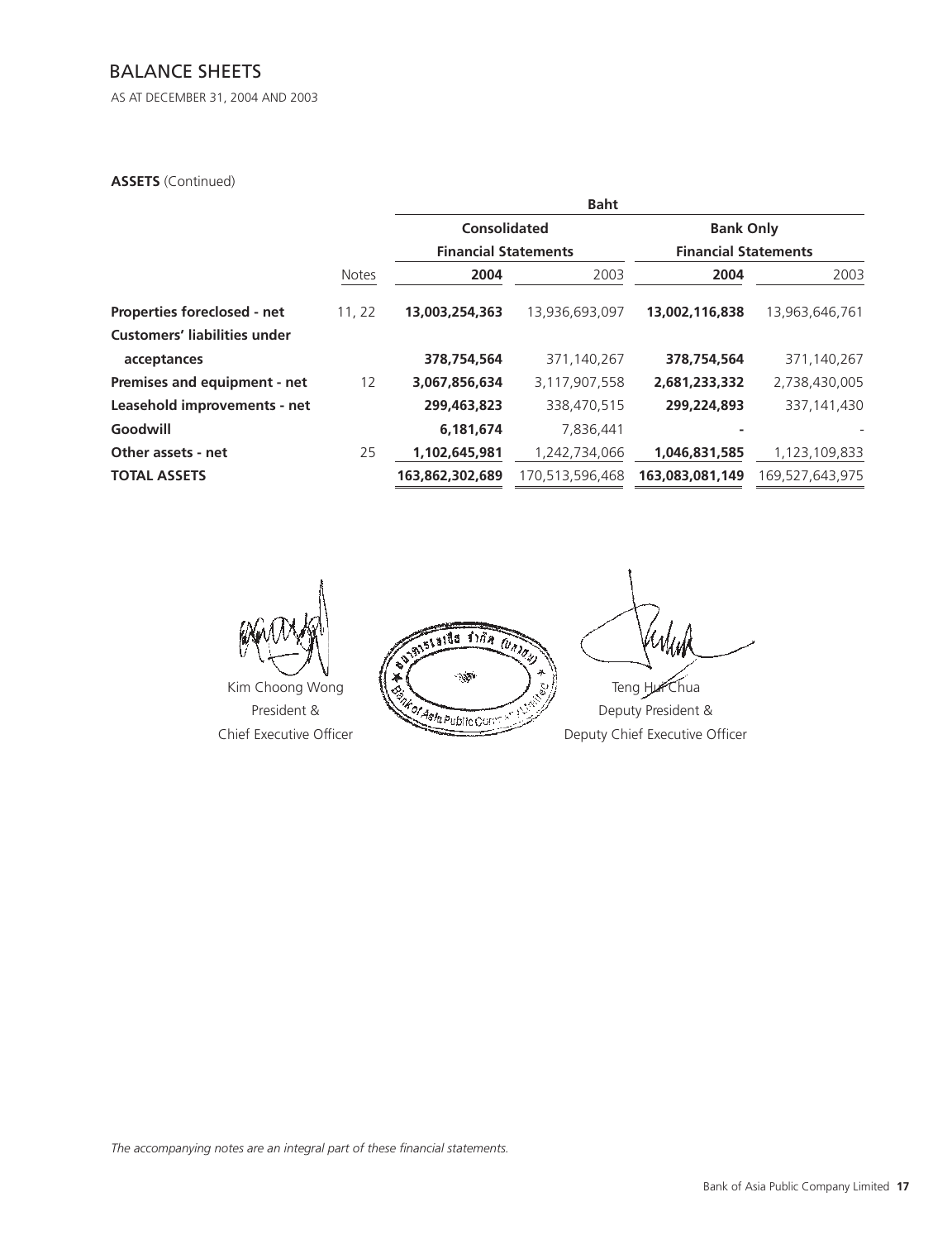AS AT DECEMBER 31, 2004 AND 2003

## **LIABILITIES AND SHAREHOLDERS' EQUITY**

|                                             |                |                             | <b>Baht</b>     |                             |                 |
|---------------------------------------------|----------------|-----------------------------|-----------------|-----------------------------|-----------------|
|                                             |                | <b>Consolidated</b>         |                 | <b>Bank Only</b>            |                 |
|                                             |                | <b>Financial Statements</b> |                 | <b>Financial Statements</b> |                 |
|                                             | Notes          | 2004                        | 2003            | 2004                        | 2003            |
| <b>Deposits</b>                             | 13, 25         |                             |                 |                             |                 |
| Deposits in Baht                            |                | 136,783,535,973             | 140,732,608,527 | 136,827,353,183             | 140,802,552,926 |
| Deposits in foreign currencies              |                | 1,250,008,512               | 1,248,231,495   | 1,250,008,512               | 1,248,231,495   |
| <b>Total deposits</b>                       |                | 138,033,544,485             | 141,980,840,022 | 138,077,361,695             | 142,050,784,421 |
| Interbank and money market                  |                |                             |                 |                             |                 |
| items                                       | 14, 25         |                             |                 |                             |                 |
| Domestic items                              |                |                             |                 |                             |                 |
| Interest bearing                            |                | 2,069,434,883               | 2,135,379,764   | 1,975,694,138               | 1,729,480,690   |
| Non-interest bearing                        |                | 364,132,344                 | 936, 193, 525   | 364,132,344                 | 947,709,376     |
| Foreign items                               |                |                             |                 |                             |                 |
| Interest bearing                            |                | 4,176,410                   | 8,469,938       | 4,176,410                   | 8,469,938       |
| Non-interest bearing                        |                | 416,968,671                 | 542,883,378     | 416,968,671                 | 542,883,378     |
| <b>Total interbank and money</b>            |                |                             |                 |                             |                 |
| market items                                |                | 2,854,712,308               | 3,622,926,605   | 2,760,971,563               | 3,228,543,382   |
| Liabilities payable on demand               |                | 1,816,145,264               | 1,395,637,007   | 1,816,145,264               | 1,395,637,007   |
| Securities sold under repurchase            |                |                             |                 |                             |                 |
| agreements                                  | 15             | 200,000,000                 |                 | 200,000,000                 |                 |
| <b>Borrowings</b>                           | 16, 25         |                             |                 |                             |                 |
| Short-term borrowings                       |                | 500,500,000                 | 1,332,344,650   |                             | 900,344,650     |
| Long-term borrowings                        | $\overline{7}$ | 2,011,819,675               | 4,014,775,671   | 2,011,819,675               | 4,014,775,671   |
| <b>Total borrowings</b>                     |                | 2,512,319,675               | 5,347,120,321   | 2,011,819,675               | 4,915,120,321   |
| <b>Bank's liabilities under acceptances</b> |                | 378,754,564                 | 371,140,267     | 378,754,564                 | 371,140,267     |
| <b>Accrued interest payable</b>             | 25             | 408,801,685                 | 529,230,509     | 408,092,926                 | 529,784,952     |
| <b>Accrued expense payable</b>              | 25             | 974,071,107                 | 1,014,452,797   | 916,444,880                 | 971,034,430     |
| <b>Other liabilities</b>                    | 25             | 1,448,939,719               | 1,654,954,734   | 1,278,476,700               | 1,468,304,989   |
| <b>TOTAL LIABILITIES</b>                    |                | 148,627,288,807             | 155,916,302,262 | 147,848,067,267             | 154,930,349,769 |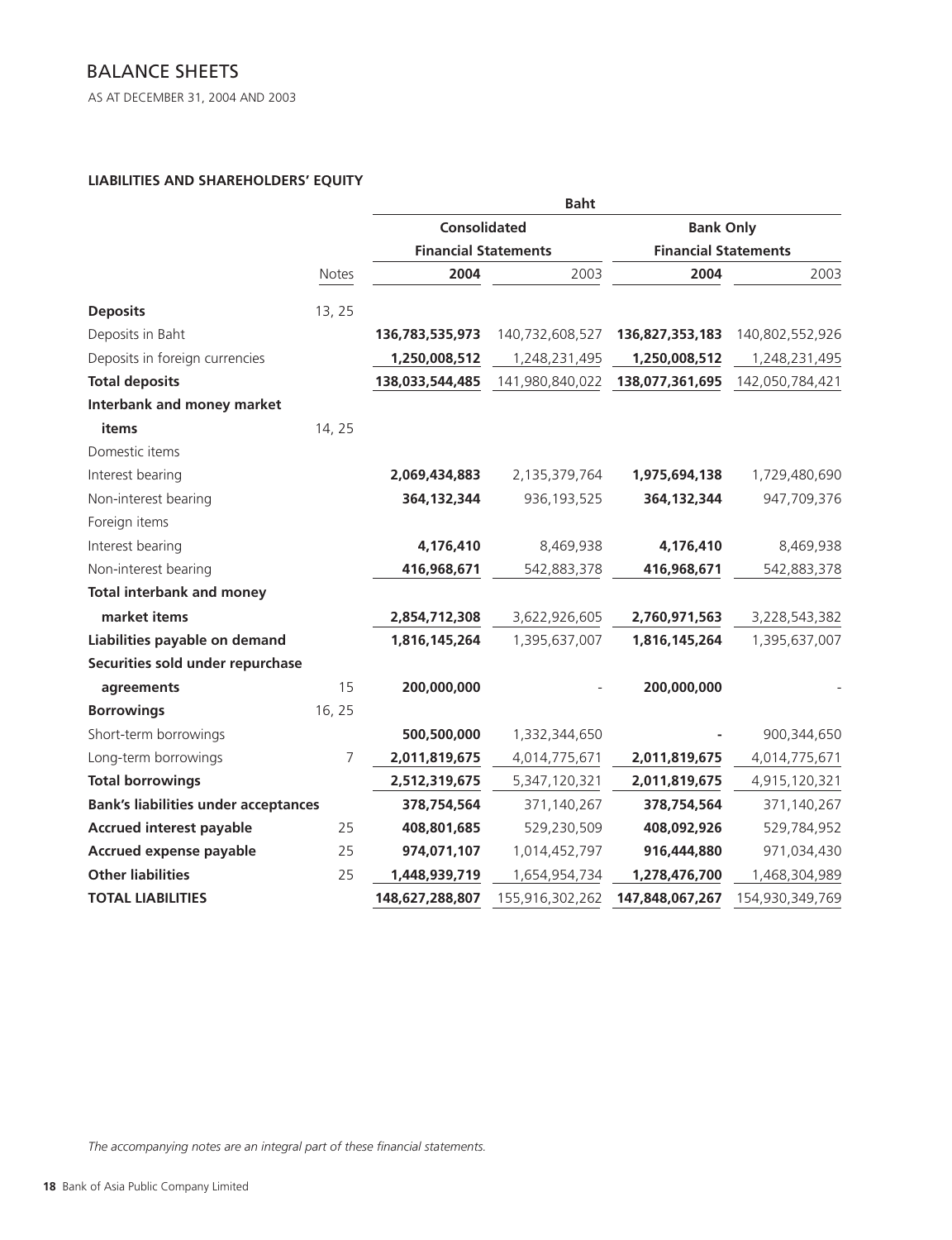# BALANCE SHEETS

AS AT DECEMBER 31, 2004 AND 2003

## **LIABILITIES AND SHAREHOLDERS' EQUITY** (Continued)

|                                          |        |                             |                     | <b>Baht</b>                 |                     |
|------------------------------------------|--------|-----------------------------|---------------------|-----------------------------|---------------------|
|                                          |        | <b>Consolidated</b>         |                     | <b>Bank Only</b>            |                     |
|                                          |        | <b>Financial Statements</b> |                     | <b>Financial Statements</b> |                     |
|                                          | Notes  | 2004                        | 2003                | 2004                        | 2003                |
| <b>SHAREHOLDERS' EQUITY</b>              |        |                             |                     |                             |                     |
| Share capital                            | 18     |                             |                     |                             |                     |
| Authorized share capital                 |        |                             |                     |                             |                     |
| 5,382,844,520 ordinary shares,           |        |                             |                     |                             |                     |
| Baht 10 par value                        |        | 53,828,445,200              | 53,828,445,200      | 53,828,445,200              | 53,828,445,200      |
| Issued and fully paid-up share capital   |        |                             |                     |                             |                     |
| 5,095,446,713 ordinary shares,           |        |                             |                     |                             |                     |
| Baht 10 par value                        |        | 50,954,467,130              | 50,954,467,130      | 50,954,467,130              | 50,954,467,130      |
| Discount on share capital                |        | (11, 145, 837, 378)         | (11, 145, 837, 378) | (11, 145, 837, 378)         | (11, 145, 837, 378) |
| <b>Unrealised increment on appraisal</b> |        |                             |                     |                             |                     |
| of assets                                |        | 745,416,749                 | 749,676,160         | 745,416,749                 | 749,676,160         |
| <b>Unrealised gain on investment</b>     |        |                             |                     |                             |                     |
| in securities - net                      | 6      | 466,633,784                 | 667,255,913         | 466,633,784                 | 667,255,913         |
| Unrealised loss on cash flow             |        |                             |                     |                             |                     |
| hedging instruments                      | 17     | (6,737,609)                 | (86, 553, 929)      | (6,737,609)                 | (86, 553, 929)      |
| <b>Retained earnings (deficit)</b>       |        |                             |                     |                             |                     |
| Appropriated :                           |        |                             |                     |                             |                     |
| Statutory reserve                        | 20     | 367,591,201                 | 367,591,201         | 367,591,201                 | 367,591,201         |
| Other reserve                            | 21     | 72,000,000                  | 72,000,000          | 72,000,000                  | 72,000,000          |
| Unappropriated                           |        | (26, 218, 519, 995)         | (26,981,304,891)    | (26, 218, 519, 995)         | (26,981,304,891)    |
| <b>TOTAL SHAREHOLDERS' EQUITY</b>        |        | 15,235,013,882              | 14,597,294,206      | 15,235,013,882              | 14,597,294,206      |
| <b>TOTAL LIABILITIES AND</b>             |        |                             |                     |                             |                     |
| <b>SHAREHOLDERS' EQUITY</b>              |        | 163,862,302,689             | 170,513,596,468     | 163,083,081,149             | 169,527,643,975     |
| <b>OFF- BALANCE SHEET ITEMS</b>          |        |                             |                     |                             |                     |
| - CONTINGENCIES AND                      |        |                             |                     |                             |                     |
| <b>COMMITMENTS</b>                       | 22, 25 |                             |                     |                             |                     |
| Avals to bills and guarantees of loans   |        | 829,424,067                 | 1,031,136,618       | 829,424,067                 | 1,031,136,618       |
| Liability under unmatured import bills   |        | 1,362,973,173               | 1,359,128,965       | 1,362,973,173               | 1,359,128,965       |
| Letters of credit                        |        | 3,226,503,381               | 3,076,511,862       | 3,226,503,381               | 3,076,511,862       |
| Other contingencies and commitments      |        | 107,658,208,662             | 93,212,797,174      | 107,658,208,662             | 93,212,797,174      |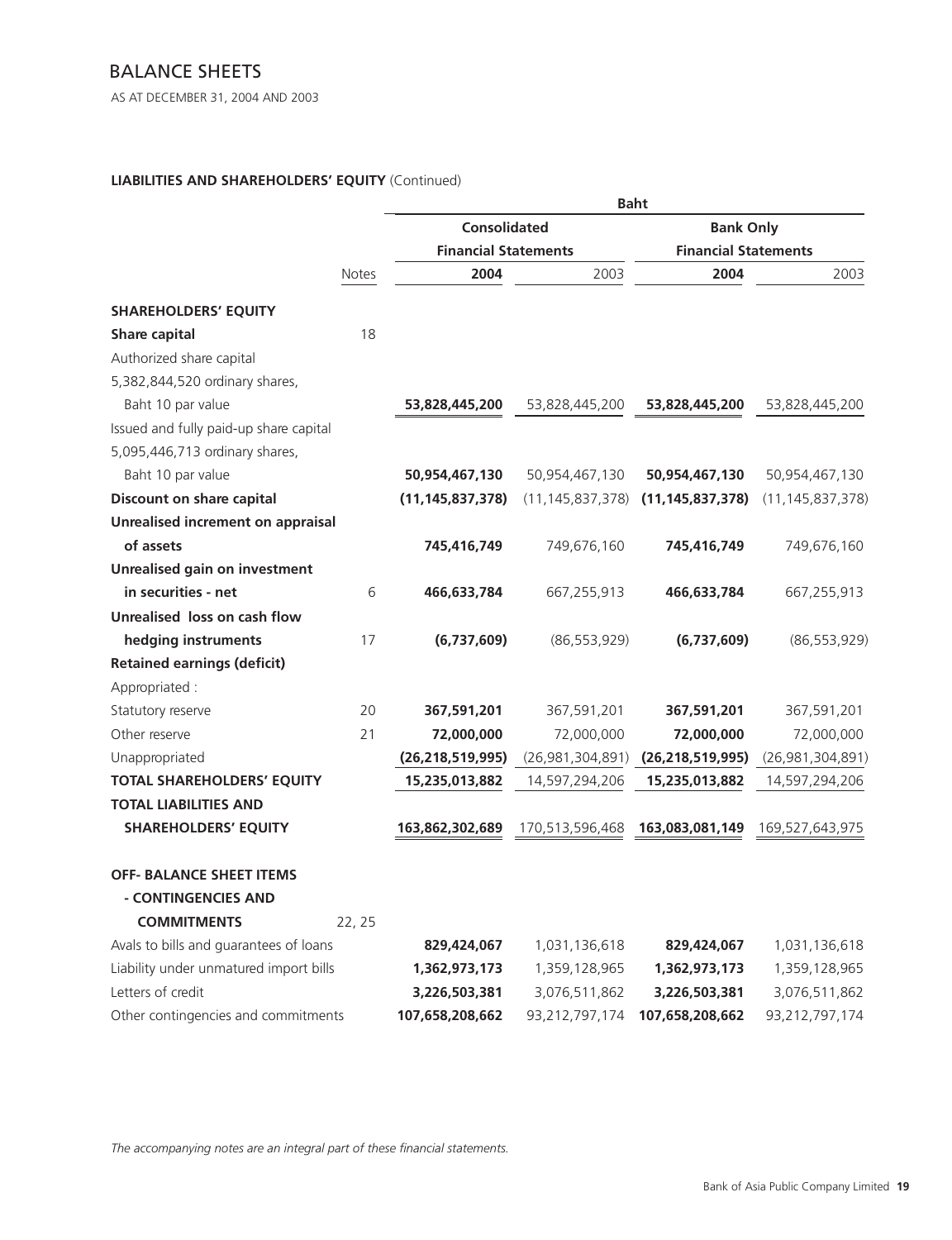# STATEMENTS OF INCOME

FOR EACH OF THE YEARS ENDED DECEMBER 31, 2004 AND 2003

|                                           |    |                             | <b>Baht</b>   |                             |               |
|-------------------------------------------|----|-----------------------------|---------------|-----------------------------|---------------|
|                                           |    | Consolidated                |               | <b>Bank Only</b>            |               |
|                                           |    | <b>Financial Statements</b> |               | <b>Financial Statements</b> |               |
| Notes                                     |    | 2004                        | 2003          | 2004                        | 2003          |
| <b>Interest and dividend income</b>       |    |                             |               |                             |               |
| Loans                                     | 25 | 4,748,874,157               | 5,255,980,974 | 4,743,221,510               | 5,244,017,958 |
| Interbank and money market items          |    | 247,943,586                 | 223,533,209   | 246,525,107                 | 222,707,391   |
| Hire purchase and finance lease           |    | 169,102,537                 | 98,966,962    |                             |               |
| Investments                               |    | 727,069,033                 | 650,346,915   | 722,635,283                 | 649,459,765   |
| <b>Total interest and dividend income</b> |    | 5,892,989,313               | 6,228,828,060 | 5,712,381,900               | 6,116,185,114 |
| Interest expense                          | 25 |                             |               |                             |               |
| Deposits                                  |    | 1,421,791,401               | 1,926,765,769 | 1,421,843,069               | 1,927,083,152 |
| Interbank and money market items          |    | 131,083,834                 | 115,846,422   | 122,502,702                 | 112, 147, 345 |
| Short-term borrowings                     |    | 12,397,723                  | 64,467,598    |                             | 53,528,929    |
| Long-term borrowings                      |    | 202,768,735                 | 275,991,781   | 202,768,735                 | 275,991,781   |
| <b>Total interest expense</b>             |    | 1,768,041,693               | 2,383,071,570 | 1,747,114,506               | 2,368,751,207 |
| Net income from interest and dividends    |    | 4,124,947,620               | 3,845,756,490 | 3,965,267,394               | 3,747,433,907 |
| Net (charge) recovery from movements      |    |                             |               |                             |               |
| in bad debts and doubtful accounts        |    | (1, 198, 091, 548)          | 57,864,228    | (1, 153, 387, 867)          | 51,760,196    |
| Net profit from interest and dividends    |    |                             |               |                             |               |
| after net (charge) recovery from          |    |                             |               |                             |               |
| movements in bad debts and                |    |                             |               |                             |               |
| doubtful accounts                         |    | 2,926,856,072               | 3,903,620,718 | 2,811,879,527               | 3,799,194,103 |
| <b>Non-interest income</b>                |    |                             |               |                             |               |
| Gain on disposal of securities            | 6  | 360,283,410                 | 238,365,130   | 360,283,410                 | 238,365,130   |
| (Loss) gain on revaluation of securities  |    | (2,736,774)                 | 545,674       | (2,736,774)                 | 545,674       |
| (Loss) reversal of loss on impairment     |    |                             |               |                             |               |
| of securities                             |    | (128, 202, 992)             | 25,459,288    | (113, 202, 992)             | 25,459,288    |
| Share of profit of subsidiaries and       |    |                             |               |                             |               |
| associated companies                      |    | 8,048,932                   | 47,957,093    | 90,008,552                  | 189,673,326   |
| Fees and service income                   | 25 |                             |               |                             |               |
| Acceptances, avals and guarantees         |    | 14,982,468                  | 18,410,539    | 14,982,468                  | 18,410,539    |
| Others                                    |    | 1,571,970,374               | 1,409,200,881 | 1,446,344,074               | 1,285,664,241 |
| Gain on exchange                          |    | 339,739,973                 | 349,634,148   | 339,739,973                 | 349,634,148   |
| Gain on disposal of properties foreclosed |    | 85,981,442                  | 143,972,482   | 84,453,289                  | 145,570,410   |
| Rental income                             |    | 252,494,641                 | 240,710,388   | 80,505,695                  | 68,922,871    |
| Other income                              |    | 246,874,749                 | 129,168,794   | 187,930,671                 | 74,822,842    |
| <b>Total non-interest income</b>          |    | 2,749,436,223               | 2,603,424,417 | 2,488,308,366               | 2,397,068,469 |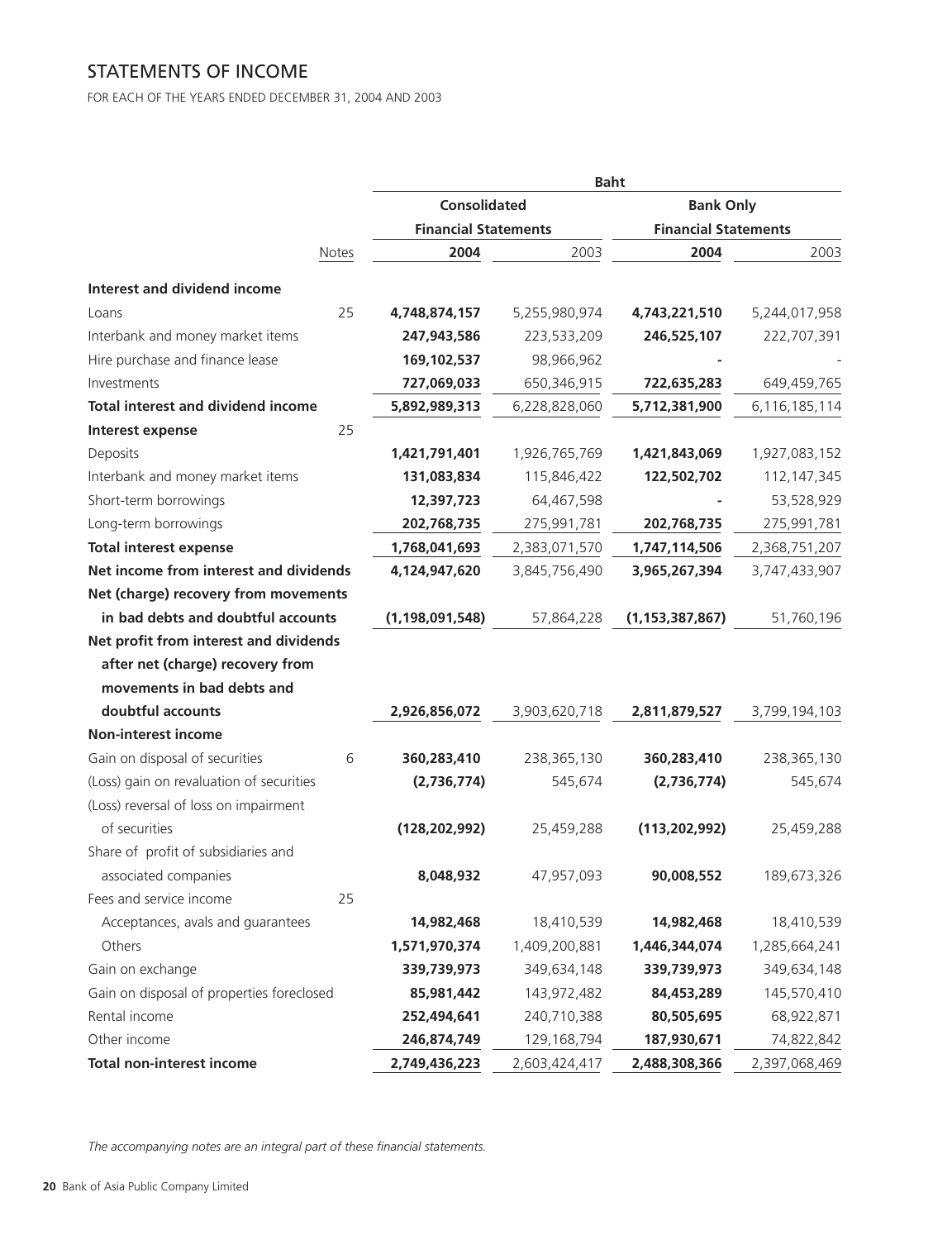# STATEMENTS OF INCOME (Continued)

FOR EACH OF THE YEARS ENDED DECEMBER 31, 2004 AND 2003

|                                        |              |                             | <b>Baht</b>   |                             |               |
|----------------------------------------|--------------|-----------------------------|---------------|-----------------------------|---------------|
|                                        |              | <b>Consolidated</b>         |               | <b>Bank Only</b>            |               |
|                                        |              | <b>Financial Statements</b> |               | <b>Financial Statements</b> |               |
|                                        | <b>Notes</b> | 2004                        | 2003          | 2004                        | 2003          |
| <b>Non-interest expense</b>            |              |                             |               |                             |               |
| Personnel expenses                     |              | 1,733,291,778               | 1,901,354,097 | 1,627,260,451               | 1,816,020,882 |
| Premises and equipment expenses        | 25           | 1,051,042,049               | 1,001,277,349 | 885,203,657                 | 850,339,118   |
| Taxes and duties                       |              | 249,830,773                 | 258,796,438   | 247,120,204                 | 256,093,130   |
| Fees and service expenses              | 25           | 388,611,210                 | 329,818,843   | 362,697,965                 | 310,326,549   |
| Directors' remuneration                |              | 5,350,000                   | 6,064,000     | 5,110,000                   | 5,980,000     |
| Payments to the Financial Institutions |              |                             |               |                             |               |
| Development Fund                       |              | 573, 138, 112               | 564,435,217   | 573,138,112                 | 564,435,217   |
| Loss (reversal of loss on) on          |              |                             |               |                             |               |
| impairment of properties foreclosed    | 11           | 184,989,681                 | (1,347,663)   | 184,062,295                 |               |
| Other expenses                         | 25           | 707,556,274                 | 605,689,832   | 654,807,393                 | 552,617,869   |
| <b>Total non-interest expense</b>      |              | 4,893,809,877               | 4,666,088,113 | 4,539,400,077               | 4,355,812,765 |
| Profit before income tax               |              | 782,482,418                 | 1,840,957,022 | 760,787,816                 | 1,840,449,807 |
| Income tax expense                     |              | 21,694,602                  | 22,496,115    |                             | 21,988,900    |
| Net profit                             |              | 760,787,816                 | 1,818,460,907 | 760,787,816                 | 1,818,460,907 |
| <b>Earnings per share</b>              | 29, 30       |                             |               |                             |               |
| <b>Basic</b>                           |              | 0.15                        | 0.36          | 0.15                        | 0.36          |
| <b>Diluted</b>                         |              | 0.15                        | 0.36          | 0.15                        | 0.36          |
|                                        |              |                             |               |                             |               |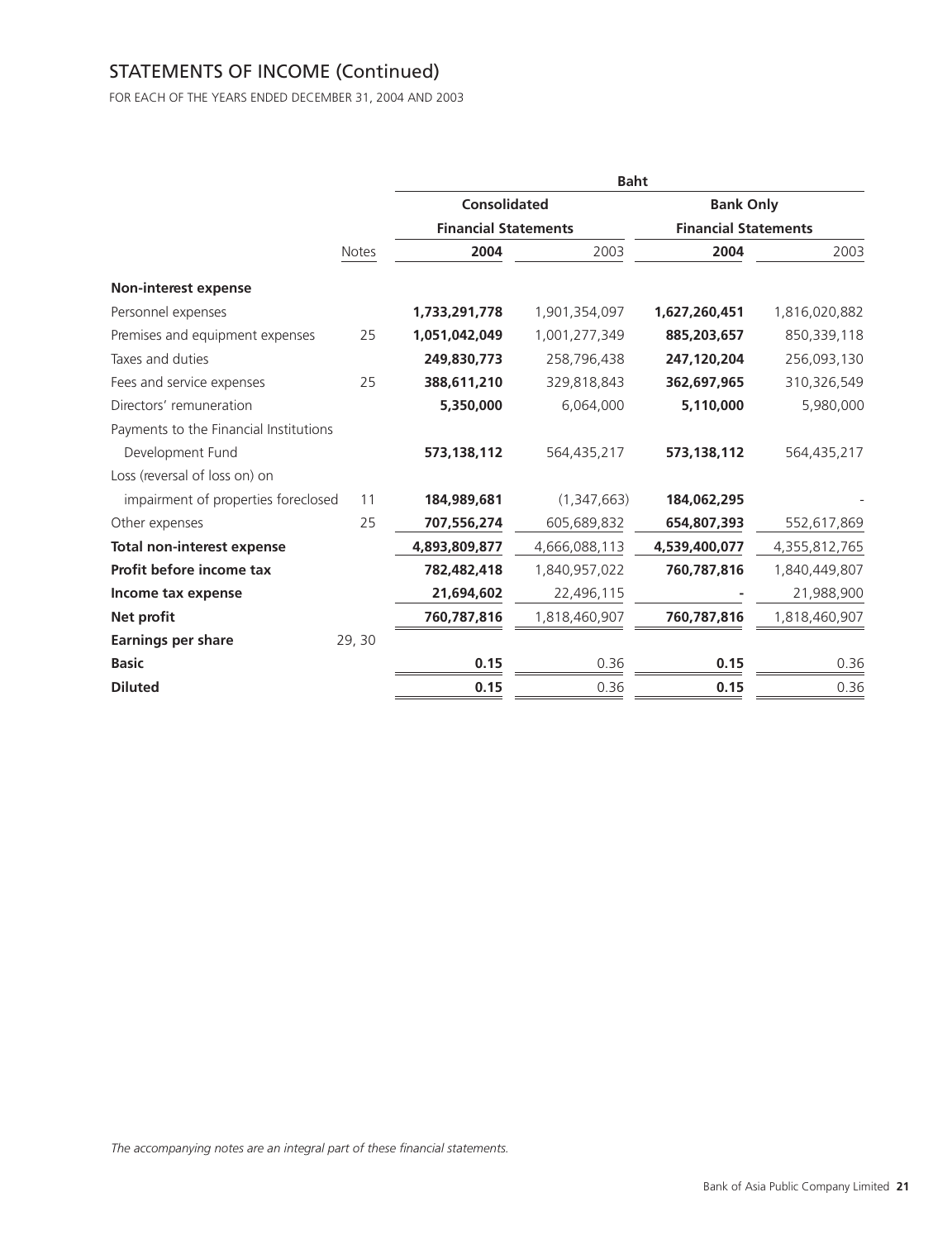**22**<br>
Bank of Asia Public CHANGES IN SHAREHOLDERS' EQUITY<br>
AND STATEMENT OF CHANGES IN SHAREHOLDERS' EQUITY<br>
FOR THE YEAR ENDED DECEMBER 31, 2003<br>
The Asia Public Company Limited<br>
Company Limited<br>
Company Limited<br>
Company CONSOLIDATED STATEMENT OF CHANGES IN SHAREHOLDERS' EQUITY AND STATEMENT OF CHANGES IN SHAREHOLDERS' EQUITY

FOR THE YEAR ENDED DECEMBER 31, 2003

|                                      |                |                                 | Unrealised          | Unrealised gain      | Unrealised                              |                                         |               |
|--------------------------------------|----------------|---------------------------------|---------------------|----------------------|-----------------------------------------|-----------------------------------------|---------------|
|                                      | Ordinary       | Discount on                     | increment on        | (loss) on investment | loss on cash flow                       |                                         |               |
|                                      | share capital  | share capital                   | appraisal of assets |                      | in securities - net hedging instruments | Deficit                                 | <b>Total</b>  |
| Beginning balance as at              |                |                                 |                     |                      |                                         |                                         |               |
| January 1, 2003                      | 50,954,467,130 | (11, 145, 837, 378)             | 751,683,579         | (372, 385, 189)      | (96, 759, 603)                          | $(28, 362, 182, 016)$ 11, 728, 986, 523 |               |
| Amortisation of unrealised increment |                |                                 |                     |                      |                                         |                                         |               |
| on appraisal of assets               |                |                                 | (2,007,419)         |                      |                                         | 2,007,419                               |               |
| Unrealised gain on investment in     |                |                                 |                     |                      |                                         |                                         |               |
| securities - net                     |                |                                 |                     | 1,039,641,102        |                                         |                                         | 1,039,641,102 |
| Unrealised gain on cash flow hedging |                |                                 |                     |                      |                                         |                                         |               |
| instruments                          |                |                                 |                     |                      | 10,205,674                              |                                         | 10,205,674    |
| Gains (losses) not recognised in the |                |                                 |                     |                      |                                         |                                         |               |
| statement of income                  |                |                                 | (2,007,419)         | 1,039,641,102        | 10,205,674                              | 2,007,419                               | 1,049,846,776 |
| Net profit                           |                |                                 |                     |                      |                                         | 1,818,460,907                           | 1,818,460,907 |
| Ending balance as at                 |                |                                 |                     |                      |                                         |                                         |               |
| December 31, 2003                    |                | 50,954,467,130 (11,145,837,378) | 749,676,160         | 667,255,913          | (86, 553, 929)                          | $(26, 541, 713, 690)$ 14,597,294,206    |               |
|                                      |                |                                 |                     |                      |                                         |                                         |               |

The accompanying notes are an integral part of these financial statements. *The accompanying notes are an integral part of these financial statements.*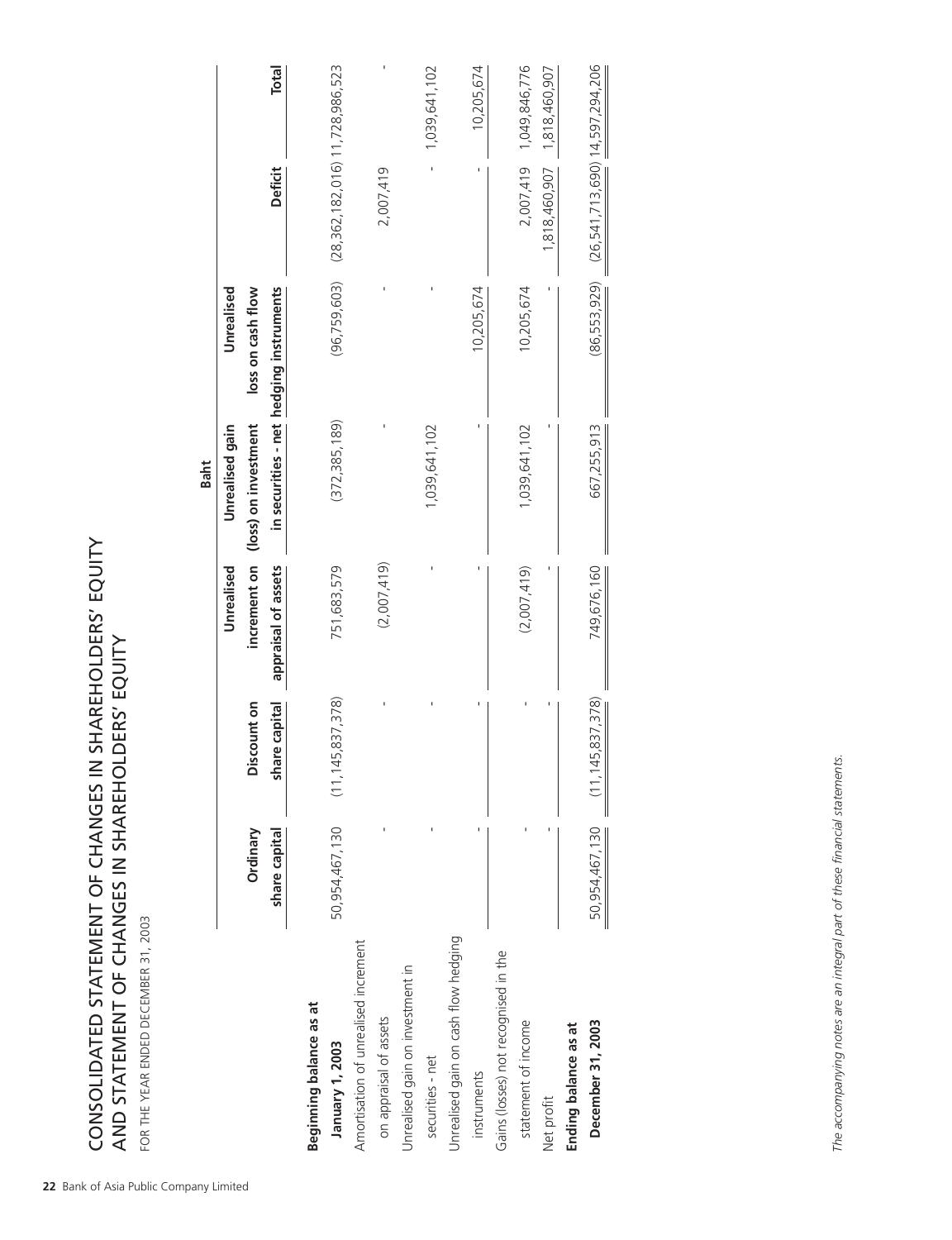CONSOLIDATED STATEMENT OF CHANGES IN SHAREHOLDERS' EQUITY<br>AND STATEMENT OF CHANGES IN SHAREHOLDERS' EQUITY CONSOLIDATED STATEMENT OF CHANGES IN SHAREHOLDERS' EQUITY AND STATEMENT OF CHANGES IN SHAREHOLDERS' EQUITY

| ١<br>Ó<br>$\mathbf$             |
|---------------------------------|
|                                 |
| ۹<br>$\overline{a}$             |
| Ï<br>ı<br>Í                     |
| ĺ<br>J<br>I<br>Ï<br>ı<br>í<br>١ |
| Ï<br>ť<br>ī<br>Ĺ                |
| I                               |
| I<br>ľ                          |
| J                               |
| O<br>ı                          |

|                                      |                |                                 |                     | <b>Baht</b>     |                                         |                                                 |                 |
|--------------------------------------|----------------|---------------------------------|---------------------|-----------------|-----------------------------------------|-------------------------------------------------|-----------------|
|                                      |                |                                 | Unrealised          | Unrealised gain | Unrealised                              |                                                 |                 |
|                                      | Ordinary       | Discount on                     | increment on        | on investment   | loss on cash flow                       |                                                 |                 |
|                                      | share capital  | share capital                   | appraisal of assets |                 | in securities - net hedging instruments | Deficit                                         | <b>Total</b>    |
| <b>Beginning balance as at</b>       |                |                                 |                     |                 |                                         |                                                 |                 |
| January 1, 2004                      | 50,954,467,130 | 15,837,378)<br>(11, 14)         | 749,676,160         | 667,255,913     | (86, 553, 929)                          | (26,541,713,690) 14,597,294,206                 |                 |
| Amortisation of unrealised increment |                |                                 |                     |                 |                                         |                                                 |                 |
| on appraisal of assets               |                |                                 | (4,259,411)         |                 |                                         | 1,997,080                                       | (2,262,331)     |
| Unrealised loss on investment in     |                |                                 |                     |                 |                                         |                                                 |                 |
| securities - net                     |                |                                 |                     | (200, 622, 129) |                                         |                                                 | (200, 622, 129) |
| Unrealised gain on cash flow         |                |                                 |                     |                 |                                         |                                                 |                 |
| hedging instruments                  |                |                                 |                     |                 | 79,816,320                              |                                                 | 79,816,320      |
| Gains (losses) not recognised in     |                |                                 |                     |                 |                                         |                                                 |                 |
| the statement of income              |                |                                 | (4,259,411)         | (200, 622, 129) | 79,816,320                              | 1,997,080                                       | (123,068,140)   |
| Net profit                           |                |                                 |                     |                 |                                         | 760,787,816                                     | 760,787,816     |
| Ending balance as at                 |                |                                 |                     |                 |                                         |                                                 |                 |
| December 31, 2004                    |                | 50,954,467,130 (11,145,837,378) | 745,416,749         | 466,633,784     |                                         | $(6,737,609)$ $(25,778,928,794)$ 15,235,013,882 |                 |
|                                      |                |                                 |                     |                 |                                         |                                                 |                 |

The accompanying notes are an integral part of these financial statements. *The accompanying notes are an integral part of these financial statements.*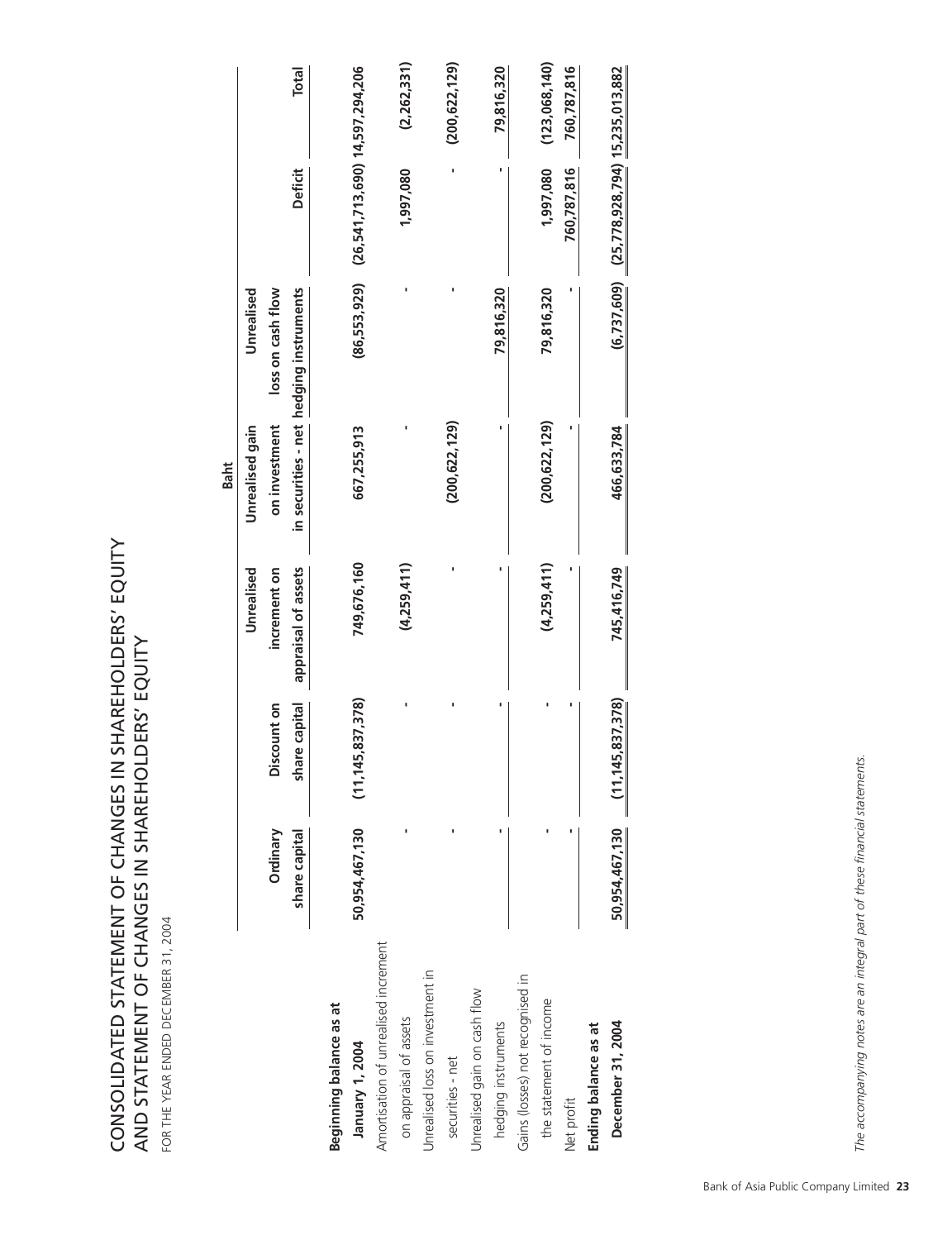# STATEMENTS OF CASH FLOWS

FOR EACH OF THE YEARS ENDED DECEMBER 31, 2004 AND 2003

|                                                            |                             | <b>Baht</b>     |                             |                 |
|------------------------------------------------------------|-----------------------------|-----------------|-----------------------------|-----------------|
|                                                            | <b>Consolidated</b>         |                 | <b>Bank Only</b>            |                 |
|                                                            | <b>Financial Statements</b> |                 | <b>Financial Statements</b> |                 |
| Notes                                                      | 2004                        | 2003            | 2004                        | 2003            |
| <b>CASH FLOWS FROM OPERATING</b><br><b>ACTIVITIES</b>      |                             |                 |                             |                 |
| Net profit                                                 | 760,787,816                 | 1,818,460,907   | 760,787,816                 | 1,818,460,907   |
| Adjustments to reconcile net profit                        |                             |                 |                             |                 |
| to net cash provided by (used in)<br>operating activities: |                             |                 |                             |                 |
| Depreciation                                               | 519,203,224                 | 424,244,843     | 328, 178, 179               | 250,847,166     |
| Amortisation and loss on assets                            |                             |                 |                             |                 |
| written off                                                | 49,798,255                  | 99,874,037      | 48,708,100                  | 98,648,231      |
| Amortisation of goodwill                                   | 1,654,767                   | 1,654,767       |                             |                 |
| Unrealised loss (gain) on revaluation                      |                             |                 |                             |                 |
| of securities                                              | 2,736,774                   | (545, 674)      | 2,736,774                   | (545, 674)      |
| Loss on impairment of securities                           | 128,202,992                 | 1,157,940,891   | 113,202,992                 | 1,157,940,891   |
| Charge for bad debts and doubtful                          |                             |                 |                             |                 |
| accounts                                                   | 1,354,782,547               | 56,919,050      | 1,310,078,866               | 65,000,000      |
| Interest income from amortisation                          |                             |                 |                             |                 |
| of present value of loss on debt                           |                             |                 |                             |                 |
| restructuring                                              | (51, 741, 064)              | (79, 186, 927)  | (51, 741, 064)              | (79, 186, 927)  |
| Reversal of allowance for doubtful                         |                             |                 |                             |                 |
| accounts-hire purchase                                     | (200,000)                   | (2,934,696)     |                             |                 |
| Gain on reversal of other liabilities                      | (135,000,000)               |                 | (135,000,000)               |                 |
| Loss on (reversal of loss on)                              |                             |                 |                             |                 |
| impairment of properties foreclosed                        | 184,989,681                 | (1,347,663)     | 184,062,295                 |                 |
| Reversal of loss on revaluation on                         |                             |                 |                             |                 |
| assets                                                     | (2, 289, 099)               | (2,206,020)     | (2,289,099)                 | (2,206,020)     |
| Loss on diminution of other assets                         |                             | 23, 141, 053    |                             | 25,117,971      |
| Gain on disposal of investments                            | (243, 938, 702)             | (211, 630, 369) | (243, 938, 702)             | (211, 630, 369) |
| Gain on liquidation                                        | (97,881,725)                |                 | (97,881,725)                |                 |
| Gain on sales of premises and                              |                             |                 |                             |                 |
| equipment                                                  | (36, 648, 371)              | (22, 101, 518)  | (15,039,054)                | (18, 269, 853)  |
| (Gain) loss on translation of foreign                      |                             |                 |                             |                 |
| currencies                                                 | (17, 184, 317)              | 74,082,165      | (17, 184, 317)              | 74,082,165      |
|                                                            |                             |                 |                             |                 |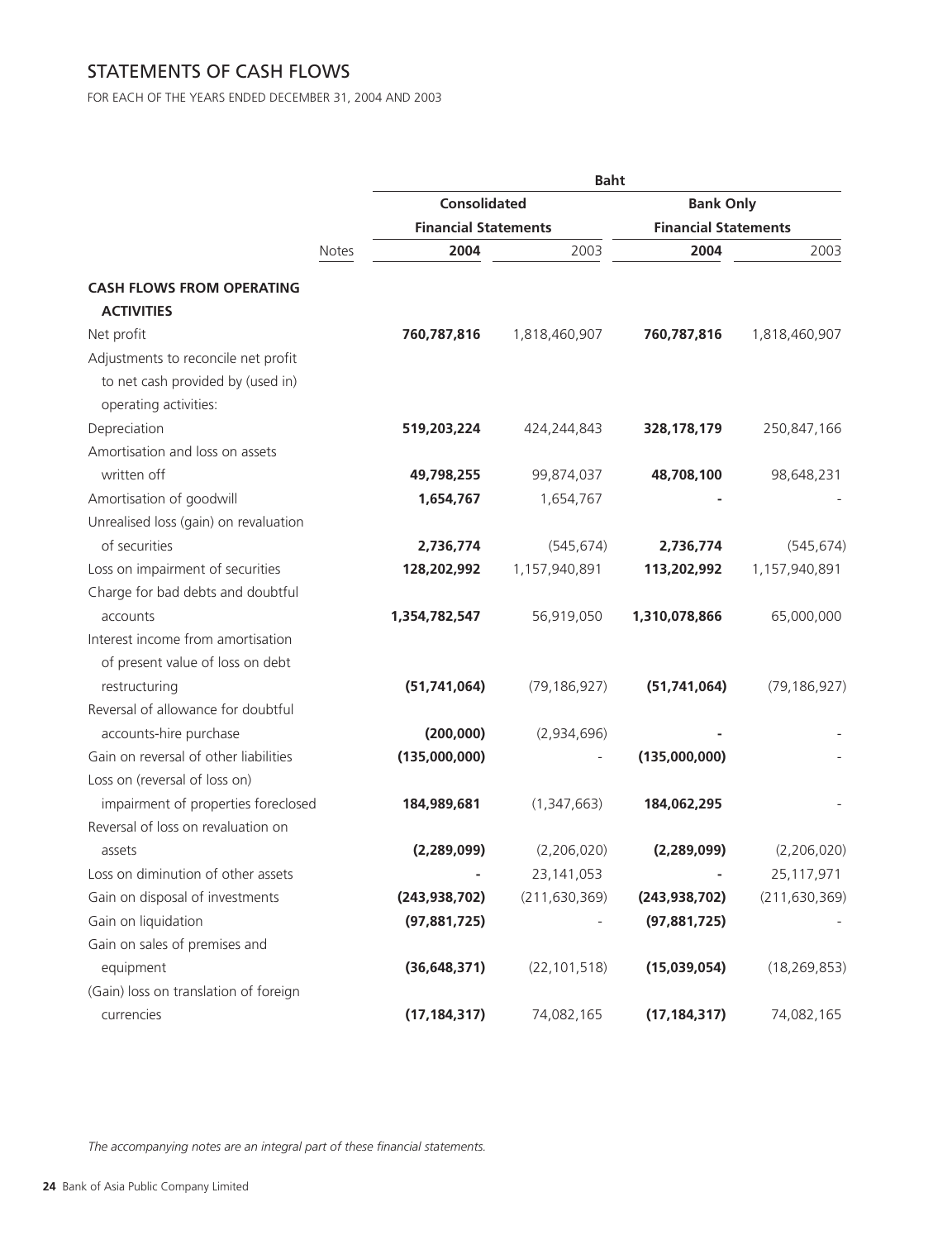# STATEMENTS OF CASH FLOWS (Continued)

FOR EACH OF THE YEARS ENDED DECEMBER 31, 2004 AND 2003

|                                      |       |                             | <b>Baht</b>     |                             |                              |
|--------------------------------------|-------|-----------------------------|-----------------|-----------------------------|------------------------------|
|                                      |       | <b>Consolidated</b>         |                 | <b>Bank Only</b>            |                              |
|                                      |       | <b>Financial Statements</b> |                 | <b>Financial Statements</b> |                              |
|                                      | Notes | 2004                        | 2003            | 2004                        | 2003                         |
| Amortisation of premium on           |       |                             |                 |                             |                              |
| long-term investments - net          |       | 71,484,147                  | 35,388,654      | 71,484,147                  | 35,388,654                   |
| Decrease in interest and dividend    |       |                             |                 |                             |                              |
| receivables                          |       | 134,021,069                 | 288,206,681     | 126, 146, 985               | 286,501,082                  |
| Increase in accrued non - interest   |       |                             |                 |                             |                              |
| income                               |       | (15,099,049)                | (39, 216, 331)  | (14,072,067)                | (32, 162, 516)               |
| Decrease in accrued interest         |       |                             |                 |                             |                              |
| expenses                             |       | (120, 414, 988)             | (127, 814, 934) | (121, 678, 190)             | (128, 288, 051)              |
| (Decrease) increase in accrued       |       |                             |                 |                             |                              |
| non-interest expenses                |       | (40, 381, 690)              | 110,611,030     | (54, 589, 549)              | 94,181,332                   |
| Share of profit of subsidiaries and  |       |                             |                 |                             |                              |
| associated companies                 |       | (8,048,932)                 | (47, 957, 093)  | (90,008,552)                | (189, 673, 326)              |
| Net cash inflow from operating       |       |                             |                 |                             |                              |
| activities before changes in         |       |                             |                 |                             |                              |
| operating assets and liabilities     |       | 2,438,833,335               | 3,555,582,853   | 2,101,963,835               | 3,244,205,663                |
| (Increase) decrease in               |       |                             |                 |                             |                              |
| operating assets                     |       |                             |                 |                             |                              |
| Interbank and money market items     |       | (7,733,067,695)             | 3,880,974,296   | (7,646,734,299)             | 3,897,348,271                |
| Securities purchased under resale    |       |                             |                 |                             |                              |
| agreements                           |       | (500,000,000)               | (7,600,000,000) | (500,000,000)               | (7,600,000,000)              |
| Investment in securities for trading |       | (1, 138, 840, 203)          | 1,921,197,307   | (1, 138, 840, 203)          | 1,921,197,307                |
| Loans                                |       | 1,216,929,324               | (3,792,625,164) | 1,121,327,787               | (2,888,169,196)              |
| Properties foreclosed                |       | 1,159,166,426               | 1,130,514,692   | 1,182,851,751               | 1,124,048,904                |
| Other assets                         |       | 88,843,170                  | (109, 316, 871) | 12,574,266                  | (86,077,091)                 |
| Increase (decrease) in               |       |                             |                 |                             |                              |
| operating liabilities                |       |                             |                 |                             |                              |
| Deposits                             |       | (3,935,453,284)             | 3,550,774,951   | (3,961,580,472)             | 3,543,408,234                |
| Interbank and money market items     |       | (766, 380, 643)             | 2,567,390,277   | (465, 738, 166)             | 1,751,206,313                |
| Liabilities payable on demand        |       | 420,849,164                 | 208,554,469     | 420,849,164                 | 208,554,469                  |
| Securities sold under repurchase     |       | 200,000,000                 | (400,000,000)   | 200,000,000                 |                              |
| agreements<br>Other liabilities      |       | (388, 719, 989)             | 484,313,290     | (377, 789, 830)             | (400,000,000)<br>491,423,474 |
| Net cash (used in) provided by       |       |                             |                 |                             |                              |
| operating activities                 |       | (8,937,840,395)             | 5,397,360,100   | (9,051,116,167)             | 5,207,146,348                |
|                                      |       |                             |                 |                             |                              |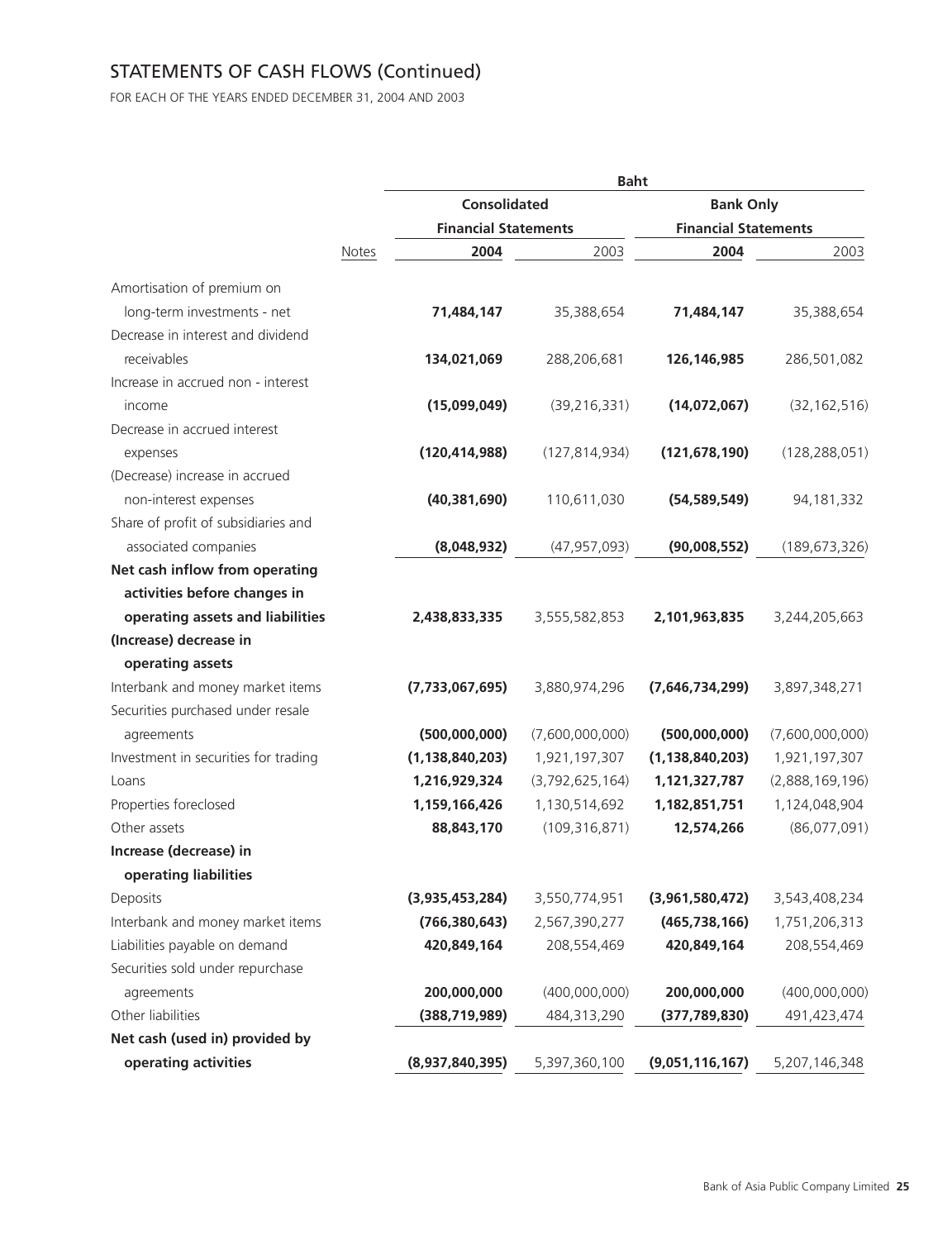# STATEMENTS OF CASH FLOWS (Continued)

FOR EACH OF THE YEARS ENDED DECEMBER 31, 2004 AND 2003

|                                     |                             | <b>Baht</b>         |                             |                     |
|-------------------------------------|-----------------------------|---------------------|-----------------------------|---------------------|
|                                     | <b>Consolidated</b>         |                     | <b>Bank Only</b>            |                     |
|                                     | <b>Financial Statements</b> |                     | <b>Financial Statements</b> |                     |
| Notes                               | 2004                        | 2003                | 2004                        | 2003                |
| <b>CASH FLOWS FROM INVESTING</b>    |                             |                     |                             |                     |
| <b>ACTIVITIES</b>                   |                             |                     |                             |                     |
| Proceeds from sales of investments  | 38,921,325,215              | 13,910,587,937      | 38,905,930,455              | 13,910,587,937      |
| Purchases of investments            | (26, 177, 794, 416)         | (19, 189, 265, 245) | (26, 168, 625, 519)         | (19, 170, 766, 299) |
| Dividends received                  | 28,389,079                  | 14,388,986          | 28,389,079                  | 14,388,986          |
| Proceeds from sales of premises and |                             |                     |                             |                     |
| equipment                           | 82,085,310                  | 79,152,080          | 23,096,787                  | 36,309,598          |
| Purchases of premises and equipment | (526, 313, 374)             | (833, 749, 568)     | (279, 284, 148)             | (619, 235, 989)     |
| Net cash provided by (used in)      |                             |                     |                             |                     |
| investing activities                | 12,327,691,814              | (6,018,885,810)     | 12,509,506,654              | (5,828,715,767)     |
| <b>CASH FLOWS FROM FINANCING</b>    |                             |                     |                             |                     |
| <b>ACTIVITIES</b>                   |                             |                     |                             |                     |
| (Decrease) increase in borrowings   | (2,834,800,646)             | 505,033,671         | (2,903,300,646)             | 505,033,671         |
| Net cash (used in) provided by      |                             |                     |                             |                     |
| financing activities                | (2,834,800,646)             | 505,033,671         | (2,903,300,646)             | 505,033,671         |
| <b>NET INCREASE (DECREASE) IN</b>   |                             |                     |                             |                     |
| <b>CASH AND CASH EQUIVALENTS</b>    | 555,050,773                 | (116, 492, 039)     | 555,089,841                 | (116, 535, 748)     |
| <b>CASH AND CASH EQUIVALENTS</b>    |                             |                     |                             |                     |
| <b>AS AT JANUARY 1,</b>             | 3,148,121,858               | 3,264,613,897       | 3,147,989,867               | 3,264,525,615       |
| <b>CASH AND CASH EQUIVALENTS</b>    |                             |                     |                             |                     |
| AS AT DECEMBER 31,                  | 3,703,172,631               | 3,148,121,858       | 3,703,079,708               | 3,147,989,867       |
| SUPPLEMENTAL DISCLOSURES OF         |                             |                     |                             |                     |
| <b>CASH FLOW INFORMATION</b>        |                             |                     |                             |                     |
| Interest                            | 1,888,456,682               | 2,516,146,324       | 1,868,792,696               | 2,502,299,078       |
| Income tax                          | 62,318,108                  | 52,765,638          | 43,041,784                  | 46,058,971          |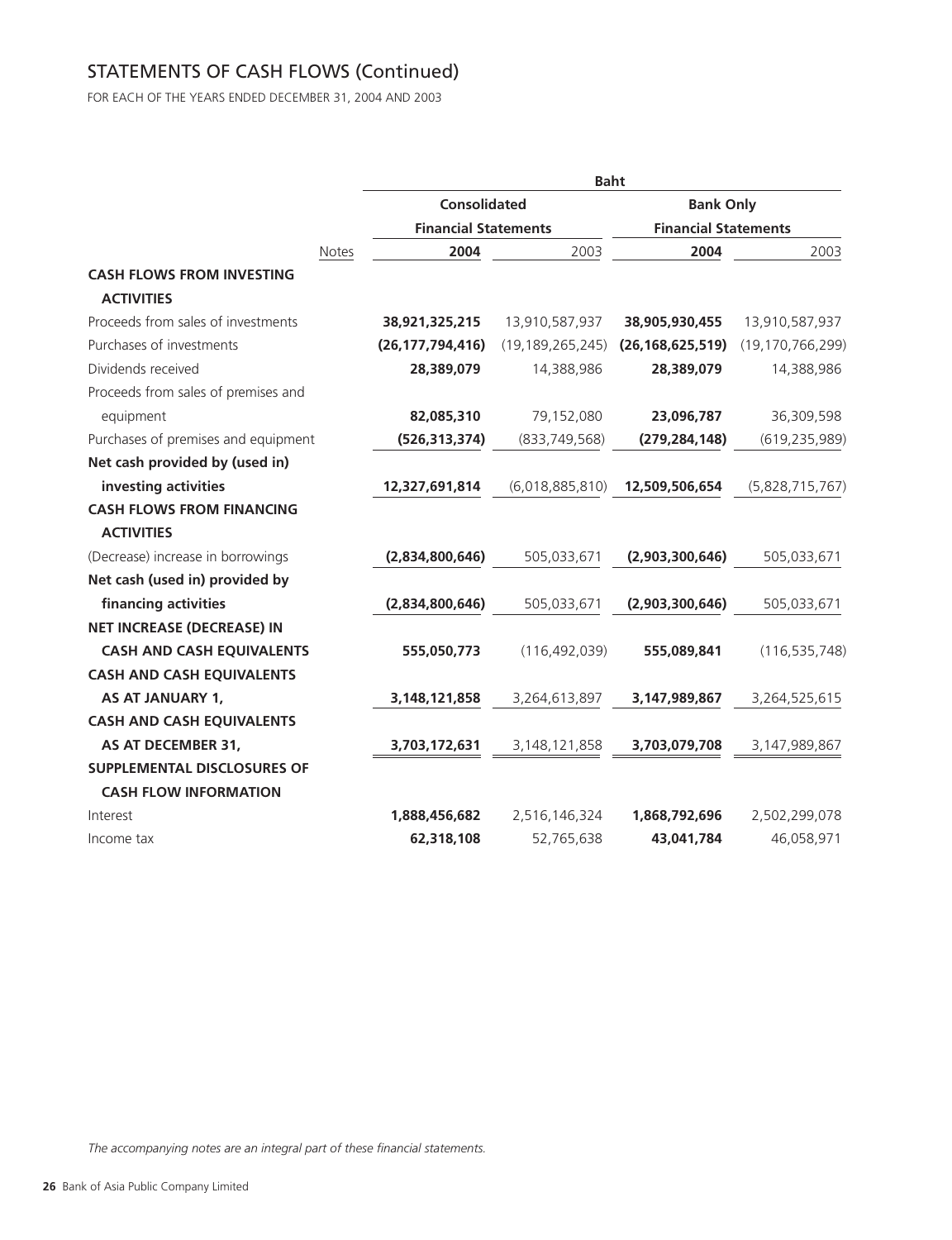## Notes to Financial Statements

For the years ended December 31, 2004 and 2003

### **1. GENERAL INFORMATION**

Bank of Asia Public Company Limited ("the Bank") is a public limited company registered in the Kingdom of Thailand with its head office located at 191 South Sathon Road, Sathon, Bangkok. The Bank's main business is banking which it conducts through a network of branches covering all parts of Thailand and other parts of the world. As at December 31, 2004 and 2003, the Bank had a total staff of 2,649 persons and 2,952 persons, respectively.

### **2. BASIS OF FINANCIAL STATEMENT PREPARATION AND PRINCIPLES OF CONSOLIDATION**

The accompanying financial statements are required to be prepared in the Thai language, are expressed in Thai Baht, and are in accordance with generally accepted accounting principles in Thailand as well as the announcement of The Bank of Thailand: "Forms of Balance Sheet and Statement of Income of Commercial Banks" dated May 10, 2001. These financial statements are not intended to present the financial position, results of operations and cash flows in accordance with accounting principles and practices generally accepted in countries and jurisdictions other than Thailand.

Other than specified in the notes to the financial statements, all balances presented in these financial statements are prepared under the historical cost basis.

For the convenience of readers, this English version of the financial statements has been translated from the Thai version of the financial statements. These financial statements have been prepared for statutory reporting purposes in Thailand.

Subsidiaries are those enterprises controlled by the Bank. Control exists when the Bank has the power, directly or indirectly, to govern the financial and operating policies of an enterprise so as to obtain benefits from its activities. Special purpose entities are consolidated when the substance of the relationship between the Bank and the special purpose entity indicates that the special purpose entity is controlled by the Bank. The financial statements of subsidiaries are included in the consolidated financial statements from the date that control commences until the date that control ceases. These subsidiaries are detailed as follows:

|                                |                  |                     | <b>Percentage of holdings</b> |       |
|--------------------------------|------------------|---------------------|-------------------------------|-------|
|                                | <b>Business</b>  | Country of          | As at December 31,            |       |
|                                | type             | <b>Registration</b> | 2004                          | 2003  |
| <b>Subsidiaries</b>            |                  |                     |                               |       |
| Asia Property Co., Ltd.        | Asset Management | Thailand            |                               | 99.99 |
| B.O.A. Leasing Co., Ltd.       | Leasing          | Thailand            | 99.99                         | 99.99 |
| BoA Asset Management Co., Ltd. | Fund Management  | Thailand            | 99.99                         | 99.99 |
| Asia Leasehold Co., Ltd.       | Real Estate      | Thailand            |                               | 99.93 |

Asia Property Co., Ltd. and Asia Leasehold Co., Ltd. were liquidated on June 17, 2004 and June 22, 2004, respectively. For the year ended December 31, 2003 the Consolidated and Bank only financial statements do not include the financial position and the results of operations of Asia Property Co., Ltd. and Asia Leasehold Co., Ltd. because the companies were in the process of liquidation and the results of operations were immaterial to the financial statements of the Bank (see note 6 below).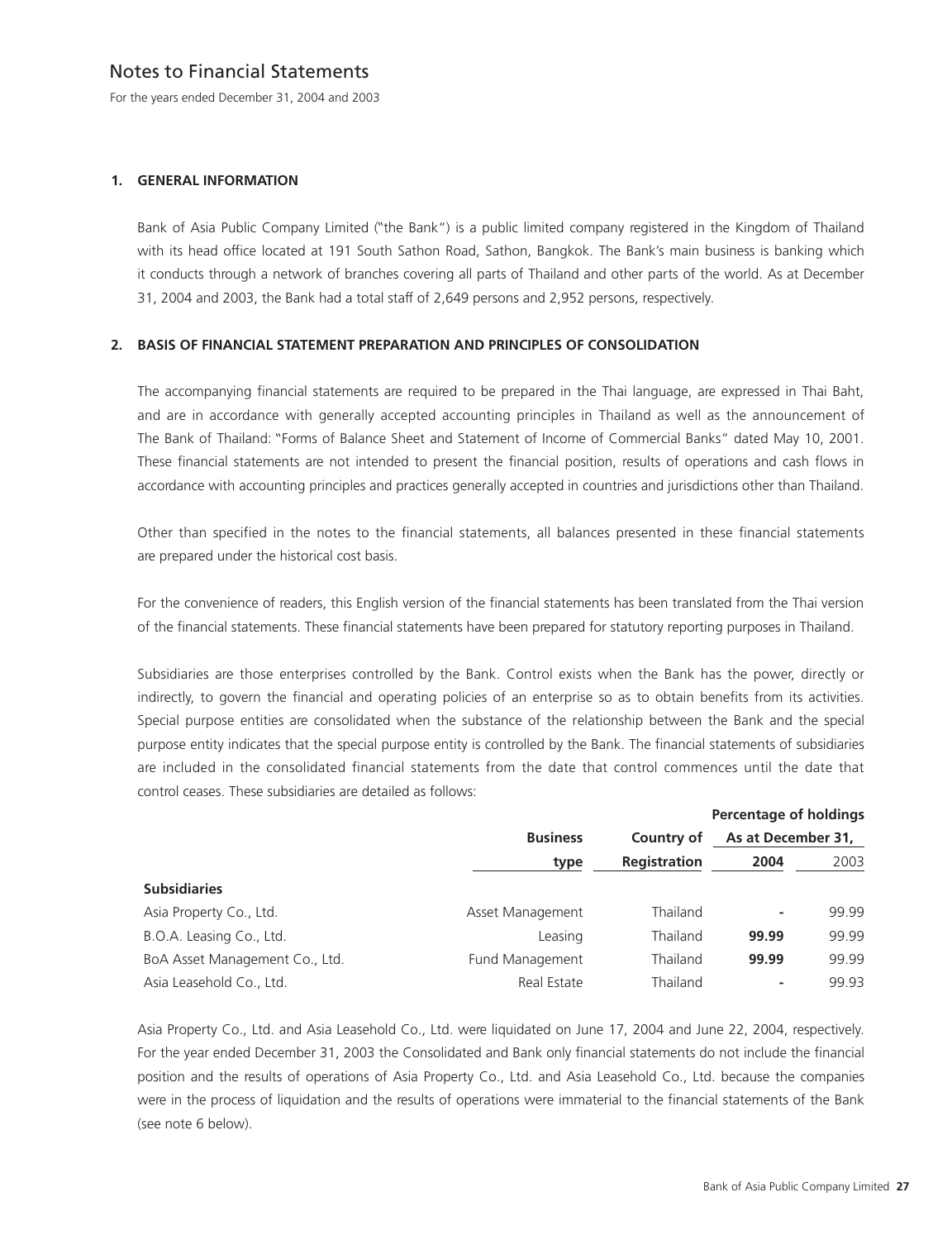For the years ended December 31, 2004 and 2003

The accompanying financial statements include the accounts of all branches and of the Bank's International Banking Facility after the elimination of significant inter-company transactions and balances.

The consolidated financial statements do not include the financial position or results of operations of companies in which the Bank holds over 50% of the issued share capital as a result of debt restructuring or which are held for a temporary period without the intention to take control.

For the years ended December 31, 2004 and 2003, the consolidated financial statements did not include the financial position or results of operations of High Rise Development Co., Ltd. in which the Bank held 76.21% of the common shares as a result of a debt restructuring until their disposal on March 18, 2004.

### **3. SIGNIFICANT ACCOUNTING POLICIES**

### **3.1 Income recognition**

The Bank recognises interest on loans as income on an accrual basis. In accordance with the Bank of Thailand's regulation, interest in arrears for more than three months from the due date, regardless of whether the loans are covered by collateral, is not accrued as interest income but is instead recognised as income when received. In addition, interest accrued in arrears for three months is reversed against interest income.

Income of a subsidiary is recognised as follows:

Income from hire-purchase and finance lease contracts is recognised on the accrual basis according to the sum-of-the digits method except for installments overdue more than six months, which are recognised on a cash basis.

Rental income from operating lease contracts and car lease rentals are recognised based on the term of the lease excepted receivables overdue more than six months, which are recognised on a cash basis.

Factoring receivables are recognised on the accrual basis except for receivables more than six months overdue, which are recognised on a cash basis.

Interest income from loans subject to litigation is recognised on a cash basis.

### **3.2 Expenses recognition**

The Bank and its subsidiaries recognise interest expense on an accrual basis.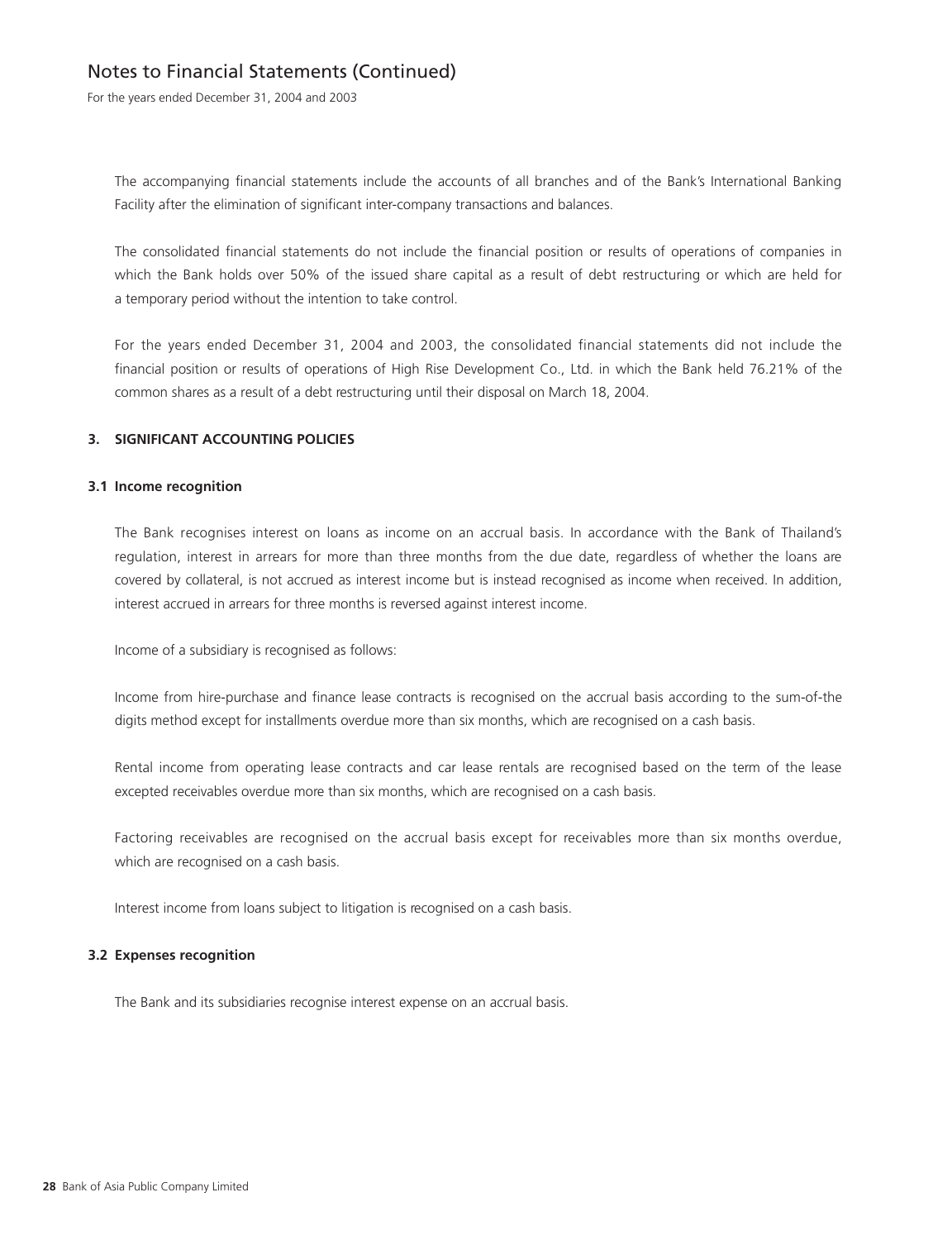For the years ended December 31, 2004 and 2003

### **3.3 Investments**

The Bank and its subsidiaries classify investments in securities as either trading securities, available-for-sale securities, held-to-maturity securities, general investments (for non-marketable equity securities) or investments in subsidiaries and associated companies.

Financial instruments are measured initially at cost, including the transaction cost.

Investments in debt and marketable equity securities classified as trading securities are stated at fair value. Unrealised gains or losses arising on the revaluation of trading securities are reflected in the statement of income.

Investments in debt and marketable equity securities classified as available-for-sale securities are stated at fair value. Investments in debt securities are separated into short term or long term investments based on residual maturity. Unrealised gains or losses arising on the revaluation of available-for-sale securities are shown as a separate component of shareholders' equity and are realised in the statement of income upon disposal or impairment.

Investments in debt securities held to maturity are separated into short-term or long-term investments based on residual maturity and are stated at amortised cost net of allowance for impairment. Premiums and discounts arising on the acquisition of securities held to maturity are amortised or accreted to interest income in the statement of income over the term of the securities in order to provide a constant yield to maturity. Any loss from impairment is charged to the statement of income.

General investments, other than investments in subsidiaries and associated companies, are stated at cost net of allowance for impairment. Losses on impairment are charged to the statement of income.

Investments in subsidiaries and associated companies are recorded using the equity method. Goodwill is amortised by the straight-line method over a period of 10 years. In the event that the Bank's equity interest in a subsidiary or associated company represents a share of the net liabilities of that company, the resulting amount is recorded under the heading other liabilities" in the balance sheet (see note 6).

Realised gains or losses resulting from the disposal of securities are recognised in the statement of income by using the weighted average cost calculation method.

Interest income in respect of coupon payments on debt securities is recognised on an accrual basis.

Dividend income is recognised in the statement of income on the date that the dividend is declared.

Income from equity investments and other non-fixed income investments is recognised as dividend income when it accrues.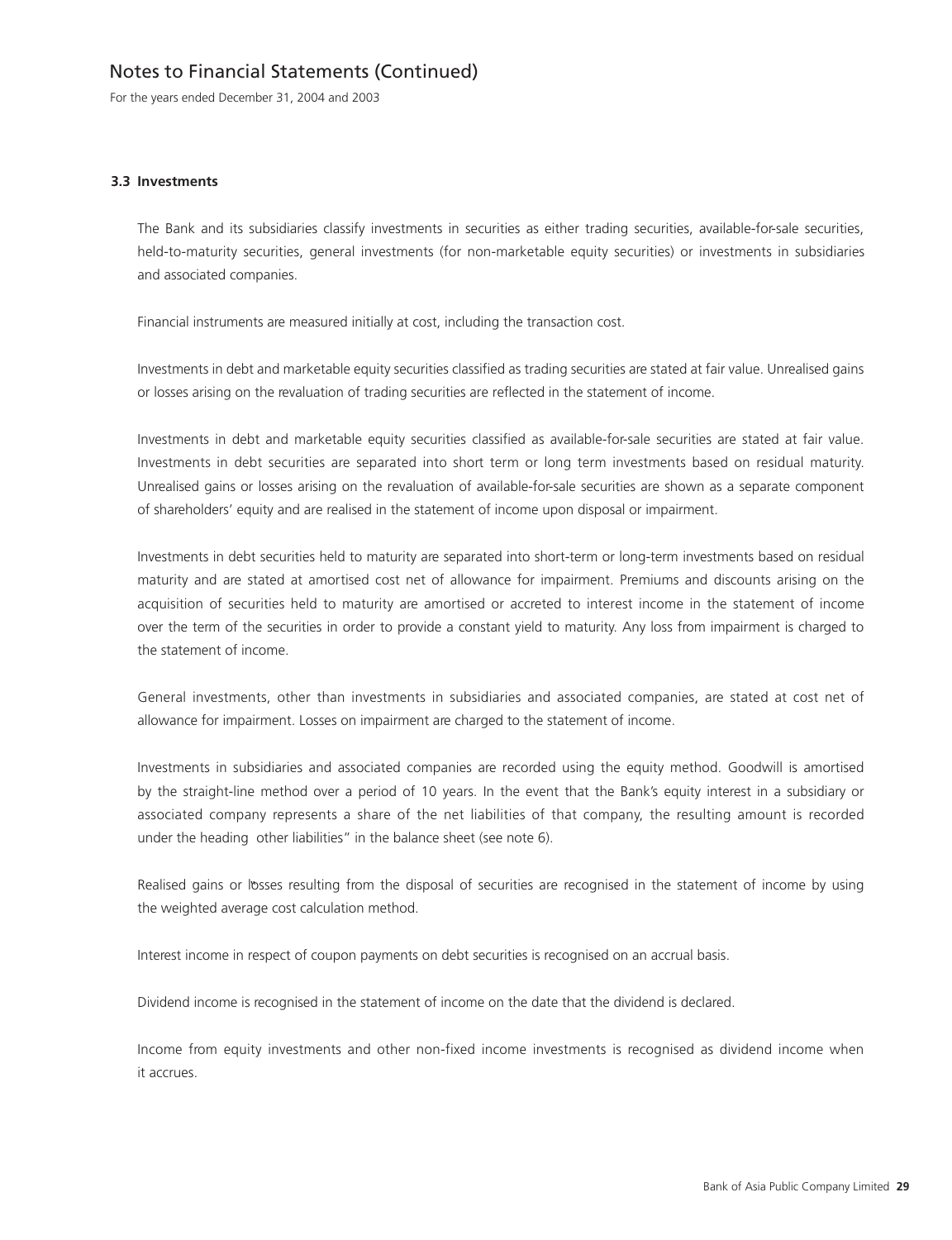For the years ended December 31, 2004 and 2003

### **3.4 Securities purchased (sold) under resale (repurchase) agreements**

The Bank enters into purchases (sales) of securities under agreements to resell (repurchase) securities at certain dates in the future at a fixed price. Amounts paid for securities purchased subject to a commitment to be resold at a future date are recognised as securities purchased under resale agreements. These receivables are shown as collateralised by the underlying security.

Securities sold under repurchase agreements continue to be recognised in the balance sheet and are measured in accordance with the accounting policy at Note 3.3 above. Proceeds from the sale of these securities are reported as securities sold under repurchase agreements.

The difference between the sale and purchase considerations is recognised on an accrual basis over the period of the agreement and is included in interest income or expense.

### **3.5 Fair values of securities**

Fair values of securities are calculated on the following bases:

For Government securities and state enterprises securities, fair values are calculated by using the Bank of Thailand formula, based on the risk free yield curve of the Bank of Thailand.

For listed equity securities, fair value is the last bid price quoted in The Stock Exchange of Thailand on the last business day of the period.

For marketable unit trusts, fair value is the Net Asset Value (NAV) as at the end of the period.

For private enterprise debt securities, the last closing prices of The Thai Bond Dealing Centre are used as fair values. In the absence of such prices, fair values are determined by applying the aforementioned yield curve adjusted for risk in accordance with the criteria established by the Bank of Thailand.

### **3.6 Loans**

Loans include overdrafts, loans, trade bills, hire purchase and finance lease receivables and other loans. Except for overdrafts, all items categorized under loans are disclosed as principal amount outstanding net of unearned discounts received in advance, with accrued interest income added as a single line item for all the instruments together.

Overdrafts are stated at the drawn amounts together with any accrued interest.

Discounts received in advance in respect of bills purchased and other unearned interest income are recognised on an accrual basis over the period to maturity of the bills.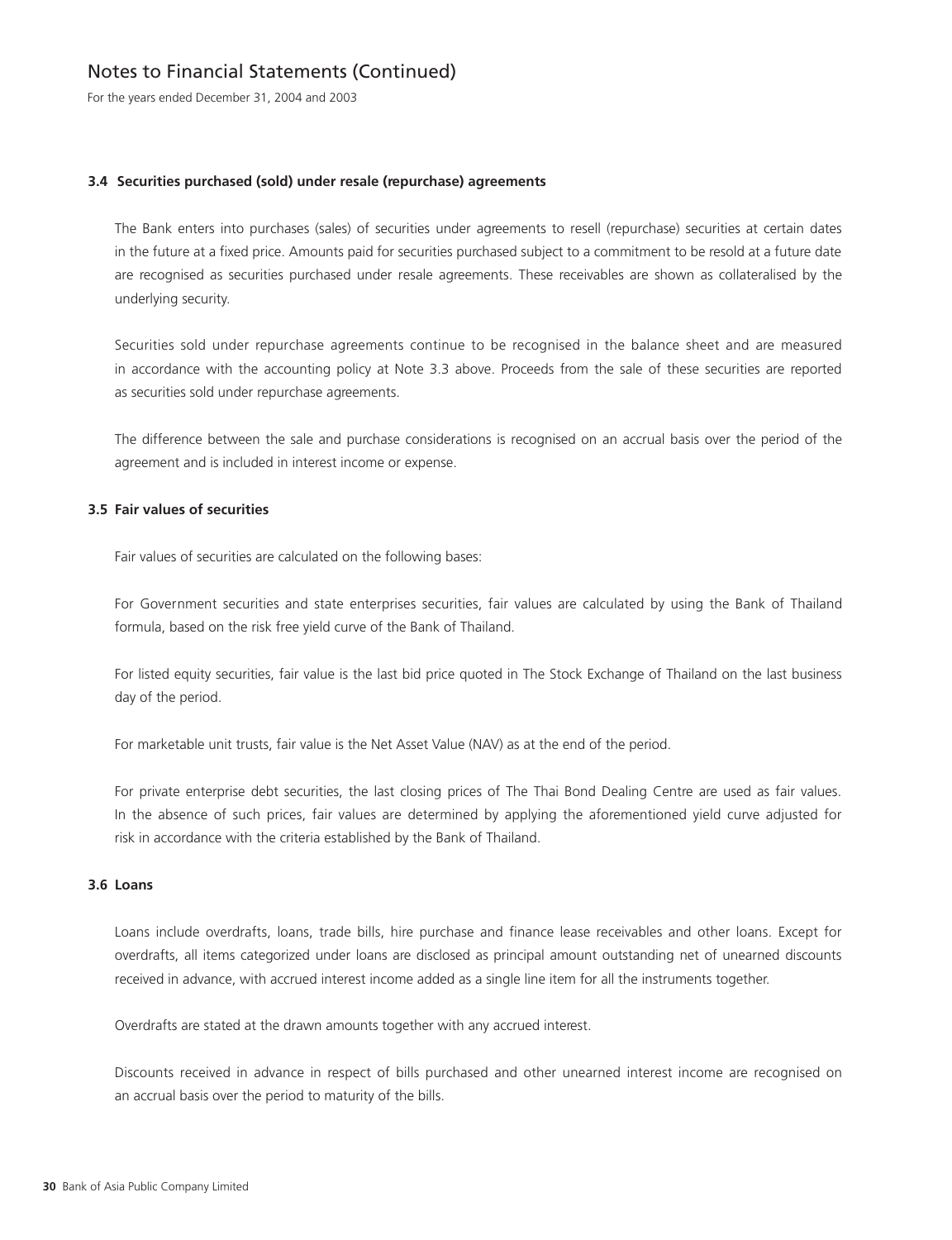For the years ended December 31, 2004 and 2003

### **3.7 Allowance for doubtful accounts**

#### **Bank :**

The Bank of Thailand has guidelines for establishing a minimum level of allowance for doubtful accounts (see note 9), which is primarily determined by applying specified percentages to the different classifications of loans in conjunction with the consideration of collateral valuation. Loan classifications are based principally on the period that a loan is past due. The guidelines for establishing the minimum level of allowance for doubtful accounts have changed periodically.

The Bank classifies its loans and advances at a customer level rather than by facility in recognition of the common credit risk attached to all facilities associated with a particular borrower. The Bank then determines an appropriate allowance for doubtful accounts for each customer based on this classification in accordance with the Bank's own conservative provisioning methodology.

Bad debts are written off as approved by the Board of Directors and are presented net of bad debt recoveries and movements in the allowance for doubtful accounts in the statement of income.

### **Subsidiary :**

The allowance for doubtful accounts of a subsidiary is calculated at the determined percent of the outstanding receivables and is an estimate of those amounts which may prove to be uncollectable based on historical collection experience and a review of the current status of existing receivables.

### **3.8 Debt restructuring**

Certain loans have been restructured by transferring assets, transferring equity or modifying the terms of the loan.

Loans which have been restructured through a modification of terms ("modified loans") are stated at the present value of estimated future receivable cash flows using discount rates equivalent to the market interest rates applicable at the time of the restructuring.

#### **3.9 Foreign exchange**

Transactions in foreign currencies are translated at the foreign exchange rate ruling at the date of the transaction. Monetary assets and liabilities denominated in foreign currencies, are translated at the foreign exchange rate ruling at that date using reference exchange rates established by the Bank of Thailand, except for subordinated, convertible debentures which are translated at the fixed rates specified in the contract (see note 16).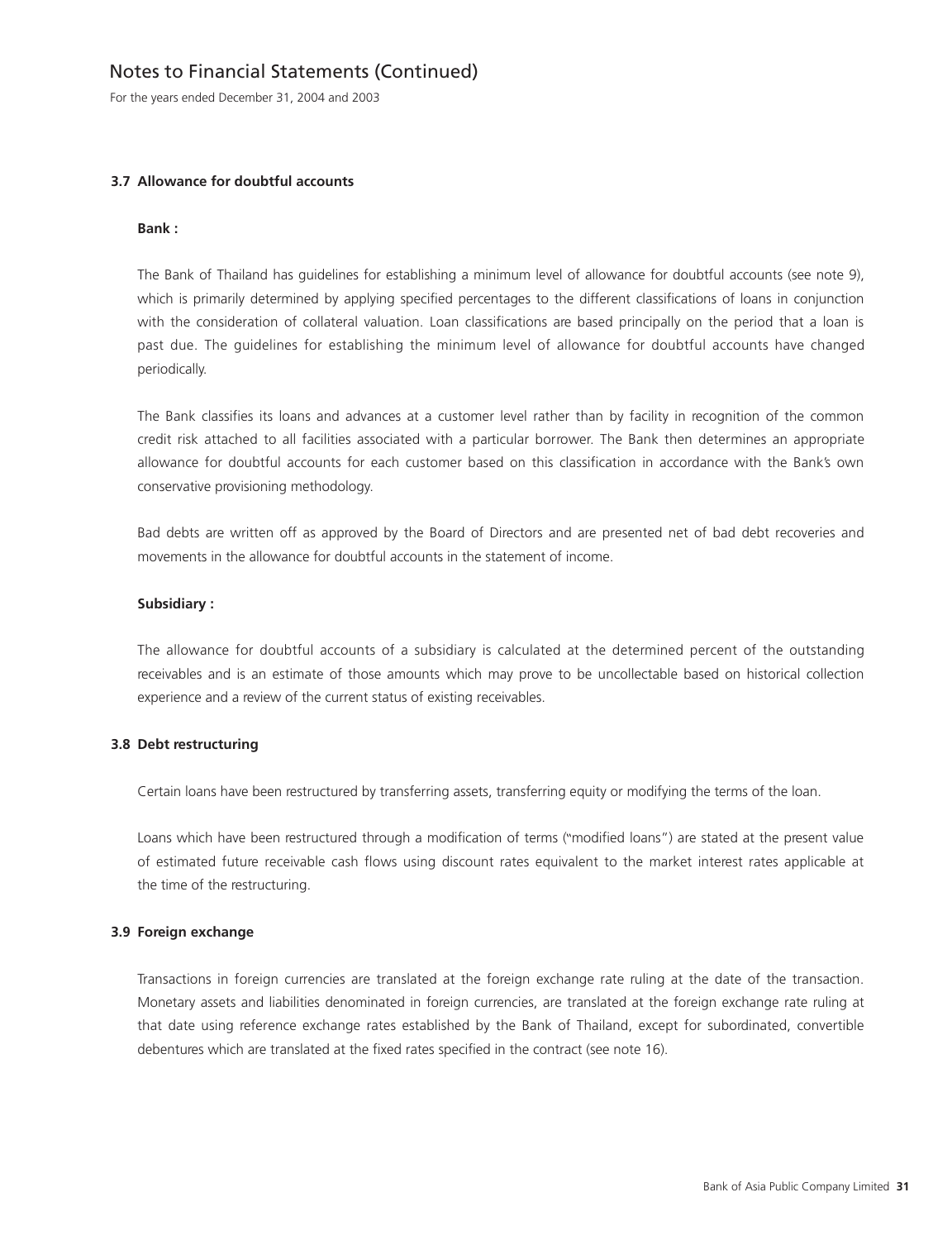For the years ended December 31, 2004 and 2003

Outstanding forward foreign exchange contracts are marked to market by comparing contract rates to forward rates established by the Bank for contracts with similar maturity. At each balance sheet reporting date, the unrealised gains or losses on outstanding forward foreign exchange contracts, calculated as described above, are included within other assets or other liabilities, respectively.

All foreign exchange gains or losses, except those relating to the effective hedge of a qualifying forecasted transaction (see note 3.10), are recognised in the statement of income.

### **3.10 Hedge accounting**

Where there is a hedging relationship between a derivative instrument and a related item being hedged, the hedging instrument is measured at fair value. The treatment of any resultant gains and losses is set out below.

A hedging relationship exists where:

- at the inception of the hedge there is formal documentation of the hedge;
- the hedge is expected to be highly effective;
- the effectiveness of the hedge can be reliably measured;
- the hedge is highly effective throughout the reporting period; and
- for hedges of a forecasted transaction, the transaction is highly probable and presents an exposure to variations in cash flows that could ultimately affect net profit or loss.

The fair value of derivative hedging instruments is calculated in the same way as the fair value of trading instruments (see note 3.3 above).

Where a derivative financial instrument hedges the exposure to changes in the fair value of a recognised asset or liability, the hedged item is stated at fair value in respect of the risk being hedged. Gains or losses on re-measurement of both the hedging instrument and the hedged item are recognised in the statement of income. These amounts are included in gains less losses from non-trading financial instruments.

Where a derivative financial instrument hedges the exposure to variability in the cash flows of recognised assets or liabilities (or homogeneous groups/portfolios thereof) or anticipated transactions or firm commitments, the effective part of any gain or loss on re-measurement of the hedging instrument is recognised directly in equity. The ineffective part of any gain or loss is recognised in the statement of income. The Bank has adopted this accounting treatment for hedges of floating interest rates through interest rate swaps to fixed rates (see note 17).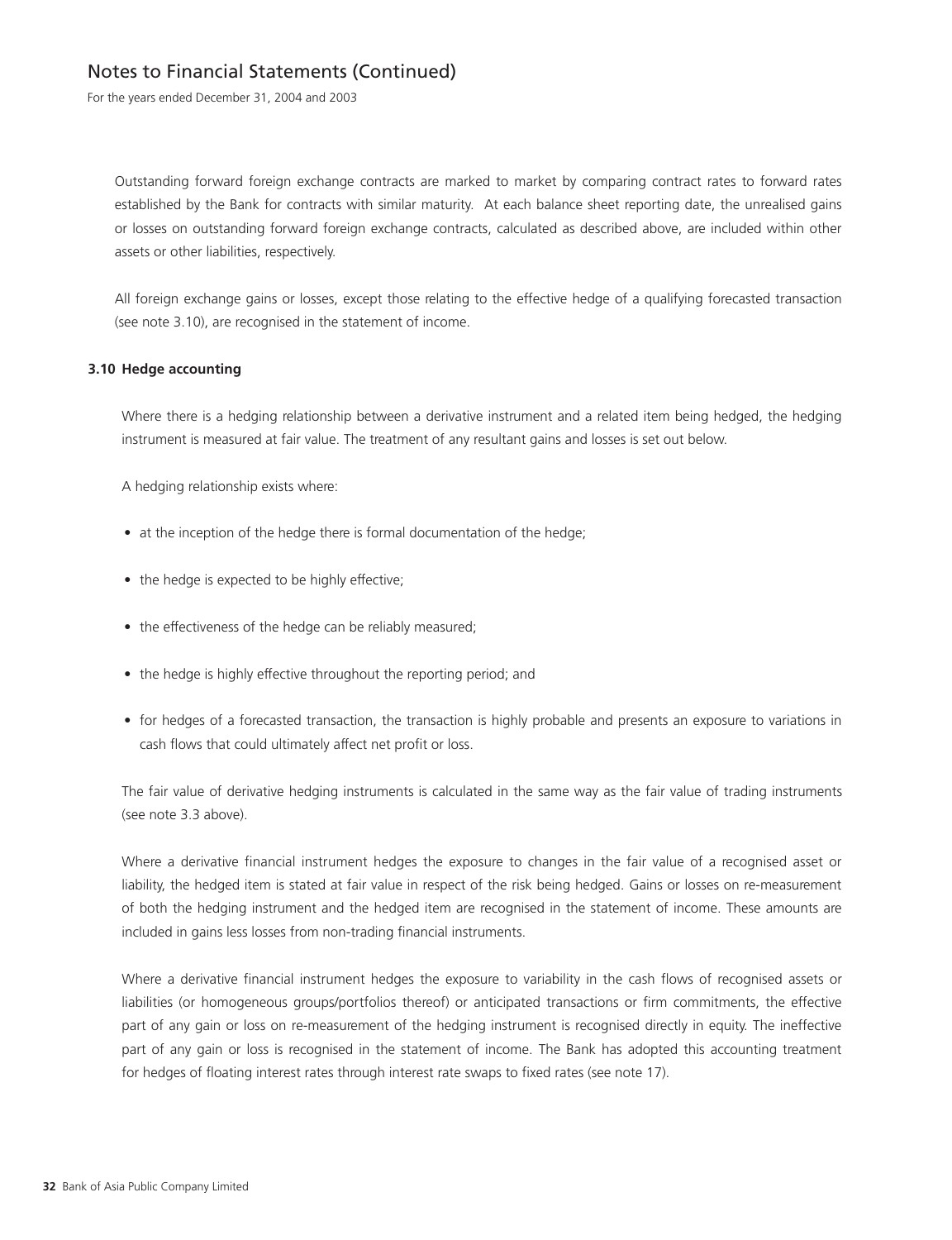For the years ended December 31, 2004 and 2003

When a hedged anticipated transaction or firm commitment results in the recognition of an asset or liability, the cumulative gain or loss on the hedging instrument recognised in equity is removed from equity and included in the initial measurement of the asset or liability.

When a hedging instrument or hedge relationship is terminated but the hedged transaction is still expected to occur, the cumulative gain or loss recognised in equity remains in equity and is recognised in accordance with the above policy. If the hedged transaction is no longer expected to occur, the cumulative gain or loss recognised in equity is recognised in the statement of income immediately.

### **3.11 Properties foreclosed**

Properties foreclosed on the Bank and a subsidiary are stated at the lower of cost or market value. Market value is determined by using the latest appraisal value.

Properties foreclosed which have been received as a result of an asset swap are recorded at the lower of the legally claimable value of the loan or the market value of the property foreclosed.

Losses on impairment are charged to the statement of income. Gains on the sale of properties foreclosed are recognised only when such properties are sold.

#### **3.12 Premises and equipment**

Land is stated at cost or valuation. Premises and equipment are stated at cost or valuation less depreciation and impairment. Depreciation is calculated by the straight-line method, based on the estimated useful lives of the assets, as follows:

| Premises               | 50 years |
|------------------------|----------|
| Equipment              | 5 years  |
| Furniture and fittings | 5 years  |
| Vehicles               | 5 years  |
| Office equipment       | 5 years  |

Land and buildings were appraised by an independent appraiser. The increase resulting from the appraisal was recorded in the financial statements as unrealised increment on the appraisal of land and buildings and shown as part of shareholders' equity. Amortisation of the increment on the appraisal of buildings is transferred directly to retained earnings (deficit).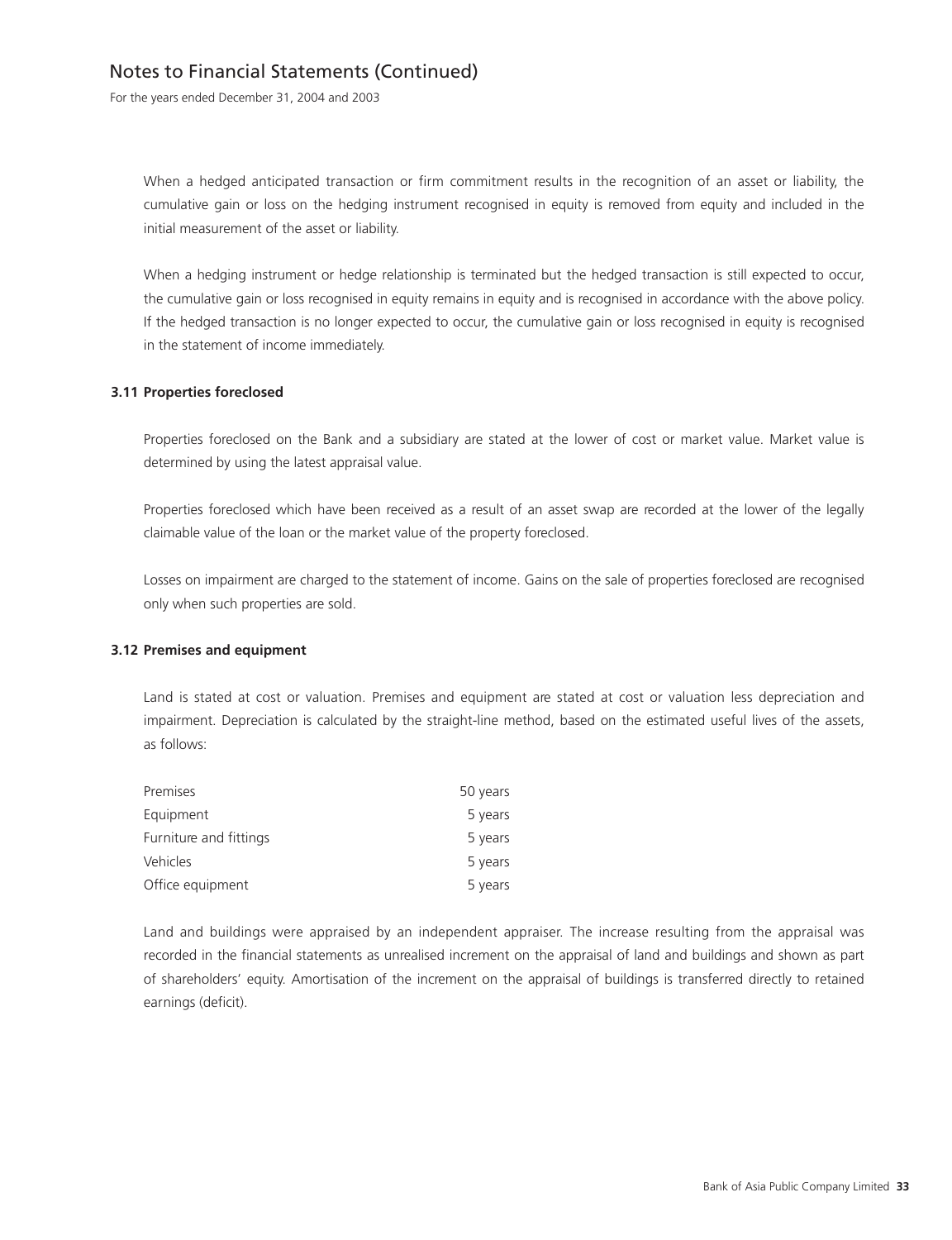For the years ended December 31, 2004 and 2003

### **3.13 Leasehold improvements**

Leasehold property and building improvements are stated at cost less amortisation, which is calculated using the straight-line method, based on the contractual terms.

### **3.14 Cash and cash equivalents**

Cash and cash equivalents are those amounts included in the balance sheet under the caption of cash, and consist of cash on hand and cash on collection.

### **3.15 Provident fund and severance payment scheme**

The Bank established provident funds under the Provident Fund Act B.E. 2530 by joining "The Registered BOA Multiple Security Provident Fund" and "The Registered BOA Fixed Income Provident Fund" on December 29, 2000.

According to the Fund's regulations, every employee, after the probation period, is entitled to apply for membership. The employees contribute to the fund at the rate of 2% or 5% of basic salary and the Bank contributes to the fund at the rate of 5% of basic salary. The employees are entitled to the benefits upon termination of employment status except when the terminated employee has violated the rules of the Bank. Contributions to this fund commenced in January 2001.

Contributory provident funds which have been registered in accordance with the Provident Fund Act B.E. 2530 have also been set up by subsidiary companies.

The funds set up by the Bank and its subsidiaries in accordance with the Provident Fund Act B.E. 2530 are managed independently and therefore do not appear in the consolidated or individual balance sheets of the Bank and the relevant subsidiaries.

The Bank has a gratuities scheme which pays out every 5 years to employees with at least 5 years' continuous service, the benefit being based on the level of last monthly salary plus interest. The Bank also has a severance payment scheme for employees with at least 15 years' service, the benefit being based on the last month's salary and the service years of the employee. The provisions for both schemes are recorded as expenses over the period of employment. Payment to the employee is made on the retirement date.

### **3.16 Contributions to the Financial Institutions Development Fund**

Contributions to the Financial Institutions Development Fund are recorded as expenses for the year.

### **3.17 Income tax**

The Bank and its subsidiaries recorded income tax as an expense for the year.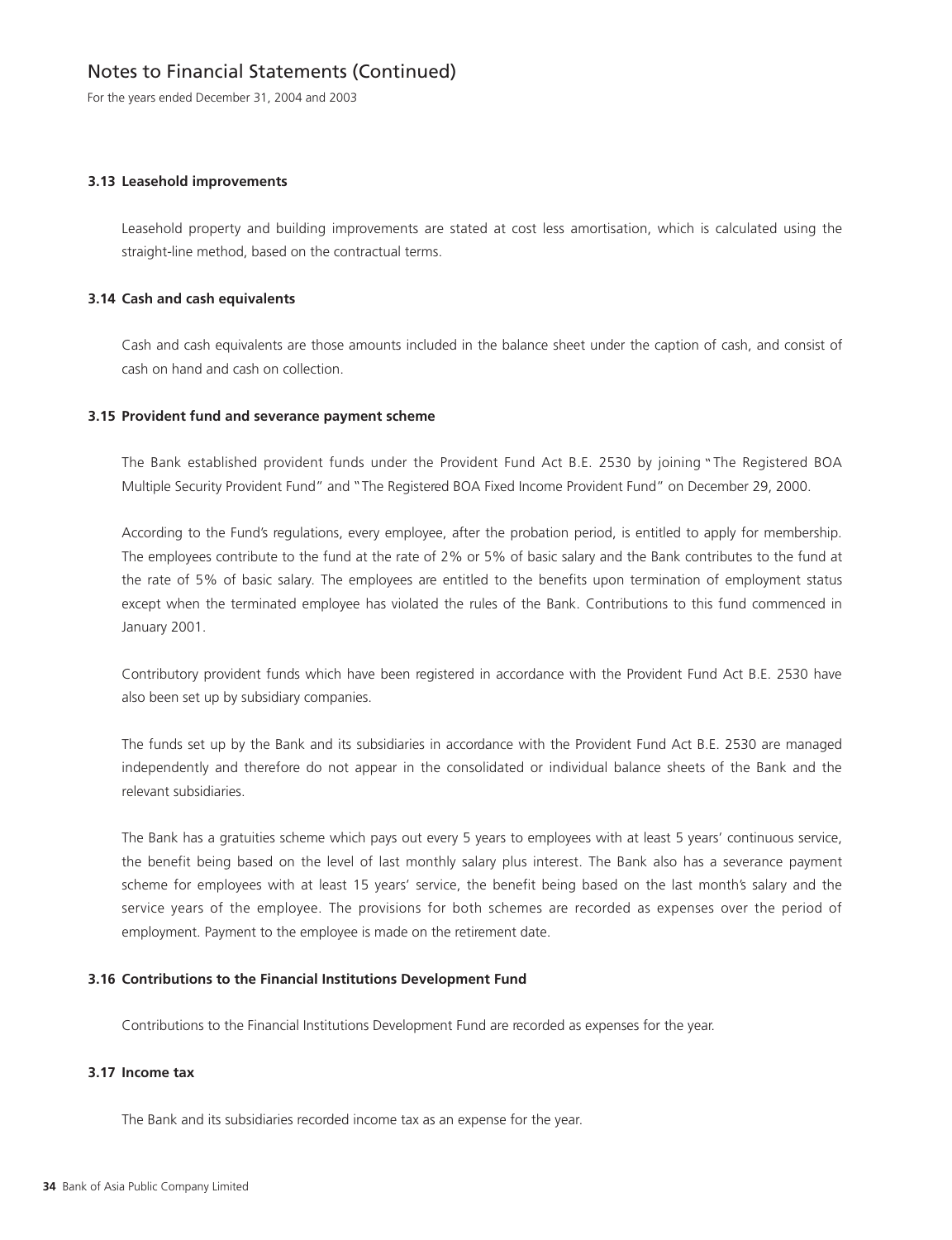For the years ended December 31, 2004 and 2003

#### **3.18 Earnings per share**

Basic earnings per share is computed on the basis of the average number of ordinary shares outstanding weighted according to time and amount paid. The Bank has issued subordinated convertible bonds which the debenture holders have the right to convert into ordinary shares. The fully diluted earnings per share information is presented in note 30.

### **3.19 Offsetting**

Financial assets and liabilities are offset and the net amount is reported in the balance sheet when the Bank or its subsidiaries have a legally enforceable right to set off the recognised amounts and the transactions are intended to be settled on a net basis.

### **3.20 Use of accounting estimates**

Preparation of financial statements in conformity with generally accepted accounting principles in Thailand requires the management to make estimates and assumptions that affect the reported amounts of revenues, expenses, assets and liabilities and disclosure of contingent assets and liabilities. Actual results may differ from those estimates.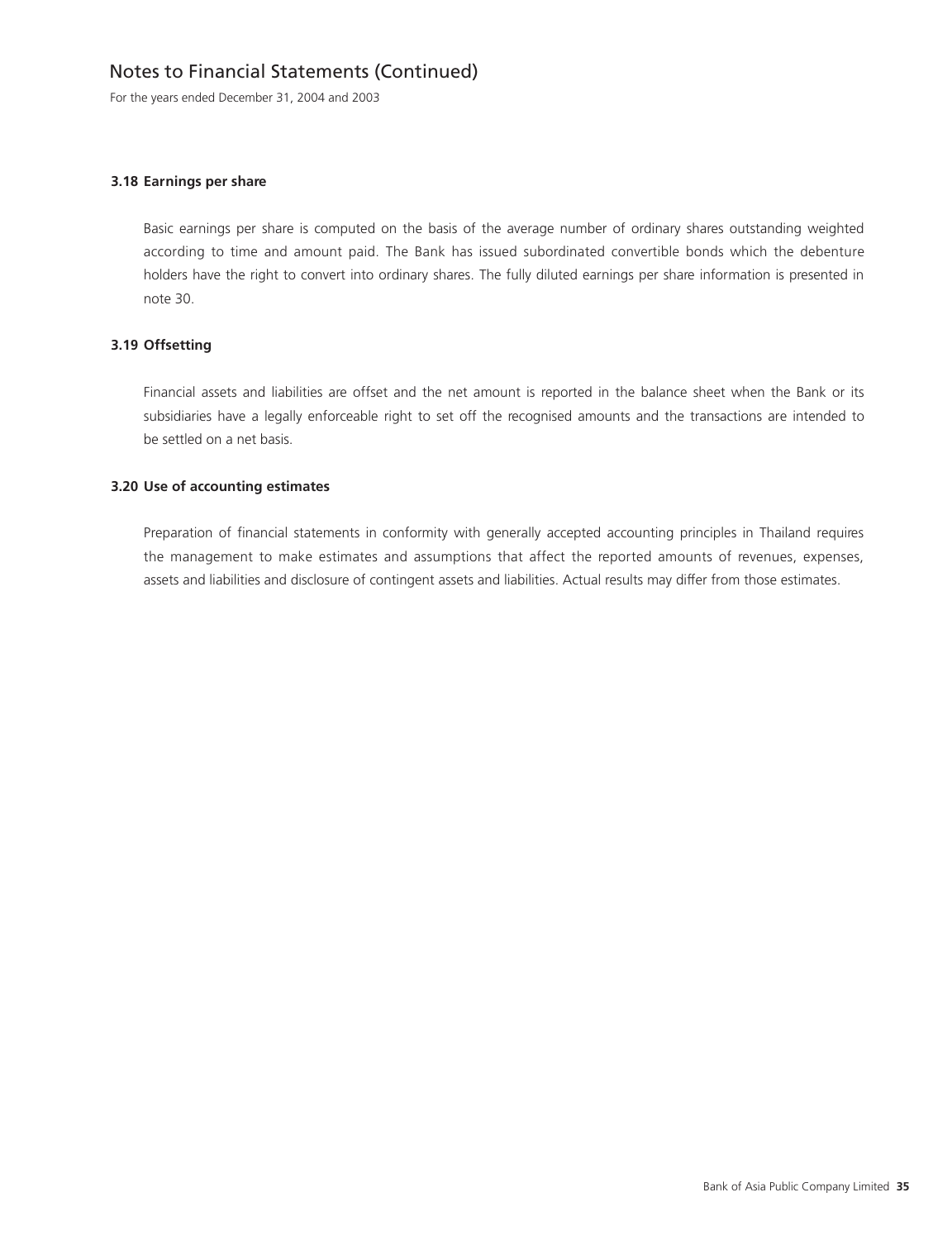For the years ended December 31, 2004 and 2003

### **4. INTERBANK AND MONEY MARKET ITEMS (ASSETS)**

|                                                                      |         | <b>In Million Baht</b><br><b>CONSOLIDATED FINANCIAL STATEMENTS</b><br>As at December 31, 2004 |        |  |
|----------------------------------------------------------------------|---------|-----------------------------------------------------------------------------------------------|--------|--|
|                                                                      |         |                                                                                               |        |  |
|                                                                      |         |                                                                                               |        |  |
|                                                                      | At call | Time                                                                                          | Total  |  |
| <b>Domestic items</b>                                                |         |                                                                                               |        |  |
| Bank of Thailand and the Financial Institutions Development Fund     | 1,348   |                                                                                               | 1,348  |  |
| Commercial banks                                                     | 36      | 444                                                                                           | 480    |  |
| Other banks                                                          | 1       |                                                                                               | 1      |  |
| Finance companies, securities companies and credit foncier companies |         | 91                                                                                            | 91     |  |
| Total domestic items                                                 | 1,385   | 535                                                                                           | 1,920  |  |
| Less allowance for doubtful accounts                                 |         | (4)                                                                                           | (4)    |  |
| Total domestic items - net                                           | 1,385   | 531                                                                                           | 1,916  |  |
| <b>Foreign items</b>                                                 |         |                                                                                               |        |  |
| US dollars                                                           | 115     | 12,010                                                                                        | 12,125 |  |
| Yen                                                                  | 79      |                                                                                               | 79     |  |
| Other currencies                                                     | 215     | 54                                                                                            | 269    |  |
| <b>Total foreign items</b>                                           | 409     | 12,064                                                                                        | 12,473 |  |
| Total domestic and foreign items - net                               | 1,794   | 12,595                                                                                        | 14,389 |  |

In Million Baht

### CONSOLIDATED FINANCIAL STATEMENTS

|                                                                      | As at December 31, 2003 |       |       |
|----------------------------------------------------------------------|-------------------------|-------|-------|
|                                                                      | At call                 | Time  | Total |
| <b>Domestic items</b>                                                |                         |       |       |
| Bank of Thailand and the Financial Institutions Development Fund     | 1,471                   |       | 1,471 |
| Commercial banks                                                     | 5                       |       | 6     |
| Finance companies, securities companies and credit foncier companies | 31                      | 63    | 94    |
| Other financial institutions                                         |                         | 53    | 53    |
| <b>Total domestic items</b>                                          | 1,507                   | 117   | 1,624 |
| <b>Foreign items</b>                                                 |                         |       |       |
| US dollars                                                           | 8                       | 4,754 | 4,762 |
| Yen                                                                  | 117                     |       | 117   |
| Other currencies                                                     | 234                     |       | 234   |
| Total foreign items                                                  | 359                     | 4,754 | 5,113 |
| Add accrued interest receivable                                      |                         | 2     | 2     |
| <b>Total foreign items</b>                                           | 359                     | 4,756 | 5,115 |
| Total domestic and foreign items - net                               | 1,866                   | 4,873 | 6,739 |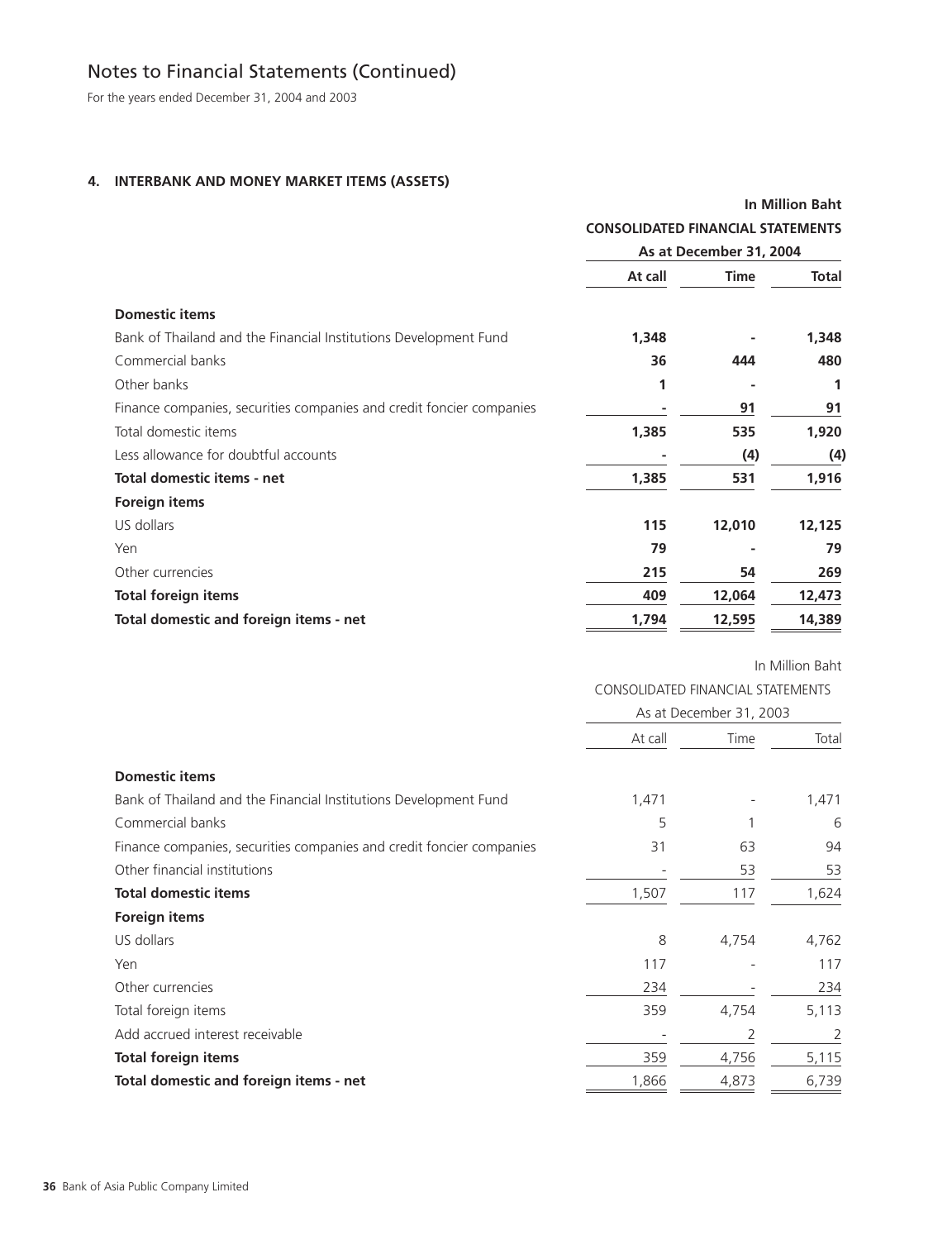For the years ended December 31, 2004 and 2003

|                                                                  | <b>In Million Baht</b>                |             |              |
|------------------------------------------------------------------|---------------------------------------|-------------|--------------|
|                                                                  | <b>BANK ONLY FINANCIAL STATEMENTS</b> |             |              |
|                                                                  | As at December 31, 2004               |             |              |
|                                                                  | At call                               | <b>Time</b> | <b>Total</b> |
| <b>Domestic items</b>                                            |                                       |             |              |
| Bank of Thailand and the Financial Institutions Development Fund | 1,348                                 |             | 1,348        |
| Commercial banks                                                 | 4                                     | 401         | 405          |
| Other banks                                                      | 1                                     |             | 1            |
| Total domestic items                                             | 1,353                                 | 401         | 1,754        |
| Less allowance for doubtful accounts                             |                                       | (4)         | (4)          |
| <b>Total domestic items - net</b>                                | 1,353                                 | 397         | 1,750        |
| Foreign items                                                    |                                       |             |              |
| US dollars                                                       | 115                                   | 12,010      | 12,125       |
| Yen                                                              | 79                                    |             | 79           |
| Other currencies                                                 | 215                                   | 54          | 269          |
| <b>Total foreign items</b>                                       | 409                                   | 12,064      | 12,473       |
| Total domestic and foreign items - net                           | 1,762                                 | 12,461      | 14,223       |

|                                                                      | <b>BANK ONLY FINANCIAL STATEMENTS</b> |       |       |  |
|----------------------------------------------------------------------|---------------------------------------|-------|-------|--|
|                                                                      | As at December 31, 2003               |       |       |  |
|                                                                      | At call                               | Time  | Total |  |
| <b>Domestic items</b>                                                |                                       |       |       |  |
| Bank of Thailand and the Financial Institutions Development Fund     | 1,471                                 |       | 1,471 |  |
| Commercial banks                                                     | 6                                     |       | 7     |  |
| Finance companies, securities companies and credit foncier companies | 13                                    |       | 13    |  |
| Other financial institutions                                         |                                       | 53    | 53    |  |
| <b>Total domestic items</b>                                          | 1,490                                 | 54    | 1,544 |  |
| <b>Foreign items</b>                                                 |                                       |       |       |  |
| US dollars                                                           | 8                                     | 4,754 | 4,762 |  |
| Yen                                                                  | 117                                   |       | 117   |  |
| Other currencies                                                     | 234                                   |       | 234   |  |
| Total foreign items                                                  | 359                                   | 4,754 | 5,113 |  |
| Add accrued interest receivable                                      |                                       | 2     | 2     |  |
| <b>Total foreign items</b>                                           | 359                                   | 4,756 | 5,115 |  |
| Total domestic and foreign items - net                               | 1,849                                 | 4,810 | 6,659 |  |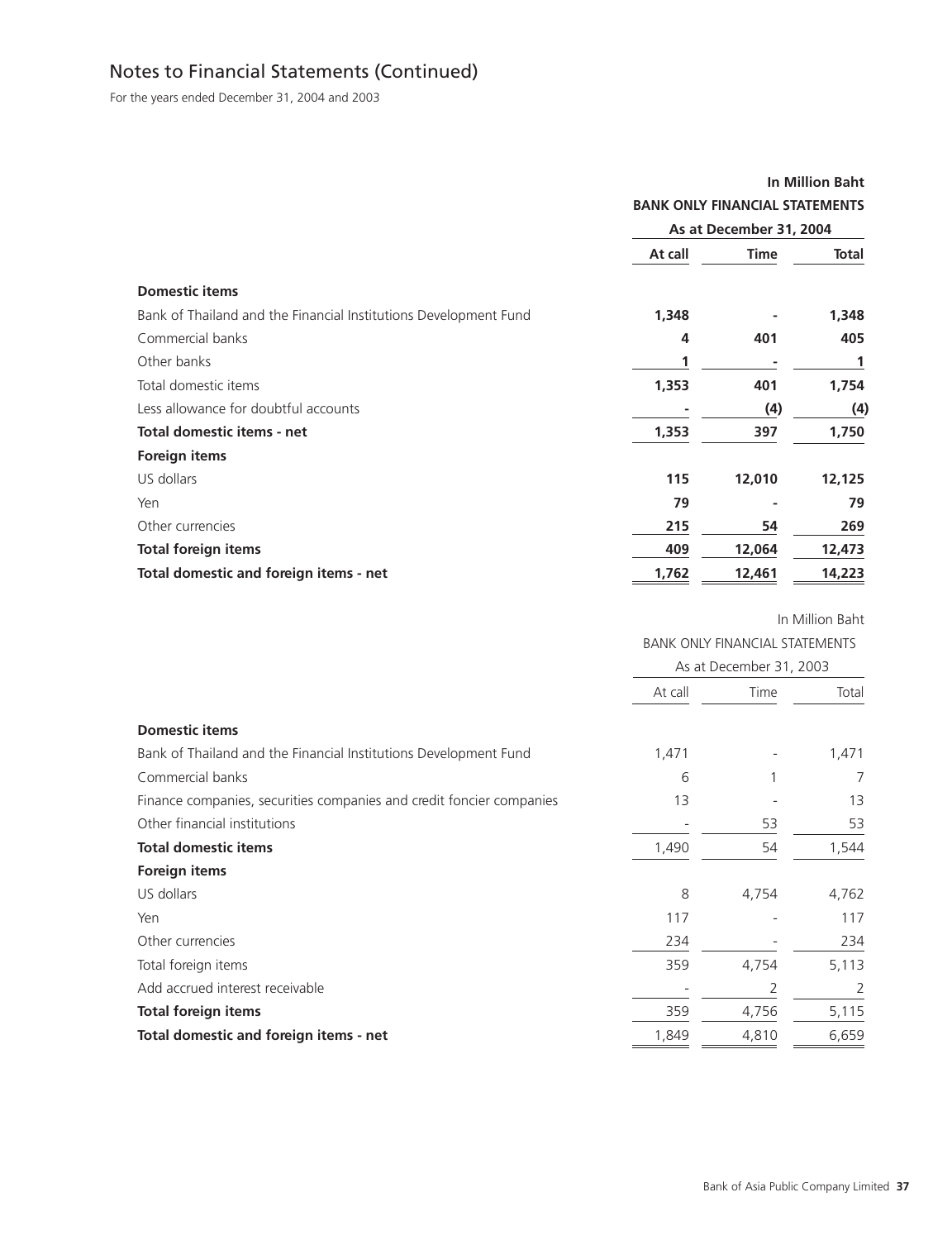For the years ended December 31, 2004 and 2003

### **5. SECURITIES PURCHASED UNDER RESALE AGREEMENTS**

|                                               | <b>In Million Baht</b>                            |       |  |  |
|-----------------------------------------------|---------------------------------------------------|-------|--|--|
|                                               | <b>CONSOLIDATED AND BANK ONLY</b>                 |       |  |  |
|                                               | <b>FINANCIAL STATEMENTS</b><br>As at December 31, |       |  |  |
|                                               |                                                   |       |  |  |
|                                               | 2004                                              | 2003  |  |  |
| Government and Bank of Thailand bonds         | 3,900                                             | 200   |  |  |
| Financial Institutions Development Fund bonds | 4,500                                             | 7,700 |  |  |
| Total                                         | 8,400                                             | 7,900 |  |  |
|                                               |                                                   |       |  |  |

### **6. INVESTMENTS**

**In Million Baht**

## **CONSOLIDATED AND BANK ONLY FINANCIAL STATEMENTS**

|                                                                |           |       | As at December 31, |       |  |
|----------------------------------------------------------------|-----------|-------|--------------------|-------|--|
|                                                                | 2004      |       | 2003               |       |  |
|                                                                | Cost/     |       | Cost/              |       |  |
|                                                                | amortised | Fair  | amortised          | Fair  |  |
|                                                                | cost      | value | cost               | value |  |
| <b>Current investments</b>                                     |           |       |                    |       |  |
| <b>Securities for trading</b>                                  |           |       |                    |       |  |
| Government and state enterprises securities                    | 1,514     | 1,513 | 376                | 377   |  |
| (Less) add unrealised (loss) gain on revaluation of securities | (1)       |       | 1                  |       |  |
| Total                                                          | 1,513     | 1,513 | 377                | 377   |  |
| <b>Available-for-sale securities</b>                           |           |       |                    |       |  |
| Government and state enterprises securities                    | 256       | 256   | 280                | 281   |  |
| Private enterprise debt securities                             | 102       | 104   | 44                 | 44    |  |
| Total                                                          | 358       | 360   | 324                | 325   |  |
| Add unrealised gain on revaluation of securities               | 2         |       |                    |       |  |
| Total                                                          | 360       | 360   | 325                | 325   |  |
| <b>Held-to-maturity debt instruments</b>                       |           |       |                    |       |  |
| Government and state enterprises securities                    |           |       | 5,595              |       |  |
| Private enterprise debt securities                             |           |       | 309                |       |  |
| Total                                                          |           |       | 5,904              |       |  |
| Less allowance for impairment of securities                    |           |       | (9)                |       |  |
| Total                                                          |           |       | 5,895              |       |  |
| Total current investments - net                                | 1,873     |       | 6,597              |       |  |
|                                                                |           |       |                    |       |  |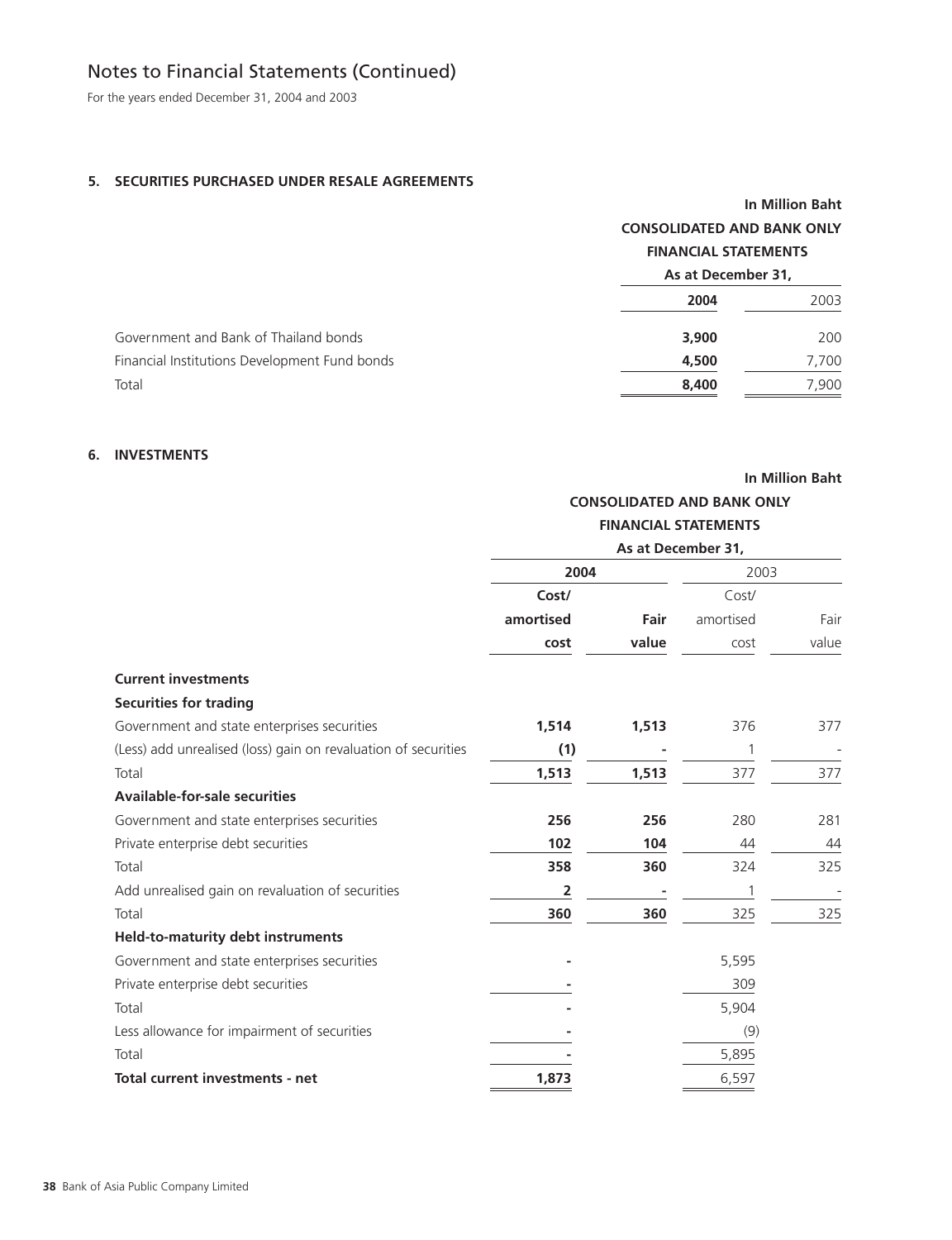For the years ended December 31, 2004 and 2003

### **In Million Baht**

### **CONSOLIDATED FINANCIAL STATEMENTS**

|                                                  | As at December 31, |       |           |       |
|--------------------------------------------------|--------------------|-------|-----------|-------|
|                                                  | 2004               |       | 2003      |       |
|                                                  | Cost/              |       | Cost/     |       |
|                                                  | amortised          | Fair  | amortised | Fair  |
|                                                  | cost               | value | cost      | value |
| Long - term investments                          |                    |       |           |       |
| <b>Available-for-sale securities</b>             |                    |       |           |       |
| Government and state enterprises securities      | 2,409              | 2,419 | 233       | 238   |
| Private enterprise debt securities               | 1,291              | 1,169 | 693       | 588   |
| Marketable equity domestic securities            | 527                | 763   | 485       | 911   |
| Marketable unit trusts                           | 1,919              | 1,782 | 3,426     | 3,604 |
| Total                                            | 6,146              | 6,133 | 4,837     | 5,341 |
| Add unrealised gain on revaluation of securities | 323                |       | 655       |       |
| Less allowance for impairment of securities      | (336)              |       | (151)     |       |
| Total                                            | 6,133              | 6,133 | 5,341     | 5,341 |
| <b>Held-to-maturity debt instruments</b>         |                    |       |           |       |
| Government and state enterprises securities      | 5,742              |       | 11,607    |       |
| Private enterprise debt securities               |                    |       | 1,998     |       |
| Total                                            | 5,742              |       | 13,605    |       |
| Less allowance for impairment of securities      |                    |       | (56)      |       |
| Total                                            | 5,742              |       | 13,549    |       |
| <b>General investments</b>                       |                    |       |           |       |
| Non-marketable equity domestic securities        | 201                |       | 223       |       |
| Non-marketable equity foreign securities         | 10                 |       | 10        |       |
| Total                                            | 211                |       | 233       |       |
| Less allowance for impairment of securities      | (141)              |       | (134)     |       |
| Total                                            | 70                 |       | 99        |       |
| Total long - term investments - net              | 11,945             |       | 18,989    |       |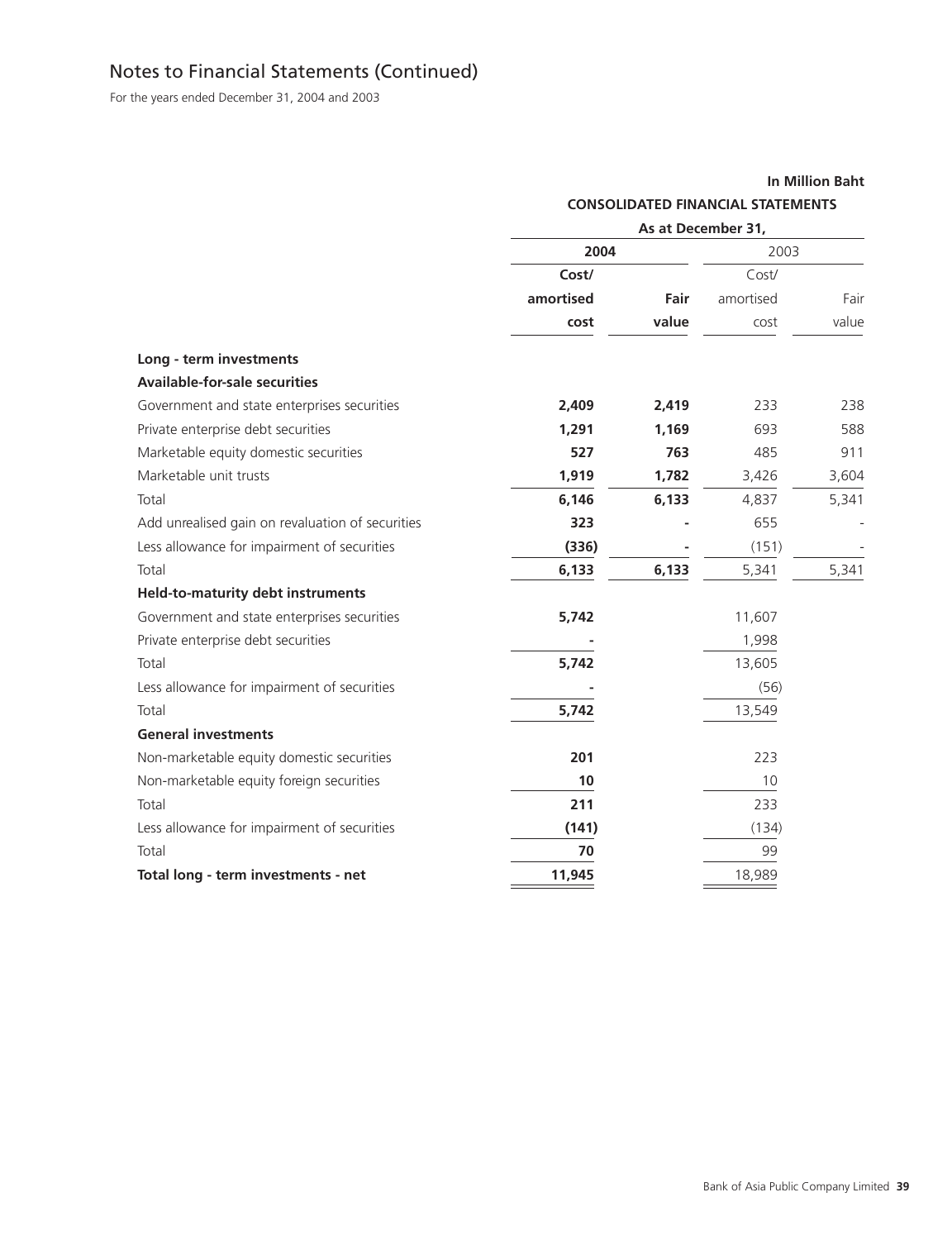For the years ended December 31, 2004 and 2003

### **In Million Baht**

|                                                  | <b>BANK ONLY FINANCIAL STATEMENTS</b> |       |           |       |
|--------------------------------------------------|---------------------------------------|-------|-----------|-------|
|                                                  | As at December 31,                    |       |           |       |
|                                                  | 2004                                  |       | 2003      |       |
|                                                  | Cost/                                 |       | Cost/     |       |
|                                                  | amortised                             | Fair  | amortised | Fair  |
|                                                  | cost                                  | value | cost      | value |
| Long - term investments                          |                                       |       |           |       |
| <b>Available-for-sale securities</b>             |                                       |       |           |       |
| Government and state enterprises securities      | 2,409                                 | 2,419 | 233       | 238   |
| Private enterprise debt securities               | 1,276                                 | 1,154 | 675       | 570   |
| Marketable equity domestic securities            | 527                                   | 763   | 485       | 911   |
| Marketable unit trusts                           | 1,905                                 | 1,774 | 3,408     | 3,587 |
| Total                                            | 6,117                                 | 6,110 | 4,801     | 5,306 |
| Add unrealised gain on revaluation of securities | 329                                   |       | 656       |       |
| Less allowance for impairment of securities      | (336)                                 |       | (151)     |       |
| Total                                            | 6,110                                 | 6,110 | 5,306     | 5,306 |
| <b>Held-to-maturity debt instruments</b>         |                                       |       |           |       |
| Government and state enterprises securities      | 5,742                                 |       | 11,607    |       |
| Private enterprise debt securities               |                                       |       | 1,998     |       |
| Total                                            | 5,742                                 |       | 13,605    |       |
| Less allowance for impairment of securities      |                                       |       | (56)      |       |
| Total                                            | 5,742                                 |       | 13,549    |       |
| <b>General investments</b>                       |                                       |       |           |       |
| Non-marketable equity domestic securities        | 185                                   |       | 207       |       |
| Non-marketable equity foreign securities         | 10                                    |       | 10        |       |
| Total                                            | 195                                   |       | 217       |       |
| Less allowance for impairment of securities      | (126)                                 |       | (134)     |       |
| Total                                            | 69                                    |       | 83        |       |
| Total long - term investments - net              | 11,921                                |       | 18,938    |       |

As at December 31, 2004 and 2003, government and state enterprise securities classified as investments held-to-maturity debt instruments included promissory notes from TAMC in the amount of Baht 5,742 million and Baht 6,399 million, respectively (See note 8 below).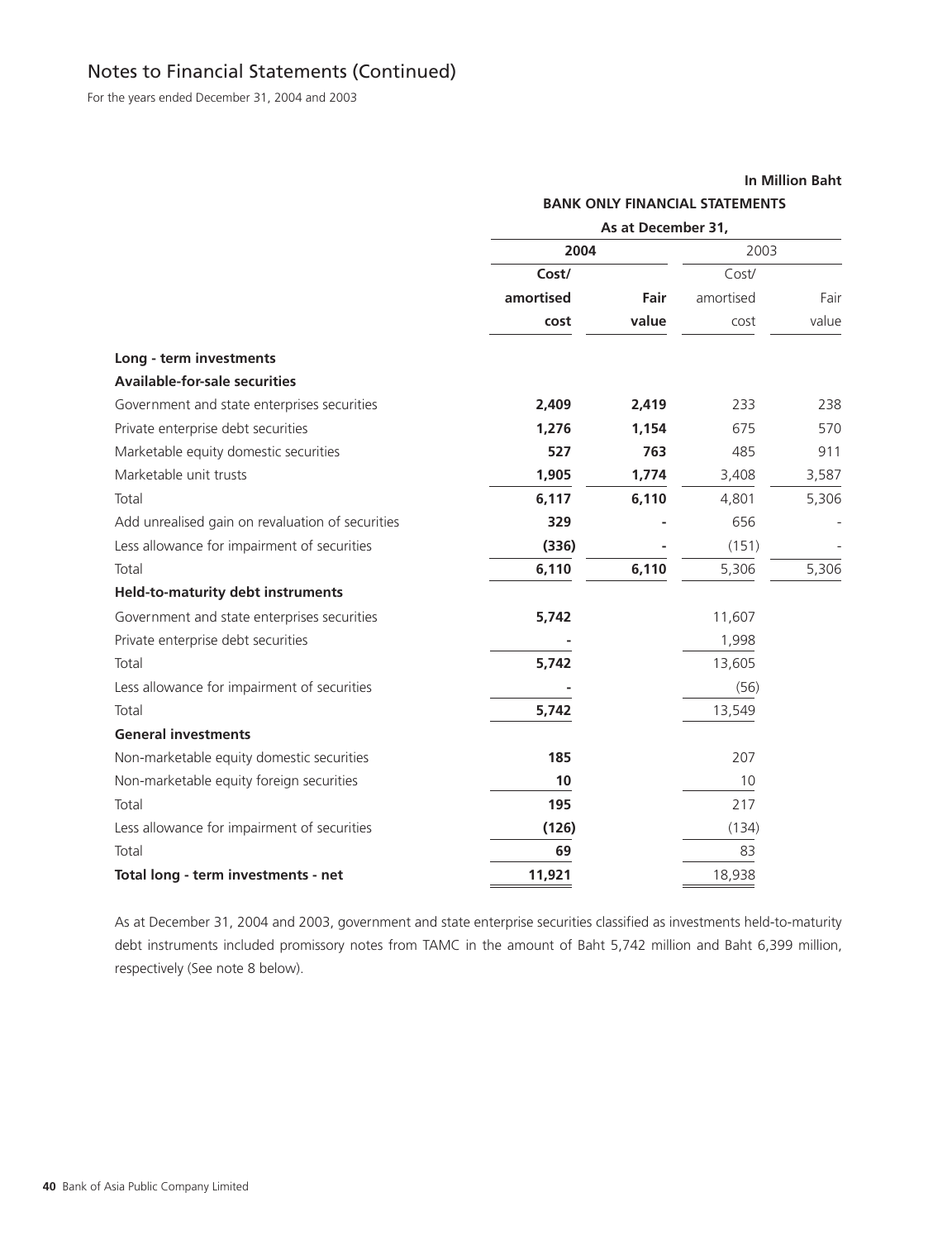For the years ended December 31, 2004 and 2003

Within the above investments are debt instruments, excluding trading debt instruments, with remaining maturities as follows:

|                                                  |                                          |         |                           | In Million Baht |
|--------------------------------------------------|------------------------------------------|---------|---------------------------|-----------------|
|                                                  | <b>CONSOLIDATED FINANCIAL STATEMENTS</b> |         |                           |                 |
|                                                  | As at December 31, 2004                  |         |                           |                 |
|                                                  |                                          |         | <b>Remaining maturity</b> |                 |
|                                                  | Within                                   | $1 - 5$ | More than                 |                 |
|                                                  | 1 year                                   | vears   | 5 years                   | Total           |
| <b>Available-for-sale securities</b>             |                                          |         |                           |                 |
| Government and state enterprises securities      | 256                                      | 2,327   | 82                        | 2,665           |
| Private enterprise debt securities               | 164                                      | 1,229   |                           | 1,393           |
| Marketable unit trusts                           | 5                                        | 1,455   |                           | 1,460           |
| Total                                            | 425                                      | 5,011   | 82                        | 5,518           |
| Add unrealised gain on revaluation of securities | 2                                        | 143     |                           | 145             |
| Less allowance for impairment of securities      | (67)                                     | (52)    | ٠                         | (119)           |
| Total                                            | 360                                      | 5,102   | 82                        | 5,544           |
| <b>Held-to-maturity debt instruments</b>         |                                          |         |                           |                 |
| Government and state enterprises securities      |                                          |         | 5,742                     | 5,742           |
| Total                                            |                                          |         | 5,742                     | 5,742           |

### **In Million Baht**

### **BANK ONLY FINANCIAL STATEMENTS**

|                                                  | As at December 31, 2004<br><b>Remaining maturity</b> |         |           |              |
|--------------------------------------------------|------------------------------------------------------|---------|-----------|--------------|
|                                                  |                                                      |         |           |              |
|                                                  | Within                                               | $1 - 5$ | More than |              |
|                                                  | 1 year                                               | years   | 5 years   | <b>Total</b> |
| <b>Available-for-sale securities</b>             |                                                      |         |           |              |
| Government and state enterprises securities      | 256                                                  | 2,327   | 82        | 2,665        |
| Private enterprise debt securities               | 164                                                  | 1,214   |           | 1,378        |
| Marketable unit trusts                           | 5                                                    | 1,455   |           | 1,460        |
| Total                                            | 425                                                  | 4,996   | 82        | 5,503        |
| Add unrealised gain on revaluation of securities | 2                                                    | 143     |           | 145          |
| Less allowance for impairment of securities      | (67)                                                 | (52)    |           | (119)        |
| Total                                            | 360                                                  | 5,087   | 82        | 5,529        |
| <b>Held-to-maturity debt instruments</b>         |                                                      |         |           |              |
| Government and state enterprises securities      |                                                      |         | 5,742     | 5,742        |
| Total                                            |                                                      |         | 5,742     | 5,742        |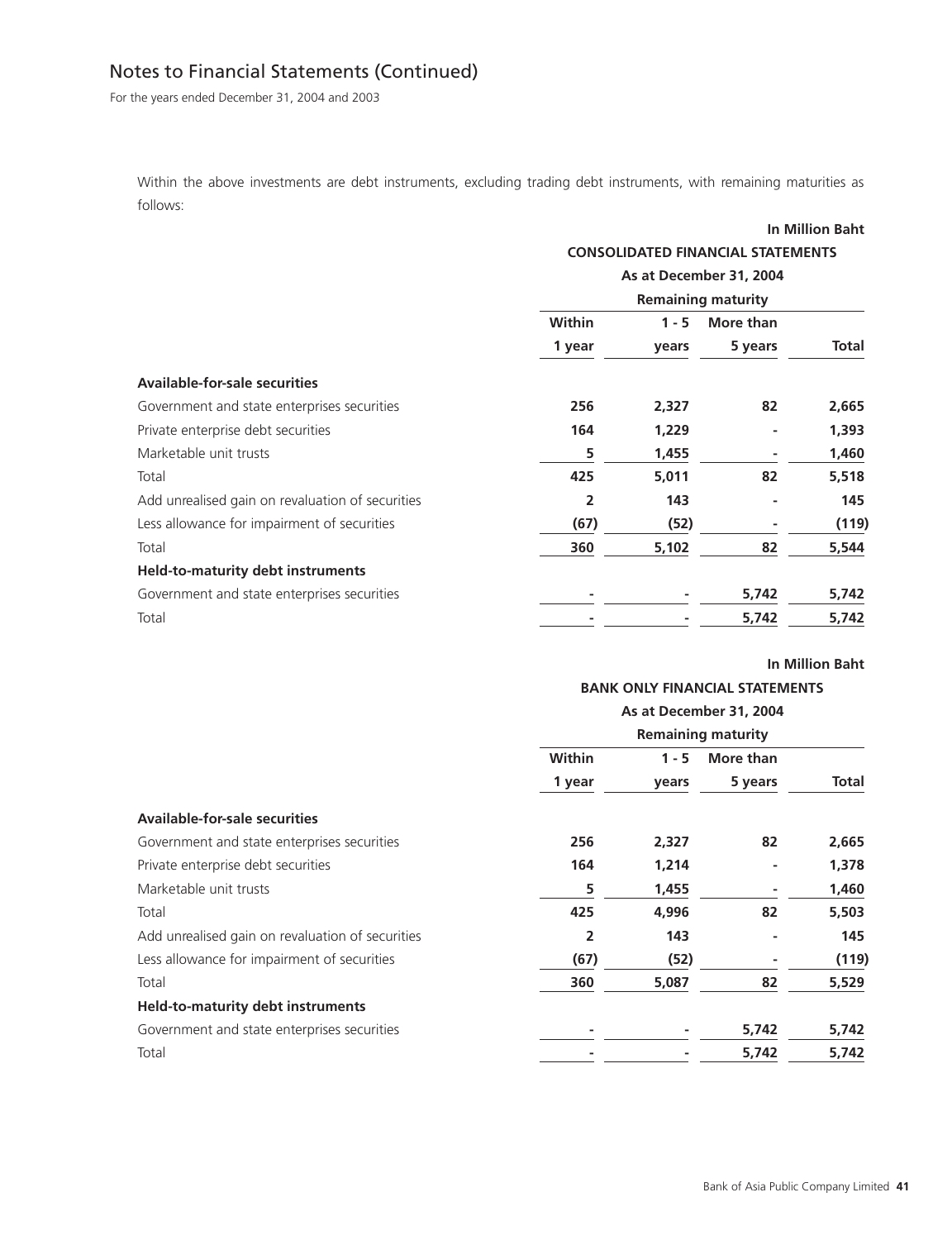For the years ended December 31, 2004 and 2003

| In Million Baht                   |         |           |                                               |
|-----------------------------------|---------|-----------|-----------------------------------------------|
| CONSOLIDATED FINANCIAL STATEMENTS |         |           |                                               |
|                                   |         |           |                                               |
|                                   |         |           |                                               |
| Within                            | $1 - 5$ | More than |                                               |
| 1 year                            | years   | 5 years   | Total                                         |
|                                   |         |           |                                               |
| 280                               | 190     | 43        | 513                                           |
| 155                               | 577     | 5         | 737                                           |
| 5                                 | 2,574   |           | 2,579                                         |
| 440                               | 3,341   | 48        | 3,829                                         |
| 1                                 | 260     |           | 262                                           |
| (116)                             |         |           | (116)                                         |
| 325                               | 3,601   | 49        | 3,975                                         |
|                                   |         |           |                                               |
| 5,595                             | 2,701   | 8,906     | 17,202                                        |
| 309                               | 1,998   |           | 2,307                                         |
| 5,904                             | 4,699   | 8,906     | 19,509                                        |
| (9)                               | (56)    |           | (65)                                          |
| 5,895                             | 4,643   | 8,906     | 19,444                                        |
|                                   |         |           | As at December 31, 2003<br>Remaining maturity |

In Million Baht

### BANK ONLY FINANCIAL STATEMENTS

|                                                  | As at December 31, 2003<br>Remaining maturity |         |           |        |
|--------------------------------------------------|-----------------------------------------------|---------|-----------|--------|
|                                                  |                                               |         |           |        |
|                                                  | Within                                        | $1 - 5$ | More than |        |
|                                                  | 1 year                                        | years   | 5 years   | Total  |
| <b>Available-for-sale securities</b>             |                                               |         |           |        |
| Government and state enterprises securities      | 280                                           | 190     | 43        | 513    |
| Private enterprise debt securities               | 155                                           | 559     | 5         | 719    |
| Marketable unit trusts                           | 5                                             | 2,574   |           | 2,579  |
| Total                                            | 440                                           | 3,323   | 48        | 3,811  |
| Add unrealised gain on revaluation of securities |                                               | 260     |           | 262    |
| Less allowance for impairment of securities      | (116)                                         |         |           | (116)  |
| Total                                            | 325                                           | 3,583   | 49        | 3,957  |
| <b>Held-to-maturity debt instruments</b>         |                                               |         |           |        |
| Government and state enterprises securities      | 5,595                                         | 2,701   | 8,906     | 17,202 |
| Private enterprise debt securities               | 309                                           | 1,998   |           | 2,307  |
| Total                                            | 5,904                                         | 4,699   | 8,906     | 19,509 |
| Less allowance for impairment of securities      | (9)                                           | (56)    |           | (65)   |
| Total                                            | 5,895                                         | 4,643   | 8,906     | 19,444 |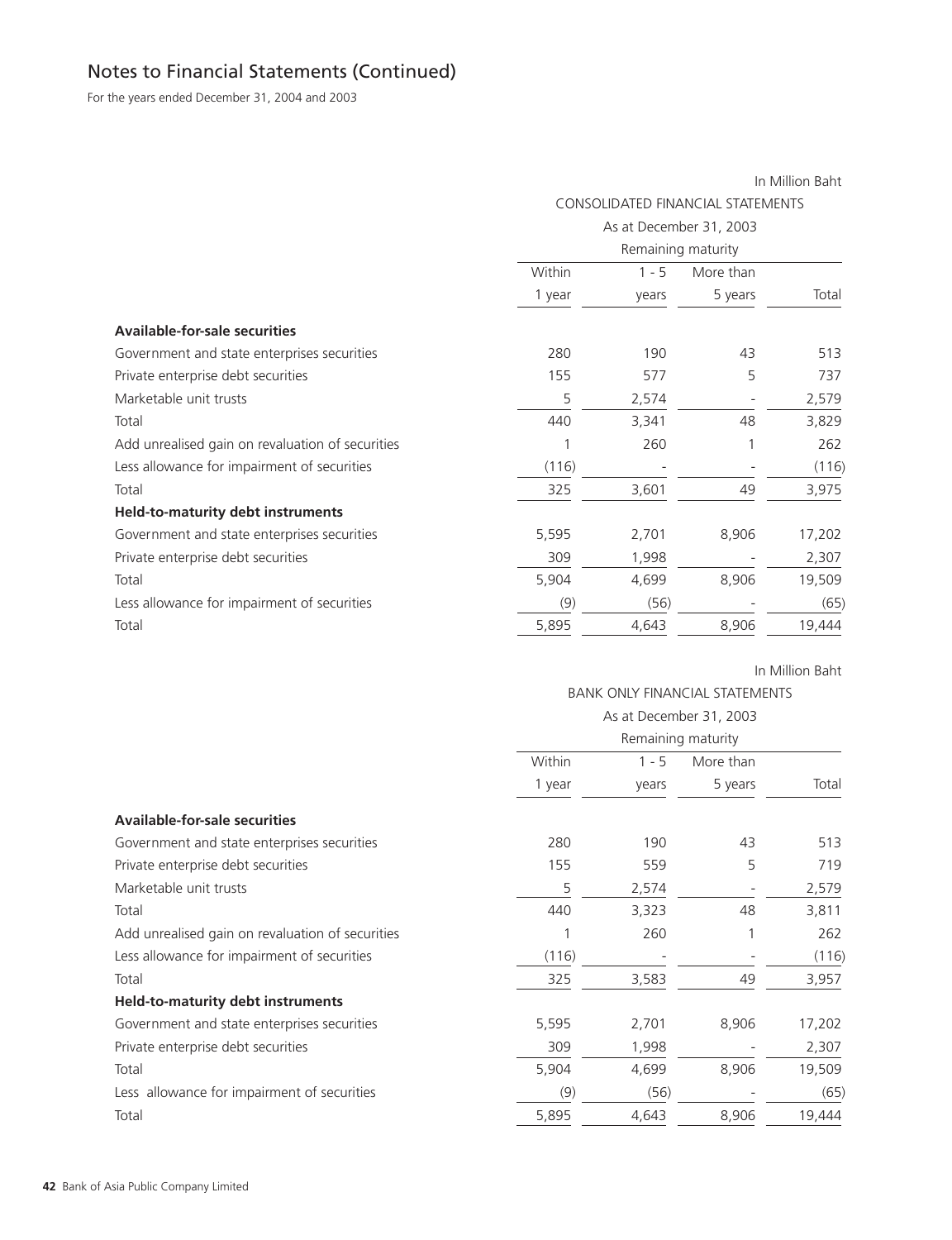For the years ended December 31, 2004 and 2003

Unrealised gain on investment in securities - net

|                                                                 | <b>CONSOLIDATED AND BANK ONLY</b><br><b>FINANCIAL STATEMENTS</b><br>As at December 31, | <b>In Million Baht</b> |
|-----------------------------------------------------------------|----------------------------------------------------------------------------------------|------------------------|
|                                                                 | 2004                                                                                   | 2003                   |
| Unrealised gain on revaluation of investments in securities     |                                                                                        |                        |
| Debt securities                                                 | 306                                                                                    | 302                    |
| Equity securities                                               | 270                                                                                    | 444                    |
| Total                                                           | 576                                                                                    | 746                    |
| Unrealised loss on revaluation of investments in securities     |                                                                                        |                        |
| Debt securities                                                 | (23)                                                                                   | (40)                   |
| Equity securities                                               | (86)                                                                                   | (39)                   |
| Total                                                           | (109)                                                                                  | (79)                   |
| Net unrealised gain on revaluation of investments in securities |                                                                                        |                        |
| Debt securities                                                 | 283                                                                                    | 262                    |
| Equity securities                                               | 184                                                                                    | 405                    |
| Total                                                           | 467                                                                                    | 667                    |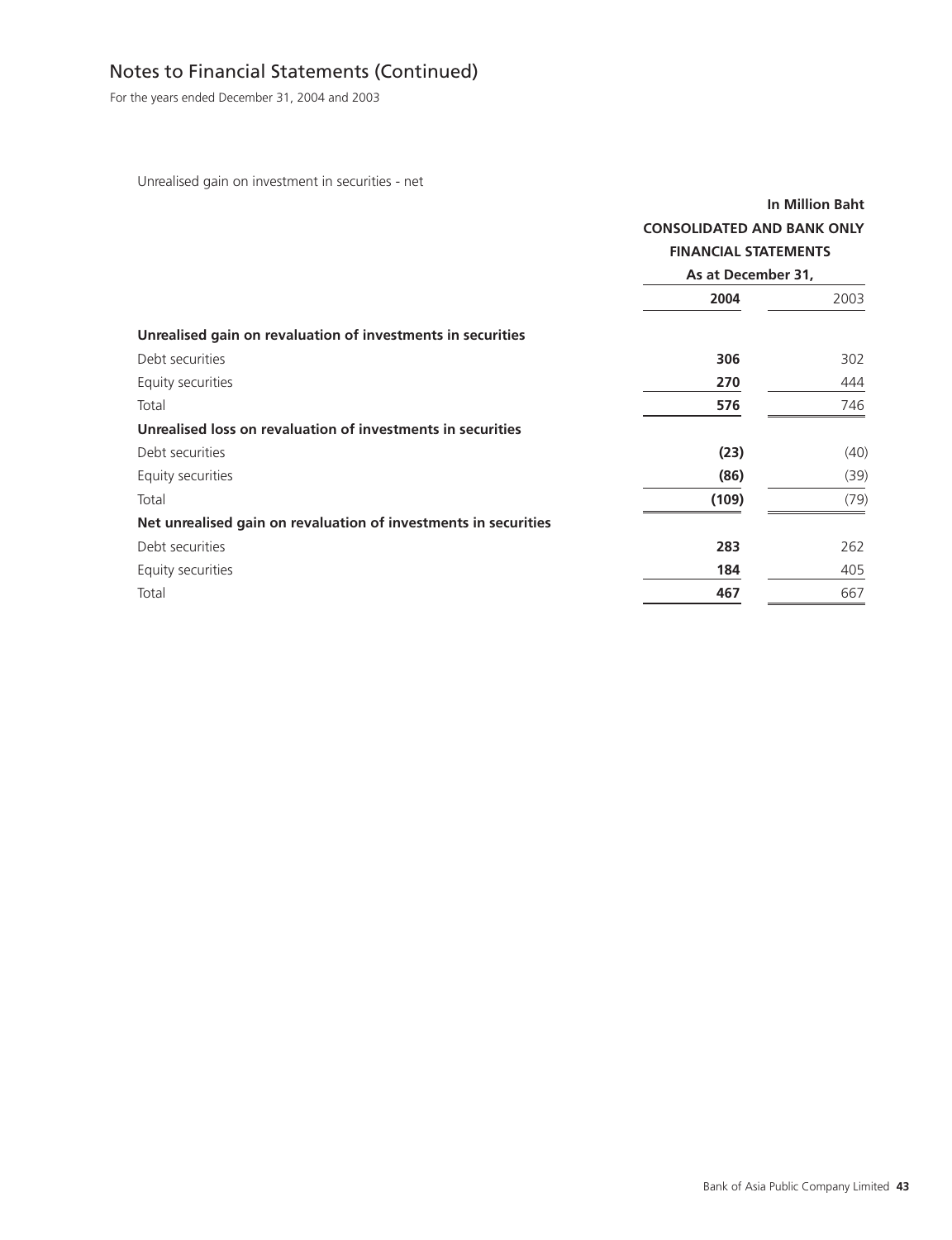For the years ended December 31, 2004 and 2003

The Bank had investments in companies with problems in respect of financial position and results of operations, as follows:

#### **In Million Baht**

|                                          | As at December 31, |       |                   |       |       |                |
|------------------------------------------|--------------------|-------|-------------------|-------|-------|----------------|
|                                          |                    | 2004  |                   |       | 2003  |                |
|                                          |                    |       | <b>Unrealised</b> |       |       | Unrealised     |
|                                          |                    |       | (gain)/loss on    |       |       | (gain)/loss on |
|                                          | Cost/              |       | revaluation/      | Cost/ |       | revaluation/   |
|                                          | book               | Fair  | impairment        | book  | Fair  | impairment     |
|                                          | value              | value | of securities     | value | value | of securities  |
| <b>Financial institutions controlled</b> |                    |       |                   |       |       |                |
| by order of BOT to decrease              |                    |       |                   |       |       |                |
| or increase capital                      |                    |       |                   |       |       |                |
| Debt instruments                         | 34                 |       | 34                | 34    |       | 34             |
| <b>Companies which have certain</b>      |                    |       |                   |       |       |                |
| problems in repayment                    |                    |       |                   |       |       |                |
| Ordinary shares                          | 218                | 197   | 21                | 182   | 329   | (147)          |
| Debt instruments                         | 94                 |       | 82                | 154   |       | 142            |
| <b>Investment in unlisted companies</b>  |                    |       |                   |       |       |                |
| with financial position and              |                    |       |                   |       |       |                |
| operations that are the same as          |                    |       |                   |       |       |                |
| companies which are under                |                    |       |                   |       |       |                |
| <b>SET delisting criteria</b>            |                    |       |                   |       |       |                |
| Ordinary shares                          |                    |       |                   | 4     |       | 4              |
|                                          | 346                | 197   | 137               | 374   | 329   | 33             |

**CONSOLIDATED AND BANK ONLY FINANCIAL STATEMENTS**

The Bank does not have adequate information in its possession to disclose the investments in companies which have going concern problems identified by their auditors, with two exceptions: Asia Leasehold Co., Ltd. (Registration of dissolution on December 30, 1999) and Asia Property Co., Ltd. (Registration of dissolution on April 18, 2003).

Asia Property Co., Ltd. and Asia Leasehold Co., Ltd. were liquidated on June 17, 2004 and June 22, 2004, respectively. For the year ended December 31, 2003 the Consolidated and Bank only financial statements do not include the financial position and the results of operations of Asia Property Co., Ltd. and Asia Leasehold Co., Ltd. because the companies were in the process of liquidation and were immaterial to the financial statements.

A gain on liquidation in respect of the above of Baht 98 million was included in the statement of income for the year ended December 31, 2004.

As at December 31, 2003, the excess of the Bank's equity interest in losses of Baht 71 million over the cost of the Bank's investment of Baht 110 million in these companies was included in the heading "other liabilities".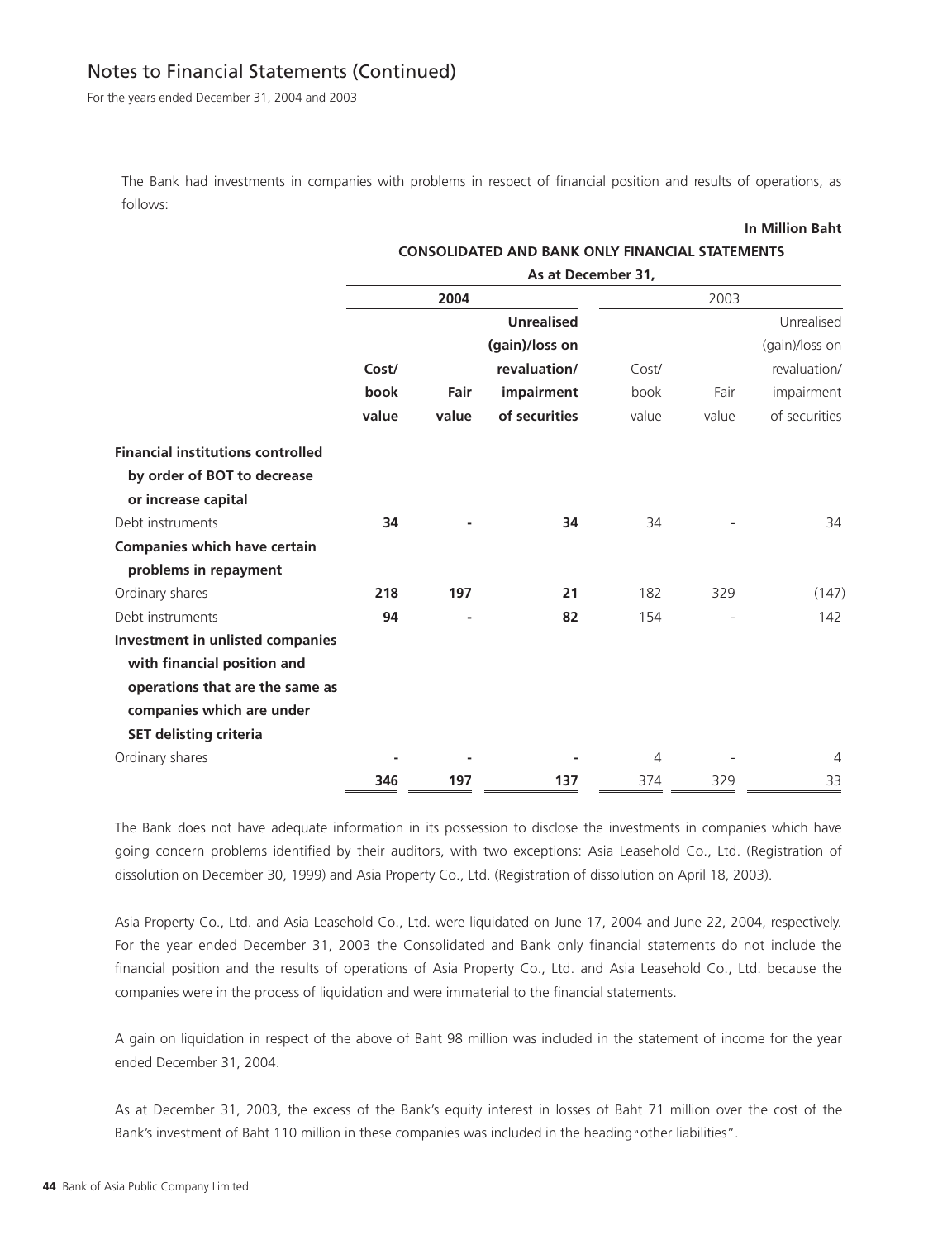For the years ended December 31, 2004 and 2003

Investments in companies in which the Bank and its subsidiaries hold more than 10% of the paid-up capital in each company, excluding investments in subsidiaries and associated companies, classified by industry, were as follows:

|               |                             |      |                             | <b>In Million Baht</b> |  |
|---------------|-----------------------------|------|-----------------------------|------------------------|--|
|               | <b>CONSOLIDATED</b>         |      | <b>BANK ONLY</b>            |                        |  |
|               | <b>FINANCIAL STATEMENTS</b> |      | <b>FINANCIAL STATEMENTS</b> |                        |  |
|               | As at December 31,          |      | As at December 31,          |                        |  |
|               | 2004                        | 2003 | 2004                        | 2003                   |  |
| Manufacturing | 41                          | 42   | 41                          | 42                     |  |
| Real estate   | 60                          | 60   | 60                          | 60                     |  |
| Services      | 13                          | 33   | $\overline{4}$              | 24                     |  |
| Total         | 114                         | 135  | 105                         | 126                    |  |

Investments in marketable unit trusts in which the Bank and its subsidiaries hold more than 10% of the paid-up capital, excluding investments in subsidiaries and associated companies, classified by type, were as follows:

|                                 | <b>CONSOLIDATED AND BANK ONLY</b><br><b>FINANCIAL STATEMENTS</b> | In Million Baht |  |
|---------------------------------|------------------------------------------------------------------|-----------------|--|
|                                 | As at December 31,                                               |                 |  |
|                                 | 2004                                                             | 2003            |  |
| Investment in equity fund       | 149                                                              | 745             |  |
| Investment in fixed income fund | 466                                                              | 1,462           |  |
| Investment in flexible fund     | 927                                                              | 1,362           |  |

Investments in subsidiaries and associated companies

|                      |        |                     |                             |                          |        |                    |                             | In Million Baht |
|----------------------|--------|---------------------|-----------------------------|--------------------------|--------|--------------------|-----------------------------|-----------------|
|                      |        | <b>CONSOLIDATED</b> |                             |                          |        | <b>BANK ONLY</b>   |                             |                 |
|                      |        |                     | <b>FINANCIAL STATEMENTS</b> |                          |        |                    | <b>FINANCIAL STATEMENTS</b> |                 |
|                      |        | As at December 31,  |                             |                          |        | As at December 31, |                             |                 |
|                      | 2004   |                     | 2003                        |                          | 2004   |                    | 2003                        |                 |
| <b>Investments</b>   | Cost   | <b>Book</b>         | Cost                        | <b>Book</b>              | Cost   | <b>Book</b>        | Cost                        | <b>Book</b>     |
|                      | method | value               | method                      | value                    | method | value              | method                      | value           |
| Subsidiaries         | ٠      |                     |                             | $\overline{\phantom{a}}$ | 456    | 609                | 566                         | 461             |
| Associated companies | 121    | 138                 | 121                         | 166                      | 121    | 138                | 121                         | 166             |
| Total                | 121    | 138                 | 121                         | 166                      | 577    | 747                | 687                         | 627             |
| Allowance for        |        |                     |                             |                          |        |                    |                             |                 |
| impairment           |        |                     |                             |                          | (200)  |                    | (241)                       |                 |
| Total                | 121    | 138                 | 121                         | 166                      | 377    | 747                | 446                         | 627             |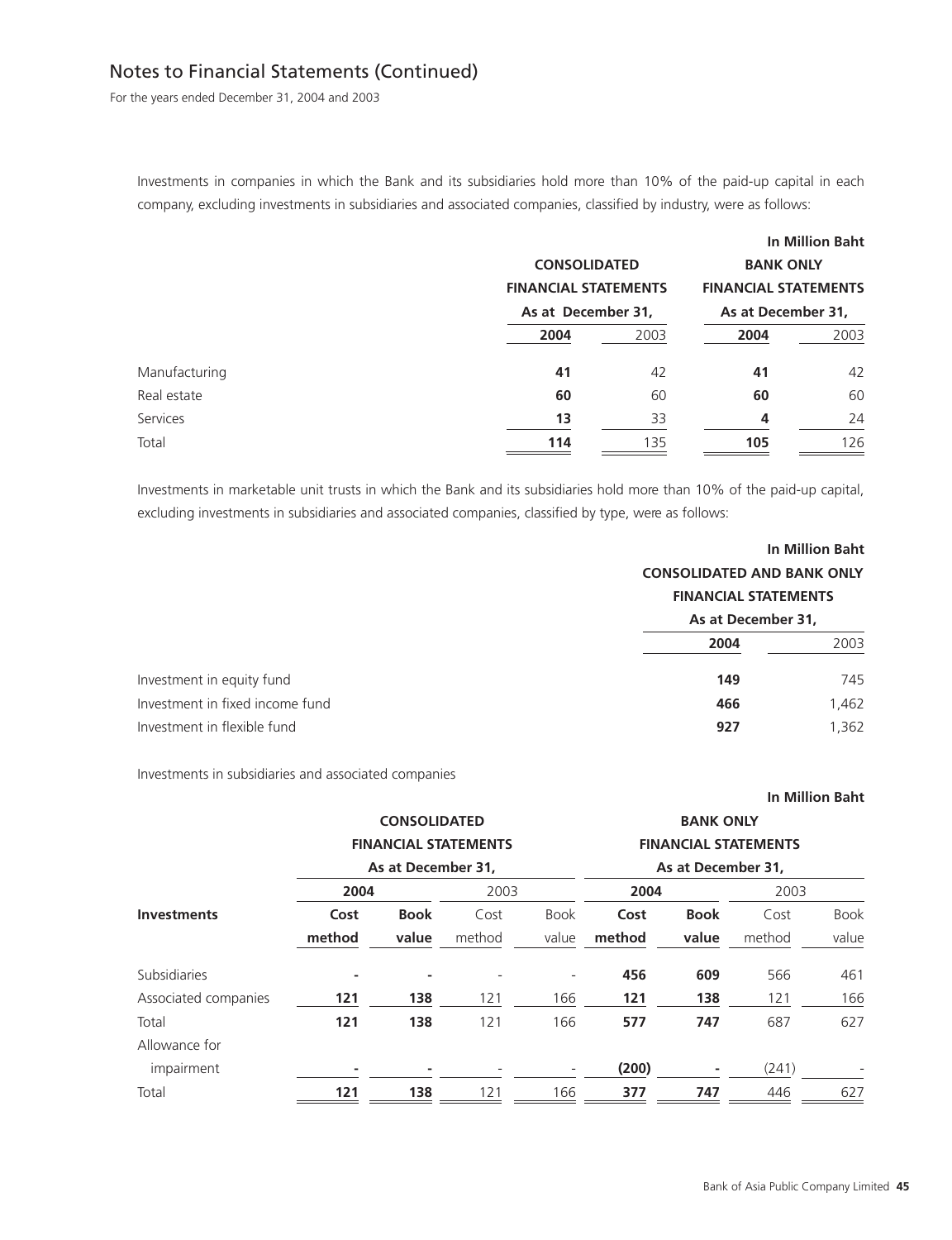For the years ended December 31, 2004 and 2003

### **7. INVESTMENT IN SPURVEC LIMITED**

#### **Summary of the transaction**

On November 11, 2003, Spurvec Limited ("Spurvec") was incorporated in the Cayman Islands with its share capital entirely owned by a charitable trust. Spurvec was created as a Special Purpose Vehicle and its activities are substantially limited.

On December 15, 2003, Bank of Asia Cayman Islands Branch ("BOACIB") entered into a term loan agreement with ABN AMRO London Branch ("ABNLB") for a sum of USD 43 million (equivalent to Baht 1,704 million). Both BOACIB and ABNLB held options that allowed either to cancel the BOACIB term loan in exchange for the transfer of the BOACIB holding in Spurvec shares from BOACIB to ABNLB. The rate of interest for the term loan was 11.8% per annum which was priced to take into account market rates including the reduced credit risk because of BOACIB's option to cancel the term loan in exchange for its shares in Spurvec.

BOACIB drew down on this loan on December 17, 2003 and used the proceeds to purchase 430 non-voting, participating, redeemable shares of USD 100,000 in Spurvec, for USD 43 million (equivalent to Baht 1,704 million), which Spurvec issued to BOACIB.

On December 17, 2003, Spurvec used the proceeds generated from the share issue to purchase a 10 year Credit Linked Note ("CLN").

There was no credit risk associated with this transaction because it is fully reversible through the exercise of the above-mentioned option.

On December 24, 2003, Spurvec received an interest payment relating to the CLN of Baht 1,189 million. It used the profit generated by this interest received to pay a dividend of Baht 1,189 million to BOACIB. On December 24, 2003, BOACIB paid a sum of Baht 1,189 million to ABNLB in respect of the term loan of which the full amount was a repayment of principal.

On June 25, 2004, ABNLB exercised the option to cancel the term loan in exchange for the transfer from BOACIB to ABNLB of the BOACIB holding in Spurvec shares. The transfer was effected on June 29, 2004, at which date the net book value of the Bankís investment in Spurvec was Baht 563 million and the total outstanding principal and interest on the term loan was of Baht 563 million.

#### **Accounting treatment**

The accounting treatment for the transaction was as follows: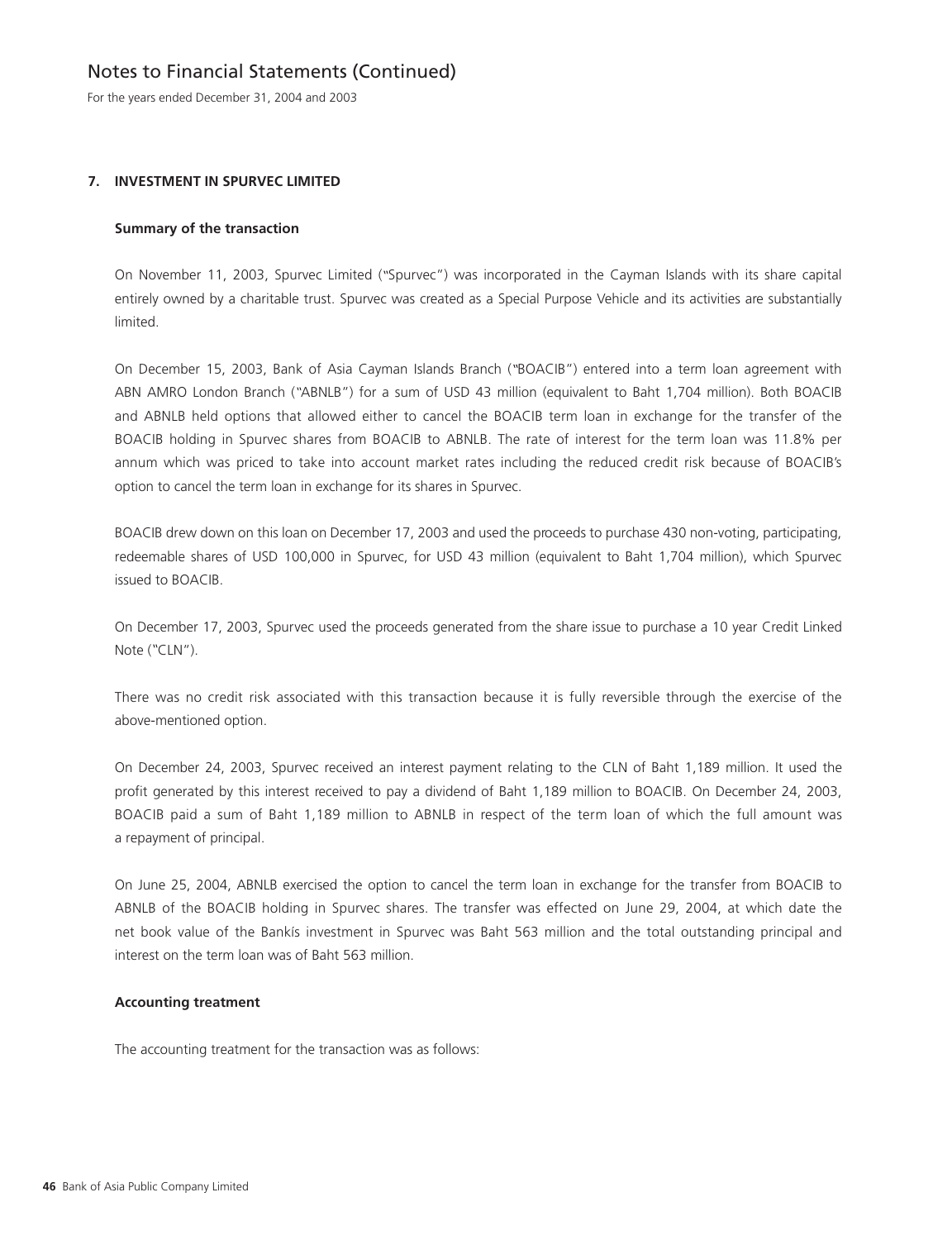For the years ended December 31, 2004 and 2003

#### **Statement of income**

For the year ended December 31, 2003, the dividends of Baht 1,189 million received were recorded as dividend income in the statement of income. As at December 31, 2003, had the Bank or BOACIB exercised the option to cancel the term loan in exchange for its shares in Spurvec, the Bank would have incurred a reversal of loss of Baht 1,184 million on its investment. A charge of Baht 1,184 million was made to the statement of income in respect of this unrealised loss on the option. In order to record the substance of the transaction, this charge was netted off against the dividends received. Interest accrued of Baht 5 million, was recorded as an interest charge in the statement of income with a corresponding liability in the balance sheet.

For the year ended December 31, 2004, the Bank recorded an interest charge of Baht 31 million in the statement of income and reversed loss on impairment of investment in the sum of Baht 31 million.

#### **Balance sheet**

As at December 31, 2003, the investment was recorded at Baht 520 million in general investments - non-marketable equity foreign securities. This represents the initial investment of Baht 1,704 million less Baht 1,184 million for impairment in respect of the unrealised loss on the option.

As the Bank had a legally enforceable right to cancel the term loan in exchange for its investment in Spurvec, and it intended to exercise this right, as at December 31, 2003 the outstanding principal of the term loan and accrued interest payable of Baht 520 million was offset in the statutory records against the investment in accordance with Thai Accounting Standard 48.

As at December 31, 2003, the resulting net balance sheet position in relation to the investment was Baht Nil.

The balances in relation to the above can be shown as follows:

|                                                         | <b>In Million Baht</b><br>As at December 31, |          |  |
|---------------------------------------------------------|----------------------------------------------|----------|--|
|                                                         |                                              |          |  |
|                                                         | 2004                                         | 2003     |  |
| Investment                                              |                                              | 1,704    |  |
| Allowance for impairment of securities                  |                                              | (1, 184) |  |
| Investment - net                                        |                                              | 520      |  |
| Long-term borrowings                                    |                                              | (515)    |  |
| Accrued interest payable                                |                                              | (5)      |  |
| Total long-term borrowings and accrued interest payable |                                              | (520)    |  |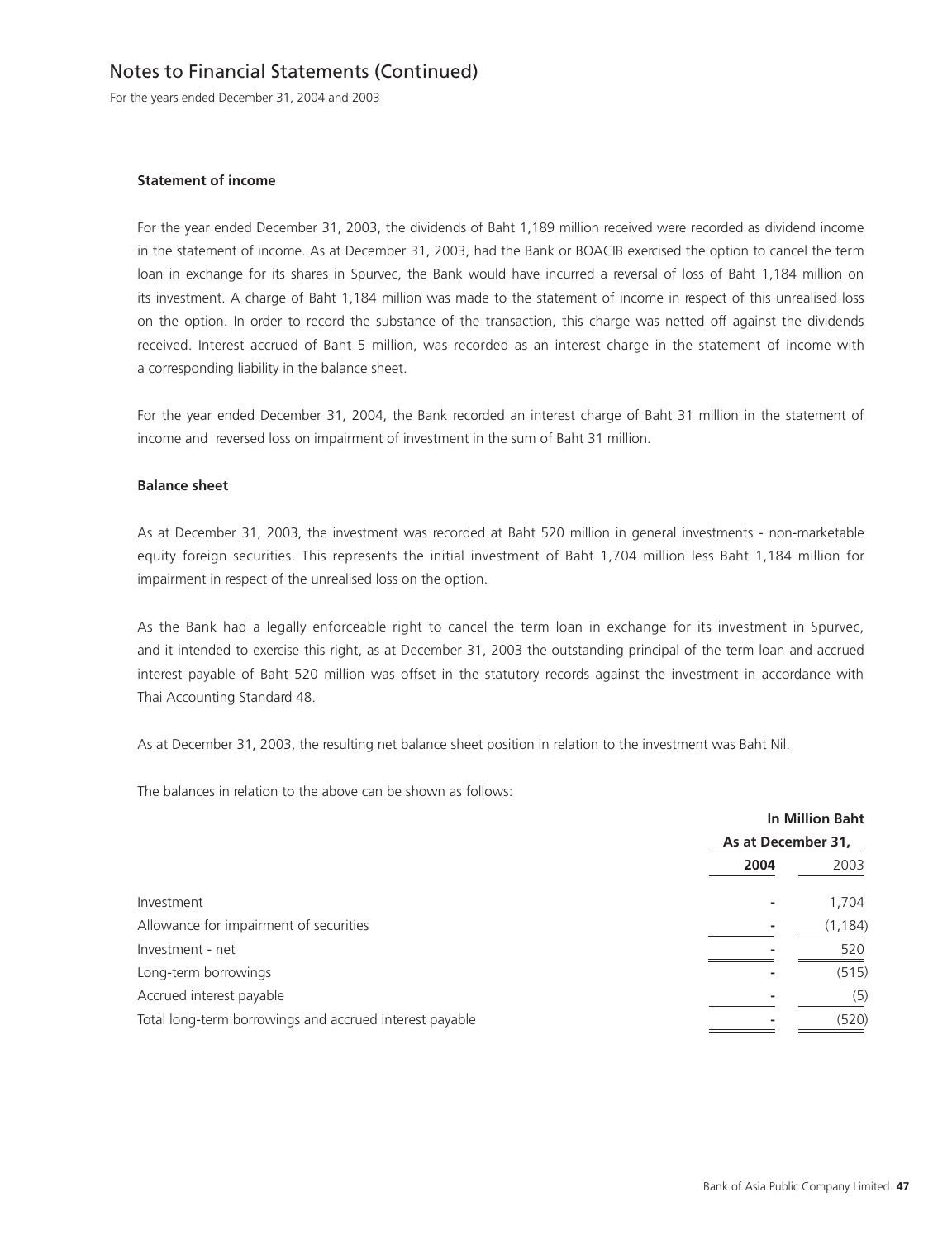For the years ended December 31, 2004 and 2003

### **8. LOANS AND ACCRUED INTEREST RECEIVABLE**

Classified by type of credit

|                                                   |                             |           |                                                   | <b>In Million Baht</b> |
|---------------------------------------------------|-----------------------------|-----------|---------------------------------------------------|------------------------|
|                                                   | <b>CONSOLIDATED</b>         |           | <b>BANK ONLY</b>                                  |                        |
|                                                   | <b>FINANCIAL STATEMENTS</b> |           | <b>FINANCIAL STATEMENTS</b><br>As at December 31, |                        |
|                                                   | As at December 31,          |           |                                                   |                        |
|                                                   | 2004                        | 2003      | 2004                                              | 2003                   |
| Overdrafts                                        | 15,724                      | 16,588    | 15,724                                            | 16,588                 |
| Loans                                             | 61,416                      | 57,556    | 63,127                                            | 58,306                 |
| Trade bills                                       | 37,983                      | 40,547    | 37,983                                            | 40,547                 |
| Hire-purchase receivables                         | 272                         | 153       |                                                   |                        |
| Finance lease receivables                         | 2,319                       | 1,576     |                                                   |                        |
| Others                                            | 803                         | 5,721     | 803                                               | 5,721                  |
| Total                                             | 118,517                     | 122,141   | 117,637                                           | 121,162                |
| Add accrued interest receivable                   | 1,054                       | 1,259     | 1,057                                             | 1,254                  |
| Less allowance for doubtful accounts              | (13, 788)                   | (15, 160) | (13, 658)                                         | (15,082)               |
| Less revaluation allowance for debt restructuring | (228)                       | (280)     | (228)                                             | (280)                  |
| Total                                             | 105,555                     | 107,960   | 104,808                                           | 107,054                |
|                                                   |                             |           |                                                   |                        |

Classified by the remaining period of the credit agreement

|                                 |                             |                    |                             | <b>In Million Baht</b> |  |  |
|---------------------------------|-----------------------------|--------------------|-----------------------------|------------------------|--|--|
|                                 | <b>CONSOLIDATED</b>         |                    | <b>BANK ONLY</b>            |                        |  |  |
|                                 | <b>FINANCIAL STATEMENTS</b> |                    | <b>FINANCIAL STATEMENTS</b> |                        |  |  |
|                                 |                             | As at December 31. |                             | As at December 31.     |  |  |
|                                 | 2004                        | 2003               | 2004                        | 2003                   |  |  |
| Under 1 year                    | 68,231                      | 67,430             | 67,856                      | 65,744                 |  |  |
| Over 1 year                     | 50,286                      | 54,711             | 49,781                      | 55,418                 |  |  |
| Total                           | 118,517                     | 122,141            | 117,637                     | 121,162                |  |  |
| Add accrued interest receivable | 1,054                       | 1,259              | 1,057                       | 1,254                  |  |  |
| Total                           | 119,571                     | 123,400            | 118,694                     | 122,416                |  |  |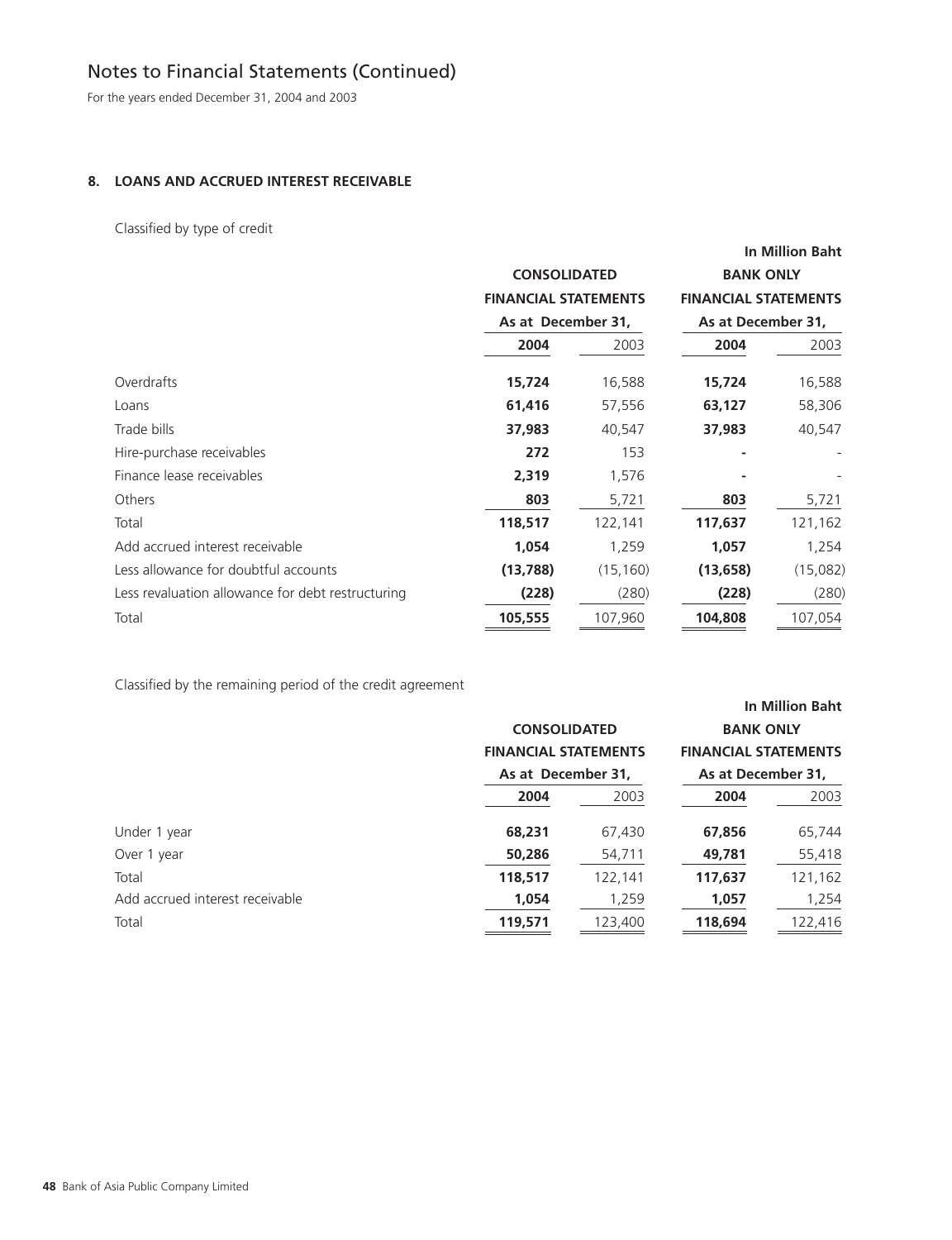For the years ended December 31, 2004 and 2003

Classified by the currencies and residence of debtors

|                                 |         | <b>CONSOLIDATED</b><br><b>FINANCIAL STATEMENTS</b><br>As at December 31. |         | <b>In Million Baht</b><br><b>BANK ONLY</b><br><b>FINANCIAL STATEMENTS</b><br>As at December 31, |
|---------------------------------|---------|--------------------------------------------------------------------------|---------|-------------------------------------------------------------------------------------------------|
|                                 | 2004    | 2003                                                                     | 2004    | 2003                                                                                            |
| Domestic                        |         |                                                                          |         |                                                                                                 |
| Baht                            | 114,798 | 117,636                                                                  | 113,918 | 116,657                                                                                         |
| US dollars                      | 3,321   | 3,804                                                                    | 3,321   | 3,804                                                                                           |
| Other currencies                | 398     | 701                                                                      | 398     | 701                                                                                             |
| Total                           | 118,517 | 122,141                                                                  | 117,637 | 121,162                                                                                         |
| Add accrued interest receivable | 1,054   | 1,259                                                                    | 1,057   | 1,254                                                                                           |
| Total                           | 119,571 | 123,400                                                                  | 118,694 | 122,416                                                                                         |

Classified by type of business and by grade

|                               |        |                         | <b>BANK ONLY FINANCIAL STATEMENTS</b> |                 |         |              |  |
|-------------------------------|--------|-------------------------|---------------------------------------|-----------------|---------|--------------|--|
|                               |        | As at December 31, 2004 |                                       |                 |         |              |  |
|                               |        | <b>Special</b>          |                                       |                 |         |              |  |
|                               | Pass   | mention                 | <b>Substandard</b>                    | <b>Doubtful</b> | of loss | <b>Total</b> |  |
| Agriculture and mining        | 1,056  | 185                     | 11                                    | 44              | 848     | 2,144        |  |
| Manufacturing and trading     | 40,839 | 539                     | 1,092                                 | 398             | 11,765  | 54,633       |  |
| Real estate and construction  | 4.171  | 28                      | 25                                    | 15              | 2,999   | 7,238        |  |
| Public utilities and services | 10,452 | 1,671                   | 117                                   | 90              | 1.025   | 13,355       |  |
| Housing loan                  | 21.128 | 159                     | 34                                    | 47              | 331     | 21,699       |  |
| Others                        | 18,661 | 152                     | 119                                   | 18              | 675     | 19,625       |  |
| Total loans and accrued       |        |                         |                                       |                 |         |              |  |
| interest receivable           | 96,307 | 2.734                   | 1,398                                 | 612             | 17,643  | 118,694      |  |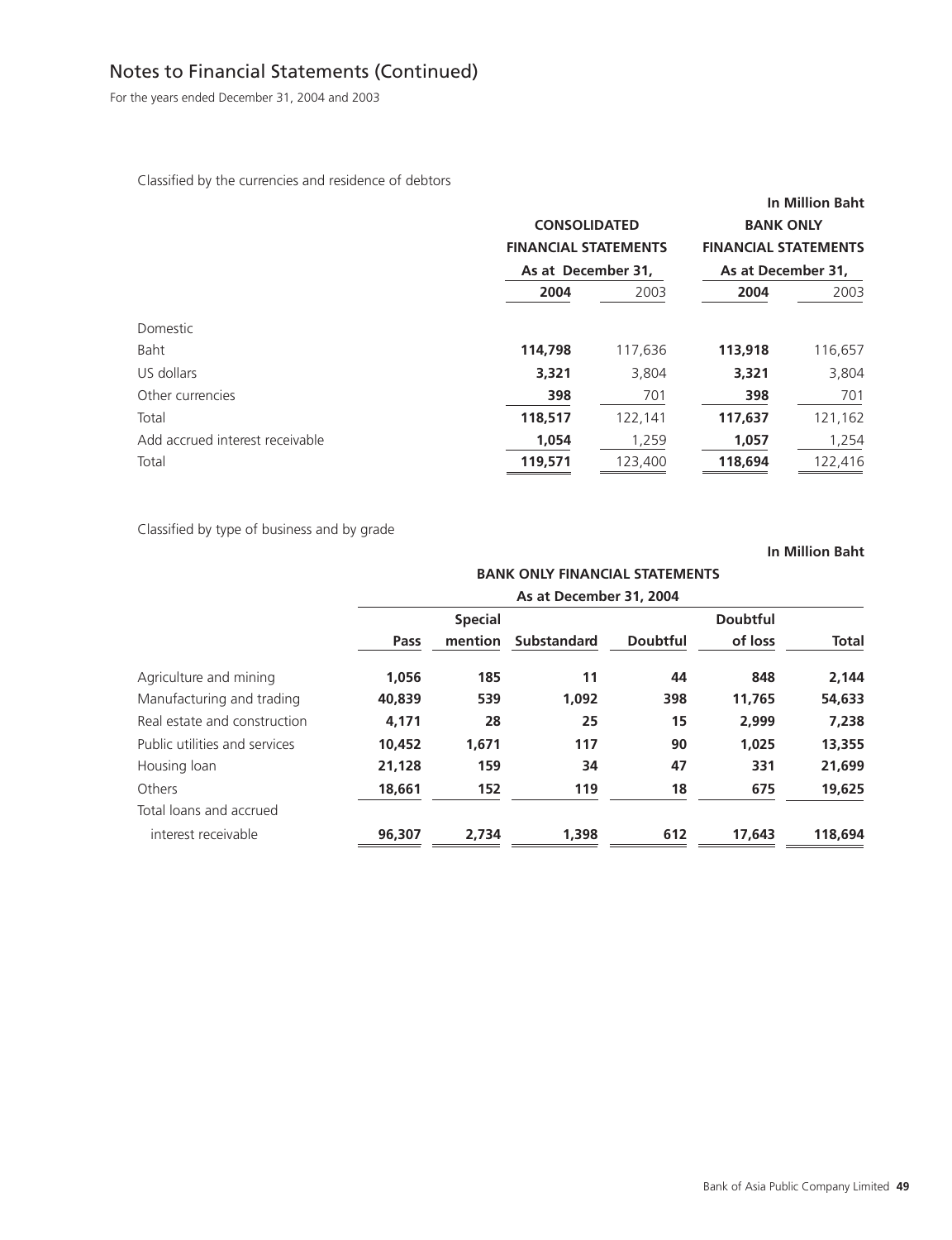For the years ended December 31, 2004 and 2003

In Million Baht BANK ONLY FINANCIAL STATEMENTS As at December 31, 2003 Special Doubtful Pass mention Substandard Doubtful of loss Total Agriculture and mining 1,186 54 55 60 1,494 2,849 Manufacturing and trading 42,933 1,164 394 2,072 12,703 59,266 Real estate and construction 3,580 32 89 332 3,294 7,327 Public utilities and services 11,813 324 250 79 1,345 13,811 Housing loan 18,726 168 56 25 520 19,495 Others 18,207 153 110 27 1,171 19,668 Total loans and accrued interest receivable 96,445 1,895 954 2,595 20,527 122,416

The above loans and accrued interest receivable include intercompany loans which have been eliminated for consolidation purposes.

Classified in accordance with the Notification of the Bank of Thailand

# **BANK ONLY FINANCIAL STATEMENTS As at December 31, 2004 Loans and COULTER 2008 COULTER 2008 COULTER 2009 COULTER accrued balance (after % Set by interest** Other **deduction of** the Bank of **receivable claims Total collateral value) Thailand Provision** Pass **96,307 11 96,318 38,177 1 382** Special mention **2,734** 1 2,735 1,865 2 37 Substandard **1,398 1 1,399 943 20 189** Doubtful **612 2 614 237 50 119** Doubtful of loss **17,643 99 17,742 9,099 100 9,099** Additional provision over and above the minimum requirement of the BoT **- - - - 3,831**

Total **118,694 114 118,808 50,321 13,657**

| $\sim$ |
|--------|
|        |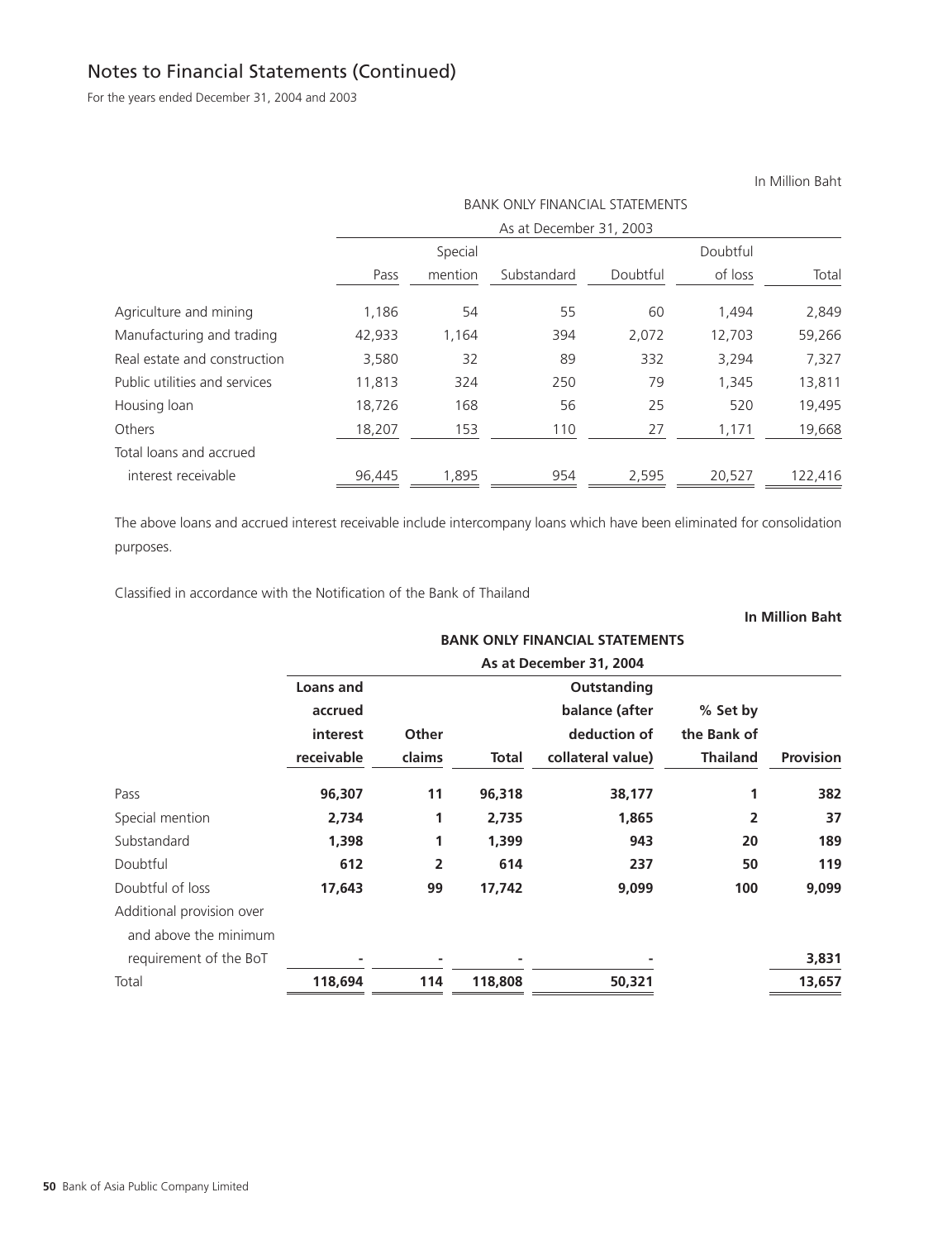For the years ended December 31, 2004 and 2003

|                           |            | <b>BANK ONLY FINANCIAL STATEMENTS</b> |         |                         |             |           |  |
|---------------------------|------------|---------------------------------------|---------|-------------------------|-------------|-----------|--|
|                           |            |                                       |         | As at December 31, 2003 |             |           |  |
|                           | Loans and  |                                       |         |                         |             |           |  |
|                           | accrued    |                                       |         | balance (after          | % Set by    |           |  |
|                           | interest   | Other                                 |         | deduction of            | the Bank of |           |  |
|                           | receivable | claims                                | Total   | collateral value)       | Thailand    | Provision |  |
| Pass                      | 96,446     | 12                                    | 96,458  | 40,305                  |             | 403       |  |
| Special mention           | 1,894      | 2                                     | 1,896   | 601                     | 2           | 12        |  |
| Substandard               | 954        | 2                                     | 956     | 443                     | 20          | 88        |  |
| Doubtful                  | 2,595      |                                       | 2,596   | 1,158                   | 50          | 579       |  |
| Doubtful of loss          | 20,527     | 145                                   | 20,672  | 10,276                  | 100         | 10,276    |  |
| Additional provision over |            |                                       |         |                         |             |           |  |
| and above the minimum     |            |                                       |         |                         |             |           |  |
| requirement of the BoT    |            |                                       |         |                         |             | 3,724     |  |
| Total                     | 122,416    | 162                                   | 122,578 | 52,783                  |             | 15,082    |  |

At as December 31, 2004, the Bank changed its provisioning methodology for calculating the allowance for doubtful accounts in order to conform with BoT's letter Sor.Nor.Sor. (21) Wor. 125/2547 dated August 23, 2004 "Commercial Banks: Worthless or Irrecoverable Assets and Doubtful assets that may be Worthless or Irrecoverable"

In June 2003, the Bank was subject to a qualitative review of its loan portfolio by the Bank of Thailand. If this review approach had been applied to the December 31, 2004 and 2003 loan portfolio, part of the provision classified "additional provision over and above the minimum requirement of the BoT", with a value of Baht 1,634 million and Baht 2,840 million, respectively, would have been reclassified as provision within the minimum requirement of the BoT. If the reclassification had been performed at December 31, 2004 and 2003, then the total of "additional provision over and above the minimum requirement of the BoT" would have fallen to Baht 2,197 million and Baht 884 million, respectively. As no formal notification in relation to this issue was received from the Bank of Thailand, no reclassification was made.

As at December 31, 2004 and 2003, the amounts of deferred interest attributable to bills purchased at a discount, hire purchase contracts and finance lease receivables, which have been set off against amounts recorded as receivables in the balance sheets of the Bank and one of its subsidiaries, were Baht 258 million and Baht 192 million and for the Bank only were Baht 16 million and Baht 22 million, respectively.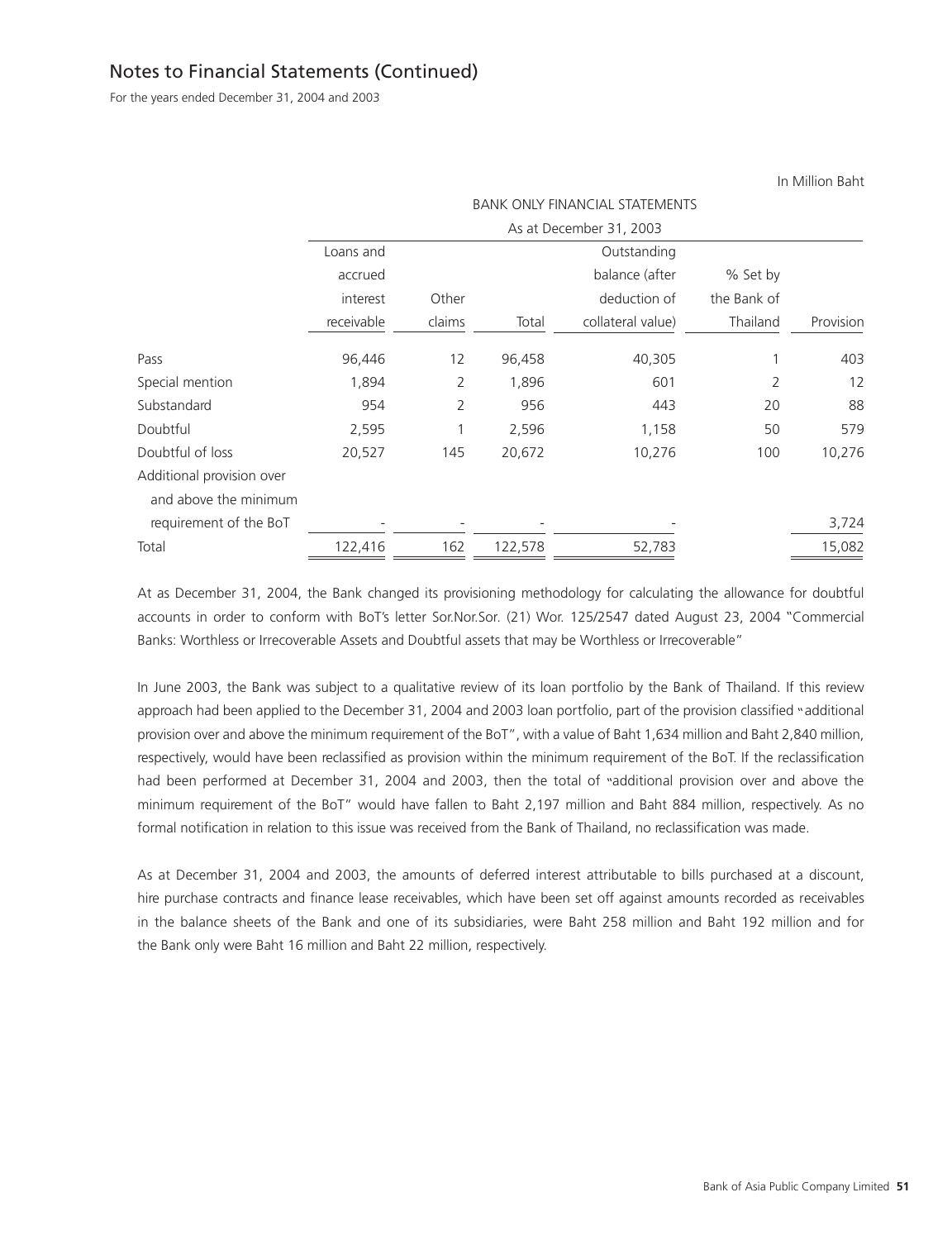For the years ended December 31, 2004 and 2003

The Bank had loans and accrued interest receivable due from companies which have certain problems in their financial position and results of their operations against which an allowance for doubtful accounts has been made as follows:

#### **In Million Baht**

|                                                     |                               | As at December 31, 2004 |                |                                                      |  |  |  |
|-----------------------------------------------------|-------------------------------|-------------------------|----------------|------------------------------------------------------|--|--|--|
|                                                     | <b>Number</b><br>of companies | Outstanding<br>balance  |                | <b>Allowance for</b><br>Collateral doubtful accounts |  |  |  |
| Companies which are under SET<br>delisting criteria |                               |                         | $\blacksquare$ | 3                                                    |  |  |  |
| Companies which have a problem                      |                               |                         |                |                                                      |  |  |  |
| in repayment of debt                                | 341                           | 15,374                  | 7.246          | 8.175                                                |  |  |  |

In Million Baht

|                                |              | As at December 31, 2003 |            |                   |  |  |
|--------------------------------|--------------|-------------------------|------------|-------------------|--|--|
|                                | Number       | Outstanding             |            | Allowance for     |  |  |
|                                | of companies | balance                 | Collateral | doubtful accounts |  |  |
| Companies which are under SET  |              |                         |            |                   |  |  |
| delisting criteria             |              | 268                     | 201        | 3                 |  |  |
| Companies which have a problem |              |                         |            |                   |  |  |
| in repayment of debt           | 386          | 17.230                  | 7.793      | 9.292             |  |  |

The Bank does not have adequate information in its possession to disclose loans and accrued interest receivable from the companies which have going concern problems identified by their auditors, and the non-listed companies for which the financial position and results of operations are the same as the companies which are under the Stock Exchange of Thailand (SET) delisting criteria as of December 31, 2004 and 2003.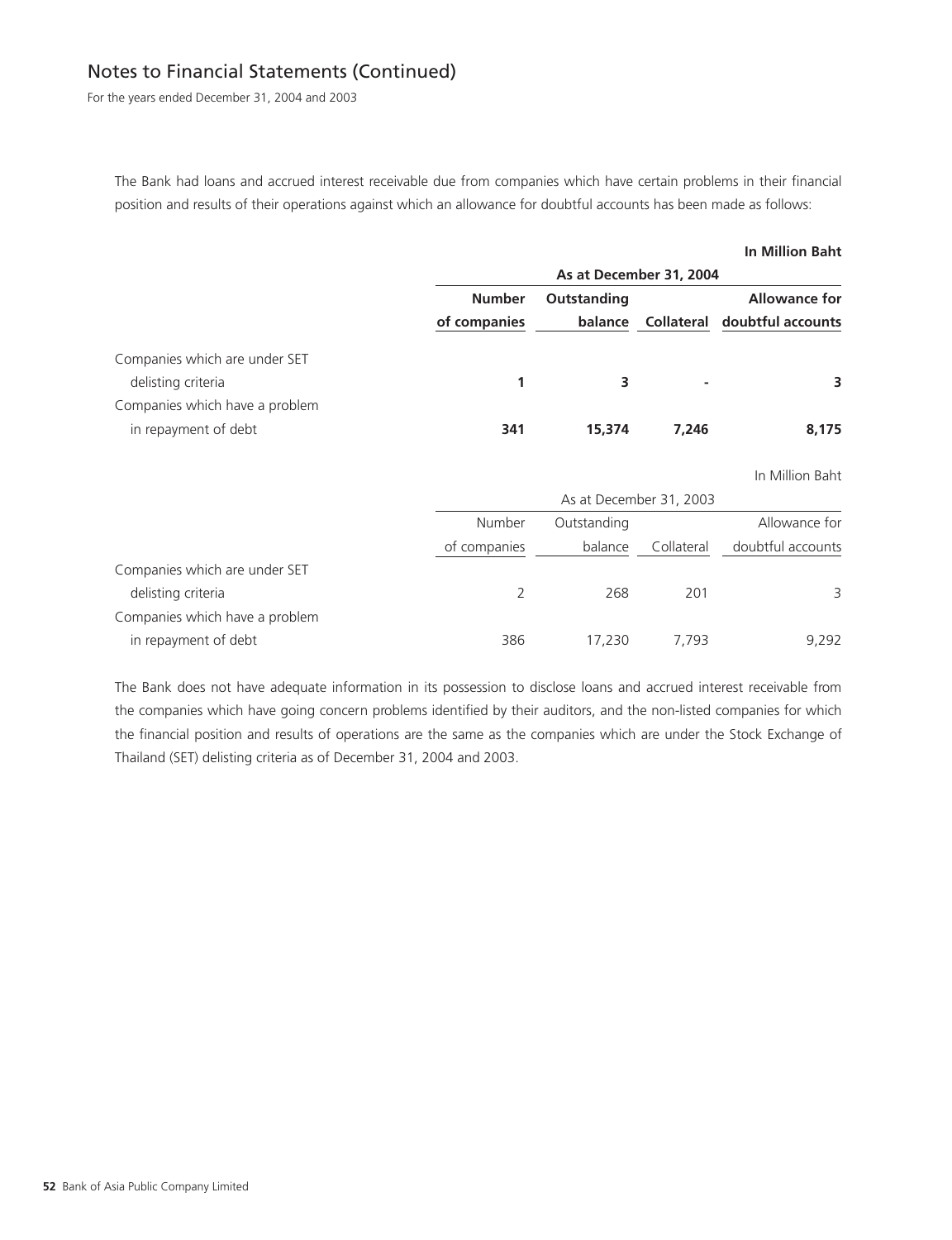For the years ended December 31, 2004 and 2003

#### **Debt restructuring**

During the year ended December 31, 2004, the Bank entered into agreements with 1,198 of its customers to restructure loans and accrued interest receivable amounting to Baht 9,576 million in aggregate. Details of the amounts restructured which have given rise to losses on restructuring in accordance with TAS No.34 and the aggregate losses arising on restructuring are set out in the table below:

| Type of<br>restructuring | Number of<br>customers<br>subject to<br>restructuring | <b>Recorded</b><br>amounts<br>before<br>restructuring | Type of<br>assets/<br>equity<br>acquired | Fair value of<br>assets/equity<br>acquired | Loss on<br>restructuring | <b>Recorded</b><br>amounts as at<br>Dec. 31, 2004 |
|--------------------------|-------------------------------------------------------|-------------------------------------------------------|------------------------------------------|--------------------------------------------|--------------------------|---------------------------------------------------|
| Transfer of              |                                                       |                                                       |                                          |                                            |                          |                                                   |
| assets or debt for       |                                                       |                                                       | Cash                                     | 1,679                                      |                          |                                                   |
| equity conversion        | 79                                                    | 2,901                                                 | Land                                     | 140                                        | 1,082                    |                                                   |
| Modification of terms    | 2                                                     | 22                                                    |                                          |                                            |                          | 22                                                |
| Transfer of assets and   |                                                       |                                                       |                                          |                                            |                          |                                                   |
| modification of terms    | 46                                                    | 525                                                   | Land                                     | 35                                         | 17                       | 467                                               |
| Total                    | 127                                                   | 3,448                                                 |                                          | 1,854                                      | 1,100                    | 489                                               |

During the year, the Bank recorded the losses on restructuring in relation to particular customers as utilization of allowance for doubtful accounts rather than as a charge in the statement of income for the year ended December 31, 2004 since the Bank had fully provided for these loans.

As at December 31, 2004, the recorded net investment by the Bank in all loans subject to troubled debt restructuring, after deducting the outstanding valuation allowance at that date, amounted to Baht 4,652 million.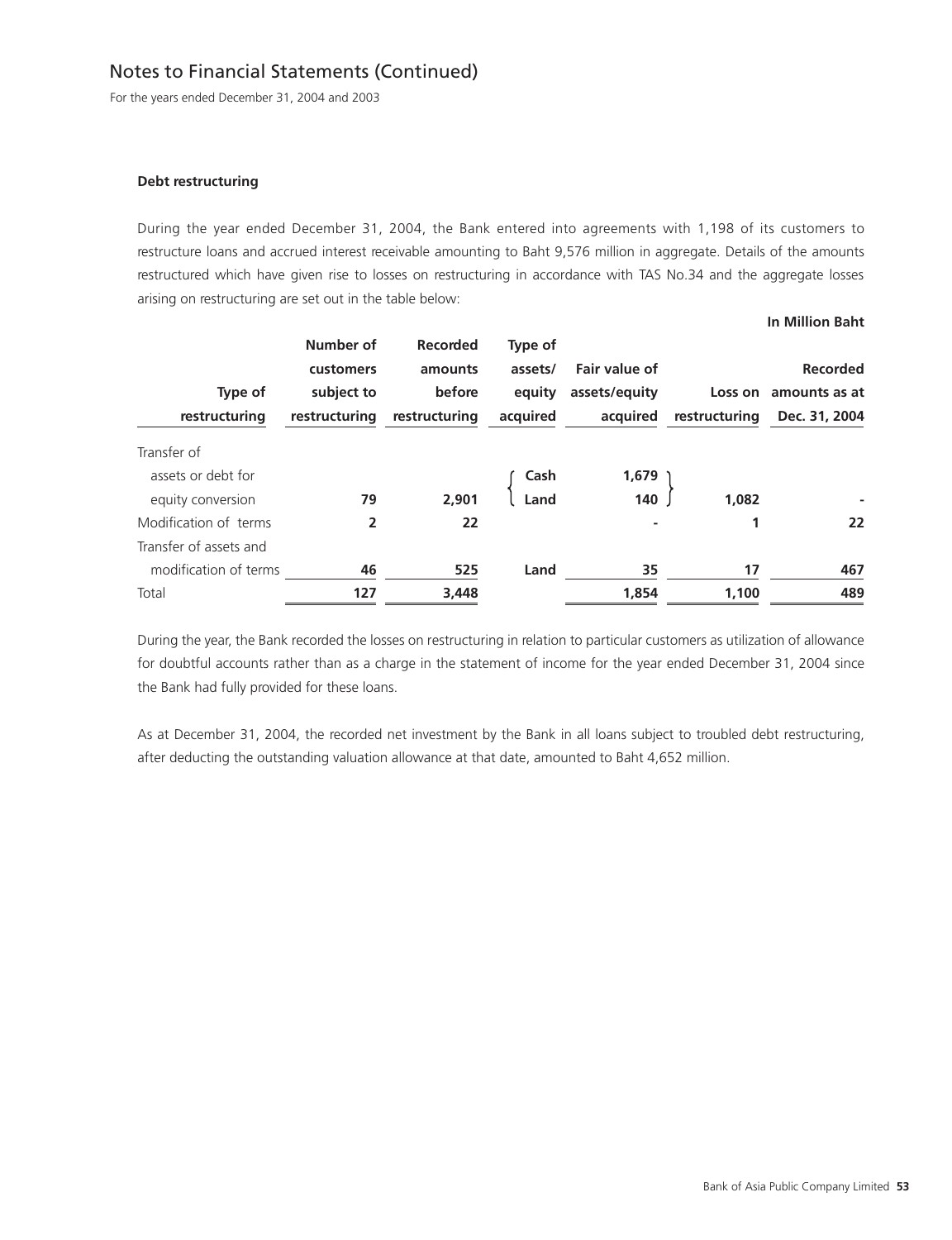For the years ended December 31, 2004 and 2003

During the year ended December 31, 2003, the Bank entered into agreements with 1,159 of its customers to restructure loans and accrued interest receivable amounting to Baht 6,876 million in aggregate. Details of the amounts restructured which have given rise to losses on restructuring in accordance with TAS No.34 and the aggregate losses arising on restructuring are set out in the table below:

In Million Baht

|                        | Number of     | Recorded      | Type of    |               |               |               |
|------------------------|---------------|---------------|------------|---------------|---------------|---------------|
|                        | customers     | amounts       | assets/    | Fair value of |               | Recorded      |
| Type of                | subject to    | before        | equity     | assets/equity | Loss on       | amounts as at |
| restructuring          | restructuring | restructuring | acquired   | acquired      | restructuring | Dec. 31, 2003 |
| Transfer of            |               |               |            |               |               |               |
| assets or debt for     |               |               | Investment | 463           |               |               |
| equity conversion      | 67            | 6,416.        | Land       | 1,386         | 2,245         |               |
|                        |               |               | Cash       | 2,322         |               |               |
| Modification of terms  | 2             | 46            |            |               | 4             | 43            |
| Transfer of assets and |               |               | Investment | 2             |               |               |
| modification of terms  | 54            | 467           | Land       | 52            | 178           | 203           |
|                        |               |               | Cash       | 34            |               |               |
| Total                  | 123           | 6,929         |            | 4,259         | 2,427         | 246           |
|                        |               |               |            |               |               |               |

During the year, the Bank recorded the losses on restructuring in relation to particular customers as utilization of allowance for doubtful accounts rather than as a charge in the statement of income for the year ended December 31, 2003 since the Bank had fully provided for these loans.

As at December 31, 2003, the recorded net investment by the Bank in all loans subject to troubled debt restructuring, after deducting the outstanding valuation allowance at that date, amounted to Baht 5,208 million.

#### **Transfer of Assets to the Thai Asset Management Corporation**

On October 12, 2001, the Bank entered into an agreement with the Thai Asset Management Corporation (TAMC) to transfer non-performing loans in accordance with the Emergency Decree on the Thai Asset Management Corporation B.E. 2544. Under the agreement, the Bank will receive a ten-year non-transferable promissory note avaled by the Financial Institutions Development Fund, which will bear interest at a rate based on the quarterly average deposit rate of Thai Commercial Banks payable annually on the last working day of the year. The face value of the promissory note will be determined based on the lower of (a) the collateral value or (b) the net book value of the loans including three months accrued interest receivable as determined by the TAMC.

In accordance with the Emergency Decree on the Thai Asset Management Corporation B.E. 2544, the TAMC and the Bank will jointly be responsible for any profits or losses arising from managing the impaired assets in accordance with the conditions specified in the agreement at the end of the fifth year and at the end of the tenth year commencing July 1, 2001. The calculation of such profits or losses shall take into consideration the cost of transfer and all operating expenses of the TAMC, including interest on the promissory note. In the event that the TAMC incurs losses on the impaired assets transferred to it by the Bank, the Bank will be responsible for the first portion of losses, not exceeding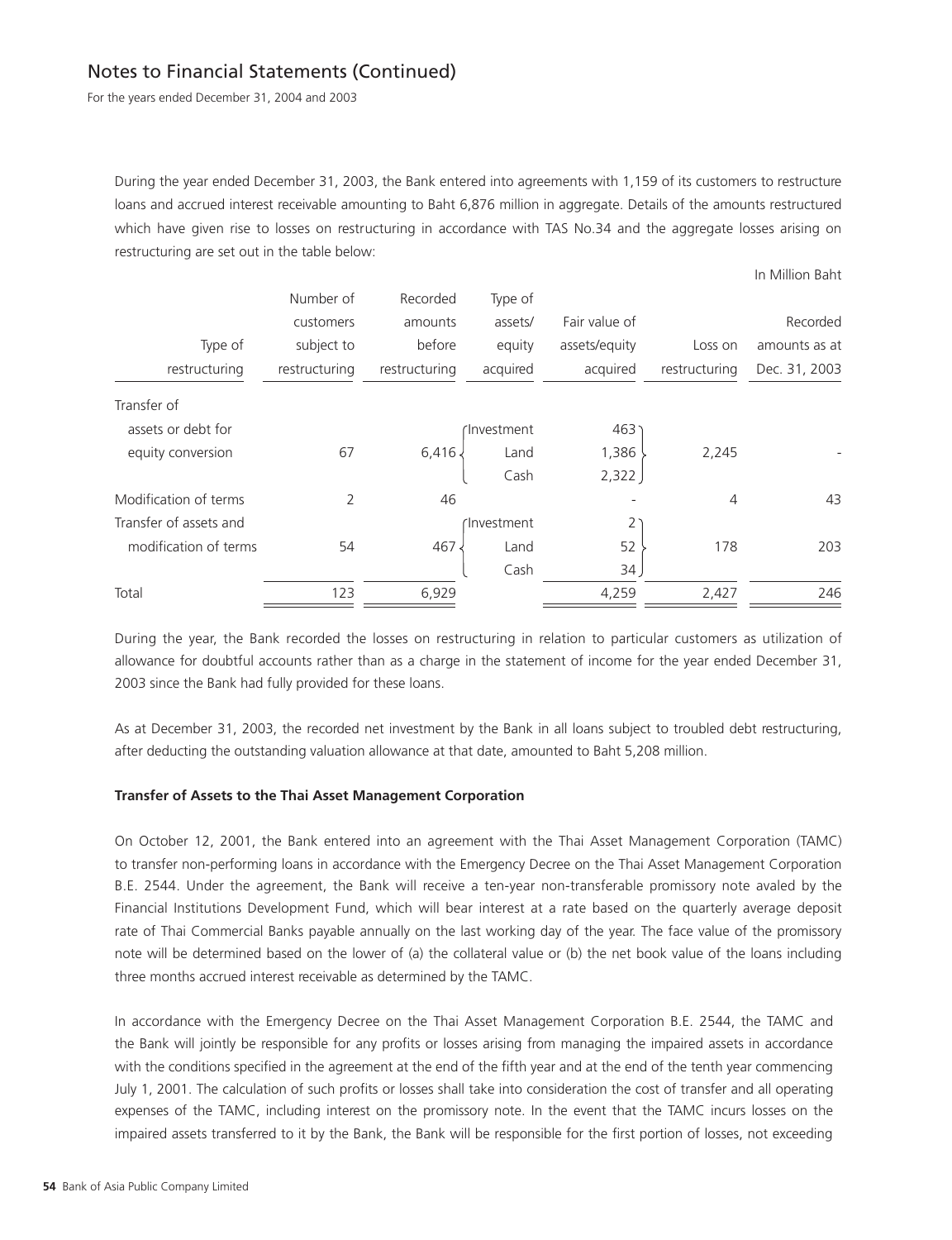For the years ended December 31, 2004 and 2003

20% of the transfer price. The second portion of losses, not exceeding 20% of the transfer price, will be equally shared between the TAMC and the Bank. The remaining losses will be absorbed by the TAMC. In the event that the TAMC makes profits on the impaired assets transferred to it by the Bank, the first portion of profits, not exceeding 20% of the transfer price, will be equally shared between the TAMC and the Bank. Should there be any profits remaining, the Bank is entitled to the remaining profits up to an amount not exceeding the sum of the book value of the assets transferred less the transfer price and the Bank's share of the first portion of the profits.

On May 20, 2004, the TAMC issued a letter to the Bank informing that it was reviewing whether to reduce, by Baht 1,660.2 million, the value of machinery and inventory which had been pledged as collateral relating to a major debtor. The receivable relating to this debtor was one of the assets transferred to the TAMC in October 2001. The letter argues that, as the pledged machinery and inventory was never moved to the location of the pledgee, the pledge agreement had been made with no intention of actual obligation and, as such, was invalid.

Based on legal advice received from independent legal counsel, the Bank's management assesses as remote, the possibility that the Bank will have to accept a reduction in the value of the promissory note from the TAMC because of the TAMC's contention that the above pledge of assets was invalid. As such, for the year ended December 31, 2004, no loss has been recorded in the statement of income of the Bank for impairment of securities.

During the year ended December 31, 2004, the Bank received a repayment from TAMC of principal totaling Baht 619 million and interest totaling Baht 204 million.

For the year ended December 31, 2004, the Bank did not have any non-performing loans transferred to the TAMC and for the year ended December 31, 2003, the Bank transferred 3 accounts to the TAMC, with a gross book value as at their transfer dates of Baht 138 million and estimated total transfer price of Baht 137 million.

The Bank had transferred non-performing loans to the TAMC, with a gross book value as of their transfer dates totaling Baht 10,418 million, and the valuation of promissory notes were issued by TAMC totaling as at December 31, 2004 and 2003 of Baht 5,742 million and Baht 6,399 million, respectively. (See note 6 above)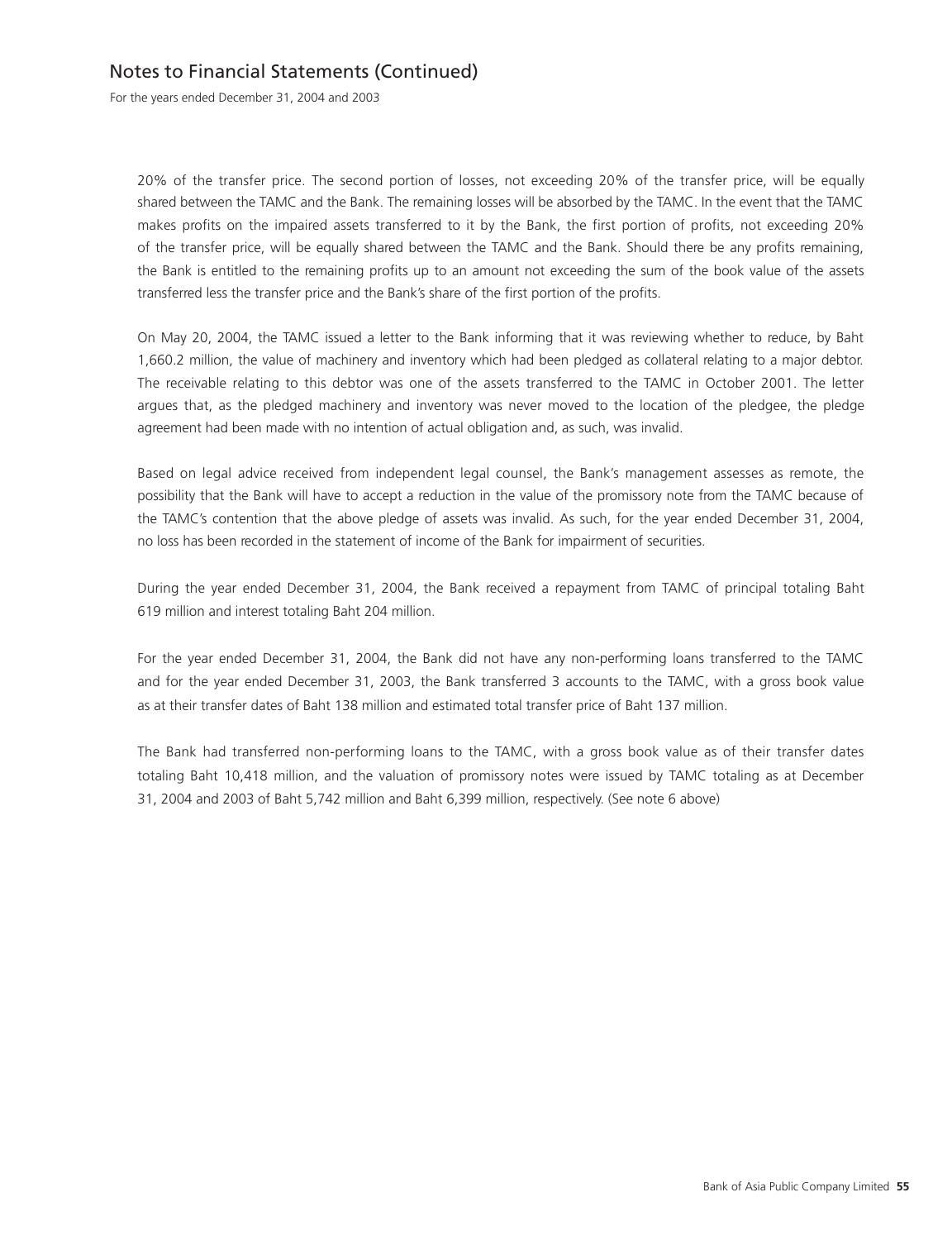For the years ended December 31, 2004 and 2003

### **9. ALLOWANCE FOR DOUBTFUL ACCOUNTS**

|                           |                                       |                |                    |                 |                 |                   | <b>In Million Baht</b> |  |
|---------------------------|---------------------------------------|----------------|--------------------|-----------------|-----------------|-------------------|------------------------|--|
|                           | <b>BANK ONLY FINANCIAL STATEMENTS</b> |                |                    |                 |                 |                   |                        |  |
|                           | As at December 31, 2004               |                |                    |                 |                 |                   |                        |  |
|                           |                                       | <b>Special</b> |                    |                 | <b>Doubtful</b> | <b>Additional</b> |                        |  |
|                           | Pass                                  | mention        | <b>Substandard</b> | <b>Doubtful</b> | of loss         | provision         | <b>Total</b>           |  |
| Beginning balance         | 403                                   | 12             | 88                 | 579             | 10,276          | 3,724             | 15,082                 |  |
| Doubtful accounts         | (21)                                  | 25             | 101                | (460)           | 1,558           | 107               | 1,310                  |  |
| Reversal due to accrued   |                                       |                |                    |                 |                 |                   |                        |  |
| interest of overdrafts    |                                       |                |                    |                 | (42)            |                   | (42)                   |  |
| Reversal due to debt      |                                       |                |                    |                 |                 |                   |                        |  |
| restructuring             |                                       |                |                    |                 | (1, 100)        | ٠                 | (1, 100)               |  |
| Reversal due to loan      |                                       |                |                    |                 |                 |                   |                        |  |
| to interbank and          |                                       |                |                    |                 |                 |                   |                        |  |
| money market              |                                       |                |                    |                 | (4)             |                   | (4)                    |  |
| Reversal due to allowance |                                       |                |                    |                 |                 |                   |                        |  |
| for revaluation           |                                       |                |                    |                 |                 |                   |                        |  |
| of other assets           |                                       |                |                    |                 | (60)            |                   | (60)                   |  |
| Bad debts written off     |                                       |                |                    |                 | (1,481)         | ۰                 | (1,481)                |  |
| Additional loss from      |                                       |                |                    |                 |                 |                   |                        |  |
| loan transfer to TAMC     |                                       |                |                    |                 | (39)            |                   | (39)                   |  |
| Others                    |                                       |                |                    |                 | (9)             |                   | (9)                    |  |
| Ending balance            | 382                                   | 37             | 189                | 119             | 9,099           | 3,831             | 13,657                 |  |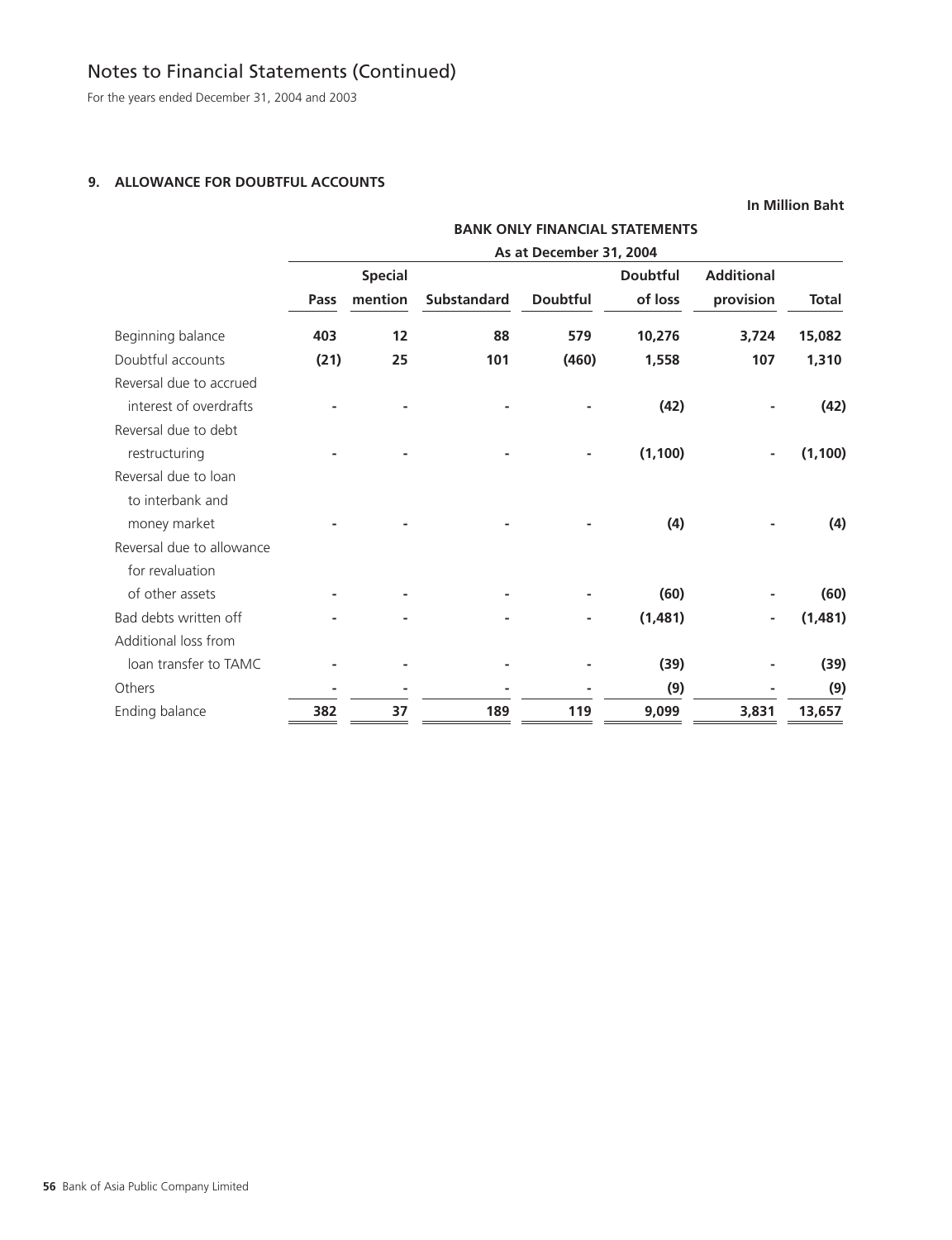For the years ended December 31, 2004 and 2003

|                           | <b>BANK ONLY FINANCIAL STATEMENTS</b> |         |             |                         |          |            |          |  |
|---------------------------|---------------------------------------|---------|-------------|-------------------------|----------|------------|----------|--|
|                           |                                       |         |             | As at December 31, 2003 |          |            |          |  |
|                           |                                       | Special |             |                         | Doubtful | Additional |          |  |
|                           | Pass                                  | mention | Substandard | Doubtful                | of loss  | provision  | Total    |  |
| Beginning balance         | 412                                   | 13      | 103         | 817                     | 3,040    | 4,042      | 8,427    |  |
| Doubtful accounts         | (9)                                   | (1)     | (15)        | (238)                   | 646      | (318)      | 65       |  |
| Write-back of             |                                       |         |             |                         |          |            |          |  |
| allowance for             |                                       |         |             |                         |          |            |          |  |
| doubtful accounts         |                                       |         |             |                         |          |            |          |  |
| net of reversal for       |                                       |         |             |                         |          |            |          |  |
| the write off             |                                       |         |             |                         | 9,886    |            | 9,886    |  |
| Reversal due to debt      |                                       |         |             |                         |          |            |          |  |
| restructuring             |                                       |         |             |                         | (2, 427) |            | (2, 427) |  |
| Reversal due to loan      |                                       |         |             |                         |          |            |          |  |
| to interbank and          |                                       |         |             |                         |          |            |          |  |
| money market              |                                       |         |             |                         | 1        |            | 1        |  |
| Reversal due to allowance |                                       |         |             |                         |          |            |          |  |
| for revaluation           |                                       |         |             |                         |          |            |          |  |
| of other assets           |                                       |         |             |                         | (98)     |            | (98)     |  |
| Bad debts written off     |                                       |         |             |                         | (766)    |            | (766)    |  |
| Others                    |                                       |         |             |                         | (6)      |            | (6)      |  |
| Ending balance            | 403                                   | 12      | 88          | 579                     | 10,276   | 3,724      | 15,082   |  |

### **10. REVALUATION ALLOWANCE FOR DEBT RESTRUCTURING**

|                   | In Million Baht             |                                   |  |  |
|-------------------|-----------------------------|-----------------------------------|--|--|
|                   |                             | <b>CONSOLIDATED AND BANK ONLY</b> |  |  |
|                   | <b>FINANCIAL STATEMENTS</b> |                                   |  |  |
|                   | As at December 31,          |                                   |  |  |
|                   | 2004                        | 2003                              |  |  |
| Beginning balance | 280                         | 331                               |  |  |
| Additions         | ٠                           | 28                                |  |  |
| Amortisation      | (52)                        | (79)                              |  |  |
| Ending balance    | 228                         | 280                               |  |  |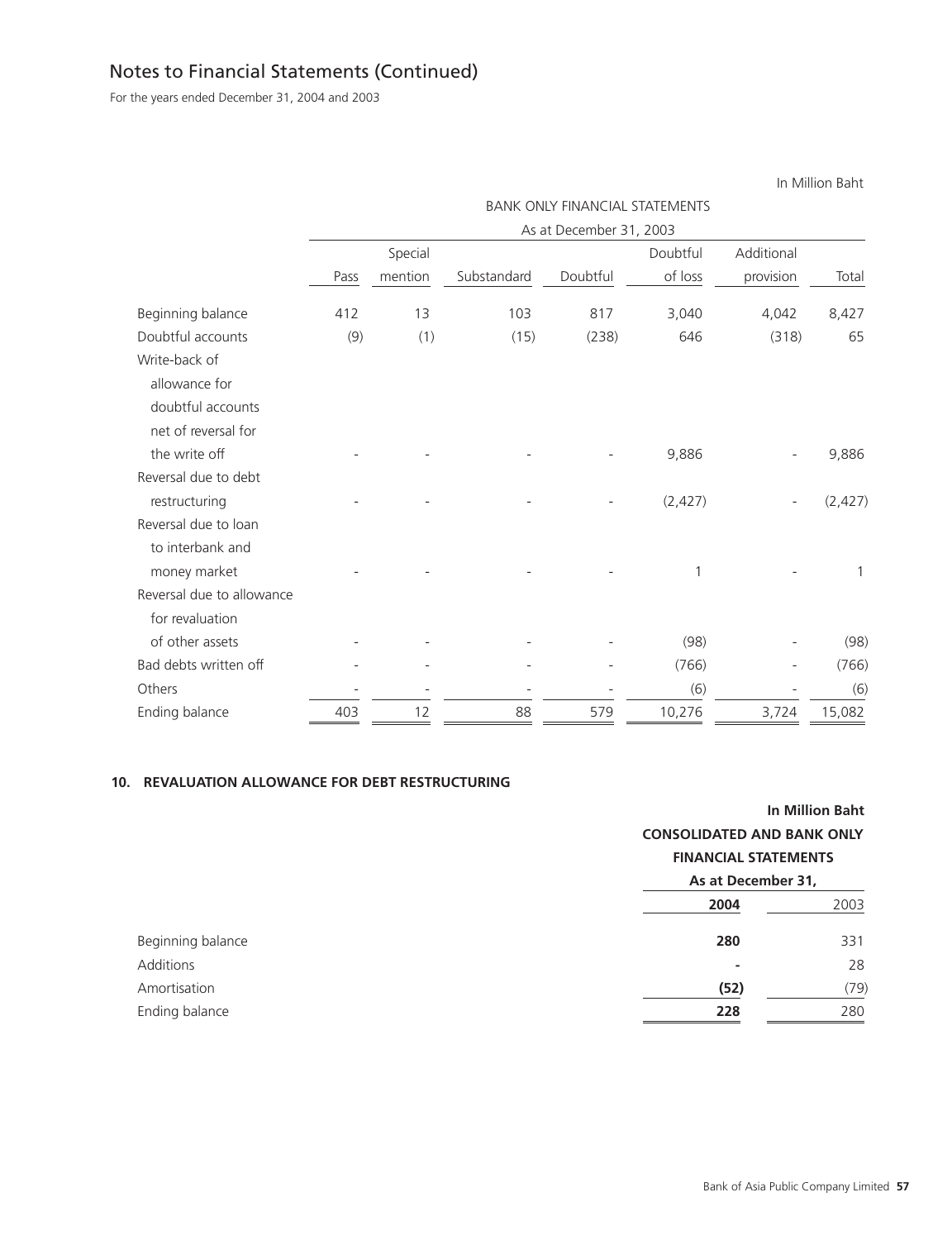For the years ended December 31, 2004 and 2003

### **11. PROPERTIES FORECLOSED**

|  |  |  | <b>In Million Baht</b> |
|--|--|--|------------------------|
|--|--|--|------------------------|

### **CONSOLIDATED FINANCIAL STATEMENTS**

|                               | As at December 31, 2004  |                  |              |                       |  |  |
|-------------------------------|--------------------------|------------------|--------------|-----------------------|--|--|
| <b>Types</b>                  | <b>Beginning balance</b> | <b>Additions</b> | <b>Sales</b> | <b>Ending balance</b> |  |  |
| Immovable properties          | 14,237                   | 1,323            | (2, 278)     | 13,282                |  |  |
| Movable properties            | 10                       | 6                | (6)          | 10                    |  |  |
| Total                         | 14,247                   | 1,329            | (2, 284)     | 13,292                |  |  |
| Others                        | 50                       | 32               | (7)          | 75                    |  |  |
| Total                         | 14,297                   | 1,361            | (2, 291)     | 13,367                |  |  |
| Less allowance for impairment | (360)                    | (185)            | 181          | (364)                 |  |  |
| Properties foreclosed - net   | 13,937                   | 1,176            | (2, 110)     | 13,003                |  |  |

In Million Baht

### CONSOLIDATED FINANCIAL STATEMENTS

|                               | As at December 31, 2003 |           |         |                |  |  |
|-------------------------------|-------------------------|-----------|---------|----------------|--|--|
| <b>Types</b>                  | Beginning balance       | Additions | Sales   | Ending balance |  |  |
| Immovable properties          | 13,900                  | 2,114     | (1,777) | 14,237         |  |  |
| Movable properties            | 14                      | 3         |         | 10             |  |  |
| Total                         | 13,914                  | 2,117     | (1,784) | 14,247         |  |  |
| Others                        | 40                      | 16        | (6)     | 50             |  |  |
| Total                         | 13,954                  | 2,133     | (1,790) | 14,297         |  |  |
| Less allowance for impairment | (440)                   | (1)       | 81      | (360)          |  |  |
| Properties foreclosed - net   | 13,514                  | 2,132     | (1,709) | 13,937         |  |  |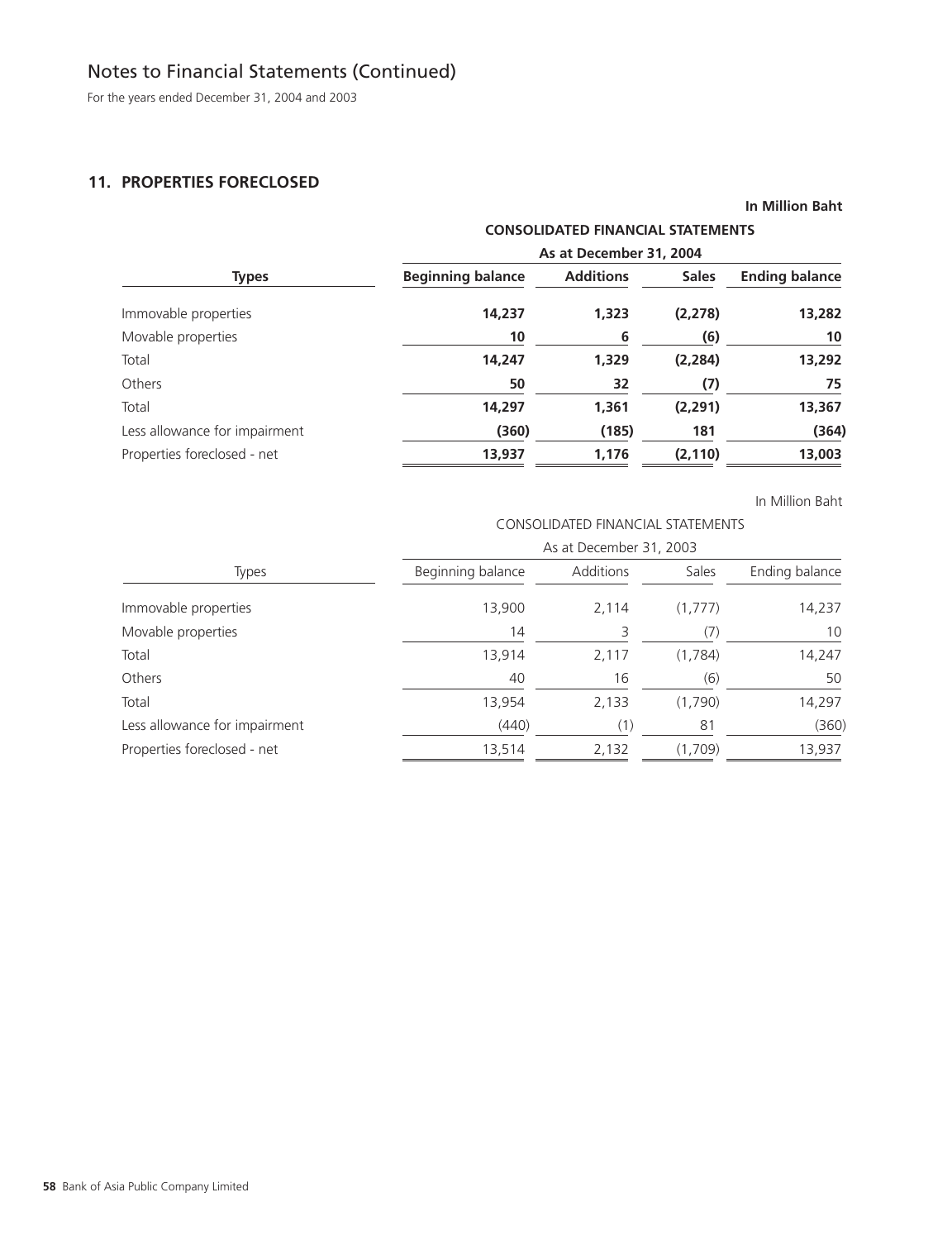For the years ended December 31, 2004 and 2003

#### **In Million Baht**

| As at December 31, 2004 |       |          |                                       |  |  |
|-------------------------|-------|----------|---------------------------------------|--|--|
|                         |       |          |                                       |  |  |
| 14,266                  | 1,294 | (2, 278) | 13,282                                |  |  |
|                         |       |          |                                       |  |  |
| 14,266                  | 1,294 | (2, 278) | 13,282                                |  |  |
| 50                      | 32    | (7)      | 75                                    |  |  |
| 14,316                  | 1,326 | (2, 285) | 13,357                                |  |  |
| (352)                   | (184) | 181      | (355)                                 |  |  |
| 13,964                  | 1,142 | (2, 104) | 13,002                                |  |  |
|                         |       |          | <b>BANK ONLY FINANCIAL STATEMENTS</b> |  |  |

|                               | <b>BANK ONLY FINANCIAL STATEMENTS</b><br>As at December 31, 2003 |           |         |                |  |  |
|-------------------------------|------------------------------------------------------------------|-----------|---------|----------------|--|--|
|                               |                                                                  |           |         |                |  |  |
| <b>Types</b>                  | Beginning balance                                                | Additions | Sales   | Ending balance |  |  |
| Immovable properties          | 13,929                                                           | 2,114     | (1,777) | 14,266         |  |  |
| Movable properties            |                                                                  |           | (2)     |                |  |  |
| Total                         | 13,931                                                           | 2,114     | (1,779) | 14,266         |  |  |
| Others                        | 40                                                               | 16        | (6)     | 50             |  |  |
| Total                         | 13,971                                                           | 2,130     | (1,785) | 14,316         |  |  |
| Less allowance for impairment | (431)                                                            |           | 79      | (352)          |  |  |
| Properties foreclosed - net   | 13,540                                                           | 2,130     | (1,706) | 13,964         |  |  |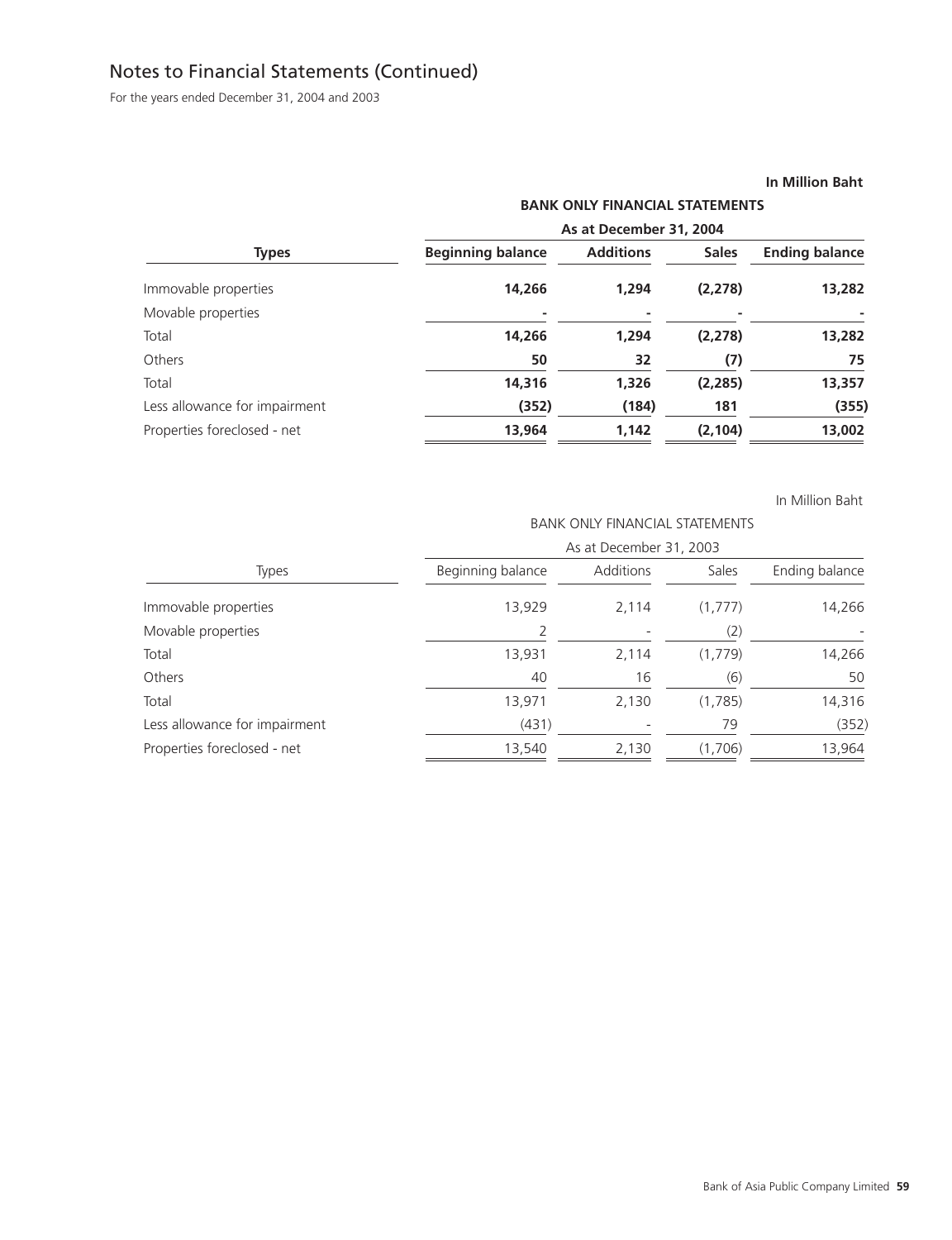| 514             |         |            |            |                                                                   |                                      | 514     | $\widehat{c}$                    |                  | 515                             | 515             |
|-----------------|---------|------------|------------|-------------------------------------------------------------------|--------------------------------------|---------|----------------------------------|------------------|---------------------------------|-----------------|
| Dec 31, 2004    | balance | deductions | impairment | balance Depreciation                                              |                                      | balance | <b>Deductions</b>                | <b>Additions</b> | balance                         | n 1, 2004       |
|                 |         |            |            |                                                                   |                                      |         |                                  |                  |                                 |                 |
| value as of     | Ending  | Additions/ | Loss on    |                                                                   | Beginning                            | Ending  |                                  |                  | Beginning                       | lue as of       |
| Net book        |         |            |            | Movement of depreciation/allowance for impairment during the year |                                      |         | Movement in cost during the year |                  |                                 | <b>Net book</b> |
|                 |         |            |            |                                                                   | For the year ended December 31, 2004 |         |                                  |                  |                                 |                 |
|                 |         |            |            |                                                                   | CONSOLIDATED FINANCIAL STATEMENTS    |         |                                  |                  |                                 |                 |
| In Million Baht |         |            |            |                                                                   |                                      |         |                                  |                  |                                 |                 |
|                 |         |            |            |                                                                   |                                      |         |                                  | ollows:          | d equipment are summarized as f |                 |
|                 |         |            |            |                                                                   |                                      |         |                                  |                  |                                 |                 |
|                 |         |            |            |                                                                   |                                      |         |                                  |                  |                                 | EN <sub>1</sub> |
|                 |         |            |            |                                                                   |                                      |         |                                  |                  |                                 |                 |
|                 |         |            |            |                                                                   |                                      |         |                                  |                  |                                 | 004 and 2003    |
|                 |         |            |            |                                                                   |                                      |         |                                  |                  | ements (Continued)              |                 |

|                         | value as of  | Beginning |                  |                        | Ending  | Beginning    |              | Loss on                  | Additions/ | Ending         | value as of  |
|-------------------------|--------------|-----------|------------------|------------------------|---------|--------------|--------------|--------------------------|------------|----------------|--------------|
|                         | Jan 1, 2004  | balance   | <b>Additions</b> | <b>Deductions</b>      | balance | balance      | Depreciation | impairment               | deductions | balance        | Dec 31, 2004 |
| Land                    |              |           |                  |                        |         |              |              |                          |            |                |              |
| Original cost           | 515          | 515       |                  | $\widehat{\tau}$       | 514     |              |              |                          |            |                | 514          |
| Revaluation             | 696          | 696       |                  | $\widetilde{c}$        | 694     |              |              |                          |            |                | 694          |
| Allowance for           |              |           |                  |                        |         |              |              |                          |            |                |              |
| impairment of land      | (63)         |           |                  |                        |         | ශී           |              |                          | ı          | ශී             | (63)         |
| Premises                |              |           |                  |                        |         |              |              |                          |            |                |              |
| Original cost           | 680          | 1,143     | 98               | $\widehat{\mathbf{G}}$ | 1,235   | 463          | 17           |                          | m          | 485            | 750          |
| Revaluation             | 53           | 73        |                  | $\widehat{E}$          | Z       | $\mathsf{S}$ |              |                          |            | $\overline{2}$ | 50           |
| Allowance for           |              |           |                  |                        |         |              |              |                          |            |                |              |
| impairment of buildings | (164)        |           |                  |                        |         | 164          |              | $\mathfrak{D}$           |            | 162            | (162)        |
| Equipment               | 1,398        | 2,939     | 36               | (249)                  | 3,126   | 1,541        | 500          |                          | (197)      | 1,844          | 1,282        |
| Allowance for           |              |           |                  |                        |         |              |              |                          |            |                |              |
| impairment of equipment | $\mathbf{E}$ |           |                  |                        |         |              |              |                          |            |                | ගි           |
| Assets unused           | ∞            | 8         |                  |                        | œ       |              |              |                          |            |                | $\infty$     |
| Total                   | 3,118        | 5,374     | 534              | (259)                  | 5,649   | 2,256        | 519          | $\widehat{\mathfrak{S}}$ | (192)      | 2,581          | 3,068        |
|                         |              |           | $\parallel$      |                        |         |              |              |                          |            |                |              |

As of December 31, 2004, the Bank and its subsidiaries had assets still in use which had been fully depreciated, with an original cost of Baht 754 million. As of December 31, 2004, the Bank and its subsidiaries had assets still in use which had been fully depreciated, with an original cost of Baht 754 million.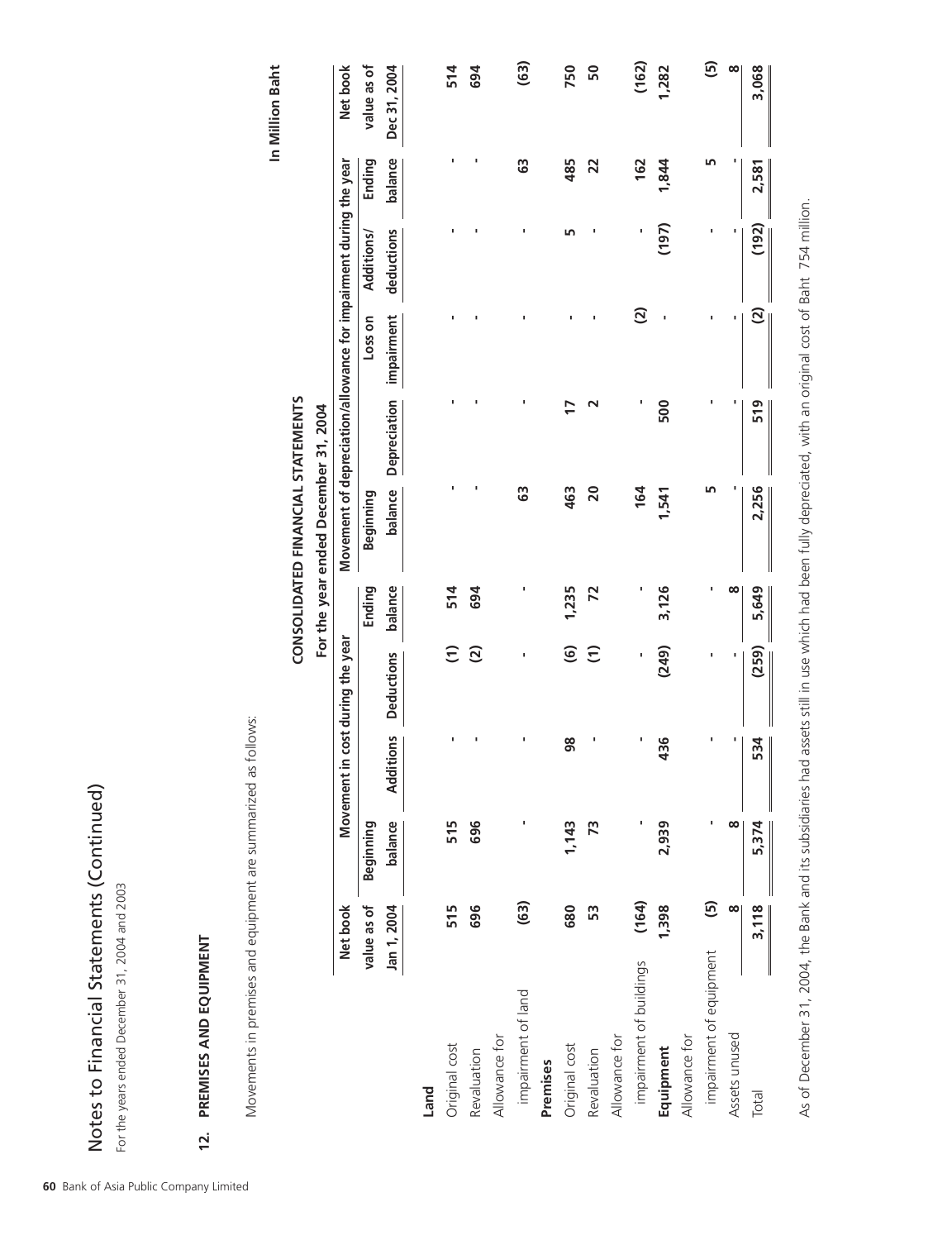| Notes to Financial Statements (Contin | $1, 2004$ and $2003$<br>mber 31<br>Jecer<br>he years ended Du<br>$-01u$ |
|---------------------------------------|-------------------------------------------------------------------------|

| es to Financial Statements (Continued)<br>ne years ended December 31, 2004 and 2003 |             |           |                                  |               |          |                                      |                                                                   |                         |            |         |                    |
|-------------------------------------------------------------------------------------|-------------|-----------|----------------------------------|---------------|----------|--------------------------------------|-------------------------------------------------------------------|-------------------------|------------|---------|--------------------|
|                                                                                     |             |           |                                  |               |          |                                      |                                                                   |                         |            |         | In Million Baht    |
|                                                                                     |             |           |                                  |               |          | CONSOLIDATED FINANCIAL STATEMENTS    |                                                                   |                         |            |         |                    |
|                                                                                     |             |           |                                  |               |          | For the year ended December 31, 2003 |                                                                   |                         |            |         |                    |
|                                                                                     | Net book    |           | Movement in cost during the year |               |          |                                      | Movement of depreciation/allowance for impairment during the year |                         |            |         | Net book           |
|                                                                                     | value as of | Beginning |                                  |               | Ending   | Beginning                            |                                                                   | Loss on                 | Additions/ | Ending  | value as of        |
|                                                                                     | Jan 1, 2003 | balance   | Additions                        | Deductions    | balance  | balance                              | Depreciation                                                      | impairment              | deductions | balance | Dec 31, 2003       |
| Land                                                                                |             |           |                                  |               |          |                                      |                                                                   |                         |            |         |                    |
| Original cost                                                                       | 515         | 515       |                                  |               | 515      |                                      |                                                                   |                         |            | ı       | 515                |
| Revaluation                                                                         | 696         | 696       |                                  |               | 696      |                                      |                                                                   |                         |            | J.      | 696                |
| Allowance for                                                                       |             |           |                                  |               |          |                                      |                                                                   |                         |            |         |                    |
| impairment of land                                                                  | (63)        |           |                                  |               |          | 63                                   |                                                                   |                         |            | 63      | (63)               |
| Premises                                                                            |             |           |                                  |               |          |                                      |                                                                   |                         |            |         |                    |
| Original cost                                                                       | 650         | 1,097     | 47                               | $\widehat{C}$ | 1,143    | 447                                  | $\frac{6}{1}$                                                     |                         |            | 463     | 680                |
| Revaluation                                                                         | 55          | 73        |                                  |               | 73       | $\frac{8}{1}$                        | $\sim$                                                            |                         |            | 20      | SS                 |
| Allowance for impairment                                                            |             |           |                                  |               |          |                                      |                                                                   |                         |            |         |                    |
| of buildings                                                                        | (166)       |           |                                  | Ï             |          | 166                                  | I                                                                 | $\widehat{Q}$           |            | 164     | (164)              |
| Equipment                                                                           | 1,063       | 2,548     | 787                              | (396)         | 2,939    | 1,485                                | 406                                                               | $\mathbf{I}$            | (350)      | 1,541   | 1,398              |
| Allowance for impairment                                                            |             |           |                                  |               |          |                                      |                                                                   |                         |            |         |                    |
| of equipment                                                                        | $\circledR$ |           |                                  |               |          | $\infty$                             |                                                                   | $\widehat{\mathcal{C}}$ |            | LN      | $\widehat{\Theta}$ |
| Assets unused                                                                       | 25          | 25        | I                                | (17)          | $\infty$ |                                      | I                                                                 |                         |            |         | $\infty$           |
| Total                                                                               | 2,767       | 4,954     | 834                              | (414)         | 5,374    | 2,187                                | 424                                                               | $\widehat{\Theta}$      | (350)      | 2,256   | 3,118              |
|                                                                                     |             |           |                                  |               |          |                                      |                                                                   |                         |            |         |                    |

As of December 31, 2003, the Bank and its subsidiaries had assets still in use which had been fully depreciated, with an original cost of Baht 567 million. As of December 31, 2003, the Bank and its subsidiaries had assets still in use which had been fully depreciated, with an original cost of Baht 567 million.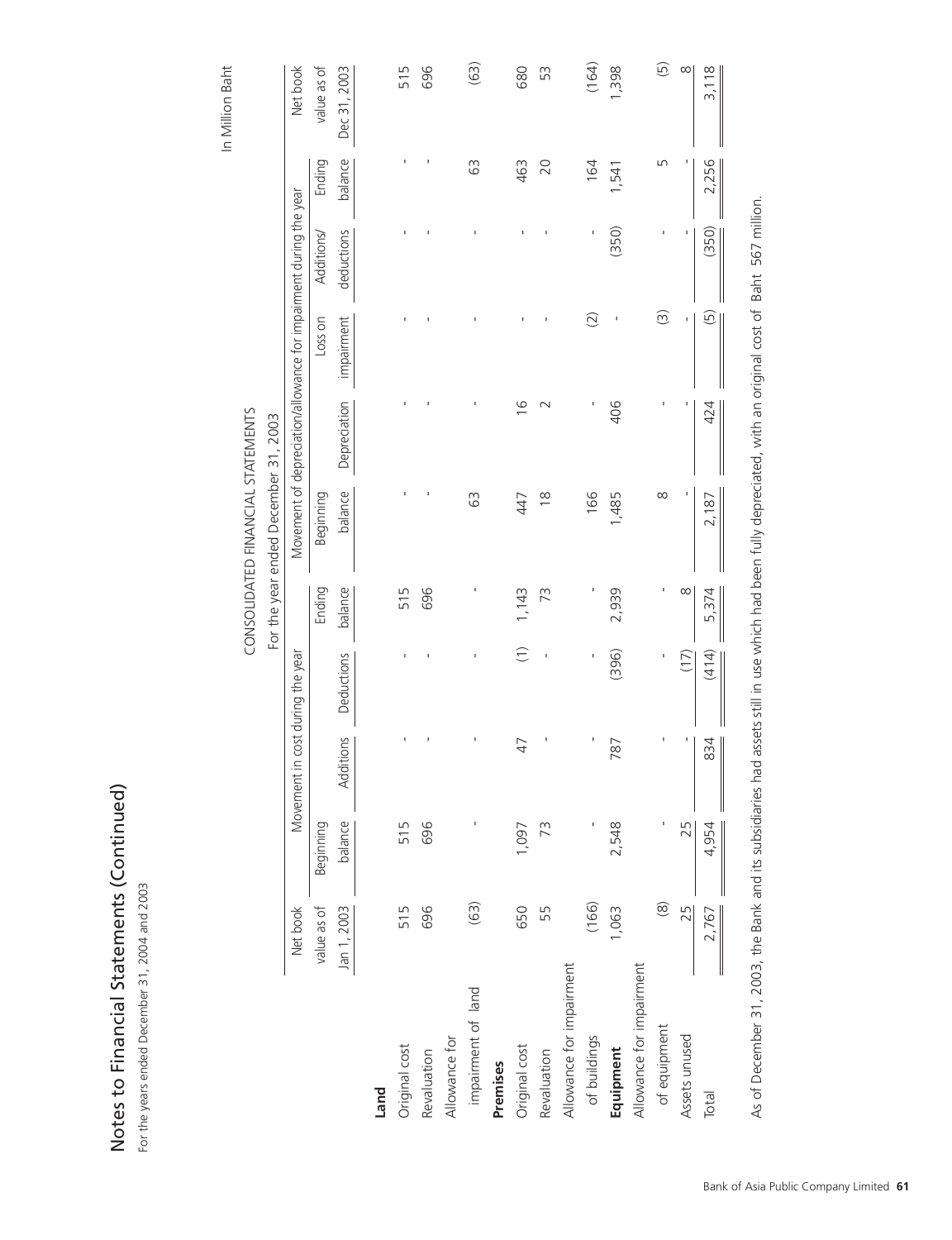| In Million Baht                                                        | Net book                                                          | value as of<br>Ending | Dec 31, 2004<br>balance |      | 514<br>ı             | 694            |                          | (63)<br>63 |          | 750<br>485             | 50<br>22        |                          | (162)<br>162             | 890<br>1,266 | œ             | 2,681<br>1,998              |  |
|------------------------------------------------------------------------|-------------------------------------------------------------------|-----------------------|-------------------------|------|----------------------|----------------|--------------------------|------------|----------|------------------------|-----------------|--------------------------|--------------------------|--------------|---------------|-----------------------------|--|
|                                                                        |                                                                   | Additions/            | deductions              |      |                      |                |                          |            |          | <u>ි</u>               |                 |                          | ı                        | (46)         |               | (49)                        |  |
|                                                                        |                                                                   | Loss on               | impairment              |      |                      |                |                          |            |          |                        |                 |                          | $\widehat{\mathfrak{D}}$ | ı            | ı             | $\overline{c}$              |  |
|                                                                        |                                                                   |                       | Depreciation            |      |                      |                |                          |            |          | 17                     | ٦               |                          | ٠                        | 309          |               | 328                         |  |
| For the year ended December 31, 2004<br>BANK ONLY FINANCIAL STATEMENTS | Movement of depreciation/allowance for impairment during the year | Beginning             | balance                 |      |                      |                |                          | 63         |          | 471                    | $\overline{20}$ |                          | 164                      | 1,003        |               | 1,721                       |  |
|                                                                        |                                                                   | Ending                | balance                 |      | 514                  | 694            |                          |            |          | 1,235                  | 72              |                          |                          | 2,156        | ∞             | 4,679                       |  |
|                                                                        | Movement in cost during the year                                  |                       | <b>Deductions</b>       |      | $\widehat{\epsilon}$ | $\overline{c}$ |                          | ı          |          | $\widehat{\mathbf{e}}$ | $\widehat{E}$   |                          | ı                        | (49)         |               | (59)                        |  |
|                                                                        |                                                                   |                       | Additions               |      |                      |                |                          |            |          | $\frac{3}{2}$          |                 |                          |                          | 266          | ٠             | 79<br>$\mathbf{\mathsf{N}}$ |  |
|                                                                        |                                                                   | Beginning             | balance                 |      | 515                  | 696            |                          |            |          | 1,228                  | 73              |                          |                          | 1,939        | 8             | 4,459                       |  |
|                                                                        | Net book                                                          | value as of           | Jan 1, 2004             |      | 515                  | 696            |                          | (63)       |          | 757                    | 53              |                          | (164)                    | 936          | $\infty$      | 2,738                       |  |
|                                                                        |                                                                   |                       |                         | Land | Original cost        | Revaluation    | Allowance for impairment | of land    | Premises | Original cost          | Revaluation     | Allowance for impairment | of buildings             | Equipment    | Assets unused | Total                       |  |

As of December 31, 2004, the Bank had assets still in use which had been fully depreciated, with an original cost of Baht 712 million. As of December 31, 2004, the Bank had assets still in use which had been fully depreciated, with an original cost of Baht 712 million.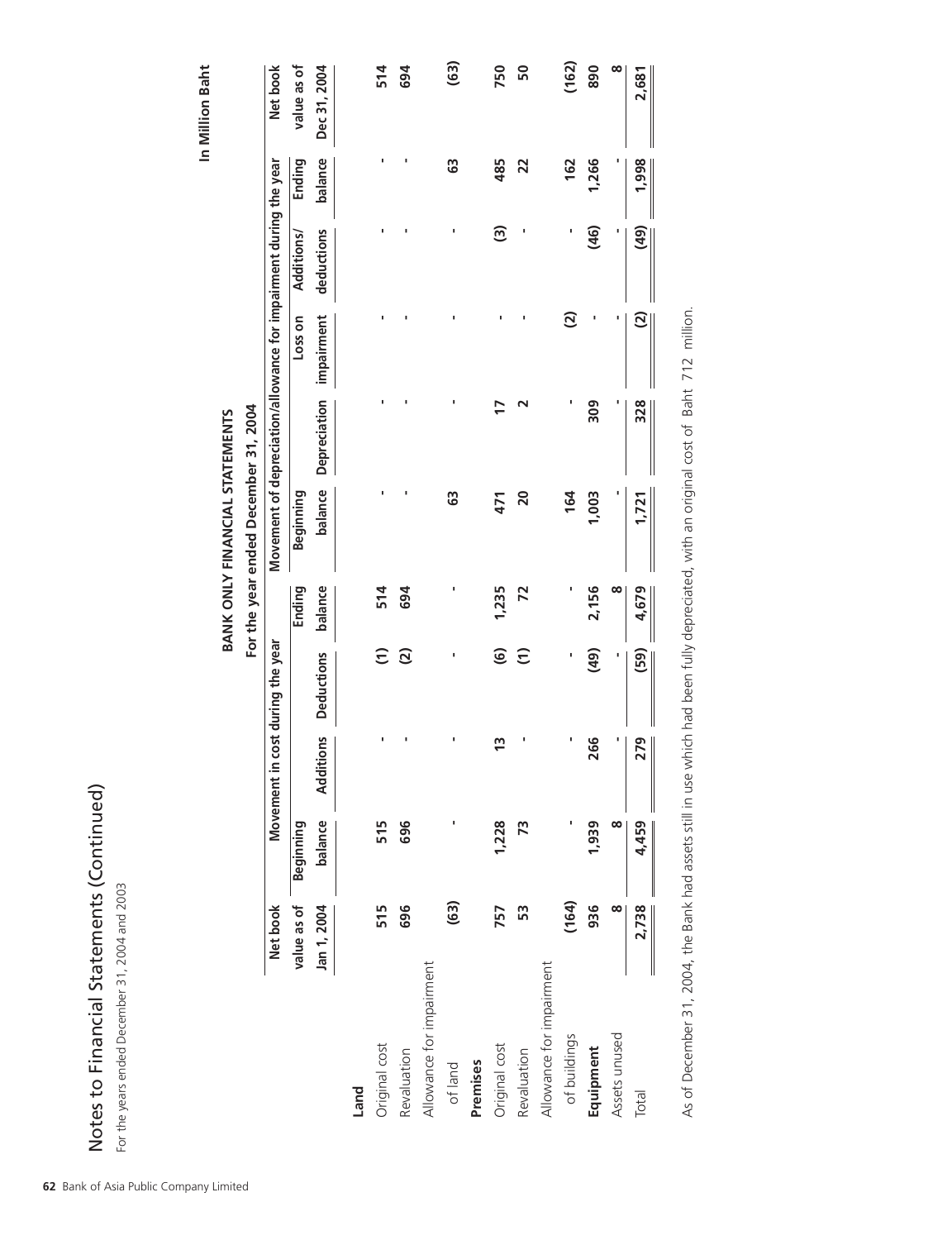| V<br>V⊃ויטוו+      |
|--------------------|
| s<br>S             |
| רומממים <br>۱<br>Ξ |
| _<br>IC†¤          |

For the years ended December 31, 2004 and 2003 For the years ended December 31, 2004 and 2003

| In Million Baht<br>(63)<br>Net book<br>936<br>$\infty$<br>2,738<br>value as of<br>Dec 31, 2003<br>696<br>53<br>515<br>757<br>Ending<br>balance<br>63<br>164<br>1,003<br>20<br>1,721<br>471<br>Movement of depreciation/allowance for impairment during the year<br>(36)<br>(36)<br>deductions<br>Ţ<br>I<br>Additions/<br>$\widehat{O}$<br>$\widetilde{C}$<br>impairment<br>Loss on<br>t<br>Depreciation<br>ı<br>I<br>$\frac{6}{1}$<br>233<br>$\sim$<br>251<br>For the year ended December 31, 2003<br><b>BANK ONLY FINANCIAL STATEMENTS</b><br>balance<br>166<br>I<br>Beginning<br>63<br>455<br>806<br>1,508<br>$\frac{8}{1}$<br>balance<br>1,228<br>1,939<br>$\infty$<br>696<br>73<br>4,459<br>Ending<br>515<br>(37)<br>(54)<br>(17)<br>Deductions<br>Ţ<br>Movement in cost during the year<br>I<br>Additions<br>$\frac{4}{6}$<br>573<br>619<br>balance<br>Beginning<br>1,403<br>25<br>696<br>1,182<br>3,894<br>515<br>73<br>(166)<br>(63)<br>25<br>2,386<br>Net book<br>Jan 1, 2003<br>696<br>55<br>597<br>value as of<br>515<br>727<br>Allowance for impairment<br>Allowance for impairment<br>Assets unused<br>of buildings<br>Original cost<br>Original cost<br>Equipment<br>Revaluation<br>Revaluation<br>Premises<br>of land<br>Land<br><b>Total</b> | es to Financial Statements (Continued)<br>e years ended December 31, 2004 and 2003 |  |  |  |  |  |       |
|-------------------------------------------------------------------------------------------------------------------------------------------------------------------------------------------------------------------------------------------------------------------------------------------------------------------------------------------------------------------------------------------------------------------------------------------------------------------------------------------------------------------------------------------------------------------------------------------------------------------------------------------------------------------------------------------------------------------------------------------------------------------------------------------------------------------------------------------------------------------------------------------------------------------------------------------------------------------------------------------------------------------------------------------------------------------------------------------------------------------------------------------------------------------------------------------------------------------------------------------------------------|------------------------------------------------------------------------------------|--|--|--|--|--|-------|
|                                                                                                                                                                                                                                                                                                                                                                                                                                                                                                                                                                                                                                                                                                                                                                                                                                                                                                                                                                                                                                                                                                                                                                                                                                                             |                                                                                    |  |  |  |  |  |       |
|                                                                                                                                                                                                                                                                                                                                                                                                                                                                                                                                                                                                                                                                                                                                                                                                                                                                                                                                                                                                                                                                                                                                                                                                                                                             |                                                                                    |  |  |  |  |  |       |
|                                                                                                                                                                                                                                                                                                                                                                                                                                                                                                                                                                                                                                                                                                                                                                                                                                                                                                                                                                                                                                                                                                                                                                                                                                                             |                                                                                    |  |  |  |  |  |       |
|                                                                                                                                                                                                                                                                                                                                                                                                                                                                                                                                                                                                                                                                                                                                                                                                                                                                                                                                                                                                                                                                                                                                                                                                                                                             |                                                                                    |  |  |  |  |  |       |
|                                                                                                                                                                                                                                                                                                                                                                                                                                                                                                                                                                                                                                                                                                                                                                                                                                                                                                                                                                                                                                                                                                                                                                                                                                                             |                                                                                    |  |  |  |  |  |       |
|                                                                                                                                                                                                                                                                                                                                                                                                                                                                                                                                                                                                                                                                                                                                                                                                                                                                                                                                                                                                                                                                                                                                                                                                                                                             |                                                                                    |  |  |  |  |  |       |
|                                                                                                                                                                                                                                                                                                                                                                                                                                                                                                                                                                                                                                                                                                                                                                                                                                                                                                                                                                                                                                                                                                                                                                                                                                                             |                                                                                    |  |  |  |  |  |       |
|                                                                                                                                                                                                                                                                                                                                                                                                                                                                                                                                                                                                                                                                                                                                                                                                                                                                                                                                                                                                                                                                                                                                                                                                                                                             |                                                                                    |  |  |  |  |  |       |
|                                                                                                                                                                                                                                                                                                                                                                                                                                                                                                                                                                                                                                                                                                                                                                                                                                                                                                                                                                                                                                                                                                                                                                                                                                                             |                                                                                    |  |  |  |  |  |       |
|                                                                                                                                                                                                                                                                                                                                                                                                                                                                                                                                                                                                                                                                                                                                                                                                                                                                                                                                                                                                                                                                                                                                                                                                                                                             |                                                                                    |  |  |  |  |  |       |
|                                                                                                                                                                                                                                                                                                                                                                                                                                                                                                                                                                                                                                                                                                                                                                                                                                                                                                                                                                                                                                                                                                                                                                                                                                                             |                                                                                    |  |  |  |  |  |       |
|                                                                                                                                                                                                                                                                                                                                                                                                                                                                                                                                                                                                                                                                                                                                                                                                                                                                                                                                                                                                                                                                                                                                                                                                                                                             |                                                                                    |  |  |  |  |  |       |
|                                                                                                                                                                                                                                                                                                                                                                                                                                                                                                                                                                                                                                                                                                                                                                                                                                                                                                                                                                                                                                                                                                                                                                                                                                                             |                                                                                    |  |  |  |  |  |       |
|                                                                                                                                                                                                                                                                                                                                                                                                                                                                                                                                                                                                                                                                                                                                                                                                                                                                                                                                                                                                                                                                                                                                                                                                                                                             |                                                                                    |  |  |  |  |  |       |
|                                                                                                                                                                                                                                                                                                                                                                                                                                                                                                                                                                                                                                                                                                                                                                                                                                                                                                                                                                                                                                                                                                                                                                                                                                                             |                                                                                    |  |  |  |  |  |       |
|                                                                                                                                                                                                                                                                                                                                                                                                                                                                                                                                                                                                                                                                                                                                                                                                                                                                                                                                                                                                                                                                                                                                                                                                                                                             |                                                                                    |  |  |  |  |  | (164) |
|                                                                                                                                                                                                                                                                                                                                                                                                                                                                                                                                                                                                                                                                                                                                                                                                                                                                                                                                                                                                                                                                                                                                                                                                                                                             |                                                                                    |  |  |  |  |  |       |
|                                                                                                                                                                                                                                                                                                                                                                                                                                                                                                                                                                                                                                                                                                                                                                                                                                                                                                                                                                                                                                                                                                                                                                                                                                                             |                                                                                    |  |  |  |  |  |       |
|                                                                                                                                                                                                                                                                                                                                                                                                                                                                                                                                                                                                                                                                                                                                                                                                                                                                                                                                                                                                                                                                                                                                                                                                                                                             |                                                                                    |  |  |  |  |  |       |

As of December 31, 2003, the Bank had assets still in use which had been fully depreciated, with an original cost of Baht 529 million. As of December 31, 2003, the Bank had assets still in use which had been fully depreciated, with an original cost of Baht 529 million.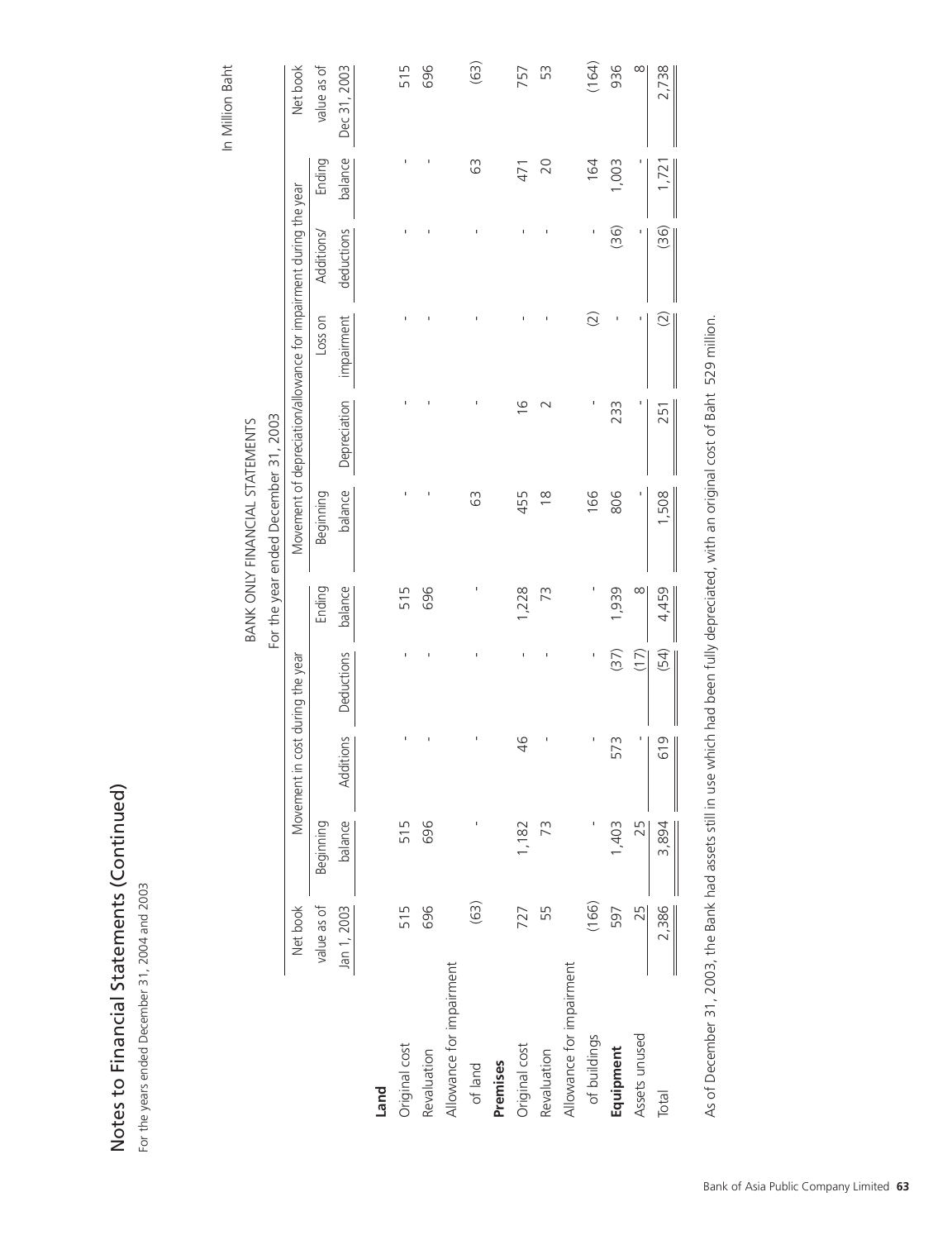For the years ended December 31, 2004 and 2003

### **13. DEPOSITS**

Classified by type of deposit

|                                       |                             |         |                             | <b>In Million Baht</b> |
|---------------------------------------|-----------------------------|---------|-----------------------------|------------------------|
|                                       | <b>CONSOLIDATED</b>         |         | <b>BANK ONLY</b>            |                        |
|                                       | <b>FINANCIAL STATEMENTS</b> |         | <b>FINANCIAL STATEMENTS</b> |                        |
|                                       | As at December 31,          |         | As at December 31,          |                        |
|                                       | 2004                        | 2003    | 2004                        | 2003                   |
| Current deposits                      | 4,381                       | 3,906   | 4,385                       | 3,914                  |
| Saving deposits                       | 72,377                      | 72,055  | 72,416                      | 72,097                 |
| Time deposits with original maturity: |                             |         |                             |                        |
| - Under 6 months                      | 33,704                      | 37,002  | 33,704                      | 37,022                 |
| - Over 6 months but not over 1 year   | 3,270                       | 3,888   | 3,270                       | 3,888                  |
| - 1 year and over                     | 24,302                      | 25,130  | 24,302                      | 25,130                 |
| Total                                 | 138,034                     | 141,981 | 138,077                     | 142,051                |

Classified by the remaining period of the deposit agreement

|              | <b>CONSOLIDATED</b><br><b>FINANCIAL STATEMENTS</b><br>As at December 31, |         | <b>BANK ONLY</b><br><b>FINANCIAL STATEMENTS</b><br>As at December 31, | <b>In Million Baht</b> |
|--------------|--------------------------------------------------------------------------|---------|-----------------------------------------------------------------------|------------------------|
|              | 2004                                                                     | 2003    | 2004                                                                  | 2003                   |
| Under 1 year | 131,000                                                                  | 127,079 | 131,043                                                               | 127,149                |
| Over 1 year  | 7,034                                                                    | 14,902  | 7,034                                                                 | 14,902                 |
| Total        | 138,034                                                                  | 141,981 | 138,077                                                               | 142,051                |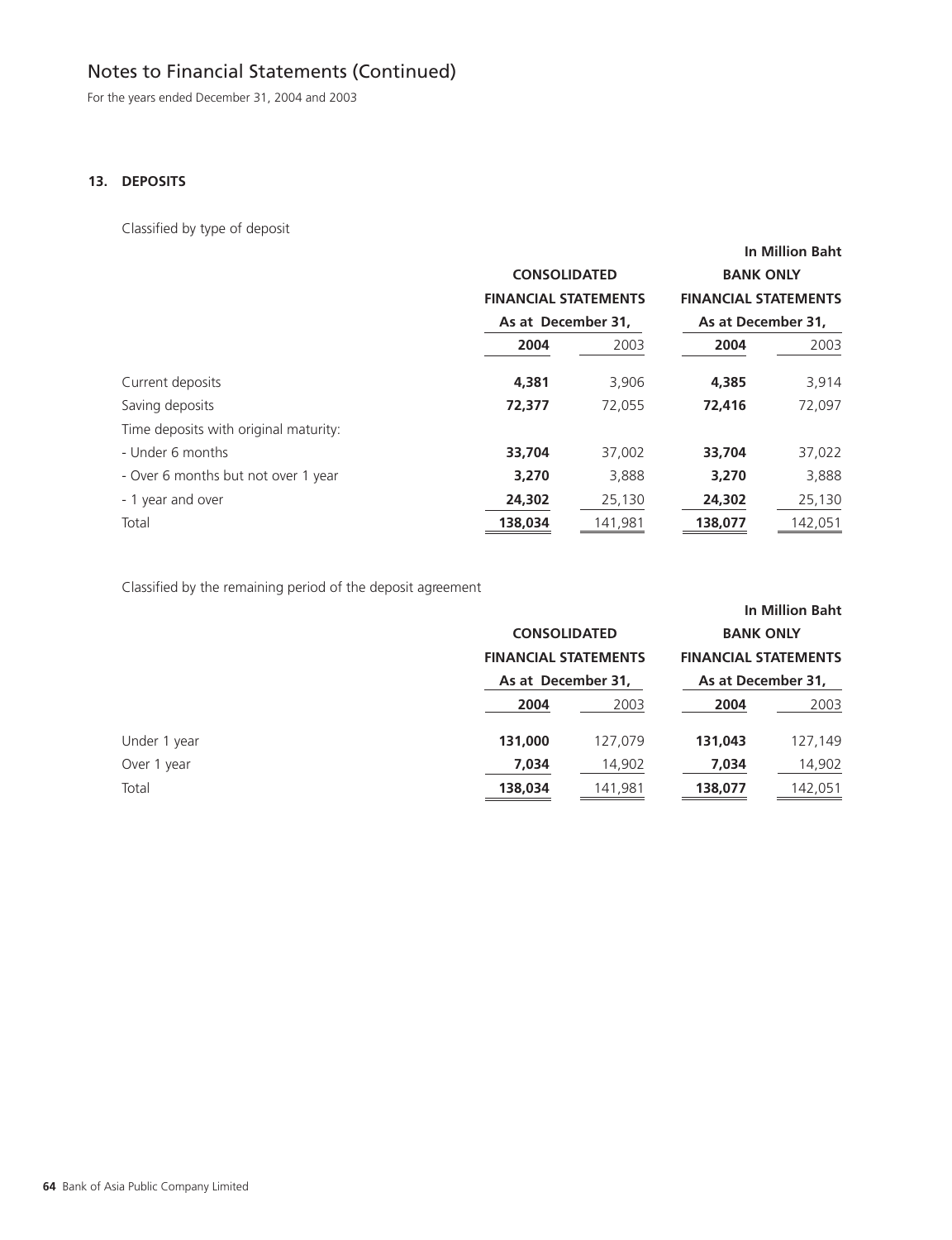For the years ended December 31, 2004 and 2003

### Classified by the currency and residence of depositors

### **In Million Baht CONSOLIDATED FINANCIAL STATEMENTS**

|                  |                 | As at December 31, 2004 |              |
|------------------|-----------------|-------------------------|--------------|
|                  | <b>Domestic</b> | Foreign                 | <b>Total</b> |
| Baht             | 136,784         | ٠.                      | 136,784      |
| US dollars       | 651             | 223                     | 874          |
| Other currencies | 99              | 277                     | 376          |
| Total            | 137,534         | 500                     | 138,034      |

In Million Baht

### CONSOLIDATED FINANCIAL STATEMENTS

|                  |          | As at December 31, 2003  |         |  |
|------------------|----------|--------------------------|---------|--|
|                  | Domestic | Foreign                  | Total   |  |
| Baht             | 140,733  | $\overline{\phantom{a}}$ | 140,733 |  |
| US dollars       | 706      | 273                      | 979     |  |
| Other currencies | 70       | 199                      | 269     |  |
| Total            | 141,509  | 472                      | 141,981 |  |
|                  |          |                          |         |  |

### **In Million Baht**

### **BANK ONLY FINANCIAL STATEMENTS**

| As at December 31, 2004 |         |              |
|-------------------------|---------|--------------|
| <b>Domestic</b>         | Foreign | <b>Total</b> |
| 136,827                 | ٠       | 136,827      |
| 651                     | 223     | 874          |
| 99                      | 277     | 376          |
| 137,577                 | 500     | 138,077      |
|                         |         |              |

#### In Million Baht

### BANK ONLY FINANCIAL STATEMENTS

|                  |          | As at December 31, 2003  |         |  |
|------------------|----------|--------------------------|---------|--|
|                  | Domestic | Foreign                  | Total   |  |
| Baht             | 140,803  | $\overline{\phantom{a}}$ | 140,803 |  |
| US dollars       | 706      | 273                      | 979     |  |
| Other currencies | 70       | 199                      | 269     |  |
| Total            | 141,579  | 472                      | 142,051 |  |
|                  |          |                          |         |  |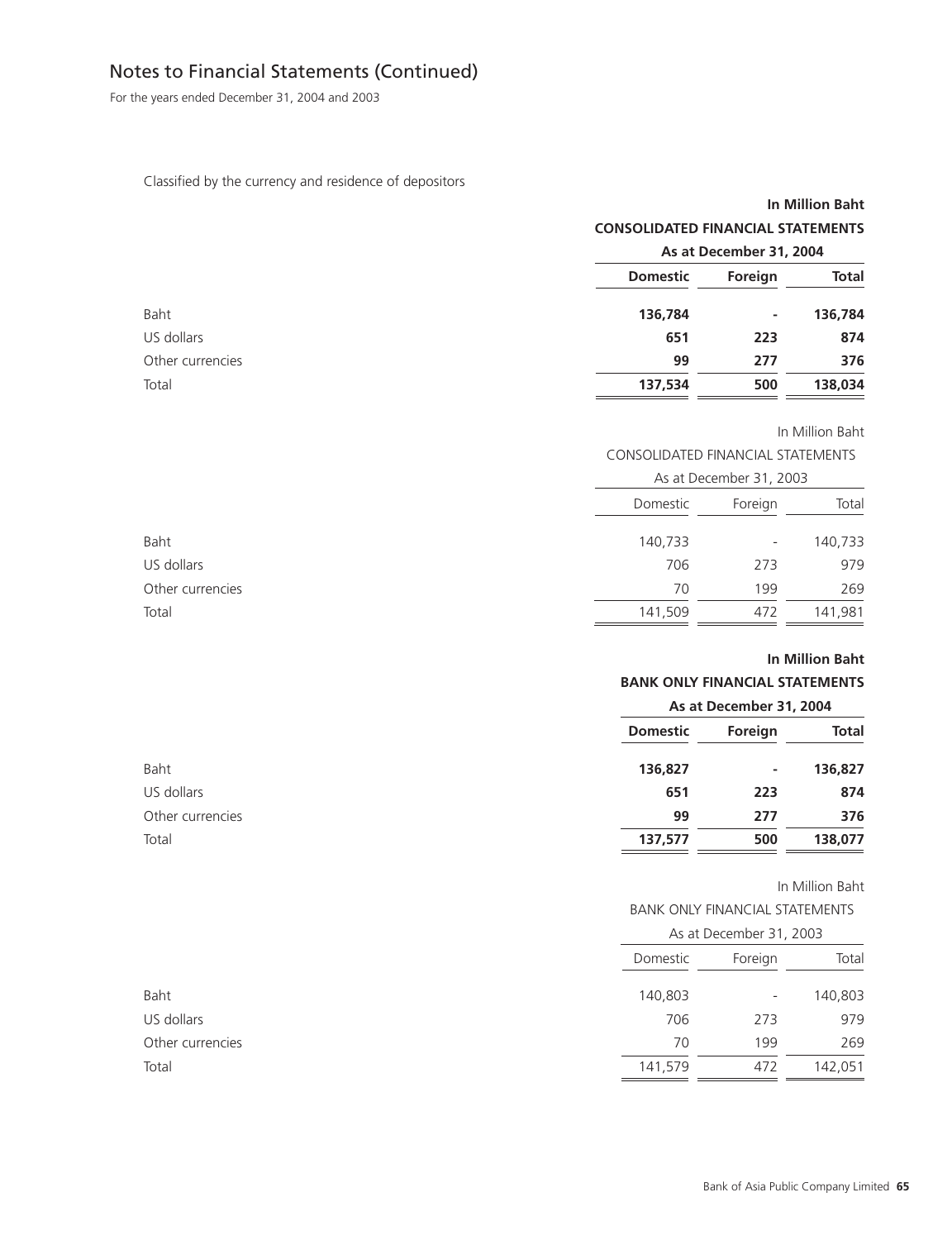For the years ended December 31, 2004 and 2003

### **14. INTERBANK AND MONEY MARKET ITEMS (LIABILITIES)**

|                                                 |                                          |             | <b>In Million Baht</b> |
|-------------------------------------------------|------------------------------------------|-------------|------------------------|
|                                                 | <b>CONSOLIDATED FINANCIAL STATEMENTS</b> |             |                        |
|                                                 | As at December 31, 2004                  |             |                        |
|                                                 | At call                                  | <b>Time</b> | <b>Total</b>           |
| <b>Domestic items</b>                           |                                          |             |                        |
| Bank of Thailand and the Financial Institutions |                                          |             |                        |
| Development Fund                                | 509                                      | 180         | 689                    |
| Commercial banks                                | 674                                      | 98          | 772                    |
| Other banks                                     | 43                                       |             | 43                     |
| Finance companies, securities companies         |                                          |             |                        |
| and credit foncier companies                    | 767                                      |             | 767                    |
| Other financial institutions                    | 62                                       | 101         | 163                    |
| <b>Total domestic items</b>                     | 2,055                                    | 379         | 2,434                  |
| <b>Foreign items</b>                            |                                          |             |                        |
| US dollars                                      | 25                                       |             | 25                     |
| Other currencies                                | 396                                      |             | 396                    |
| <b>Total foreign items</b>                      | 421                                      |             | 421                    |
| <b>Total domestic and foreign items</b>         | 2,476                                    | 379         | 2,855                  |

In Million Baht

CONSOLIDATED FINANCIAL STATEMENTS

|                                                 |         | As at December 31, 2003 |       |  |
|-------------------------------------------------|---------|-------------------------|-------|--|
|                                                 | At call | Time                    | Total |  |
| <b>Domestic items</b>                           |         |                         |       |  |
| Bank of Thailand and the Financial Institutions |         |                         |       |  |
| Development Fund                                | 306     |                         | 306   |  |
| Commercial banks                                | 700     | 199                     | 899   |  |
| Other banks                                     | 256     |                         | 256   |  |
| Finance companies, securities companies         |         |                         |       |  |
| and credit foncier companies                    | 1,390   | 30                      | 1,420 |  |
| Other financial institutions                    | 70      | 121                     | 191   |  |
| <b>Total domestic items</b>                     | 2,722   | 350                     | 3,072 |  |
| <b>Foreign items</b>                            |         |                         |       |  |
| US dollars                                      | 157     |                         | 157   |  |
| Other currencies                                | 394     |                         | 394   |  |
| <b>Total foreign items</b>                      | 551     |                         | 551   |  |
| <b>Total domestic and foreign items</b>         | 3,273   | 350                     | 3,623 |  |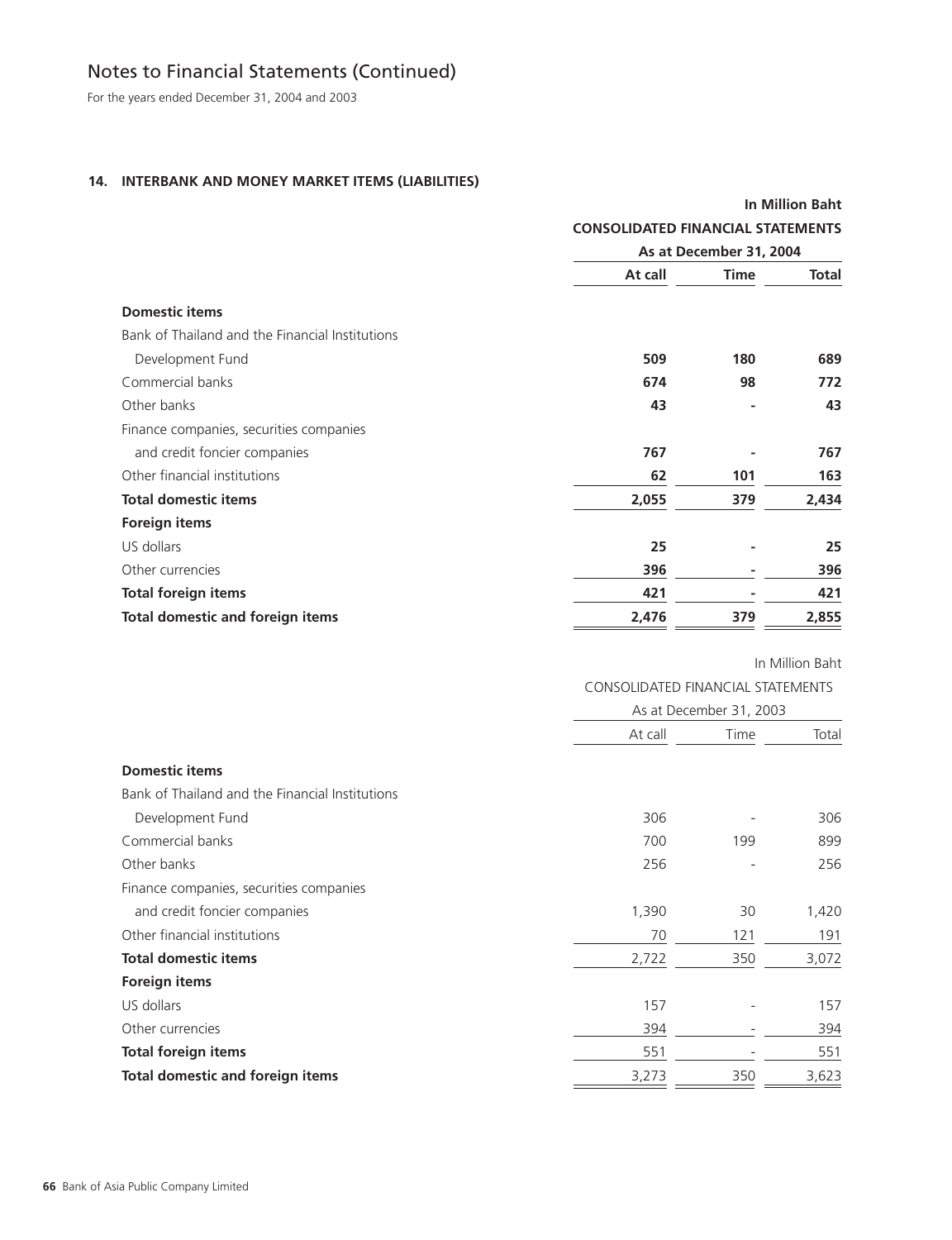For the years ended December 31, 2004 and 2003

|                                                 |                                       |                         | <b>In Million Baht</b> |
|-------------------------------------------------|---------------------------------------|-------------------------|------------------------|
|                                                 | <b>BANK ONLY FINANCIAL STATEMENTS</b> |                         |                        |
|                                                 | As at December 31, 2004               |                         |                        |
|                                                 | At call                               | <b>Time</b>             | <b>Total</b>           |
| <b>Domestic items</b>                           |                                       |                         |                        |
| Bank of Thailand and the Financial Institutions |                                       |                         |                        |
| Development Fund                                | 509                                   | 180                     | 689                    |
| Commercial banks                                | 680                                   | 98                      | 778                    |
| Other banks                                     | 43                                    |                         | 43                     |
| Finance companies, securities companies         |                                       |                         |                        |
| and credit foncier companies                    | 767                                   |                         | 767                    |
| Other financial institutions                    | 62                                    | 1                       | 63                     |
| <b>Total domestic items</b>                     | 2,061                                 | 279                     | 2,340                  |
| <b>Foreign items</b>                            |                                       |                         |                        |
| US dollars                                      | 25                                    |                         | 25                     |
| Other currencies                                | 396                                   |                         | 396                    |
| <b>Total foreign items</b>                      | 421                                   |                         | 421                    |
| <b>Total domestic and foreign items</b>         | 2,482                                 | 279                     | 2,761                  |
|                                                 |                                       |                         | In Million Baht        |
|                                                 | <b>BANK ONLY FINANCIAL STATEMENTS</b> |                         |                        |
|                                                 |                                       | As at December 31, 2003 |                        |
|                                                 | At call                               | Time                    | Total                  |
| <b>Domestic items</b>                           |                                       |                         |                        |
| Bank of Thailand and the Financial Institutions |                                       |                         |                        |
| Development Fund                                | 306                                   |                         | 306                    |
| Commercial banks                                | 500                                   | 99                      | 599                    |
| Other banks                                     | 256                                   |                         | 256                    |
| Finance companies, securities companies         |                                       |                         |                        |
| and credit foncier companies                    | 1,396                                 | 30                      | 1,426                  |
| Other financial institutions                    | 70                                    | 21                      | 91                     |
| <b>Total domestic items</b>                     | 2,528                                 | 150                     | 2,678                  |
| Foreign items                                   |                                       |                         |                        |
| US dollars                                      | 157                                   |                         | 157                    |
| Other currencies                                | 394                                   |                         | 394                    |
| <b>Total foreign items</b>                      | 551                                   |                         | 551                    |
| <b>Total domestic and foreign items</b>         | 3,079                                 | 150                     | 3,229                  |
|                                                 |                                       |                         |                        |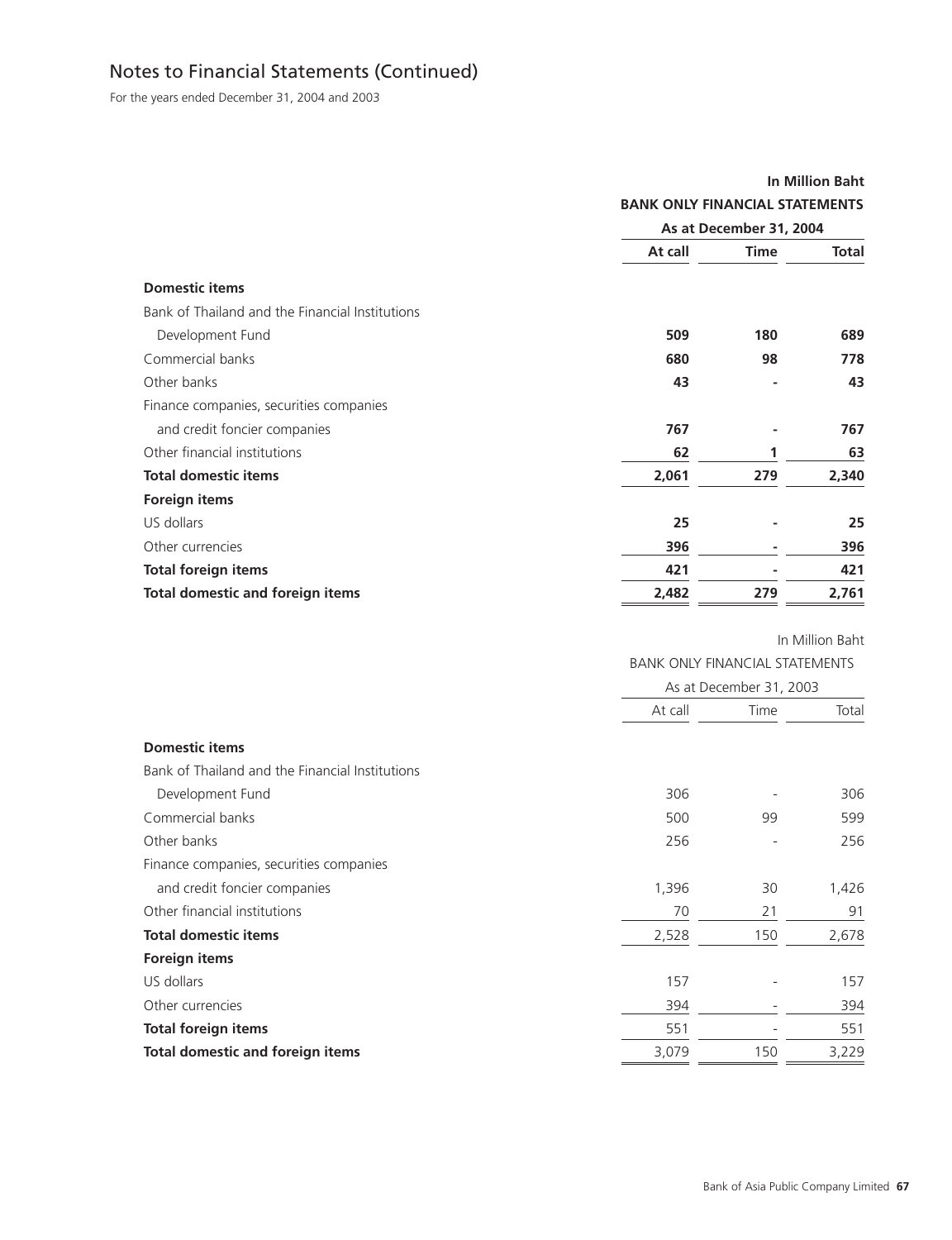For the years ended December 31, 2004 and 2003

### **15. SECURITIES SOLD UNDER REPURCHASE AGREEMENTS**

|                              |                             | <b>In Million Baht</b><br><b>CONSOLIDATED AND BANK ONLY</b> |  |  |
|------------------------------|-----------------------------|-------------------------------------------------------------|--|--|
|                              |                             |                                                             |  |  |
|                              | <b>FINANCIAL STATEMENTS</b> |                                                             |  |  |
|                              | As at December 31,          |                                                             |  |  |
|                              | 2004                        | 2003                                                        |  |  |
| Government Saving Bank Bonds | 200                         |                                                             |  |  |

### **16. BORROWINGS**

Borrowings by types of securities and sources:

|                               | <b>In Million Baht</b>                   |         |              |
|-------------------------------|------------------------------------------|---------|--------------|
|                               | <b>CONSOLIDATED FINANCIAL STATEMENTS</b> |         |              |
|                               | As at December 31, 2004                  |         |              |
|                               | <b>Domestic</b>                          | Foreign | <b>Total</b> |
| Short-term borrowings         |                                          |         |              |
| Bills of exchange             | 500                                      |         | 500          |
| Total short - term borrowings | 500                                      |         | 500          |
| Long - term borrowings        |                                          |         |              |
| Subordinated debentures       | 2,000                                    |         | 2,000        |
| Term loan agreements          | 12                                       |         | 12           |
| Total long - term borrowings  | 2,012                                    |         | 2,012        |
| Total                         | 2,512                                    |         | 2,512        |

|                                     | <b>CONSOLIDATED FINANCIAL STATEMENTS</b> |         |       |
|-------------------------------------|------------------------------------------|---------|-------|
|                                     | As at December 31, 2003                  |         |       |
|                                     | Domestic                                 | Foreign | Total |
| Short-term borrowings               |                                          |         |       |
| Bills of exchange                   | 432                                      |         | 432   |
| Subordinated convertible debentures |                                          | 900     | 900   |
| Total short - term borrowings       | 432                                      | 900     | 1,332 |
| Long - term borrowings              |                                          |         |       |
| Subordinated debentures             | 4,000                                    |         | 4,000 |
| Term loan agreements                | 15                                       |         | 15    |
| Total long - term borrowings        | 4,015                                    |         | 4,015 |
| Total                               | 4,447                                    | 900     | 5,347 |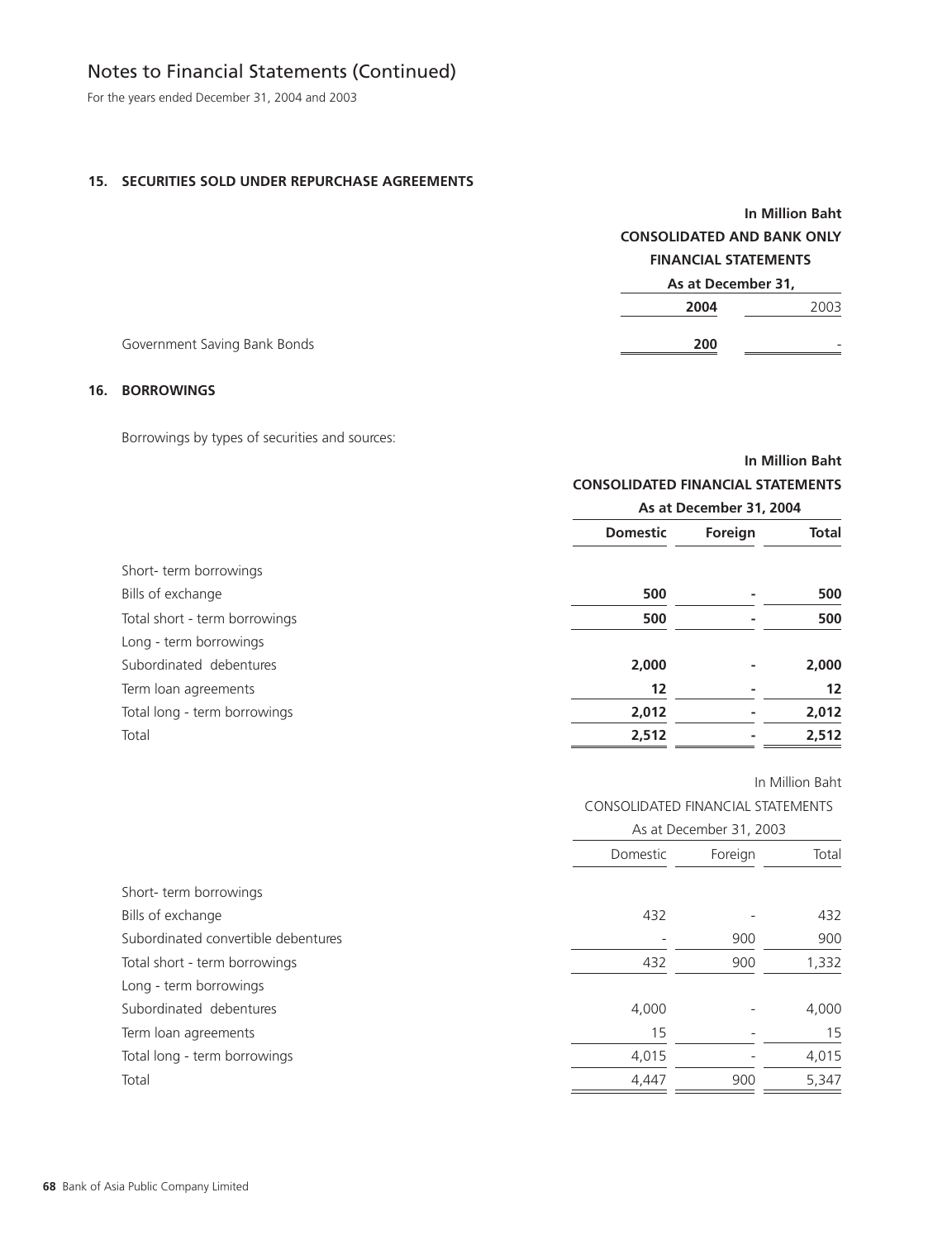For the years ended December 31, 2004 and 2003

# **In Million Baht BANK ONLY FINANCIAL STATEMENTS As at December 31, 2004**

|                         | <b>Domestic</b> | Foreign | <b>Total</b> |
|-------------------------|-----------------|---------|--------------|
| Long - term borrowings  |                 |         |              |
| Subordinated debentures | 2,000           | ٠       | 2,000        |
| Term loan agreements    | 12              |         | 12           |
| Total                   | 2,012           | ۰       | 2,012        |
|                         |                 |         |              |

In Million Baht

BANK ONLY FINANCIAL STATEMENTS

|                                     | As at December 31, 2003 |         |       |
|-------------------------------------|-------------------------|---------|-------|
|                                     | Domestic                | Foreign | Total |
| Short - term borrowings             |                         |         |       |
| Subordinated convertible debentures |                         | 900     | 900   |
| Total short - term borrowings       |                         | 900     | 900   |
| Long - term borrowings              |                         |         |       |
| Subordinated debentures             | 4,000                   |         | 4,000 |
| Term loan agreements                | 15                      |         | 15    |
| Total long - term borrowings        | 4,015                   |         | 4,015 |
| Total                               | 4,015                   | 900     | 4,915 |

Borrowings by type of security, currency, maturity and interest rate:

### **CONSOLIDATED FINANCIAL STATEMENTS**

|                               | As at December 31, 2004 |                 |               |                                          |
|-------------------------------|-------------------------|-----------------|---------------|------------------------------------------|
| <b>Types</b>                  | Currency                | <b>Maturity</b> | Interest rate | <b>Amounts</b><br>per annum Million Baht |
| Short - term borrowings       |                         |                 |               |                                          |
| Bills of exchange             | <b>Baht</b>             | Jun. 21, 2005   | 2.50-3.05%    | 500                                      |
| Total short - term borrowings |                         |                 |               | 500                                      |
| Long - term borrowings        |                         |                 |               |                                          |
| Subordinated debentures       | <b>Baht</b>             | Aug. 15, 2008   | 6.50%         | 2,000                                    |
| Term loan agreement           | Baht                    | Oct. 31, 2007   | ٠             | 5                                        |
| Term loan agreement           | <b>Baht</b>             | Mar. 31, 2009   |               |                                          |
| Total long - term borrowings  |                         |                 |               | 2,012                                    |
| Total                         |                         |                 |               | 2,512                                    |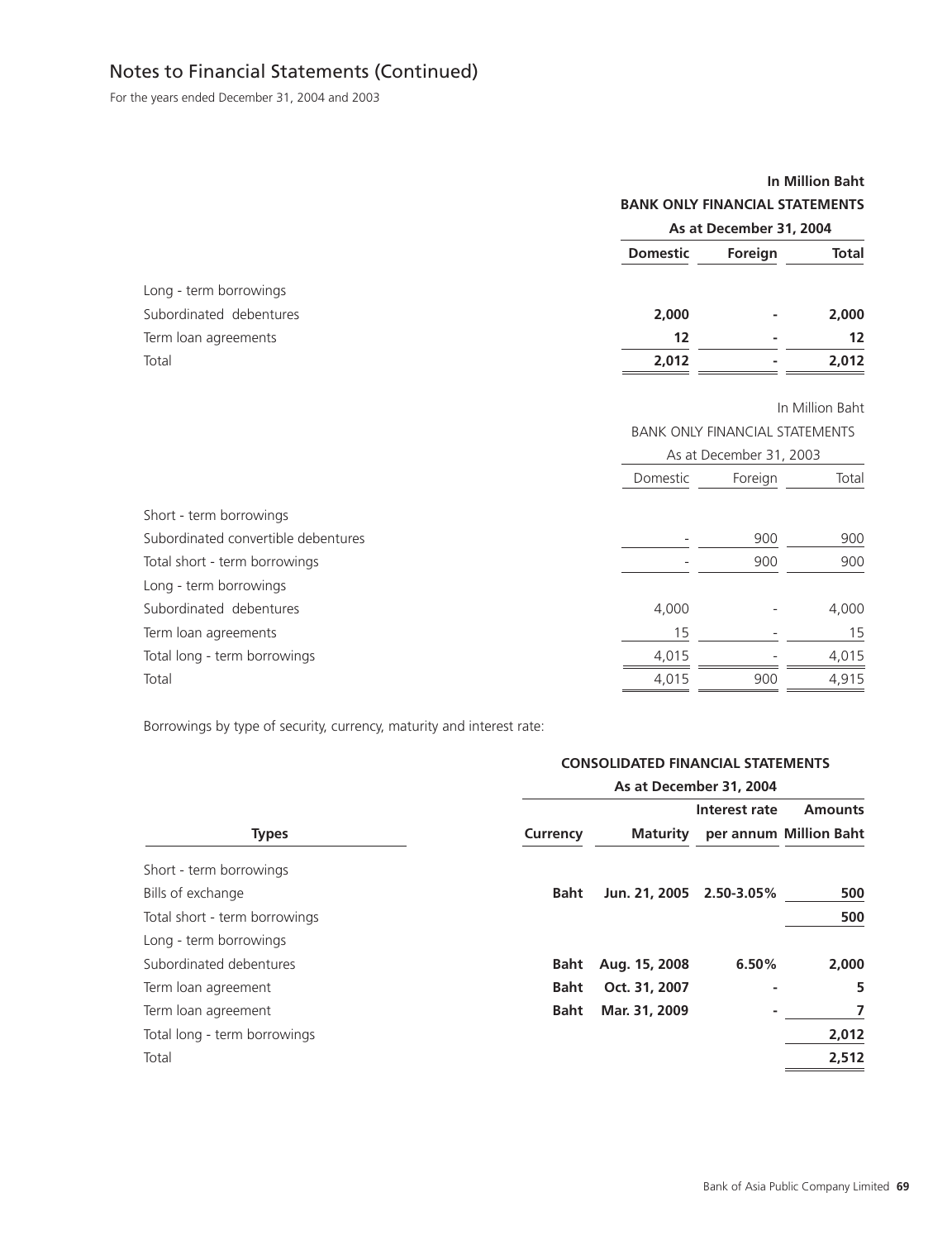For the years ended December 31, 2004 and 2003

# As at December 31, 2003 Interest rate Amounts Types Currency Maturity per annum Million Baht Short - term borrowings Bills of exchange Baht Jul. 8 2004 2.35-2.60% 432 Subordinated convertible debentures USD Feb. 9, 2004 3.75% 900 Total short - term borrowings 1,332 Long - term borrowings Subordinated debentures Baht Jun. 25, 2006 7.15% 2,000 Subordinated debentures Baht Aug. 15, 2008 6.50% 2,000 Term loan agreement Term loan agreement and the state of the Baht Oct. 31, 2007 - 7 Term loan agreement and the state of the Baht Mar. 31, 2009 - 8 Total long - term borrowings 4,015 Total borrowings 5,347

#### CONSOLIDATED FINANCIAL STATEMENTS

**BANK ONLY FINANCIAL STATEMENTS As at December 31, 2004**

| <b>Types</b>                 | Currency    | Maturity      | Interest rate | <b>Amounts</b><br>per annum Million Baht |  |
|------------------------------|-------------|---------------|---------------|------------------------------------------|--|
| Long - term borrowings       |             |               |               |                                          |  |
| Subordinated debentures      | Baht        | Aug. 15, 2008 | 6.50%         | 2,000                                    |  |
| Term loan agreement          | <b>Baht</b> | Oct. 31, 2007 |               | 5                                        |  |
| Term loan agreement          | <b>Baht</b> | Mar. 31, 2009 |               |                                          |  |
| Total long - term borrowings |             |               |               | 2,012                                    |  |
| Total                        |             |               |               | 2,012                                    |  |
|                              |             |               |               |                                          |  |

#### BANK ONLY FINANCIAL STATEMENTS

As at December 31, 2003

|                                     |            |               | Interest rate | Amounts      |
|-------------------------------------|------------|---------------|---------------|--------------|
| Types                               | Currency   | Maturity      | per annum     | Million Baht |
| Short - term borrowings             |            |               |               |              |
| Subordinated convertible debentures | <b>USD</b> | Feb. 9, 2004  | 3.75%         | 900          |
| Total short - term borrowings       |            |               |               | 900          |
| Long - term borrowings              |            |               |               |              |
| Subordinated debentures             | Baht       | Jun. 25, 2006 | 7.15%         | 2,000        |
| Subordinated debentures             | Baht       | Aug. 15, 2008 | 6.50%         | 2,000        |
| Term loan agreement                 | Baht       | Oct. 31, 2007 |               | 7            |
| Term loan agreement                 | Baht       | Mar. 31, 2009 |               | 8            |
| Total long - term borrowings        |            |               |               | 4,015        |
| Total borrowings                    |            |               |               | 4,915        |
|                                     |            |               |               |              |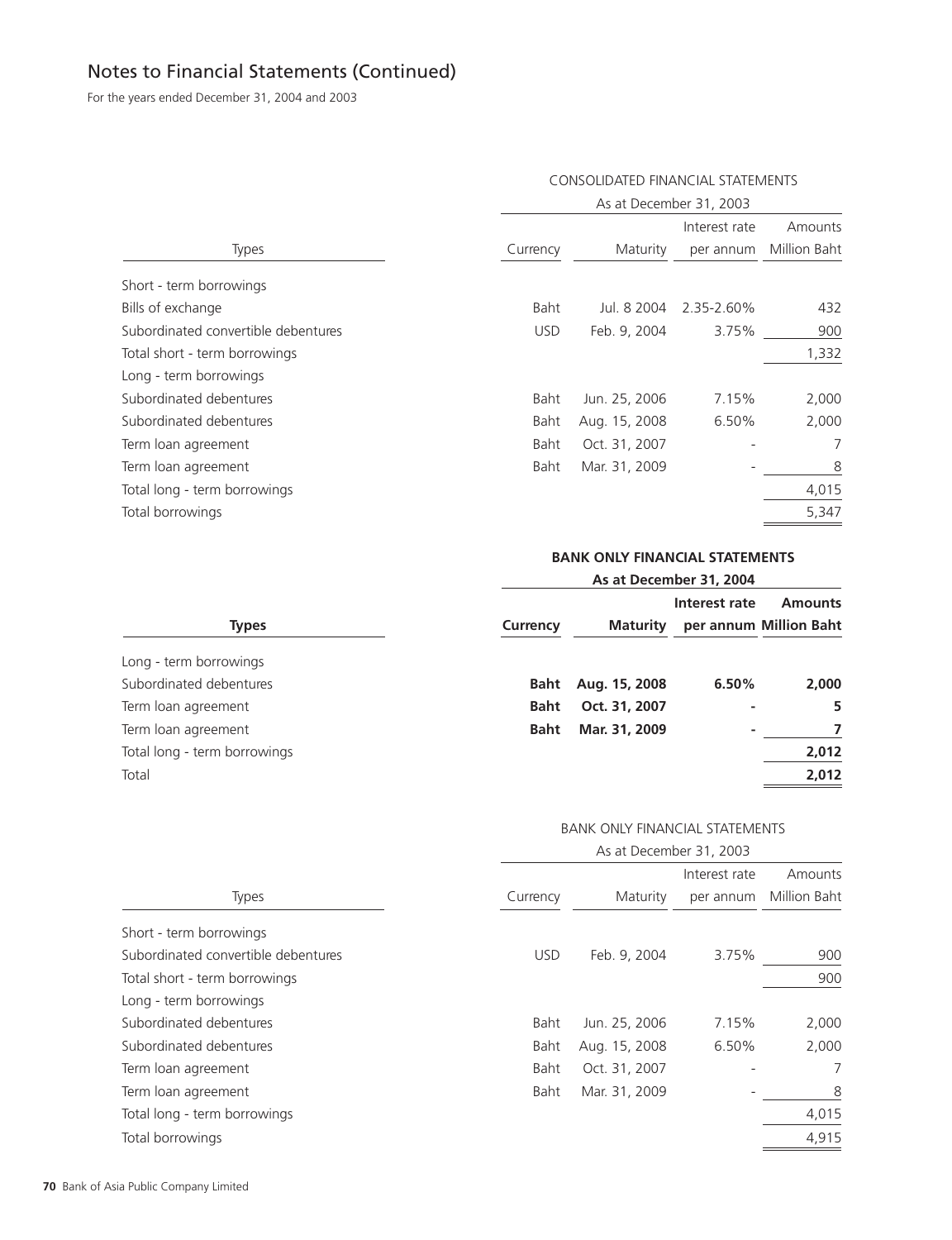For the years ended December 31, 2004 and 2003

#### **Issuance of subordinated convertible debentures to offshore investors**

At a shareholders' meeting on October 15, 1993, the shareholders approved the issue of a subordinated convertible debenture to foreign investors. The debenture was for a total of US\$ 75 million (exchange rate of US\$ 1 to Baht 25.45), comprised of 75,000 units of US\$ 1,000 each, had a maturity date of February 9, 2004, and was subject to interest at 3.75% per annum.

As at December 31, 2003, the conversion price was Baht 23 per share and 39,623 units had been converted into 19,272,234 ordinary shares.

The outstanding balance on the debenture was redeemed in full on February 9, 2004.

#### **Subordinated debentures sold to local specific investors**

On June 25, 1999, the Bank offered 2 million units of a subordinated debenture at Baht 1,000 per unit, totaling Baht 2,000 million to ABN AMRO Bank N.V., Bangkok Branch. The debenture had a 7-year term, carried a fixed interest rate of 7.15 percent per annum and was due for redemption on June 25, 2006.

The Board of Directors meeting No.543, held on February 19, 2004, resolved to redeem the above subordinated debenture before maturity. Upon approval from Bank of Thailand, the subordinated debenture was redeemed on June 25, 2004.

On August 15, 2001, the Bank offered 2 million units of subordinated debenture No.2 at Baht 1,000 per unit, totaling Baht 2,000 million through private placement. The debenture has a 7-year term, carries a floating interest rate calculated based on the average of the deposit rate for one year of four major banks and the Bank plus 2.50 percent per annum with a minimum guaranteed rate of 6.50 percent per annum and is due for redemption on August 15, 2008.

#### **Term loan agreements**

As at December 31, 2004 and 2003, the Bank has term loan agreements from the National Science and Technology Development Agency amounting to Baht 12 million and Baht 15 million, respectively. These are non-interest bearing and will mature on March 31, 2009 and October 31, 2007.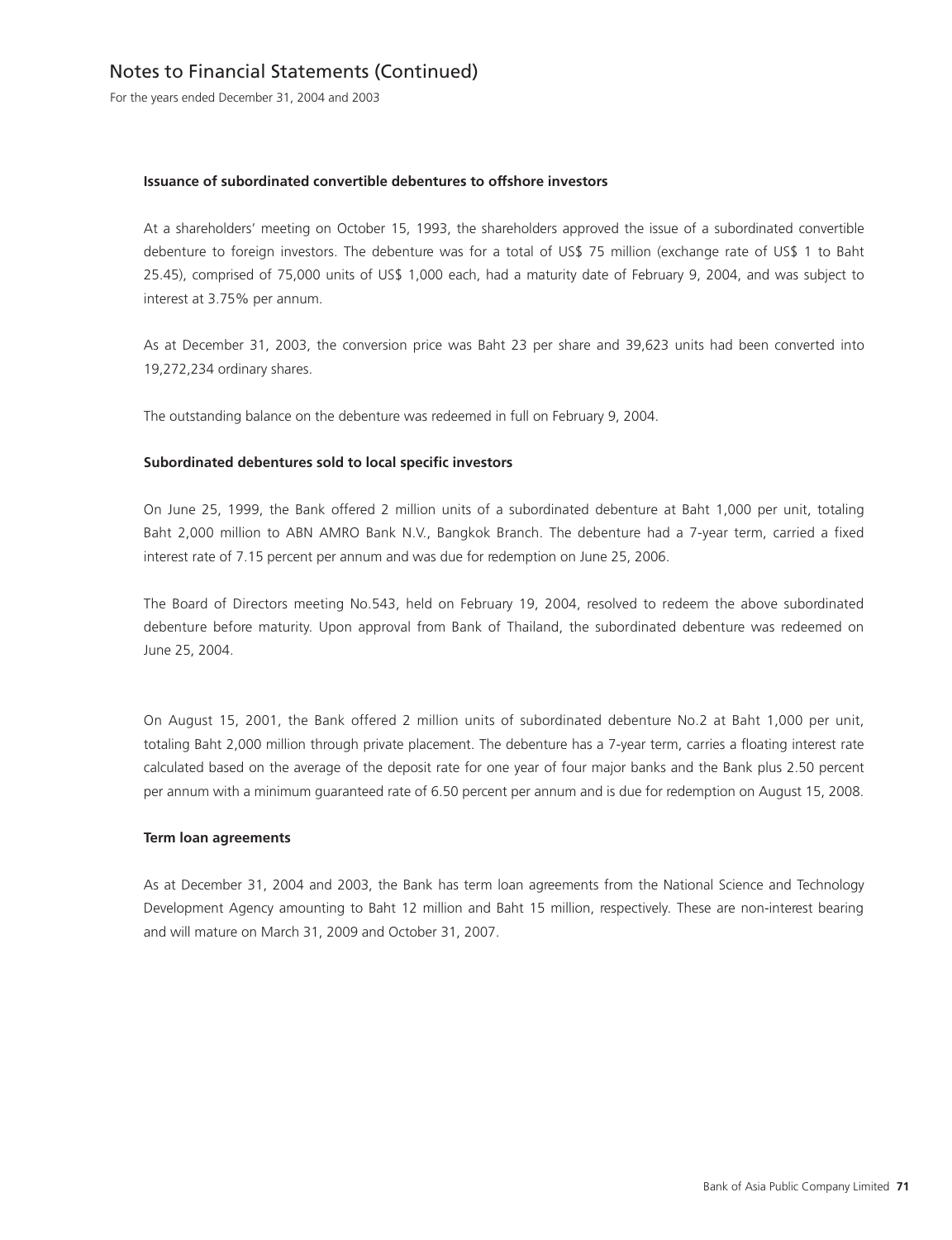For the years ended December 31, 2004 and 2003

## **17. HEDGE ACCOUNTING**

## **Cash flow hedges of interest rate risk**

Interest rate swaps are used to hedge cash flow exposures primarily on floating rate liabilities by changing interest paid to fixed rates. The swap notional amount used as a cash flow hedge as at December 31, 2004 and 2003 was Baht 5,000 million. The average pay rate and average receipt rate were approximately 4% p.a. and 2% p.a. respectively. Average floating rates are based on rates implied in the yield curve as at the respective dates. These may change significantly, affecting future cash flows.

The Bank purchased interest rate swap agreements to fix the long-term cost of funds. Those agreements are normally entered into when the fixed rates available under interest rate swaps are considered too low relative to the Bank's view about the level of future interest rates.

## **18. SHARE CAPITAL**

|                                                | In Million Baht<br><b>CONSOLIDATED AND BANK ONLY</b><br><b>FINANCIAL STATEMENTS</b> |        |  |
|------------------------------------------------|-------------------------------------------------------------------------------------|--------|--|
|                                                | As at December 31,                                                                  |        |  |
|                                                | 2004                                                                                | 2003   |  |
| Paid-up share capital from shareholders        | 50,597                                                                              | 50,597 |  |
| Paid-up share capital from conversion of       |                                                                                     |        |  |
| subordinated convertible debentures (domestic) | 164                                                                                 | 164    |  |
| Paid-up share capital from conversion of       |                                                                                     |        |  |
| subordinated convertible debentures (foreign)  | 193                                                                                 | 193    |  |
| Total                                          | 50,954                                                                              | 50,954 |  |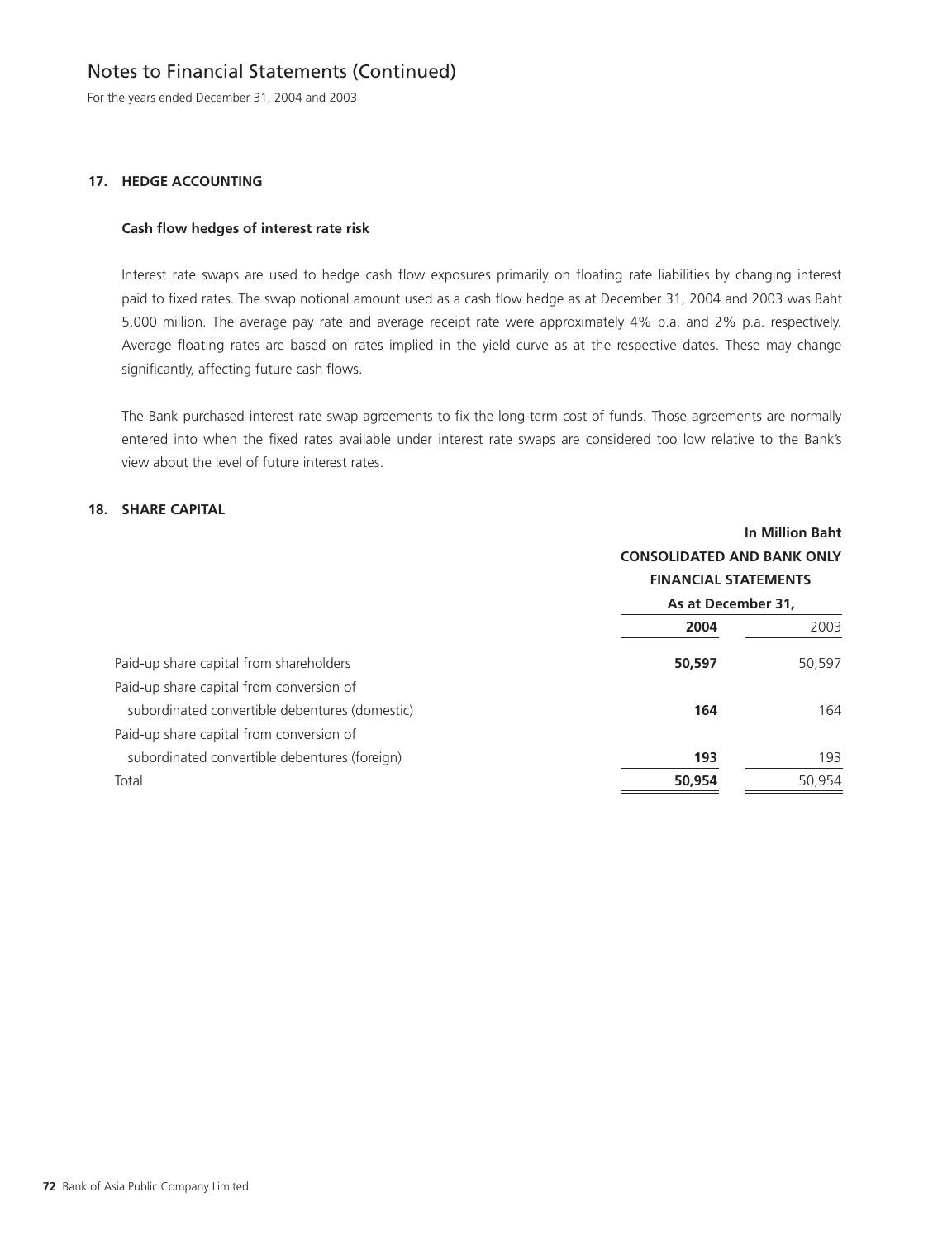For the years ended December 31, 2004 and 2003

## **19. CAPITAL FUND**

|                                                     |               |                                       | <b>In Million Baht</b> |  |  |
|-----------------------------------------------------|---------------|---------------------------------------|------------------------|--|--|
|                                                     |               | <b>BANK ONLY FINANCIAL STATEMENTS</b> |                        |  |  |
|                                                     |               |                                       | As at December 31,     |  |  |
|                                                     |               | 2004                                  | 2003                   |  |  |
| <b>Tier 1 capital</b>                               |               |                                       |                        |  |  |
| Paid-up share capital and discount on share capital |               | 39,809                                | 39,809                 |  |  |
| Statutory reserve                                   |               | 368                                   | 368                    |  |  |
| Other reserve                                       |               | 72                                    | 72                     |  |  |
| Deficit                                             |               | (26, 982)                             | (28, 802)              |  |  |
| Less net loss                                       |               | (137)                                 |                        |  |  |
|                                                     |               | 13,130                                | 11,447                 |  |  |
| <b>Tier 2 capital</b>                               |               |                                       |                        |  |  |
| Unrealised increment on land appraisal (70%)        |               | 486                                   | 487                    |  |  |
| Unrealised increment on buildings appraisal (50%)   |               | 26                                    | 27                     |  |  |
| General provision for pass loans and receivables    |               | 1,401                                 | 1,507                  |  |  |
| Unrealised gain on investment in equity securities  |               |                                       |                        |  |  |
| (available-for-sale)-net (45%)                      |               | 83                                    | 178                    |  |  |
| Subordinated debentures                             |               | 1,200                                 | 2,400                  |  |  |
|                                                     |               | 3,196                                 | 4,599                  |  |  |
| <b>Total capital fund</b>                           |               | 16,326                                | 16,046                 |  |  |
| Tier 1 capital ratio                                | $\frac{0}{0}$ | 11.71                                 | 9.49                   |  |  |
| Total capital ratio                                 | $\%$          | 14.56                                 | 13.31                  |  |  |
| Minimum tier 1 capital ratio requirement            | $\frac{0}{0}$ | 4.25                                  | 4.25                   |  |  |
| Minimum total capital ratio requirement             | $\frac{0}{0}$ | 8.50                                  | 8.50                   |  |  |

## **20. STATUTORY RESERVE**

Under the Public Limited Companies Act, the Bank is required to set aside as a statutory reserve at least 5% of its net profit after accumulated deficit brought forward (if any) until the reserve is not less than 10% of the authorized capital, and under the provision of the Civil and Commercial Code of Thailand, subsidiary companies are required to set aside as a legal reserve at least 5% of net income each time a dividend is declared until the reserve reaches 10% of authorized capital. The reserve is not available for dividend distribution.

## **21. OTHER RESERVE**

The Bank allocates part of its net income to become other reserves which are classified or considered to be general capital with no specific purpose.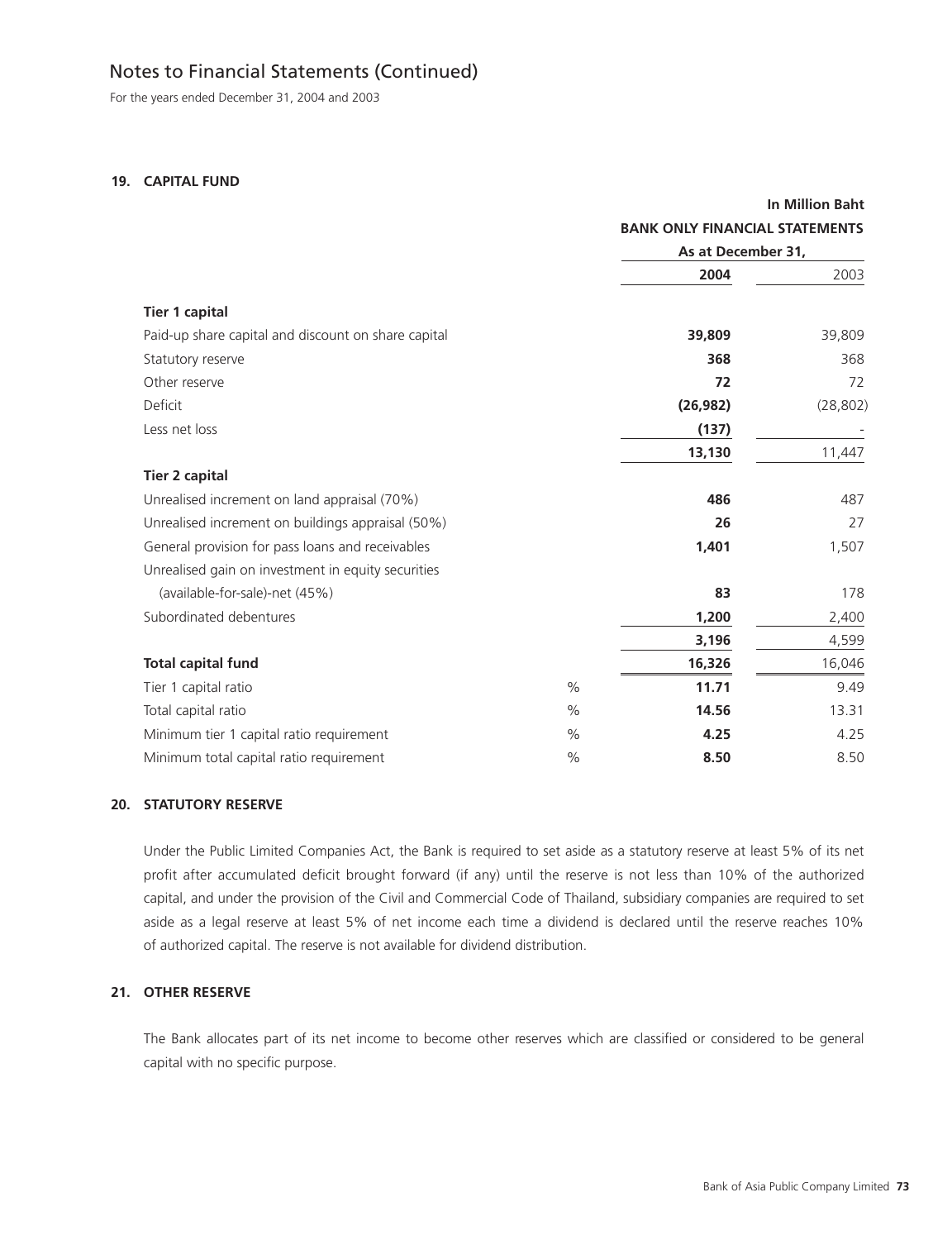For the years ended December 31, 2004 and 2003

## **22. CONTINGENCIES AND COMMITMENTS**

|                                        | <b>In Million Baht</b>            |                             |              |
|----------------------------------------|-----------------------------------|-----------------------------|--------------|
|                                        | <b>CONSOLIDATED AND BANK ONLY</b> |                             |              |
|                                        |                                   | <b>FINANCIAL STATEMENTS</b> |              |
|                                        |                                   | As at December 31, 2004     |              |
|                                        | <b>Baht</b>                       | Foreign                     |              |
|                                        | currency                          | currencies                  | <b>Total</b> |
| Aval to bills                          | 754                               |                             | 754          |
| Guarantees of loans                    | 5                                 | 70                          | 75           |
| Other guarantees                       | 10,129                            | 724                         | 10,853       |
| Letters of credit                      | 82                                | 3,145                       | 3,227        |
| Forward exchange contract              |                                   |                             |              |
| Forward exchange - bought              | 8,777                             | 26,074                      | 34,851       |
| Forward exchange - sold                | 23,886                            | 10,752                      | 34,638       |
| Interest rate swap contract            |                                   |                             |              |
| Interest rate swap - bought            | 5,000                             |                             | 5,000        |
| Interest rate swap - sold              | 5,000                             |                             | 5,000        |
| Undrawn overdraft amount               | 17,316                            |                             | 17,316       |
| Liability under unmatured import bills | 36                                | 1,327                       | 1,363        |
| Total                                  | 70,985                            | 42,092                      | 113,077      |

## In Million Baht

CONSOLIDATED AND BANK ONLY

|                                        |          | <b>FINANCIAL STATEMENTS</b> |        |  |  |
|----------------------------------------|----------|-----------------------------|--------|--|--|
|                                        |          | As at December 31, 2003     |        |  |  |
|                                        | Baht     | Foreign                     |        |  |  |
|                                        | currency | currencies                  | Total  |  |  |
| Aval to bills                          | 927      |                             | 927    |  |  |
| Guarantees of loans                    | 29       | 76                          | 105    |  |  |
| Other guarantees                       | 8,945    | 876                         | 9,821  |  |  |
| Letters of credit                      | 168      | 2,908                       | 3,076  |  |  |
| Forward exchange                       |          |                             |        |  |  |
| Forward exchange - bought              | 16,748   | 11,313                      | 28,061 |  |  |
| Forward exchange - sold                | 8,249    | 19,733                      | 27,982 |  |  |
| Interest rate swap contract            |          |                             |        |  |  |
| Interest rate swap - bought            | 5,000    |                             | 5,000  |  |  |
| Interest rate swap - sold              | 5,000    |                             | 5,000  |  |  |
| Undrawn overdraft amount               | 17,348   |                             | 17,348 |  |  |
| Liability under unmatured import bills | 5        | 1,354                       | 1,359  |  |  |
| Total                                  | 62,419   | 36,260                      | 98,679 |  |  |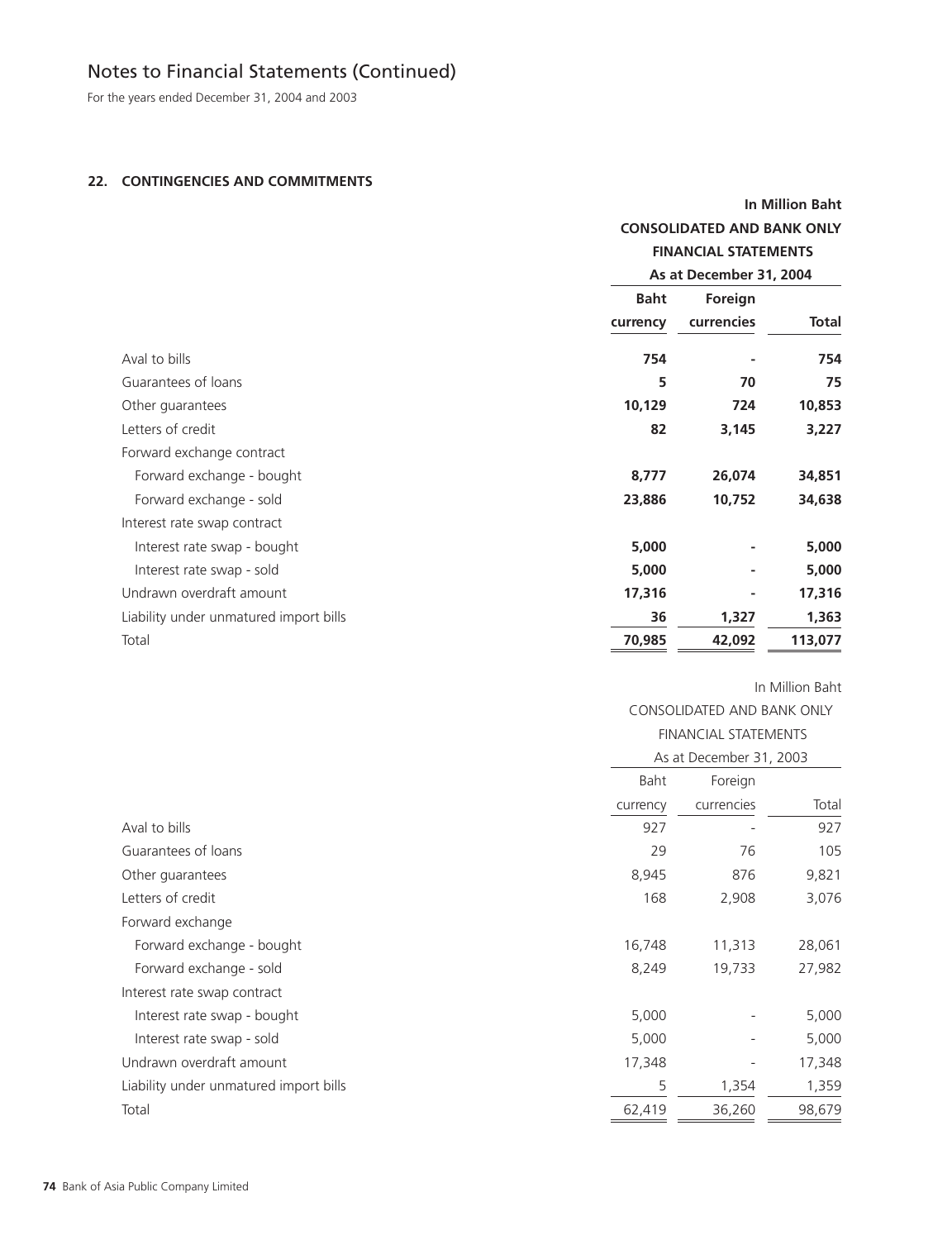For the years ended December 31, 2004 and 2003

The Bank has commitments related to revocable contracts in respect of purchases and servicing, information technology systems as well as other services. Major contractual commitments relating to these items as at December 31, 2004 and 2003 were approximately Baht 124 million and Baht 217 million respectively.

In 2001, the Bank entered into a ten-year agreement to annually purchase units of the Thailand Equity Fund, a marketable unit trust. As at December 31, 2004 and 2003 the Bank is committed to pay Baht 30 million and Baht 46 million, respectively, using the foreign exchange rate of the period-end.

The Bank has commitments in relation to various sale and purchase agreements for properties foreclosed. Properties foreclosed-net subject to such commitments as at December 31, 2004 and 2003 were Baht 899 million and Baht 1,088 million, respectively. As at December 31, 2004 the estimated gain from these agreements was Baht 42 million and as at December 31, 2003, the estimated loss was Baht 119 million. The Bank books sale transactions and gains or losses arising therefrom on the transfer dates.

## **23. ASSETS USED AS COLLATERAL**

|                                                    | <b>In Million Baht</b>                            |       |  |
|----------------------------------------------------|---------------------------------------------------|-------|--|
|                                                    | <b>CONSOLIDATED AND BANK ONLY</b>                 |       |  |
|                                                    | <b>FINANCIAL STATEMENTS</b><br>As at December 31, |       |  |
|                                                    |                                                   |       |  |
|                                                    | 2004                                              | 2003  |  |
| <b>Government bonds</b>                            |                                                   |       |  |
| Deposited as collateral for securities             |                                                   |       |  |
| sold under repurchase agreement                    | 521                                               | 2,088 |  |
| Deposited as collateral for Government departments | 1,195                                             | 1,246 |  |

#### **24. LITIGATION**

In the ordinary course of business, the Bank is a defendant in a number of lawsuits against it. These include allegations of labor related and other wrongful acts brought against the Bank, totaling Baht 695 million and Baht 224 million as at December 31, 2004 and 2003, respectively. Management believes that the liability, if any, resulting from the lawsuits will not be material to the Bank's financial position or results of operations.

### **25. RELATED PARTY TRANSACTIONS**

The Bank has business transactions with related parties. These transactions are with companies that share joint directors and/or shareholders with the Bank. The financial statements reflect the effects of these transactions in the normal course of business, and the price, interest rates, terms and conditions are considered to be at arm's length.

Interest rates on loans to employees are calculated based on the Bank's employee welfare policy.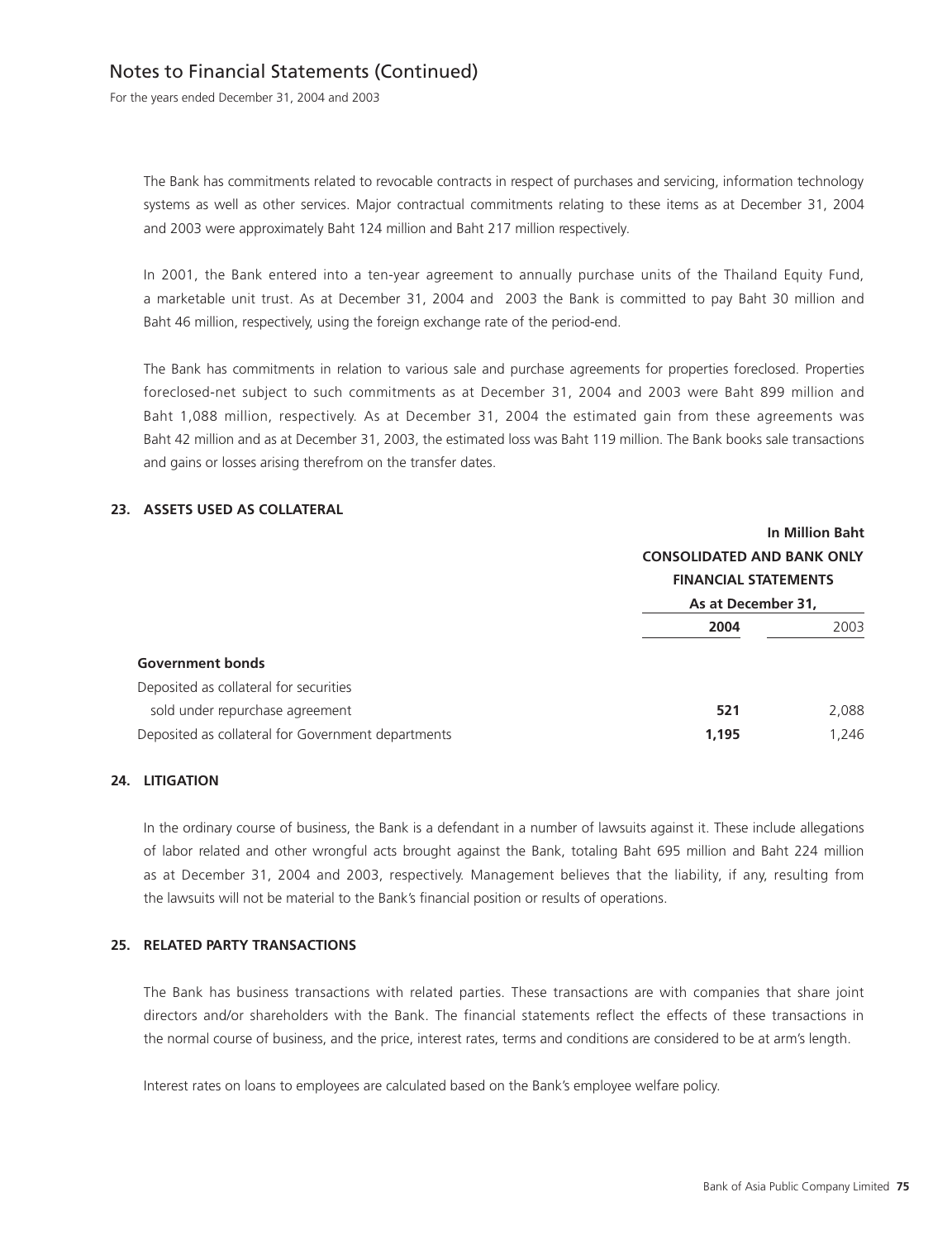For the years ended December 31, 2004 and 2003

During the year ended December 31, 2004, the Bank expanded its definition of related parties to include individuals as well as companies. Comparative information for the year ended December 31, 2003, has been expanded accordingly.

On July 27, 2004, ABM AMRO Bank completed the sale of its 80.77% stake in the Bank to United Overseas Bank (UOB). Accordingly, UOB has been treated as a related party from that date.

Loans and commitments to executive officers from Senior Vice President level upwards, directors, major shareholders, and to business entities where the Bank or its subsidiaries, their directors, employees of Executive Vice President level upwards or close family members of the above hold 10% or more of the paid-up capital at December 31, 2004 and 2003, were as follows:

#### **In Million Baht**

|                                        | <b>CONSOLIDATED FINANCIAL STATEMENTS</b> |                         |                |                         |
|----------------------------------------|------------------------------------------|-------------------------|----------------|-------------------------|
|                                        |                                          | As at December 31, 2004 |                | As at December 31, 2003 |
|                                        | <b>Ending balance</b>                    | Average balance         | Ending balance | Average balance         |
| Loans                                  |                                          |                         |                |                         |
| 1. Major Shareholder                   | 200                                      | 200                     |                |                         |
| 2. Senior Vice President level upwards |                                          |                         |                |                         |
| and close family members               | 30                                       | 45                      | 55             | 39                      |
| 3. Business entities where the Bank    |                                          |                         |                |                         |
| or its subsidiaries, their directors,  |                                          |                         |                |                         |
| employees of Executive Vice President  |                                          |                         |                |                         |
| level and higher and close family      |                                          |                         |                |                         |
| members of the above, hold 10%         |                                          |                         |                |                         |
| or more of the paid-up capital         | 2,990                                    | 3,341                   | 4,431          | 4,599                   |
| Total                                  | 3,220                                    | 3,586                   | 4,486          | 4,638                   |
| <b>Commitments</b>                     |                                          |                         |                |                         |
| 1. Major shareholder                   | 1,060                                    | 9,014                   | 18,531         | 17,585                  |
| 2. Business entities where the Bank    |                                          |                         |                |                         |
| or its subsidiaries, their directors,  |                                          |                         |                |                         |
| employees of Executive Vice President  |                                          |                         |                |                         |
| level and higher and close family      |                                          |                         |                |                         |
| members of the above, hold 10%         |                                          |                         |                |                         |
| or more of the paid-up capital         | 3                                        | 3                       | 3              | 5                       |
| Total                                  | 1,063                                    | 9,017                   | 18,534         | 17,590                  |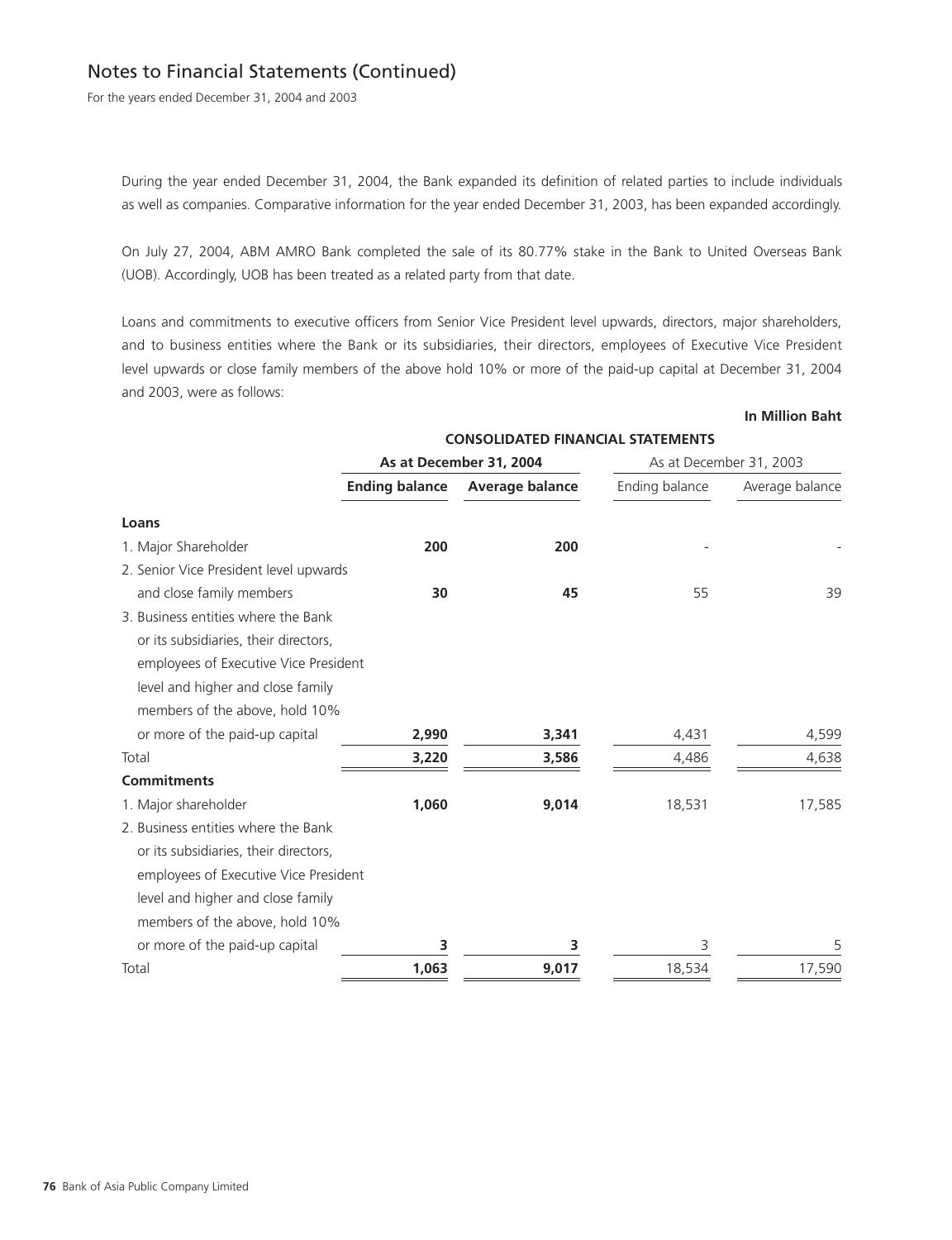For the years ended December 31, 2004 and 2003

# **BANK ONLY FINANCIAL STATEMENTS As at December 31, 2004** As at December 31, 2003 **Ending balance Average balance Ending balance Average balance Loans** 1. Major shareholder **200 200 200** 2. Senior Vice President level upwards and close family members **30 30** 55 39 3. Business entities where the Bank or its subsidiaries, their directors employees of Executive Vice President level and higher and close family members of the above, hold 10% or more of the paid-up capital **5,460 5,654** 6,270 6,300 Total **5,690 5,899** 6,325 6,339 **Commitments** 1. Major shareholder **1,060 9,014** 18,531 17,585 2. Business entities where the Bank or its subsidiaries, their directors, employees of Executive Vice President level and higher and close family members of the above, hold 10% or more of the paid-up capital **3 3** 3 5 Total **1,063 9,017** 18,534 17,590

As at December 31, 2004 and 2003, the Bank had staff loans with certain officers from Senior Vice President level upwards amounting to Baht 10 million and Baht 5 million, respectively.

#### **In Million Baht**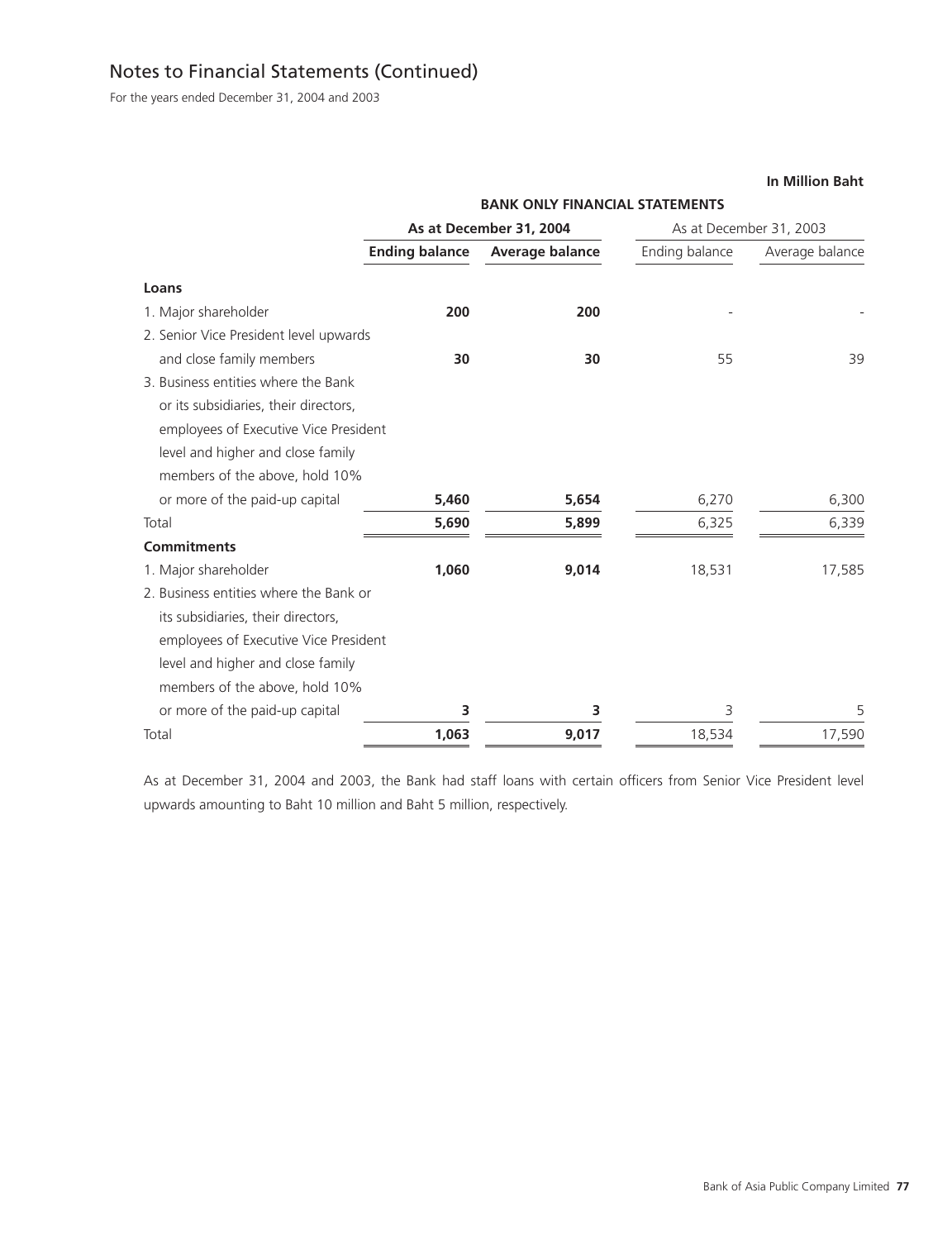For the years ended December 31, 2004 and 2003

Certain information related to the aforementioned loans and commitments of the Bank were as follows:

| <b>CONSOLIDATED FINANCIAL STATEMENTS</b> |  |
|------------------------------------------|--|
|------------------------------------------|--|

|  |  | As at December 31, 2004 |  |  |
|--|--|-------------------------|--|--|
|--|--|-------------------------|--|--|

|             |                |                |                      | <b>Amounts</b> |                  |
|-------------|----------------|----------------|----------------------|----------------|------------------|
|             | <b>Amounts</b> | Interest rate  |                      | <b>Secured</b> | <b>Unsecured</b> |
|             | (Million Baht) | % per annum    | <b>Maturity date</b> | (Million Baht) | (Million Baht)   |
| Loans       | 3,220          | $1.25 - 19.00$ | Apr. 23, 1993 to )   |                |                  |
|             |                |                | May. 18, 2019        | 2,824          | 1,459            |
| Commitments | 1,063          | $1.50 - 2.50$  | Sep. 30, 1997 to     |                |                  |
|             |                |                | Sep. 30, 2005        |                |                  |

## CONSOLIDATED FINANCIAL STATEMENTS

As at December 31, 2003

|             |                |                |                  | Amounts        |                |
|-------------|----------------|----------------|------------------|----------------|----------------|
|             | Amounts        | Interest rate  |                  | Secured        | Unsecured      |
|             | (Million Baht) | % per annum    | Maturity date    | (Million Baht) | (Million Baht) |
| Loans       | 4.486          | $1.25 - 19.00$ | Apr. 23, 1993 to |                |                |
|             |                |                | Dec. 19, 2018    |                |                |
| Commitments | 18.534         | $1.00 - 4.10$  | Sep. 30, 1997 to | 4,319          | 18,701         |
|             |                |                | Dec. 31, 2030    |                |                |

## **BANK ONLY FINANCIAL STATEMENTS**

#### **As at December 31, 2004**

|             |                |                |                      | <b>Amounts</b> |                  |
|-------------|----------------|----------------|----------------------|----------------|------------------|
|             | <b>Amounts</b> | Interest rate  |                      | <b>Secured</b> | <b>Unsecured</b> |
|             | (Million Baht) | % per annum    | <b>Maturity date</b> | (Million Baht) | (Million Baht)   |
| Loans       | 5,690          | $1.25 - 19.00$ | Apr. 23, 1993 to )   |                |                  |
|             |                |                | May. 18, 2019        | 2,824          | 3,929            |
| Commitments | 1,063          | $1.50 - 2.50$  | Sep. 30, 1997 to     |                |                  |
|             |                |                | Sep. 30, 2005        |                |                  |

## BANK ONLY FINANCIAL STATEMENTS

As at December 31, 2003

|             |                |                |                   | Amounts        |                |
|-------------|----------------|----------------|-------------------|----------------|----------------|
|             | Amounts        | Interest rate  |                   | Secured        | Unsecured      |
|             | (Million Baht) | % per annum    | Maturity date     | (Million Baht) | (Million Baht) |
| Loans       | 6,325          | $1.25 - 19.00$ | Apr. 23, 1993 to) |                |                |
|             |                |                | Dec. 19, 2018     |                |                |
| Commitments | 18,534         | $1.00 - 4.10$  | Sep. 30, 1997 to  | 4,319          | 20,540         |
|             |                |                | Dec. 31, 2030     |                |                |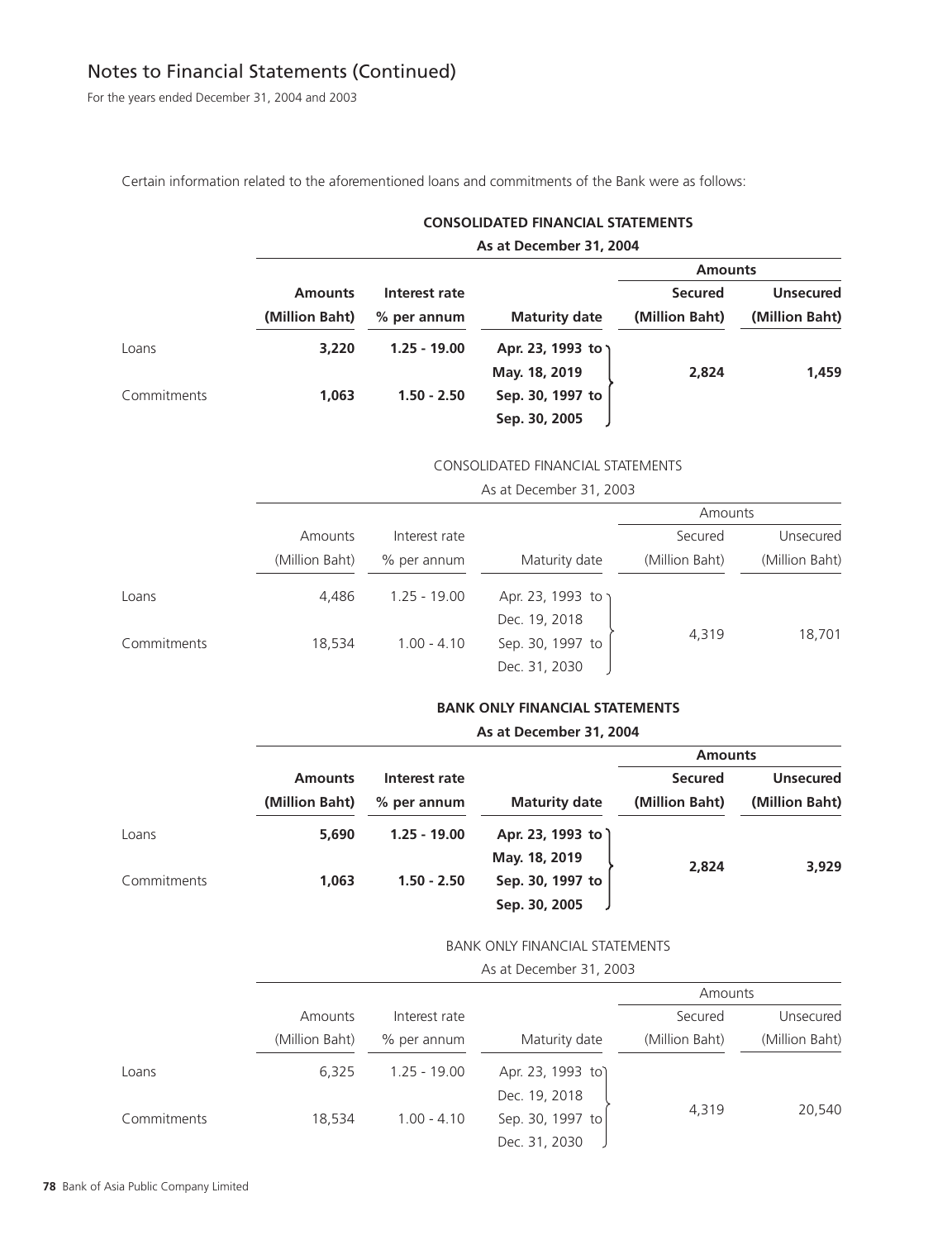For the years ended December 31, 2004 and 2003

Significant transactions with related companies whose shares were more than 20 percent owned by the Bank consisted mainly of the following:

## **In Million Baht**

|                           |                 |                    | <b>CONSOLIDATED FINANCIAL STATEMENTS</b> |                |        |               |                 |
|---------------------------|-----------------|--------------------|------------------------------------------|----------------|--------|---------------|-----------------|
|                           |                 |                    | As at December 31, 2004                  |                |        |               |                 |
|                           |                 |                    |                                          |                |        | Investment    |                 |
|                           | Type of         |                    | Paid-up                                  | <b>Holding</b> | Cost   | <b>Equity</b> |                 |
|                           | <b>business</b> |                    | Relationship share capital               | %              | method | method        | <b>Dividend</b> |
| <b>INVESTMENT</b>         |                 |                    |                                          |                |        |               |                 |
| <b>ASSOCIATED COMPANY</b> |                 |                    |                                          |                |        |               |                 |
| AXA Insurance Public      | <b>Non-life</b> |                    |                                          |                |        |               |                 |
| Co., Ltd.                 | insurance       | <b>Shareholder</b> | 353                                      | 22.06          | $121$  | 138           | 28              |
|                           |                 |                    |                                          |                |        |               | In Million Baht |
|                           |                 |                    | <b>CONSOLIDATED FINANCIAL STATEMENTS</b> |                |        |               |                 |
|                           |                 |                    | As at December 31, 2003                  |                |        |               |                 |
|                           |                 |                    |                                          |                |        | Investment    |                 |
|                           | Type of         |                    | Paid-up                                  | Holding        | Cost   | Equity        |                 |
|                           | business        | Relationship       | share capital                            | $\%$           | method | method        | Dividend        |
| <b>INVESTMENT</b>         |                 |                    |                                          |                |        |               |                 |
| <b>ASSOCIATED COMPANY</b> |                 |                    |                                          |                |        |               |                 |
| AXA Insurance Public      | Non-life        |                    |                                          |                |        |               |                 |
| Co., Ltd.                 | insurance       | Shareholder        | 353                                      | 22.06          | 121    | 166           | 14              |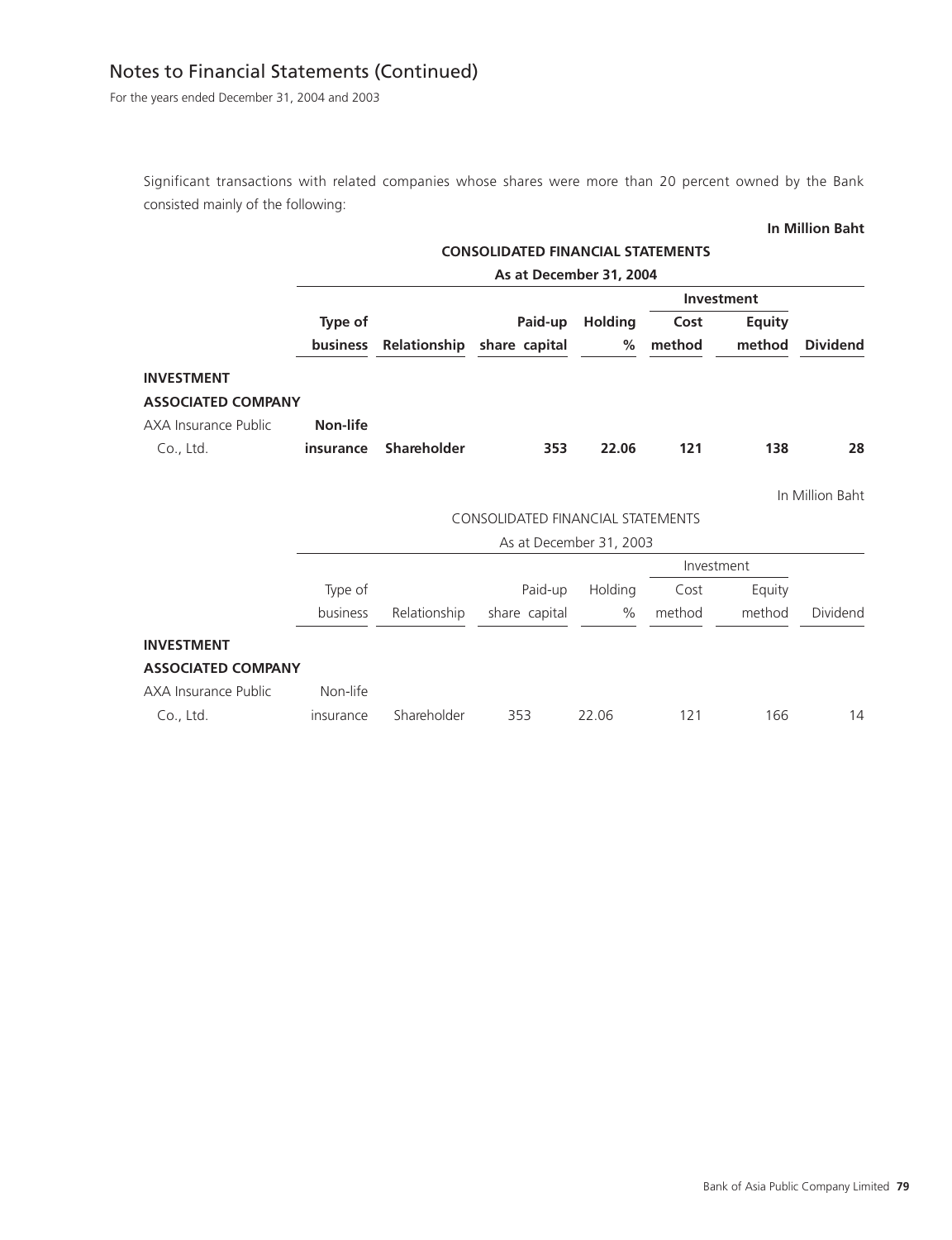For the years ended December 31, 2004 and 2003

**In Million Baht**

**BANK ONLY FINANCIAL STATEMENTS**

|                                                                                 |                 |                    | As at December 31, 2004    |         |            |               |                        |
|---------------------------------------------------------------------------------|-----------------|--------------------|----------------------------|---------|------------|---------------|------------------------|
|                                                                                 |                 |                    |                            |         | Investment |               |                        |
|                                                                                 | Type of         |                    | Paid-up                    | Holding | Cost       | <b>Equity</b> |                        |
|                                                                                 | <b>business</b> |                    | Relationship share capital | %       | method     | method        | <b>Dividend</b>        |
| <b>INVESTMENT</b>                                                               |                 |                    |                            |         |            |               |                        |
| <b>SUBSIDIARY COMPANIES</b>                                                     |                 |                    |                            |         |            |               |                        |
| B.O.A. Leasing Co., Ltd.                                                        | Leasing         | Shareholder        | 320                        | 99.99   | 320        | 476           |                        |
| <b>BoA Asset Management</b>                                                     | <b>Fund</b>     |                    |                            |         |            |               |                        |
| Co., Ltd.                                                                       | management      | <b>Shareholder</b> | 100                        | 99.99   | 136        | 133           |                        |
| <b>ASSOCIATED COMPANY</b>                                                       |                 |                    |                            |         |            |               |                        |
| AXA Insurance Public                                                            | Non-life        |                    |                            |         |            |               |                        |
| Co., Ltd.                                                                       | insurance       | <b>Shareholder</b> | 353                        | 22.06   | 121        | 138           | 28                     |
| <b>LOANS</b>                                                                    |                 |                    |                            |         |            |               | <b>In Million Baht</b> |
| <b>SUBSIDIARY COMPANIES</b>                                                     |                 |                    |                            |         |            |               |                        |
| B.O.A. Leasing Co., Ltd.                                                        |                 |                    |                            |         |            |               | 2,470                  |
| <b>INVESTMENT FROM DEBT RESTRUCTURING</b>                                       |                 |                    |                            |         |            |               | <b>In Million Baht</b> |
| N.Y. Sugar Co., Ltd.                                                            |                 |                    |                            |         |            |               |                        |
| Acquired 30.00% of the registered share capital (par value of Baht 900 million) |                 |                    |                            |         |            |               |                        |
| Investment-net                                                                  |                 |                    |                            |         |            |               |                        |
| Loans (before allowance for doubtful accounts)                                  |                 |                    |                            |         |            |               | 1,853                  |
| Commitments                                                                     |                 |                    |                            |         |            |               | $\overline{2}$         |
|                                                                                 |                 |                    |                            |         |            |               |                        |

The above investment is classified as general investments, which is stated at cost net of allowance for impairment of securities.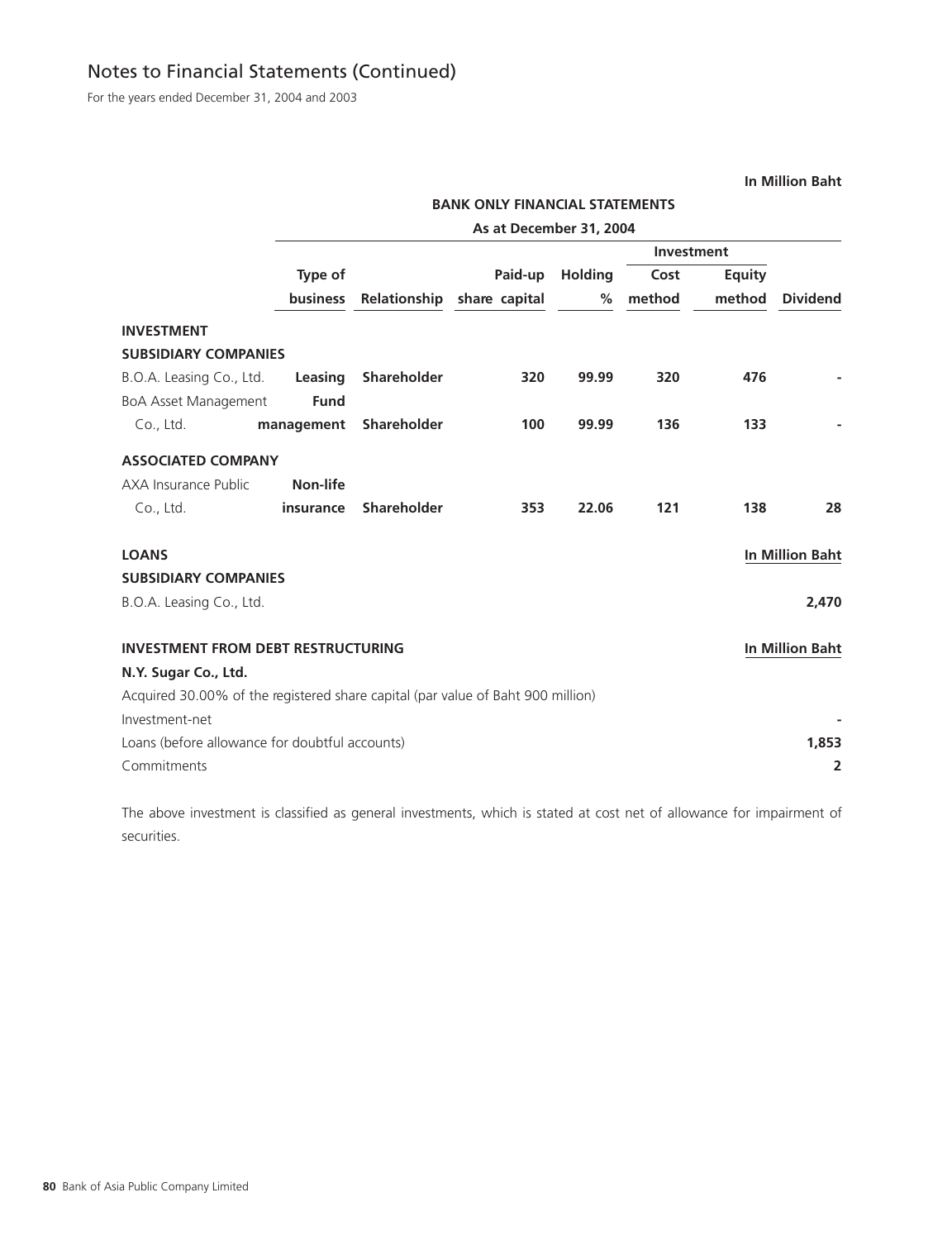For the years ended December 31, 2004 and 2003

In Million Baht

|                                                                                    |             |              | <b>BANK ONLY FINANCIAL STATEMENTS</b> |         |            |        |                        |
|------------------------------------------------------------------------------------|-------------|--------------|---------------------------------------|---------|------------|--------|------------------------|
|                                                                                    |             |              | As at December 31, 2003               |         |            |        |                        |
|                                                                                    |             |              |                                       |         | Investment |        |                        |
|                                                                                    | Type of     |              | Paid-up                               | Holding | Cost       | Equity |                        |
|                                                                                    | business    | Relationship | share capital                         | %       | method     | method | Dividend               |
| <b>INVESTMENT</b>                                                                  |             |              |                                       |         |            |        |                        |
| <b>SUBSIDIARY COMPANIES</b>                                                        |             |              |                                       |         |            |        |                        |
| Asia Property Co., Ltd.                                                            | Asset       |              |                                       |         |            |        |                        |
|                                                                                    | management  | Shareholder  | 40                                    | 99.99   | 109        | (42)   |                        |
| B.O.A. Leasing Co., Ltd.                                                           | Leasing     | Shareholder  | 320                                   | 99.99   | 320        | 429    |                        |
| <b>BoA Asset Management</b>                                                        | Fund        |              |                                       |         |            |        |                        |
| Co., Ltd.                                                                          | management  | Shareholder  | 100                                   | 99.99   | 136        | 102    |                        |
| Aisa Leasehold Co., Ltd.                                                           | Real estate | Shareholder  | 1                                     | 99.93   | 1          | (28)   |                        |
| <b>ASSOCIATED COMPANY</b>                                                          |             |              |                                       |         |            |        |                        |
| AXA Insurance Public                                                               | Non-life    |              |                                       |         |            |        |                        |
| Co., Ltd.                                                                          | insurance   | Shareholder  | 353                                   | 22.06   | 121        | 166    | 14                     |
| <b>LOANS</b>                                                                       |             |              |                                       |         |            |        | <b>In Million Baht</b> |
| <b>SUBSIDIARY COMPANIES</b>                                                        |             |              |                                       |         |            |        |                        |
| B.O.A. Leasing Co., Ltd.                                                           |             |              |                                       |         |            |        | 1,840                  |
|                                                                                    |             |              |                                       |         |            |        |                        |
| <b>INVESTMENT FROM DEBT RESTRUCTURING</b>                                          |             |              |                                       |         |            |        | <b>In Million Baht</b> |
| N.Y. Sugar Co., Ltd.                                                               |             |              |                                       |         |            |        |                        |
| Acquired 30.00% of the registered share capital (par value of Baht 900 million)    |             |              |                                       |         |            |        |                        |
| Investment-net                                                                     |             |              |                                       |         |            |        |                        |
| Loans (before allowance for doubtful accounts)                                     |             |              |                                       |         |            |        | 2,078                  |
| High-Rise Development Co., Ltd.                                                    |             |              |                                       |         |            |        |                        |
| Investment-net                                                                     |             |              |                                       |         |            |        |                        |
| Acquired 76.21% of the registered share capital (par value of Baht 135.46 million) |             |              |                                       |         |            |        |                        |
| Loans (before allowance for doubtful accounts)                                     |             |              |                                       |         |            |        | 1,218                  |
| Commitments                                                                        |             |              |                                       |         |            |        | 1                      |

The above investments are classified as general investments, which are stated at cost net of allowance for impairment of securities.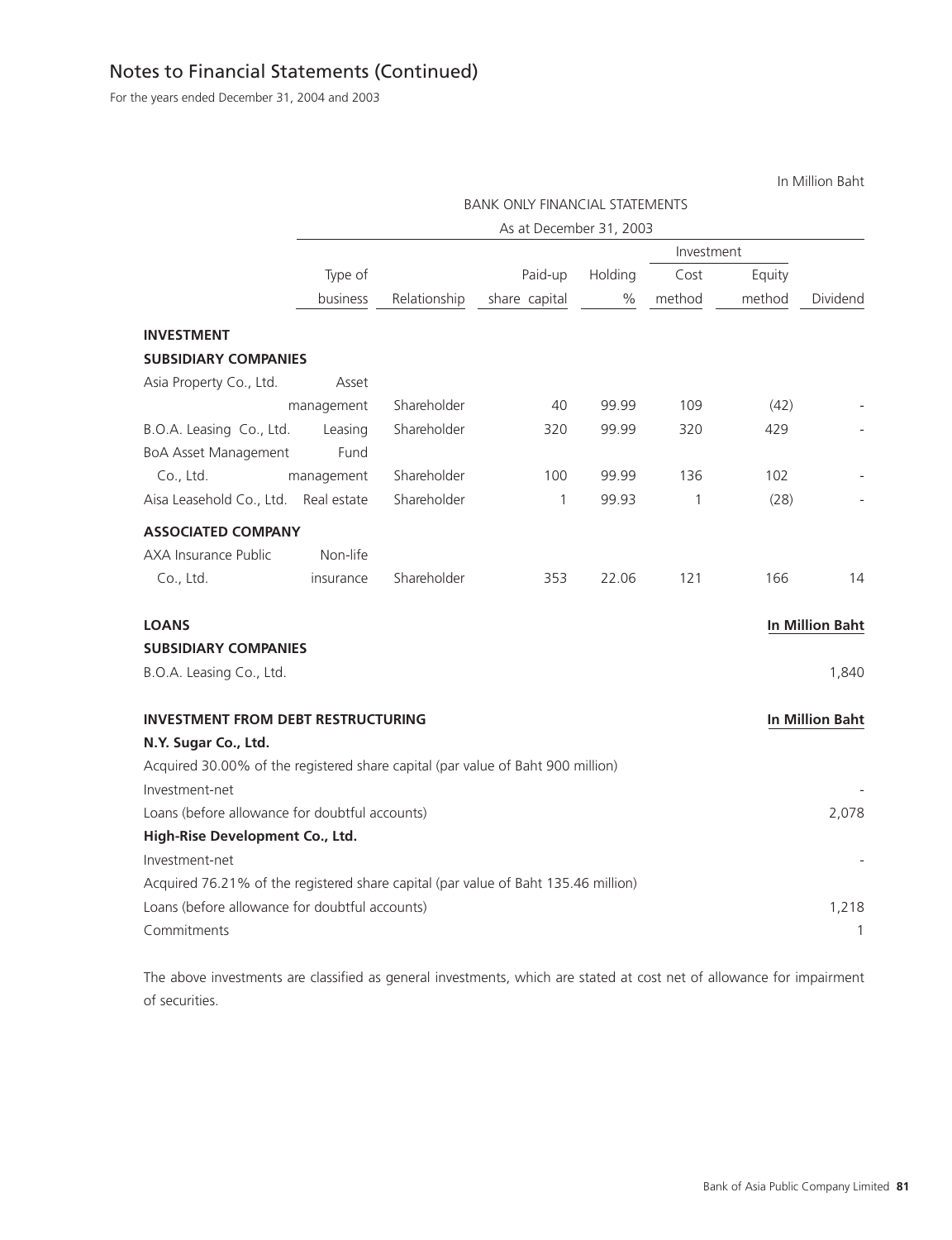For the years ended December 31, 2004 and 2003

Significant transactions with related companies whose shares are 10 - 20 percent owned by the Bank and its subsidiaries consisted mainly of the following:

#### **In Million Baht**

|                            | <b>CONSOLIDATED FINANCIAL STATEMENTS</b> |                         |                                     |                 |                 |                 |  |  |  |
|----------------------------|------------------------------------------|-------------------------|-------------------------------------|-----------------|-----------------|-----------------|--|--|--|
|                            | As at December 31, 2004                  |                         |                                     |                 |                 |                 |  |  |  |
|                            | Type of                                  |                         |                                     | Paid-up Holding | Investment      |                 |  |  |  |
|                            |                                          |                         | business Relationship share capital |                 | % (Cost method) | <b>Dividend</b> |  |  |  |
| <b>INVESTMENT</b>          |                                          |                         |                                     |                 |                 |                 |  |  |  |
| Wing Fat Co., Ltd.         | Leather                                  | Shareholder             | 70                                  | 14.29           |                 |                 |  |  |  |
| Asia Dhanavadh             |                                          |                         |                                     |                 |                 |                 |  |  |  |
| Warehouse Co., Ltd.        |                                          | Warehouse Shareholder   | 30                                  | 13.33           | 4               |                 |  |  |  |
| Piyalai Holdings Co., Ltd. |                                          | Real estate Shareholder | 600                                 | 10.00           | 60              |                 |  |  |  |
| JAT Leasing Co., Ltd.      | Hire-purchase Shareholder                |                         | 90                                  | 10.00           | 9               |                 |  |  |  |
| Advanced CCC Services      |                                          |                         |                                     |                 |                 |                 |  |  |  |
| Co., Ltd.                  | <b>Service</b>                           | Shareholder             |                                     | 10.00           |                 |                 |  |  |  |

Advanced CCC Services Co., Ltd. registered for liquidation on November 30, 2004 and was liquidated on January 25, 2005.

## **LOANS In Million Baht**

| Wing Fat Co., Ltd.         | 367 |
|----------------------------|-----|
| Piyalai Holdings Co., Ltd. | 574 |
| JAT Leasing Co., Ltd.      | 10  |

## **INVESTMENT FROM DEBT RESTRUCTURING IN A SET ON A SET ON A SET OF A SET OF A SET OF A SET OF A SET OF A SET OF A SET OF A SET OF A SET OF A SET OF A SET OF A SET OF A SET OF A SET OF A SET OF A SET OF A SET OF A SET OF A S**

## **Distar Electric Corporation Public Co., Ltd.**

| Acquired 12.70% of the registered share capital (par value of Baht 230 million) |    |
|---------------------------------------------------------------------------------|----|
| Investment-net                                                                  | 61 |
| Loans (before allowance for doubtful accounts)                                  |    |
| Commitments                                                                     |    |
|                                                                                 |    |

The above investment is classified as available-for-sale securities, which are stated at fair value.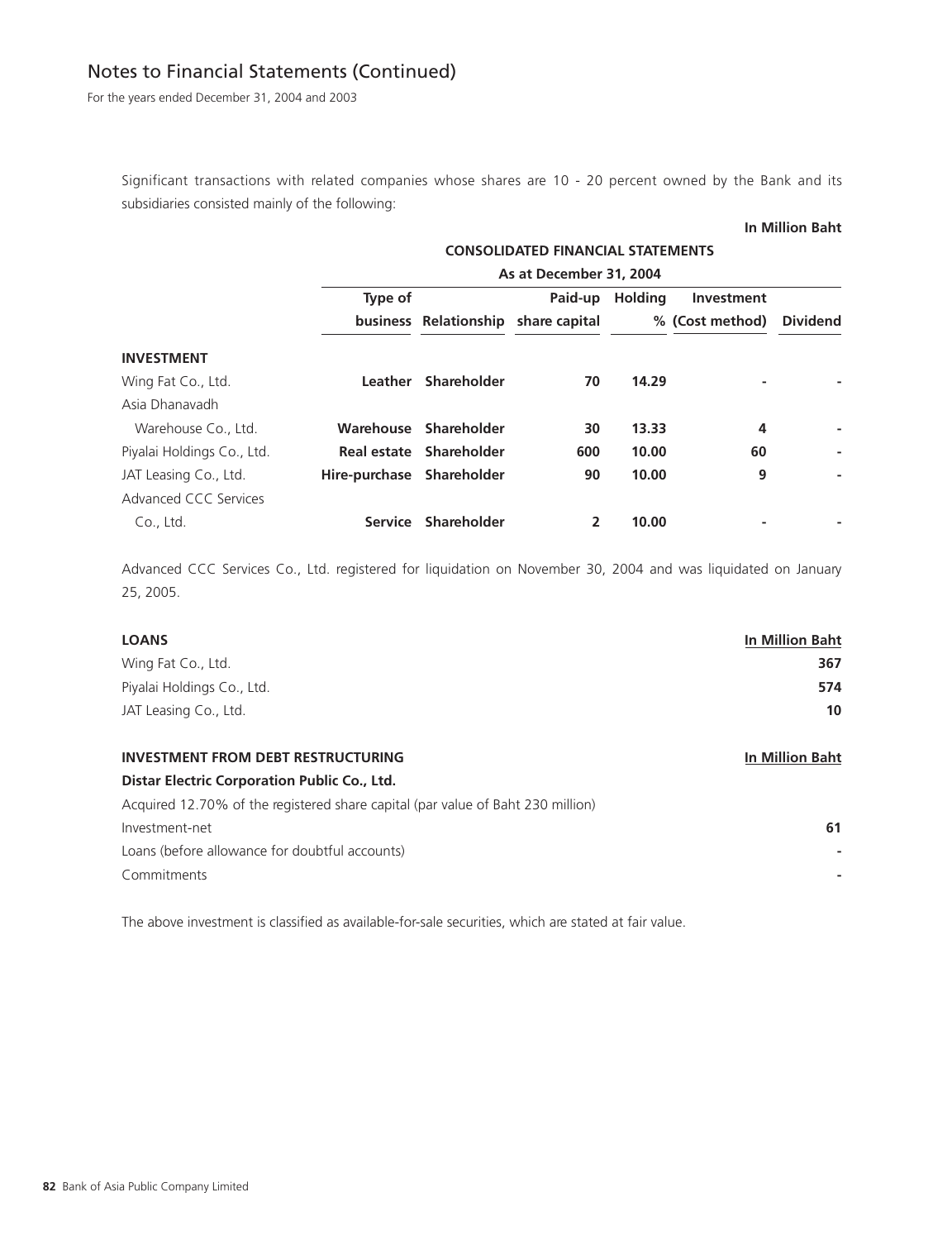For the years ended December 31, 2004 and 2003

|                                                                                 |                |              |                                          |         |                | In Million Baht        |
|---------------------------------------------------------------------------------|----------------|--------------|------------------------------------------|---------|----------------|------------------------|
|                                                                                 |                |              | <b>CONSOLIDATED FINANCIAL STATEMENTS</b> |         |                |                        |
|                                                                                 |                |              | As at December 31, 2003                  |         |                |                        |
|                                                                                 | Type of        |              | Paid-up                                  | Holding | Investment     |                        |
|                                                                                 | business       | Relationship | share capital                            | $\%$    | (Cost method)  | Dividend               |
| <b>INVESTMENT</b>                                                               |                |              |                                          |         |                |                        |
| Wing Fat Co., Ltd.                                                              | Leather        | Shareholder  | 70                                       | 14.29   |                |                        |
| Asia Dhanavadh                                                                  |                |              |                                          |         |                |                        |
| Warehouse Co., Ltd.                                                             | Warehouse      | Shareholder  | 30                                       | 13.33   | $\overline{4}$ |                        |
| Piyalai Holdings Co., Ltd.                                                      | Real estate    | Shareholder  | 600                                      | 10.00   | 60             |                        |
| JAT Leasing Co., Ltd.                                                           | Hire- purchase | Shareholder  | 90                                       | 10.00   | 9              |                        |
| Advanced CCC Services                                                           |                |              |                                          |         |                |                        |
| Co., Ltd.                                                                       | Service        | Shareholder  | $\overline{2}$                           | 10.00   |                |                        |
| <b>LOANS</b>                                                                    |                |              |                                          |         |                | <b>In Million Baht</b> |
| Wing Fat Co., Ltd.                                                              |                |              |                                          |         |                | 367                    |
| Piyalai Holdings Co., Ltd.                                                      |                |              |                                          |         |                | 574                    |
| JAT Leasing Co., Ltd.                                                           |                |              |                                          |         |                | $\overline{7}$         |
| <b>INVESTMENT FROM DEBT RESTRUCTURING</b>                                       |                |              |                                          |         |                | <b>In Million Baht</b> |
| Distar Electric Corporation Public Co., Ltd.                                    |                |              |                                          |         |                |                        |
| Acquired 13.04% of the registered share capital (par value of Baht 230 million) |                |              |                                          |         |                |                        |
| Investment-net                                                                  |                |              |                                          |         |                | 176                    |
| Loans (before allowance for doubtful accounts)                                  |                |              |                                          |         |                |                        |
| Commitments                                                                     |                |              |                                          |         |                |                        |

The above investment is classified as available-for-sale securities, which are stated at fair value.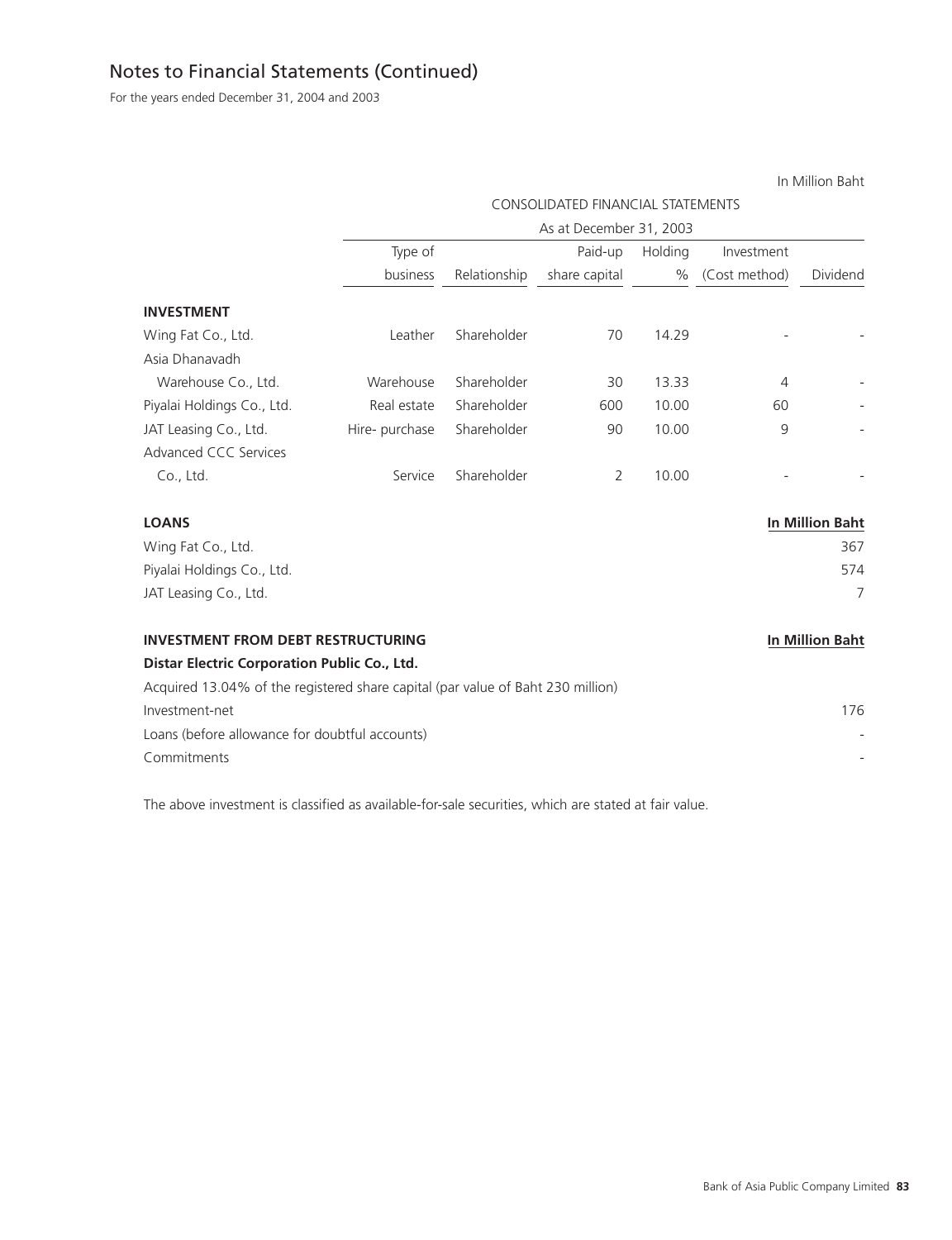For the years ended December 31, 2004 and 2003

#### **In Million Baht**

## **BANK ONLY FINANCIAL STATEMENTS**

|                            | As at December 31, 2004 |                         |               |                |                 |                 |  |  |  |  |
|----------------------------|-------------------------|-------------------------|---------------|----------------|-----------------|-----------------|--|--|--|--|
|                            | Type of                 |                         | Paid-up       | <b>Holding</b> | Investment      |                 |  |  |  |  |
|                            |                         | business Relationship   | share capital |                | % (Cost method) | <b>Dividend</b> |  |  |  |  |
| <b>INVESTMENT</b>          |                         |                         |               |                |                 |                 |  |  |  |  |
| Wing Fat Co., Ltd.         | Leather                 | Shareholder             | 70            | 14.29          | ۰               |                 |  |  |  |  |
| Asia Dhanavadh             |                         |                         |               |                |                 |                 |  |  |  |  |
| Warehouse Co., Ltd.        |                         | Warehouse Shareholder   | 30            | 13.33          | 4               |                 |  |  |  |  |
| Piyalai Holdings Co., Ltd. |                         | Real estate Shareholder | 600           | 10.00          | 60              |                 |  |  |  |  |
| Advanced CCC Services      |                         |                         |               |                |                 |                 |  |  |  |  |
| Co., Ltd.                  | <b>Service</b>          | Shareholder             |               | 10.00          | ۰               |                 |  |  |  |  |

Advanced CCC Services Co., Ltd. registered for liquidation on November 30, 2004 and was liquidated on January 25, 2005.

| <b>LOANS</b>                                                                    | <b>In Million Baht</b> |
|---------------------------------------------------------------------------------|------------------------|
| Wing Fat Co., Ltd.                                                              | 367                    |
| Piyalai Holdings Co., Ltd.                                                      | 574                    |
| <b>INVESTMENT FROM DEBT RESTRUCTURING</b>                                       | <b>In Million Baht</b> |
| Distar Electric Corporation Public Co., Ltd.                                    |                        |
| Acquired 12.70% of the registered share capital (par value of Baht 230 million) |                        |
| Investment-net                                                                  | 61                     |
| Loans (before allowance for doubtful accounts)                                  |                        |
| Commitments                                                                     |                        |

The above investment is classified as available-for-sale securities, which are stated at fair value.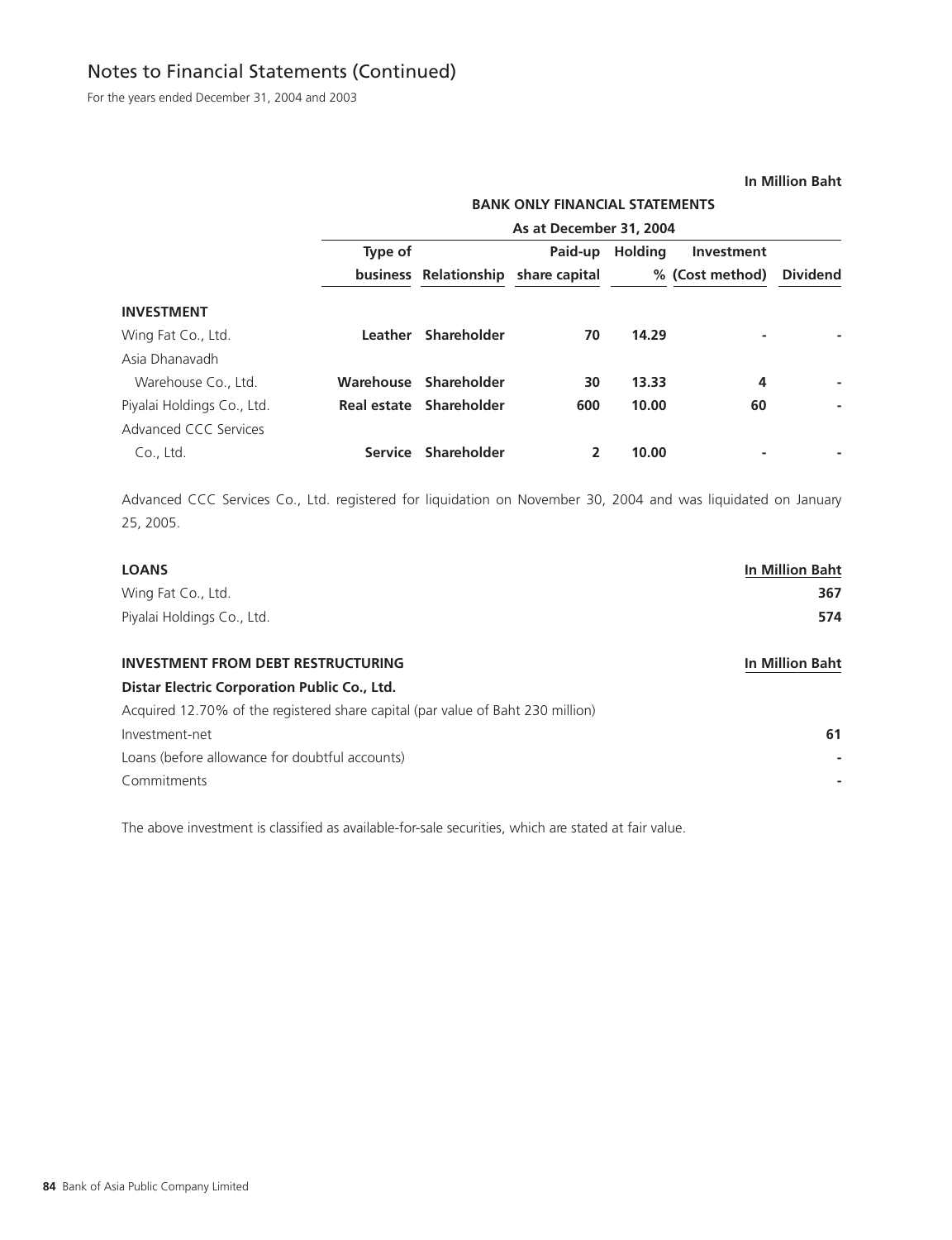For the years ended December 31, 2004 and 2003

|                                                                                 |             |              |                                       |         |               | In Million Baht        |
|---------------------------------------------------------------------------------|-------------|--------------|---------------------------------------|---------|---------------|------------------------|
|                                                                                 |             |              | <b>BANK ONLY FINANCIAL STATEMENTS</b> |         |               |                        |
|                                                                                 |             |              | As at December 31, 2003               |         |               |                        |
|                                                                                 | Type of     |              | Paid-up                               | Holding | Investment    |                        |
|                                                                                 | business    | Relationship | share capital                         | $\%$    | (Cost method) | Dividend               |
| <b>INVESTMENT</b>                                                               |             |              |                                       |         |               |                        |
| Wing Fat Co., Ltd.                                                              | Leather     | Shareholder  | 70                                    | 14.29   |               |                        |
| Asia Dhanavadh                                                                  |             |              |                                       |         |               |                        |
| Warehouse Co., Ltd.                                                             | Warehouse   | Shareholder  | 30                                    | 13.33   | 4             |                        |
| Piyalai Holdings Co., Ltd.                                                      | Real estate | Shareholder  | 600                                   | 10.00   | 60            |                        |
| <b>Advanced CCC Services</b>                                                    |             |              |                                       |         |               |                        |
| Co., Ltd.                                                                       | Service     | Shareholder  | 2                                     | 10.00   |               |                        |
| <b>LOANS</b>                                                                    |             |              |                                       |         |               | <b>In Million Baht</b> |
| Wing Fat Co., Ltd.                                                              |             |              |                                       |         |               | 367                    |
| Piyalai Holdings Co., Ltd.                                                      |             |              |                                       |         |               | 574                    |
| <b>INVESTMENT FROM DEBT RESTRUCTURING</b>                                       |             |              |                                       |         |               | <b>In Million Baht</b> |
| Distar Electric Corporation Public Co., Ltd.                                    |             |              |                                       |         |               |                        |
| Acquired 13.04% of the registered share capital (par value of Baht 230 million) |             |              |                                       |         |               |                        |
| Investment-net                                                                  |             |              |                                       |         |               | 176                    |
| Loans (before allowance for doubtful accounts)                                  |             |              |                                       |         |               |                        |
| Commitments                                                                     |             |              |                                       |         |               |                        |

The above investment is classified as available-for-sale securities, which are stated at fair value.

In Million Baht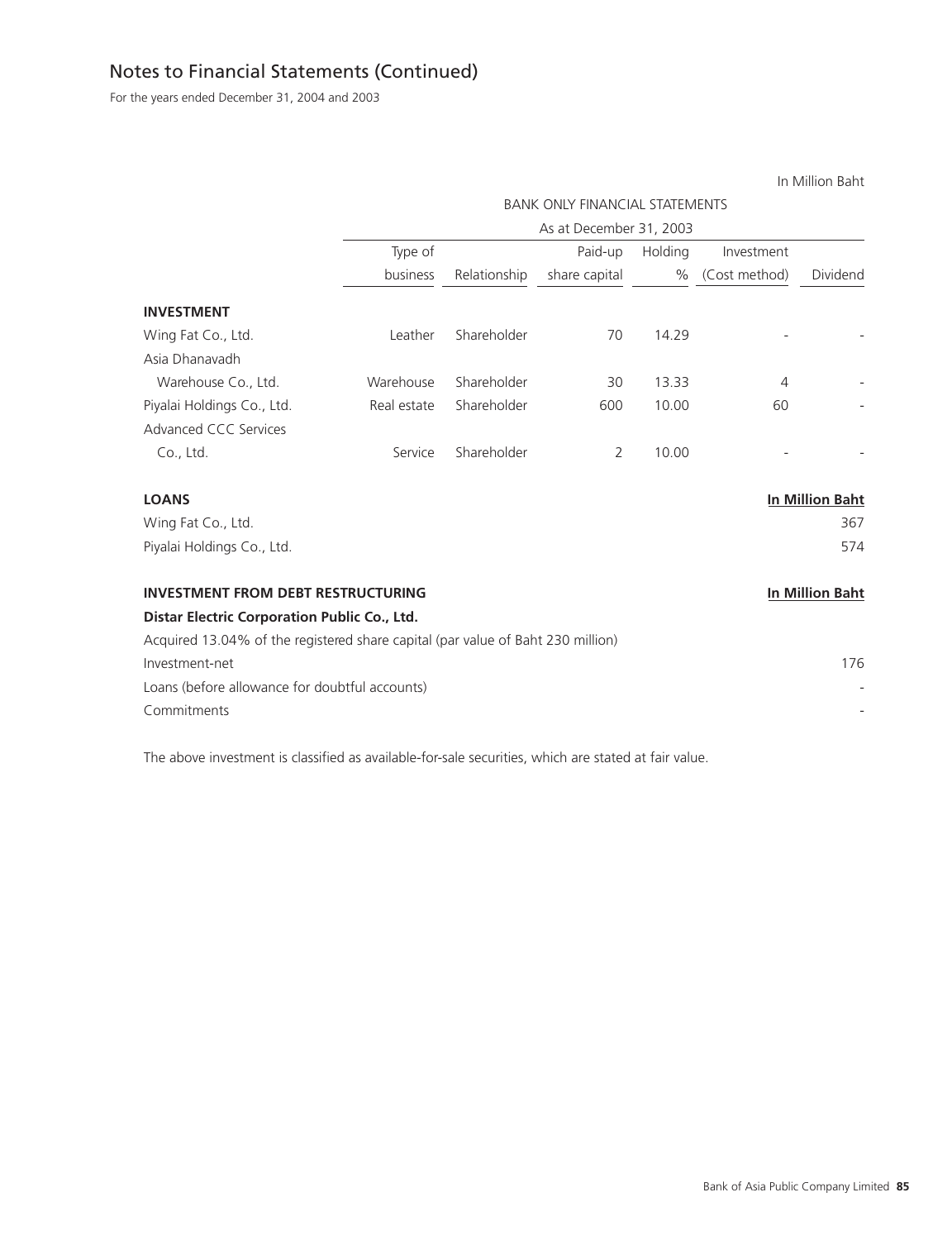For the years ended December 31, 2004 and 2003

Other significant balances and transactions with related parties were as follows:

## **In Million Baht**

|                            |                   | <b>CONSOLIDATED FINANCIAL STATEMENTS</b><br>As at December 31, 2004<br>As at December 31, 2003<br>Associated<br><b>Major</b><br>Major<br>shareholder<br><b>Total</b><br>shareholder<br>company |       |   |        |        |  |  |  |  |
|----------------------------|-------------------|------------------------------------------------------------------------------------------------------------------------------------------------------------------------------------------------|-------|---|--------|--------|--|--|--|--|
|                            |                   |                                                                                                                                                                                                |       |   |        |        |  |  |  |  |
|                            | <b>Associated</b> |                                                                                                                                                                                                |       |   |        |        |  |  |  |  |
|                            | company           |                                                                                                                                                                                                |       |   |        | Total  |  |  |  |  |
| Interbank and money market |                   |                                                                                                                                                                                                |       |   |        |        |  |  |  |  |
| items (assets)             |                   | 280                                                                                                                                                                                            | 280   |   | 1,202  | 1,202  |  |  |  |  |
| Deposits                   | 29                |                                                                                                                                                                                                | 29    | 4 |        | 4      |  |  |  |  |
| Interbank and money market |                   |                                                                                                                                                                                                |       |   |        |        |  |  |  |  |
| items (liabilities)        |                   | 4                                                                                                                                                                                              | 4     |   | 393    | 393    |  |  |  |  |
| <b>Borrowings</b>          |                   | ٠                                                                                                                                                                                              |       |   | 2,000  | 2,000  |  |  |  |  |
| Accrued interest payable   |                   |                                                                                                                                                                                                |       |   | 33     | 33     |  |  |  |  |
| Other liabilities          |                   |                                                                                                                                                                                                |       |   | 44     | 44     |  |  |  |  |
| Contingencies              |                   | 1,060                                                                                                                                                                                          | 1,060 |   | 18,531 | 18,531 |  |  |  |  |

## **In Million Baht**

## **CONSOLIDATED FINANCIAL STATEMENTS**

## **For the year ended December 31,**

|                           |                   |                          | 2004            |              |            | 2003        |       |
|---------------------------|-------------------|--------------------------|-----------------|--------------|------------|-------------|-------|
|                           | <b>Associated</b> | <b>Major shareholder</b> |                 |              | Associated | Major       |       |
|                           | company           | <b>UOB</b>               | <b>ABN AMRO</b> | <b>Total</b> | company    | shareholder | Total |
| Interest income           | -                 | 2                        |                 | 3            |            | 10          | 10    |
| Commission and service    |                   |                          |                 |              |            |             |       |
| income                    | 20                |                          | ۰               | 20           | 24         |             | 24    |
| Interest expense          |                   |                          | 132             | 132          |            | 233         | 233   |
| Insurance expenses        | 15                | 10                       | ٠               | 25           | 16         |             | 16    |
| Fees and service expenses |                   |                          | 45              | 45           |            | 35          | 35    |
| Premises and equipment    |                   |                          |                 |              |            |             |       |
| expenses                  |                   |                          | 9               | 9            |            | 13          | 13    |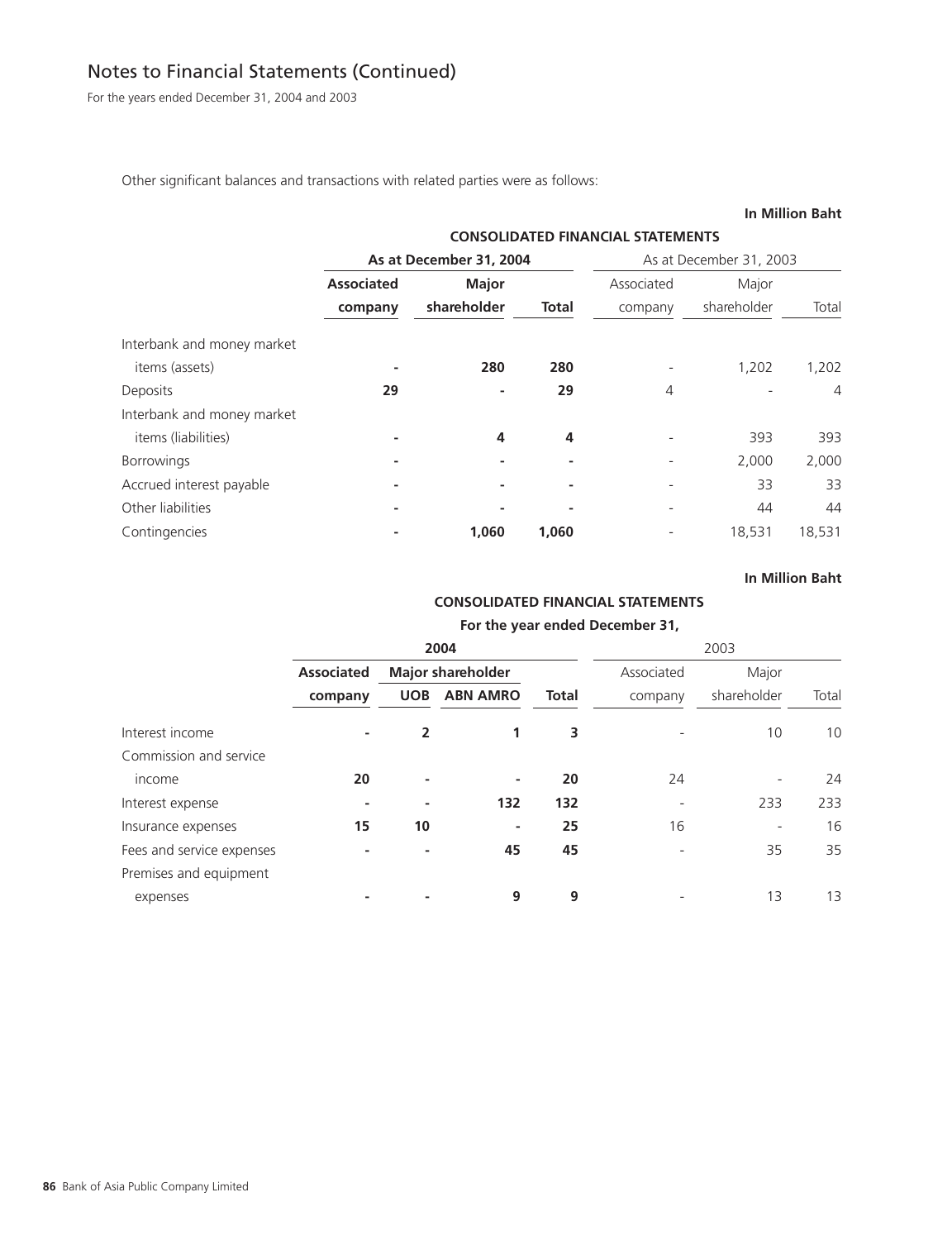For the years ended December 31, 2004 and 2003

|                     |                         |                   |                     | <b>BANK ONLY FINANCIAL STATEMENTS</b> |              |                         |                          |        |  |
|---------------------|-------------------------|-------------------|---------------------|---------------------------------------|--------------|-------------------------|--------------------------|--------|--|
|                     | As at December 31, 2004 |                   |                     |                                       |              | As at December 31, 2003 |                          |        |  |
|                     |                         | <b>Associated</b> | <b>Major</b>        |                                       | Associated   |                         |                          | Major  |  |
|                     | <b>Subsidiaries</b>     |                   | company shareholder | <b>Total</b>                          | Subsidiaries | company                 | shareholder              | Total  |  |
| Interbank and       |                         |                   |                     |                                       |              |                         |                          |        |  |
| money market        |                         |                   |                     |                                       |              |                         |                          |        |  |
| items (assets)      | 6                       |                   | 280                 | 286                                   |              |                         | 1,202                    | 1,202  |  |
| Loans               | 2,470                   |                   | ٠                   | 2,470                                 | 1,840        |                         | $\overline{\phantom{a}}$ | 1,840  |  |
| Accrued interest    |                         |                   |                     |                                       |              |                         |                          |        |  |
| receivable          | 5                       |                   | ٠                   | 5                                     |              |                         |                          |        |  |
| Other assets        | 48                      |                   | ٠                   | 48                                    | 17           |                         |                          | 17     |  |
| Deposits            | 44                      | 29                | ٠                   | 73                                    | 59           | 4                       |                          | 63     |  |
| Interbank and       |                         |                   |                     |                                       |              |                         |                          |        |  |
| money market        |                         |                   |                     |                                       |              |                         |                          |        |  |
| items (liabilities) |                         |                   | 4                   | 4                                     | 5            |                         | 393                      | 398    |  |
| Borrowings          |                         |                   |                     |                                       |              |                         | 2,000                    | 2,000  |  |
| Accrued interest    |                         |                   |                     |                                       |              |                         |                          |        |  |
| payable             |                         |                   |                     |                                       |              |                         | 33                       | 34     |  |
| Other liabilities   |                         |                   |                     |                                       |              |                         | 44                       | 44     |  |
| Contingencies       |                         |                   | 1,060               | 1,060                                 |              |                         | 18,531                   | 18,531 |  |

## **In Million Baht**

# **BANK ONLY FINANCIAL STATEMENTS**

## **For the year ended December 31,**

|                    | 2004                |                   |            |                          |     | 2003                     |            |                          |       |  |
|--------------------|---------------------|-------------------|------------|--------------------------|-----|--------------------------|------------|--------------------------|-------|--|
|                    |                     | <b>Associated</b> |            | <b>Major shareholder</b> |     |                          | Associated | Major                    |       |  |
|                    | <b>Subsidiaries</b> | company           | <b>UOB</b> | <b>ABN AMRO Total</b>    |     | Subsidiaries             | company    | shareholder              | Total |  |
| Interest income    | 56                  | ۰                 | 2          | 1                        | 59  | 49                       |            | 10                       | 59    |  |
| Fees income        | 86                  | 20                |            | $\blacksquare$           | 106 | 38                       | 24         | $\overline{\phantom{a}}$ | 62    |  |
| Interest expense   | ٠                   |                   |            | 132                      | 132 | $\overline{\phantom{a}}$ |            | 233                      | 233   |  |
| Rental expenses    | 41                  |                   |            | ٠                        | 41  | 38                       |            | $\overline{\phantom{a}}$ | 38    |  |
| Insurance expenses | ٠                   | 15                | 10         | ٠                        | 25  | $\overline{\phantom{a}}$ | 16         |                          | 16    |  |
| Fees and service   |                     |                   |            |                          |     |                          |            |                          |       |  |
| expenses           |                     |                   |            | 45                       | 45  |                          |            | 35                       | 35    |  |
| Premises and       |                     |                   |            |                          |     |                          |            |                          |       |  |
| equipment          |                     |                   |            |                          |     |                          |            |                          |       |  |
| expenses           |                     |                   |            | 9                        | 9   |                          |            | 13                       | 13    |  |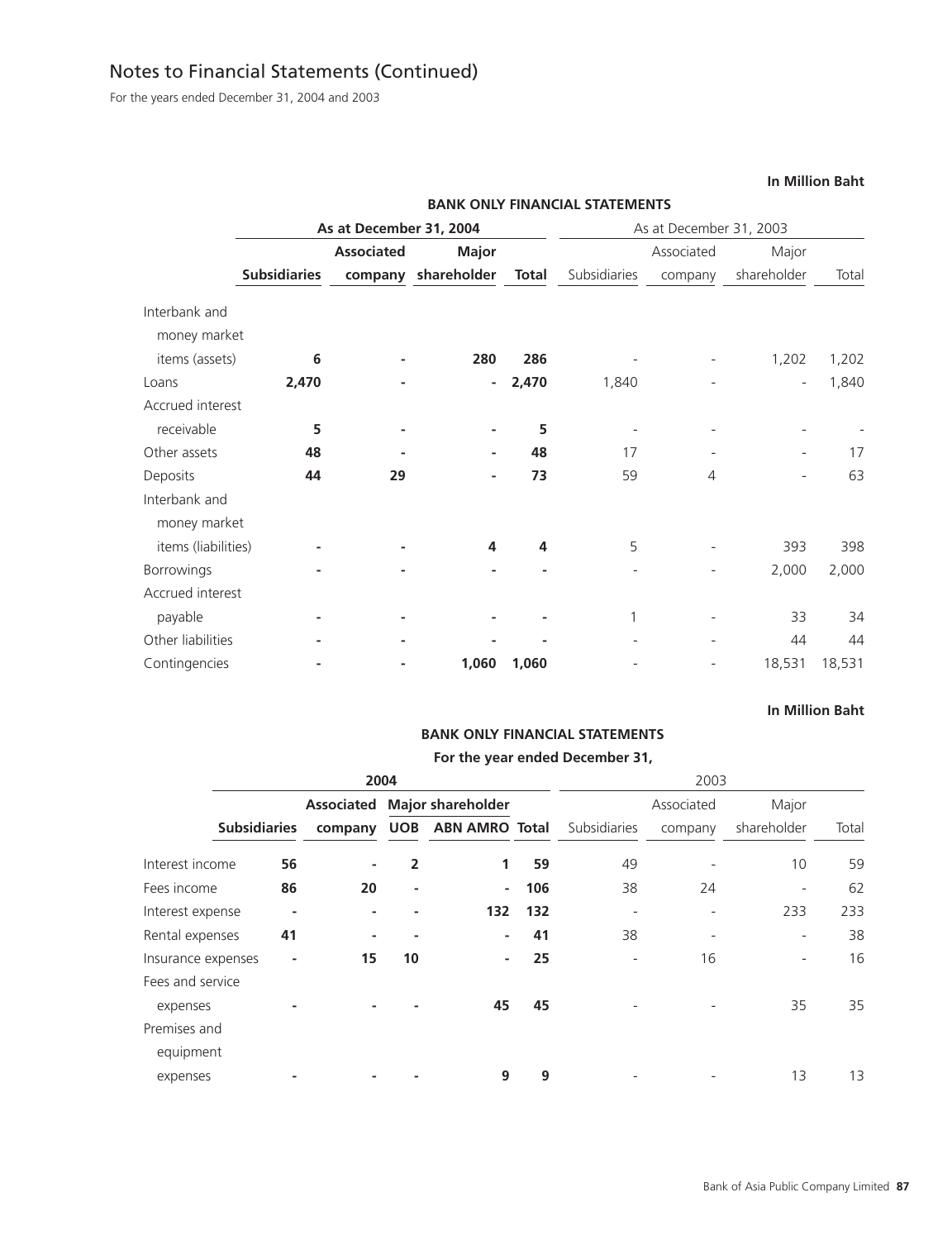For the years ended December 31, 2004 and 2003

## **26. LONG-TERM LEASES**

As at December 31, 2004 and 2003 the Bank and its subsidiaries had land/building lease agreements for branch offices, for which the lease terms ranged from 3 - 30 years and are renewable. The Bank and subsidiary also had committed to pay future rental payments on vehicles. These are summarized as follows:

|                                |                          |                             | <b>In Million Baht</b>      |
|--------------------------------|--------------------------|-----------------------------|-----------------------------|
|                                |                          |                             | <b>December 31, 2004</b>    |
|                                |                          | <b>CONSOLIDATED</b>         | <b>BANK ONLY</b>            |
| <b>Type of lease</b>           | <b>Period</b>            | <b>FINANCIAL STATEMENTS</b> | <b>FINANCIAL STATEMENTS</b> |
| Land/building lease agreements | January 1, 2005 -        |                             |                             |
|                                | <b>December 31, 2025</b> | 163                         | 155                         |
| Vehicle rental agreements      | January 1, 2005 -        |                             |                             |
|                                | May 17, 2009             | 2                           | 142                         |
| Total                          |                          | 165                         | 297                         |
|                                |                          |                             | In Million Baht             |
|                                |                          |                             | December 31, 2003           |
|                                |                          | CONSOLIDATED                | <b>BANK ONLY</b>            |
| Type of lease                  | Period                   | FINANCIAL STATEMENTS        | FINANCIAL STATEMENTS        |
| Land/building lease agreements | January 1, 2004 -        |                             |                             |
|                                | September 30, 2025       | 174                         | 159                         |
| Vehicle rental agreements      | January 1, 2004 -        |                             |                             |
|                                | May 3, 2009              | $\overline{4}$              | 136                         |
| Total                          |                          | 178                         | 295                         |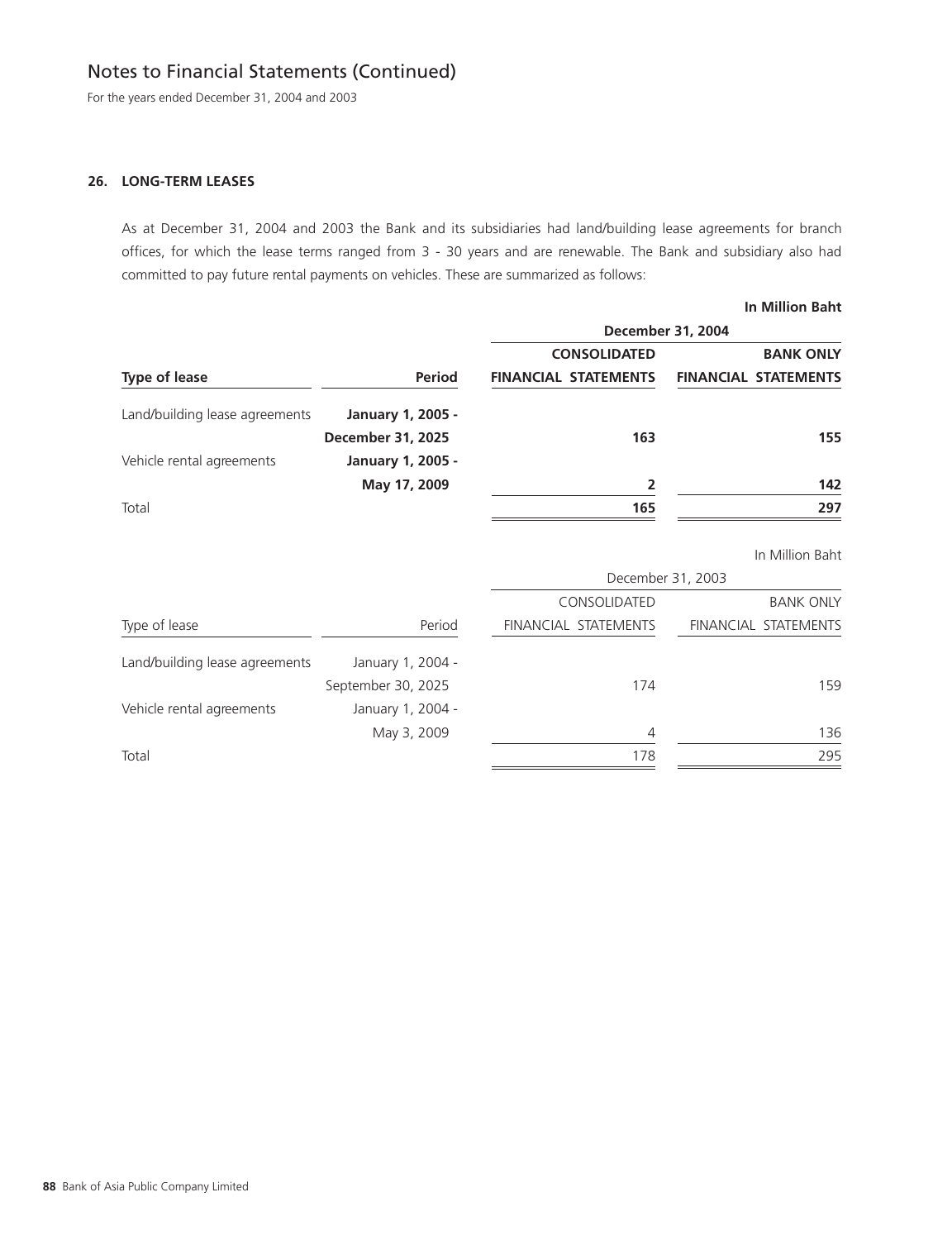For the years ended December 31, 2004 and 2003

## **27. CLASSIFIED ASSETS**

|                        |                    |                         | <b>BANK ONLY FINANCIAL STATEMENTS</b> |        |              |  |  |  |
|------------------------|--------------------|-------------------------|---------------------------------------|--------|--------------|--|--|--|
|                        |                    | As at December 31, 2004 |                                       |        |              |  |  |  |
|                        |                    |                         | <b>Properties</b>                     | Other  |              |  |  |  |
|                        | <b>Investments</b> | Loans*                  | foreclosed                            | assets | <b>Total</b> |  |  |  |
| <b>Classifications</b> |                    |                         |                                       |        |              |  |  |  |
| Pass                   | ٠                  | 96,394                  | ۰                                     | 11     | 96,405       |  |  |  |
| Special mention        | ٠                  | 2,685                   | ٠                                     | 1      | 2,686        |  |  |  |
| Substandard            | ٠                  | 1,392                   | ٠                                     | 40     | 1,432        |  |  |  |
| Doubtful               | ۰                  | 587                     | ۰                                     | 26     | 613          |  |  |  |
| Doubtful of loss       | 508                | 16,983                  | 325                                   | 854    | 18,670       |  |  |  |
| Total                  | 508                | 118,041                 | 325                                   | 932    | 119,806      |  |  |  |

In Million Baht

**In Million Baht**

#### BANK ONLY FINANCIAL STATEMENTS

|                        | As at December 31, 2003  |          |            |                |         |  |  |
|------------------------|--------------------------|----------|------------|----------------|---------|--|--|
|                        |                          |          | Properties | Other          |         |  |  |
|                        | Investments              | $Loans*$ | foreclosed | assets         | Total   |  |  |
| <b>Classifications</b> |                          |          |            |                |         |  |  |
| Pass                   | $\overline{\phantom{a}}$ | 96,164   |            | 12             | 96,176  |  |  |
| Special mention        | $\overline{\phantom{a}}$ | 1,865    |            | 2              | 1,867   |  |  |
| Substandard            | $\overline{\phantom{a}}$ | 951      |            | $\overline{4}$ | 955     |  |  |
| Doubtful               | $\overline{\phantom{a}}$ | 2,563    |            | 32             | 2,595   |  |  |
| Doubtful of loss       | 355                      | 19,690   | 319        | 1,244          | 21,608  |  |  |
| Total                  | 355                      | 121,233  | 319        | 1,294          | 123,201 |  |  |

\* including interbank and money market loans.

According to the BOT's announcement dated January 16, 2003, non-performing loans (NPLs) were redefined as sub-quality loans, being outstanding loans of substandard, doubtful, doubtful of loss accounts including fully provisioned loans which had previously been written-off. Based on the BOT's guidelines, the Bank's NPLs as of December 31, 2004 and 2003 were Baht 18,962 million and Baht 23,204 million respectively.

## **28. BENEFITS OF DIRECTORS AND MANAGEMENT**

As at December 31, 2004 and 2003, the Bank and its subsidiaries had not paid benefits, other than normal staff benefits, to its directors and management.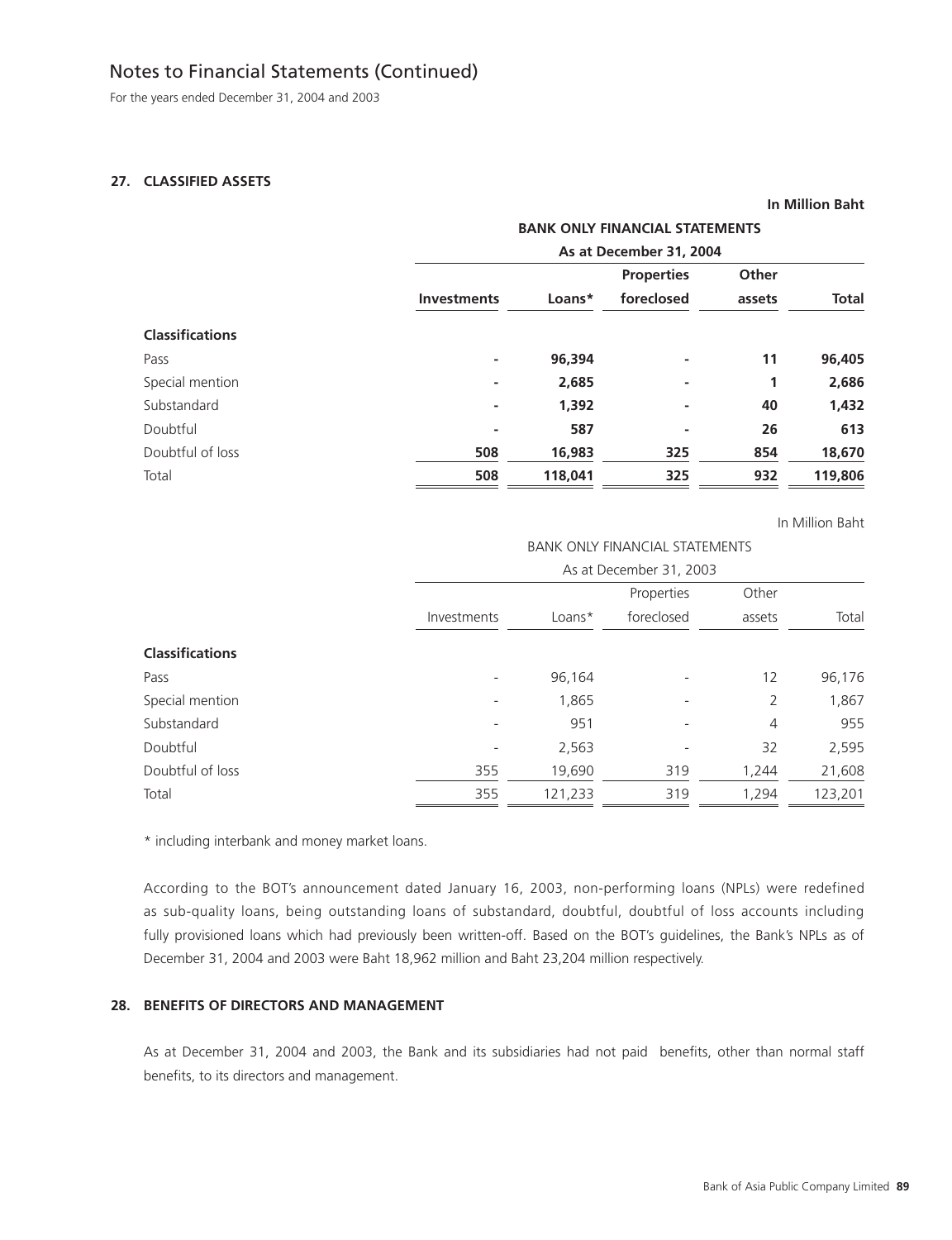For the years ended December 31, 2004 and 2003

## **29. BASIC EARNINGS PER SHARE**

The Bank had the following basic earnings per share:

|                                                       |                                   | In Million Baht |  |
|-------------------------------------------------------|-----------------------------------|-----------------|--|
|                                                       | <b>CONSOLIDATED AND BANK ONLY</b> |                 |  |
|                                                       | <b>FINANCIAL STATEMENTS</b>       |                 |  |
|                                                       | For the year ended December 31,   |                 |  |
|                                                       | 2004                              | 2003            |  |
| Net income (Million Baht)                             | 761                               | 1.818           |  |
| Weighted average number of ordinary shares            |                                   |                 |  |
| calculated by using number of ordinary shares issued. |                                   |                 |  |
| including those from conversion of debentures         |                                   |                 |  |
| during the period upon cash received (shares)         | 5,095,446,713                     | 5,095,446,713   |  |
| Basic earnings per share (Baht)                       | 0.15                              | 0.36            |  |

## **30. FULLY DILUTED EARNINGS PER SHARE**

| In Million Baht                   |
|-----------------------------------|
| <b>CONSOLIDATED AND BANK ONLY</b> |
| <b>FINANCIAL STATEMENTS</b>       |

|                                                           | For the year ended December 31, |               |
|-----------------------------------------------------------|---------------------------------|---------------|
|                                                           | 2004                            | 2003          |
| <b>Calculation of net income</b>                          |                                 |               |
| Net income                                                | 761                             | 1,818         |
| Plus: interest paid on debenture, saved from conversion   |                                 |               |
| (on the basis that all remaining debentures were          |                                 |               |
| converted on January 1)                                   |                                 |               |
| Convertible debentures issued in Thailand                 |                                 |               |
| Convertible debentures issued outside Thailand            |                                 | 53            |
| Total interest expense                                    |                                 | 54            |
| Calculated net income for fully diluted income per share  | 761                             | 1,872         |
| Calculation of weighted average number of ordinary shares |                                 |               |
| Number of weighted average ordinary shares (shares)       | 5,095,446,713                   | 5,095,446,713 |
| Number of shares from conversion of remaining             |                                 |               |
| convertible debentures outside Thailand (shares)          |                                 | 39,145,420    |
| Total weighted average number of ordinary shares (shares) | 5,095,446,713                   | 5,134,592,133 |
| Fully diluted earnings per share (Baht)                   | 0.15                            | 0.36          |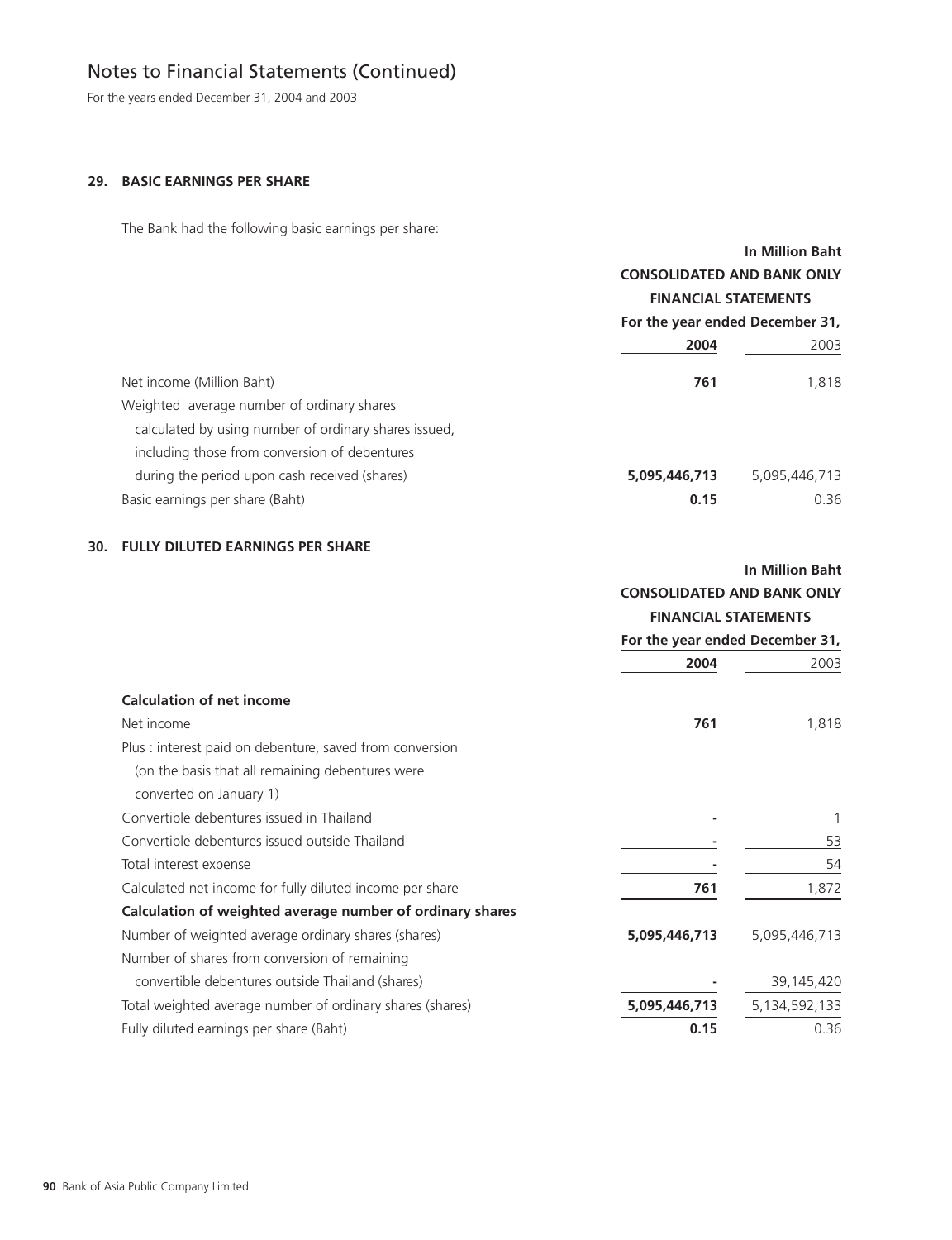For the years ended December 31, 2004 and 2003

## **31. FINANCIAL POSITION AND RESULTS OF OPERATIONS CLASSIFIED BY DOMESTIC AND FOREIGN BUSINESSES**

|                                                               |                                          |                         | <b>In Million Baht</b> |
|---------------------------------------------------------------|------------------------------------------|-------------------------|------------------------|
|                                                               | <b>CONSOLIDATED FINANCIAL STATEMENTS</b> |                         |                        |
|                                                               |                                          | As at December 31, 2004 |                        |
|                                                               | <b>Domestic</b>                          | Foreign                 | <b>Total</b>           |
| Total assets                                                  | 163,859                                  | 3                       | 163,862                |
| Interbank and money market items-net (assets)                 | 14,389                                   | ۰                       | 14,389                 |
| Investments - net                                             | 13,957                                   | ٠                       | 13,957                 |
| Loans and accrued interest receivable - net                   | 105,555                                  | ٠                       | 105,555                |
| <b>Deposits</b>                                               | 138,034                                  | ٠                       | 138,034                |
| Interbank and money market items (liabilities)                | 2,855                                    | ٠                       | 2,855                  |
| <b>Borrowings</b>                                             | 2,512                                    | ۰                       | 2,512                  |
| Total contingencies - off-balance sheet financial instruments | 113,077                                  | ٠                       | 113,077                |

In Million Baht

## CONSOLIDATED FINANCIAL STATEMENTS

|                                                               | As at December 31, 2003 |                          |         |
|---------------------------------------------------------------|-------------------------|--------------------------|---------|
|                                                               | Domestic                | Foreign                  | Total   |
| Total assets                                                  | 170,513                 |                          | 170,514 |
| Interbank and money market items-net (assets)                 | 6,738                   |                          | 6,739   |
| Investments - net                                             | 25,752                  | $\overline{\phantom{a}}$ | 25,752  |
| Loans and accrued interest receivable - net                   | 107,960                 | $\overline{\phantom{0}}$ | 107,960 |
| Deposits                                                      | 141,981                 | $\overline{\phantom{a}}$ | 141,981 |
| Interbank and money market items (liabilities)                | 3,623                   |                          | 3,623   |
| <b>Borrowings</b>                                             | 4,447                   | 900                      | 5,347   |
| Total contingencies - off-balance sheet financial instruments | 98,679                  |                          | 98,679  |

#### **In Million Baht**

## **BANK ONLY FINANCIAL STATEMENTS**

| <b>Domestic</b> | Foreign | <b>Total</b>            |
|-----------------|---------|-------------------------|
| 163,080         | 3       | 163,083                 |
| 14,223          |         | 14,223                  |
| 14,541          | ۰       | 14,541                  |
| 104,808         | ٠       | 104,808                 |
| 138,077         | ۰       | 138,077                 |
| 2,761           |         | 2,761                   |
| 2,012           |         | 2.012                   |
| 113,077         | ۰       | 113,077                 |
|                 |         | As at December 31, 2004 |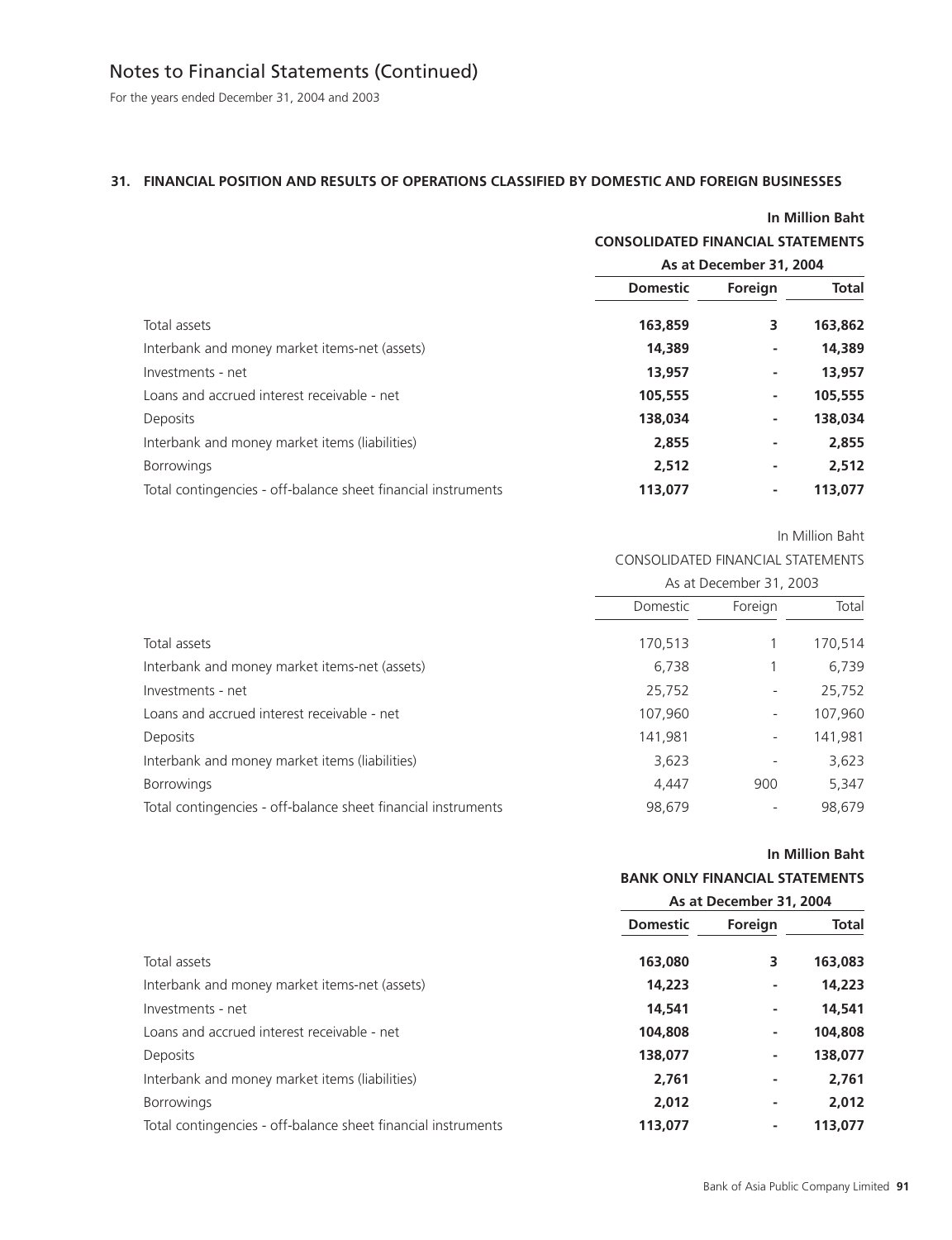For the years ended December 31, 2004 and 2003

#### In Million Baht

BANK ONLY FINANCIAL STATEMENTS

|                                                               |          | As at December 31, 2003      |         |
|---------------------------------------------------------------|----------|------------------------------|---------|
|                                                               | Domestic | Foreign                      | Total   |
| Total assets                                                  | 168,527  |                              | 169,528 |
| Interbank and money market items-net (assets)                 | 6,658    |                              | 6,659   |
| Investments - net                                             | 26,233   | $\qquad \qquad \blacksquare$ | 26,233  |
| Loans and accrued interest receivable - net                   | 107,054  | $\overline{\phantom{a}}$     | 107,054 |
| Deposits                                                      | 142,051  | $\overline{\phantom{a}}$     | 142,051 |
| Interbank and money market items (liabilities)                | 3,229    | $\overline{\phantom{a}}$     | 3,229   |
| <b>Borrowings</b>                                             | 4.015    | 900                          | 4,915   |
| Total contingencies - off-balance sheet financial instruments | 98,679   |                              | 98,679  |

Results of operations classified by type of business segment:

## **In Million Baht**

## **CONSOLIDATED FINANCIAL STATEMENTS**

|  |  |  | For the year ended December 31, 2004 |  |  |
|--|--|--|--------------------------------------|--|--|
|--|--|--|--------------------------------------|--|--|

|                                        | <b>Domestic</b> | Foreign | <b>Total</b> |
|----------------------------------------|-----------------|---------|--------------|
| Interest and dividend income           | 5,893           |         | 5,893        |
| Interest expense                       | (1, 764)        | (4)     | (1,768)      |
| Net income from interest and dividends | 4,129           | (4)     | 4,125        |
| Non-interest income                    | 2,747           | 2       | 2,749        |
| Non-interest expenses                  | (6,089)         | (3)     | (6,092)      |
| Profit (loss) before tax               | 787             | (5)     | 782          |

## In Million Baht

CONSOLIDATED FINANCIAL STATEMENTS

| For the year ended December 31, 2003 |  |  |  |  |
|--------------------------------------|--|--|--|--|
|--------------------------------------|--|--|--|--|

|                                        | Domestic | Foreign | Total    |
|----------------------------------------|----------|---------|----------|
| Interest and dividend income           | 6.229    |         | 6,229    |
| Interest expense                       | (2,330)  | (53)    | (2, 383) |
| Net income from interest and dividends | 3,899    | (53)    | 3,846    |
| Non-interest income                    | 2,603    |         | 2,603    |
| Non-interest expenses                  | (4,605)  | (3)     | (4,608)  |
| Profit (loss) before tax               | 1,897    | (56)    | 1,841    |
|                                        |          |         |          |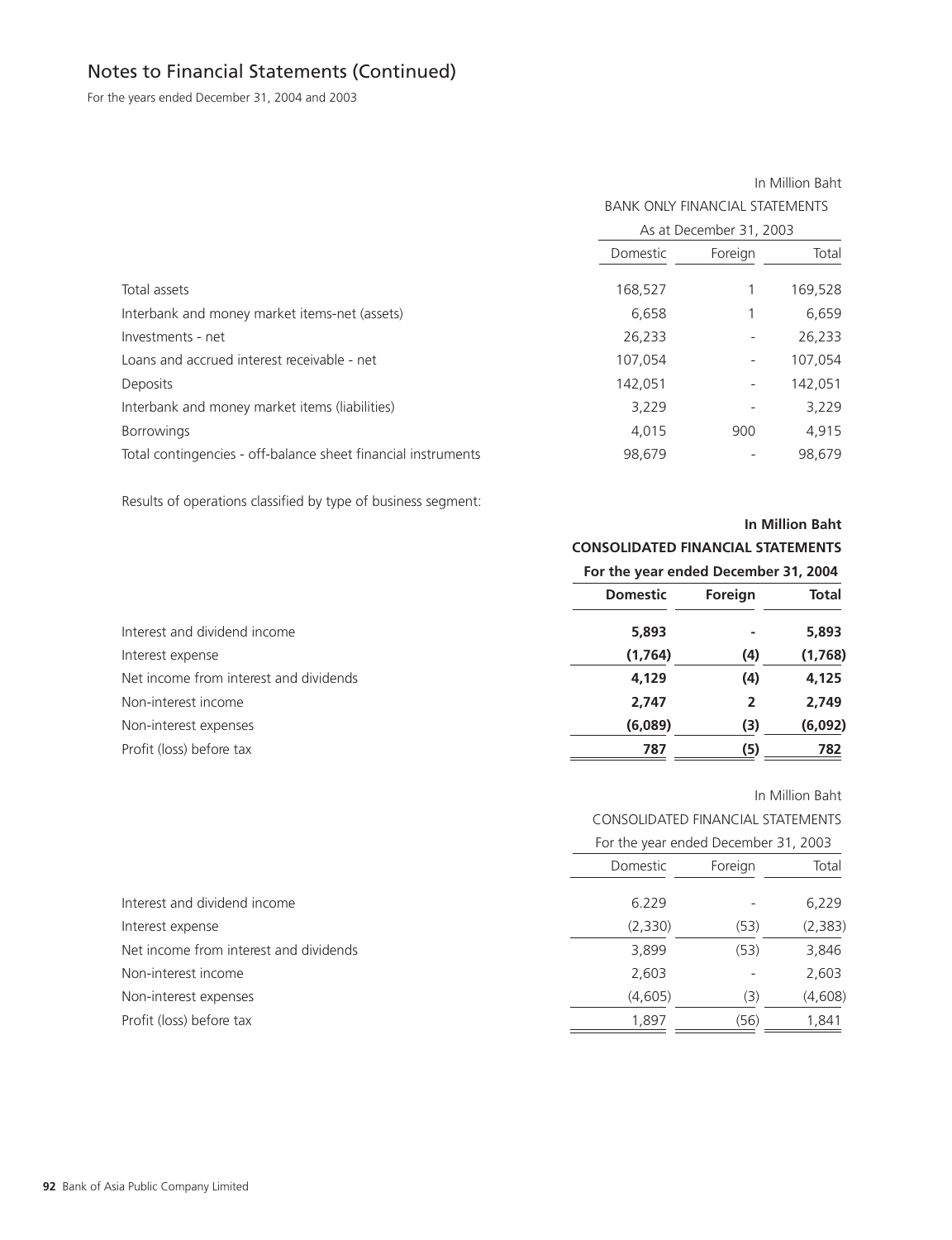For the years ended December 31, 2004 and 2003

# **In Million Baht BANK ONLY FINANCIAL STATEMENTS For the year ended December 31, 2004 Domestic Foreign Total** Interest and dividend income **5,712** - 5,712 **- 5,712** Interest expense **(1,743) (4) (1,747)** Net income from interest and dividends **3,969** (4) 3,965 Non-interest income **2,486 2 2,488** Non-interest expenses **(5,689) (3) (5,692)** Profit (loss) before tax **766 (5) 761**

#### In Million Baht

BANK ONLY FINANCIAL STATEMENTS

|                                        |          | For the year ended December 31, 2003 |         |
|----------------------------------------|----------|--------------------------------------|---------|
|                                        | Domestic | Foreign                              | Total   |
| Interest and dividend income           | 6,116    |                                      | 6,116   |
| Interest expense                       | (2,315)  | (53)                                 | (2,368) |
| Net income from interest and dividends | 3,801    | (53)                                 | 3,748   |
| Non-interest income                    | 2,397    |                                      | 2,397   |
| Non-interest expenses                  | (4,301)  | (3)                                  | (4,304) |
| Profit (loss) before tax               | 1,897    | (56)                                 | 1,841   |

#### **32. DISCLOSURE OF FINANCIAL INSTRUMENTS**

The Bank is a party to financial instruments with off-balance sheet risk in the normal course of business to meet the financing needs of its customers and to reduce its own exposure to fluctuations in interest rates and foreign exchange rates. These financial instruments with off-balance sheet risk include commitments to extend credit, standby letters of credit, financial guarantees, and forward foreign exchange contracts. These instruments involve, to varying degrees, elements of credit and foreign exchange risk in excess of the amount recognised in the financial statements. The contract or notional amounts of those instruments reflect the extent of the Bank's involvement in particular classes of financial instruments.

The Bank enters into forward foreign exchange contracts as part of its risk management strategy primarily to manage the market risk arising from the Bank's underlying assets and liabilities and to offset risk created by its customers. The utilization of forward foreign exchange contracts for these purposes is governed by the Board's approved guidelines and parameters set by the Assets and Liabilities Committee.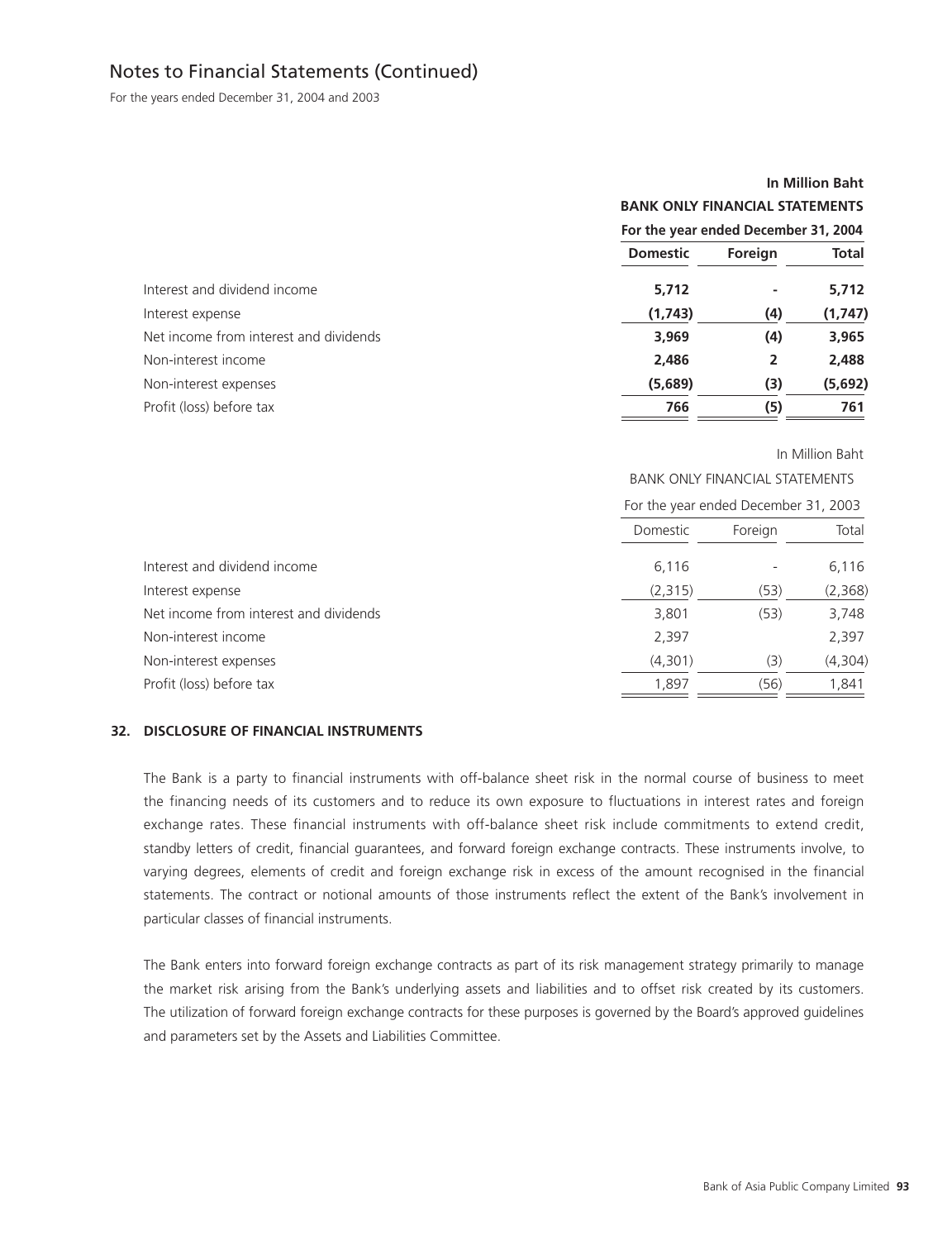For the years ended December 31, 2004 and 2003

The Bank does not heavily speculate in or engage in the trading of any derivative financial instruments except forward foreign exchange in which the Bank will speculate from time to time when the opportunity arises within predefined limits.

#### **Accounting policies**

Details of significant accounting policies and methods adopted, including criteria for recognition, the basis of measurement and the basis on which revenues and expenses are recognised, in respect of each class of financial assets and financial liabilities are disclosed in note 3.

### **Credit risk**

Credit risk refers to the risk that a counterparty will default on its contractual obligations resulting in a financial loss to the Bank and its subsidiaries. The Bank and its subsidiaries have adopted the policy of only dealing with creditworthy counterparts and obtaining sufficient collateral or other security, where appropriate, as a means of mitigating the risk of financial losses from defaults.

In the case of recognised financial assets, the carrying amount of the assets recorded in the consolidated balance sheet, net of allowance for doubtful accounts, represents the Bank's and its subsidiaries' maximum exposure to credit risk.

The Bank's exposure to credit loss in the event of nonperformance by the counterparty to the financial instrument for commitments to extend credit, standby letters of credit, and financial guarantees written is represented by the contractual notional amount of those instruments. The Bank uses the same credit policies in making commitments and conditional obligations as it does for on balance sheet instruments. For forward foreign exchange contracts, the contract or notional amounts do not represent exposure to credit loss. The Bank controls the credit risk of its derivative instruments through credit approvals, limits, and monitoring procedures set by its Risk Management Committee. Credit risk also arises from the possibility that the counterparty to off-balance sheet financial instruments will not adhere to the terms of the contract with the Bank when settlement becomes due.

For the purpose of calculating the credit risk associated with the Bank's off-balance sheet financial instruments which are not foreign exchange contracts and interest rate swap contracts, the Bank applies a credit conversion factor to the notional amount in order to determine a credit equivalent amount in accordance with regulations established by the Bank of Thailand. However, in the case of foreign exchange contracts and interest rate swap contracts, the Bank applies a credit conversion factor of between 8% to 50% to the notional amount of the contracts depending on the type of currency and the residual maturity of the contract, compared to the Bank of Thailandís prescribed credit conversion factors of 2% and 5% for foreign exchange contracts and 0.5% and 1% for interest rate swap contracts with a residual maturity of less than one year and greater than one year, respectively.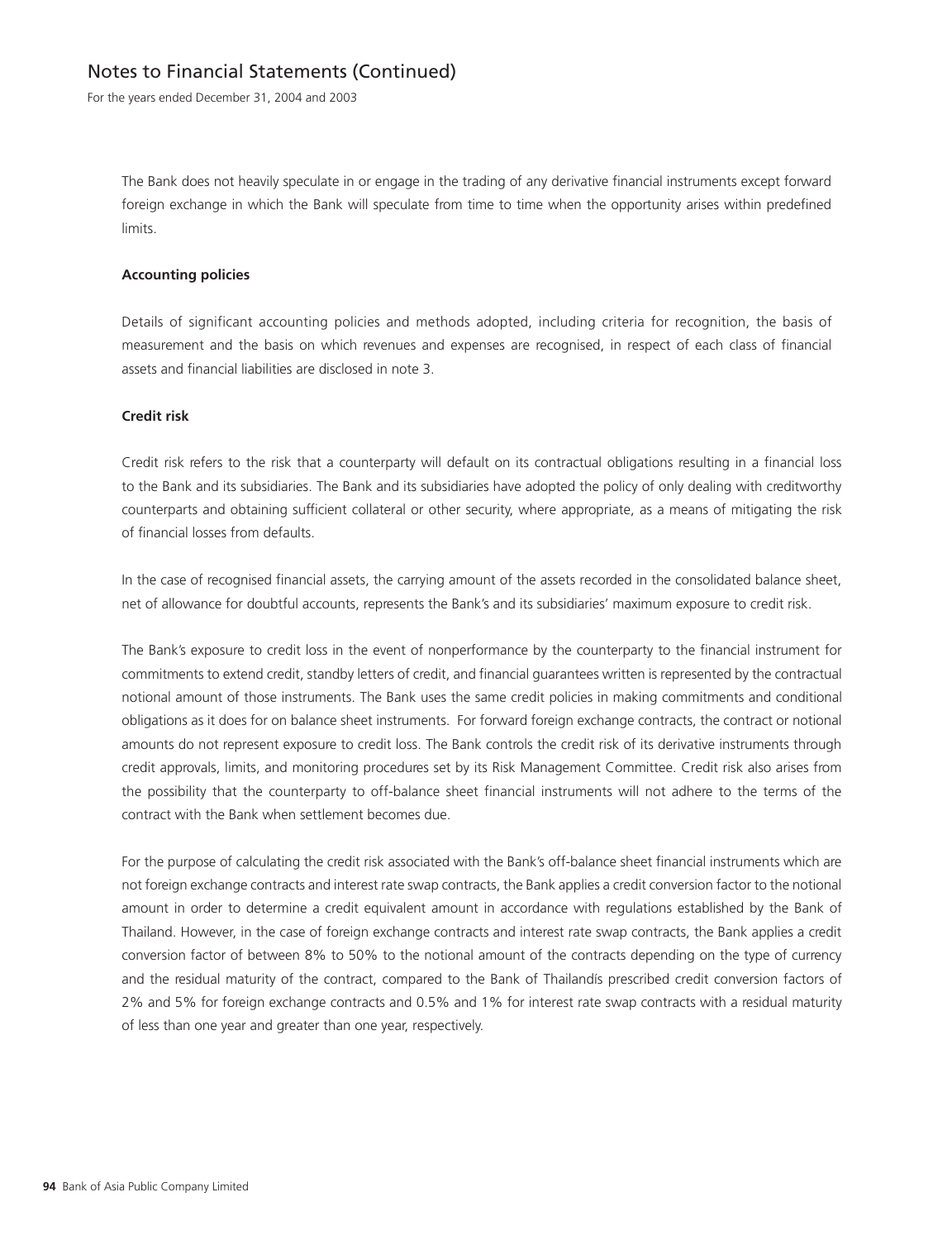For the years ended December 31, 2004 and 2003

The following table shows the credit equivalent of unmatured off balance sheet financial instruments:

|                                                         |                                   | <b>In Million Baht</b> |
|---------------------------------------------------------|-----------------------------------|------------------------|
|                                                         | <b>CONSOLIDATED AND BANK ONLY</b> |                        |
|                                                         | <b>FINANCIAL STATEMENTS</b>       |                        |
|                                                         | As at December 31,                |                        |
|                                                         | 2004                              | 2003                   |
| Forward foreign exchange contracts (foreign currencies) | 2,349                             | 3,948                  |
| Interest rate swap contracts                            | 580                               | 760                    |
| Avals to bills                                          | 754                               | 927                    |
| Guarantees of loans                                     | 75                                | 105                    |
| Performance guarantees                                  | 4,938                             | 4,425                  |
| Bid guarantees                                          | 338                               | 345                    |
| Liability under unmatured import bills                  | 273                               | 272                    |
| Import letters of credit                                | 645                               | 615                    |
| Others                                                  | 97                                | 82                     |
| Total                                                   | 10,049                            | 11,479                 |

#### **Interest rate risk**

Interest rate risk in the balance sheet arises from the potential for a change in interest rates to have an adverse effect on the net interest earnings of the Bank and its subsidiaries in the current reporting period, and in future years. Interest rate risk arises from the structure and characteristics of the Bank and its subsidiaries' assets, liabilities and equity, and in the mismatch in repricing rates of its assets and liabilities.

The Bank and its subsidiaries' exposure to interest rate risk showing the contractual repricing dates or maturity dates, whichever dates are earlier, and weighted average contractual interest rates, where applicable, for classes of financial assets and financial liabilities subject to interest rate risk is set out below: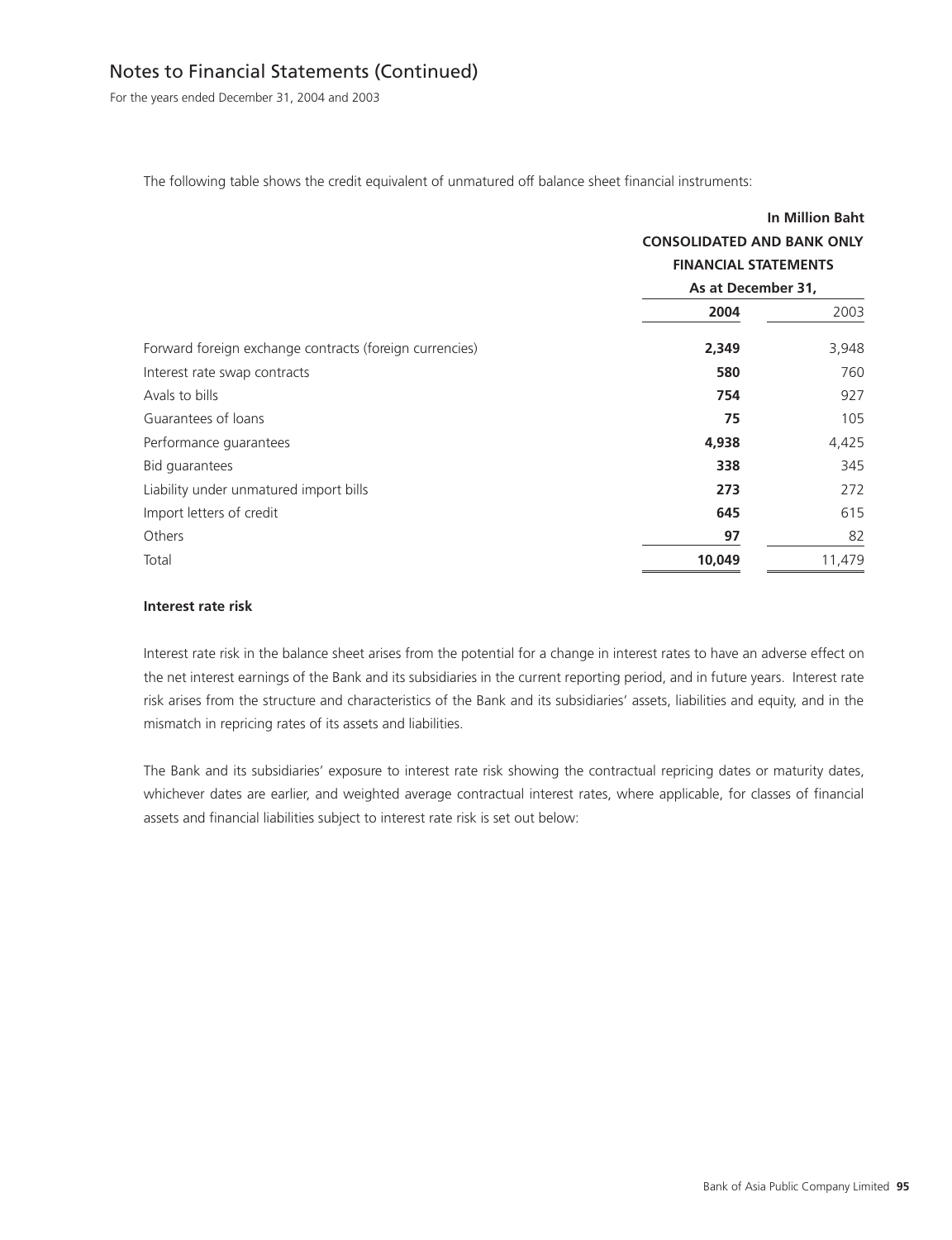| <b>SSSSSSSSSSSSSSSSSSSSSSSSSS</b><br>ι |   |
|----------------------------------------|---|
| ディーク くろく ナクチャー                         | j |
| בוממכמו -                              |   |
| ・ト しくト                                 |   |

| es to Financial Statements (Continued)<br>e years ended December 31, 2004 and 2003 |                    |                             |             |                                   |                         |                |             |              |                 |
|------------------------------------------------------------------------------------|--------------------|-----------------------------|-------------|-----------------------------------|-------------------------|----------------|-------------|--------------|-----------------|
| Period to the earlier of the repricing date or the contractual                     |                    | maturity                    |             |                                   |                         |                |             |              |                 |
|                                                                                    |                    |                             |             |                                   |                         |                |             |              | In Million Baht |
|                                                                                    |                    |                             |             | CONSOLIDATED FINANCIAL STATEMENTS |                         |                |             |              |                 |
|                                                                                    |                    |                             |             |                                   | As at December 31, 2004 |                |             |              |                 |
|                                                                                    |                    |                             |             |                                   |                         |                |             |              | Weighted        |
|                                                                                    |                    |                             |             |                                   |                         |                |             |              | average         |
|                                                                                    |                    |                             |             |                                   |                         |                |             |              | effective       |
|                                                                                    |                    |                             |             |                                   |                         | Non-int.       |             |              | interest rate   |
|                                                                                    |                    | Within                      |             |                                   | More than               | bearing/       | Non-accrual |              | per annum       |
|                                                                                    | $\overline{c}$ all | 3 months                    | 3-12 months | 1-5 years                         | 5 years                 | sensitive      | loans       | <b>Total</b> | (%)             |
| <b>Financial assets</b>                                                            |                    |                             |             |                                   |                         |                |             |              |                 |
| Cash                                                                               | ı                  | ı                           |             |                                   |                         | 3,703          |             | 3,703        | n/a             |
| Interbank and money market                                                         |                    |                             |             |                                   |                         |                |             |              |                 |
| items - net                                                                        | 32                 | 540<br>12,                  | 58          |                                   | ٠                       | 1,759          | J.          | 14,389       | 2.01            |
| Securities purchased under resale                                                  |                    |                             |             |                                   |                         |                |             |              |                 |
| agreement                                                                          | п                  | 400<br>ထဲ                   |             |                                   |                         |                |             | 8,400        | 1.96            |
| Investments - net                                                                  |                    | 663                         | 1,068       | 3,426                             | 5,876                   | 2,924          |             | 13,957       | 1.45            |
| Loans                                                                              | 15,712             | 952<br>61,                  | 13,502      | 2,680                             |                         |                | 24,671      | 118,517      | 3.63            |
| <b>Financial liabilities</b>                                                       |                    |                             |             |                                   |                         |                |             |              |                 |
| Deposits                                                                           | 72,365             | <b>126</b><br>$\frac{8}{3}$ | 14,752      | 8,398                             |                         | 4,393          |             | 138,034      | 1.03            |
| Interbank and money market items                                                   | 1,366              | 588                         | 120         |                                   |                         | 781            |             | 2,855        | 0.38            |
| Liabilities payable on demand                                                      |                    |                             | ı           |                                   |                         | 1,816          |             | 1,816        | n/a             |
| Securities sold under repurchase                                                   |                    |                             |             |                                   |                         |                |             |              |                 |
| agreements                                                                         |                    | 200                         |             | ı                                 |                         | ı              |             | 200          | 2.07            |
| Short-term borrowings                                                              | 154                | 35                          | 311         |                                   |                         | ٠              |             | 500          | 2.58            |
| Long-term borrowings                                                               |                    |                             |             | $2,000*$                          |                         | $\overline{2}$ |             | 2,012        | 6.46            |
|                                                                                    |                    |                             |             |                                   |                         |                |             |              |                 |

\*See note 16 above.

\*See note 16 above.

**96** Bank of Asia Public Company Limited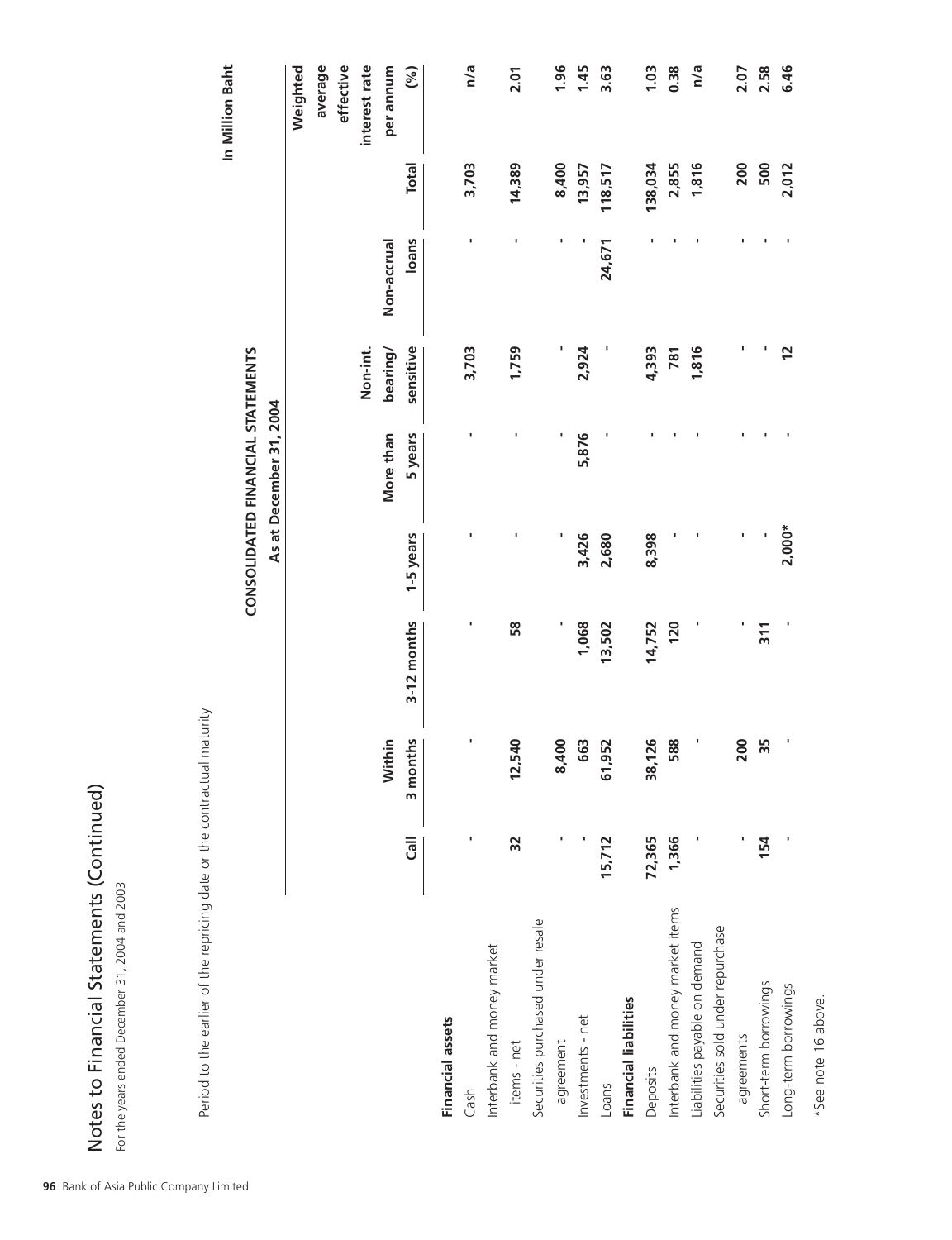| es to Financial Statements (Continued)<br>e years ended December 31, 2004 and 2003 |                |                |                |                          |                                   |                |                |          |                 |
|------------------------------------------------------------------------------------|----------------|----------------|----------------|--------------------------|-----------------------------------|----------------|----------------|----------|-----------------|
| Period to the earlier of the repricing date or the contractual                     |                | maturity       |                |                          |                                   |                |                |          |                 |
|                                                                                    |                |                |                |                          |                                   |                |                |          | In Million Baht |
|                                                                                    |                |                |                |                          | CONSOLIDATED FINANCIAL STATEMENTS |                |                |          |                 |
|                                                                                    |                |                |                |                          | As at December 31, 2003           |                |                |          |                 |
|                                                                                    |                |                |                |                          |                                   |                |                |          | Weighted        |
|                                                                                    |                |                |                |                          |                                   |                |                |          | average         |
|                                                                                    |                |                |                |                          |                                   |                |                |          | effective       |
|                                                                                    |                |                |                |                          |                                   | Non-int.       |                |          | interest rate   |
|                                                                                    |                | Within         |                |                          | More than                         | bearing        | Non-accrual    |          | per annum       |
|                                                                                    | <b>Trall</b>   | 3 months       | 3-12 months    | 1-5 years                | 5 years                           | sensitive      | loans          | Total    | (%)             |
| <b>Financial assets</b>                                                            |                |                |                |                          |                                   |                |                |          |                 |
| Cash                                                                               |                | ٠              | J.             | ı                        |                                   | 3,148          |                | 3,148    | n/a             |
| Interbank and money market                                                         |                |                |                |                          |                                   |                |                |          |                 |
| items - net                                                                        | $\overline{ }$ | 4,808          | 34             | 52                       |                                   | 1,838          |                | 6,739    | 0.79            |
| Securities purchased under resale                                                  |                |                |                |                          |                                   |                |                |          |                 |
| agreement                                                                          |                | 7,900          |                |                          |                                   | J,             | $\blacksquare$ | 7,900    | 1.24            |
| Investments - net                                                                  |                | 2,864          | 3,697          | 5,414                    | 8,979                             | 4,798          |                | 25,752   | 2.09            |
| Loans                                                                              | 21,771         | 32,986         | 17,466         | 14,389                   | 5,082                             | I              | 30,447         | 122, 141 | 3.65            |
| <b>Financial liabilities</b>                                                       |                |                |                |                          |                                   |                |                |          |                 |
| Deposits                                                                           | 72,033         | 506<br>41,     | 9,611          | 14,902                   |                                   | 3,929          |                | 141,981  | 1.05            |
| Interbank and money market items                                                   | 1,776          | 298            | 58             |                          |                                   | 1,491          |                | 3,623    | 0.48            |
| Liabilities payable on demand                                                      |                |                |                | $\mathbf{I}$             |                                   | 1,396          |                | 1,396    | n/a             |
| Short-term borrowings                                                              |                | 900            | 432            | $\overline{\phantom{a}}$ |                                   |                |                | 1,332    | 8.27            |
| Long-term borrowings                                                               |                | $\blacksquare$ | $\blacksquare$ | $4,000*$                 |                                   | $\overline{1}$ |                | 4,015    | 6.80            |
| *See note 16 above.                                                                |                |                |                |                          |                                   |                |                |          |                 |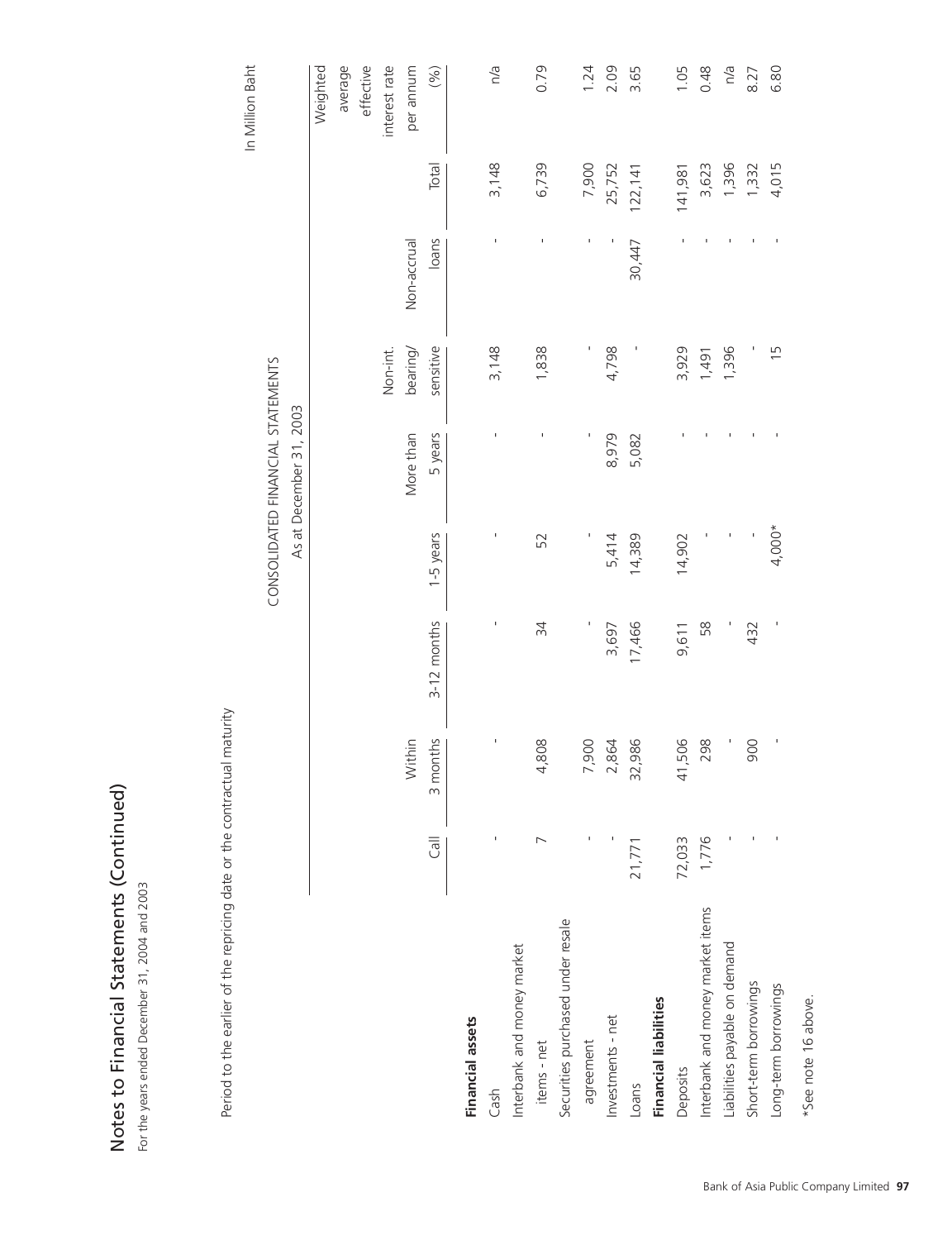| くこくこう<br>$\frac{1}{2}$ |
|------------------------|
| $+21000$<br>)<br>S     |
| ות מה הוא ב            |
| くせんくん<br>í             |

# BANK ONLY FINANCIAL STATEMENTS As at December 31, 2004

| es to Financial Statements (Continued)<br>e years ended December 31, 2004 and 2003 |                |            |             |           |                                       |              |             |              |                 |
|------------------------------------------------------------------------------------|----------------|------------|-------------|-----------|---------------------------------------|--------------|-------------|--------------|-----------------|
| Period to the earlier of the repricing date or the contractual                     |                | maturity   |             |           |                                       |              |             |              |                 |
|                                                                                    |                |            |             |           |                                       |              |             |              | In Million Baht |
|                                                                                    |                |            |             |           | <b>BANK ONLY FINANCIAL STATEMENTS</b> |              |             |              |                 |
|                                                                                    |                |            |             |           | As at December 31, 2004               |              |             |              |                 |
|                                                                                    |                |            |             |           |                                       |              |             |              | Weighted        |
|                                                                                    |                |            |             |           |                                       |              |             |              | average         |
|                                                                                    |                |            |             |           |                                       |              |             |              | effective       |
|                                                                                    |                |            |             |           |                                       | Non-int.     |             |              | interest rate   |
|                                                                                    |                | Within     |             |           | More than                             | bearing/     | Non-accrual |              | per annum       |
|                                                                                    | $\overline{5}$ | 3 months   | 3-12 months | 1-5 years | 5 years                               | sensitive    | loans       | <b>Total</b> | (%)             |
| <b>Financial assets</b>                                                            |                |            |             |           |                                       |              |             |              |                 |
| Cash                                                                               |                | ı,         | ı           |           |                                       | 3,703        | ı           | 3,703        | n/a             |
| Interbank and money market                                                         |                |            |             |           |                                       |              |             |              |                 |
| items - net                                                                        |                | 411<br>12, | S           | ı         |                                       | 1,759        |             | 14,223       | 2.02            |
| Securities purchased under resale                                                  |                |            |             |           |                                       |              |             |              |                 |
| agreement                                                                          |                | 8,400      |             |           |                                       | ı            |             | 8,400        | 1.96            |
| Investments - net                                                                  |                | 663        | 1,068       | 3,426     | 5,876                                 | 3,508        |             | 14,541       | 1.44            |
| Loans                                                                              | 15,982         | 569<br>61, | 13,240      | 2,321     |                                       | p            | 24,525      | 117,637      | 3.51            |
| Financial liabilities                                                              |                |            |             |           |                                       |              |             |              |                 |
| Deposits                                                                           | 72,408         | 38,126     | 14,752      | 8,398     |                                       | 4,393        |             | 138,077      | 1.03            |
| Interbank and money market items                                                   | 1,372          | 588        | 20          |           |                                       | 781          |             | 2,761        | 0.30            |
| Liabilities payable on demand                                                      |                | ×          | ı           |           |                                       | 1,816        |             | 1,816        | n/a             |
| Securities sold under repurchase                                                   |                |            |             |           |                                       |              |             |              |                 |
| agreements                                                                         |                | 200        |             |           |                                       | ٠            |             | 200          | 2.07            |
| Long-term borrowings                                                               |                | J,         |             | $2,000*$  |                                       | $\mathbf{r}$ |             | 2,012        | 6.46            |
|                                                                                    |                |            |             |           |                                       |              |             |              |                 |

\*See note 16 above.

\*See note 16 above.

**98** Bank of Asia Public Company Limited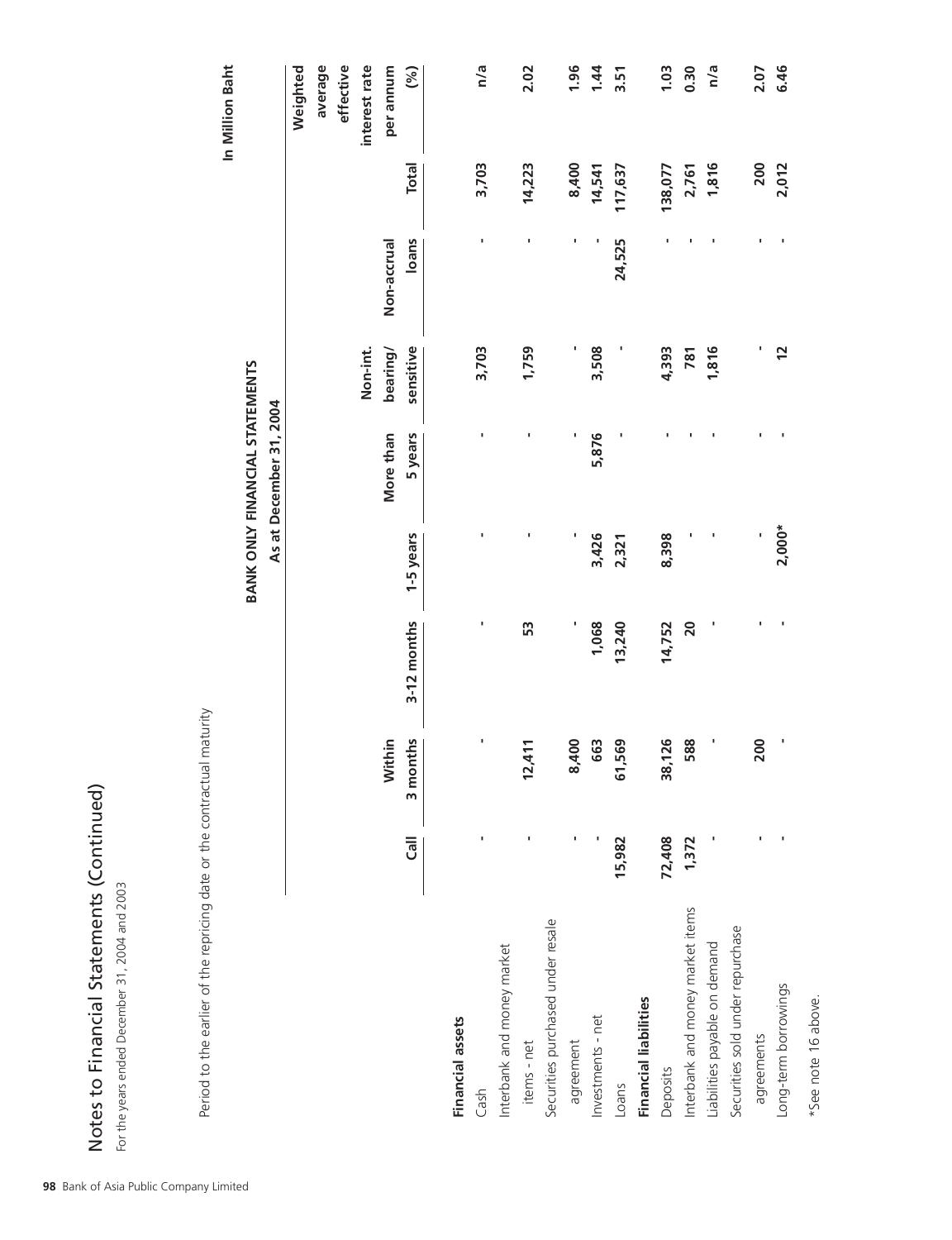| tes to Financial Statements (Continued)<br>ne years ended December 31, 2004 and 2003 |                |          |             |           |                                       |                |             |         |                 |
|--------------------------------------------------------------------------------------|----------------|----------|-------------|-----------|---------------------------------------|----------------|-------------|---------|-----------------|
| Period to the earlier of the repricing date or the contractual                       |                | maturity |             |           |                                       |                |             |         |                 |
|                                                                                      |                |          |             |           |                                       |                |             |         | In Million Baht |
|                                                                                      |                |          |             |           | <b>BANK ONLY FINANCIAL STATEMENTS</b> |                |             |         |                 |
|                                                                                      |                |          |             |           | As at December 31, 2003               |                |             |         |                 |
|                                                                                      |                |          |             |           |                                       |                |             |         | Weighted        |
|                                                                                      |                |          |             |           |                                       |                |             |         | average         |
|                                                                                      |                |          |             |           |                                       |                |             |         | effective       |
|                                                                                      |                |          |             |           |                                       | Non-int.       |             |         | interest rate   |
|                                                                                      |                | Within   |             |           | More than                             | bearing        | Non-accrual |         | per annum       |
|                                                                                      |                | 3 months | 3-12 months | 1-5 years | 5 years                               | sensitive      | loans       | Total   | (%)             |
| <b>Financial assets</b>                                                              |                |          |             |           |                                       |                |             |         |                 |
| Cash                                                                                 |                | I.       |             |           |                                       | 3,148          |             | 3,148   | n/a             |
| Interbank and money market                                                           |                |          |             |           |                                       |                |             |         |                 |
| items - net                                                                          | $\overline{1}$ | 4,762    |             | 52        |                                       | 1,830          |             | 6,659   | 0.78            |
| Securities purchased under resale                                                    |                |          |             |           |                                       |                |             |         |                 |
| agreement                                                                            |                | 7,900    |             |           |                                       |                |             | 7,900   | 1.24            |
| Investments - net                                                                    |                | 2,864    | 3,697       | 5,414     | 8,979                                 | 5,279          |             | 26,233  | 2.09            |
| Loans                                                                                | 22,811         | 32,407   | 16,456      | 14,019    | 5,082                                 |                | 30,387      | 121,162 | 3.54            |
| <b>Financial liabilities</b>                                                         |                |          |             |           |                                       |                |             |         |                 |
| Deposits                                                                             | 72,082         | 41,526   | 9,611       | 14,902    |                                       | 3,930          |             | 142,051 | 1.05            |
| Interbank and money market items                                                     | 1,282          | 398      | 58          |           |                                       | 1,491          |             | 3,229   | 0.16            |
| Liabilities payable on demand                                                        |                |          |             |           |                                       | 1,396          |             | 1,396   | n/a             |
| Short-term borrowings                                                                |                | 900      |             |           |                                       |                |             | 900     | 5.84            |
| Long-term borrowings                                                                 |                |          |             | $4,000*$  |                                       | $\overline{1}$ |             | 4,015   | 6.80            |
|                                                                                      |                |          |             |           |                                       |                |             |         |                 |

\*See note 16 above.

\*See note 16 above.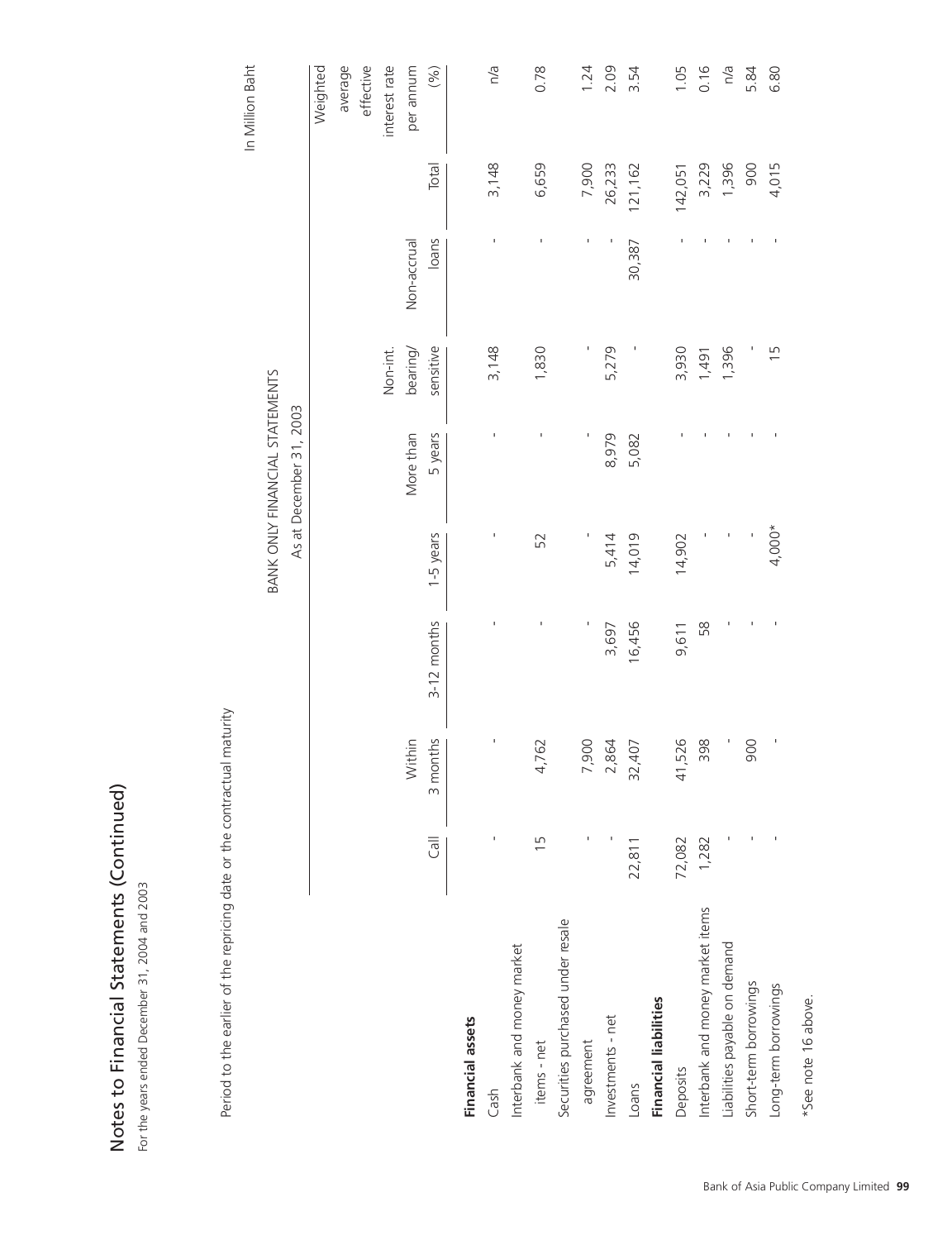For the years ended December 31, 2004 and 2003

#### **Liquidity risk**

Liquidity risk is the risk that the Bank may not be able to meet its obligations as they fall due, because of inablity to release its assets or to cover funding requirements at an appropriate price resulting in a loss to the Bank. The Bank's Assets and Liabilities Committee sets policies and supervises the management of liquidity risk

**In Million Baht**

A maturity analysis of financial assets, financial liabilities and off-balance sheet items were as follows:

# **CONSOLIDATED FINANCIAL STATEMENTS December 31, 2004 Within 3-12 More than No Call 3 months months 1-5 years 5 years maturity Total Financial assets** Cash **- - - - - 3,703 3,703** Interbank and money market items - net **1,791 12,539 59 - - - 14,389** Securities purchased under resale agreements **- 8,400 - - - - 8,400** Investments - net **- 663 1,068 3,426 5,876 2,924 13,957** Loans **29,453 29,182 9,742 17,728 32,412 - 118,517 Financial liabilities** Deposits **76,762 38,122 16,116 7,034 - - 138,034** Interbank and money market items **2,143 588 124 - - - 2,855** Liabilities payable on demand **1,816 - - - - - 1,816** Securities sold under repurchase agreements **- 200 - - - - 200** Short-term borrowings **154 35 311 - - - 500** Long-term borrowings **- - - 2,005 7 - 2,012 Off-balance sheet financial instruments** Avals to bills **- 584 106 64 - - 754** Guarantee of loans **5 5 - - - - 70 - 75** Other guarantees **863 1,591 3,809 519 3,948 123 10,853** Letters of credit **149 2,632 316 - 130 - 3,227** Forward foreign exchange contracts (foreign currencies) **- 28,490 8,336 - - - 36,826** Interest rate swap contract **- - - 5,000 - - 5,000** Undrawn overdraft amount **17,316** - - - - - - - - - - **17,316** Liabilities under unmatured import bills **- 987 376 - - - 1,363**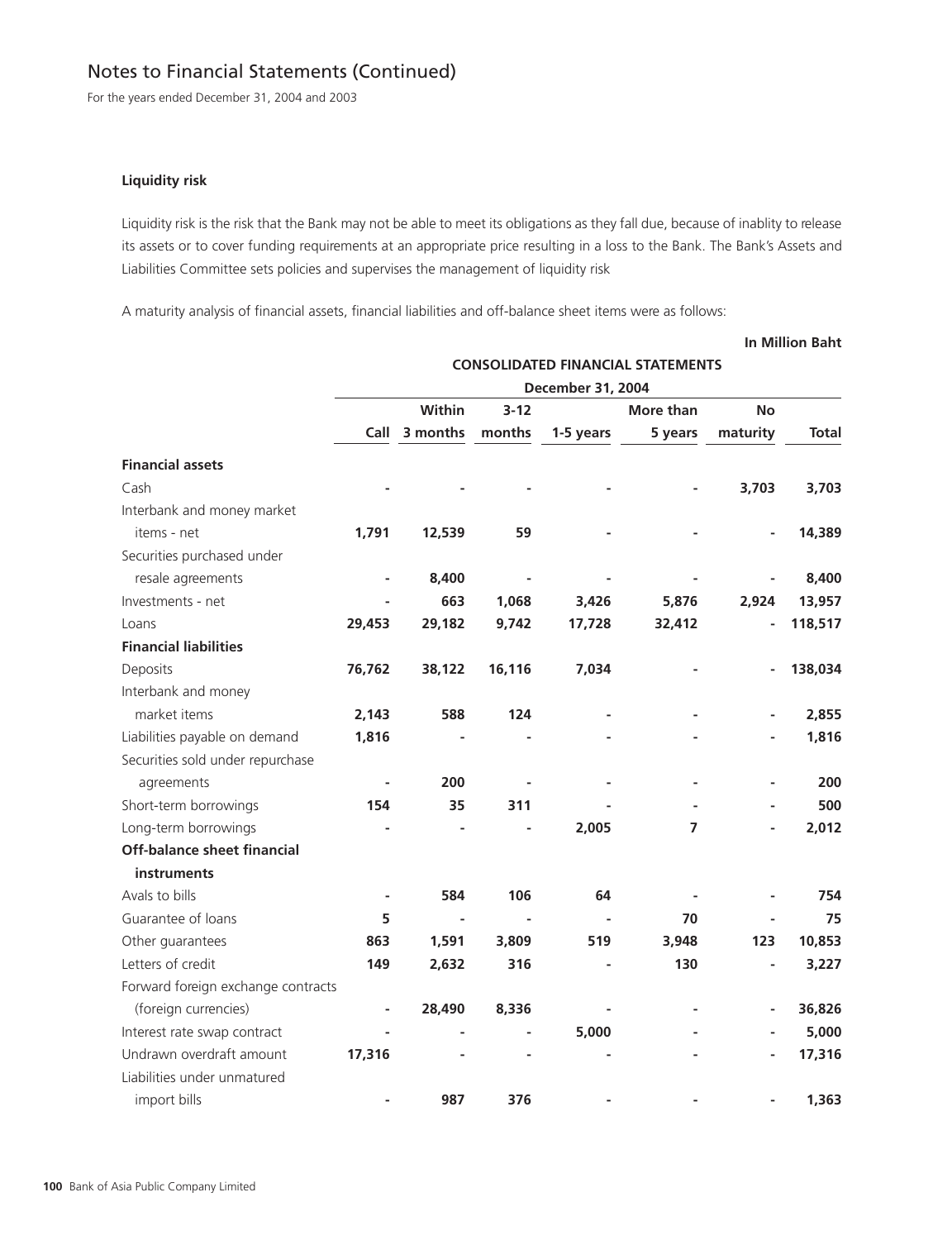For the years ended December 31, 2004 and 2003

CONSOLIDATED FINANCIAL STATEMENTS December 31, 2003 Within 3-12 More than No Call 3 months months 1-5 years 5 years maturity Total **Financial assets** Cash - - - - - - - - - - - - - - 3,148 3,148 Interbank and money market items - net 1,850 4,803 34 52 - - 6,739 Securities purchased under resale agreements - 7,900 - - - - 7,900 Investments - net - 2,864 3,697 5,414 8,979 4,798 25,752 Loans 30,073 29,629 6,651 20,081 35,707 - 122,141 **Financial liabilities** Deposits 75,962 41,506 9,611 14,902 - - 141,981 Interbank and money market items 3,267 298 58 - - - 3,623 Liabilities payable on demand 1,396 - - - - - - - - - - - - - 1,396 Short-term borrowings **-** 900 432 - - - - 1,332 Long-term borrowings - - - - - 4,015 - 4,015 - 4,015 **Off-balance sheet financial instruments** Avals to bills - 328 155 444 - - 927 Guarantee of loans 105 Other guarantees 879 1,342 3,118 373 3,992 117 9,821 Letters of credit 144 2,351 527 - 54 - 3,076 Forward foreign exchange contracts (foreign currencies) - 21,671 9,375 - - - 31,046 Interest rate swap contract  $\qquad \qquad -$  -  $\qquad \qquad -$  5,000 - - 5,000 Undrawn overdraft amount 17,348 - - - - - - - - - - 17,348 Liabilities under unmatured import bills 942 - 417 - - - 1,359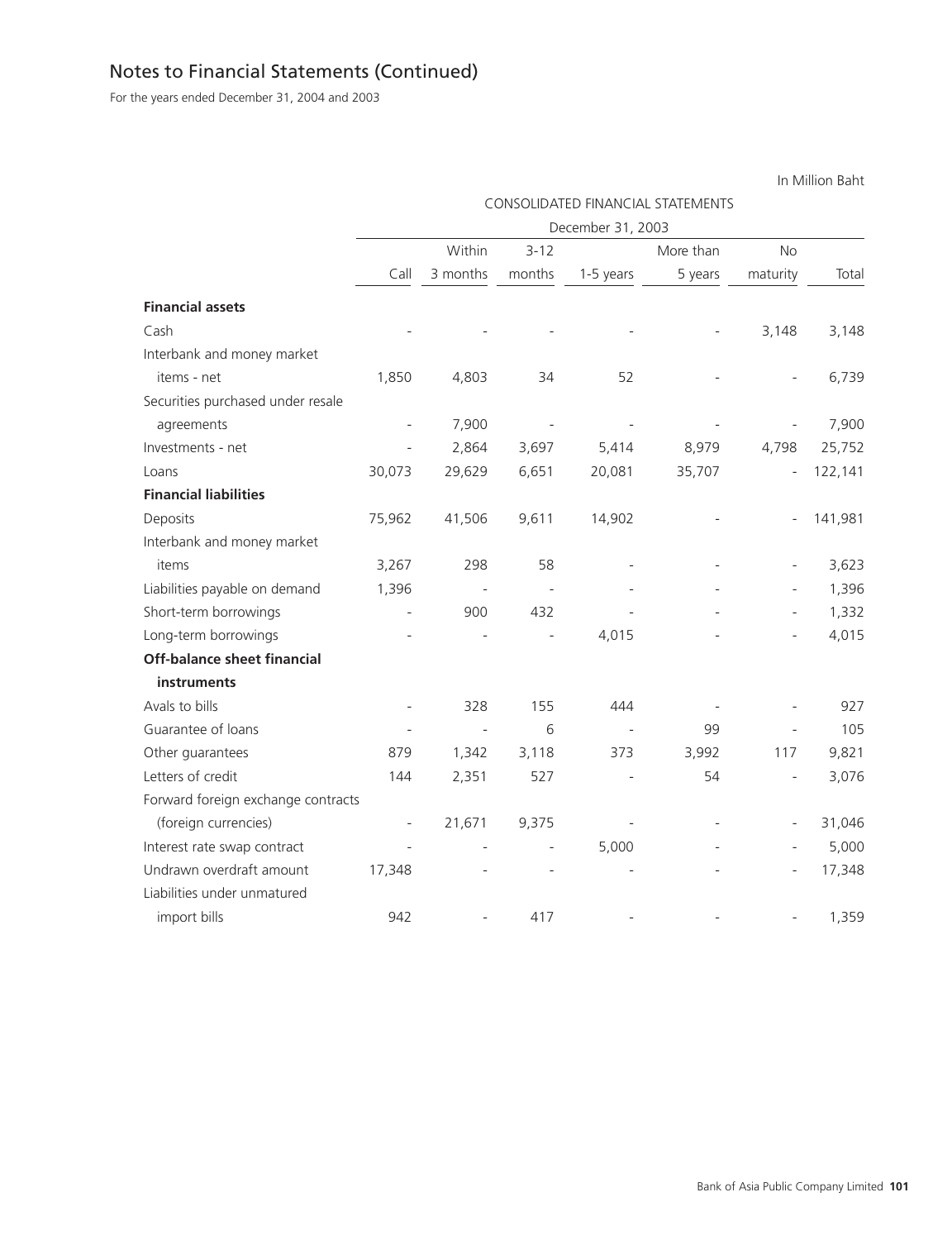For the years ended December 31, 2004 and 2003

**BANK ONLY FINANCIAL STATEMENTS December 31, 2004 Within 3-12 More than No Call 3 months months 1-5 years 5 years maturity Total Financial assets** Cash **- - - - - 3,703 3,703** Interbank and money market items - net **1,760 12,410 53 - - - 14,223** Securities purchased under resale agreements **- 8,400 - - - - 8,400** Investments - net **- 663 1,068 3,426 5,876 3,508 14,541** Loans **29,577 28,799 9,480 17,369 32,412 - 117,637 Financial liabilities** Deposits **76,805 38,122 16,116 7,034 - - 138,077** Interbank and money market items **2,149** 588 24 - - - 2,761 Liabilities payable on demand **1,816 - - - - - 1,816** Securities sold under repurchase agreements **- 200 - - - - 200** Long-term borrowings **- - - 2,005 7 - 2,012 Off-balance sheet financial instruments** Avals to bills **- 584 106 64 - - 754** Guarantee of loans **5 5 - - - - 70 - 75** Other guarantees **863 1,591 3,809 519 3,948 123 10,853** Letters of credit **149 2,632 316 - 130 - 3,227** Forward foreign exchange contracts (foreign currencies) **- 28,490 8,336 - - - 36,826** Interest rate swap contract **- - - 5,000 - - 5,000** Undrawn overdraft amount **17,316** - - - - - - - - - - **17,316** Liabilities under unmatured import bills **- 987 376 - - - 1,363**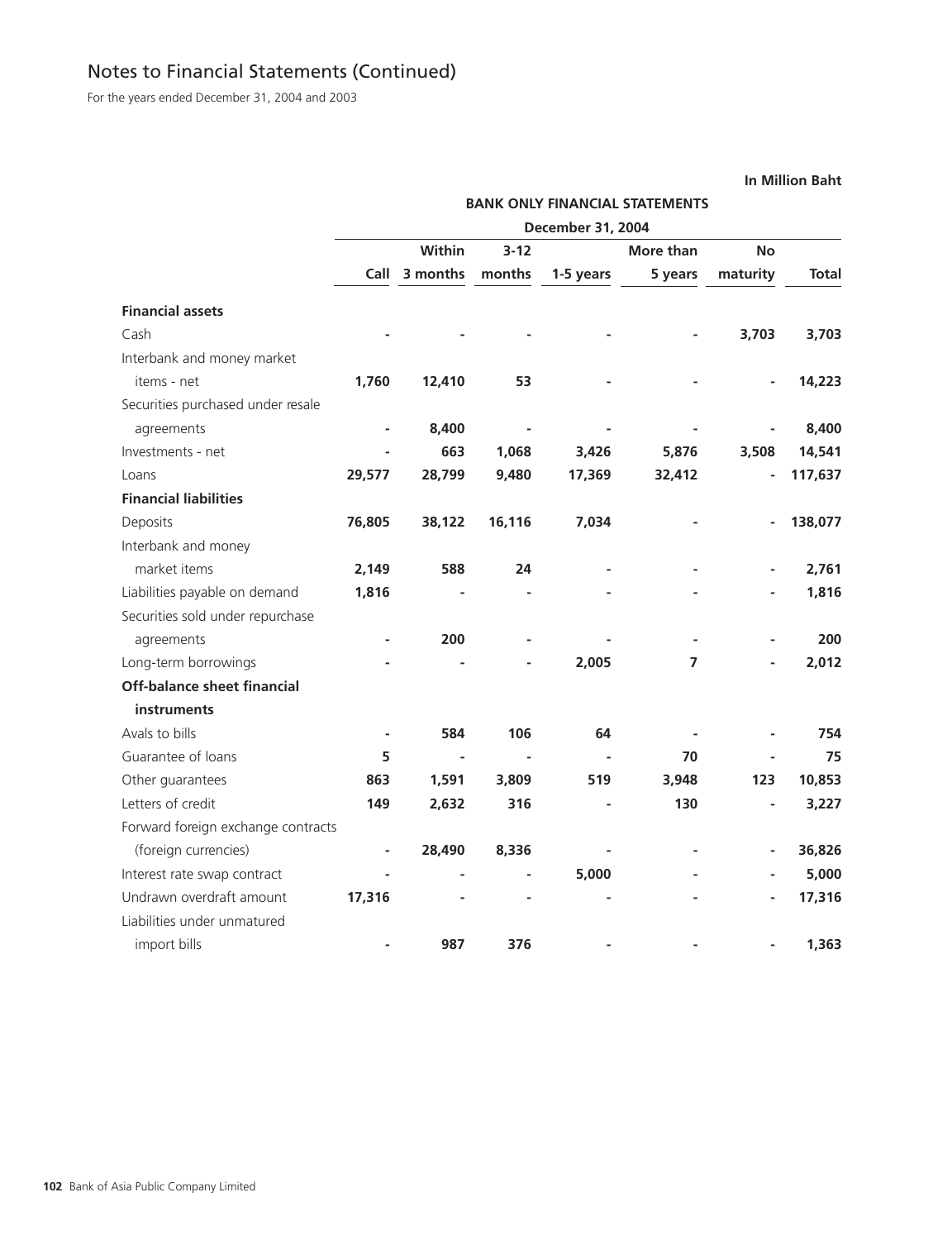For the years ended December 31, 2004 and 2003

BANK ONLY FINANCIAL STATEMENTS December 31, 2003 Within 3-12 More than No Call 3 months months 1-5 years 5 years maturity Total **Financial assets** Cash - - - - - - - - - - - - - - 3,148 3,148 Interbank and money market items - net 1,851 4,756 - 52 - - 6,659 Securities purchased under resale agreements - 7,900 - - - - 7,900 Investments - net - 2,864 3,697 5,414 8,979 5,279 26,233 Loans 31,053 29,050 5,640 19,712 35,707 - 121,162 **Financial liabilities** Deposits 76,012 41,526 9,611 14,902 - - 142,051 Interbank and money market items 2,773 398 58 - - - 3,229 Liabilities payable on demand 1,396 - - - - - - - - - - - - - 1,396 Short-term borrowings **-** 900 - - - - - - 900 Long-term borrowings - - - - - 4,015 - 4,015 - 4,015 **Off-balance sheet financial instruments** Avals to bills - 328 155 444 - - 927 Guarantee of loans 105 Other guarantees 879 1,342 3,118 373 3,992 117 9,821 Letters of credit 144 2,351 527 - 54 - 3,076 Forward foreign exchange contracts (foreign currencies) - 21,671 9,375 - - - 31,046 Interest rate swap contract  $\qquad \qquad -$  -  $\qquad \qquad -$  5,000 - - 5,000 Undrawn overdraft amount  $17,348$  - - - - - - - - - - 17,348 Liabilities under unmatured import bills 942 - 417 - - - 1,359

In Million Baht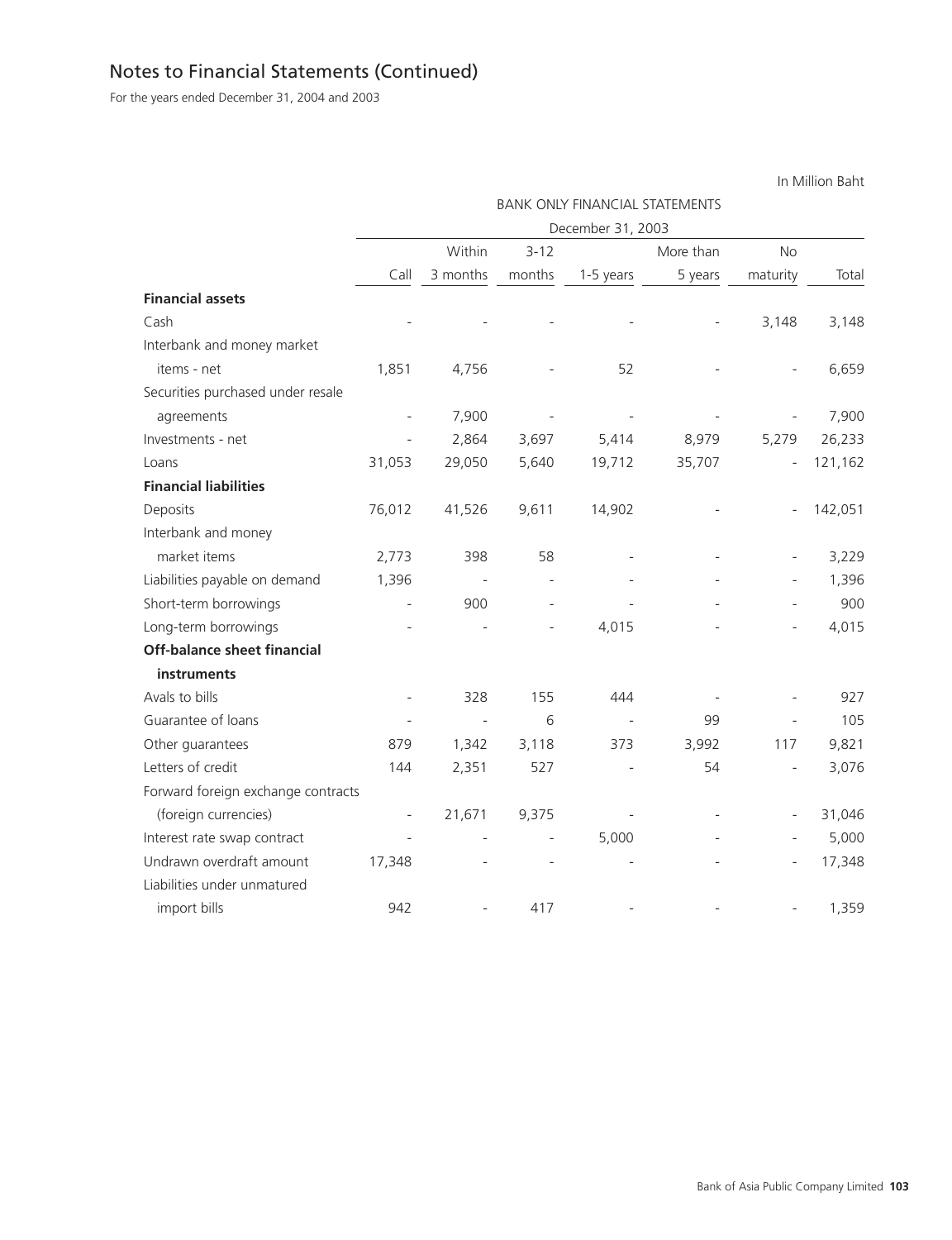For the years ended December 31, 2004 and 2003

#### **Hedging**

The Bank uses derivative financial instruments, including forward contracts and interest rate swaps, to manage the potential earnings impact of foreign currency movements and floating interest rates. The purpose of the Bank's hedging activities is to protect the Bank from the risk that net cash outflows will be affected by changes in exchange rates and the risk from floating interest rates. The Bank enters into transactions to ensure that it is economically hedged in accordance with risk management policies. For qualifying hedge relationships, the Bank uses hedge accounting.

Each qualifying hedge accounting relationship is evidenced and driven by management's approach to risk management and the decision to hedge the particular risk. Where hedge accounting is applied, the Bank assesses, at the inception of the hedge relationship and on an on-going basis, whether the derivatives used as hedges are highly effective in offsetting the changes in the value or cash flows associated with the hedged item. A hedge is normally regarded as highly effective if changes in fair value or cash flows of the hedged item are expected to almost fully offset the changes in fair value or cash flows of the hedging instrument. The designation and effectiveness measurement follows the methodologies that management has in place for risk identification and measurement. The ineffective portion of any gain or loss on a hedging instrument is recognised in the statement of income.

## **Estimated fair value of financial instruments**

The fair values of financial instruments have been estimated by the Bank and its subsidiaries using available market information and appropriate valuation methodologies.

**In Million Baht**

The following is a summary of carrying amounts and estimated fair values of financial instruments:

|                                              |                                                    |         | As at December 31, 2004                         |         |
|----------------------------------------------|----------------------------------------------------|---------|-------------------------------------------------|---------|
|                                              | <b>CONSOLIDATED</b><br><b>FINANCIAL STATEMENTS</b> |         | <b>BANK ONLY</b><br><b>FINANCIAL STATEMENTS</b> |         |
|                                              |                                                    |         |                                                 |         |
|                                              | Carrying                                           | Fair    | Carrying                                        | Fair    |
|                                              | amounts                                            | value   | amounts                                         | value   |
| <b>Financial assets</b>                      |                                                    |         |                                                 |         |
| Cash                                         | 3,703                                              | 3,703   | 3,703                                           | 3,703   |
| Interbank and money market items - net       | 14,389                                             | 14,389  | 14,223                                          | 14,223  |
| Securities purchased under resale agreements | 8,400                                              | 8,400   | 8,400                                           | 8,400   |
| Investments - net                            | 13,957                                             | 14,002  | 14,541                                          | 14,607  |
| Loans and accrued interest receivable - net  | 105,555                                            | 108,806 | 104,808                                         | 108,430 |
| <b>Financial liabilities</b>                 |                                                    |         |                                                 |         |
| Deposits                                     | 138,034                                            | 138,180 | 138,077                                         | 138,224 |
| Interbank and money market items             | 2,855                                              | 2,855   | 2,761                                           | 2,761   |
| Liabilities payable on demand                | 1,816                                              | 1,816   | 1,816                                           | 1,816   |
| Securities sold under repurchase agreement   | 200                                                | 200     | 200                                             | 200     |
| Short-term borrowings                        | 500                                                | 499     |                                                 |         |
| Long-term borrowings                         | 2,012                                              | 2,234   | 2,012                                           | 2,234   |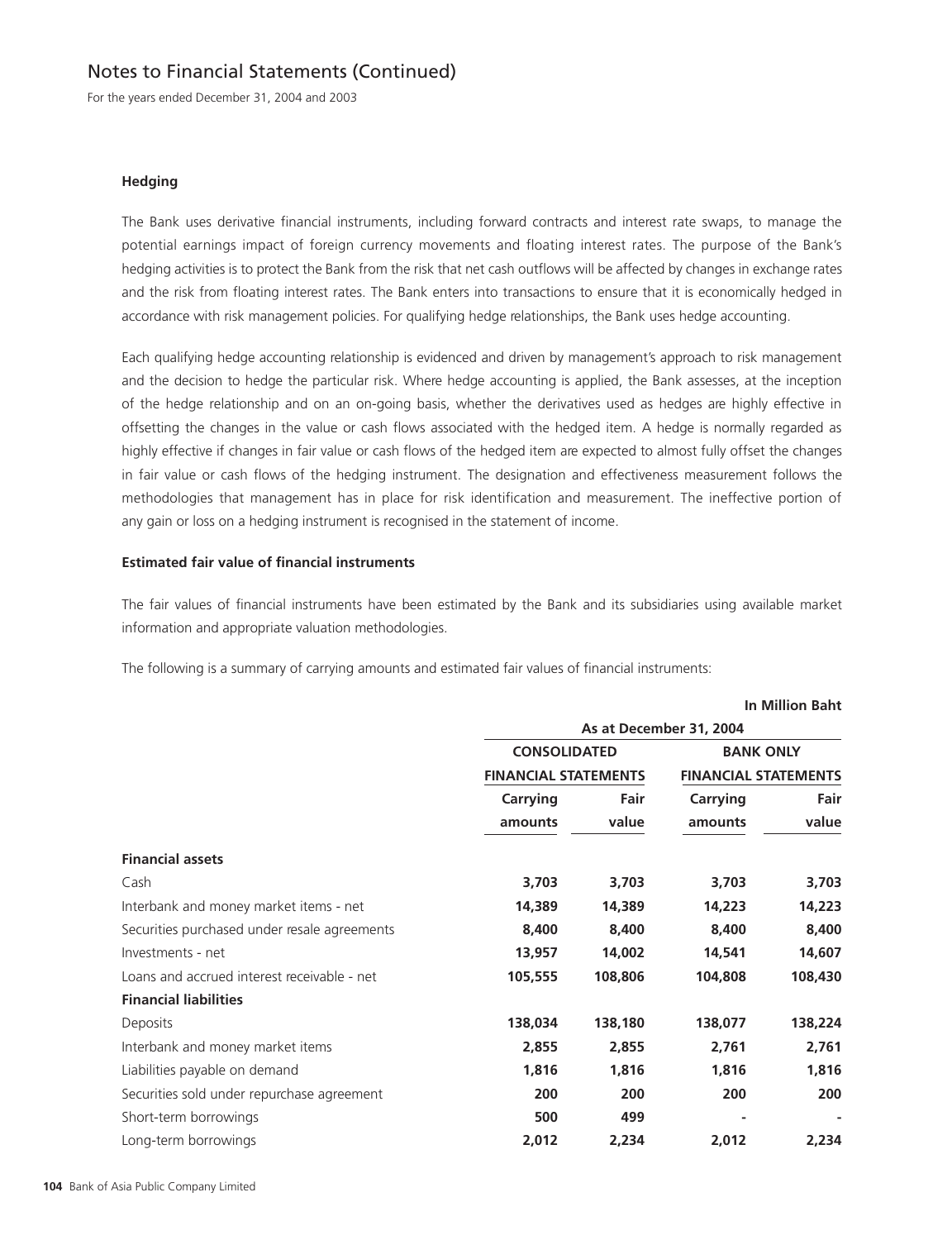For the years ended December 31, 2004 and 2003

|                                              |                             |                         |                             | in Million Bant |
|----------------------------------------------|-----------------------------|-------------------------|-----------------------------|-----------------|
|                                              |                             | As at December 31, 2003 |                             |                 |
|                                              | CONSOLIDATED                |                         | <b>BANK ONLY</b>            |                 |
|                                              | <b>FINANCIAL STATEMENTS</b> |                         | <b>FINANCIAL STATEMENTS</b> |                 |
|                                              | Carrying                    | Fair                    | Carrying                    | Fair            |
|                                              | amounts                     | value                   | amounts                     | value           |
| <b>Financial assets</b>                      |                             |                         |                             |                 |
| Cash                                         | 3,148                       | 3,148                   | 3,148                       | 3,148           |
| Interbank and money market items - net       | 6,739                       | 6,739                   | 6,659                       | 6,659           |
| Securities purchased under resale agreements | 7,900                       | 7,900                   | 7,900                       | 7,900           |
| Investments - net                            | 25,752                      | 26,449                  | 26,233                      | 26,931          |
| Loans and accrued interest receivable - net  | 107,960                     | 109,634                 | 107,054                     | 108,957         |
| <b>Financial liabilities</b>                 |                             |                         |                             |                 |
| Deposits                                     | 141,981                     | 141,981                 | 142,051                     | 142,051         |
| Interbank and money market items             | 3,623                       | 3,623                   | 3,229                       | 3,229           |
| Liabilities payable on demand                | 1,396                       | 1,396                   | 1,396                       | 1,396           |
| Short-term borrowings                        | 1,332                       | 1,386                   | 900                         | 959             |
| Long-term borrowings                         | 4,015                       | 4,468                   | 4,015                       | 4,455           |

The fair values of off-balance sheet financial instruments were as follows:

|                                                         | <b>In Million Baht</b>            |                   |  |
|---------------------------------------------------------|-----------------------------------|-------------------|--|
|                                                         | <b>CONSOLIDATED AND BANK ONLY</b> |                   |  |
|                                                         | <b>FINANCIAL STATEMENTS</b>       |                   |  |
|                                                         | As at December 31, 2004           |                   |  |
|                                                         | <b>Notional value</b>             | <b>Fair value</b> |  |
| Forward foreign exchange contracts (foreign currencies) | 36,826                            | 217               |  |
| Interest rate swap contract                             | 5,000                             | (7)               |  |

In Million Baht

CONSOLIDATED AND BANK ONLY

|                                                         | FINANCIAL STATEMENTS    |            |
|---------------------------------------------------------|-------------------------|------------|
|                                                         | As at December 31, 2003 |            |
|                                                         | Notional value          | Fair value |
| Forward foreign exchange contracts (foreign currencies) | 31.046                  | 78         |
| Interest rate swap contract                             | 5,000                   | (86)       |

In Million Baht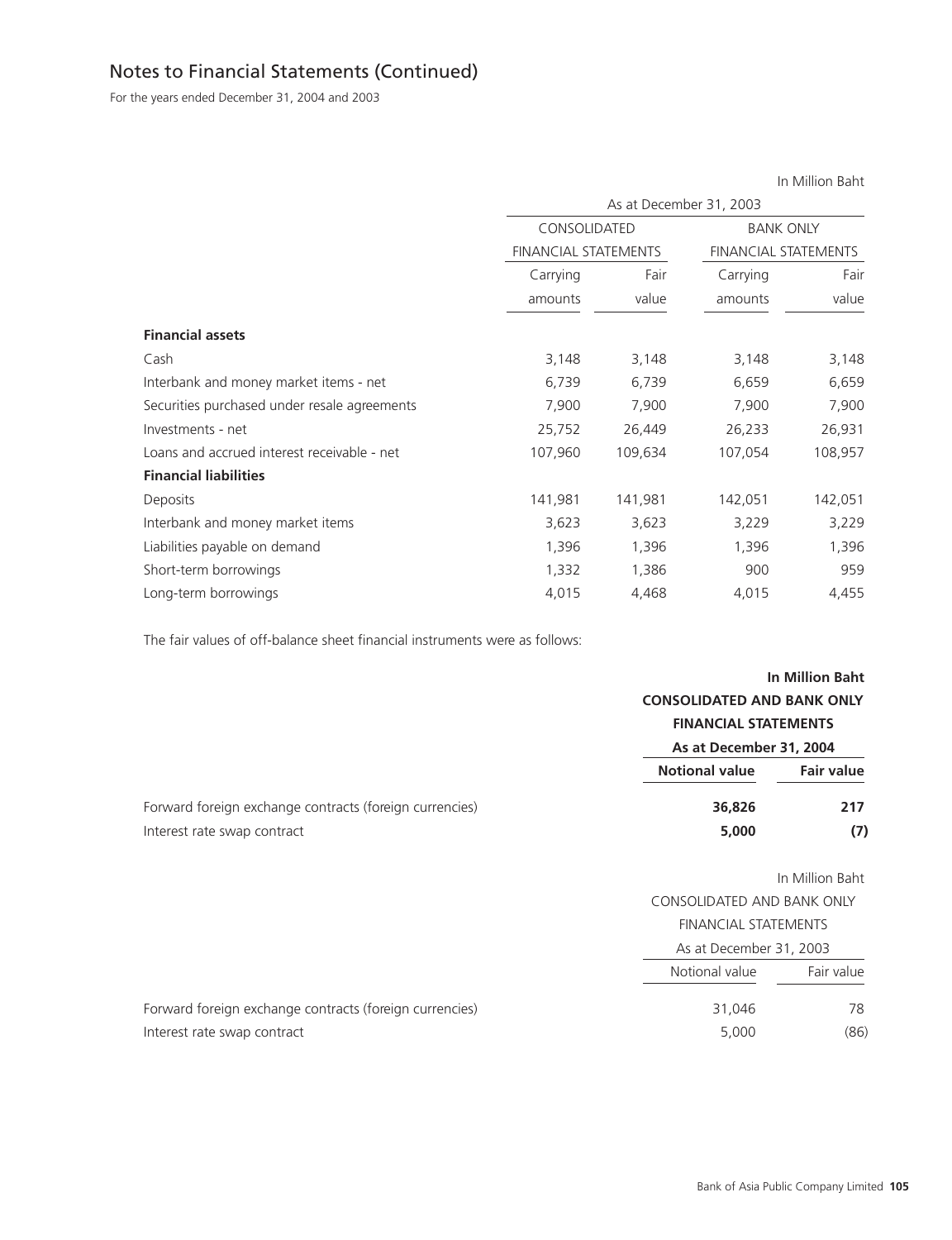For the years ended December 31, 2004 and 2003

#### **Methods and assumptions in estimating market value or fair value of financial instruments.**

The following methods and assumptions were used by the Bank and its subsidiaries in estimating market value or fair value of financial instruments as disclosed herein:

**Cash, interbank and money market items** - The carrying amounts of cash and short-term instruments which have remaining maturities of less than 90 days or bear variable rates of interest approximate their fair value. Fair value for fixed rate instruments with remaining maturities greater than 90 days is estimated by using a discounted cash flow calculation applying interest rates currently being offered on similar instruments.

**Securities purchased under resale agreements** - The carrying value of securities purchased under resale agreements approximates fair value.

**Investments** - Fair value for securities is based on quoted market prices, where available. If quoted market prices are not available, market value is based on quoted market prices of comparable instruments after adjusting for risk involved or the net asset values of such securities.

**Loans** - For variable-rate loans that reprice frequently and have no significant change in credit risk, fair value is based on carrying values. The fair value of fixed rate loans that reprice within 90 days from the balance sheet date is the carrying value at the balance sheet date. Fair value for other fixed interest rate loans is estimated using discounted cash flow analysis and using interest rates currently being offered for loans with similar terms to borrowers of similar credit quality.

Fair value of hire-purchase receivables is estimated by using discounted cash flow analysis and using interest rates currently being offered with average remaining years to maturity.

**Accrued interest receivable** - The carrying amount of accrued interest receivable approximates fair value.

**Deposit liabilities** - The fair value disclosed for deposits which are payable on demand by the depositor, is equal to the carrying value of such deposits. The carrying amounts of variable-rate, fixed-term money-market accounts, certificates of deposit (CDs) and fixed rate deposits repricing within 90 days approximate their fair value at the reporting date. Fair value for other deposits is estimated using a discounted cash flow calculation that applies interest rates currently being offered on certificates or deposit to a schedule of aggregate expected monthly maturities on time deposits.

**Interbank and money market items (liabilities)** - The carrying amount of interbank and money market items which have remaining maturities of less than 90 days and/or bear variable rates of interest approximates their fair value at the reporting date. Fair value for fixed rate instruments with remaining maturities greater than 90 days is estimated by using a discounted cash flow calculation applying interest rates currently being offered on similar instruments.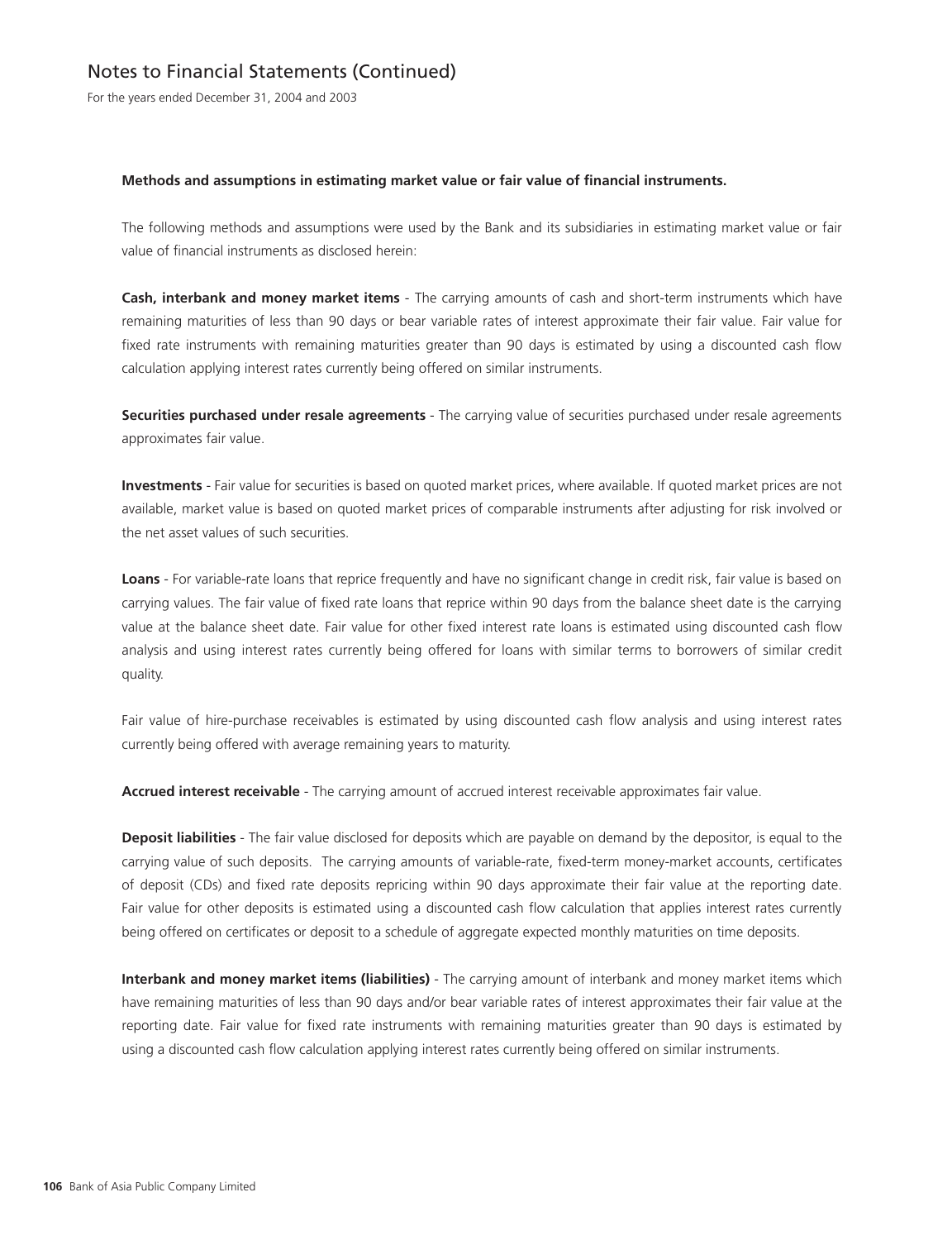# Notes to Financial Statements (Continued)

For the years ended December 31, 2004 and 2003

**Securities sold under repurchase agreements** - The carrying value of securities sold under repurchase agreements approximates fair value.

**Borrowings** - The fair value of borrowings is estimated using discounted cash flow analysis based on the average current borrowing rates for similar types of borrowing arrangements.

Financial assets carried in the financial statements at amounts in excess of their fair values represent fixed interest rate loans and debt instruments that are being held to maturity and non-listed equity investments that are being held for long term purposes. On the basis of the information available to the Bank's management as to the financial soundness of the respective corporations to which these assets relate and the provisions for loss that have already been made, it is management's opinion that the net carrying amounts of these assets, as reflected in the balance sheet, will be recovered.

### **Fair value of off-balance sheet financial instruments**

**Commitments to extend credit, letters of credit, aval and guarantees** - These financial instruments are generally not sold or traded such that estimated fair values are not readily ascertainable. Fair value of these items was not calculated for the following reasons:

- (i) very few of the commitments extending beyond 90 days would commit the Bank to a predetermined rate of interest;
- (ii) the fees attaching to these commitments are the same as those currently charged to enter into similar arrangements; and
- (iii) the quantum of fees collected under these arrangements, upon which fair value would be determined, is not material.

#### **Other off-balance sheet financial instruments**

The fair values of foreign exchange contracts were obtained from quoted market prices.

#### **33. FINANCIAL SECTOR MASTER PLAN**

On January 6, 2004, the Thai cabinet approved a financial sector master plan ("FSMP") for the consolidation of the banking and finance sector in Thailand. Under the plan, the Bank's major shareholder will be limited to holding one banking license.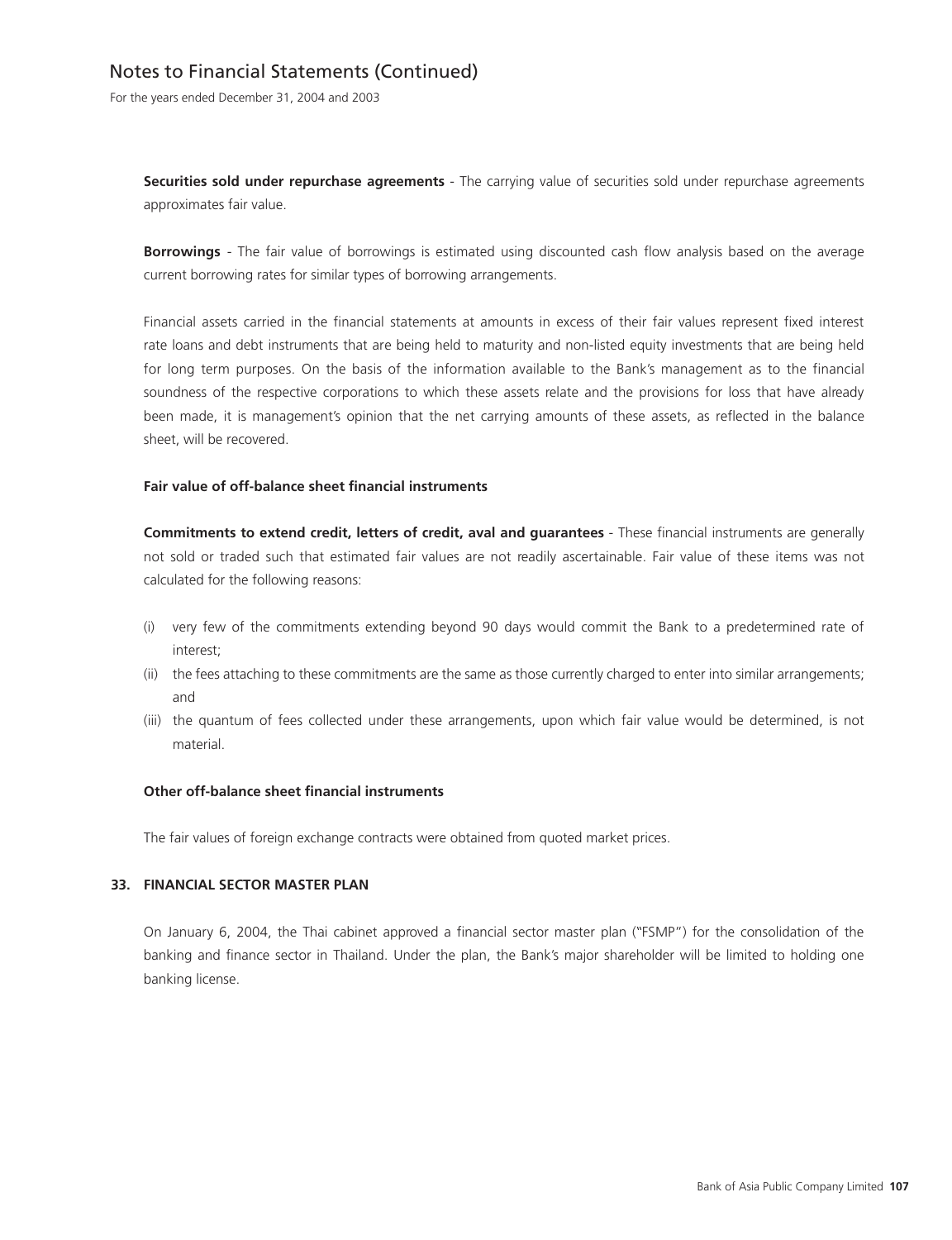For the years ended December 31, 2004 and 2003

On May 12, 2004, the Bank was informed by ABN AMRO Bank, the Bank's major shareholder, that ABN AMRO Bank had signed a sale and purchase agreement with United Overseas Bank ("UOB") under which it planned to sell its 80.77% stake in the Bank (equivalent to 4,115,769,676 shares) to UOB for the sum of Baht 22,019 million (EUR 462 million). Completion of this transaction occurred on July 27, 2004. At meeting No. 545, held on July 27, 2004, the Board of Directors passed a resolution, under the terms of which, the existing Board of Directors resigned and a new Board of Directors was appointed.

The Bank submitted its Bangkok International Banking Facility ("BIBF") Integration Plan for approval from the Ministry of Finance on July 28, 2004 and applied, on July 29, 2004, to the Bank of Thailand ("BoT") to liquidate its BIBF. At present, this application is pending BoT approval.

On August 9, 2004, in accordance with the Stock Exchange of Thailand regulations, UOB made a tender offer for outstanding shares at a price of Baht 5.35 per share. Completion of this transaction occurred on October 8, 2004, as a result of which UOB purchased an additional 15.31% stake in the Bank (equivalent to 780,338,554 shares) at a price of Baht 5.35 per share, and for a total sum of Baht 4,175 million. Accordingly, UOB's stake in the Bank increased from 80.77% to 96.09%.

On November 26, 2004, the Bank submitted its plan to comply with the FSMP. The plan envisages the consolidation of all operations of UOB in Thailand.

On November 30, 2004, the Bank was informed by UOB that UOB had purchased a further 35,396,461 of the Bank's shares at a price of Baht 5.40 per share, and for a total sum of Baht 189 million. Accordingly, UOB's stake in the Bank increased from 96.09% to 96.81%.

## **34. RECLASSIFICATION OF ACCOUNTS**

Certain comparative information for the year ended December 31, 2003 has been reclassified to conform with the presentation adopted for the year ended December 31, 2004.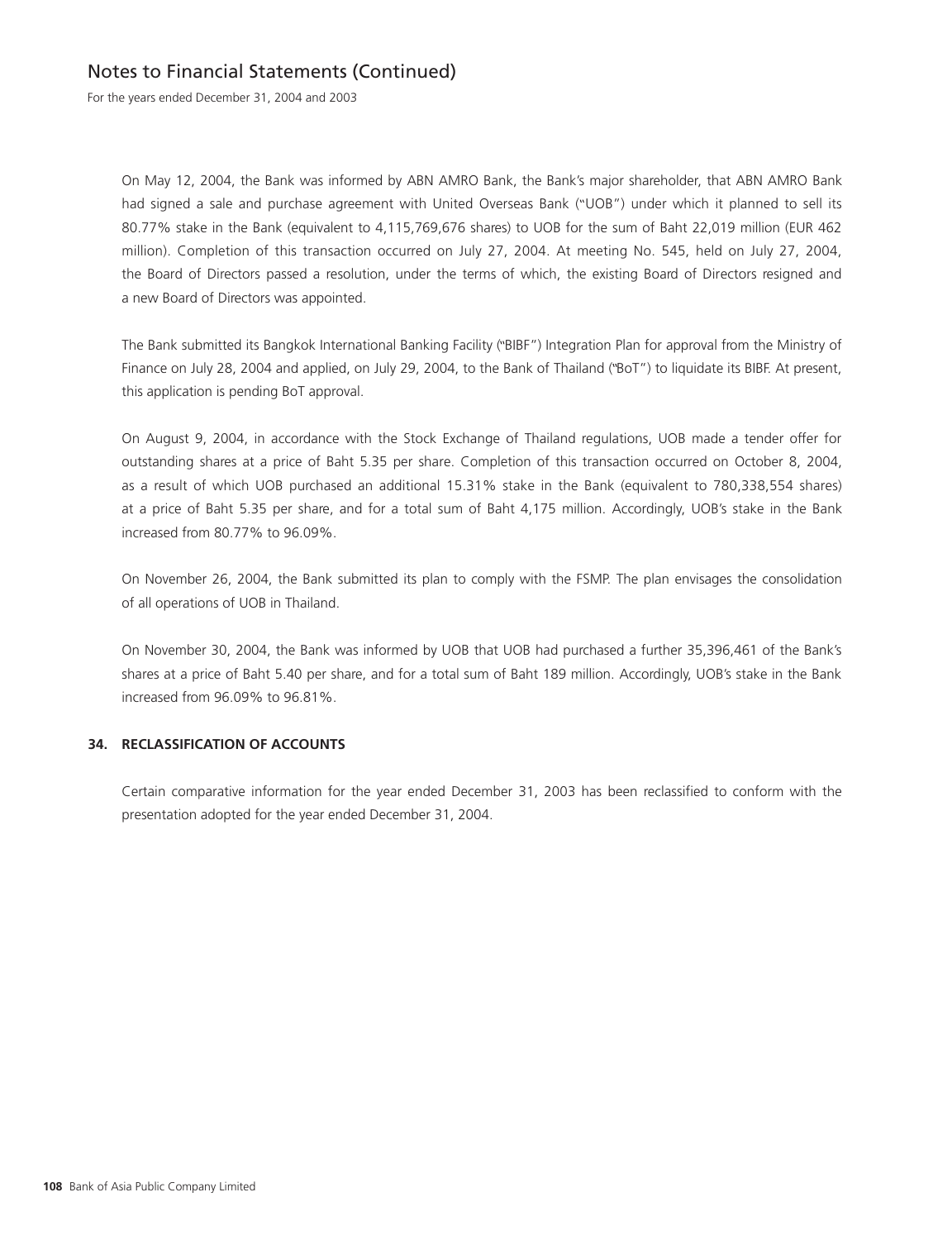# **1. Companies in which Bank of Asia holds 10% or more of the number of paid up shares**

## **1. BoA Asset Management Co., Ltd.**

| <b>Business</b>  | : Provides asset management for funds, including mutual funds (equity and fixed income) |  |  |  |
|------------------|-----------------------------------------------------------------------------------------|--|--|--|
|                  | and provident funds                                                                     |  |  |  |
| Location         | : $5th$ Fl., Bangkok City Tower Building,                                               |  |  |  |
|                  | 179/6-10 South Sathon Road, Thungmahamek, Sathon, Bangkok 10120                         |  |  |  |
| Telephone        | $: 0 - 2679 - 5577$                                                                     |  |  |  |
| <b>Facsimile</b> | $: 0 - 2679 - 5571 - 5$                                                                 |  |  |  |
| Paid-up Capital  | : Baht 100,000,000 (10,000,000 ordinary shares)                                         |  |  |  |
| BoA's Holding    | $.99.99\%$                                                                              |  |  |  |

## **2. B.O.A. Leasing Co., Ltd.**

| <b>Business</b> | : Provides leasing, car fleet management and factoring services, primarily to small |  |  |  |
|-----------------|-------------------------------------------------------------------------------------|--|--|--|
|                 | and medium-sized companies.                                                         |  |  |  |
| Location        | : 29 <sup>th</sup> Fl., United Center Building,                                     |  |  |  |
|                 | 323 Silom Road, Bangrak, Bangkok 10500                                              |  |  |  |
| Telephone       | $: 0 - 2266 - 7290 - 9$                                                             |  |  |  |
| Facsimile       | $: 0 - 2266 - 7300$                                                                 |  |  |  |
| Paid-up Capital | : Baht 320,000,000 (32,000,000 ordinary shares)                                     |  |  |  |
| BoA's Holding   | $: 99.99\%$                                                                         |  |  |  |
|                 |                                                                                     |  |  |  |

## **3. AXA Insurance PCL**

| <b>Business</b> | : Non-life insurance company                              |  |  |  |  |
|-----------------|-----------------------------------------------------------|--|--|--|--|
| Location        | : 23 <sup>rd</sup> Fl., Lumpini Tower Building,           |  |  |  |  |
|                 | 1168/67 Rama IV Road, Thungmahamek, Sathon, Bangkok 10120 |  |  |  |  |
| Telephone       | $: 0 - 2285 - 6376 - 82$                                  |  |  |  |  |
| Facsimile       | $: 0 - 2285 - 6383$                                       |  |  |  |  |
| Paid-up Capital | : Baht 352,642,100 (3,526,421 ordinary shares)            |  |  |  |  |
| BoA's Holding   | $: 22.06\%$                                               |  |  |  |  |

## **4. ASIA Dhanavadh Warehouse Co., Ltd.**

| <b>Business</b> | : Provides warehousing services                             |
|-----------------|-------------------------------------------------------------|
| Location        | : 2194/97 Charoen Krung Road, Bang Khoe Laem, Bangkok 10120 |
| Telephone       | $: 0 - 2289 - 4610 - 1$                                     |
| Facsimile       | $: 0 - 2291 - 9860$                                         |
| Paid-up Capital | : Baht 30,000,000 (30,000 ordinary shares)                  |
| BoA's Holding   | $: 13.33\%$                                                 |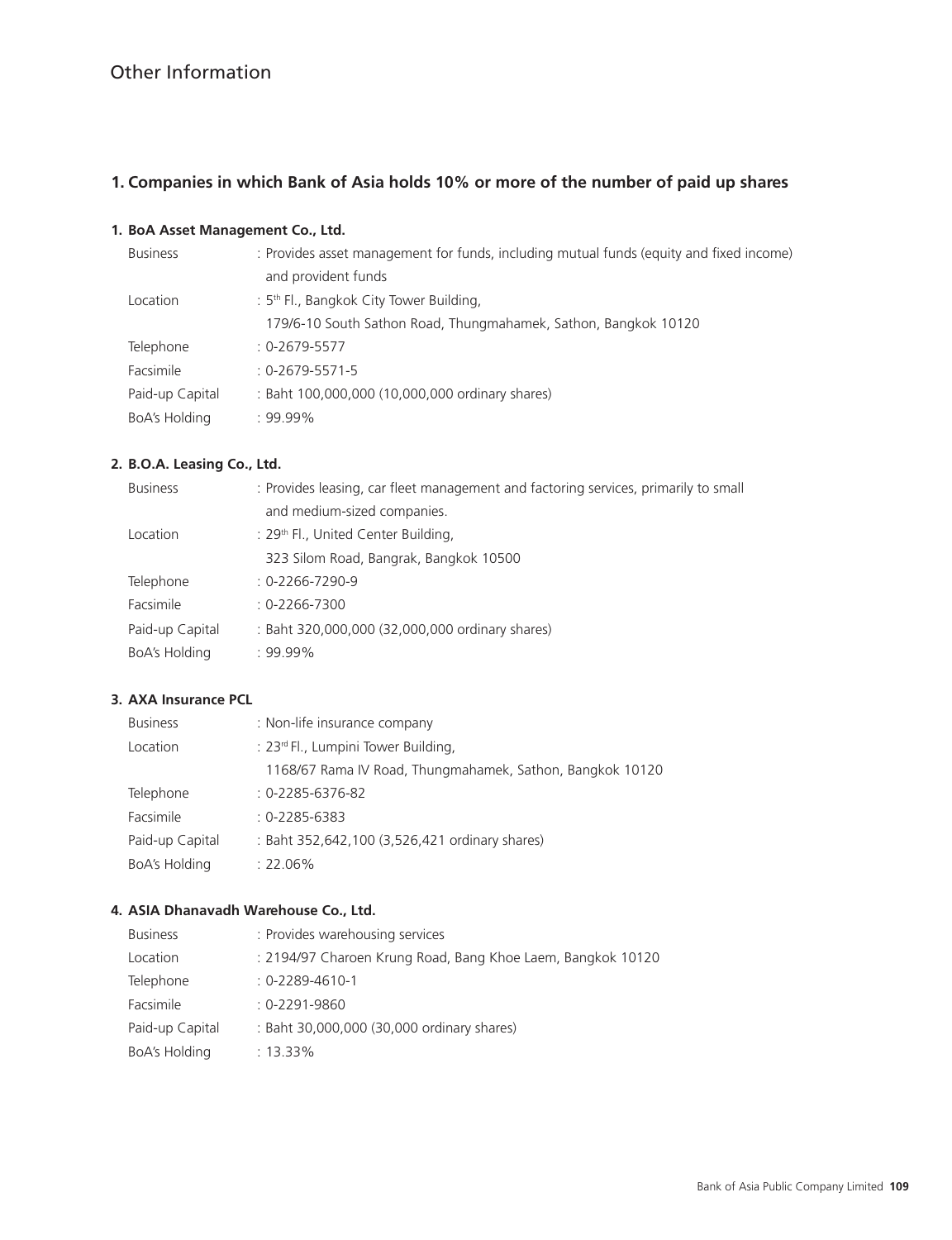# **5. Piyalai Holdings Ltd.**

| <b>Business</b> | : Engages in activities related to properties and real estate developments |  |  |  |  |
|-----------------|----------------------------------------------------------------------------|--|--|--|--|
| Location        | : 22 <sup>nd</sup> Fl., Wall Street Tower Building,                        |  |  |  |  |
|                 | 33/114 Surawong Road, Bangkok 10500                                        |  |  |  |  |
| Telephone       | : 0-2233-1666 Ext. 2220-1                                                  |  |  |  |  |
| Facsimile       | $: 0 - 2233 - 3895$                                                        |  |  |  |  |
| Paid-up Capital | : Baht 600,000,000 (6,000,000 ordinary shares)                             |  |  |  |  |
| BoA's Holding   | $: 10.00\%$                                                                |  |  |  |  |

## **6. N.Y. Sugar Co., Ltd.**

| <b>Business</b> | : Sugar Mill                                          |  |  |
|-----------------|-------------------------------------------------------|--|--|
| Location        | : 164 Soi Sukhumvit 23 (Prasarnmitt), Sukhumvit Road, |  |  |
|                 | Klong Toey Nuar, Wattana, Bangkok 10110               |  |  |
| Telephone       | $: 0 - 2260 - 4951 - 9$                               |  |  |
| Facsimile       | $0-2260-4950$                                         |  |  |
| Paid-up Capital | : Baht 900,000,000 (90,000 ordinary shares)           |  |  |
| BoA's Holding   | : 30.00% (from debt restructuring)                    |  |  |

## **7. Distar Electric Corporation PCL**

| <b>Business</b> | : Manufacturer and distributor of electrical appliances                       |
|-----------------|-------------------------------------------------------------------------------|
| Location        | : 5 <sup>th</sup> Fl., 214 Wongwienyai, Latya Road, Khlong San, Bangkok 10600 |
| Telephone       | : 0-2437-0367, 0-2437-1915                                                    |
| Facsimile       | $0-2437-7861$                                                                 |
| Paid-up Capital | : Baht 230,000,000 (230,000,000 ordinary shares)                              |
| BoA's Holding   | : 12.70% (from debt restructuring)                                            |

## **8. Advanced CCC Services Co., Ltd.**

| <b>Business</b>      | : Provides debt collection services                                   |  |  |  |
|----------------------|-----------------------------------------------------------------------|--|--|--|
| Location             | : $8th$ Fl., Bank of Asia Head Office Building,                       |  |  |  |
|                      | 191 South Sathon Road, Yannawa, Sathon, Bangkok 10120                 |  |  |  |
| Telephone            | $: 0 - 2343 - 3400$                                                   |  |  |  |
| Facsimile            | $\frac{1}{2}$ $\frac{1}{2}$                                           |  |  |  |
| Paid-up Capital      | : Baht 2,000,000 (200,000 ordinary shares)                            |  |  |  |
| <b>BoA's Holding</b> | $:10.00\%$                                                            |  |  |  |
| Remarks              | : Advanced CCC Services Co., Ltd. was liquidated on January 25, 2005. |  |  |  |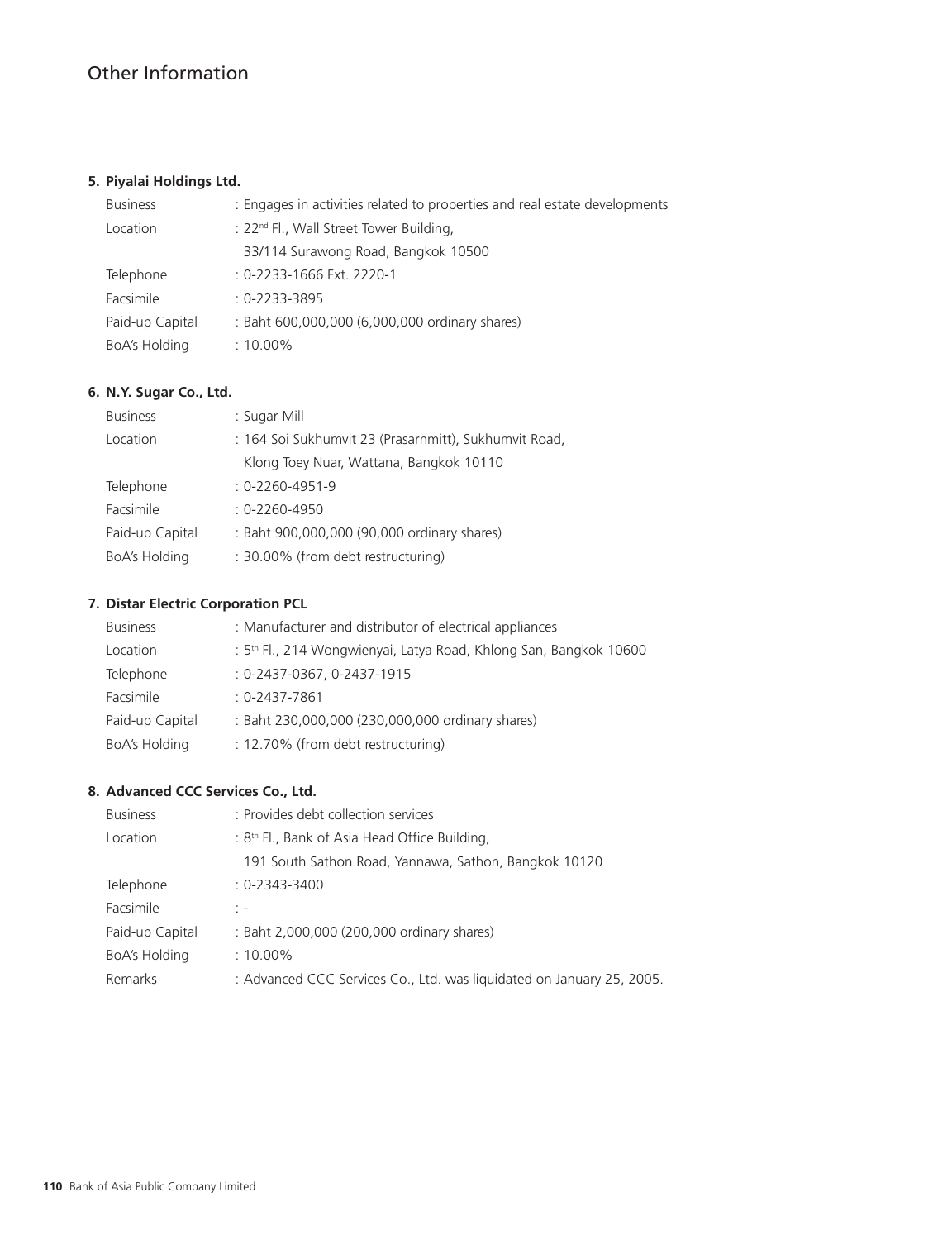## **2. Directors and Senior Management**

## **2.1 Information on Directors**

| <b>Period</b><br><b>Name</b> |                                                   | <b>Experience</b>                                                                                                                                                                                                          |  |  |
|------------------------------|---------------------------------------------------|----------------------------------------------------------------------------------------------------------------------------------------------------------------------------------------------------------------------------|--|--|
| 1. Mr. Wee Cho Yaw           | Jul 04 - Present<br>1974 - Present                | • Chairman of the Board of Directors (Authorized Signatory),<br>Bank of Asia PCL<br>• Chairman and CEO, United Overseas Bank Ltd., Singapore                                                                               |  |  |
| 2. Mr. Wee Ee Cheong         | Jul 04 - Present<br>2000 - Present                | • Deputy Chairman of the Board of Directors<br>(Authorized Signatory), Bank of Asia PCL<br>• Deputy Chairman and President, United Overseas Bank Ltd.,<br>Singapore                                                        |  |  |
| 3. Dr. Ammar Siamwalla       | Nov 03 - Present<br>2000 - Nov 03                 | • Independent Director and Chairman of the Audit Committee<br>• Independent Director and Member of the Audit Committee,<br>Bank of Asia PCL                                                                                |  |  |
| 4. Mr. Wong Kim Choong       | Aug 04 - Present<br>2003 - 2004<br>1998 - 2003    | • Director (Authorized Signatory) and President & CEO,<br>Bank of Asia PCL<br>• Deputy CEO, United Overseas Bank (Malaysia) Berhad<br>• Head of the Commercial Lending Division, United Overseas<br>Bank (Malaysia) Berhad |  |  |
| 5. Mr. Chinnawat Bulsuk      | Aug 04 - Present<br>2003 - Present<br>2000 - 2002 | • Independent Director and Member of the Audit Committee,<br>Bank of Asia PCL<br>• CEO, The Ocean General Insurance Co., Ltd.<br>• Managing Director, The Ocean General Insurance Co., Ltd.                                |  |  |
| 6. Mr. Chua Teng Hui         | Jul 04 - Present<br>1999 - Jul 04                 | • Director (Authorized Signatory) and Deputy President &<br>Deputy CEO, Bank of Asia PCL<br>• CEO, United Overseas Bank Philippines                                                                                        |  |  |
| 7. Mr. Lee Chin Yong Francis | Aug 04 - Present<br>2003 - Present<br>1998 - 2003 | • Director (Authorized Signatory), Bank of Asia PCL<br>· Senior Executive Vice President, United Overseas Bank Ltd.,<br>Singapore<br>· CEO, United Overseas Bank (Malaysia) Berhad                                         |  |  |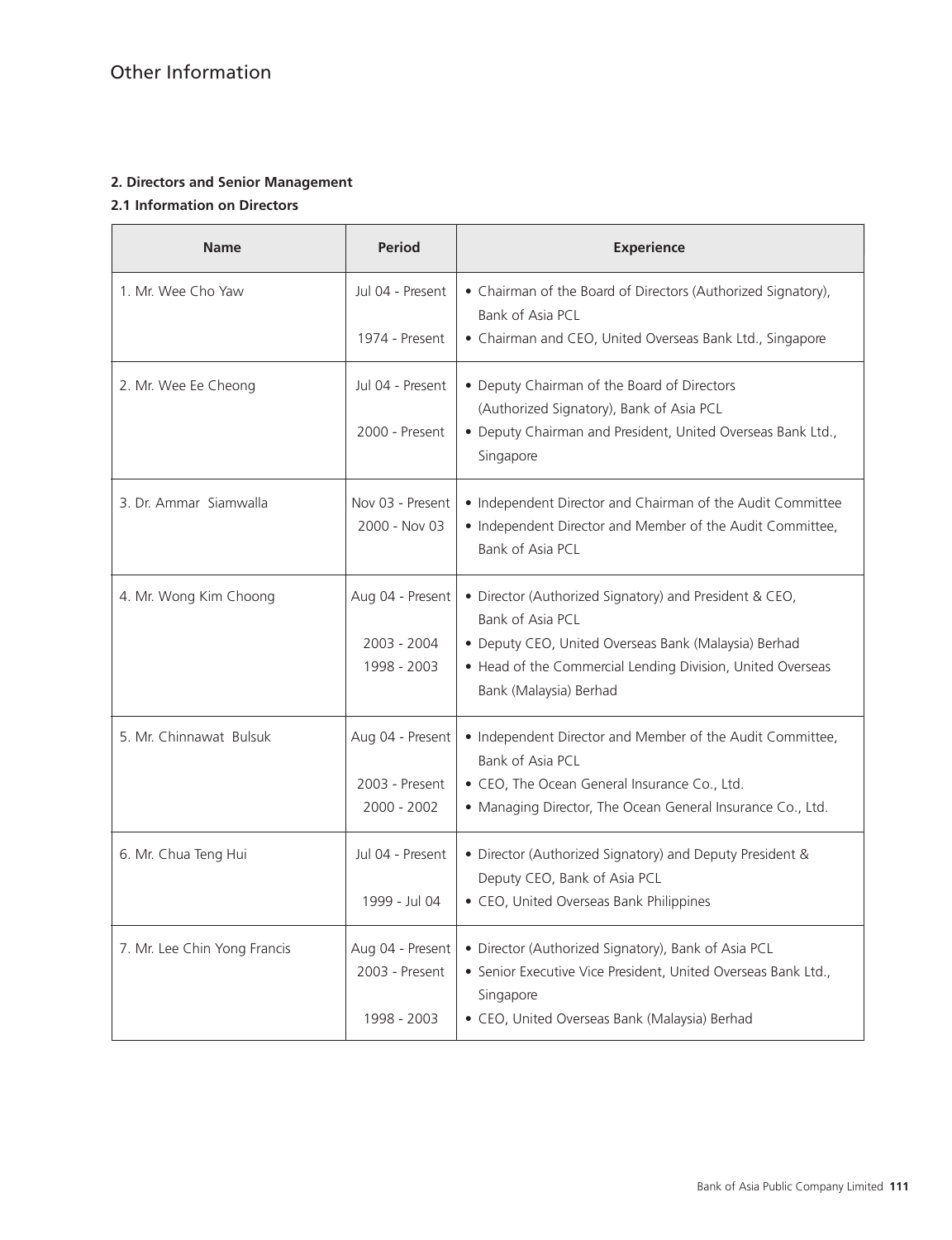| <b>Name</b>                     | <b>Period</b>                      | <b>Experience</b>                                                                                                                                                                        |  |
|---------------------------------|------------------------------------|------------------------------------------------------------------------------------------------------------------------------------------------------------------------------------------|--|
| 8. Mr. Poon Hon Thang Samuel    | Aug 04 - Present<br>2000 - Present | • Director, Bank of Asia PCL<br>• Senior Executive Vice President, United Overseas Bank Ltd.,<br>Singapore                                                                               |  |
|                                 | 1992 - 2000                        | • Executive Vice President, United Overseas Bank Ltd., Singapore                                                                                                                         |  |
| 9. Mr. Suebtrakul Soonthornthum | Aug 04 - Present<br>1992 - Present | • Independent Director and Member of the Audit Committee,<br>and Chairman of Nomination and Compensation Committee.<br>Bank of Asia PCL<br>• Senior Executive Vice President, Loxley PCL |  |

# **2.2 Information on Senior Management**

| <b>Name</b>                  | <b>Education</b>   | <b>Period</b>    | <b>Experience</b>                                                                             |
|------------------------------|--------------------|------------------|-----------------------------------------------------------------------------------------------|
| 1. Mr. Goh Choo Han Dennis   | Bachelor           | Aug 04 - Present | • Senior Executive Vice President-Institutional                                               |
|                              | Degree             | 2003 - 2004      | Banking, Bank of Asia PCL<br>• Senior Vice President, United Overseas Bank Ltd.,<br>Singapore |
|                              |                    | 2002 - 2003      | • Director, Standard Chartered Bank,<br>Singapore Branch                                      |
|                              |                    | $2000 - 2002$    | • CEO, Iteru Net Pte Ltd., Singapore                                                          |
| 2. Mr. Lee Tse Tiong         | Master<br>Degree   | Oct 04 - Present | • Senior Executive Vice President - Corporate Services,<br>Bank of Asia PCL                   |
|                              |                    | Jan - Oct 04     | • Managing Director, Group Finance, DBS Thai Danu<br><b>Bank PCL</b>                          |
|                              |                    | $2000 - 2003$    | • Vice President, DBS Thai Danu Bank PCL                                                      |
| 3. Mr. Ngeo Swee Guan Steven | Bachelor<br>Degree | Aug 04 - Present | • Senior Executive Vice President - Risk Management<br>and Compliance, Bank of Asia PCL       |
|                              |                    | 1999 - 2004      | • Senior Vice President, UOB Radanasin Bank PCL                                               |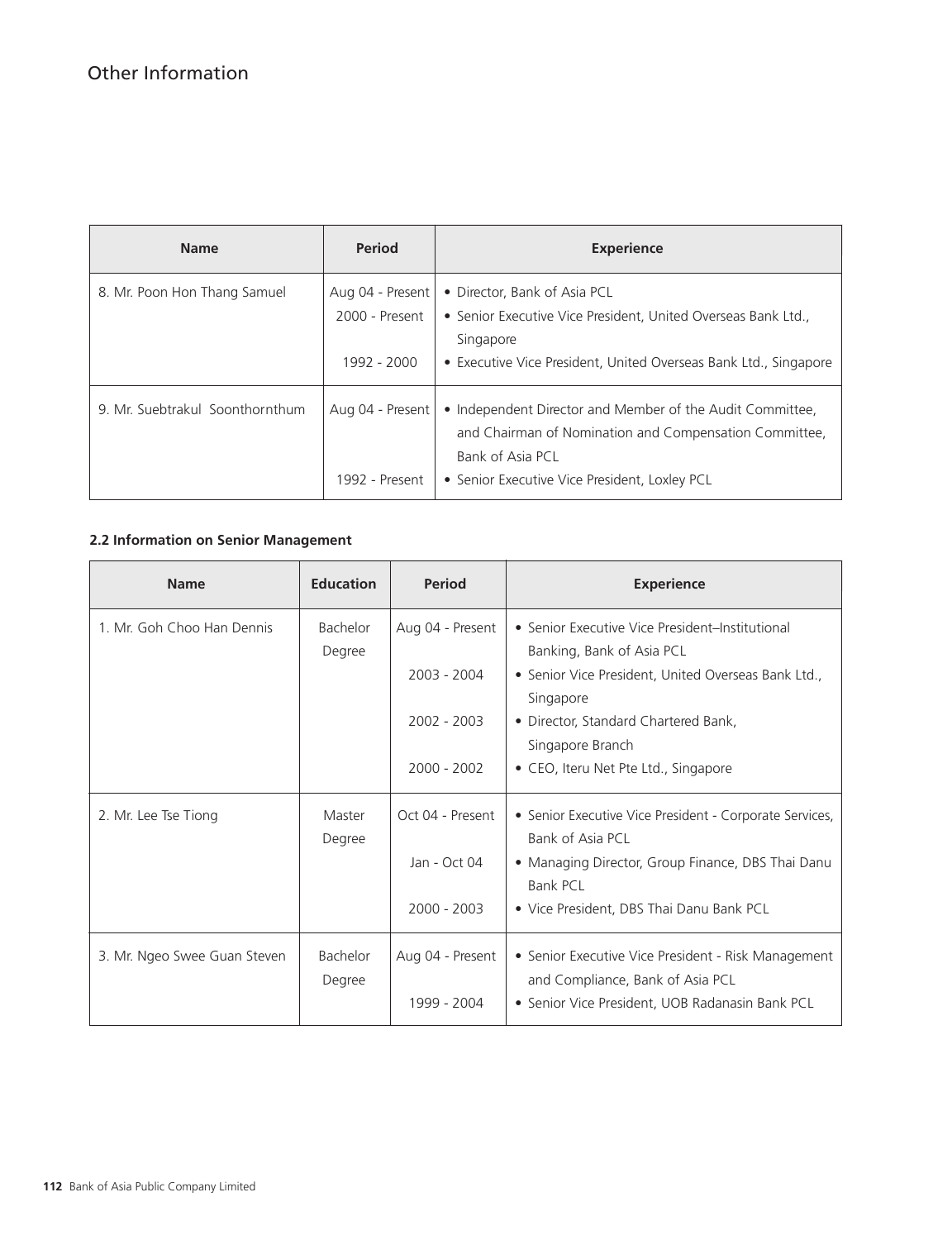| <b>Name</b>                    | <b>Education</b>   | <b>Period</b>    | <b>Experience</b>                                                                                                   |
|--------------------------------|--------------------|------------------|---------------------------------------------------------------------------------------------------------------------|
| 4. Mr. Thanachai Thanachaiary  | Bachelor<br>Degree | Sep 04 - Present | • Senior Executive Vice President - Individual Banking,<br>Bank of Asia PCL                                         |
|                                |                    | Jan 04 - Present | • Chairman of Audit Committee,                                                                                      |
|                                |                    |                  | Siam City Securities Co., Ltd.                                                                                      |
|                                |                    | Jan 04 - Aug 04  | • Executive Director and Consultant,                                                                                |
|                                |                    |                  | ITF (Thailand) Co., Ltd.                                                                                            |
|                                |                    |                  | · Consultant, Thai Kayha Credit Foncier Co., Ltd.                                                                   |
|                                |                    |                  | • Consultant, Ayudhaya Investment and Trust PCL                                                                     |
|                                |                    | 2003             | · President, Adkinson Securities PCL                                                                                |
|                                |                    | 2000 - 2002      | · Executive Vice President, UOB Radanasin PCL                                                                       |
|                                |                    | 1999             | • President and CEO, AIG Finance (Thailand) PCL                                                                     |
| 5. Mr. Jonathan Truslow        | Master<br>Degree   | 2001 - Present   | • Executive Vice President - Marketing & Support,<br>Bank of Asia PCL                                               |
|                                |                    | $2000 - 2001$    | • Senior Manager, Deloitte Consulting, Bangkok                                                                      |
|                                |                    | 1997 - 2000      | · Senior Associate, Booz Allen & Hamilton                                                                           |
| 6. Miss Ngamjitt Sirijindalert | Master             | Apr 03 - Present | • Executive Vice President - Strategic Projects                                                                     |
|                                | Degree             | 2000 - Apr 03    | • Senior Vice President, Bank of Asia PCL                                                                           |
|                                |                    | 1999             | • Director - Quality, GE (Thailand) Ltd.                                                                            |
| 7. Mrs. Pimolrat Tangkosakul   | Master<br>Degree   | 2000 - Present   | • Executive Vice President - Staff Development &<br>Corporate Affairs                                               |
|                                |                    | 2000             | • Senior Vice President, Bank of Asia PCL                                                                           |
|                                |                    | 1999 - 2000      | • HR Operations Manager and Deputy Division                                                                         |
|                                |                    |                  | HR Director, Coca Cola Service Asia Ltd.                                                                            |
| 8. Mr. Somkid Jiranuntarat     | Master             | Apr 03 - Present | • Executive Vice President - Information Technology                                                                 |
|                                | Degree             | 2002 - Apr 03    | • Senior Vice President, Bank of Asia PCL                                                                           |
|                                |                    | 2001 - 2002      | • CEO, SETTRADE.COM Co., Ltd.                                                                                       |
|                                |                    | 1990 - 2000      | • Vice President, The Stock Exchange of Thailand (SET)                                                              |
| 9. Mr. Thammasak Jittimaporn   | Master<br>Degree   | 2001 - Present   | • Executive Vice President - Sales Management,<br>Bank of Asia PCL<br>• General Manager, Green Spot (Thailand) Ltd. |
|                                |                    | 1995 - 2001      |                                                                                                                     |

## **2.3 Shares in Bank of Asia and its subsidiaries and associated companies held by Directors and Senior Management**

As at 31 December 2004, the Bank's directors and senior management did not have any share in the Bank and its subsidiaries and associated companies.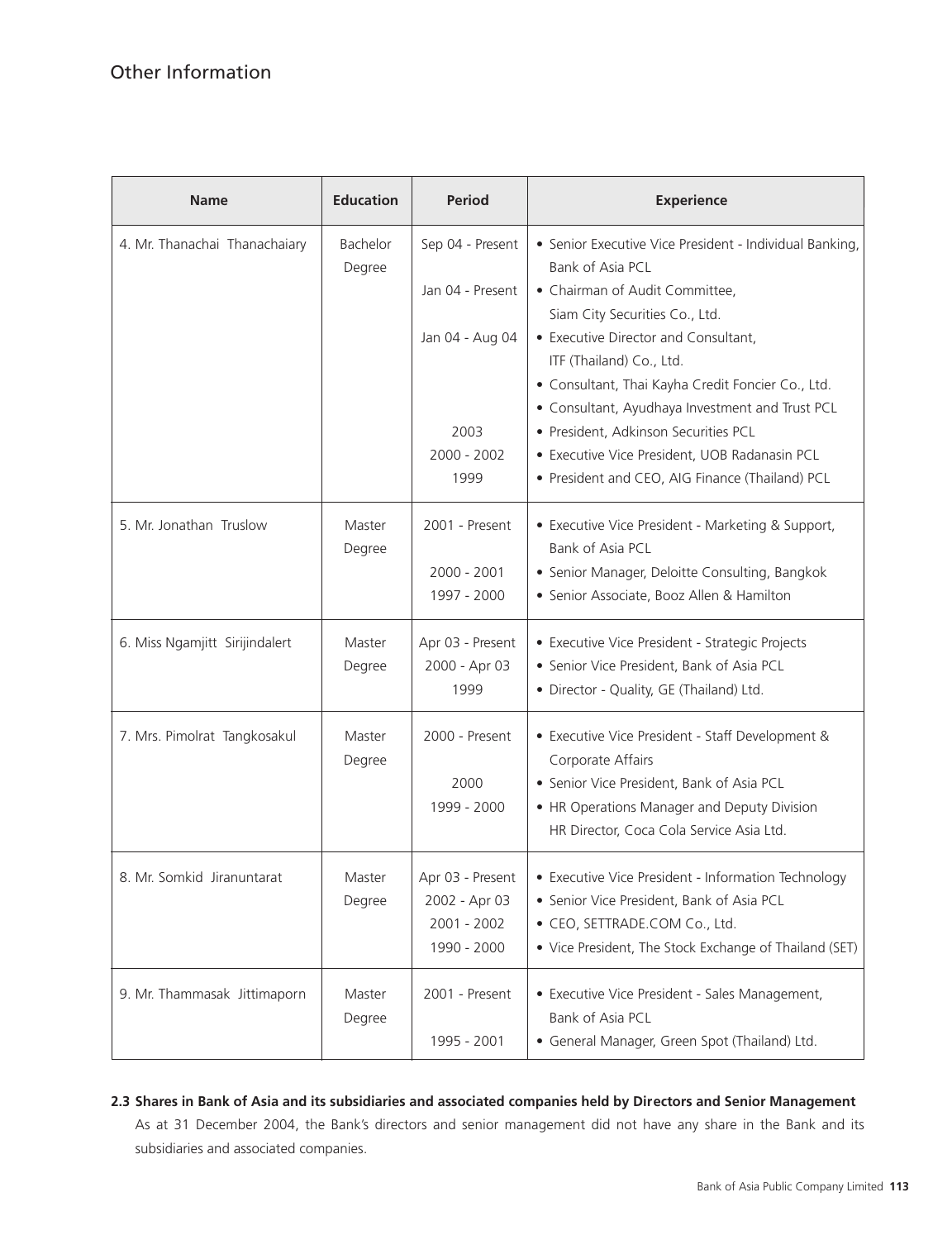## **3. Director's and Senior Management's remuneration in 2004**

## **3.1 Directors' remuneration**

|                                                                             |                  | <b>Baht</b>      |
|-----------------------------------------------------------------------------|------------------|------------------|
|                                                                             | <b>Board of</b>  | <b>Audit</b>     |
|                                                                             | <b>Directors</b> | <b>Committee</b> |
| Mr. Wee Cho Yaw (appointed 27 Jul. 2004)                                    | 200,000          |                  |
| Mr. Wee Ee Cheong (appointed 27 Jul. 2004)                                  | 100.000          |                  |
| Dr. Ammar Siamwalla                                                         | 580,000          | 200,000          |
| Mr. Wong Kim Choong (appointed 27 Jul. 2004)                                | 100,000          |                  |
| Mr. Chinnawat Bulsuk (appointed 2 Aug. 2004)                                | 200,000          | 100,000          |
| Mr. Chua Teng Hui (appointed 27 Jul. 2004)                                  | 100,000          |                  |
| Mr. Lee Chin Yong Francis (appointed 27 Jul. 2004)                          | 100,000          |                  |
| Mr. Poon Hon Thang Samuel (appointed 2 Aug. 2004)                           | 100,000          |                  |
| Mr. Suebtrakul Soonthornthum (appointed 2 Aug. 2004)                        | 200,000          | 100,000          |
| Mr. Lau Hwai Keong Michael (appointed 2 Aug. 2004 and resigned 4 Nov. 2004) | 60,000           |                  |
| Mr. Chavalit Thanachanan (resigned 2 Aug. 2004)                             | 2,310,000        |                  |
| Mr. Chulakorn Singhakowin (resigned 2 Aug. 2004)                            |                  |                  |
| Mr. Alexander M. Kloosterman (resigned 2 Aug. 2004)                         |                  |                  |
| Mr. Herman Mulder (resigned 27 Jul. 2004)                                   |                  |                  |
| Mr. James Stent (resigned 27 Jul. 2004)                                     | 280,000          | 50,000           |
| Mr. Jan Peter Schmittmann (resigned 27 Jul. 2004)                           |                  |                  |
| Mr. Jerry Letendre (resigned 27 Jul. 2004)                                  |                  |                  |
| Mr. Paul C.A. Lembrechts (resigned 27 Jul. 2004)                            |                  |                  |
| Mr. Pichai Vasnasong (resigned 2 Aug. 2004)                                 | 280,000          | 50,000           |
| <b>Total</b>                                                                | 4,610,000        | 500,000          |

## **3.2 Management's remuneration**

Remuneration of the Bank's senior managements team (52 persons of Senior Vice President rank and above) totaled Baht 307,154,000 for 2004.

## **3.3 Other remuneration**

- No -

## **4. Auditor's remuneration**

In 2004, Bank of Asia and its subsidiaries, paid a total of Baht 7.68 million to KPMG Phoomchai Audit Limited, for external audit related work. The Bank and its subsidiaries paid a further Baht 10.56 million to KPMG Group for non-external audit related work.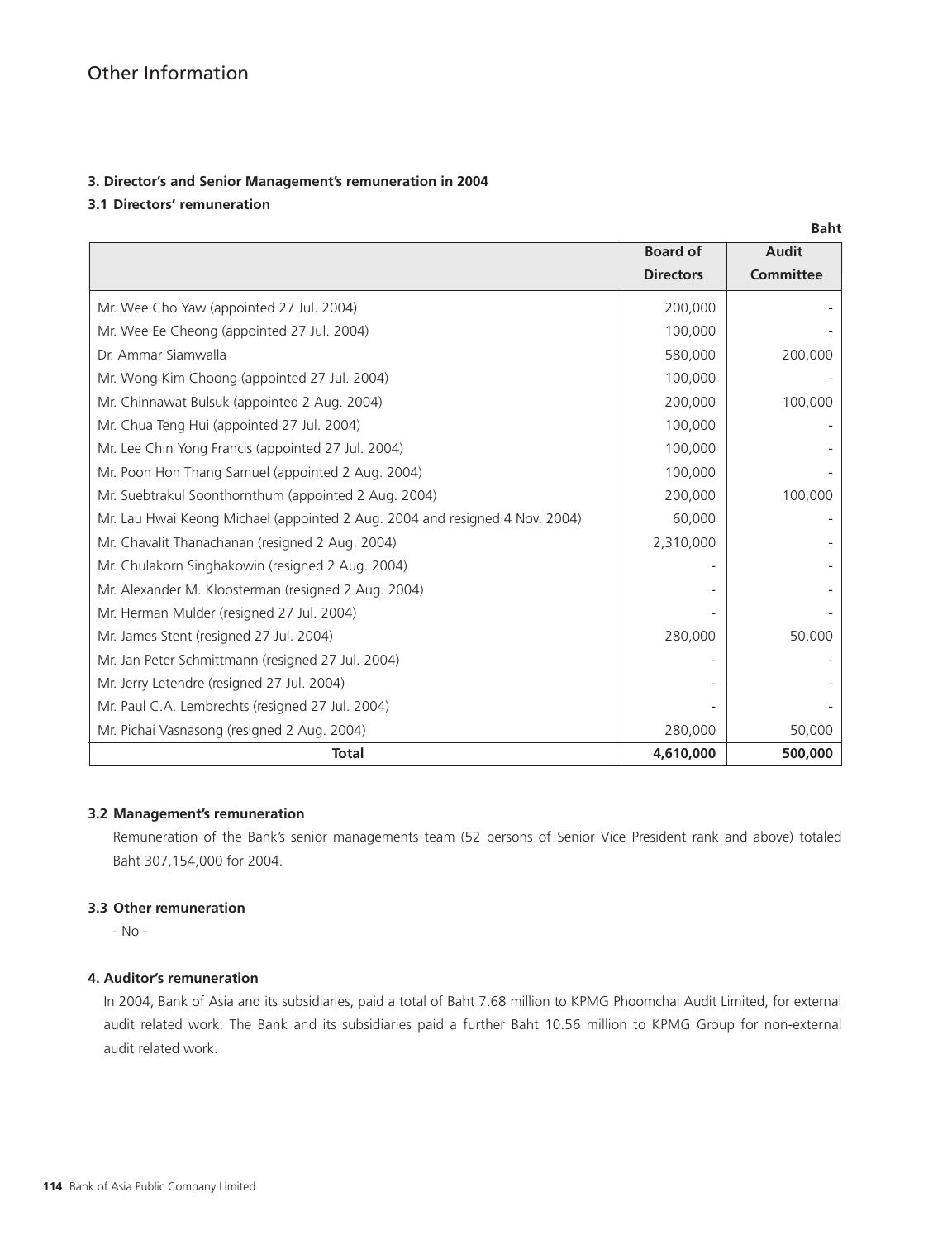## **5. Structure of Group's Revenue**

|                                      |                     | %                                           | 2004                   |                       | 2003                   |                       | 2002                   |                       |
|--------------------------------------|---------------------|---------------------------------------------|------------------------|-----------------------|------------------------|-----------------------|------------------------|-----------------------|
| Type of service /<br>Type of revenue | <b>Earned by</b>    | <b>Holding by</b><br><b>Bank of</b><br>Asia | <b>Amounts in Baht</b> | % of total<br>revenue | <b>Amounts in Baht</b> | % of total<br>revenue | <b>Amounts in Baht</b> | % of total<br>revenue |
| Interest and dividend income         | Bank of Asia        |                                             | 5,656,353,642          | 82.28                 | 6,067,470,460          | 94.08                 | 6,576,822,750          | 107.64                |
|                                      | <b>BoA Asset</b>    | 99.99                                       | 1,413,482              | 0.02                  | 819,521                | 0.01                  | 499,848                | 0.01                  |
|                                      | Management          |                                             |                        |                       |                        |                       |                        |                       |
|                                      | B.O.A. Leasing      | 99.99                                       | 235,222,188            | 3.42                  | 160,538,079            | 2.49                  | 90,211,767             | 1.48                  |
| Total interest and dividend          |                     |                                             | 5,892,989,313          | 85.72                 | 6,228,828,060          | 96.58                 | 6,667,534,365          | 109.13                |
| income                               |                     |                                             |                        |                       |                        |                       |                        |                       |
| Interest expenses                    |                     |                                             | 1,768,041,693          | 25.72                 | 2,383,071,569          | 36.95                 | 3,026,007,575          | 49.53                 |
| Net interest and dividend income     |                     |                                             | 4,124,947,620          | 60.00                 | 3,845,756,491          | 59.63                 | 3,641,526,789          | 59.60                 |
| Bad debt and doubtful accounts       |                     |                                             | (1, 198, 091, 548)     | (17.43)               | 57,864,228             | 0.90                  | (4,456,047,670)        | (72.93)               |
| and loss on debt restructuring       |                     |                                             |                        |                       |                        |                       |                        |                       |
| Fees and service income              | Bank of Asia        |                                             | 1,375,333,496          | 20.01                 | 1,266,534,636          | 19.64                 | 1,238,321,379          | 20.27                 |
|                                      | <b>BoA Asset</b>    | 99.99                                       | 211,619,346            | 3.08                  | 161,076,784            | 2.50                  | 90,488,593             | 1.48                  |
|                                      | Management          |                                             |                        |                       |                        |                       |                        |                       |
|                                      |                     |                                             | 1,586,952,842          | 23.09                 | 1,427,611,419          | 22.14                 | 1,328,809,971          | 21.75                 |
|                                      |                     |                                             |                        |                       |                        |                       |                        |                       |
| Gain on exchange                     | Bank of Asia        |                                             | 339,739,973            | 4.94                  | 349,634,148            | 5.42                  | 256,668,704            | 4.20                  |
|                                      |                     |                                             | 339,739,973            | 4.94                  | 349,634,148            | 5.42                  | 256,668,704            | 4.20                  |
|                                      |                     |                                             |                        |                       |                        |                       |                        |                       |
| Investment in Securities             | Bank of Asia        |                                             | 252,392,576            | 3.67                  | 312,327,185            | 4.84                  | 461,946,414            | 7.56                  |
|                                      | B.O.A. Leasing      | 99.99                                       | (15,000,000)           | (0.22)                |                        | 0.00                  |                        | 0.00                  |
|                                      |                     |                                             | 237,392,576            | 3.45                  | 312,327,185            | 4.84                  | 461,946,414            | 7.56                  |
|                                      |                     |                                             |                        |                       |                        |                       |                        |                       |
| Other income                         | <b>Bank of Asia</b> |                                             | 354,131,448            | 5.15                  | 286,517,459            | 4.44                  | 220,323,007            | 3.61                  |
|                                      | <b>BoA Asset</b>    | 99.99                                       | 1,648,346              | 0.02                  | 1,771,818              | 0.03                  | 505,100                | 0.01                  |
|                                      | Management          |                                             |                        |                       |                        |                       |                        |                       |
|                                      | B.O.A. Leasing      | 99.99                                       | 229,571,038            | 3.34                  | 225,562,387            | 3.50                  | 199,708,351            | 3.27                  |
|                                      | Asia Property       | 99.99                                       |                        | 0.00                  |                        | 0.00                  | 484,454                | 0.01                  |
|                                      |                     |                                             | 585,350,832            | 8.51                  | 513,851,664            | 7.97                  | 421,020,911            | 6.89                  |
|                                      |                     |                                             | 6,874,383,843          | 100.00                | 6,449,180,906          | 100.00                | 6,109,972,790          | 100.00                |

## **6. Related Party Transactions**

Details of all related-party transactions are disclosed in Note 25 in the Financial Statements.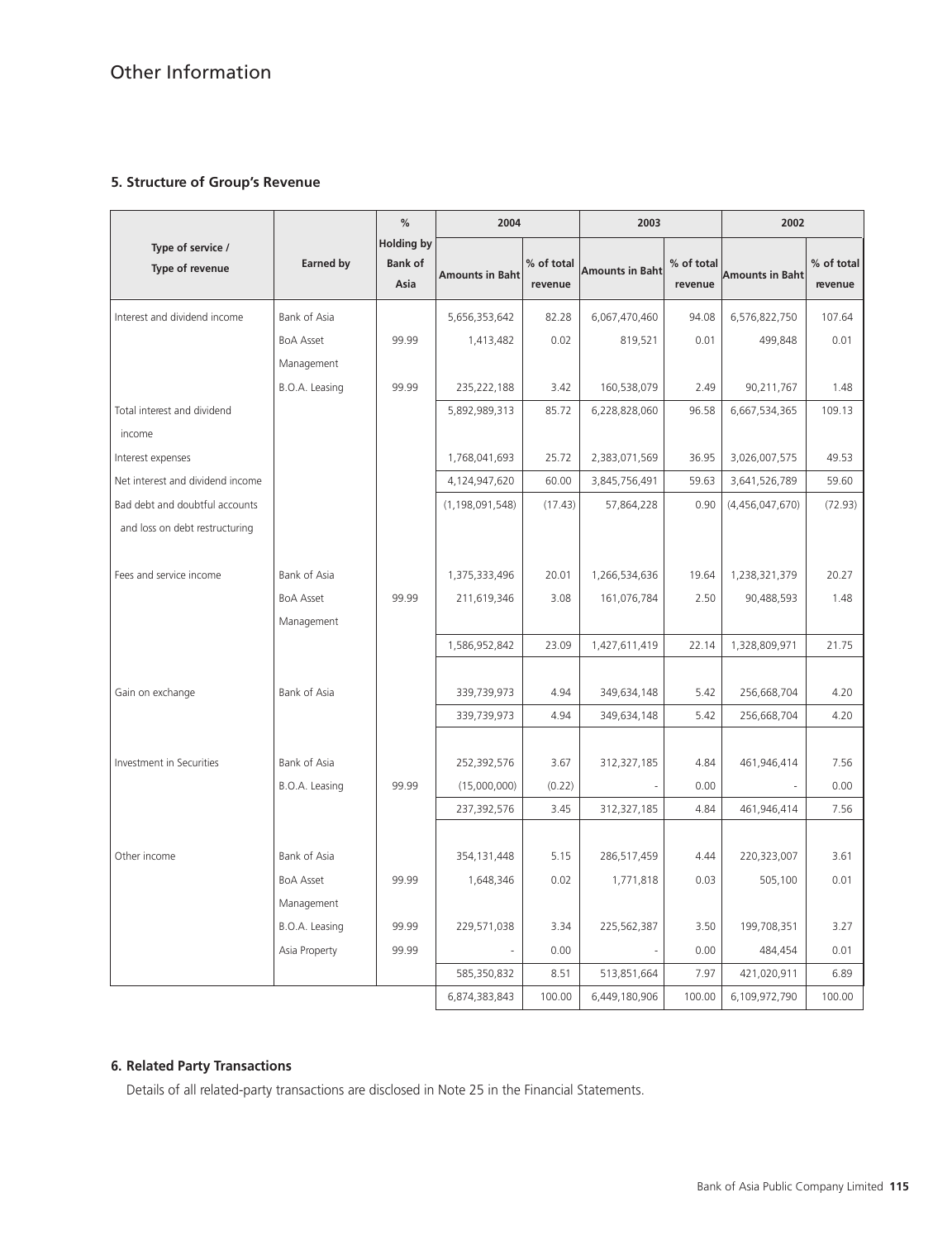In 2004, the practice of our risk management continued to be maintained at the international standard level, meanwhile complied with the standard measurement of the Bank of Thailand. At the same time, the information management technology, including processing and storage of data has been progressively developed in an attempt to assist the analysis activity by broadening views and coverage to achieve a rational risk management.

In addition, the Corporate Risk Management Committee and Basel II Steering Committee, which were set up in 2003, remained their full force and activities, with the objectives to ensure and improve the Bank's risk management capabilities, while implementing a comprehensive risk management system across the Bank.

During 2004, the Corporate Risk Management Committee still maintained the advisory role to the Board of directors in all aspects of risk policy, and also coordinated with the various related units to review the adequacy and enforcement of the risk management policy. It also set up the limits on the overall bank risk exposure.

With respect to the Basel II Steering Committee, it was established to prepare the Bank for the implementation of the New Capital Accord that was scheduled for implementation in 2007. Following the policy of United Overseas Bank ("UOB") – the new major shareholder, we shall firstly adopt the Standardized Approach the requirements of which have already been identified, with the schedule to commence the system enhancement in 2005. We, however, ultimately aim to implement the Advanced Internal Ratings-Based Approach in order to have the best risk-management practices.

## **Change of shareholders and business merger**

Despite the recent change of the Bank's major shareholder to UOB in the mid of 2004, the Bank has been constantly following the existing standard of practices in managing the risks of all aspects. Furthermore, for the subsequent business merger with UOB Radanasin Bank, we are adopting some policies and practices of UOB Group to effectively integrate into our existing systems, as such to develop a new bank, whose risk management fundamental shall hold its solid ground of international standard.

## **Credit Risks**

Credit Risks refer to the risks when the borrower fails to fulfill his / her obligations under the agreement with the Bank, which includes the payment obligations as well as his / her other obligations to the third party against the acceptance or guarantee by the Bank. For the latter, such failure would require the Bank to bear the damages through the compensation or reimbursement.

The operating units under the Credit Risk Management include the followings.

#### **(1) Corporate Risk Analysis Division**

Corporate Risk Analysis Division is an independent unit from the marketing unit. It is responsible to the analysis of the credit proposals submitted from the marketing unit. By issuing the credit comments, the analyst shall address the degree of risks and concerns in each risk aspect of the borrower in order to evaluate whether the assessed risks lie in the acceptable range of the Bank. The comment can also cover suggestion for the restructuring or adjusting of the credit facility structures, collateral and other credit conditions to best represent the risk profiles of each borrower.

In addition, Corporate Risk Analysis Division also prepares and proposes the policy and guidelines relating to the risk management to the Risk Management Committee for consideration.

#### **(2) AB Line Department**

This unit involves the consideration for credit approvals to the retail business segment of the Bank in accordance with the Bank guidelines of the credit program namely "AB Line".

## **(3) Risk Inspection & Risk Management Information Department**

The department's role is to monitor the risk processes post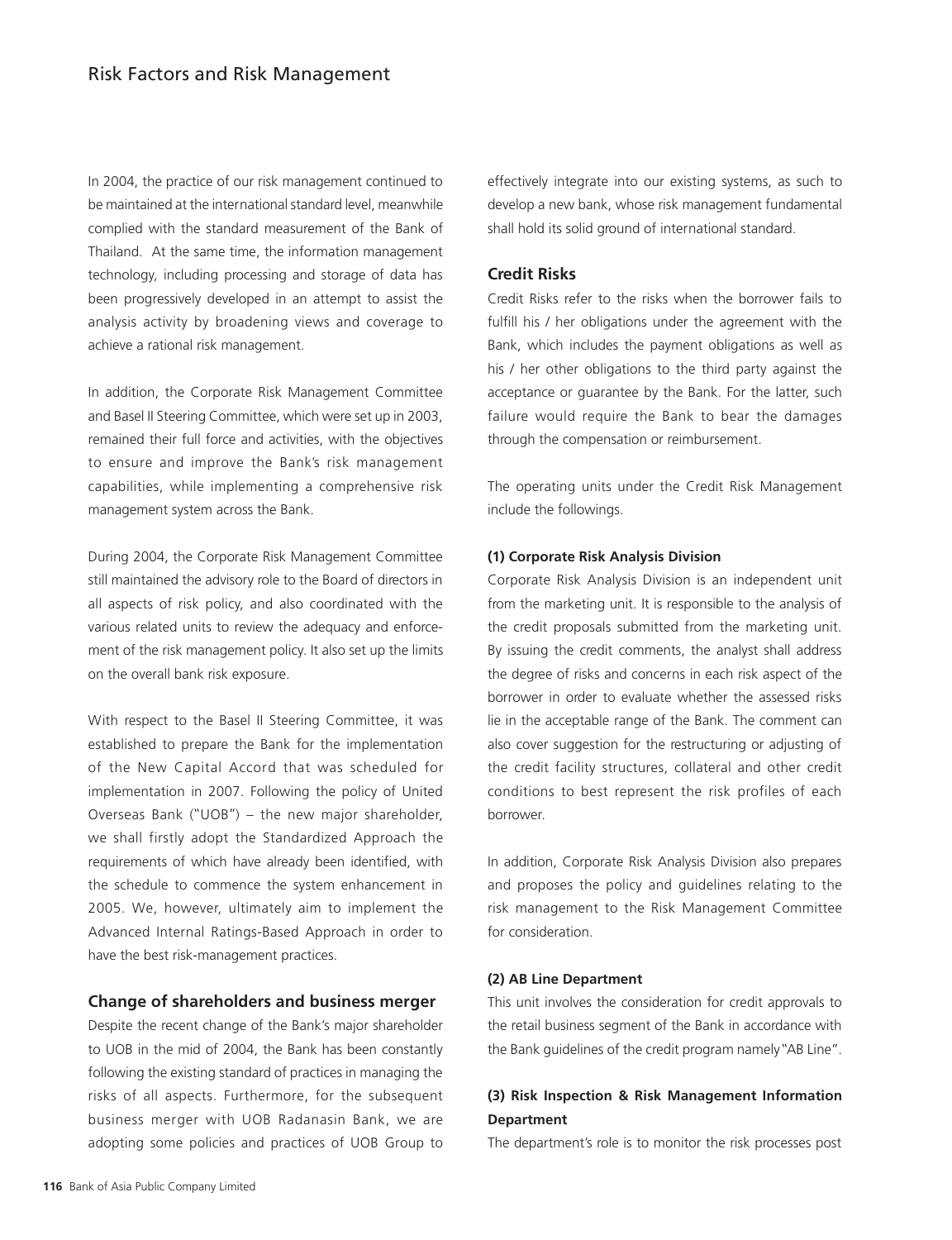approval to ensure proper procedures have been taken by responsible departments in compliance with Bank of Thailand rules and regulations and the Bank's internal risk control. The other role is to manage risk information and prepare reports for risk management.

#### **(4) Consumer Risk/Retail Risk Management Department**

This unit collects all relevant figures and statistics for the quality monitoring and controls of the lending portfolio to consumer clients of the Bank. In addition, it also issues the risk comments on the consumer credit program to be proposed for approval to the Consumer Risk Management Committee and/or Risk Management Committee, whichever the cases.

#### **(5) Financial Restructuring and Recovery Department**

This department is responsible for the restructuring of the problem accounts of commercial lending, such as the client's failure to fulfill his/her obligations to the Bank including the payment obligations, in order to minimize the damages that may cause to the Bank. Its scope of responsibility covers the problem accounts of the corporate segment.

#### **(6) Collection Division**

This division is in charge of the settlement of the payment defaults and other breach of lending conditions by the consumer, retail and SME clients.

#### **(7) Litigation Department**

Litigation Department oversees the process of all related legal actions against the clients whose problem accounts cannot be settled by means of credit restructuring and negotiations.

In connection to the foregoing, all of the policies, guidelines and approvals will be initiated and directed for implementation by the following committees.

#### **1. Risk Management Committee**

This committee generally considers the credit policy including measures and guidelines that are relevant to

the credit granting process. Also, this Risk Management Committee acts as the approving unit for the credit proposal, and assigns its authority to the sub-committee of the risk management to enhance the efficiency of the Bank's business work flow.

#### **2. Financial Restructuring and Recovery Committee**

This committee focuses its activity on considering the credit proposals for the problem accounts, and advising some alternatives and directions for the credit restructuring. In addition, the Committee stipulates policy and strategic measures to manage the default accounts of the Bank. Again, to enhance the work flow efficiency of the Bank, the Committee delegates its authority to the sub-committee for necessary actions.

### **Market Risks**

Market Risks refer to the risks caused by the changes and fluctuation of the interest rate, foreign exchange rate, and the price of security, following the general business practice, investment and trades of financial instrument by the Bank.

The Bank manages the market risks by three independent units under the overall responsibility of the Assets and Liabilities Committee (ALCO). The ALCO has responsibility to set policies and approve limits for market risk products, i.e. interest rate risk, foreign exchange risk and security price risk, the three independent units that have different functions in managing the market risk are :

#### **(1) Treasury Management Division**

This is the front office or business unit that undertakes the business activities and the day-to-day management, as well as executes the transactions, according to the ALCO policies, within the strategic direction and approved limits.

#### **(2) Treasury Services Department**

This department as the back office unit will take the operation functions from the front office dealer's instructions to ensure that there is proper validation/confirmation of contracts with counterparties and settlements have been effected.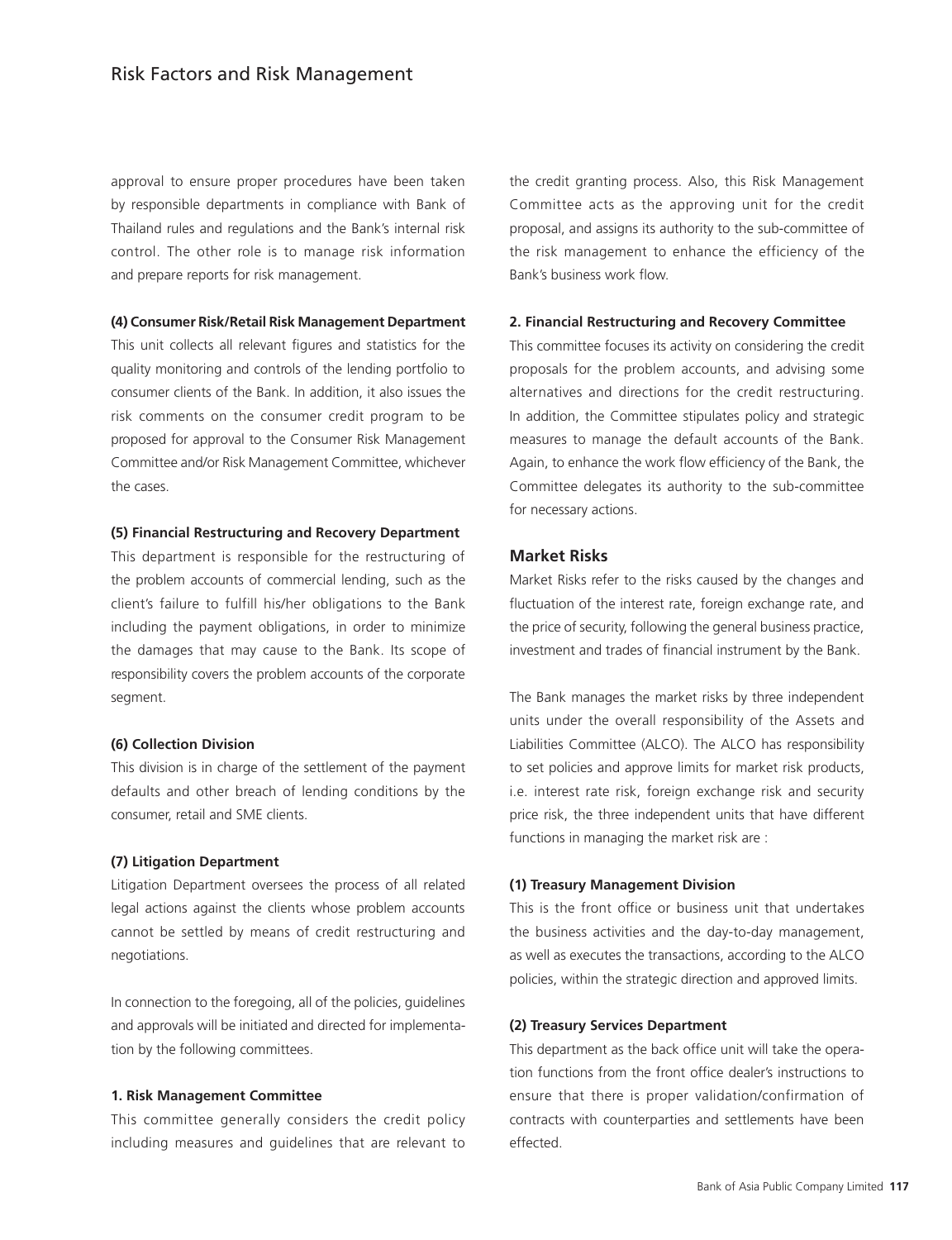#### **(3) Market Risk and Asset Liability Department**

This unit is responsible for monitoring transactions undertaken by Treasury Management Division to ensure compliance with policies and regulatory requirements. To monitor overall risk exposures and ensure that risk exposures are reported appropriately i.e. properly marked to market, market risk assessment tools namely VaR, Stress test are implemented and generated reports to the Management. The unit is also responsible for preparing ALM report to ALCO for monitoring Asset and Liability yield and performance.

## **Liquidity Risks**

Liquidity risks refer to the risk when the Bank cannot manage its liquidity position at each point in time for the best benefits of the Bank.

Liquidity Risk Management is under the responsibility of ALCO and Treasury Management Division where ALCO will review and consider the liquidity position of the Bank while Treasury Management Division will undertake the day-to-day operation of liquidity management i.e. funding, investing in the market.

## **Operational Risks**

Operational Risks refer to the damages that may be caused by the organization structure, human error of the operating staffs, operating procedures and guidelines, and etc. The Operational Risk Management Division as well as the Operational Risk Management Committee are in charge of the consideration of risk identification, stipulation of risk control measurement, as well as the monitoring and reporting.

The Bank manages the operational risk covering all units of the Bank using the international standard approaches as follows :

#### **• Operational Risk Self Assessment (ORSA)**

The risk assessment with the concept that each business/ processing unit assess its own operational risk and initiates own measure to enhance risk control.

#### **• Incident Loss Reporting**

A database storing the Bank's operational loss information.

#### **• Product Program Policy**

A program control for signing off any new product, process, system including major change.

#### **• Key Operational Risk Indicator**

A program that provides information of specific risks in order to avoid or minimize potential losses from operational risk.

As a whole, all of the aforesaid risk management forces (Credit Risk Management, Market Risk Management, Liquidity Risk Management, and Operational Risk Management) are supervised by the Corporate Risk Management Committee, which shall also present the risk management policy in all respects to the Bank's Board of directors. In addition, it shall act as a liaison between Board of directors and other relevant units to the overall risk management.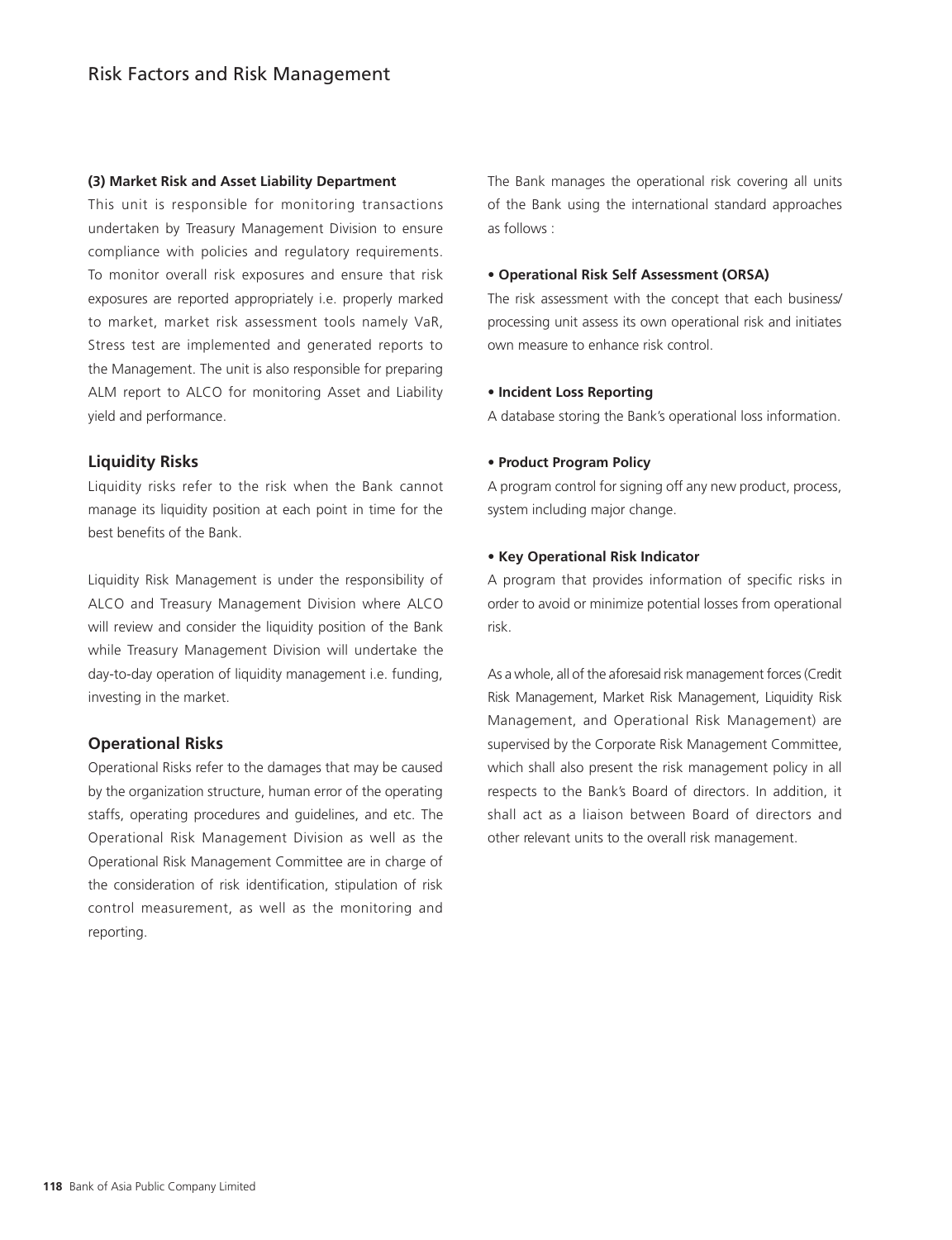# Report of the Audit Committee

The Audit Committee of Bank of Asia comprises three independent directors: Mr. Ammar Siamwalla, the Chairman, Mr. Suebtrakul Soonthornthum and Mr. Chinnawat Bulsuk as Committee members. All Committee members are non-executive directors and non-employees of the Bank.

In the year 2004, the Committee held four meetings to review the banks' internal controls and discussed financial and operational audit issues with the internal auditors and the Bank's external auditors. Relevant management members were invited to attend the meetings to provide additional information and clarification of the internal control systems.

Major matters discussed at the meetings were as follows:

- Review the major items of the financial reports and review the reliability of those reports
- Approve and monitor the Internal Audit Year Plan
- Acknowledge major audit findings regarding the compliance with internal and external regulations
- Acknowledge the quarterly audit reports and major findings reported by the Bank's Audit Division
- Review the adequacy and effectiveness of the Bank's internal control systems by discussion with the senior management regarding the Assessment on the Adequacy of the Internal Control System
- Review the reasonableness of the connected transactions
- Propose the Bank's external auditor and audit fees to the Board of Directors.

The Committee has continually reviewed and assessed the Bank's key risks, controls and monitoring system through the Bank's Audit Division and by discussion with external auditor and senior management. From the evaluation of the Bank's internal control system (including the merger integration approach and framework), it concluded that the Bank's internal controls in the area of financial reporting and risk management are adequate and reliable and that the Bank continues to improve the overall control framework within the Bank.

The Committee has considered and proposed to the Board of Directors that Ernst & Young Office Limited to be nominated as the Bank's auditor for the year 2005 with a Baht 6.7 million fee for the Bank. The matter will be put forward to the shareholders' meeting for approval.

mmmet *Dinner*k

Ammar Siamwalla Chairman of the Audit Committee February 15, 2005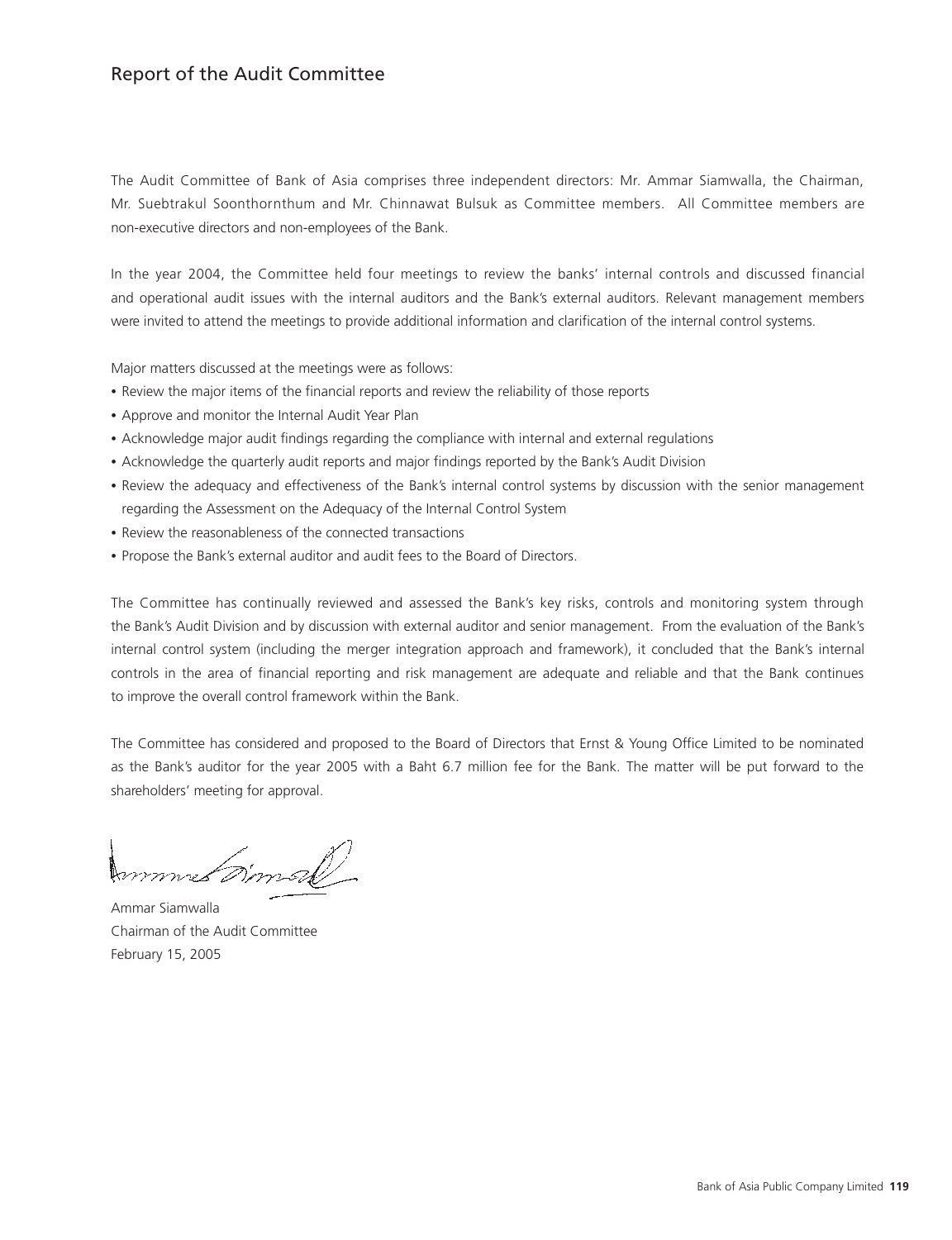# Opinion of the Audit Committee on the Bank's Internal Control System

The Board of Directors has reviewed the opinion and the Assessment Form on the Adequacy of Internal Control System prepared by the Audit Committee during the Board of Directors' Meeting no. 549 held on February 15, 2005. Participants in the meeting included the Audit Committee members comprising the three independent directors and non-employees of the Bank.

The Audit Committee's opinion on the internal control system of the Bank and its subsidiaries was summarized from the evaluation of the Bank's internal control system in five sections as follows:

- Organization Control and Environment Measure
- Risk Management Measure
- Management Control Activities
- Information and Communication Measure
- Monitoring

The Audit Committee is of the opinion that the Bank has in place an adequate internal control system. The Audit Committee has been regularly notified of ongoing issues as they arise.

The external auditor of the Bank is Mr. Thirdthong Thepmongkorn, certified public accountant of KPMG Phoomchai Audit Limited which examined the Financial Statements as at December 31, 2004. KPMG has given the opinion in the Audit Report that the financial statements as at December 31, 2004 present fairly, in all material respects, the financial position of the Bank, the results of operations and cash flows for the years then ended in conformity with generally accepted accounting principles.

mmus *timall* 

Ammar Siamwalla Chairman of the Audit Committee February 15, 2005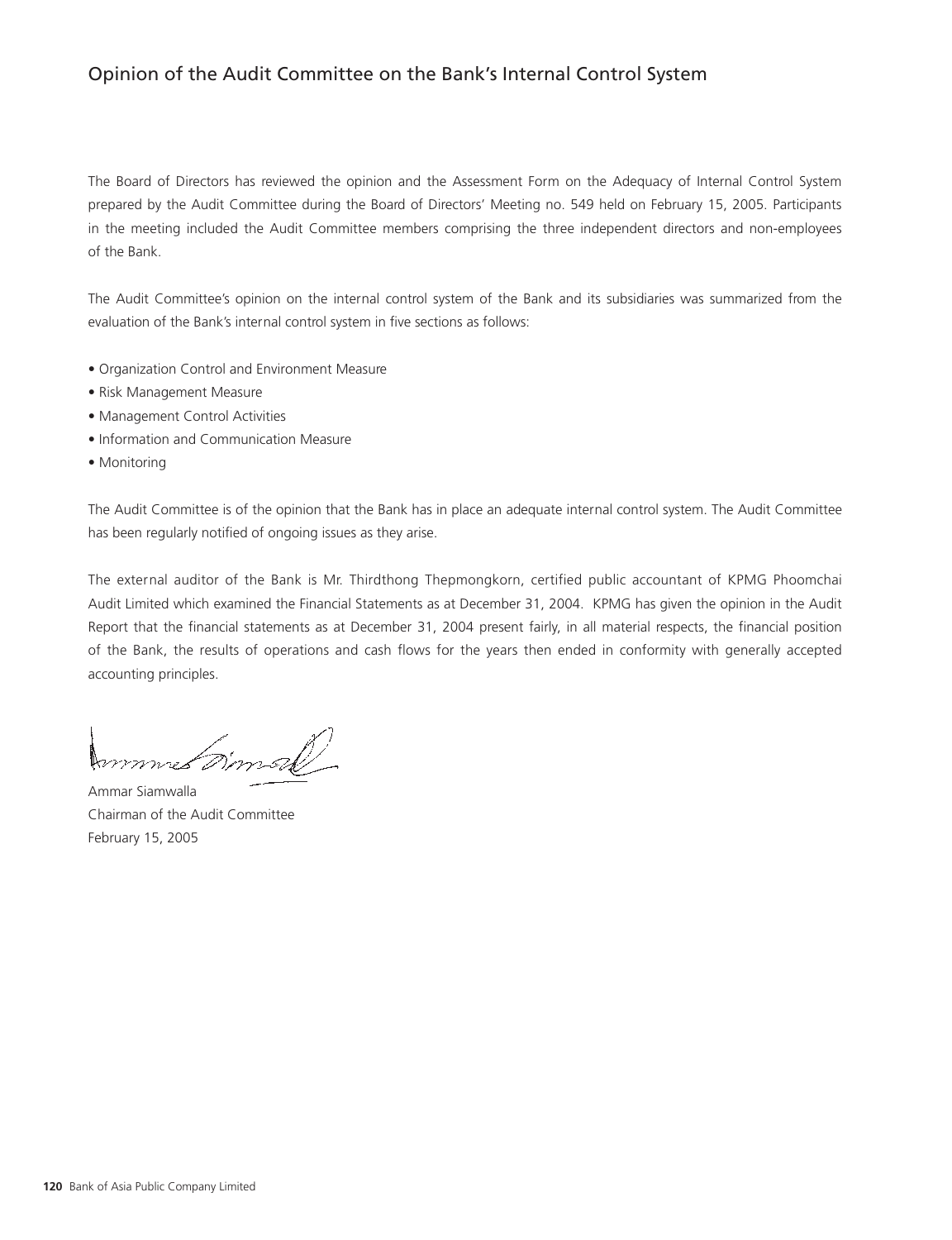Bank of Asia, a subsidiary of the UOB Group is committed to maintaining the highest standards of corporate governance. The Board believes that good corporate governance is essential to sustaining its business performance and safeguarding the interests of its stakeholders. The Board's commitment to good corporate governance is reflected in the adoption of all of the Stock Exchange of Thailand's (SET) principles of Good Corporate Governance as detailed below.

#### **1. Policy on Corporate Governance**

We believe that best practice in corporate governance promotes the interests of the Bank as a whole, as well as supporting a sustainable business culture and working environment.

The Board, the management and the employees base their operational functions on integrity, respect, teamwork and professionalism in the best interests of both the Bank and in terms of accountability to our shareholders.

#### **2. Shareholders: Rights and Equitable Treatment**

The Board organizes an Annual Shareholders' Meeting every April to inform and to ensure equal treatment for all shareholders. The shareholders' meeting is held at an easily accessible location and all shareholders receive reasonable notice of any impending shareholders' meetings and have adequate time to study the meeting agenda and accompanying documents.

#### **3. Various Groups of Stakeholders**

Bank of Asia has played a significant role in the Thai business and social environment for numerous years, with a wide range of stakeholders that include not only its Board of Directors, management, employees, business partners, shareholders, external auditors and government agencies but also more than one million customers. Internally, the Board recognizes that it is vital to strike the right balance between the rights and claims of shareholders, the Board, the management, employees as well as customers.

#### **4. Shareholders' Meetings**

The Chairman of the Board of Directors and an Audit Committee member attended the Bank's 2004 Shareholder's Meeting. Shareholders' meetings are conducted in a free and open fashion. The agenda for shareholders' meeting is circulated to all shareholders in advance in compliance with all regulations, questions and comments are encouraged at the meeting.

#### **5. Leadership and Vision**

The Board of Directors' duties are to set out the Bank's policies and operational objectives. These include overseeing management to ensure they operate in accordance with the Bank's policies, relevant laws, articles of association and any policies passed at shareholders' meetings. The Board itself manages the Bank through the Executive Committee whose main responsibility involves monitoring the Bank's progress in carrying out the business plan.

The Management Committee is responsible for establishing the master plan and policies for conducting business and managing the Bank's operations. The committee also sets up the financial plan and annual budget, and follows up monitoring the performance against strategy and budget and recommends remedial actions as necessary. Setting up HR policies and plans, and business strategies including targeted of markets, growth, market share and channels required are also among the committee's responsibilities.

#### **6. Conflicts of Interests**

The Bank regards conflicts of interests as a factor that can have a profoundly negative impact on the Bank's good reputation as well as being contrary to the Bank's policy of operating its operations with integrity, transparency, morality and good business ethics.

## **7. Business Ethics and Supervision of the Use of Inside Information**

The Bank established a Code of Conduct in 2002 as a set of principles that apply to employees at all levels. This code is not only for investment in securities, but also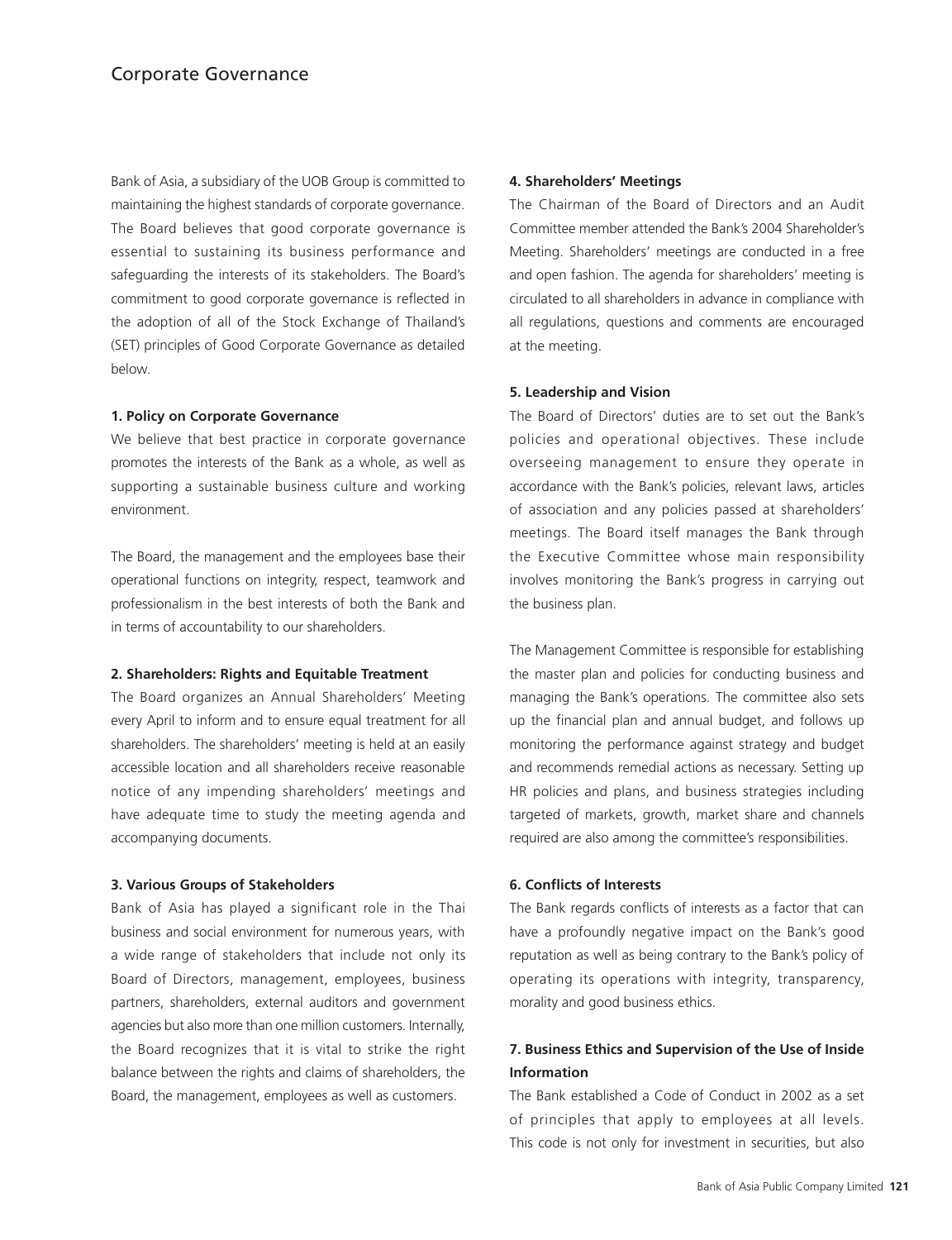in relation to gifts and entertainment, the prevention of money-laundering, and external functions and employment. To avoid any conflicts of interest, all employees are required to follow this code of conduct.

Both the Board of Directors and management fully understand and appreciate the vital role of confidentiality in regard to the Bank's information. The Bank places comprehensive restrictions on the disclosure and use of inside information to ensure confidentiality for the Bank, its clients and business partners. Using such information for individual benefit is strictly prohibited.

In fact, the restriction on disclosure and use of inside information for individual benefit is integral to the Bank's Code of Conduct, and included in the Rules and Regulations for Securities Investment used by the Bank's staff. In accordance to Securities and Exchange Commission's regulation, the Bank prohibits all directors and the management team from using inside information for personal benefit. In addition, all directors and the management team are also obliged to declare all transactions pertaining to Bank's shares by reporting any securities investments in the Bank to the Office of the Securities and Exchange Commission within 3 days from the execution date.

#### **8. Balance of Power for Non-executive Directors**

The Board of Directors' meetings take place at the very minimum once every three months in line with the Public Limited Companies Act B.E. 2535. As at 31 December 2004 the Board members comprised of nine directors, i.e. the Chairman, three independent directors, two executive directors who are also the President and CEO, and Deputy President and Deputy CEO, and three non-executive directors. No fewer than half of the total member of directors constitute a quorum for the Board of Directors' meeting.

All independent directors of the Bank already attended the Director Certification Program (DCP) organized by the Thai Institute of Directors.

#### **9. Aggregation or Segregation of Positions**

Different persons occupy the positions of Chairman, and President/CEO. The Chairman of the Bank is a non-executive director. The President/CEO will serve as the head of the Management Committee and be responsible for implementing and fulfilling the business plan.

#### **10.Remuneration for Directors and the Management**

Remuneration for the directors is reviewed by the Nomination and Compensation Committee and recommended to the Board for approval. It is the policy of the Nomination and Compensation Committee to set remuneration in line with market practice. Directors fees are proposed to the shareholders for approval.

#### **11. Board of Directors Meetings**

The Secretary of the Board is obliged to send invitations to Board members at least seven days prior to the date of any Board meetings. However, in urgent cases, meetings can take place at an earlier time using direct methods for sending the invitation. The minutes of the meeting shall be kept at the Bank's Head Office.

Following the change of the Bank's major shareholders to the United Overseas Bank in July 2004, the Bank's Board of Directors held three meetings, and the Audit Committee held two meetings during 2004. The attendance of each director is as follows :

| <b>Board of Directors' meeting</b> | Meetings attended |
|------------------------------------|-------------------|
| 1. Mr. Wee Cho Yaw                 | 3/3               |
| 2. Mr. Wee Ee Cheong               | 2/3               |
| 3. Dr. Ammar Siamwalla             | 3/3               |
| 4. Mr. Wong Kim Choong             | 3/3               |
| 5. Mr. Chinnawat Bulsuk            | 2/2               |
| 6. Mr. Chua Teng Hui               | 3/3               |
| 7. Mr. Lee Chin Yong Francis       | 3/3               |
| 8. Mr. Poon Hon Thang Samuel       | 2/2               |
| 9. Mr. Suebtrakul Soonthornthum    | 2/2               |
| 10. Mr. Lau Hwai Keong Michael*    | 1/1               |

*\* resigned from the directorship effective on 4 November, 2004*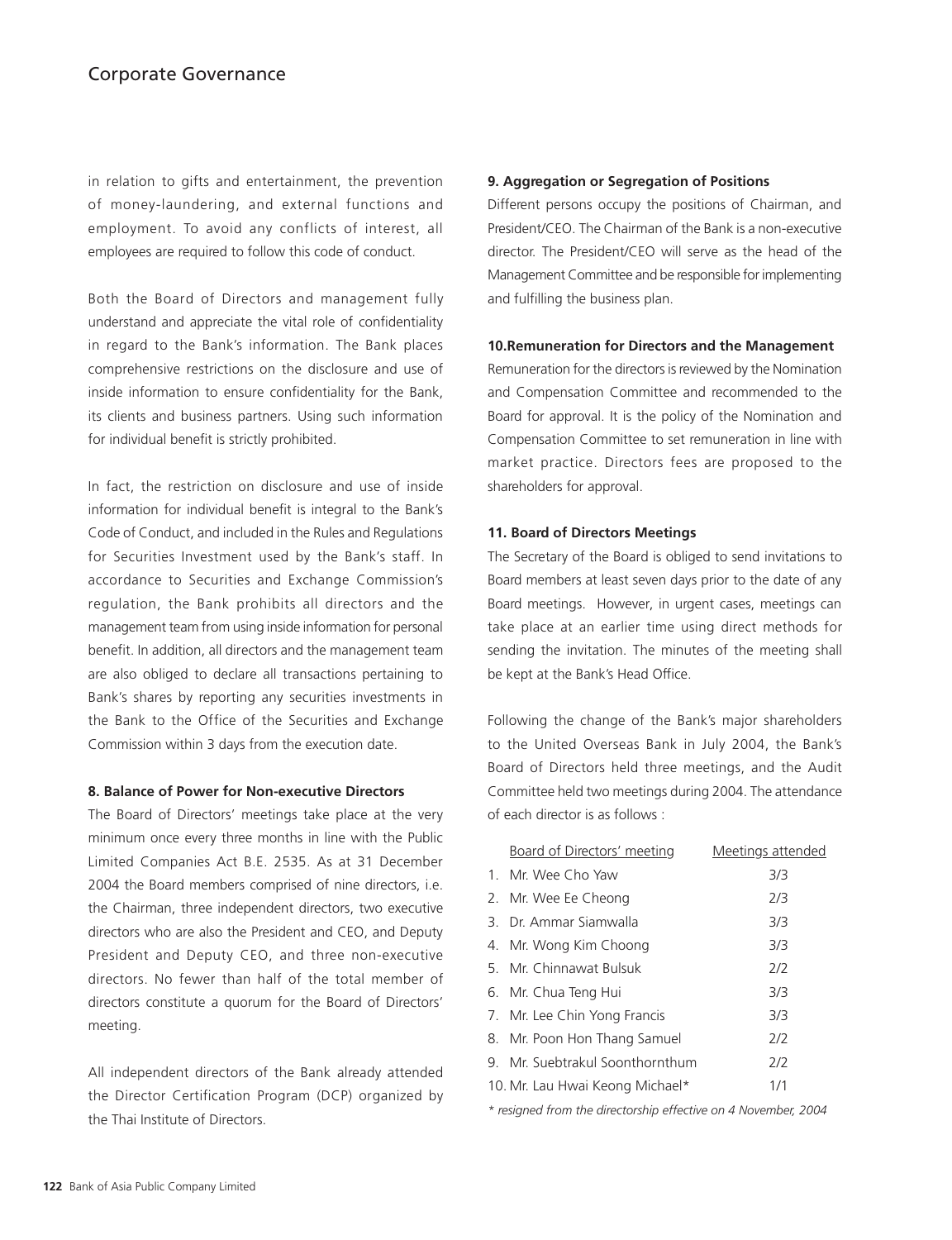# Corporate Governance

| <b>Audit Committee's meeting</b> | Meetings attended |
|----------------------------------|-------------------|
| 1. Dr. Ammar Siamwalla           | 7/2               |
| 2. Mr. Chinnawat Bulsuk          | 7/2               |
| 3. Mr. Suebtrakul Soonthornthum  | 7/2               |

In period of January to July 2004, prior to the United Overseas Bank becoming major shareholders, the Bank's Board of directors held three meetings, and the Audit Committee held two meetings. The attendance of each director is as follows :

| Board of Directors' meeting     | Meeting attended |
|---------------------------------|------------------|
| 1. Mr. Chavalit Thanachanan     | 3/3              |
| 2. Dr. Ammar Siamwalla          | 3/3              |
| 3. Mr. Chulakorn Singhakowin    | 3/3              |
| 4. Mr. Alexander M. Kloosterman | 2/2              |
| 5. Mr. Herman Mulder            | 2/3              |
| 6. Mr. James Stent              | 2/3              |
| 7. Mr. Jan Peter Schmittmann    | 0/3              |
| 8. Mr. Jerry Letendre           | 0/3              |
| 9. Mr. Paul C.A. Lembrechts     | 0/3              |
| 10. Mr. Pichai Vasnasong        | 2/3              |
|                                 |                  |

| Audit Committee's meeting | Meetings attended |
|---------------------------|-------------------|
| 1. Dr. Ammar Siamwalla    | 7/2               |
| 2. Mr. James Stent        | 1/2               |
| 3. Mr. Pichai Vasnasong   | 7/2               |

## **12. Committees**

The Board has established audit and nomination and compensation committees, both of which are chaired by independent directors. In addition, the Bank has complied with the Bank of Thailand directive to establish a high level risk committee (Corporate Risk Management Committee) to make recommendations to the Board of Directors on all types of risks in the Bank's operations. Membership details of all three committees are highlighted in the Management Structure section in this annual report.

## **13. Control Systems and Internal Audit**

The Board of Directors has recognized the critical importance of having good internal control systems, risk management, compliance and internal audit. The Bank also set up Crisis Management Committee, Computer Committee, and BASEL II Steering Committee in addition to the Management Committee, Assets and Liabilities Management Committee, Credit Committee, Asset Valuation and Provisioning Committee, and Collateral Appraisal Committee, in order to ensure the Bank's objectives are accomplished. The BASEL II Steering Committee has been instructed to prepare for the new Bank of International Settlement's (BIS) regulations that will come into force in the near future.

The Audit Division is an independent unit that reports directly to the Board of Directors. The Audit Committee is responsible for reviewing and assessing the Bank's key risk control mechanisms, as well as monitoring the internal audit system through the Audit Division. The current audit methodologies are in line with the United Overseas Bank Groups audit standards.

## **14. Directors Reporting**

The Board of Directors is responsible for the consolidated financial statements of Bank of Asia Public Company Limited and its subsidiaries and for the financial information presented in this annual report. The aforementioned financial statements were prepared in accordance with accepted accounting standards defined by the Institute of Certified Accountants and Auditors of Thailand, applying appropriate and consistent accounting policies and with careful judgement and best estimates. Important information is adequately disclosed in the notes to financial statement.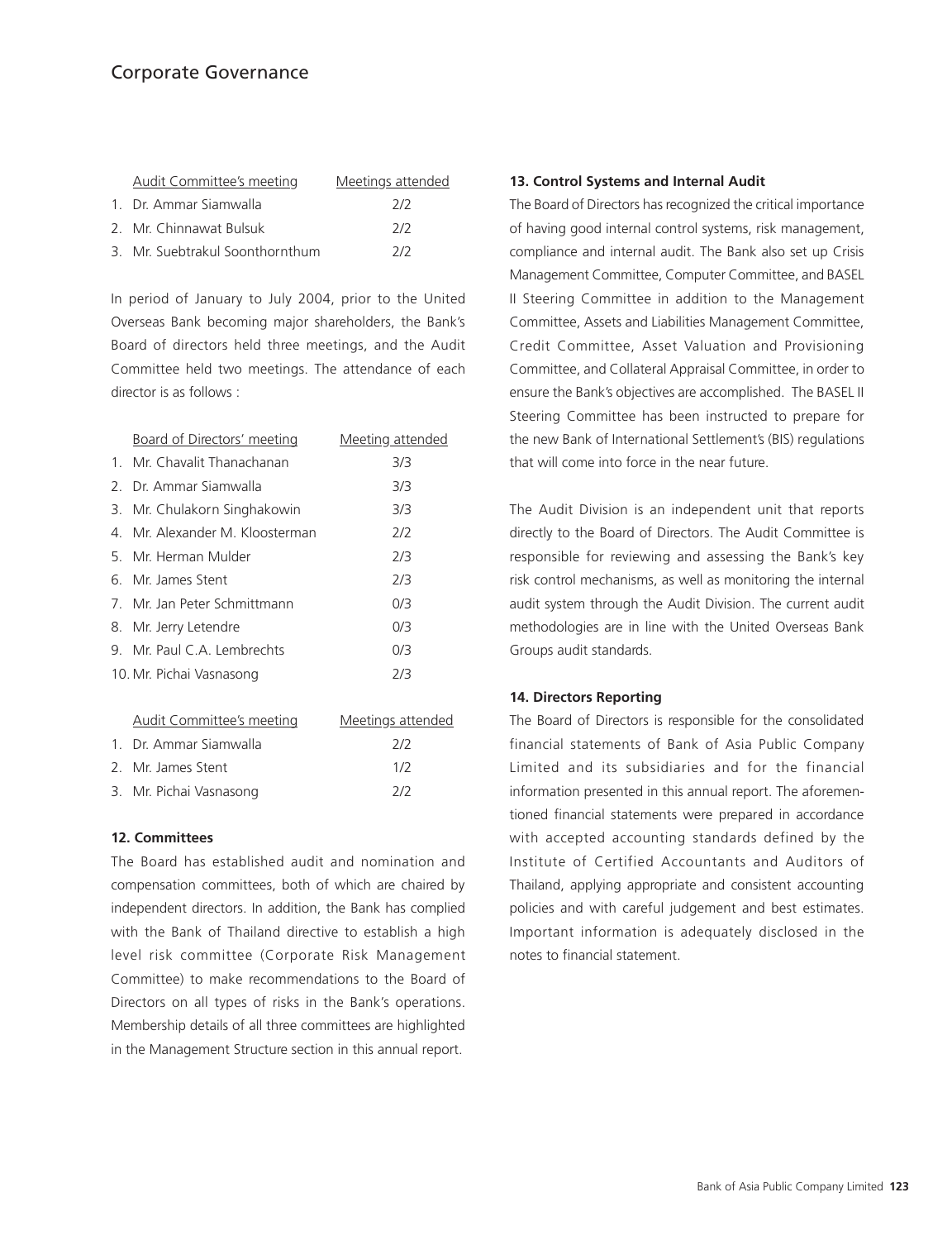# Corporate Governance

The Board of Directors has appointed an Audit Committee comprising independent directors responsible for the quality of financial statements and internal control system, whose comments on these issues are adequately included in the Audit Committee Report in this annual report.

The Board of Directors has provided for and maintained an efficient internal control system to ensure that accounting records are accurate, complete and adequate to protect the Bank's assets and uncover weaknesses in order to prevent operational risk or materially irregular operations.

#### **15. Relations with Investors**

The Bank established an investor relations unit in 1999, which represents the Bank in communications and maintaining good relationships with shareholders, investors, rating agencies, analysts and other interested parties. Investor Relations handles all queries from these parties, and also meets all investors and interest parties upon requests. The Bank also provides its comprehensive details of performance and policy to public via its Investor Relations section in the Bank's website (www.BankAsia4U.com).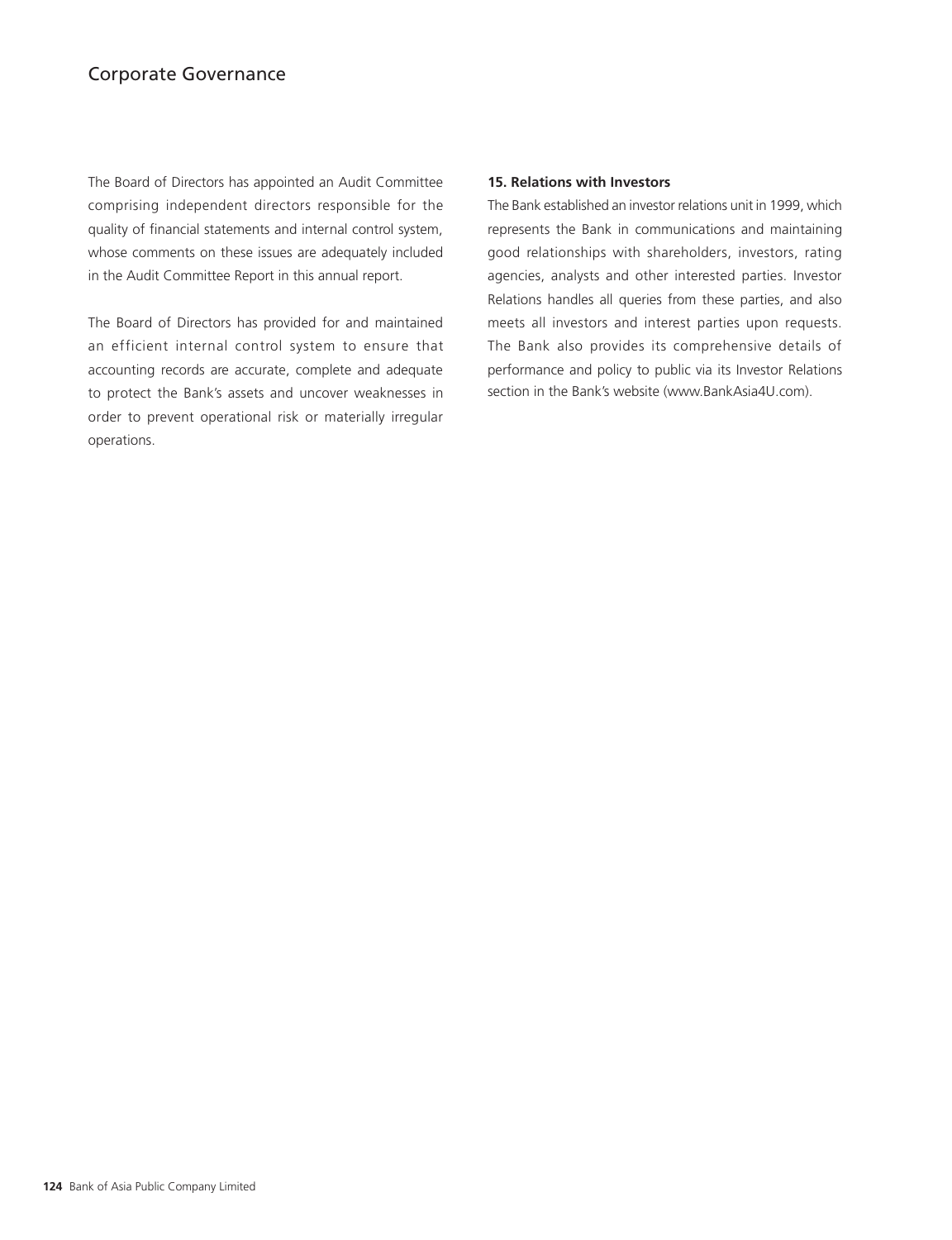The Bank's management structure consists of the Board of Directors, Audit Committee, Nomination & Compensation Committee and Executive Committee. In addition, the Bank has installed other major committees to manage various businesses of the Bank. These are the Corporate Risk Management Committee, Management Committee, Assets and Liabilities Committee (ALCO), Credit Committee, Computer Committee, Asset Valuation and Provisioning Committee, Collateral Appraisal Committee, BASEL II Steering Committee, and Crisis Management Team.

## **Board of Directors**

The Board of Directors comprises at least nine directors, three of whom are independent directors. The Board meets at least once every three months and no fewer than half of the total number constitute a quorum for meetings.

The Board of Directors' duties are to set the Bank's policies and operational objectives, and to oversee management to ensure it operates in accordance with the Bank's policies, relevant laws, articles of association, and the shareholders' resolutions.

The Board of Directors consists of :

| 1. Mr. Wee Cho Yaw              | Chairman             |
|---------------------------------|----------------------|
| 2. Mr. Wee Ee Cheong            | Deputy Chairman      |
| 3. Dr. Ammar Siamwalla          | Independent Director |
| 4. Mr. Wong Kim Choong          | Director             |
| 5. Mr. Chinnawat Bulsuk         | Independent Director |
| 6. Mr. Chua Teng Hui            | Director             |
| 7. Mr. Lee Chin Yong Francis    | Director             |
| 8. Mr. Poon Hon Thang Samuel    | Director             |
| 9. Mr. Suebtrakul Soonthornthum | Independent Director |
| M.R. Rajanikorn Rajani          | Secretary            |

#### **An Independent Director is defined as follows:**

- A director (with related persons) who holds not more than 0.5% of issued shares with voting right of Bank, its subsidiaries and associated companies.
- Free of any interest in management or a person having the power to control the Bank, its subsidiaries or associated companies; not an employee, auditor, consultant or legal

advisor to the Bank in the past 1 year.

- Free of any present, direct or indirect, financial or any other interest in the management of the Bank, its subsidiaries or associated companies that may affect the director's independent judgement.
- Not a relative of senior executives or major shareholders of the Bank, its subsidiary and associated companies and should not be appointed as a representative of the directors nominated by major shareholders to oversee the benefits of the major shareholders.

## **Audit Committee**

The Audit Committee is nominated by the Board of Directors. Its main responsibilities are to ensure that the Bank has an adequate internal audit system and operates in accordance with the regulations imposed by the Securities and Exchange Commission and other governing laws. The committee is also responsible for the nomination of the Bank's auditors, determining the auditors' remuneration and for the accuracy of the disclosure of information on related-party transactions or transactions where conflict of interest may occur.

The committee consists of :

| 1. Dr. Ammar Siamwalla          | Chairman |
|---------------------------------|----------|
| 2. Mr. Chinnawat Bulsuk         | Member   |
| 3. Mr. Suebtrakul Soonthornthum | Member   |

## **Nomination and Compensation Committee**

The Nomination and Compensation Committee is appointed by the Boards of Directors. The committee is responsible for setting up the policies, criteria and selection procedure for the nomination of the Bank's directors and management. The committee also considers and makes recommendation on appropriate persons for those designated positions, and reviews their appropriate remuneration including other benefits.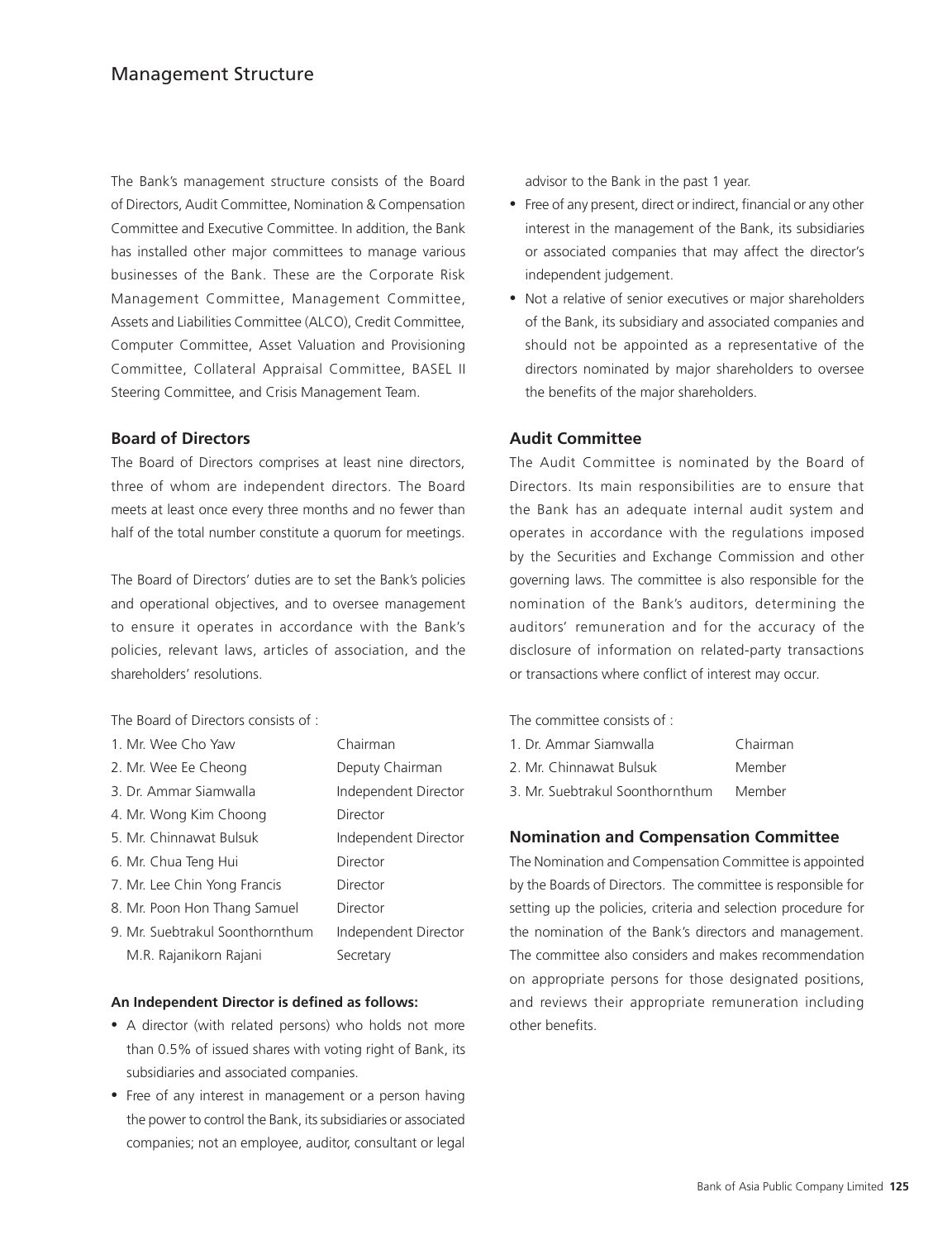## Management Structure

The committee consists of :

| 1. Mr. Suebtrakul Soonthornthum | Chairma |
|---------------------------------|---------|
| 2. Mr. Wee Ee Cheong            | Member  |
| 3. Mr. Lee Chin Yong Francis    | Member  |

## **Executive Committee**

The Executive Committee is empowered by the Board of Directors to have the authority to a) set credit discretionary limits, b) approve or ratify approvals for credit applications and debt restructuring cases, and c) delegate to the Assets and Liabilities Committee (ALCO) the responsibility to review the Bank's ALCO Work, and bring any significance matter to the Board of Director's attention. The Executive Committee also empowers the Bank's President and Chief Executive Officer to set up any necessary committee(s), appoints or makes changes to members of the committee(s) and determines the scope of responsibilities of the committee(s), other than the committee(s) which are required by the regulatory authorities and sets up by the Board of Directors. In addition, the committee is also responsible for monitoring the progress of the Bank's business plan.

Chairman Member

The committee consists of :

| 1. Mr. Wee Cho Yaw           | Chairman        |
|------------------------------|-----------------|
| 2. Mr. Wee Ee Cheong         | Deputy Chairman |
| 3. Mr. Lee Chin Yong Francis | Member          |
| 4. Mr. Poon Hon Thang Samuel | Member          |
| 5. Mr. Wong Kim Choong       | Member          |

## **Corporate Risk Management Committee**

The committee is responsible for establishing policies and strategies covering all aspects of corporate risk management that may affect the reputation of the Bank. The committee proposes to the Board of Directors to consider matters regarding risk management as a whole, and ensures that these strategies can be measured, followed up, and monitored to stand at an appropriate level. The committee also reviews the adequacy of risk policies, risk management procedures, including the efficiency of these procedures, and regularly reports to the Audit Committee in addressing areas for improvement.

| The committee consists of :               |                       |
|-------------------------------------------|-----------------------|
| 1. Mr. Wong Kim Choong                    | President & CEO       |
|                                           | as Chairman           |
| 2. Mr. Chua Teng Hui                      | Deputy President &    |
|                                           | Deputy CEO            |
|                                           | as Vice Chairman      |
| 3. Mr. Goh Choo Han Dennis                | Senior Executive      |
|                                           | Vice President        |
| 4. Mr. Lee Tse Tiong                      | Senior Executive      |
|                                           | Vice President        |
| 5. Mr. Ngeo Swee Guan Steven              | Senior Executive      |
|                                           | Vice President        |
| 6. Mr. Thanachai Thanachaiary             | Senior Executive      |
|                                           | Vice President        |
| 7. Mr. Chen Yun Ming                      | Senior Vice President |
| Mrs. Thientong Saenghiranwatana Secretary |                       |

## **Management Committee**

The Management Committee is responsible for establishing the Bank's operating master plan and policies for conducting business. The committee also sets up the financial plan and budget, and follows up performance against strategy and budget and recommends remedial actions as necessary. Setting up HR policies and plan, and business strategies including targets of market, growth and market share and channels required are also part of the committee's responsibilities.

| The committee consists of :   |                    |
|-------------------------------|--------------------|
| 1. Mr. Wong Kim Choong        | President & CEO    |
|                               | as Chairman        |
| 2. Mr. Chua Teng Hui          | Deputy President & |
|                               | Deputy CEO         |
|                               | as Vice Chairman   |
| 3. Mr. Goh Choo Han Dennis    | Senior Executive   |
|                               | Vice President     |
| 4. Mr. Lee Tse Tiong          | Senior Executive   |
|                               | Vice President     |
| 5. Mr. Ngeo Swee Guan Steven  | Senior Executive   |
|                               | Vice President     |
| 6. Mr. Thanachai Thanachaiary | Senior Executive   |
|                               | Vice President     |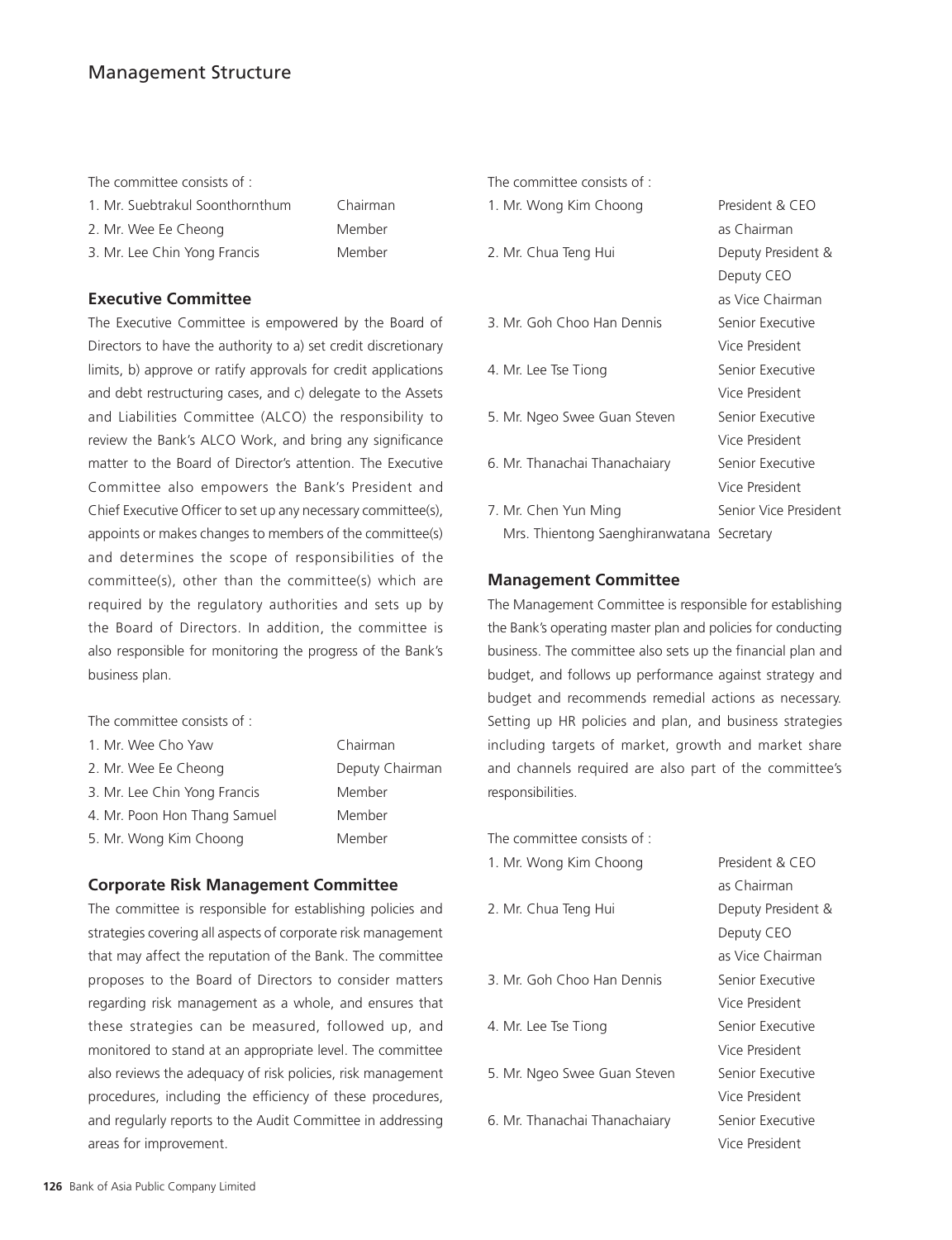# Management Structure

| 7. Mr. Jonathan Truslow        | <b>Executive</b> |
|--------------------------------|------------------|
|                                | Vice President   |
| 8. Miss Ngamjitt Sirijindalert | Executive        |
|                                | Vice President   |
| 9. Mrs. Pimolrat Tangkosakul   | Executive        |
|                                | Vice President   |
| 10. Mr. Somkid Jiranuntarat    | Executive        |
|                                | Vice President   |
| 11. Mr. Thammasak Jittimaporn  | <b>Executive</b> |
|                                | Vice President   |
| 12. Mr. Chen Yun Ming          | Senior           |
|                                | Vice President   |
| M.R. Rajanikorn Rajani         | Secretary        |
|                                |                  |

## **Assets and Liabilities Committee (ALCO)**

The Assets and Liabilities Committee is responsible for managing the Bank's interest rate risk exposure within the authorized limits delegated from the Bank's Executive Committee and to ensure that the Interest Rate Risk Management Policy and Liquidity Management Policy have been complied with. The committee is also responsible for managing risk exposure arising from trading activities and ensure that Market Risk Trading Limit Policy has been complied with. This committee's duties also includes defining, monitoring and controlling the Bank's risk management of the aforementioned exposures, manage and review the Investment Portfolio of the banking book, and define overall interest rate structure of both deposits and loans including other interest rates for the Bank's products.

as Chairman

Deputy CEO as Vice Chairman

Vice President

Vice President

| The committee consists of : |  |  |
|-----------------------------|--|--|
|                             |  |  |

| 1. Mr. Wong Kim Choong | President & CEO |
|------------------------|-----------------|
|------------------------|-----------------|

2. Mr. Chua Teng Hui Deputy President &

3. Mr. Goh Choo Han Dennis Senior Executive

4. Mr. Lee Tse Tiong Senior Executive

| 5. Mr. Ngeo Swee Guan Steven  | Senior Executive |
|-------------------------------|------------------|
|                               | Vice President   |
| 6. Mr. Thanachai Thanachaiary | Senior Executive |
|                               | Vice President   |
| 7. Miss Montira Utarapichat   | Senior           |
|                               | Vice President   |
| 8. Mr. Dhirajai Yongkittikul  | Senior           |
|                               | Vice President   |
|                               | as Secretary     |

## **Credit Committee**

The committee is responsible for defining the risk management structure and policies for the Bank commercial and consumer lending and related activities, as well as ensuring the risk management activities are performed in accordance with the Bank's policies and directives. The committee is also responsible for reviewing and approving the Bank's credit under its own authority, or recommend for approval to higher approving authorities. Credit Committee has authority to establish one or more Credit Sub-Committees, appoint members, and delegate authority and responsibilities to such Credit Sub-Committee. Part of its responsibilities includes reviews and where appropriate approves or recommends for approval to higher authority the Credit Delegation Limit, product programs, and enhancement of product programs of commercial and consumer loans, as well as non-standard consumer loans. Monthly review on the Bank's commercial loan portfolio, consumer loan portfolios, and Collection Division monthly report was also the responsibilities of the committee.

| The committee consists of :      |                  |
|----------------------------------|------------------|
| 1. Mr. Wong Kim Choong           | President & CFO  |
|                                  | as Chairman      |
| 2. Mr. Ngeo Swee Guan Steven     | Senior Executive |
|                                  | Vice President   |
|                                  | as Vice Chairman |
| 3 Mr Goh Choo Han Dennis         | Senior Executive |
|                                  | Vice President   |
| 4. Mr. Pansalit Trakarnkijvichit | Senior           |
|                                  | Vice President   |
| 5. Miss Pojanee Rungsang         | Vice President   |
|                                  |                  |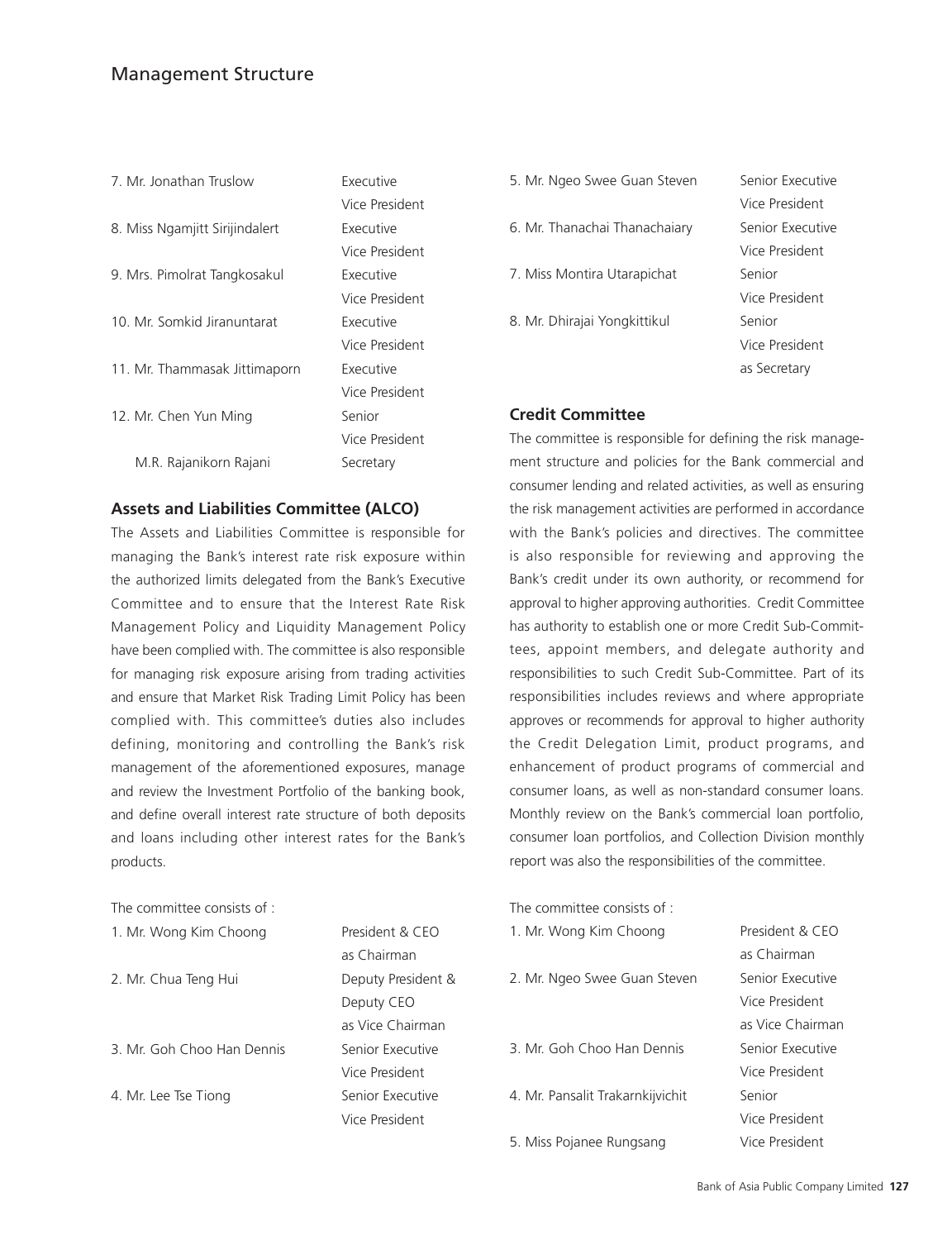## **Computer Committee**

The committee is responsible for approving the Bank's IT budget and directions, ensuring proper IT infrastructure, prioritizing IT budget and resources for business expansion, operation efficiency, customer service, and management information. The committee also follows up the progress of major IT projects, and allocates appropriate resources needed for ensuring project success.

The committee consists of :

| 1. Mr. Wong Kim Choong        | President & CEO    |
|-------------------------------|--------------------|
|                               | as Chairman        |
| 2. Mr. Chua Teng Hui          | Deputy President & |
|                               | Deputy CEO         |
|                               | as Vice Chairman   |
| 3. Mr. Goh Choo Han Dennis    | Senior Executive   |
|                               | Vice President     |
| 4. Mr. Lee Tse Tiong          | Senior Executive   |
|                               | Vice President     |
| 5. Mr. Ngeo Swee Guan Steven  | Senior Executive   |
|                               | Vice President     |
| 6. Mr. Thanachai Thanachaiary | Senior Executive   |
|                               | Vice President     |
| 7. Mr. Somkid Jiranuntarat    | Executive          |
|                               | Vice President     |
| Mr. Pichet Chintrakulchai     | Secretary          |

## **Asset Valuation and Provisioning Committee**

The committee is responsible for considering and reviewing the valuation of assets and provisions proposed by relevant business units on a monthly basis. The committee also reviews the latest projections of NPLs and/or deteriorating loans for possible loan provisioning requirements, and considers the write-offs proposed by other relevant business units on a monthly basis or such other intervals which the committee deems appropriate, as well as to control asset valuation and provisions to be in line with Bank of Thailand and other rules of good governance.

|  |  | The committee consists of: |  |  |  |
|--|--|----------------------------|--|--|--|
|--|--|----------------------------|--|--|--|

| 1. Mr. Wong Kim Choong        | President & CEO    |
|-------------------------------|--------------------|
|                               | as Chairman        |
| 2. Mr. Chua Teng Hui          | Deputy President & |
|                               | Deputy CEO         |
|                               | as Vice Chairman   |
| 3. Mr. Goh Choo Han Dennis    | Senior Executive   |
|                               | Vice President     |
| 4. Mr. Lee Tse Tiong          | Senior Executive   |
|                               | Vice President     |
| 5. Mr. Ngeo Swee Guan Steven  | Senior Executive   |
|                               | Vice President     |
| 6. Mrs. Kulvadee Kulanet      | Senior             |
|                               | Vice President     |
| 7. Miss Onanong Udomkarnthong | Senior             |
|                               | Vice President     |
| 8. Miss Somsri Likitpreeda    | Vice President     |
| 9. Miss Vajee Pramualrat      | Senior             |

## **Collateral Appraisal Committee**

The Collateral Appraisal Committee is responsible for establishing the Bank's appraisal policy to be approved by Credit Committee, monitoring the appraisal procedure in accordance with the approved policy, and approving the appraisal value of property foreclosed and bank assets. The committee is also empowered to authorize the sale, or recommend the sale of the Bank's foreclosed properties and other assets. Part of the responsibilities of this committee includes provide consultancy and information regarding leasehold and freehold estate in the Bank's possession, and delegate approval authority for collateral with value of less than Bt 20 million.

Vice President as Secretary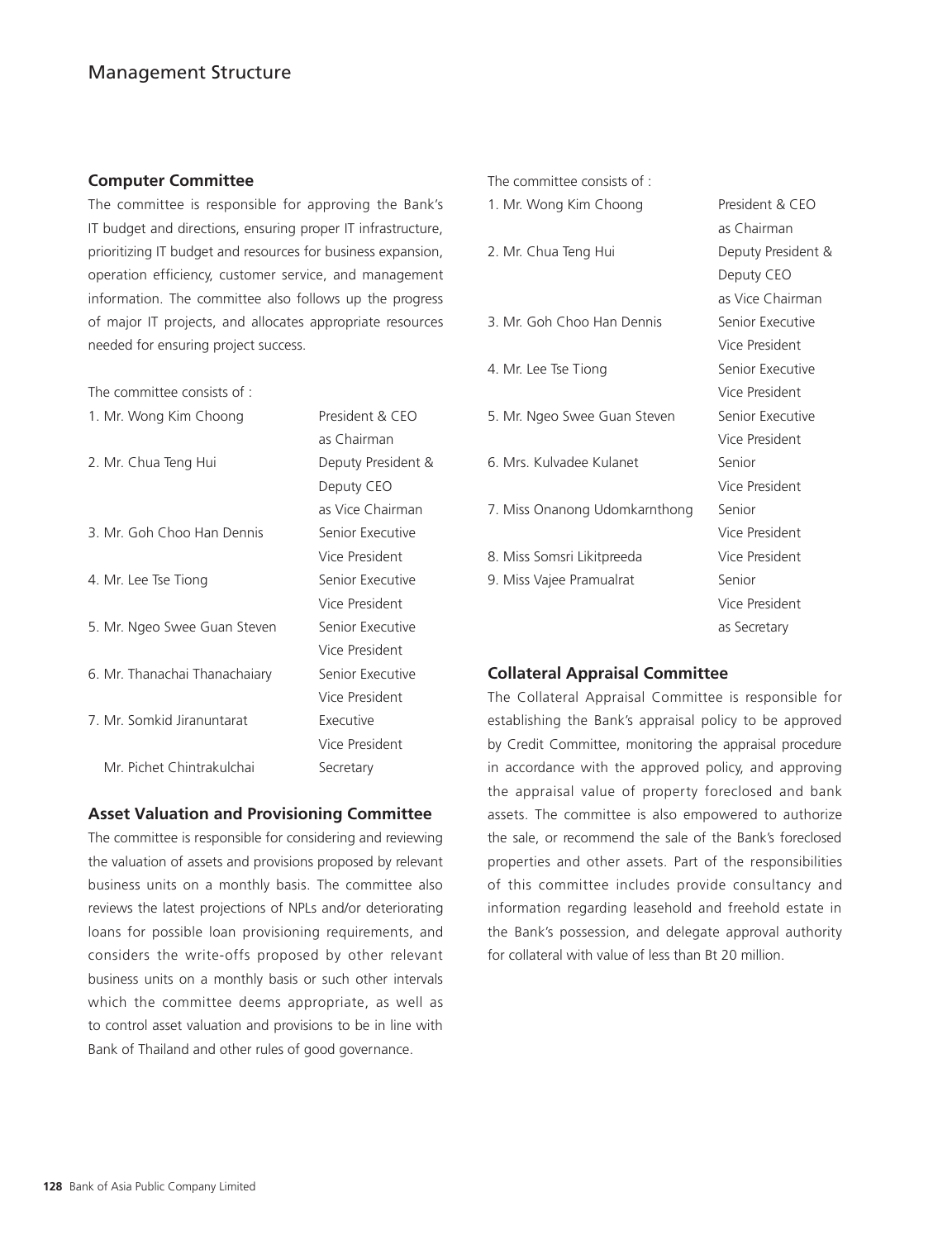# Management Structure

The committee consists of :

1. Mr. Prasert Larppipitmongkol Senior

| 2. Mr. Ponglert Roeksasut |  |
|---------------------------|--|
|---------------------------|--|

3. Mrs. Kulvadee Kulanet Senior

- 4. Miss Saviga Chittabuddhi Vice President
- 5. Mrs. Walaiporn Panyadhanya Vice President
- 6. Mr. Sangkom Siripun Vice President Mr. Pote Ratanaprug Secretary

# **BASEL II Steering Committee**

The committee is responsible for overseeing that the New Capital Accord is properly implemented by December 2006 under the Standardized Approach and subsequently under the Foundation and Advanced Internal Ratings-Based Approach. The committee has authority to appoint working groups to carry out the preparation for and the implementation of the New Accord, to review the work done, and to decide on the recommendations by the working groups. The committee is also in charge of reporting the work progress and obstacles to the Management Committee, and the Board of Directors.

Vice President as Chairman Senior

Vice President as Vice Chairman

Vice President

The committee consists of :

| 1. Mr. Wong Kim Choong        | President & CFO    |
|-------------------------------|--------------------|
|                               | as Chairman        |
| 2. Mr. Ngeo Swee Guan Steven  | Senior Executive   |
|                               | Vice President     |
|                               | as Vice Chairman   |
| 3. Mr. Chua Teng Hui          | Deputy President & |
|                               | Deputy CEO         |
| 4. Mr. Goh Choo Han Dennis    | Senior Executive   |
|                               | Vice President     |
| 5. Mr. Lee Tse Tiong          | Senior Executive   |
|                               | Vice President     |
| 6. Mr. Thanachai Thanachaiary | Senior Executive   |
|                               | Vice President     |

| 7. Mr. Somkid Jiranuntarat | Executive      |
|----------------------------|----------------|
|                            | Vice President |
| Miss Siwalee Udol          | Secretary      |

## **Crisis Management Team**

The Crisis Management Team's primary responsibility is to establish a Crisis Management plan and coordinate the overall requirements in the event of a crisis. The plan will include the necessary business resumption and disaster recovery measures and event information flows. The team is tasked to ensure that these plans are disseminated throughout the Bank and are adequate to minimize losses and disruption to business in the event of a crisis.

The team consists of :

| 1. Mr. Chua Teng Hui         | Deputy President & |
|------------------------------|--------------------|
|                              | Deputy CEO         |
|                              | as Chairman        |
| 2. Mr. Ngeo Swee Guan Steven | Senior Executive   |
|                              | Vice President     |
|                              | as Vice Chairman   |
| 3. Mrs. Pimolrat Tangkosakul | Executive          |
|                              | Vice President     |
| 4. Mr. Somkid Jiranuntarat   | Executive          |
|                              | Vice President     |
| 5. Miss Woo Siew Peng        | Senior             |
|                              | Vice President     |
| 6. Mr. Chavalit Timpittaya   | Vice President     |
| 7. Mrs. Sutasnee Tubtim      | Vice President     |
| 8. Mr. Dhirajai Yongkittikul | Senior             |
|                              | Vice President     |

as Secretary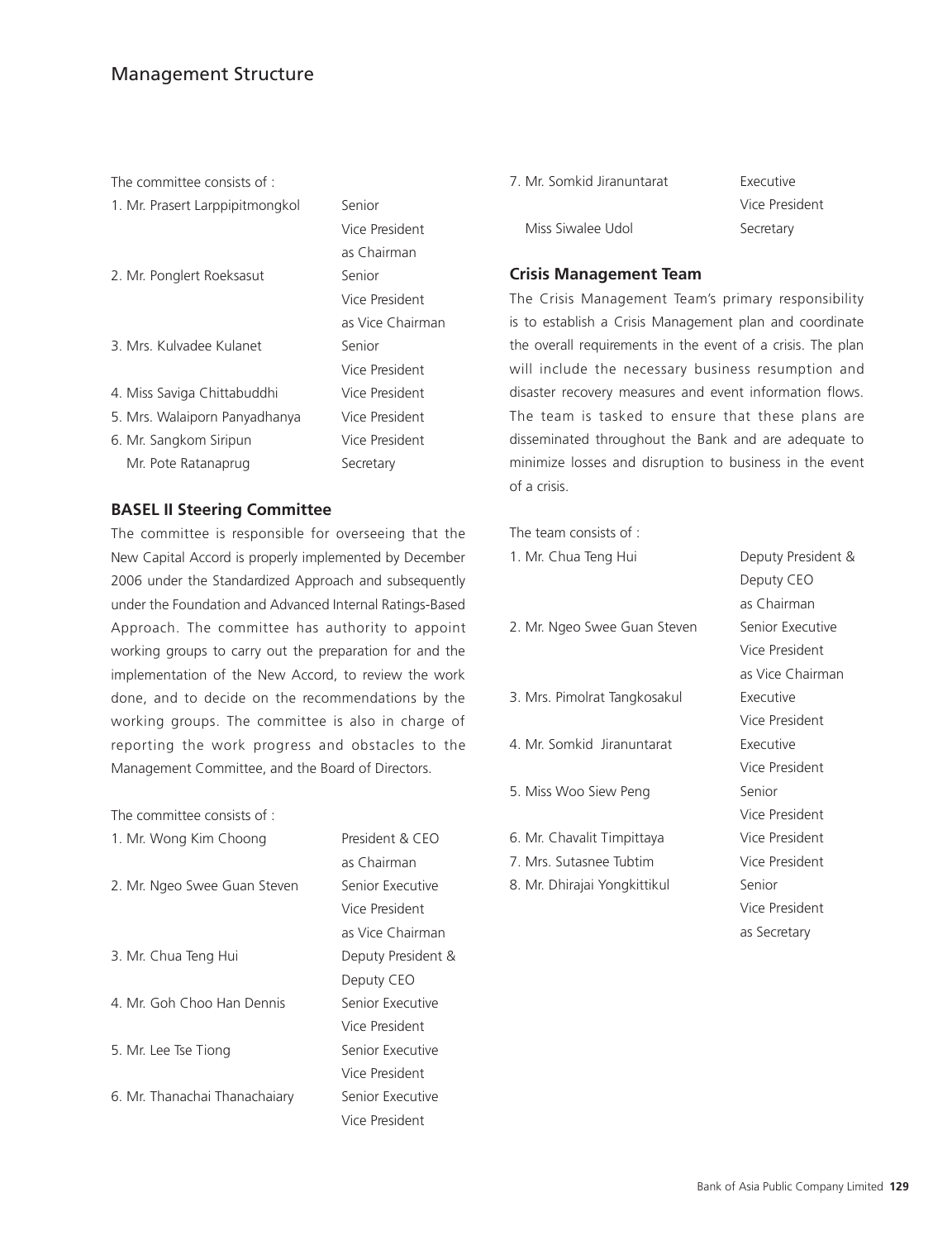In the election of directors, each shareholder shall have one vote for each share held. Each shareholder must exercise all of his votes to elect one or several candidates as directors. He may not distribute his votes among the candidates (such that one candidate receives more votes than another). Those candidates who receive the most votes shall be elected as directors, in number equal to the number of directors to be elected at such election. If there are tie votes, such that the number of candidates receiving the most votes would exceed the number of directors to be elected at such election, the chairman shall have a casting vote.

If a vacancy occurs in the Board of Directors for reasons other than retirement by rotation, the Board of Directors shall elect a person who has the required qualifications and who does not have a prohibited characteristic under the Public Limited Companies Act as a replacement at the next meeting of the Board of Directors, unless the duration of the remaining term of such director is less than two months. Such replacement director shall hold office for the remaining term of office of the director whom he replaces. The resolution of the Board of Directors as above shall be passed by a vote of not less than three fourths of the number of the remaining directors.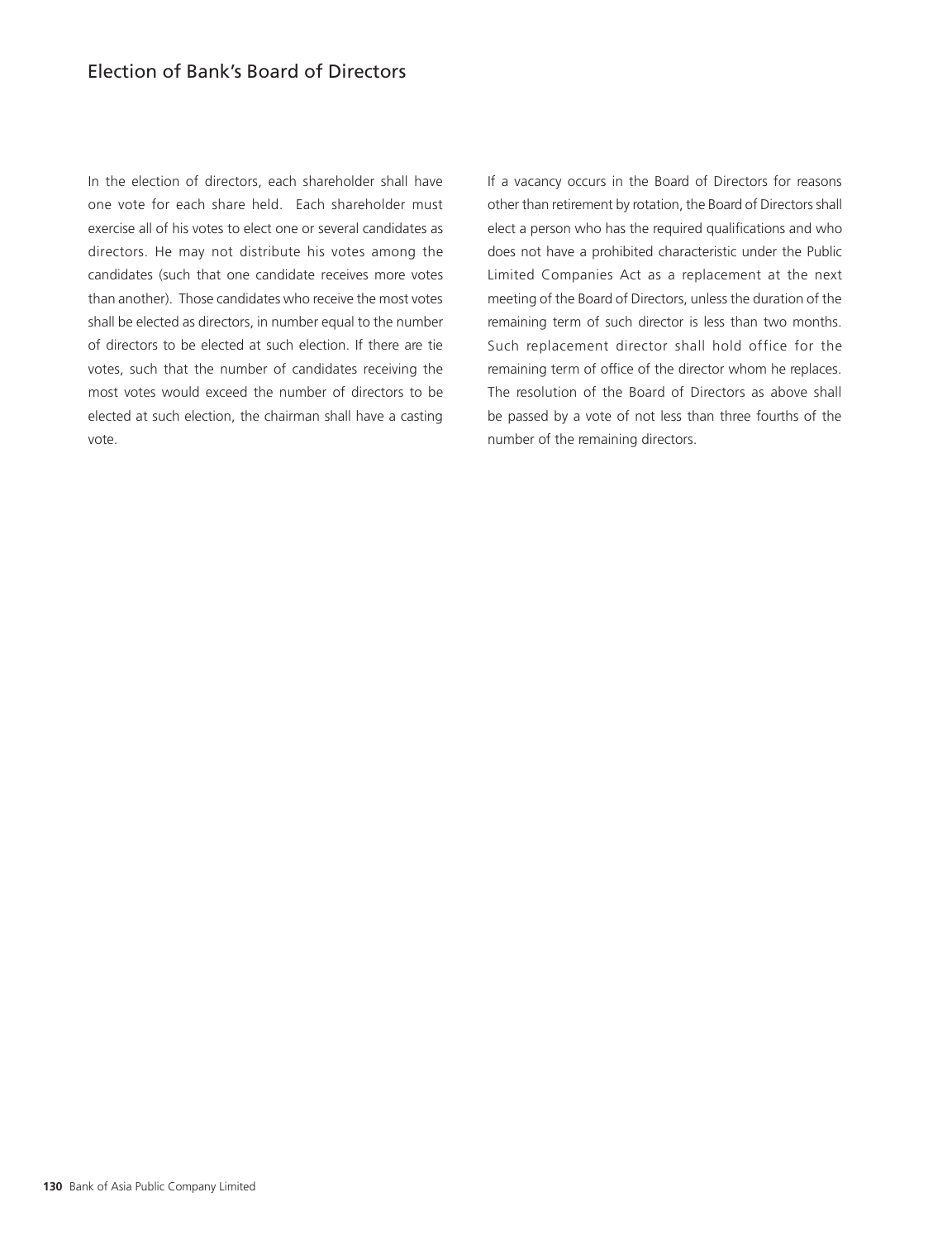### **Sathon**

(8.30am-5.00pm) 191 South Sathon Road, Sathon, Bangkok 10120 Telephone : 0-2343-3000 Ext. 2682, 2684, 2686 Facsimile : 0-2287-2973-4

## **BANGKOK METROPOLITAN BRANCH OFFICES**

## **Amarin Plaza**

(Mon.-Fri. 8.30am-5.00pm, Sat. 11.00am-5.00pm) 500 1st Floor, Amarin Plaza, Ploenchit Road, Pathum Wan, Bangkok 10500 Telephone : 0-2252-6292-3, 0-2251-8579, 0-2256-9045-6 Facsimile : 0-2252-7871

## **Anusavaree Chaisamoraphoom**

911/1-3 Phaholyothin Road, Phaya Thai, Bangkok 10400 Telephone : 0-2271-0089, 0-2271-3447, 0-2271-2662, 0-2619-5916 Facsimile : 0-2271-0088

## **Bang Bon**

72/65-68 Mu 6, Eakchai-Bangbon Road, Bang Bon, Bangkok 10150 Telephone : 0-2898-0423-5, 0-2415-6984 Facsimile : 0-2898-0426

## **Bang Kapi (Sub Branch)**

177/22-23 Mu 3, Ladphrao Road, Bang Kapi, Bangkok 10240 Telephone : 0-2378-0973-4, 0-2375-0201, 0-2375-0203 Facsimile : 0-2378-0975

#### **Bangrak**

1249/19, 1249/50, 1249/59 Jems Tower Building, Charoen Krung Road, Bangrak, Bangkok 10500 Telephone : 0-2237-5050-1, 0-2237-8577-8, 0-2234-5265, 0-2266-9896-7 Facsimile : 0-2266-9667

### **Bangna K.M.2**

21/235-236 Mu 12, Bangna, Bangkok 10260 Telephone : 0-2396-1931, 0-2393-9825, 0-2399-0178-81 Facsimile : 0-2393-6147

#### **BTS Mochit (Sub Branch)**

(everyday 9.30am-8.00pm) BTS Mochit, Phaholyothin Road, Chatuchak, Bangkok 10900 Telephone : 0-2617-4005-6, 0-2617-4009 Facsimile : 0-2617-4007

## **BTS On Nut (Sub Branch)**

(everyday 9.30am-8.00pm) BTS On Nut, Sukhumvit Road, Klong Toey, Bangkok 10110 Telephone : 0-2741-4206-7, 0-2741-4210 Facsimile : 0-2741-4208

## **Buntudthong**

56/20, 56/59-62 Rama I Road, Pathum Wan, Bangkok 10330 Telephone : 0-2214-1733, 0-2214-2067, 0-2214-2252, 0-2214-1292 Facsimile : 0-2215-4836

### **Chaengwatana**

99/349 Mu 2, Na Nakorn Building, Chaengwatana Road, Donmuang, Bangkok 10210 Telephone : 0-2576-1057-60, 0-2576-1490, 0-2576-1544-5 Facsimile : 0-2576-1533

### **City Complex**

(Mon.-Fri. 8.30am-5.00pm, Sat. 11.00am-5.00pm) 831 City Complex Building, Petchburi Road, Rajathevee, Bangkok 10400 Telephone : 0-2255-0746, 0-2255-0749, 0-2653-8522, 0-2252-1211 Facsimile : 0-2255-0748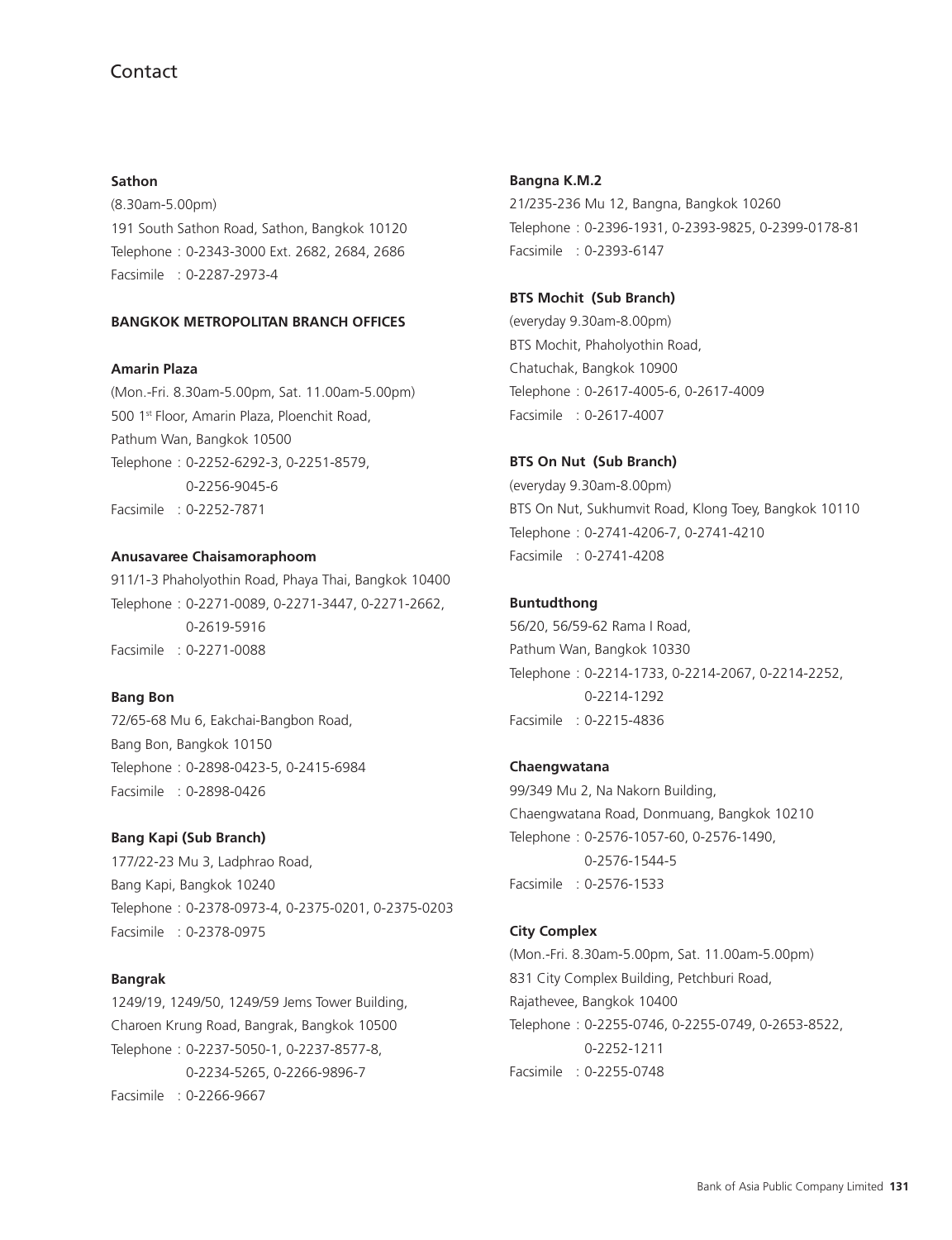### **Dao Khanong (Sub Branch)**

1057/9-10 Taksin Road, Thon Buri, Bangkok 10600 Telephone : 0-2460-0157, 0-2460-0159, 0-2460-0243 Facsimile : 0-2460-0245

## **Department of Industrial Works (Sub Branch)**

75/6 Department of Industrial Works Building, Rama VI Road, Rajathevee, Bangkok 10400 Telephone : 0-2640-9723-4, 0-2640-9727 Facsimile : 0-2640-9725

## **Hua Mark**

1929/3-5 Ramkhamhaeng Road, Bang Kapi, Bangkok 10240 Telephone : 0-2318-8561-4, 0-2718-4624, 0-2319-3062 Facsimile : 0-2318-0139

#### **Imperial (Ladphrao 81)**

2539 Basement Floor, Imperial World Department Store, Ladphrao Road, Wang Thong Lang, Bangkok 10310 Telephone : 0-2934-8686-9, 0-2934-8691 Facsimile : 0-2934-8690

#### **Klong Toey**

1472-1474 Rama IV Department Store, Rama IV Road, Klong Toey, Bangkok 10110 Telephone : 0-2249-0886-7 Facsimile : 0-2249-4075

#### **Ladphrao**

1558 Ladphrao Road, Wang Thong Lang, Bangkok 10310 Telephone : 0-2514-2709, 0-2514-2964, 0-2539-5800, 0-2530-1120 Facsimile : 0-2539-2003

## **Ngam Wong Wan (Sub Branch)**

207/15 Mu 6, Ngam Wong Wan Road, Luksi, Bangkok 10210 Telephone : 0-2591-7902, 0-2591-0770, 0-2591-0772 Facsimile : 0-2591-0771

#### **Nong Khaem**

77/207 Mu 2, Phetkasem Road, Nong Khaem, Bangkok 10160 Telephone : 0-2420-7941-4 Facsimile : 0-2420-7940

### **Nonthaburi**

32/16-19 Bangkok-Nonthaburi Road, Muang, Nonthaburi 11000 Telephone : 0-2525-1770-2, 0-2968-4592-4 Facsimile : 0-2526-2993

#### **On Nut**

1468, 1470 On Nut Road, Suan Luang, Bangkok 10250 Telephone : 0-2332-3134-7 Facsimile : 0-2331-8519

## **Phaholyothin K.M.26**

1/737 Mu 17, Soi Amporn, Lam Luk Ka, Pathum Thani 12150 Telephone : 0-2532-3645-50, 0-2532-3644 Facsimile : 0-2532-3641

## **Phaholyothin Soi 19**

555 Rasa Tower Building, Phaholyothin Road, Chatuchak, Bangkok 10900 Telephone : 0-2937-0300-4 Facsimile : 0-2937-0305

### **Phahurad**

(Mon.-Fri. 8.30am-5.00pm, Sat. 11.00am-5.00pm) 2/30-33, 4/11-14 The Old Siam Plaza, Burapa Road, Phra Nakhon, Bangkok 10200 Telephone : 0-2222-0176-9, 0-2222-4113-4, 0-2223-1854-5, 0-2223-6233, 0-2221-7236 Facsimile : 0-2223-0708

#### **Phetchakasem 35**

(Mon.-Fri. 8.30am-5.00pm, Sat. 11.00am-5.00pm) 110 Mu 9, Future Park-Robinson Bangkae, Phetchakasem 35 Road, Phasi Charoen, Bangkok 10160 Telephone : 0-2454-8690-5 Facsimile : 0-2454-8696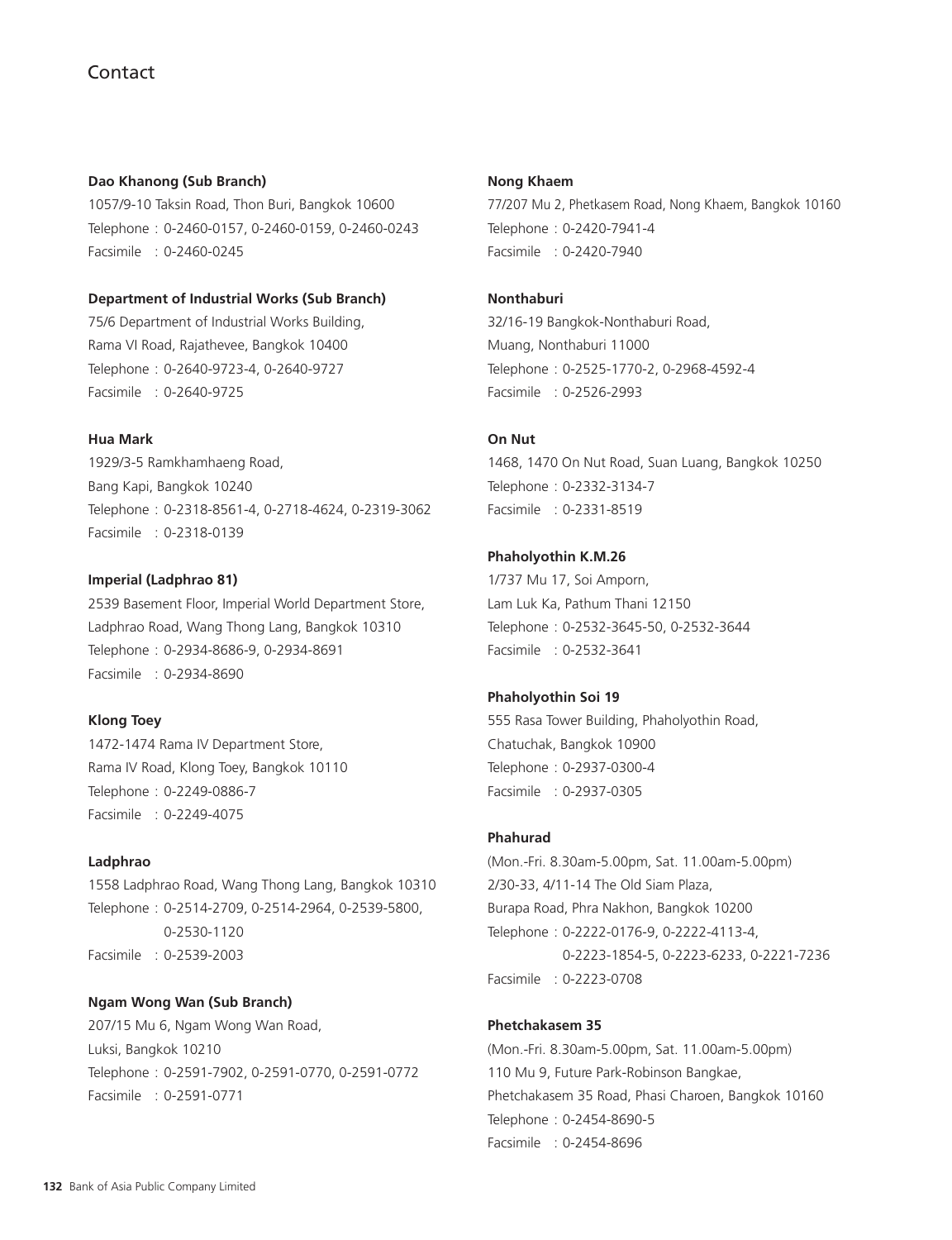**Phra Pinklao** 30 Charansnidvongs Road, Bangplad, Bangkok 10700 Telephone : 0-2434-7110-3 Facsimile : 0-2434-7114

## **Rangsit**

(Mon.-Fri. 8.30am-5.00pm, Sat.-Sun. 11.00am-5.00pm) 94 Mu 2, Future Park Rangsit Building, Tanya Buri, Pathum Thani 12110 Telephone : 0-2958-0562-7 Facsimile : 02958-0568

## **Ramintra K.M.9**

(Mon.-Fri. 8.30am-5.00pm, Sat.-Sun. 11.00am-5.00pm) 5/5-6 Mu 7, Fashion Island Department Store, Ramintra Road, Kunnayao, Bangkok 10230 Telephone : 0-2947-5307-9, 0-2947-5311 Facsimile : 0-2947-5310

#### **Ratchada-Huay Khwang**

167/8 Ratchadaphisek Road, Din Daeng, Bangkok 10320 Telephone : 0-2276-9408-11, 0-2276-9414 Facsimile : 0-2276-9413

### **Ratchada-Sathupradit**

127/1 Nonsee Road, Yannawa, Bangkok 10120 Telephone : 0-2681-1111-5 Facsimile : 0-2681-1110

#### **Sam Yaek**

601 Charoen Krung Road, Samphanthawong, Bangkok 10100 Telephone : 0-2222-5111-6 Facsimile : 0-2222-1354

## **Samrong**

999/99 Mu 1, Sukhumvit Road, Muang, Samut Prakan 10270 Telephone : 0-2384-7656, 0-2384-4510, 0-2394-0422, 0-2394-0428 Facsimile : 0-2384-4352

#### **Saphan Khao**

325/168 Lukluang Road, Dusit, Bangkok 10300 Telephone : 0-2282-3665, 0-2282-3796, 0-2282-4374, 0-2282-3694-5 Facsimile : 0-2282-1914

#### **Sathon 2**

179/3 Bangkok City Tower Building, South Sathon Road, Sathon, Bangkok 10120 Telephone : 0-2679-5700-2, 0-2679-5704 Facsimile : 0-2679-5703

#### **Si Phraya**

(8.30am-5.00pm) 295 Si Phraya Road, Bangrak, Bangkok 10500 Telephone : 0-2235-2884-7, 0-2236-6805 Facsimile : 0-2235-2882

#### **Siam Square (Sub Branch)**

(Mon.-Fri. 8.30am-5.00pm, Sat. 11.00am-5.00pm) 410-410/1 Siam Square Soi 6, Rama I Road, Pathum Wan, Bangkok 10500 Telephone : 0-2251-3343, 0-2251-2145, 0-2251-2278, 0-2254-6800 Facsimile : 0-2251-2280

#### **Silom Complex (Sub Branch)**

(8.30am-5.00pm) 191 Silom Complex Building, Silom Road, Bangrak, Bangkok 10500 Telephone : 0-2231-3139-40, 0-2231-3100-1 Facsimile : 0-2231-3137

#### **Soi Chokechai 4 (Sub Branch)**

141/3-4 Soi Chokechai 4 (Ladphrao 53), Wang Thong Lang, Bangkok 10310 Telephone : 0-2539-6111-3 Facsimile : 0-2539-3500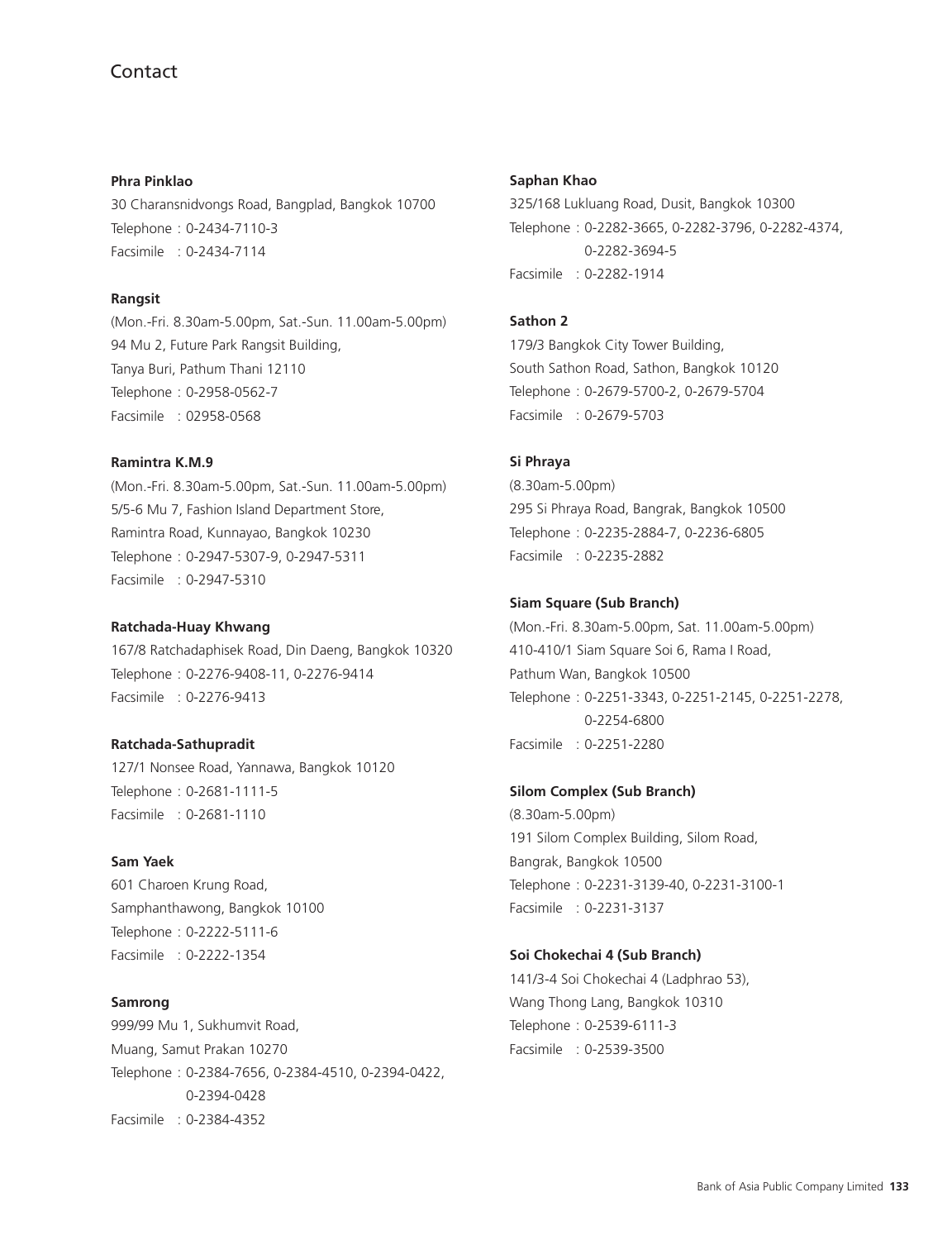## **Soi Sukhumvit 101/1**

(8.30am-5.00pm) 339/101-102 Soi Sukhumvit 101/1, Sukhumvit Road, Pra Khanong, Bangkok 10260 Telephone : 0-2361-6418-20, 0-2393-9952, 0-2399-4968 Facsimile : 0-2399-5132

## **Soi Yoo Dee**

597/113-114 Trok Watchannai, Chan Road, Bang Khoe Laem, Bangkok 10120 Telephone : 0-2292-1627-8, 0-2291-4904-5 Facsimile : 0-2291-4906

## **Songwad**

1252-4 Songwad Road, Samphanthawong, Bangkok 10100 Telephone : 0-2225-6254-7, 0-2226-3606-7 Facsimile : 0-2225-6256

## **Sri Yan (Sub Branch)**

468-468/1 Nakhon Chai Sri Road, Dusit, Bangkok 10300 Telephone : 0-2243-0914-5, 0-2241-3467, 0-2243-3725 Facsimile : 0-2241-3425

## **St.Louis 3 (Sub Branch)**

9/10 Trok Chan Saphan 3, Chan Road, Sathon, Bangkok 10120 Telephone : 0-2212-7024, 0-2211-1407 Facsimile : 0-2211-0815

## **Sukhumvit 4 (Sub Branch)**

(8.30am-5.00pm) 142 Sukhumvit Road, Klong Toey, Bangkok 10110 Telephone : 0-2653-2178-9, 0-2253-5137, 0-2653-2218 Facsimile : 0-2653-2181

## **Sukhumvit 25**

1 Ban Chang Glass House Building, Soi Sukhumvit 25, Klong Toey, Bangkok 10110 Telephone : 0-2258-0270-1, 0-2260-6117-9 0-2258-9330-2 Facsimile : 0-2258-4582

#### **Sukhumvit 83**

2149 2nd Fl., Market Plus Building, Soi Sukhumvit 83, Pra Khanong, Bangkok 10260 Telephone : 0-2742-5812-5, 0-2742-5818 Facsimile : 0-2742-5816

## **Sukhumvit 101 (Piyarom Park)**

(Mon.-Fri. 8.30am-5.00pm, Sat. 11.00am-5.00pm) 3079/25 Soi Piyabuttra, Sukhumvit Road, Phra Khanong, Bangkok 10260 Telephone : 0-2730-5100-3, 0-2730-5105 Facsimile : 0-2730-5106

## **Suksawat**

86/17-19 Suksawat Road, Rat Burana, Bangkok 10140 Telephone : 0-2468-4797, 0-2477-2411-2, 0-2477-2408 Facsimile : 0-2468-6028

## **Taksin**

43,45,47 Taksin Road, Thon Buri, Bangkok 10600 Telephone : 0-2438-6429, 0-2438-0063, 0-2439-1864, 0-2437-2387 Facsimile : 0-2438-6426

## **Talard Si Mummuang**

355/33-35 Mu 8, Phaholyothin Road, Lam Luk Ka, Pathum Thani 12130 Telephone : 0-2536-7850, 0-2536-7852, 0-2536-7854-6 Facsimile : 0-2536-7853

#### **Thai Wah Tower (Sub Branch)**

21/63-66 Thai Wah Tower 1 Building, South Sathon Road, Sathon, Bangkok 10120 Telephone : 0-2285-0092-4 Facsimile : 0-2285-0095

## **Thanon Khaolarm (Sub Branch)**

2214, 2216 Khaolarm Road, Samphanthawong, Bangkok 10100 Telephone : 0-2238-2540-2 Facsimile : 0-2238-2543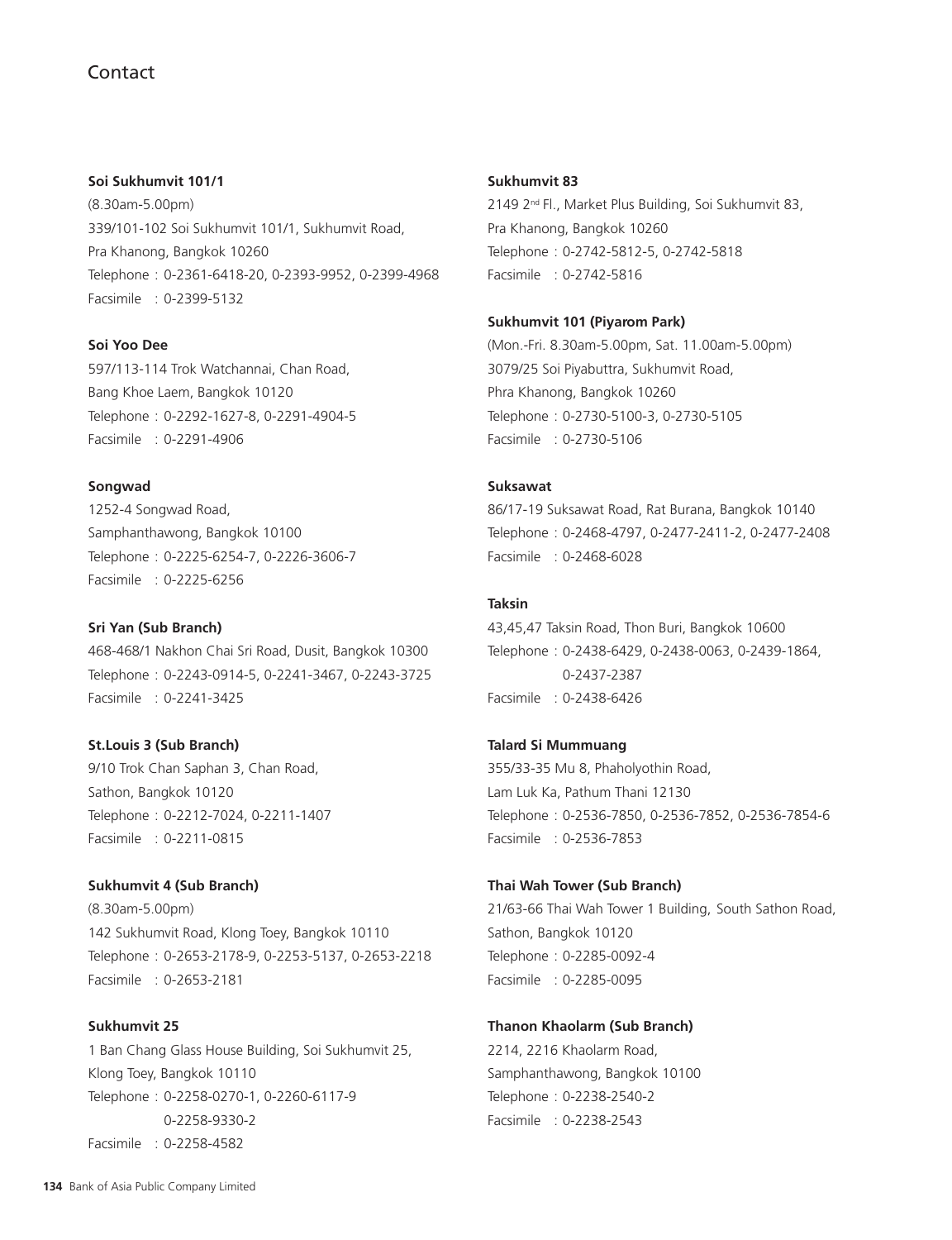## **Thanon Phaholyothin 8 (Sub Branch)**

(8.30am-5.00pm) 414 G Fl., Shinawatra Tower 1 Building, Phaholyothin Road, Bangkok 10400 Telephone : 0-2616-9760-2, 0-2357-1690 Facsimile : 0-2357-1490

#### **Thanon Phraram 4**

956 Udom Wittaya Building, Rama IV Road, Bangrak, Bangkok 10500 Telephone : 0-2636-2513-7 Facsimile : 0-2636-2518

## **Thanon Phraram 6 (Sub Branch)**

118/1 Tipco Tower Building, Rama VI Road, Phaya Thai, Bangkok 10400 Telephone : 0-2357-3460-3 Facsimile : 0-2357-3464

## **Thanon Phraram 9**

100/1 G Fl., Worrasombat Building, Rama IX Road, Huay Khwang, Bangkok 10310 Telephone : 0-2645-0683-5 Facsimile : 0-2645-0440

## **Thanon Pracha-U-Thit**

147/1-4 Mu 8, Pracha-U-Thit Road, Rat Burana, Bangkok 10140 Telephone : 0-2873-1457-60, 0-2873-1439 Facsimile : 0-2873-1440

## **Thanon Ramkhamhaeng 2 (Sub Branch)**

(8.30am-5.00pm) 143 Mu 8, Ramkhamhaeng 2 Road, Pravej, Bangkok 10260 Telephone : 0-2316-9735-6 Facsimile : 0-2316-9739

#### **Thanon Srinakarin (Sub Branch)**

(Mon.-Fri. 8.30am-5.00pm, Sat.-Sun. 11.00am-5.00pm) 12/90 Mu 6, Seree Center Building, Srinakarin Road, Pravej, Bangkok 10260 Telephone : 0-2746-0816-8 Facsimile : 0-2746-0819

## **Thanon Sri Wara**

314 Soi Ladphrao 94 (Panjamit), Sri Wara Road, Wang Thong Lang, Bangkok 10310 Telephone : 0-2559-3600-5, 0-2935-6025-6 Facsimile : 0-2559-3606

## **Thanon Vorachak (Sub Branch)**

94-96 Vorachak Road, Pom Prap Sattru Phai, Bangkok 10100 Telephone : 0-2221-5223, 0-2225-9086, 0-2225-9088 Facsimile : 0-2225-9087

### **Thanon Yaowaraj (Sub Branch)**

(Mon.-Fri. 8.30am-5.00pm, Sat.11.00am-5.00pm) 422, 424 Yaowaraj Road, Samphanthawong, Bangkok 10100 Telephone : 0-2226-2930-1, 0-2226-5855 Facsimile : 0-2226-2933

## **Thonglor**

283/15-17, 283/65, Soi Thonglor 13, Sukhumvit 55 Road, Wattana, Bangkok 10250 Telephone : 0-2712-7150-5 Facsimile : 0-2712-7156

## **Tops Bangna (Sub Branch)**

(everyday 9.30am-8.00pm) 1090 Mu 12, Central City Department Store, Bangna-Trad Road, Bangna, Bangkok 10260 Telephone : 0-2361-7851-3 Facsimile : 0-2361-7854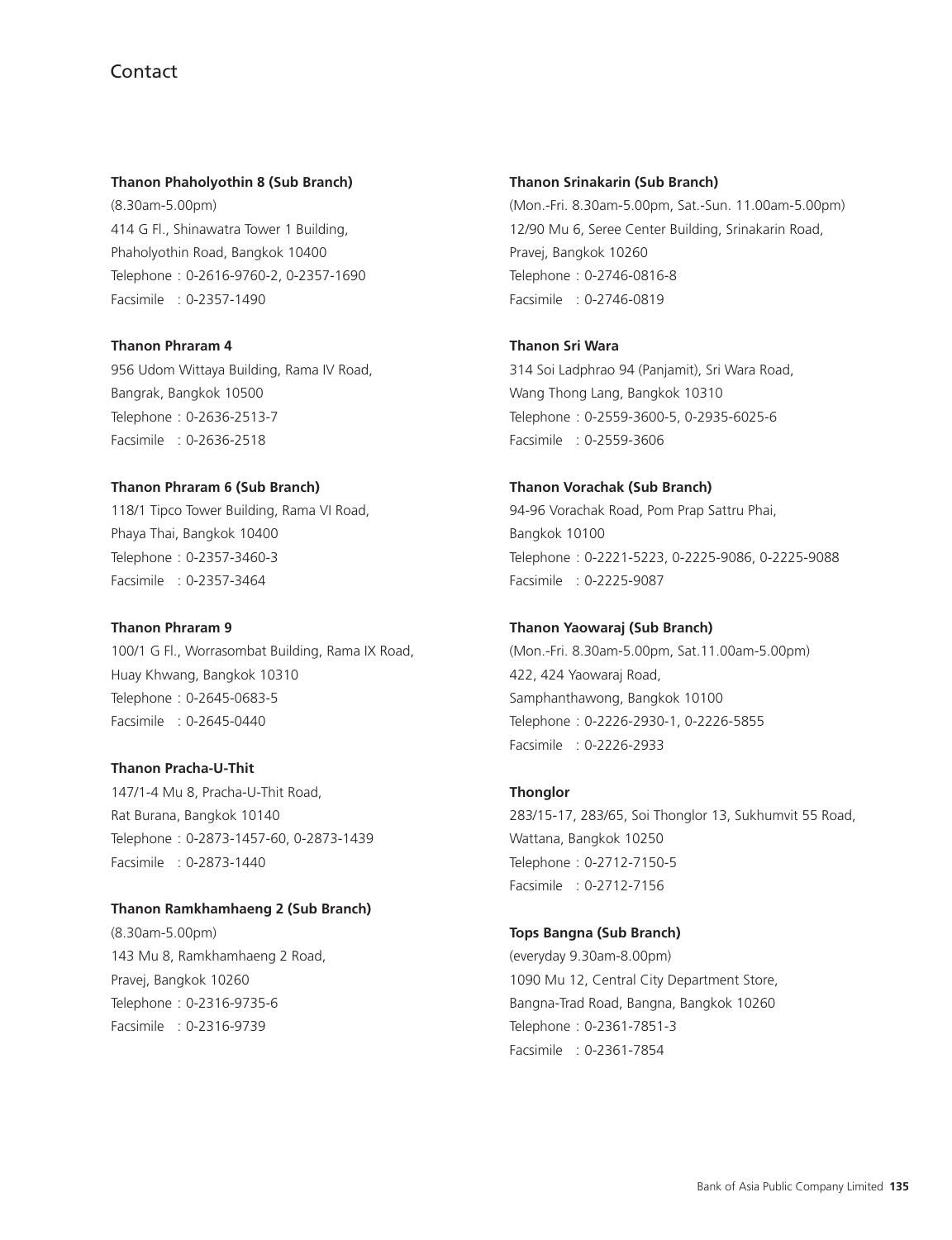#### **Tops Bangrak (Sub Branch)**

(everyday 9.30am-8.00pm) 1522 Robinson Bangrak Department Store, Charoen Krung Road, Bangrak, Bangkok 10500 Telephone : 0-2630-6482-3 Facsimile : 0-2630-6484

## **Tops Chidlom (Sub Branch)**

(everyday 9.30am-8.00pm) 22 Central Chidlom Department Store, Ploenchit Road, Pathum Wan, Bangkok 10330 Telephone : 0-2254-7120-2 Facsimile : 0-2254-7123

**Tops Lad Phrao** (everyday 9.30am-8.00pm) 1697 Central Lad Phrao Department Store, Phaholyothin Road, Chatuchak, Bangkok 10900 Telephone : 0-2937-1727-9 Facsimile : 0-2937-1730

### **Tops Phra Pra Daeng**

(everyday 9.30am-8.00pm) 360/14 Mu 7, Major Phra Pra Daeng Building, Suksawat Road, Ratburana, Bangkok 10140 Telephone : 0-2818-1970-2 Facsimile : 0-2818-1973

**Tops Pinklao (Sub Branch)**

(everyday 9.30am-8.00pm) 7/1 Central Pinklao Department Store, Baromratchonnanee Road, Bangkok-noi, Bangkok 10700 Telephone : 0-2884-8030-2 Facsimile : 0-2884-8033

**Tops Rama 2 (Sub Branch)** (everyday 9.30am-8.00pm) 128 Mu 6, Central Plaza Rama 2 Department Store, Rama 2 Road, Bang Khun Thien, Bangkok 10150 Telephone : 0-2872-4710-4 Facsimile : 0-2872-4715

#### **Tops Ramintra (Sub Branch)**

(everyday 9.30am-8.00pm) 109/9 Mu 3, Central Ramintra Department Store, Ramintra Road, Bangkhen, Bangkok 10220 Telephone : 0-2522-6646-8 Facsimile : 0-2522-6649

## **Tops Ratchadaphisek (Sub Branch)**

(everyday 9.30am-8.00pm) 139 Robinson Ratchadaphisek Department Store, Ratchadaphisek Road, Din Daeng, Bangkok 10310 Telephone : 0-2246-5058-9, 0-2246-5101 Facsimile : 0-2246-5578

#### **Tops Sukhaphiban 3 (Sub Branch)**

(everyday 9.30am-8.00pm) 7/4 Mu 1, Tops Supermarket Sukhaphiban 3, Ramkhamhaeng Road, Saphansoong, Bangkok 10240 Telephone : 0-2729-4982-3 Facsimile : 0-2372-1636

### **Tops Thanon Witthayu (Sub Branch)**

(everyday 9.30am-8.00pm) 231 2<sup>nd</sup> Fl., CRC Tower Building, 87/2 Wireless Road, Pathum Wan, Bangkok 10330 Telephone : 0-2255-5392-4 Facsimile : 0-2255-5395

## **Wiphawadi-Rangsit 9 (Sub Branch)**

21 T.S.T. Tower Building, Wiphawadi-Rangsit Road, Chatuchak, Bangkok 10900 Telephone : 0-2273-8120-1, 0-2273-8939-40 Facsimile : 0-2273-8122

## **UPCOUNTRY BRANCH OFFICES**

**CENTRAL AREA Lop Buri (Sub Branch)** 21/11-12 Mu 1, Phaholyothin Road, Muang, Lop Buri 15000 Telephone : 0-3641-4248-9 Facsimile : 0-3641-4251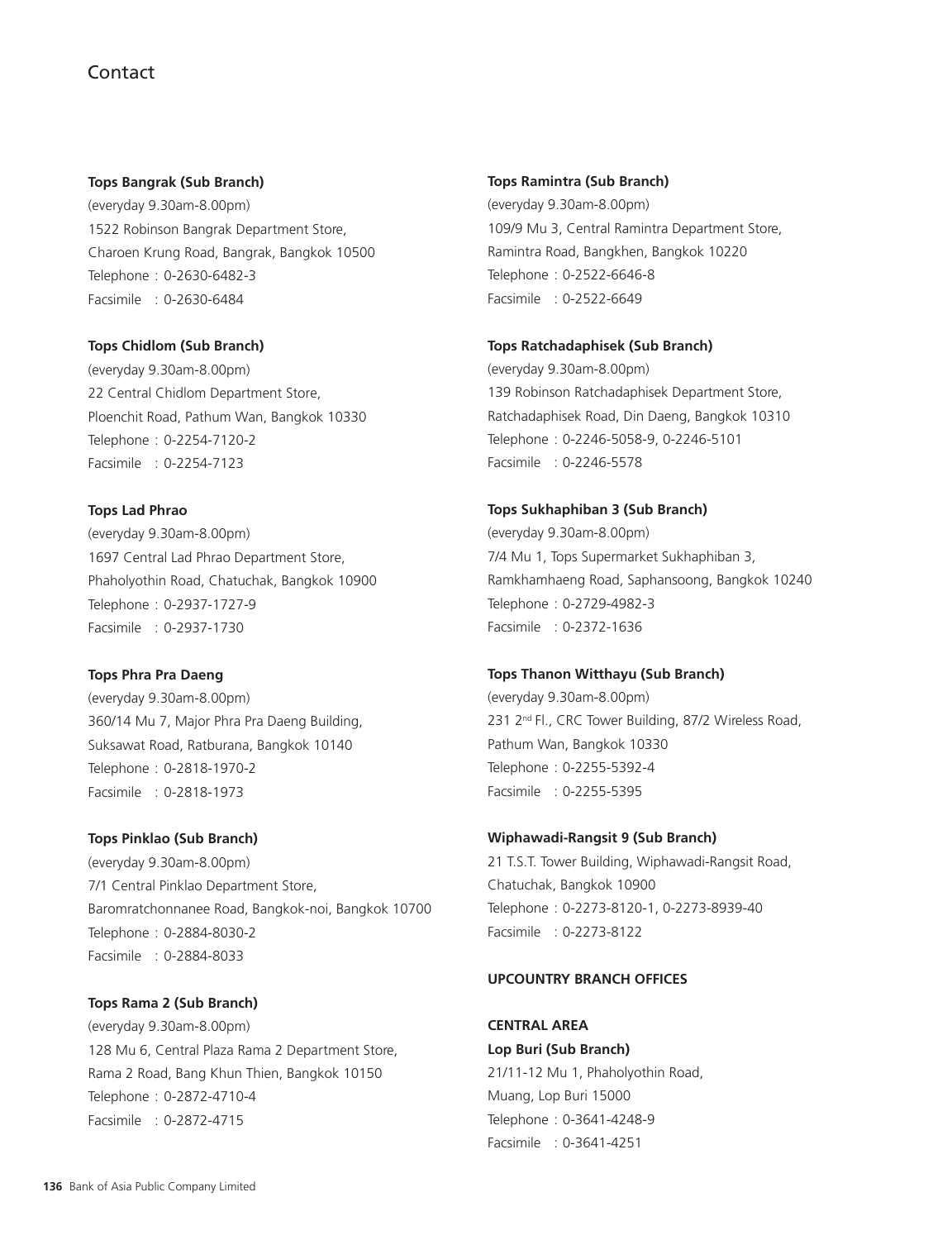#### **Nakhon Pathom**

(8.30am-5.00pm) 63-65 Rajvithi Road, Muang, Nakhon Pathom 73000 Telephone : 0-3425-1184-6, 0-3425-1178 Facsimile : 0-3425-1187

#### **Phra Nakhon Si Ayutthaya**

255 Mu 5, Rojana Road, Phra Nakhon Si Ayutthaya, Phra Nakhon Si Ayutthaya 13000 Telephone : 0-3524-6116, 0-3524-6030, 0-3522-9049 Facsimile : 0-3524-1546

## **Sam Chuk**

225/2 Mu 2, Sam Chuk, Suphan Buri 72130 Telephone : 0-3557-1055, 0-3557-1980, 0-3557-1990 Facsimile : 0-3557-1044

#### **Samut Sakhon**

927/403 Sethakit 1 Road, Muang, Samut Sakhon 74000 Telephone : 0-3481-0514, 0-3481-0516, 0-3481-0275 Facsimile : 0-3481-0513

## **Samut Songkhram (Sub Branch)**

125/104 Tang Kao Muang Road, Muang, Samut Songkhram 75000 Telephone : 0-3471-8111, 0-3471-8222, 0-3471-8626 Facsimile : 0-3471-8627

#### **Saraburi**

427 Phaholyothin Road, Muang, Saraburi 18000 Telephone : 0-3621-2137-8, 0-3631-2055-6 Facsimile : 0-3622-1636

## **WESTERN AREA**

**Damnoen Saduak** 234 Mu 8, Bangpare-Samut Songkhram Road, Damnoen Saduak, Ratchaburi 70130 Telephone : 0-3225-4444, 0-3225-4930, 0-3225-4332, 0-3224-1333 Facsimile : 0-3225-4913

#### **Kanchanaburi (Sub Branch)**

River Khwae Hotel, 284/15-16 Sangchutoe Road, Muang, Kanchanaburi 71000 Telephone : 0-3452-1621-3 Facsimile : 0-3452-1624

### **Phetchaburi**

28 Panich Charoen Road, Muang, Phetchaburi 76000 Telephone : 0-3241-5883-4, 0-3242-5959, 0-3242-5169 Facsimile : 0-3242-8517

#### **Tops Ratchaburi**

(everyday 9.30am-8.00pm) 265 Robinson Ratchaburi Department Store, Srisuriyawong Road, Muang, Ratchaburi 70000 Telephone : 0-3231-0321-3 Facsimile : 0-3231-0324

#### **EASTERN AREA**

**Baan Bung** 403 Chon Buri- Baan Bung Road, Baan Bung, Chon Buri 20170 Telephone : 0-3844-3628, 0-3844-3072, 0-3875-0979-80, 0-3875-1118-9 Facsimile : 0-3844-3039

## **Baan Chang**

51/12 Mu 5, Sukhumvit Road, Baan Chang, Rayong 21130 Telephone : 0-3860-3120-3 Facsimile : 0-3860-3119

### **Bang Lamung**

90/27 Pattaya-Naglue Road, Bang Lamung, Chon Buri 20150 Telephone : 0-3842-8418, 0-3842-9333, 0-3842-7748-9, 0-3842-0273 Facsimile : 0-3842-3332

#### **Bang Pakong**

139 Mu 9, Bang Pakong, Chachoengsao 24130 Telephone : 0-3853-1297-8, 0-3853-2882 Facsimile : 0-3853-2086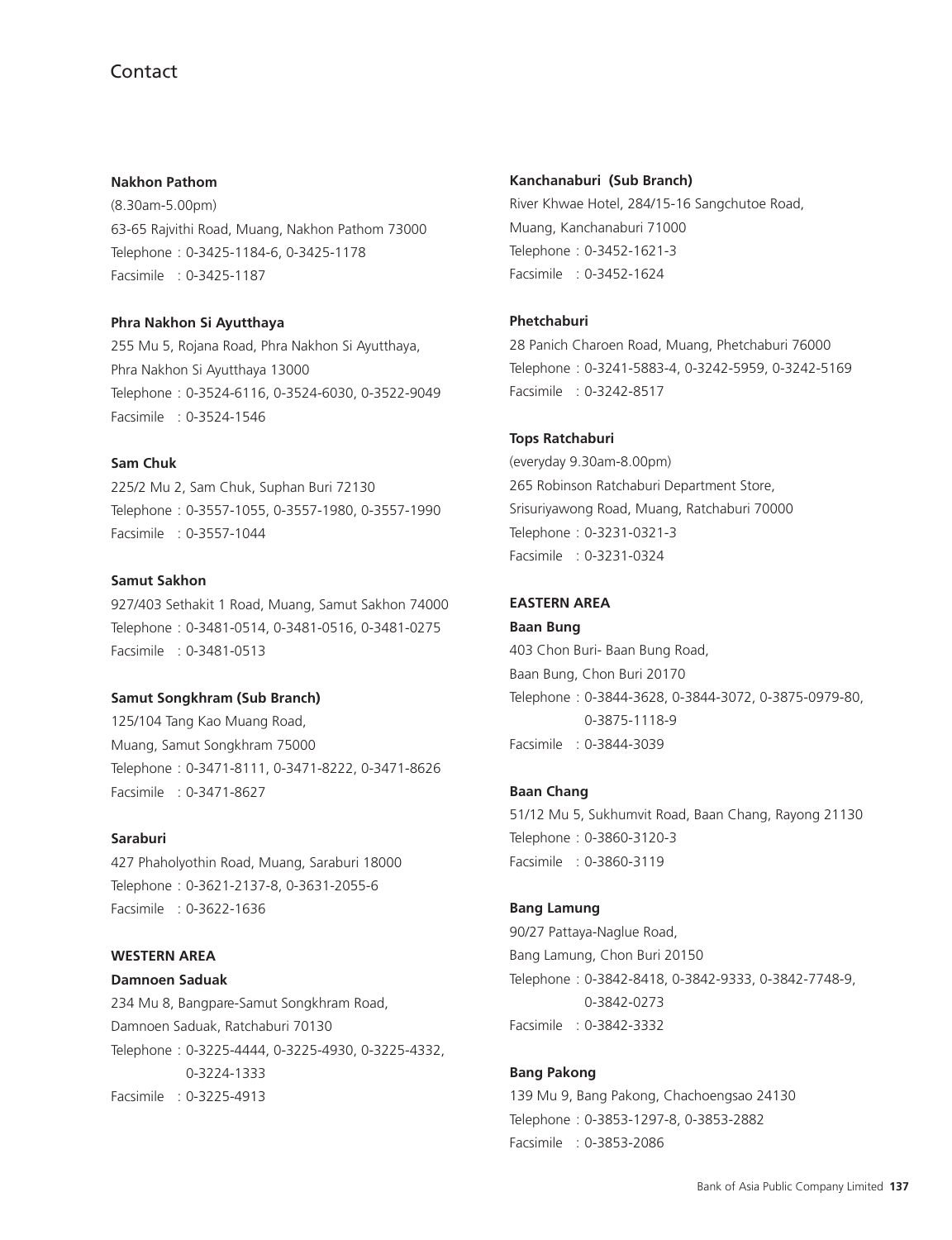#### **Chachoengsao**

94/3 Chumphon Road, Muang, Chachoengsao 24000 Telephone : 0-3851-1621-2, 0-3881-8149, 0-3851-4627-8 Facsimile : 0-3851-1623

## **Chanthaburi**

82/9 Thachalab Road, Muang, Chanthaburi 22000 Telephone : 0-3931-2822, 0-3934-6616, 0-3934-6434-5 Facsimile : 0-3932-1201

#### **Chon Buri**

804 Kor. Chetchamnong Road, Muang, Chon Buri 20000 Telephone : 0-3827-3601-6 Facsimile : 0-3827-3607

## **Chon Buri 2**

116/110 Mu 3, Sukhumvit Road, Muang, Chon Buri 20000 Telephone : 0-3879-7457-9, 0-3879-7462 Facsimile : 0-3879-7461

## **Eastern Seaboard**

24/1 Mu 4, Thanon Hemaraj Avenue, Pluak Daeng, Rayong 21140 Telephone : 0-3895-5284-6, 0-3895-5288 Facsimile : 0-3895-5287

### **Pattaya (Sub Branch)**

(8.30am-5.00pm) 325/115-116 Mu 10, Pattaya Sai 2 Road, Bang Lamung, Chon Buri 20260 Telephone : 0-3842-9464, 0-3871-0414, 0-3841-0027 Facsimile : 0-3842-9400

## **Rayong**

144/39-41 Sukhumvit Road, Muang, Rayong 21000 Telephone : 0-3861-4730-3, 0-3861-4735-6 Facsimile : 0-3861-4734

#### **Sriracha**

135/19 Sukhumvit Road, Sriracha, Chon Buri 20110 Telephone : 0-3832-4500-2, 0-3832-4504 Facsimile : 0-3832-4503

#### **Tops Sriracha (Sub Branch)**

(everyday 9.30am-8.00pm) 90/1 Robinson Sriracha Department Store, Sukhumvit Road, Sriracha, Chon Buri 20110 Telephone : 0-3832-8458, 0-3832-8459-60 Facsimile : 0-3832-8461

## **NORTHERN AREA**

**Chiang Mai** 149-149/1-3 Chang-Klarn Road, Muang, Chiang Mai 50100 Telephone : 0-5327-0029-30, 0-5328-2903, 0-5382-1080-1 Facsimile : 0-5328-2015

#### **Chiang Rai**

643/5 Mu 3, Uttrakit Road, Muang, Chiang Rai 57000 Telephone : 0-5371-6786, 0-5371-1414, 0-5371-6557, 0-5371-6777 Facsimile : 0-5371-5429

#### **Lampang**

255 Boonwat Road, Muang, Lampang 52000 Telephone : 0-5421-8383, 0-5422-7383, 0-5421-8454, 0-5421-8373 Facsimile : 0-5422-7637

### **Nakhon Sawan**

532-534 Kosi Road, Muang, Nakhon Sawan 60000 Telephone : 0-5621-4109, 0-5621-4690, 0-5621-4709, 0-5631-4234-5 Facsimile : 0-5621-3224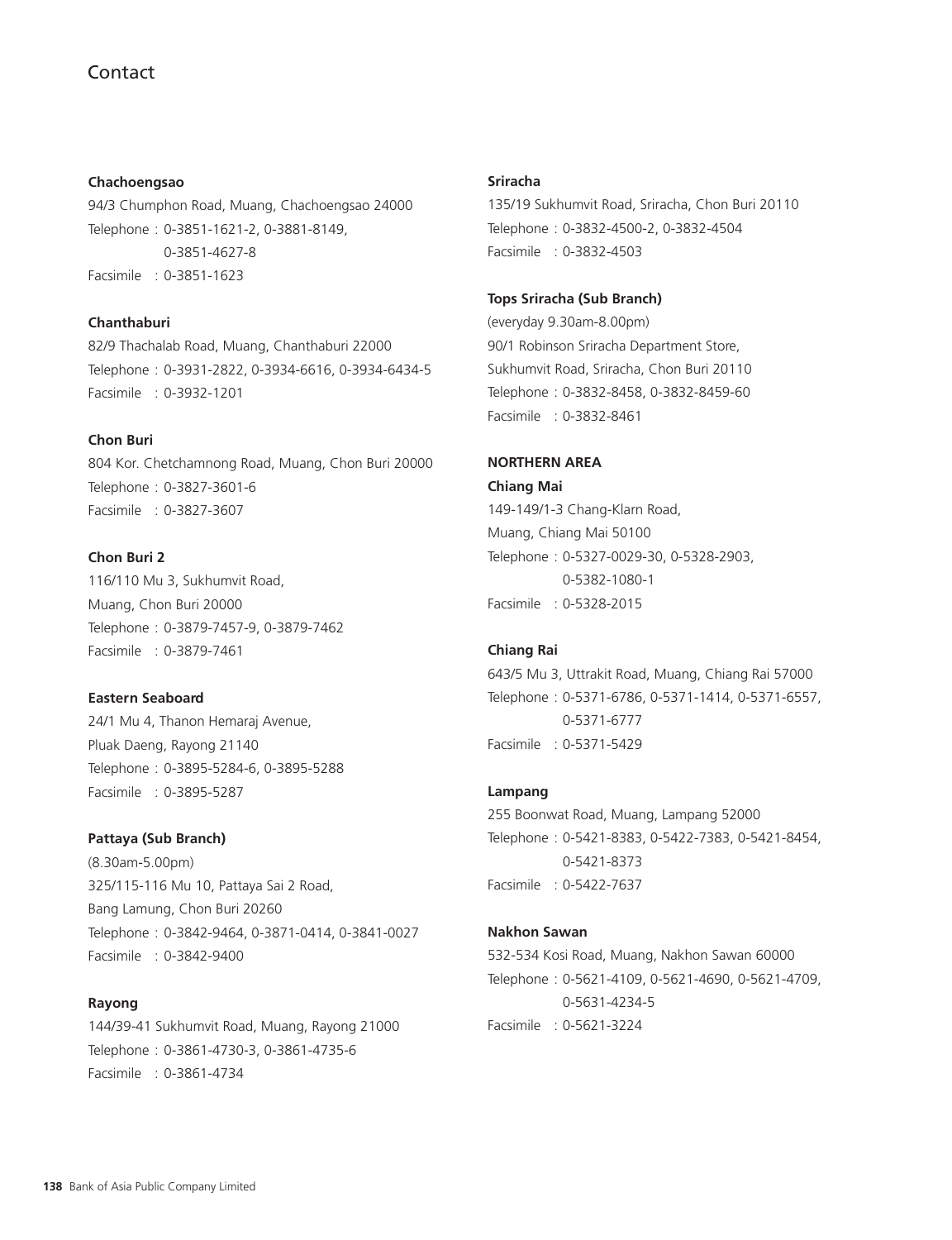**Pa Sang** 232 Mu 1, Lamphun-Pa Sang Road, Pa Sang, Lamphun 51120 Telephone : 0-5352-0282, 0-5352-0337 Facsimile : 0-5352-0283

## **Phitsanulok**

112/39-41 Akartodsrod Road, Muang, Phitsanulok 65000 Telephone : 0-5522-5153-5 Facsimile : 0-5522-5156

### **Thanon Highway-Chiang Mai**

1/99 Chiang Mai-Lampang Road, Muang, Chiang Mai 50000 Telephone : 0-5330-4701-4, 0-5330-4706 Facsimile : 0-5330-4705

#### **Tops Airport (Sub Branch)**

(everyday 9.30am-8.00pm) Tops Market Place Airport Chiang Mai, 2 Robinson Department Store Chiang Mai, Mahidol Road, Muang, Chiang Mai 50100 Telephone : 0-5390-4567-9 Facsimile : 0-5390-4570

## **NORTH EAST AREA**

#### **Khon Kaen**

34, 34/1-2 Namuang Road, Muang, Khon Kaen 40000 Telephone : 0-4323-7620-1, 0-4333-4577, 0-4323-7609 Facsimile : 0-4323-7435

## **Nakhon Ratchasima**

2-4 Choompol Road, Muang, Nakhon Ratchasima 30000 Telephone : 0-4426-8873-7 Facsimile : 0-4425-5476

#### **Nakhon Ratchasima 2**

545 Friendship Highway, Muang, Nakhon Ratchasima 30000 Telephone : 0-4426-3487-91 Facsimile : 0-4426-3493

## **Roiet**

427-429 Phadungpanich Road, Muang, Roiet 45000 Telephone : 0-4351-5850-1 Facsimile : 0-4351-5854

## **Sakon Nakhon**

1748/4 Sukkasaem Road, Muang, Sakon Nakhon 47000 Telephone : 0-4271-6350, 0-4271-6303 Facsimile : 0-4271-6728

## **Surin**

79,81,83 Chitbumrung Road, Muang, Surin 32000 Telephone : 0-4453-8384, 0-4451-1848 Facsimile : 0-4451-1081

### **Ubon Ratchathani**

177 Ubparat Road, Muang, Ubon Ratchathani 34000 Telephone : 0-4524-3830-1, 0-4524-4270-1 Facsimile : 0-4524-3832

## **Udon Thani**

(8.30am-5.00pm) 359 Phosri Road, Muang, Udon Thani 41000 Telephone : 0-4222-1333, 0-4222-3613, 0-4234-3425, 0-4224-9590 Facsimile : 0-4224-4062

## **Waeng Yai (Sub Branch)**

209 Mu 3, Sai Chonbod-Kudul Road, Waeng Yai, Khon Kaen 40330 Telephone : 0-4349-6124-5 Facsimile : 0-4349-6126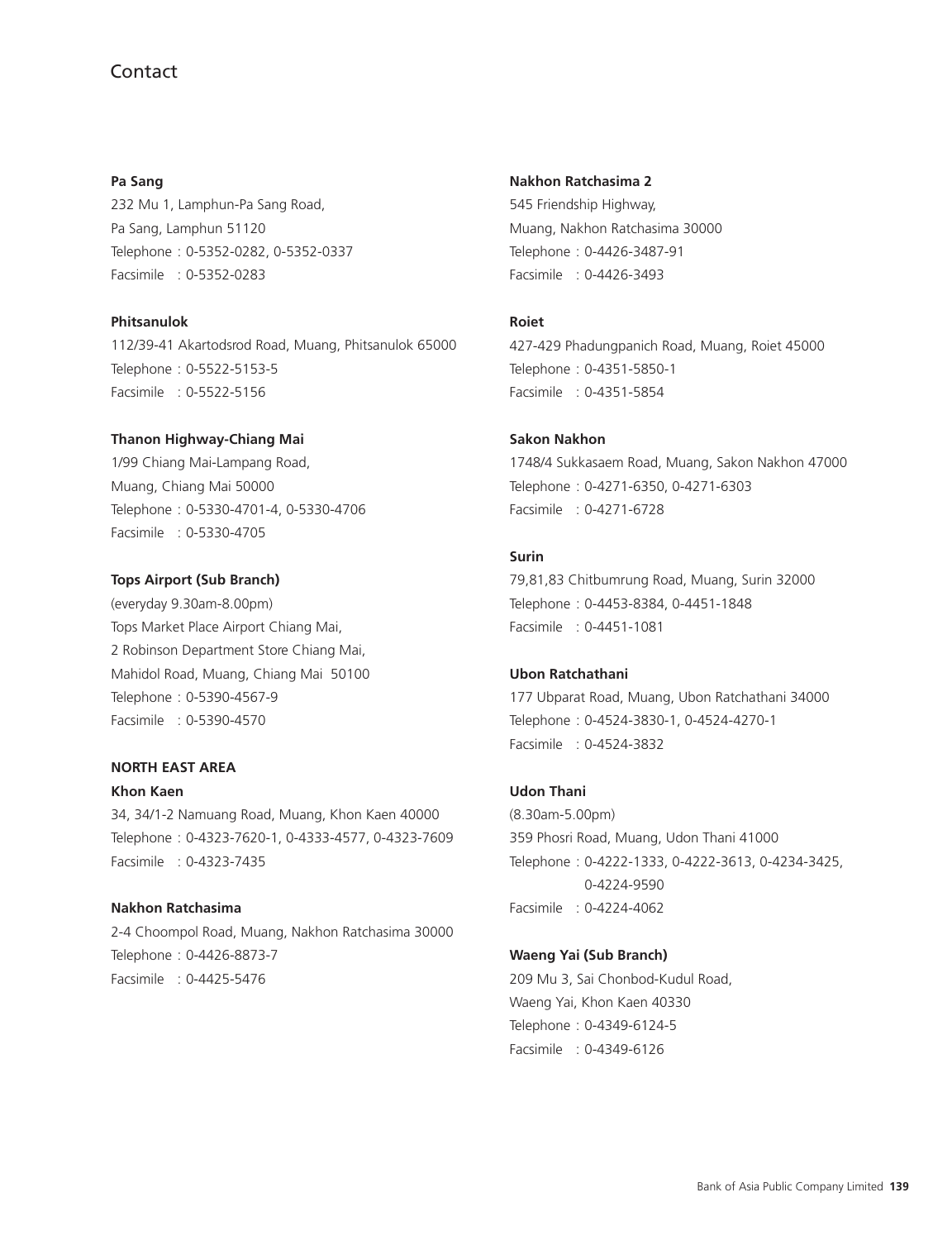## **SOUTHERN AREA**

**Hat Pa Tong (Sub Branch)**

97/4 Thawiwong Road, Krathu, Phuket 83150 Telephone : 0-7634-0489, 0-7634-0142-3 Facsimile : 0-7634-1169

## **Hat Yai**

164 Nipat-utit 1 Road, Hat Yai, Songkhla 90110 Telephone : 0-7424-3032, 0-7424-5033, 0-7424-3810 Facsimile : 0-7423-5606

## **Nakhon Sri Thammarat**

1719-1721 Rajdamnern Road, Muang, Nakhon Sri Thammarat 80000 Telephone : 0-7535-6112, 0-7535-6860-1 Facsimile : 0-7531-1691

## **Pak Phanang**

415/1 Chainam Road, Pak Phanang, Nakhon Sri Thammarat 80140 Telephone : 0-7551-7324, 0-7551-7064, 0-7533-3886 Facsimile : 0-7551-7248

## **Phuket**

206 Phuket Road, Muang, Phuket 83000 Telephone : 0-7621-1566, 0-7621-1577, 0-7621-4901-2, 0-7621-0970-1 Facsimile : 0-7621-4903

## **Surat Thani**

191/1-3 Chonkasem Road, Muang, Surat Thani 84000 Telephone : 0-7728-6292-7 Facsimile : 0-7728-6298

#### **Tops Hat Yai Thanon Sanehanusorn (Sub Branch)**

(everyday 9.30am-8.00pm) 1 Central Hat Yai Department Store, Sanehanusorn Road, Hat Yai, Songkhla 90110 Telephone : 0-7422-5441-3 Facsimile : 0-7422-5444

### **Trang**

Tammarin Thana Hotel, 69/8 Huay Yod Road, Muang, Trang 92000 Telephone : 0-7521-7782-4 Facsimile : 0-7521-7785

## **Tops Phuket (Sub Branch)**

(everyday 9.30am-8.00pm) 36 Robinson Ocean Phuket Department Store, Thilok-Utit 1 Road, Muang, Phuket 83000 Telephone : 0-7621-0492, 0-7621-0526, 0-7621-0534, 0-7621-0575 Facsimile : 0-7621-0596

## **Yala**

8-12 Pipitpakdi Road, Muang, Yala 95000 Telephone : 0-7321-2218, 0-7321-2414 Facsimile : 0-7321-3764

## **INTERNATIONAL BRANCH**

#### **Cayman Islands**

Scotiabank Building, Cardinal Avenue, George Town, Cayman Islands Telephone : 0-2343-3371, 0-2343-3362 Facsimile : 0-2285-1414 Contact address : 191 South Sathon Road, Sathon, Bangkok 10120 Thailand Telex : 84351 BKASIA TH S.W.I.F.T. : BKASTHBK

## **DISTRIBUTION CHANNELS**

| <b>Branches</b>             | : 128 |  |
|-----------------------------|-------|--|
| ATM                         | : 323 |  |
| Foreign Exchange Kiosks: 13 |       |  |
| Mobile Banking              |       |  |
|                             |       |  |

| ASIA Phone | $: 0 - 2285 - 1555$  |
|------------|----------------------|
| Homepage   | : www.BankAsia4U.com |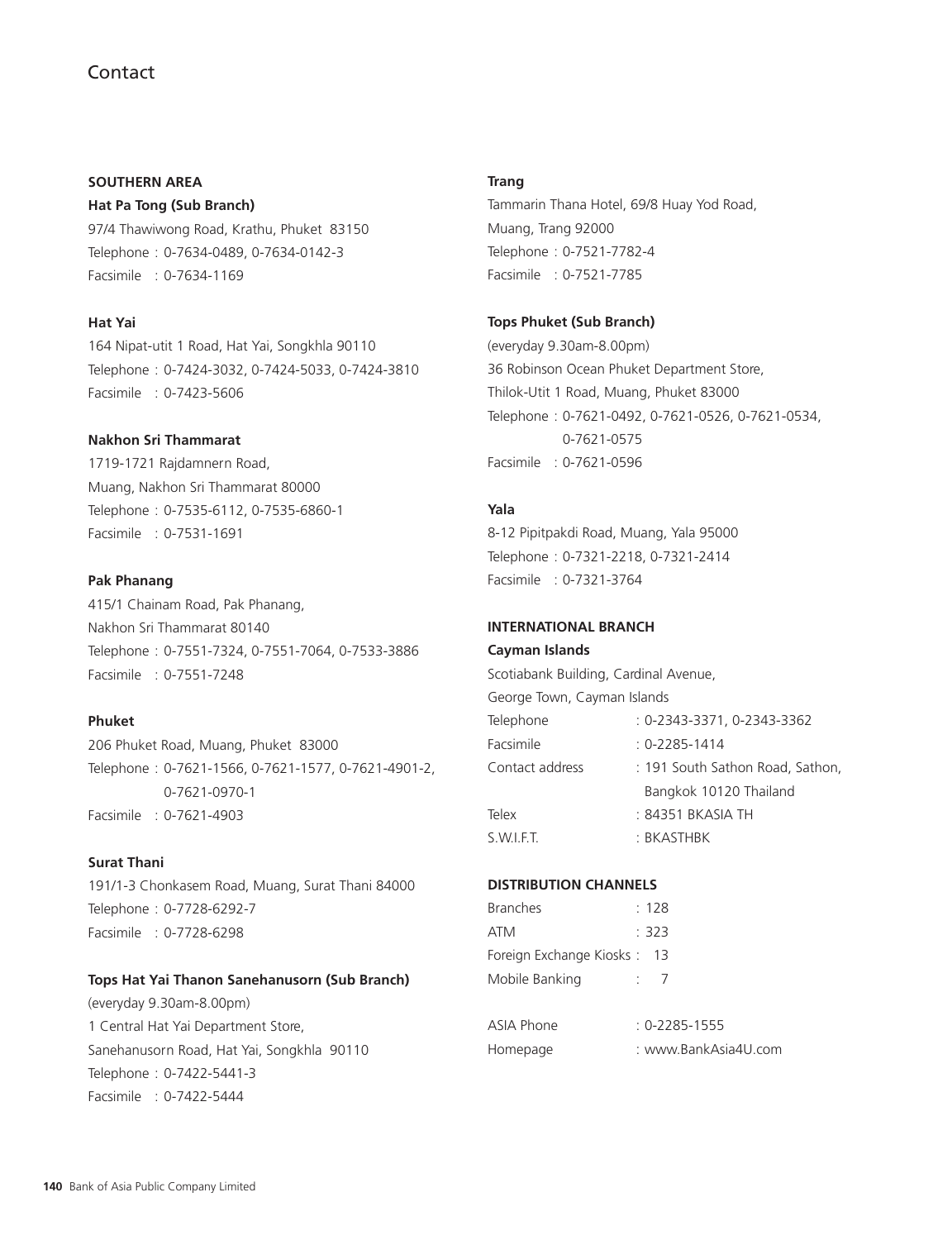# Referred Persons

## **Auditor**

Thirdthong Thepmongkorn Certified Public Accountant ID# 3787 KPMG Phoomchai Audit Ltd. 21<sup>st</sup> Fl., Empire Tower, 195 South Sathon Road, Sathon, Bangkok 10120 Telephone : 0-2677-2000 Facsimile : 0-2677-2222

## **Registrar**

Thailand Securities Depository Co., Ltd. 4, 7th Fl., The Stock Exchange of Thailand Building, 62 Ratchadapisek Road, Klong Toey, Bangkok 10110 Telephone : 0-2229-2800, 0-2654-5599 Facsimile : 0-2359-1259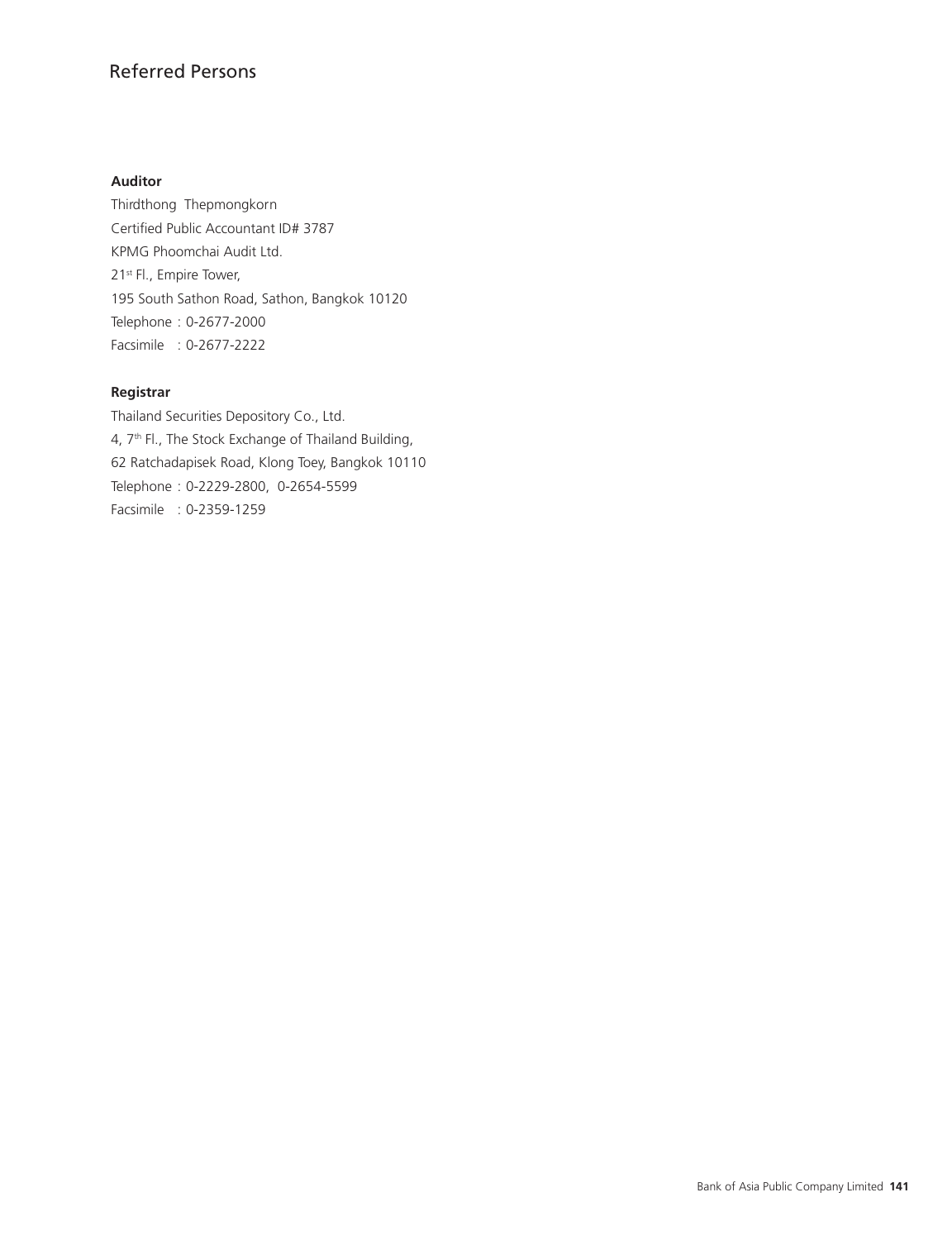# Company Information

| Name                               | Bank of Asia Public Company Limited          |
|------------------------------------|----------------------------------------------|
| Public Company Registration Number | 50                                           |
| Nature of Business                 | Commercial Bank                              |
| <b>Registration Address</b>        | 191 South Sathon Road, Sathon, Bangkok 10120 |
| Telephone                          | 0-2343-3000                                  |
| Facsimile                          | 0-2287-2973-4                                |
| Telex                              | 84351 BKASIA TH                              |
| S.W.I.F.T.                         | <b>BKASTHBK</b>                              |
| Homepage                           | www.BankAsia4U.com                           |
| Number of Employees                | 2,649 persons                                |
|                                    |                                              |

|                                      | 2004          | 2003          | 2002          |
|--------------------------------------|---------------|---------------|---------------|
| <b>Share Capital</b>                 |               |               |               |
| Registered Capital (Shares)          | 5,382,844,520 | 5,382,844,520 | 5,382,844,520 |
| Paid-up Capital (Shares)             | 5,095,446,713 | 5,095,446,713 | 5,095,446,713 |
| <b>Trading Information</b>           |               |               |               |
| Average Daily Turnover (Shares)      | 6,689,199     | 10,391,823    | 5,482,307     |
| High / Low Price (Baht)              | 6.10 / 4.12   | 6.70/4.54     | 6.70/4.42     |
| Closing Price (Baht)                 | 5.35          | 5.20          | 4.66          |
| Market Capitalization (Baht Million) | 27,261        | 26,496        | 23,745        |

# **Major Shareholders as at December 15th, 2004**

(The latest closing date of the shareholder register book)

|                                     | No. of shares held | % of total shares |
|-------------------------------------|--------------------|-------------------|
| United Overseas Bank Ltd. Singapore | 4,932,715,288      | 96.81             |
| Thai NVDR Co., Ltd.                 | 12,528,776         | 0.25              |
| <b>TIPCO Asphalt PCL</b>            | 7,506,433          | 0.15              |
| Ms. Kansiri Intarapuwasak           | 6,439,582          | 0.13              |
| Mr. Somporn Siriamatawat            | 3,839,500          | 0.07              |
| Univest Property Co., Ltd.          | 3,680,000          | 0.07              |
| Univest Holding Co., Ltd.           | 3,680,000          | 0.07              |
| Mr. Pramote Thitayangkura           | 3,247,159          | 0.06              |
| SCB SET Index Fund                  | 2,964,375          | 0.06              |
| Krungthep Sophon PCL                | 2,619,300          | 0.05              |
|                                     | 4,979,220,413      | 97.72             |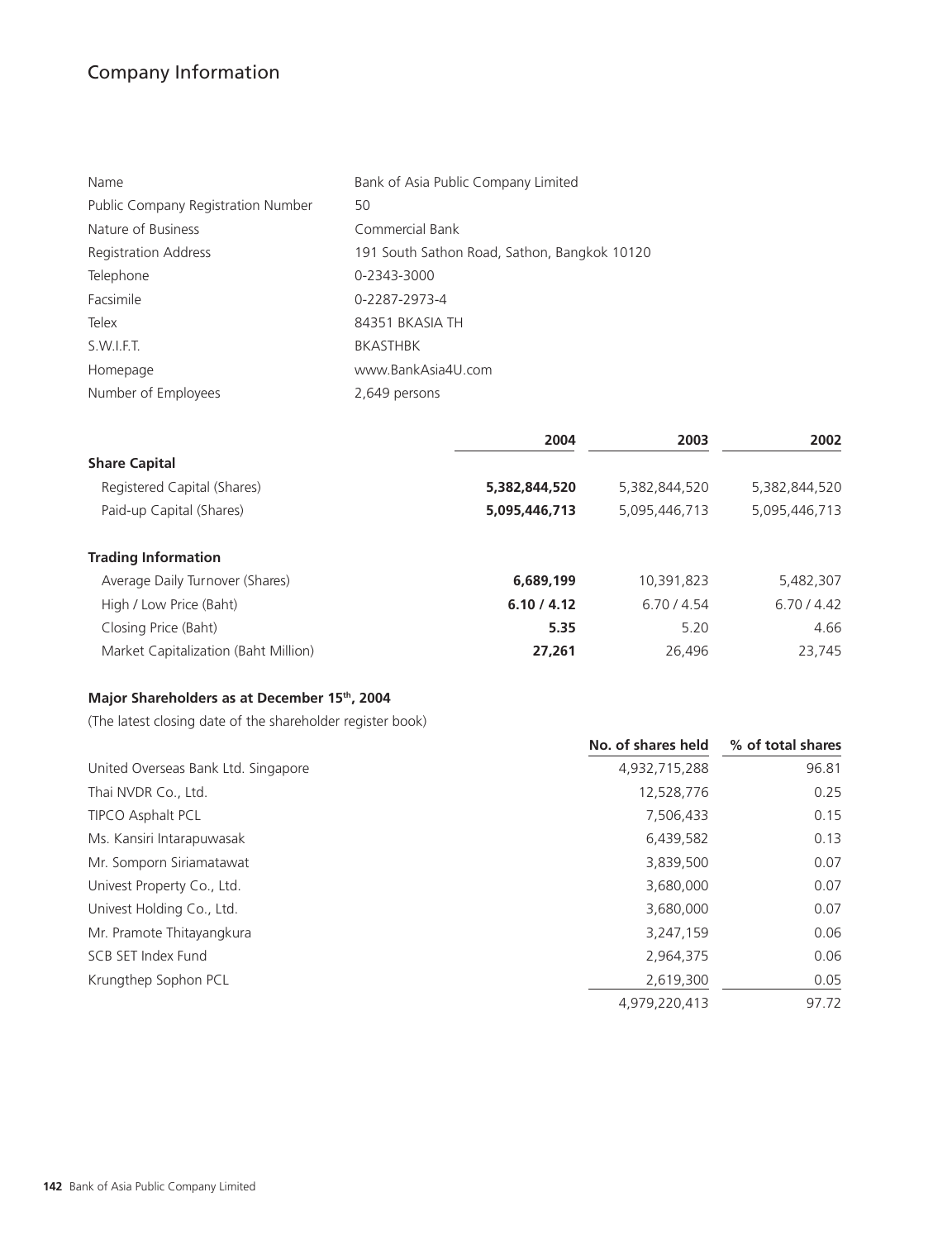# Company Information

#### **Credit Ratings**

### **Summary**

| <b>International Ratings</b> | Long-term  | <b>Short-term</b> | Outlook  |
|------------------------------|------------|-------------------|----------|
| Moody's Investors Service    | Baa1       | Prime-2           | Stable   |
| Fitch Ratings                | <b>BBB</b> | F3                | Positive |
| Standard & Poor's            | $BB+$      |                   | Positive |
| Capital Intelligence         | BBB-       | A <sub>2</sub>    | Positive |

### **Moody's Investors Service**

| Bank deposits             | - Long-term  | Baa1    |
|---------------------------|--------------|---------|
|                           | - Short-term | Prime-2 |
| Financial strength (BFSR) |              |         |
| Outlook                   |              | Stable  |

#### **Fitch Ratings**

| - Long-term<br>Foreign currency     | <b>BBB</b>     |
|-------------------------------------|----------------|
| - Short-term                        | F <sub>3</sub> |
| Individual                          | C/D            |
| Support                             |                |
| Outlook                             | Positive       |
|                                     |                |
| <b>National Ratings</b>             |                |
| Senior debt<br>- Long-term          | $AA+(tha)$     |
| - Short-term                        | $F1+(tha)$     |
| Subordinated (THB 2.0 bn, Due 2008) | AA(tha)        |

### **Standard & Poor's**

| Counterparty | - Long-term  | BB+      |
|--------------|--------------|----------|
|              | - Short-term | B        |
| Outlook      |              | Positive |

## **Capital Intelligence**

| Long-term          | BBB-     |
|--------------------|----------|
| Short-term         | A2       |
| Financial strength | BB+      |
| Support            | っ        |
| Outlook            | Positive |